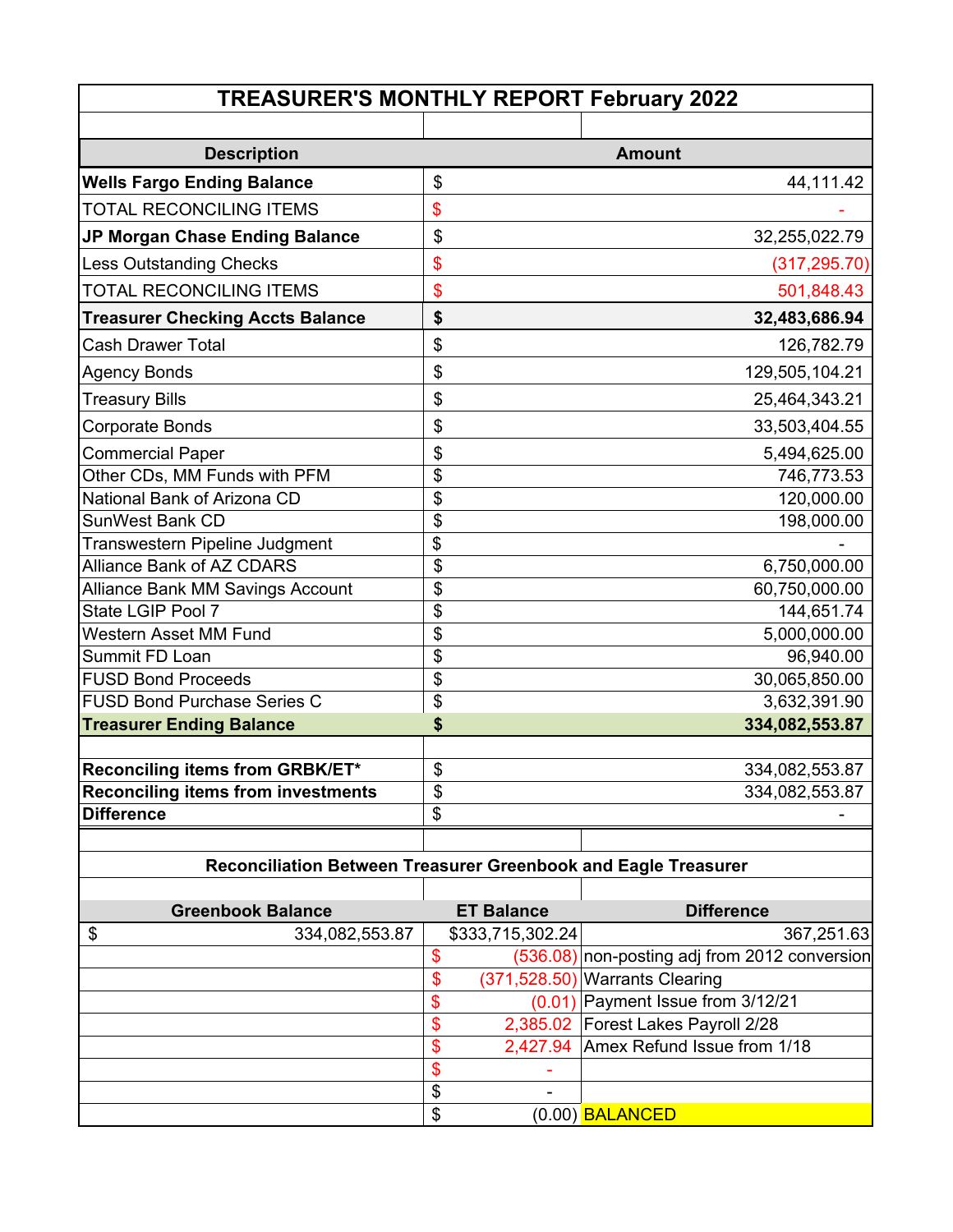

#### **COUNTY FUNDS 2/1/2022 - 2/28/2022**

| <b>Account Name</b>                                 | <b>Beginning</b><br><b>Balance</b> | <b>Receipts</b> | <b>Transfers</b> | <b>Disbursed</b>         | <b>Ending</b><br><b>Balance</b> |
|-----------------------------------------------------|------------------------------------|-----------------|------------------|--------------------------|---------------------------------|
| 100100 General County                               | \$32,693,697.04                    | \$5,460,886.82  | (\$5,391,014.04) | \$123.34                 | \$32,763,693.16                 |
| 100200 Emp Benefit Trust                            | (\$174,552.22)                     |                 | (\$2,165.00)     |                          | (\$176,717.22)                  |
| 100400 Self Insured Trust                           | \$324,384.04                       | \$127.61        |                  |                          | \$324,511.65                    |
| 100500 Vacation/Sick Leave Liability                | \$95,063.23                        | \$8.05          |                  |                          | \$95,071.28                     |
| 100600 Revenue Shortfall/Non Dept'l                 | \$8,110,572.61                     | \$687.00        |                  |                          | \$8,111,259.61                  |
| 100700 FINANCIAL MANAGEMENT SYSTEM                  | \$1,011,938.36                     | \$85.74         | (\$370.00)       | $\sim$                   | \$1,011,654.10                  |
| 101599 PSPRS Contingency Reserve Fund               | \$750,020.27                       | \$63.91         |                  |                          | \$750,084.18                    |
| 101600 GF Computer Lease/Buy Project                | (\$202,280.49)                     | $\sim$          | (\$1,423.67)     | $\blacksquare$           | (\$203,704.16)                  |
| 102000 Law Enforcement Retention Program            | \$479,331.99                       | \$40.84         |                  |                          | \$479,372.83                    |
| 103100 CDBG Reinvestments                           | (\$12,500.00)                      |                 | \$12,500.00      |                          |                                 |
| 103500 CDBG Wms Senior Center Van                   | \$0.31                             |                 |                  |                          | \$0.31                          |
| 105000 Forest Service Fees                          | \$1,419,998.86                     | \$120.28        | \$50.00          | $\blacksquare$           | \$1,420,169.14                  |
| 105100 FOREST FEES REVOLVING LOAN FUND              | \$2,357,274.10                     | \$199.67        |                  | $\overline{\phantom{a}}$ | \$2,357,473.77                  |
| 105200 Title III Forest Fees                        | \$201,948.92                       | \$17.11         |                  | $\blacksquare$           | \$201,966.03                    |
| 105599 Comm Dev Federal Grants                      | (\$104,760.00)                     |                 | (\$99,001.00)    |                          | (\$203,761.00)                  |
| 106899 BJA COVID-19 Emergency Funding               | (\$41,816.52)                      |                 | (\$15,764.98)    | $\blacksquare$           | (\$57,581.50)                   |
| 106999 ACESF Grant                                  | (\$48,004.09)                      | \$2,332.70      | (\$765.92)       |                          | (\$46,437.31)                   |
| 107199 American Rescue Plan                         | \$13,894,891.09                    | \$1,186.02      | (\$36,951.38)    | $\blacksquare$           | \$13,859,125.73                 |
| 107200 Transformative Learning Center Private Grant | \$8,593.14                         | \$0.73          |                  |                          | \$8,593.87                      |
| 107400 County School Fund                           | \$559,580.96                       | \$117,601.57    | (\$72,811.39)    | $\blacksquare$           | \$604,371.14                    |
| 110000 Haz Mat - Emergency Services                 | \$5,365.69                         |                 |                  |                          | \$5,365.69                      |
| 110100 EMERGENCY SERVICES-SUPPLIES                  | (\$18,381.40)                      |                 |                  | $\mathbf{r}$             | (\$18,381.40)                   |
| 110200 State & Local Assist/PW                      | (\$204,788.16)                     |                 | (\$27,885.10)    |                          | (\$232,673.26)                  |
| 111999 Attorney General LE Funding Program          | \$240.81                           |                 |                  | $\ddot{\phantom{1}}$     | \$240.81                        |
| 112099 Sheriff Private Grants                       |                                    | \$8,845.95      |                  |                          | \$8,845.95                      |
| 113399 Flood Control Federal Grants                 |                                    |                 | (\$400.00)       | $\blacksquare$           | (\$400.00)                      |
| 114599 Vehicle License Tax                          | \$110,560.34                       | \$33,460.97     | (\$7,121.01)     |                          | \$136,900.30                    |
| 115000 Special District Manager                     | (\$3.60)                           |                 |                  |                          | (\$3.60)                        |
| 115200 Kachina Village General Funds                | \$5,539.72                         | \$0.47          |                  |                          | \$5,540.19                      |
| 116099 Superior Court Federal Grants                | (\$5,110.00)                       |                 |                  |                          | (\$5,110.00)                    |
| 120499 Court Security Improvements                  | \$200.00                           |                 | (\$1,575.00)     |                          | (\$1,375.00)                    |
| 124999 Parks Partnership Projects                   | \$649,839.93                       | \$44,560.13     |                  | $\blacksquare$           | \$694,400.06                    |
| 125099 State Grants - P&R                           | (\$46,726.68)                      | \$49,063.88     | (\$3,836.38)     |                          | (\$1,499.18)                    |
| 125100 Sheriffs Outside Pay                         | (\$8,634.98)                       |                 |                  | $\blacksquare$           | (\$8,634.98)                    |
| 125199 Miller Natural Resource Management           | \$521,134.50                       | \$44.40         |                  |                          | \$521,178.90                    |
| 125200 Cannibus Eradication                         | \$111.70                           |                 |                  | $\blacksquare$           | \$111.70                        |
| 125400 Metro Unit                                   | \$53,426.79                        | \$4.86          | (\$6,359.40)     |                          | \$47,072.25                     |
| 125500 Boat Patrol                                  | \$73,605.96                        | \$35,303.39     | (\$7,547.46)     |                          | \$101,361.89                    |
| 125599 Dependency AZ Title IV-E Public Defender     | \$60,797.64                        |                 | \$79,641.25      |                          | \$140,438.89                    |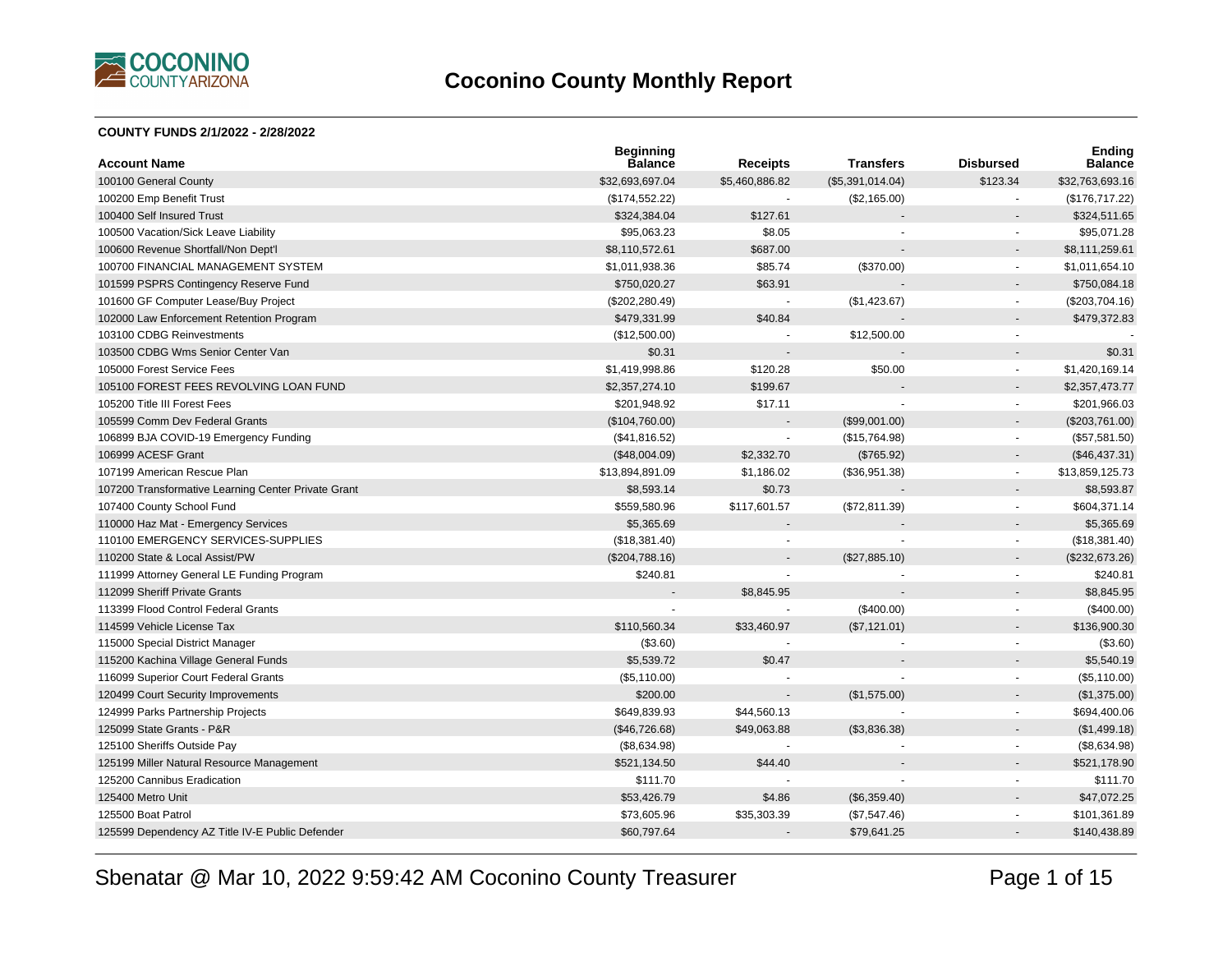

| COUNTY FUNDS 2/1/2022 - 2/28/2022                    |                  |                      |                |                          |                  |
|------------------------------------------------------|------------------|----------------------|----------------|--------------------------|------------------|
| 125699 Dependency AZ Title IV-E Legal Defender       | \$203,330.83     | $\overline{a}$       | (\$85,229.38)  |                          | \$118,101.45     |
| 126300 Sheriff's Office Donations                    | \$30,490.53      | \$2.58               |                |                          | \$30,493.11      |
| 126400 Sheriff State Grants                          | \$0.03           |                      |                | $\blacksquare$           | \$0.03           |
| 126900 GOV OFC HGWY SAFETY GRANTS                    | (\$534.40)       |                      | (\$1,961.48)   |                          | (\$2,495.88)     |
| 127000 COPS More Civilian                            | \$0.01           |                      |                | $\blacksquare$           | \$0.01           |
| 127200 Jail Improvement/Enhanc                       | \$283,310.27     | \$12,863.27          | (\$2,206.44)   |                          | \$293,967.10     |
| 127400 Inmate Welfare                                | \$533,950.71     | \$38,711.58          | (\$14,138.77)  | $\sim$                   | \$558,523.52     |
| 127500 BJALLEBG                                      | \$52.54          |                      | (\$4,644.60)   |                          | (\$4,592.06)     |
| 128300 RATE Gang Task Force                          | \$4,833.53       | \$2,018.88           |                |                          | \$6,852.41       |
| 128400 Protective Vest Grant                         | \$767.25         |                      |                |                          | \$767.25         |
| 128700 Tactical Team Equipment-State Homeland Securi | (\$169.45)       |                      |                |                          | (\$169.45)       |
| 129400 DUI Impound Fees                              | \$24,845.24      | \$152.09             |                |                          | \$24,997.33      |
| 129800 Officers Safety Equipment                     | \$101,558.83     | \$8.13               |                |                          | \$101,566.96     |
| 129900 Officer Equipment ARS 41-1724                 | \$4,065.71       | \$0.34               |                |                          | \$4,066.05       |
| 131599 Federal Grants                                | \$707,255.84     | \$123,307.94         | (\$176,012.36) | $\blacksquare$           | \$654,551.42     |
| 131699 State Grants                                  | \$432,917.95     | \$32,991.64          | (\$102,822.73) |                          | \$363,086.86     |
| 131799 Private Grants                                | \$40,682.11      | $\sim$               |                | $\sim$                   | \$40,682.11      |
| 131899 Health District                               | \$2,294,254.25   | \$51,659.82          | \$479,908.65   | $\sim$                   | \$2,825,822.72   |
| 131999 WIOA                                          | (\$343,011.09)   | \$104,833.63         | (\$85,306.34)  | $\overline{\phantom{a}}$ | (\$323,483.80)   |
| 132000 Sch Based/Sch Linked                          | \$5,000.00       |                      | (\$5,000.00)   | $\sim$                   |                  |
| 132099 Community Services                            | \$84,268.73      | \$7.19               | \$4,879.97     | $\sim$                   | \$89,155.89      |
| 132199 ADOH Housing                                  | \$56,440.60      | \$28,985.76          | (\$7,439.87)   |                          | \$77,986.49      |
| 132299 Senior Services                               | (\$317,088.75)   | \$19,248.52          | (\$58,822.67)  | $\blacksquare$           | (\$356,662.90)   |
| 132399 Home Care                                     | (\$75,352.52)    | \$195.75             | (\$14,588.72)  | $\blacksquare$           | (\$89,745.49)    |
| 132499 Social Services                               | (\$689,045.88)   | \$226,249.95         | (\$125,706.07) | $\blacksquare$           | (\$588,502.00)   |
| 132599 Individual Development Acct                   | \$30,582.52      | \$2.61               | (\$17,802.34)  |                          | \$12,782.79      |
| 132699 Career Center                                 | \$10,234.51      |                      |                |                          | \$10,234.51      |
| 132799 Self-funded Programs                          | \$169,834.10     | \$7,535.07           | (\$11,740.54)  | $\overline{\phantom{a}}$ | \$165,628.63     |
| 132899 COVID-19 Grants                               | (\$2,087,777.85) | \$36.00              | (\$553,352.15) | $\sim$                   | (\$2,641,094.00) |
| 132999 Justice Reinvestment ARS 3682863              | \$69,436.84      | \$5.22               |                |                          | \$69,442.06      |
| 133099 County COVID-19 Response                      | \$64,213.06      | \$41,032.92          | (\$215.26)     |                          | \$105,030.72     |
| 133100 Health                                        | \$69,234.44      | \$100,764.38         | \$100.00       |                          | \$170,098.82     |
| 133800 Local Regis & Stat                            | (\$150.00)       |                      |                |                          | (\$150.00)       |
| 134200 AZ Nutrition Network/Hlth                     | (\$100.00)       |                      |                |                          | (\$100.00)       |
| 136500 FTF NUTRITION ED & OBESITY PREVENTION         | \$99.68          | $\blacksquare$       | $\blacksquare$ |                          | \$99.68          |
| 137000 FTF - Navajo County Subcontract               | \$120.19         |                      |                |                          | \$120.19         |
| 140300 Weed & Seed                                   | \$0.01           | $\ddot{\phantom{1}}$ | $\sim$         |                          | \$0.01           |
| 141000 TANF Case Mgmt                                | \$0.01           |                      |                |                          | \$0.01           |
| 141199 County Admin Federal Grants                   | (\$144.61)       |                      |                |                          | (\$144.61)       |
| 142300 Home Delivered Meals                          | \$0.34           |                      |                |                          | \$0.34           |
| 142400 Emergency Services                            |                  |                      | \$466.00       |                          | \$466.00         |
|                                                      |                  |                      |                |                          |                  |

Sbenatar @ Mar 10, 2022 9:59:42 AM Coconino County Treasurer

Page 2 of 15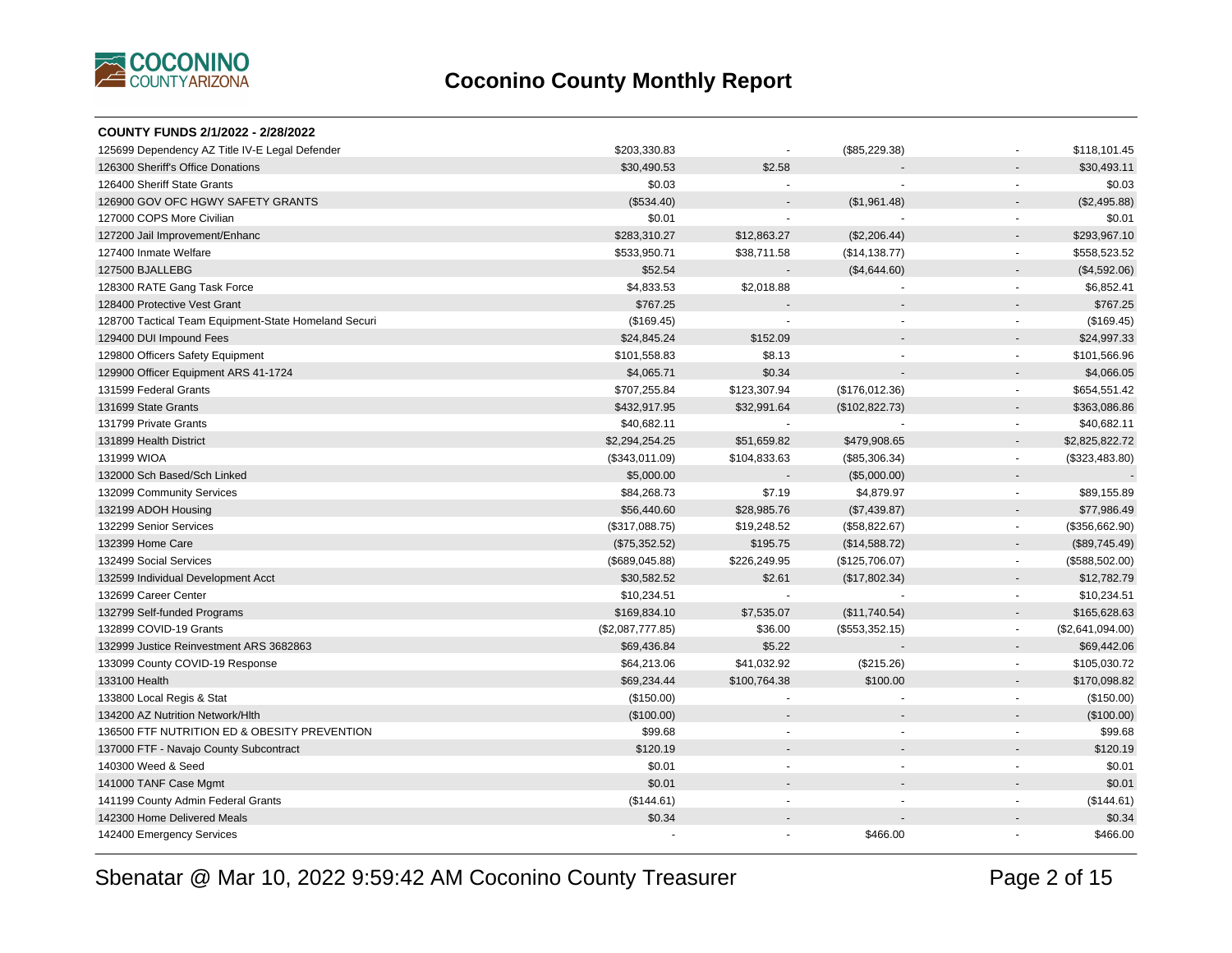

| COUNTY FUNDS 2/1/2022 - 2/28/2022                    |                |                |               |                          |                |
|------------------------------------------------------|----------------|----------------|---------------|--------------------------|----------------|
| 142700 Home Program                                  | (\$13,024.67)  |                |               |                          | (\$13,024.67)  |
| 143200 EECBG Energy Efficiency & Conversion Block Gr | \$26,625.92    |                |               |                          | \$26,625.92    |
| 145200 Family Counseling                             | \$3,182.88     | \$0.46         | (\$2,340.00)  | $\blacksquare$           | \$843.34       |
| 145300 Juvenile Probation Svc                        | \$141,171.72   | \$127.17       | (\$3,949.93)  | $\blacksquare$           | \$137,348.96   |
| 145500 CASA                                          | (\$3,506.42)   | \$0.70         | (\$15,102.56) | $\blacksquare$           | (\$18,608.28)  |
| 145800 Juvenile AmeriCorps Grant                     | \$0.03         | ÷.             |               | $\blacksquare$           | \$0.03         |
| 145900 Juv Treatment Svcs                            | \$156,383.22   | \$16.33        | (\$57,527.43) |                          | \$98,872.12    |
| 146100 JCRF Step Up Proctor House                    | \$255.62       | \$0.02         |               | $\sim$                   | \$255.64       |
| 146200 Diversion Consequences Juv                    | \$3,818.00     | \$1.12         | (\$11,780.00) | $\blacksquare$           | (\$7,960.88)   |
| 146300 Juvenile Probation State Aid                  | (\$12,650.00)  | ÷,             | (\$11,283.78) | $\blacksquare$           | (\$23,933.78)  |
| 146400 USDA Food Grant                               | \$3,388.94     | \$823.14       | (\$600.45)    | $\blacksquare$           | \$3,611.63     |
| 146500 DOC Status Offender                           | \$0.02         |                |               | $\blacksquare$           | \$0.02         |
| 146600 Property Crime Class                          | \$2.40         |                |               | $\overline{a}$           | \$2.40         |
| 146800 Diversion Intake Juv                          | (\$46,167.98)  | L.             | (\$51,953.85) | $\blacksquare$           | (\$98,121.83)  |
| 147100 Detention Enhancement                         | \$239.62       | \$0.02         |               |                          | \$239.64       |
| 147400 JVRIA Juv                                     | (\$71.52)      | \$0.10         | (\$2,038.26)  | $\blacksquare$           | (\$2,109.68)   |
| 147500 Juv Diversion Fees                            | \$114,304.74   | \$764.95       | (\$407.78)    | $\blacksquare$           | \$114,661.91   |
| 147700 Juvenile Accountability Incentive Block Grant | \$106.24       |                |               | $\blacksquare$           | \$106.24       |
| 147900 Juvenile Court Unclaimed Funds                | \$27,579.50    |                |               |                          | \$27,579.50    |
| 148000 DCPI Grant                                    | \$66.94        | \$0.01         |               | $\blacksquare$           | \$66.95        |
| 148400 Emancipation Administrative Costs Funds       | \$79.75        | \$0.01         |               | $\overline{a}$           | \$79.76        |
| 148500 Probation Fees Over \$40.00                   | \$139,897.97   | \$41.33        |               | $\blacksquare$           | \$139,939.30   |
| 148600 Diversion Fees Over \$40.00                   | \$72,448.40    | \$72.64        |               | $\blacksquare$           | \$72,521.04    |
| 148700 JCRF - Day Night Program                      | \$8.89         |                |               | $\blacksquare$           | \$8.89         |
| 148800 JCRF-Juvenile Step Up Mentoring Prgm          | \$0.42         |                |               |                          | \$0.42         |
| 149000 CASA VOCA                                     | (\$6,327.75)   | $\blacksquare$ | (\$6,893.01)  | $\blacksquare$           | (\$13,220.76)  |
| 149200 PIC Act                                       | \$53,431.90    | \$4.53         |               | $\blacksquare$           | \$53,436.43    |
| 149400 JCRF STEP UP TRANSITION SCHOOL                | \$186.89       | \$0.02         |               | $\blacksquare$           | \$186.91       |
| 149600 Juvenile IPS                                  | (\$16,417.68)  | \$1.55         | (\$52,926.99) | $\overline{a}$           | (\$69,343.12)  |
| 149700 JCEF PROBATION SURCHARGE-STANDARD SUPPLE      | \$0.30         |                |               | $\blacksquare$           | \$0.30         |
| 149800 JCEF PROBATION SURCHARGE-INTENSIVE PROB       | \$0.22         |                |               | ۰                        | \$0.22         |
| 152100 Adult Probation State Enhancement Fund        | (\$171,787.21) | $\blacksquare$ | (\$99,041.51) | $\blacksquare$           | (\$270,828.72) |
| 152400 IPS (Intensive Prob Adult)                    | (\$84,981.37)  |                | (\$89,749.10) | $\overline{\phantom{a}}$ | (\$174,730.47) |
| 152500 Work Furlough Program                         | \$63,674.04    | \$5.42         | $(\$440.52)$  | $\sim$                   | \$63,238.94    |
| 153000 Interstate Compact Program                    | \$4,616.96     | \$438.22       | (\$300.00)    | $\overline{\phantom{a}}$ | \$4,755.18     |
| 153100 Drug Treatment & Eda Prob                     | \$12,657.49    | \$1.54         | (\$9,328.27)  | $\blacksquare$           | \$3,330.76     |
| 154500 Deferred ProsecA prob                         | \$4,810.05     | \$1,378.61     | (\$17,376.20) | $\overline{\phantom{a}}$ | (\$11, 187.54) |
| 154700 Comm Punish ProA Prob                         | \$29,120.07    | \$2.89         | (\$18,585.33) | $\blacksquare$           | \$10,537.63    |
| 154800 Probation SvcsA prob                          | \$187,632.85   | \$25,037.33    | (\$27,099.95) | $\blacksquare$           | \$185,570.23   |
| 155200 JCEF Time Pmt Sup Ct local                    | \$77,074.82    | \$1,845.27     |               |                          | \$78,920.09    |
| 155600 Fill the Gap Sup Crt                          | \$244,164.98   | \$79.51        | (\$30,225.32) | $\blacksquare$           | \$214,019.17   |
|                                                      |                |                |               |                          |                |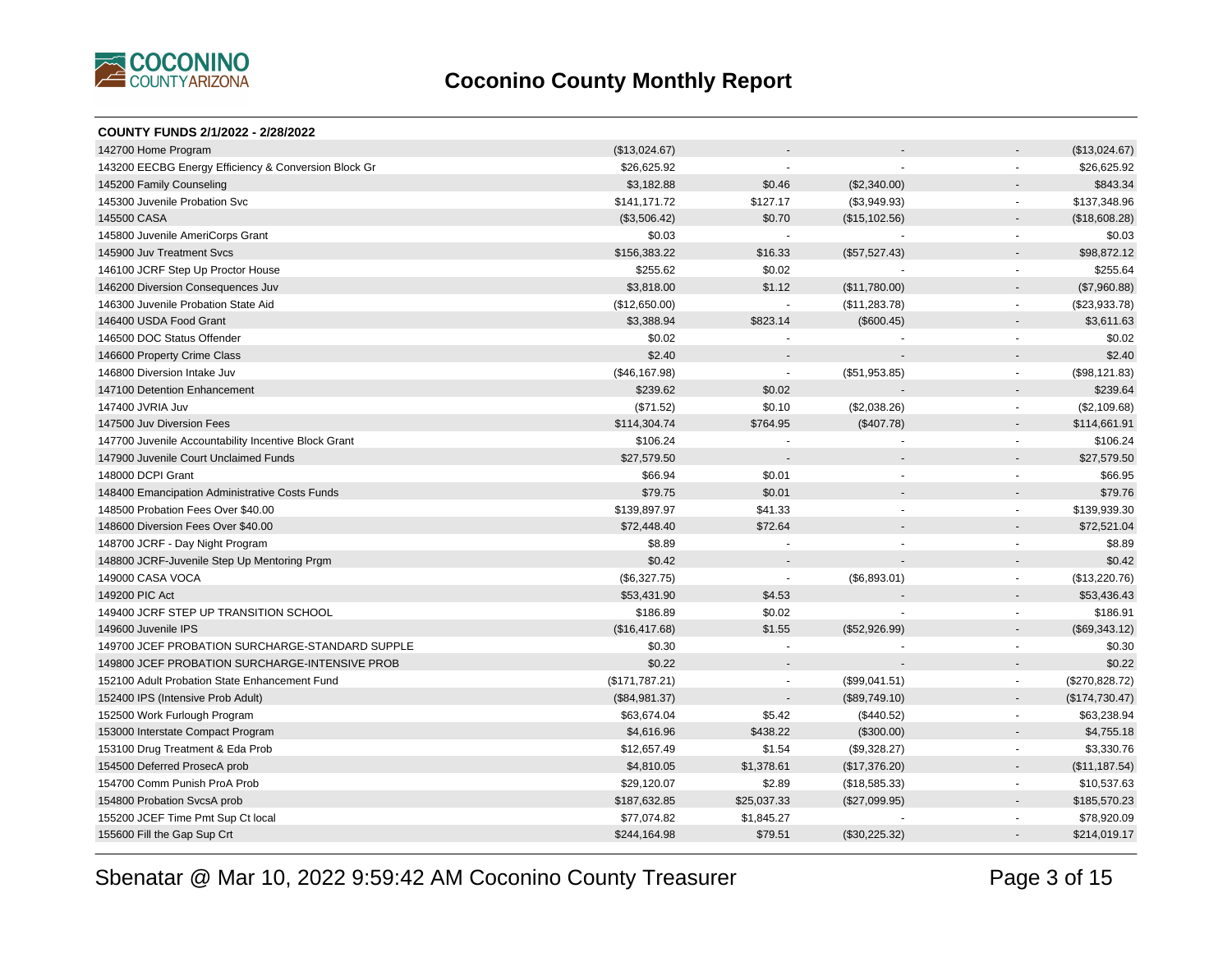

| COUNTY FUNDS 2/1/2022 - 2/28/2022               |                |             |                |                                            |
|-------------------------------------------------|----------------|-------------|----------------|--------------------------------------------|
| 155700 Model Court Sup Crt                      | (\$4,750.23)   |             | (\$2,065.84)   | (\$6,816.07)                               |
| 155800 ND Case Processing                       | (\$6,516.84)   | \$203.00    | (\$92.28)      | (\$6,406.12)                               |
| 156200 Probate Enhancement Fees                 | (\$8,810.94)   | \$3,875.00  | (\$3,311.72)   | (\$8,247.66)<br>$\blacksquare$             |
| 156300 Drug Court Expansion Grant               | \$0.18         |             |                | \$0.18                                     |
| 156500 Adult Drug Court Grant - FY07 Only       | (\$18,555.99)  | ÷,          | (\$19,986.25)  | (\$38,542.24)<br>$\blacksquare$            |
| 156700 Arizona License Plate Grant              | \$1,094.20     |             |                | \$1,094.20                                 |
| 156900 Forest Highlands Foundation              | $(\$20.30)$    |             |                | $(\$20.30)$<br>$\overline{a}$              |
| 157199 PSPRS Contingency Debt Service           | (\$286,095.67) |             |                | (\$286,095.67)<br>$\overline{\phantom{a}}$ |
| 157800 ADR Grant Ct Admin                       | (\$23,015.26)  |             | (\$3,651.24)   | (\$26,666.50)<br>$\blacksquare$            |
| 157900 COURT ENHANCEMENT FUND-SUPERIOR COURT    | \$297,570.67   | \$9,589.47  | (\$7,532.02)   | \$299,628.12<br>$\overline{\phantom{a}}$   |
| 158500 Conciliation Court                       | \$53,767.91    | \$7,297.71  | (\$6,352.49)   | \$54,713.13<br>$\blacksquare$              |
| 158600 Drug Enforcement Admin                   | (\$14,851.38)  | \$10,522.00 | (\$3,937.53)   | (\$8,266.91)                               |
| 158900 Law Library                              | \$34,474.70    | \$3,588.13  | (\$15,383.56)  | \$22,679.27                                |
| 160300 JCEF Time Pmt-Flag JP local              | \$133,986.41   | \$11.32     |                | \$133,997.73                               |
| 160400 JCEF Time Pmt-Fred JP local              | \$33,606.38    | \$70.21     |                | \$33,676.59<br>$\overline{\phantom{a}}$    |
| 160500 JCEF Time Pmt-Page JP local              | \$19,089.46    | \$396.41    |                | \$19,485.87                                |
| 160600 JCEF Time Pmt-Wms JP local               | \$53,306.96    | \$364.63    | $\sim$         | \$53,671.59<br>$\blacksquare$              |
| 161000 Local Fill The Gap                       | \$143,908.96   | \$10,876.99 |                | \$154,785.95<br>$\sim$                     |
| 161200 ACJC FLAG IMPROVEMENT GRANT              | (\$13,257.85)  |             | ÷              | (\$13,257.85)<br>$\blacksquare$            |
| 162400 CPAF/Flag JC                             | \$0.09         |             |                | \$0.09<br>$\overline{a}$                   |
| 162500 COURT ENHANCEMENT FUND-FLAGSTAFF JUSTICE | \$183,086.51   | \$15.05     | (\$12,383.21)  | \$170,718.35<br>$\sim$                     |
| 162600 COURT ENHANCEMENT FUND-FREDONIA JUSTICE  | \$144,899.27   | \$897.16    |                | \$145,796.43                               |
| 162700 COURT ENHANCEMENT FUND-PAGE JUSTICE COUR | \$143,081.76   | \$3,610.93  | (\$49,819.17)  | \$96,873.52<br>$\blacksquare$              |
| 162800 COURT ENHANCEMENT FUND-WILLIAMS JUSTICE  | \$234,347.21   | \$2,490.67  | (\$2,630.25)   | \$234,207.63                               |
| 162900 Court Security Improvements              | \$43,279.26    | \$3.69      | (\$789.75)     | \$42,493.20<br>$\sim$                      |
| 163000 \$1 Judicial Productivity Units Fee      | \$108,446.29   | \$324.62    | (\$94.17)      | \$108,676.74<br>$\overline{\phantom{a}}$   |
| 163400 County Space Plan                        | \$2,766,895.27 | \$234.26    | (\$17,214.60)  | \$2,749,914.93<br>$\blacksquare$           |
| 163700 Asset Repair & Replacement               | \$813,887.93   | \$69.27     | (\$5,720.17)   | \$808,237.03<br>$\overline{\phantom{a}}$   |
| 163800 Capital Projects Phase II                | \$1,649.09     | \$0.14      |                | \$1,649.23<br>$\blacksquare$               |
| 164000 Huffer Lane Escrow                       | \$443,864.21   | \$37.60     |                | \$443,901.81                               |
| 168100 Public Defender Training                 | \$49,309.92    | \$4,506.76  | (\$314.36)     | \$53,502.32<br>$\blacksquare$              |
| 168300 Fees for Services PD                     | \$2,458.75     | \$0.10      |                | \$2,458.85                                 |
| 169100 FTG-Aid Indigent Defense Legal Def       | \$6,459.69     | \$0.55      |                | \$6,460.24<br>$\sim$                       |
| 169200 Fees for Services LD                     | \$60,762.07    | \$5.13      |                | \$60,767.20                                |
| 169300 Public Defender Training                 | \$4,433.07     | \$0.41      | $\overline{a}$ | \$4,433.48<br>$\overline{a}$               |
| 171000 SPOUSAL MAINTENANCE FUND                 | \$1,755.47     | \$175.90    |                | \$1,931.37                                 |
| 171100 DES IV-D Grant                           | (\$52,749.25)  | \$1,787.83  | $\blacksquare$ | (\$50,961.42)<br>$\blacksquare$            |
| 172100 Integrated Family Court                  | \$5,051.69     | \$97.58     |                | \$5,149.27                                 |
| 172200 Forfeiture Funds Clerk                   | \$1,139.18     | \$0.14      | $\overline{a}$ | \$1,139.32<br>$\overline{a}$               |
| 172300 Storage/Retrieval Clerk                  | \$14,694.79    | \$1,511.74  |                | \$16,206.53                                |
| 172600 Heritage Fund Grant                      | \$2,596.98     |             |                | \$2,596.98                                 |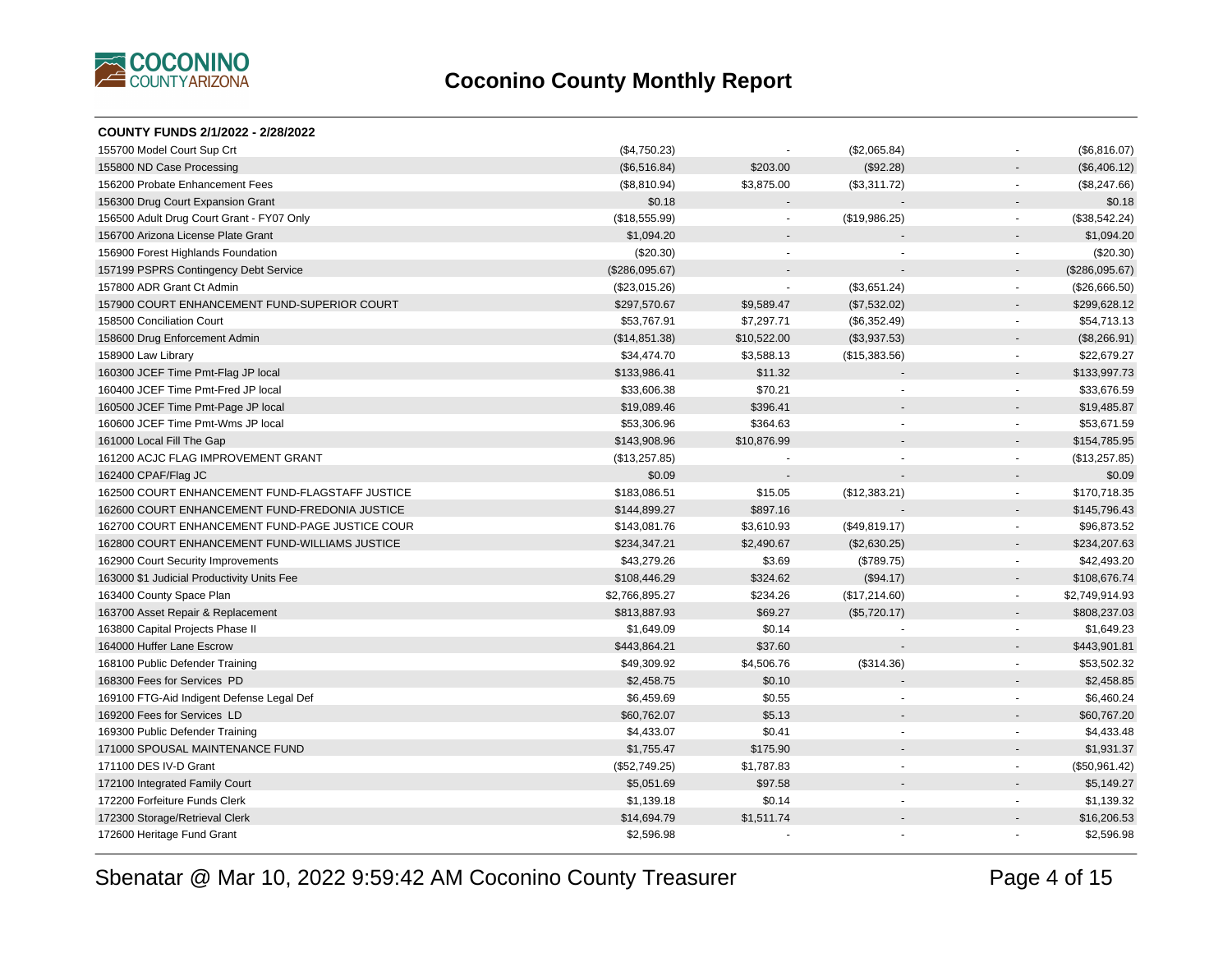

| COUNTY FUNDS 2/1/2022 - 2/28/2022                  |                  |                |                |                   |                  |
|----------------------------------------------------|------------------|----------------|----------------|-------------------|------------------|
| 172800 County Fair                                 | \$721,875.28     | \$35,384.74    | (\$13,160.24)  |                   | \$744,099.78     |
| 172900 County Racing                               | \$0.52           |                |                |                   | \$0.52           |
| 173000 Parks & Rec-Doney Park                      | \$0.30           |                |                |                   | \$0.30           |
| 173700 Forest Highlands #5 Trail Contrib           | \$0.04           |                |                |                   | \$0.04           |
| 173900 Parks Capital Projects                      | \$1,671,626.36   | \$135.96       |                |                   | \$1,671,762.32   |
| 174000 Parks & Open Space DS                       | \$4,633.82       | \$127.30       | $\overline{a}$ |                   | \$4,761.12       |
| 174300 Non- Interest Bearing P&R ASP Grant #680501 | \$2,331.40       |                |                |                   | \$2,331.40       |
| 174700 AZGF Supplemental Agreement                 | \$10.17          |                |                |                   | \$10.17          |
| 174800 RTP Grant-Ft Tuthill Trail System           | \$2,785.88       |                |                |                   | \$2,785.88       |
| 174900 LWCF Grant-Bike Park and Restroom           | (\$547,977.06)   |                | $\blacksquare$ | $\blacksquare$    | (\$547,977.06)   |
| 175100 Pretrial Intervention                       | \$77,804.68      | \$6.63         |                |                   | \$77,811.31      |
| 175200 Attorney Enhancement                        | \$233,443.37     | \$41,661.47    |                |                   | \$275,104.84     |
| 175300 VRIA-Atty Vic Rights                        | (\$24,106.21)    | \$12,182.00    | (\$10,074.27)  |                   | (\$21,998.48)    |
| 175500 Anti Racketeering                           | \$504,752.41     | \$42.75        | (\$74,925.18)  | $\blacksquare$    | \$429,869.98     |
| 175700 DRUG PROSECUTION GRANT                      | (\$19,565.36)    |                | (\$9,086.73)   |                   | (\$28,652.09)    |
| 176000 Victim Restitution-Atty                     | \$113,581.78     | \$4,988.32     |                |                   | \$118,570.10     |
| 176300 Victim Restitutions Interest                | \$8,052.32       | \$0.68         |                |                   | \$8,053.00       |
| 178000 Crim Just Records Impv Proj/Atty            | \$7,300.74       |                |                |                   | \$7,300.74       |
| 178100 State Aid to Count Attnys                   | \$18,705.00      | \$1.61         | (\$6,161.01)   |                   | \$12,545.60      |
| 178200 Federal Anti Racketeering                   | \$357,568.85     | \$66,737.57    |                |                   | \$424,306.42     |
| 179300 VOCA                                        | (\$8,344.25)     | \$3,306.00     | (\$4,495.80)   |                   | (\$9,534.05)     |
| 179400 Victim Comp-Atty                            | (\$6,719.16)     | \$15,010.09    | (\$19,927.49)  | $\sim$            | (\$11,636.56)    |
| 179900 Bad Check Prosec-Atty                       | \$4,472.30       | \$0.38         |                |                   | \$4,472.68       |
| 181800 Recorder Storage & Retrieval                | \$585,633.05     | \$9,681.50     | (\$49,724.48)  | $\sim$            | \$545,590.07     |
| 181900 Recorder Storage & Retrieval/Voter Tabul    | (\$79,158.11)    |                | (\$482.93)     | $\blacksquare$    | (\$79,641.04)    |
| 182000 HAVA Block Grant                            | \$10,971.83      | \$138,271.93   |                | $\sim$            | \$149,243.76     |
| 182100 Voter Tabulation System Replacement         | \$309,387.64     | \$26.17        |                |                   | \$309,413.81     |
| 184000 Road Maintenance Sales Tax                  | \$14,073,653.67  | \$1,177,198.54 | (\$419,748.35) | $\sim$            | \$14,831,103.86  |
| 184100 Road                                        | \$29,049,000.52  | \$1,158,220.41 | (\$787,086.93) |                   | \$29,420,134.00  |
| 184300 Forest Highlands Wetland Project            | \$1,309.82       | \$0.11         |                | $\sim$            | \$1,309.93       |
| 184400 Forest Highlands Wetland Investment         | \$72,014.19      |                |                |                   | \$72,014.19      |
| 184700 Mechanical Services                         | \$1,310,476.21   | \$8,020.55     | \$115,818.78   | $\sim$            | \$1,434,315.54   |
| 184900 Solid Waste                                 | \$1,892.15       | \$1,160.00     | (\$17,771.55)  |                   | (\$14,719.40)    |
| 185000 DOMESTIC PREPAREDNESS PROGRAM-WEAPONS OF    | \$0.68           | $\blacksquare$ |                | $\sim$            | \$0.68           |
| 185100 COMMUNITY EMERGENCY RESPONSE TEAM-CERT      | \$78.57          |                |                |                   | \$78.57          |
| 187900 Career Center Workforce Investment Act      | (\$0.38)         |                |                |                   | (\$0.38)         |
| 189500 Career Center JTPA Coconino Co              | \$0.09           |                |                |                   | \$0.09           |
| 195000 Assessor Storage & Retrieval                | \$5,335.24       |                |                |                   | \$5,335.24       |
| 195500 Treasurer Taxpayer's Info Fund              | \$151,900.46     | \$12,677.81    |                |                   | \$164,578.27     |
| 199800 Salary & Exp Clearing                       | \$827,169.28     |                | \$9,879,753.10 | (\$10,424,388.36) | \$282,534.02     |
| <b>COUNTY FUNDS TOTAL:</b>                         | \$120,057,141.87 | \$9,323,305.18 | \$1,558,262.49 | (\$10,424,265.02) | \$120,514,444.52 |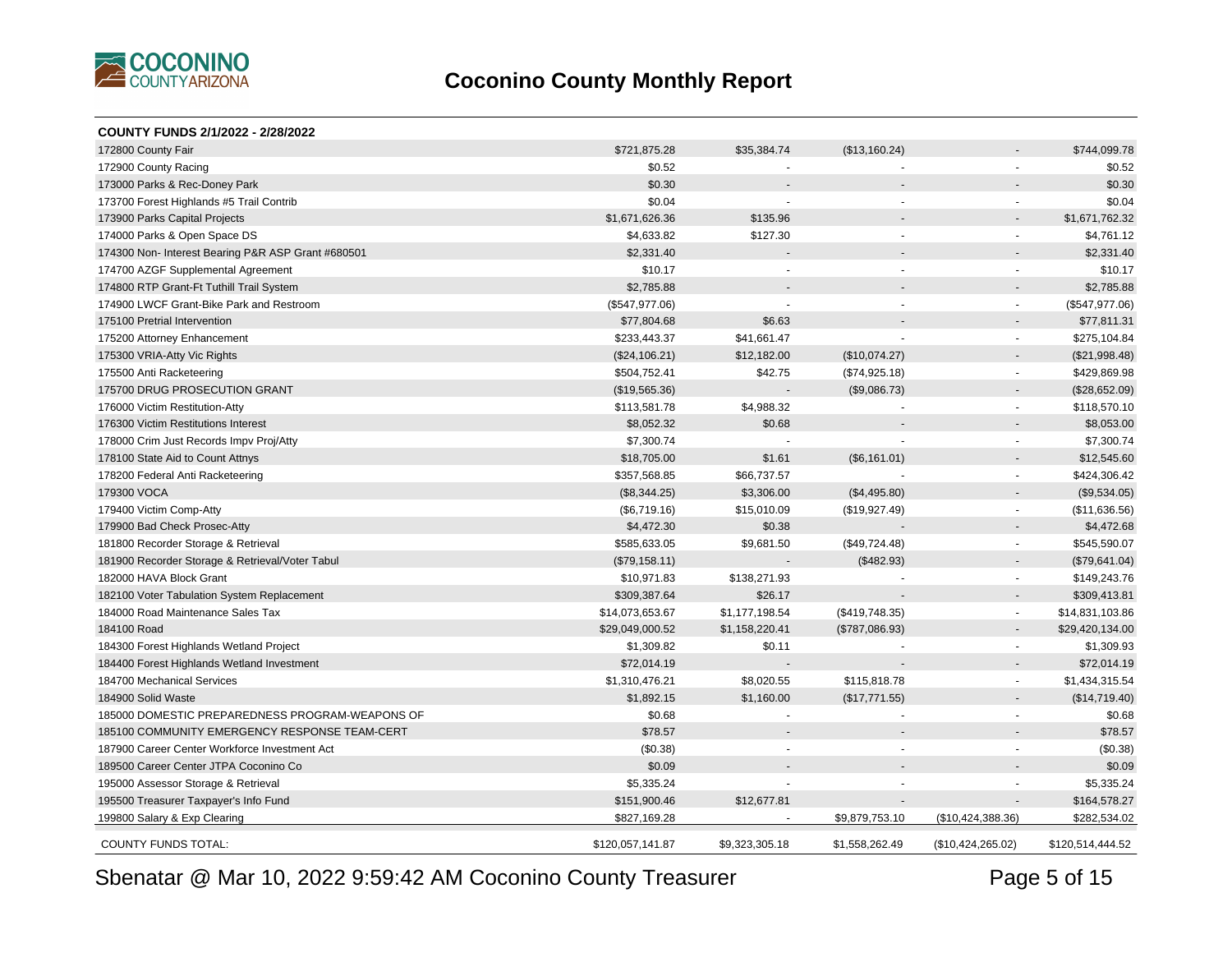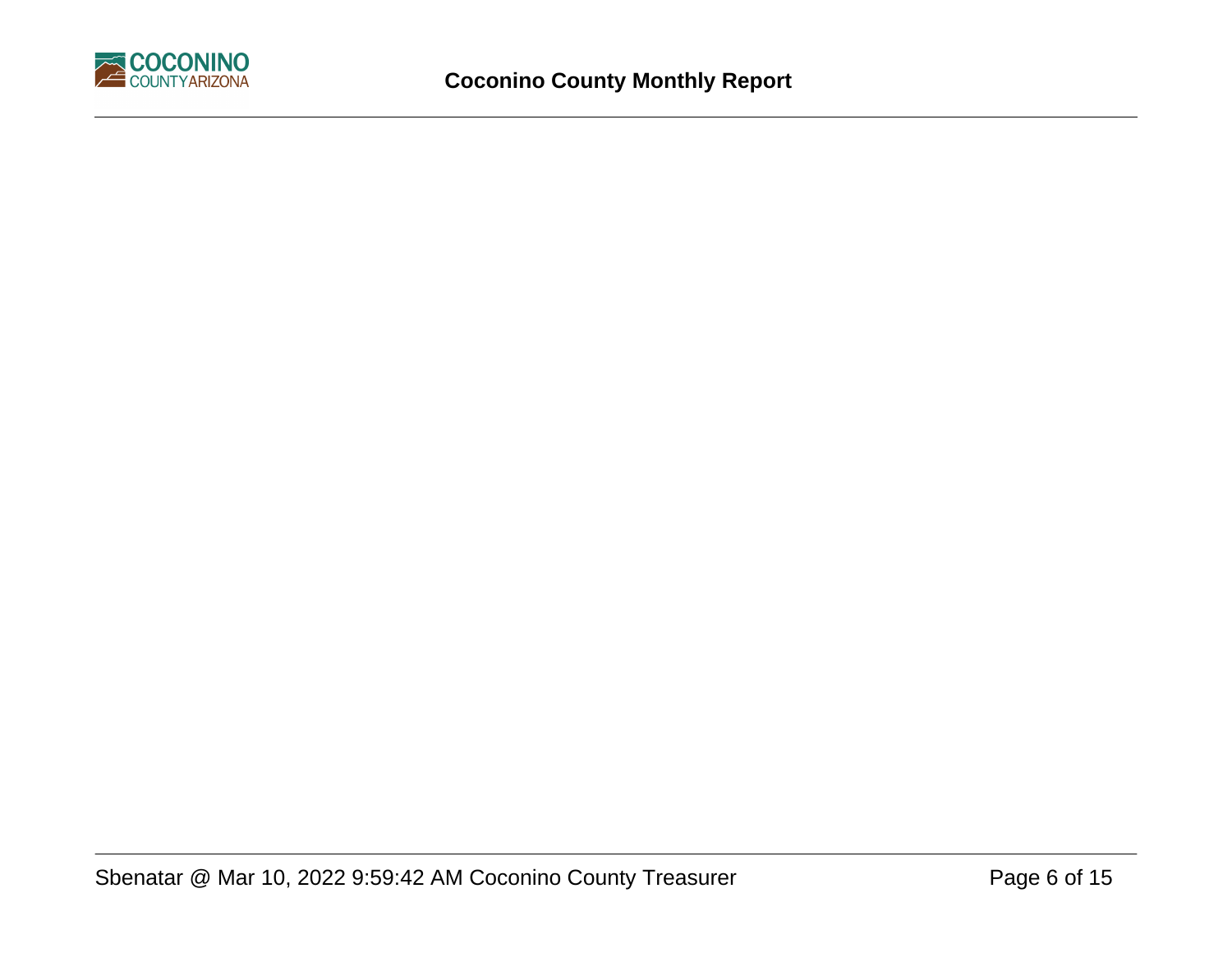

#### **FLAGSTAFF SD 1 2/1/2022 - 2/28/2022**

| <b>Account Name</b>                              | <b>Beginning</b><br><b>Balance</b> | <b>Receipts</b>       | <b>Transfers</b> | <b>Disbursed</b> | <b>Ending</b><br><b>Balance</b> |
|--------------------------------------------------|------------------------------------|-----------------------|------------------|------------------|---------------------------------|
| 200100 Flagstaff SD1 Operations                  | \$16,000,562.27                    | \$1,975,281.17        | \$3,344,962.02   | (\$7,156,002.06) | \$14,164,803.40                 |
| 200115 Flagstaff SD1 Bond Rdm/Debt Svc           | \$5,436,603.88                     | \$173.128.22          |                  |                  | \$5,609,732.10                  |
| 200120 Flagstaff SD1 Non Levy                    | \$3,259,912.02                     | \$1,423,210.21        | (\$2,060,276.17) |                  | \$2,622,846.06                  |
| 200137 Flagstaff SD1 Bond Bldg Fund Ser C(2008)  | \$31,891.90                        |                       |                  |                  | \$31,891.90                     |
| 200138 Flagstaff SD1 Bond Bldg Fund Ser A (2019) | (\$1,451,205.37)                   | $\overline{a}$        |                  |                  | (\$1,451,205.37)                |
| 200139 Flagstaff SD1 Bond Bldg Fund Ser B (2017) | \$10,483,676.40                    | $\tilde{\phantom{a}}$ | (\$142, 357.54)  | $\sim$           | \$10,341,318.86                 |
| 200150 Classroom Site-Flagstaff SD1              | \$5,969,934.47                     | \$634,130.52          | (\$1,142,328.31) |                  | \$5,461,736.68                  |
| 200170 Flagstaf SD#1 Desegregation Funds         | \$1,441,365.65                     | \$39,894.02           |                  |                  | \$1,481,259.67                  |
| FLAGSTAFF SD 1 TOTAL:                            | \$41,172,741.22                    | \$4,245,644.14        | \$0.00           | (\$7,156,002.06) | \$38,262,383.30                 |
| WILLIAMS SD 2 2/1/2022 - 2/28/2022               |                                    |                       |                  |                  |                                 |
| <b>Account Name</b>                              | <b>Beginning</b><br><b>Balance</b> | <b>Receipts</b>       | <b>Transfers</b> | <b>Disbursed</b> | <b>Ending</b><br><b>Balance</b> |
| 200200 Williams SD2 OPERATIONS                   | \$3,882,063.59                     | \$146,765.62          | \$534,615.41     | (\$834,937.49)   | \$3,728,507.13                  |
| 200215 Williams SD2 Bond Rdm/Debt Svc            | \$162.72                           | \$9.94                |                  | $\sim$           | \$172.66                        |
| 200220 Williams SD2 Non Levy                     | \$3,807,892.59                     | \$148,959.41          | (\$534,615.41)   |                  | \$3,422,236.59                  |
| 200250 Classroom Site Williams SD2               | \$306,223.87                       | \$53,375.91           |                  |                  | \$359,599.78                    |
| <b>WILLIAMS SD 2 TOTAL:</b>                      | \$7,996,342.77                     | \$349.110.88          | \$0.00           | (\$834,937.49)   | \$7,510,516.16                  |
|                                                  |                                    |                       |                  |                  |                                 |
| GRAND CANYON SD 4 2/1/2022 - 2/28/2022           |                                    |                       |                  |                  |                                 |
| <b>Account Name</b>                              | <b>Beginning</b><br><b>Balance</b> | <b>Receipts</b>       | <b>Transfers</b> | <b>Disbursed</b> | <b>Ending</b><br><b>Balance</b> |
| 200400 Grand Canyon SD4 OPERATIONS               | \$2,602,100.08                     | \$84,294.88           | \$353,402.55     | (\$449,712.74)   | \$2,590,084.77                  |
| 200405 ASAE 1% CAP ADJ                           | (\$27,171.42)                      | (\$58.56)             |                  |                  | (\$27,229.98)                   |
| 200415 Grand Canyon SD4 Bond Rdm/Debt Svc        | \$2,218.93                         |                       |                  |                  | \$2,218.93                      |
| 200420 Grand Canyon SD4 Non Levy                 | \$985,543.18                       | \$344,051.76          | (\$342,052.74)   |                  | \$987,542.20                    |
| 200445 Grand Canyon SD4 Deficiencies Correction  | \$113.20                           |                       |                  |                  | \$113.20                        |
| 200450 Classroom Site-Grand Canyon SD4           | \$97.129.94                        | \$24.100.76           | (\$11,349.81)    |                  | \$109,880.89                    |
| <b>GRAND CANYON SD 4 TOTAL:</b>                  | \$3,659,933.91                     | \$452,388.84          | \$0.00           | (\$449,712.74)   | \$3,662,610.01                  |
| CHEVELON SD 5 2/1/2022 - 2/28/2022               |                                    |                       |                  |                  |                                 |
| <b>Account Name</b>                              | <b>Beginning</b><br><b>Balance</b> | <b>Receipts</b>       | <b>Transfers</b> | <b>Disbursed</b> | <b>Ending</b><br><b>Balance</b> |
| 200500 Chevelon SD5 OPERATIONS                   | \$506,853.31                       | \$13,968.40           |                  | (\$39,710.98)    | \$481,110.73                    |
| 200520 Chevelon SD5 Non levy                     | \$185,734.48                       | \$15.82               |                  |                  | \$185,750.30                    |
| CHEVELON SD 5 TOTAL:                             | \$692,587.79                       | \$13,984.22           | \$0.00           | (\$39,710.98)    | \$666,861.03                    |
| FREDONIA SD 6 2/1/2022 - 2/28/2022               |                                    |                       |                  |                  |                                 |
| <b>Account Name</b>                              | <b>Beginning</b><br><b>Balance</b> | <b>Receipts</b>       | <b>Transfers</b> | <b>Disbursed</b> | <b>Ending</b><br><b>Balance</b> |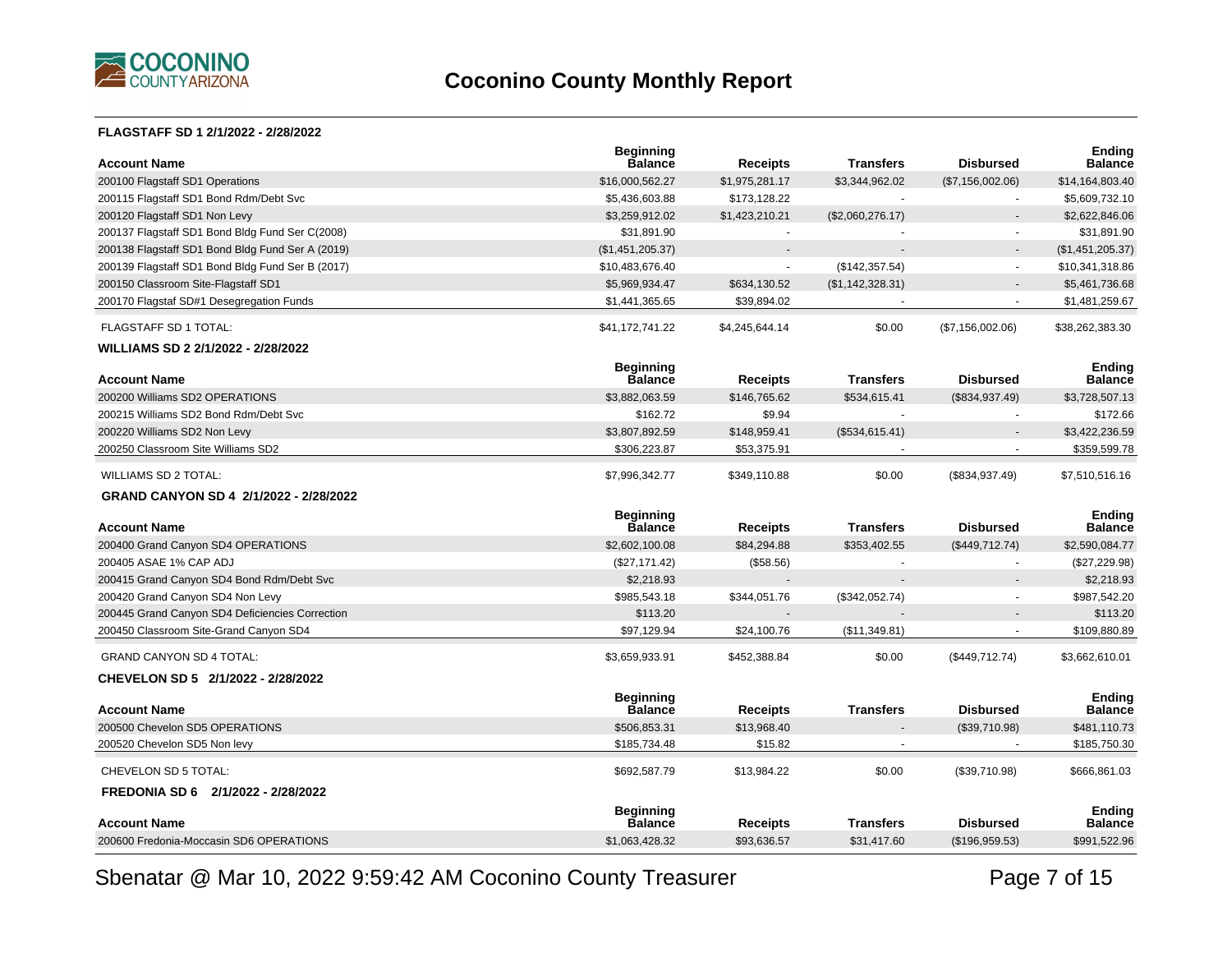

| FREDONIA SD 6 2/1/2022 - 2/28/2022              |                                    |                 |                  |                  |                                 |
|-------------------------------------------------|------------------------------------|-----------------|------------------|------------------|---------------------------------|
| 200620 Fredonia-Moccasin SD6 Non Levy           | \$2,316,114.10                     | \$18,920.09     | (\$28,167.76)    |                  | \$2,306,866.43                  |
| 200650 Classroom Site-Fredonia Moccasin SD6     | \$110,266.85                       | \$18,187.01     | (\$3,249.84)     |                  | \$125,204.02                    |
| <b>FREDONIA SD 6 TOTAL:</b>                     | \$3,489,809.27                     | \$130,743.67    | \$0.00           | (\$196,959.53)   | \$3,423,593.41                  |
| PAGE SD 8 2/1/2022 - 2/28/2022                  |                                    |                 |                  |                  |                                 |
|                                                 | <b>Beginning</b>                   |                 |                  |                  | <b>Ending</b>                   |
| <b>Account Name</b>                             | <b>Balance</b>                     | <b>Receipts</b> | <b>Transfers</b> | <b>Disbursed</b> | <b>Balance</b>                  |
| 200800 Page SD8 OPERATIONS                      | \$5,563,021.33                     | \$684,755.21    | \$1,706,339.17   | (\$2,871,807.50) | \$5,082,308.21                  |
| 200815 Page SD8 Bond Rdm/Debt Svc               | \$991.47                           |                 |                  |                  | \$991.47                        |
| 200820 Page SD8 Non Levy                        | \$7,312,129.87                     | \$1,055,113.48  | (\$1,651,313.04) |                  | \$6,715,930.31                  |
| 200850 Classroom Site-Page SD8                  | \$2,451,158.14                     | \$167,499.37    | (\$55,026.13)    |                  | \$2,563,631.38                  |
| PAGE SD 8 TOTAL:                                | \$15,327,300.81                    | \$1,907,368.06  | \$0.00           | (\$2,871,807.50) | \$14,362,861.37                 |
| MAINE SD 10 2/1/2022 - 2/28/2022                |                                    |                 |                  |                  |                                 |
| <b>Account Name</b>                             | <b>Beginning</b><br><b>Balance</b> | <b>Receipts</b> | <b>Transfers</b> | <b>Disbursed</b> | Ending<br><b>Balance</b>        |
| 201000 Maine Consolidated SD10 OPERATIONS       | \$476,117.96                       | \$110,234.37    | \$25,903.89      | (\$173,218.76)   | \$439,037.46                    |
| 201020 Maine Consolidated SD10 Non Levy         | \$114,639.52                       | \$11,291.13     | (\$25,319.77)    |                  | \$100,610.88                    |
| 201050 Classroom Site-Maine Consolidated SD10   | \$21,111.88                        | \$10,687.49     | (\$584.12)       |                  | \$31,215.25                     |
| 201055 Maine Consolidated SD10 New School Facil | \$6,561.06                         | \$0.56          |                  |                  | \$6,561.62                      |
| MAINE SD 10 TOTAL:                              | \$618,430.42                       | \$132,213.55    | \$0.00           | (\$173, 218.76)  | \$577,425.21                    |
| TUBA CITY SD 15 2/1/2022 - 2/28/2022            |                                    |                 |                  |                  |                                 |
|                                                 | <b>Beginning</b>                   |                 |                  |                  | <b>Ending</b>                   |
| <b>Account Name</b>                             | <b>Balance</b>                     | <b>Receipts</b> | <b>Transfers</b> | <b>Disbursed</b> | <b>Balance</b>                  |
| 201500 Tuba City SD15 Levy                      | \$3,561,768.98                     | \$598,394.07    | \$1,412,967.43   | (\$2,548,121.15) | \$3,025,009.33                  |
| 201515 Tuba City SD15 Bond Rdm/Debt Svc         | \$1,477.04                         | \$222.21        |                  |                  | \$1,699.25                      |
| 201520 Tuba City SD15 Non Levy                  | \$30,804,862.86                    | \$312.891.70    | (\$1,382,547.13) |                  | \$29.735.207.43                 |
| 201550 Classroom Site-Tuba City SD15            | \$1,443,789.93                     | \$101,195.47    | (\$30,420.30)    |                  | \$1,514,565.10                  |
| TUBA CITY SD 15 TOTAL:                          | \$35,811,898.81                    | \$1,012,703.45  | \$0.00           | (\$2,548,121.15) | \$34,276,481.11                 |
| SCHOOL SUPERINTENDENT 2/1/2022 - 2/28/2022      |                                    |                 |                  |                  |                                 |
| <b>Account Name</b>                             | <b>Beginning</b><br>Balance        | <b>Receipts</b> | <b>Transfers</b> | <b>Disbursed</b> | <b>Ending</b><br><b>Balance</b> |
| 202150 Classroom Site-Esperanza                 | \$220,010.51                       | \$6,896.04      | (\$1,715.85)     |                  | \$225,190.70                    |
| 202190 CCRASD                                   | \$3,449,469.72                     | \$102,468.70    | \$1,715.85       | (\$185,052.58)   | \$3,368,601.69                  |
| 202500 State Equalization                       | \$2,412,769.66                     | \$172,990.49    |                  |                  | \$2,585,760.15                  |
|                                                 |                                    |                 |                  |                  |                                 |
| SCHOOL SUPERINTENDENT TOTAL:                    | \$6,082,249.89                     | \$282,355.23    | \$0.00           | (\$185,052.58)   | \$6,179,552.54                  |
| CAVIAT 2/1/2022 - 2/28/2022                     |                                    |                 |                  |                  |                                 |
| <b>Account Name</b>                             | Beginning<br><b>Balance</b>        | Receipts        | <b>Transfers</b> | <b>Disbursed</b> | Ending<br><b>Balance</b>        |
| 202200 CAVIAT                                   | \$4,766,694.51                     | \$147,633.21    |                  | (\$164,730.68)   | \$4,749,597.04                  |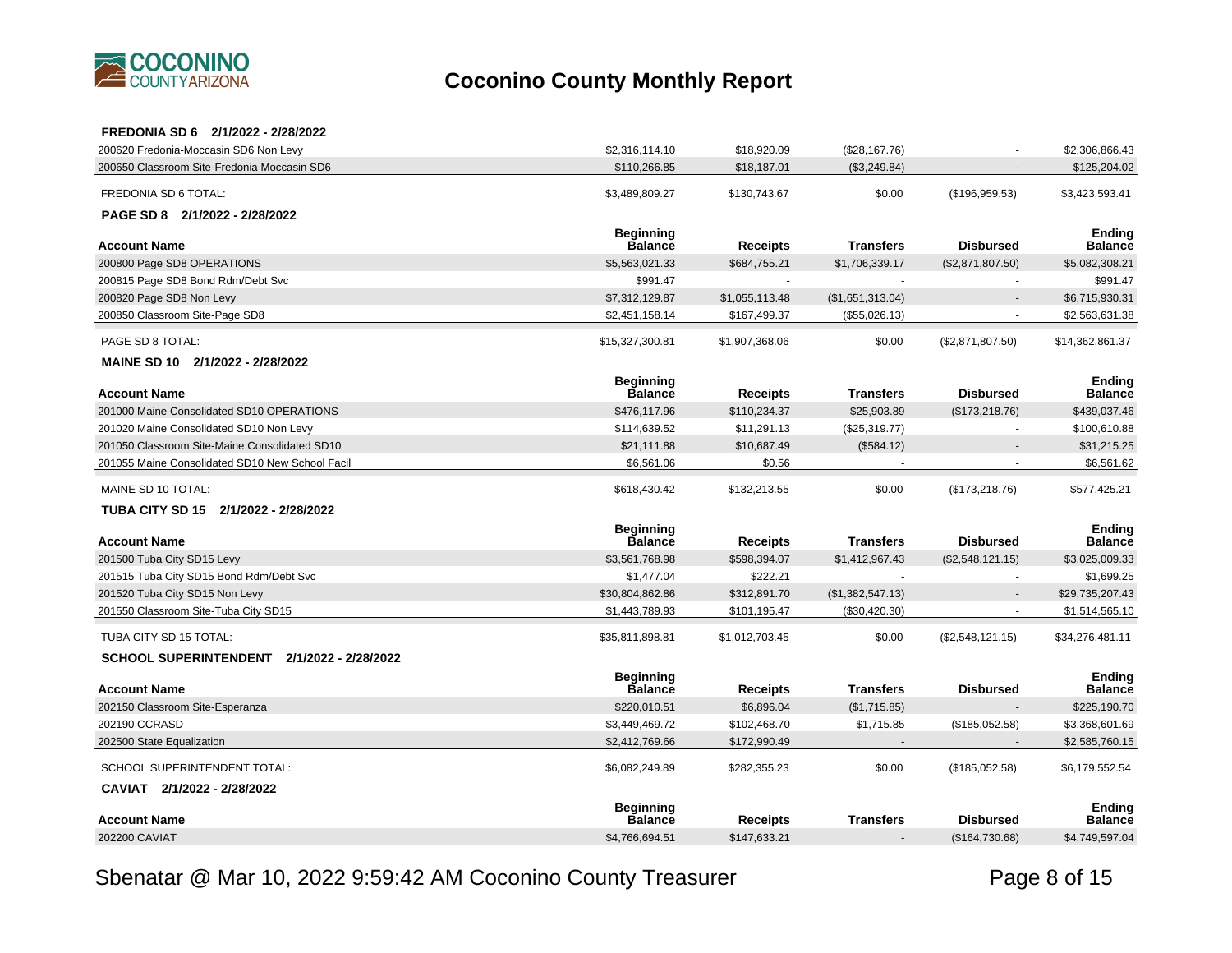

| CAVIAT 2/1/2022 - 2/28/2022                   |                             |                 |                          |                  |                                 |
|-----------------------------------------------|-----------------------------|-----------------|--------------------------|------------------|---------------------------------|
| <b>CAVIAT TOTAL:</b>                          | \$4,766,694.51              | \$147,633.21    | \$0.00                   | (\$164,730.68)   | \$4,749,597.04                  |
| <b>COMMUNITY COLLEGE 2/1/2022 - 2/28/2022</b> |                             |                 |                          |                  |                                 |
|                                               | <b>Beginning</b>            |                 |                          |                  | Ending                          |
| <b>Account Name</b>                           | Balance                     | <b>Receipts</b> | <b>Transfers</b>         | <b>Disbursed</b> | <b>Balance</b>                  |
| 204000 Coconino Community College             | \$32,813,184.12             | \$180,746.83    |                          |                  | \$32,993,930.95                 |
| COMMUNITY COLLEGE TOTAL:                      | \$32,813,184.12             | \$180,746.83    | \$0.00                   | \$0.00           | \$32,993,930.95                 |
| FIRE DISTRICTS 2/1/2022 - 2/28/2022           |                             |                 |                          |                  |                                 |
| <b>Account Name</b>                           | <b>Beginning</b><br>Balance | Receipts        | <b>Transfers</b>         | <b>Disbursed</b> | <b>Ending</b><br><b>Balance</b> |
| 300100 Fire District Assistance Tax           | \$935.49                    | \$40,318.80     |                          | (\$38,714.13)    | \$2,540.16                      |
| 300200 Blue Ridge FD                          | \$614,179.71                | \$24,260.05     |                          | (\$84,456.48)    | \$553,983.28                    |
| 300210 Blue Ridge FD Cash Reserve Acct        | \$836,444.92                |                 |                          |                  | \$836,444.92                    |
| 300300 Summit FD                              | \$1,987,848.30              | \$131,545.62    | (\$365,000.00)           | (\$349,298.70)   | \$1,405,095.22                  |
| 300305 Summit FD - Capital Fund               | \$123,038.98                | \$4,238.50      |                          |                  | \$127,277.48                    |
| 300310 Summit FD - Westside Capital Fund      | \$420,378.89                | \$35.82         |                          |                  | \$420,414.71                    |
| 300315 Summit FD Debt Service Fund            | \$36,370.33                 | \$4,111.89      |                          | \$134,469.23     | \$174,951.45                    |
| 300320 Summit FD - Emergency Account          | \$161,347.02                | \$13.75         |                          |                  | \$161,360.77                    |
| 300340 Summit FD Wildland Fund                | \$313,682.65                | \$26.37         | (\$55,350.00)            |                  | \$258,359.02                    |
| 300360 Summit FD PSPRS Contingency Reserve    | \$1,772,473.30              | \$365,000.00    |                          | $\overline{a}$   | \$2,137,473.30                  |
| 300500 Forest Lakes FD                        | \$473,487.67                | \$38,877.77     |                          | (\$89,990.54)    | \$422,374.90                    |
| 300700 Junipine FD                            | \$20,035.42                 | \$1,521.06      |                          | (\$2,648.32)     | \$18,908.16                     |
| 300800 Highlands FD                           | \$2,473,087.84              | \$103,967.45    |                          | (\$413,279.41)   | \$2,163,775.88                  |
| 300810 Highlands FD PSPRS Contingency Reserve | \$1,000,000.00              |                 | $\overline{\phantom{a}}$ |                  | \$1,000,000.00                  |
| 300820 Highlands FD Capital Fund              | \$620,387.24                | \$53.66         |                          |                  | \$620,440.90                    |
| 300850 BEAR JAW INTERAGENCY FUND              | \$2,114,958.95              |                 | $\overline{\phantom{a}}$ | (\$1,674.84)     | \$2,113,284.11                  |
| 300900 Kaibab Estates West FD                 | \$89,149.82                 | \$3,909.85      |                          | (\$3,034.41)     | \$90,025.26                     |
| 301000 Mormon Lake FD                         | \$179,226.89                | \$5,323.50      | $\overline{\phantom{a}}$ | (\$12,800.10)    | \$171,750.29                    |
| 301050 Mormon Lake FD Capital Fund            | \$83,644.35                 | \$7.13          |                          | (\$15,201.19)    | \$68,450.29                     |
| 301500 Pinewood FD                            | \$1,328,757.57              | \$69,105.78     |                          | (\$213,737.51)   | \$1,184,125.84                  |
| 301520 Pinewood FD - Building Fund            | \$37,918.12                 | \$3.23          |                          |                  | \$37,921.35                     |
| 301600 Sherwood Forest FD                     | \$373,197.51                | \$3,824.33      |                          | (\$15,960.95)    | \$361,060.89                    |
| 301700 Woods FD                               | \$15,326.83                 | \$107.72        |                          |                  | \$15,434.55                     |
| 301701 Woods FD Capital Fund                  | \$20,351.52                 | \$1.73          |                          |                  | \$20,353.25                     |
| 302000 Greenehaven FD                         | \$403,960.69                | \$4,871.17      |                          |                  | \$408,831.86                    |
| 302100 Tusayan FD                             | \$241,778.69                | \$25,940.02     |                          | (\$100,514.16)   | \$167,204.55                    |
| 302101 Tusayan FD Reserve Fund                | \$49,862.72                 | \$4.25          |                          |                  | \$49,866.97                     |
| 302200 PONDEROSA FIRE DISTRICT                | \$758,359.00                | \$46,346.68     | \$35,738.47              | (\$120,568.25)   | \$719,875.90                    |
| 302300 Westwood Estates FD                    | \$124,768.80                | \$935.86        |                          | (\$65,329.84)    | \$60,374.82                     |
| 302310 Westwood FD Emergency Fund             | \$2,044.41                  | \$0.17          |                          |                  | \$2,044.58                      |
| 302600 Flagstaff Ranch FD                     | \$692,876.12                | \$9,961.99      |                          | (\$17,114.36)    | \$685,723.75                    |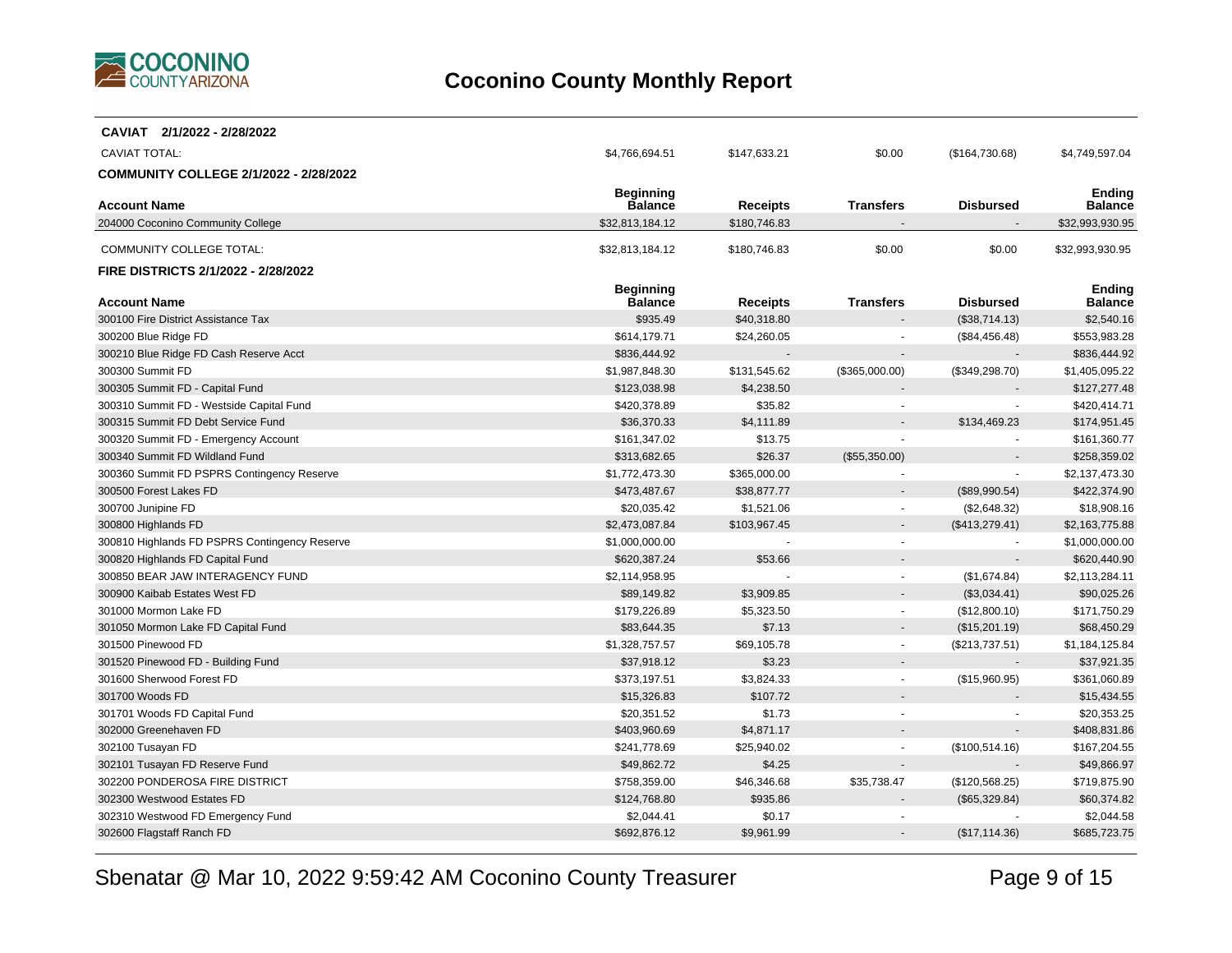

| FIRE DISTRICTS 2/1/2022 - 2/28/2022                |                                    |                 |                       |                  |                                 |
|----------------------------------------------------|------------------------------------|-----------------|-----------------------|------------------|---------------------------------|
| 303000 FEMA GRANT #2/FOREST LAKES FD               | \$456.36                           |                 |                       |                  | \$456.36                        |
| 303300 Lockett Ranches FD                          | \$64,393.80                        | \$3,327.08      |                       | (\$4,103.00)     | \$63,617.88                     |
| 304200 Ponderosa FD - Capital Fund                 | \$90,619.76                        | \$7.72          |                       |                  | \$90,627.48                     |
| 304201 Ponderosa FD - Station 82                   | \$362,704.12                       | (\$35,707.57)   |                       |                  | \$326,996.55                    |
| FIRE DISTRICTS TOTAL:                              | \$17,888,053.79                    | \$851,941.38    | (\$384,611.53)        | (\$1,413,956.96) | \$16,941,426.68                 |
| SPECIAL/IMPROVEMENT DISTRICTS 2/1/2022 - 2/28/2022 |                                    |                 |                       |                  |                                 |
| <b>Account Name</b>                                | <b>Beginning</b><br><b>Balance</b> | <b>Receipts</b> | <b>Transfers</b>      | <b>Disbursed</b> | <b>Ending</b><br><b>Balance</b> |
| 400100 County Flood Control                        | \$817,132.13                       | \$102,252.62    | (\$478,860.71)        |                  | \$440,524.04                    |
| 400200 County Library                              | \$964,886.23                       | \$103,117.62    |                       |                  | \$1,068,003.85                  |
| 400300 Forest Lakes Domestic Water                 | \$743,900.55                       | \$9,721.53      |                       | (\$35,442.00)    | \$718,180.08                    |
| 400400 Majestic View Domestic Water                | \$144,967.64                       | \$508.36        | $\overline{a}$        |                  | \$145,476.00                    |
| 400500 KVID Water Debt Svc                         | \$55,479.81                        | \$4.73          |                       |                  | \$55,484.54                     |
| 400600 KVID Sewer Debt Svc                         | \$13,921.16                        | \$1.19          |                       |                  | \$13,922.35                     |
| 400700 KVIDPAVING-DEBTSERV92                       | \$647.77                           |                 |                       |                  | \$647.77                        |
| 400800 Kachina Trail Debt Svc                      | \$855.71                           |                 |                       |                  | \$855.71                        |
| 401200 Pinewood Sanitary Debt Svc                  | \$1,605.18                         | \$0.14          |                       |                  | \$1,605.32                      |
| 401201 Pinewood Sanitary District Op               | \$210,754.18                       | \$161,119.63    | $\blacksquare$        | (\$153,662.88)   | \$218,210.93                    |
| 401210 PSD WIFA Loan Repayment                     | \$5,078.49                         | \$1,244.07      |                       |                  | \$6,322.56                      |
| 401220 PSD WIFA Repair-Replacement                 | \$33,278.91                        | \$270.62        | $\tilde{\phantom{a}}$ |                  | \$33,549.53                     |
| 401230 Pinewood Const Imp                          | \$1,341.67                         |                 |                       | (\$305.60)       | \$1,036.07                      |
| 401400 Tusayan Special District                    | \$30,585.43                        | \$2.67          | (\$812.08)            |                  | \$29,776.02                     |
| 401700 Kachina CID                                 | \$1,971.59                         | \$0.17          |                       |                  | \$1,971.76                      |
| 401900 Kachina Utilities                           | \$3,182,993.86                     | \$147,053.35    | (\$20,472.73)         | (\$75,234.23)    | \$3,234,340.25                  |
| 402000 Kachina Sewer Investment                    | \$73,003.63                        |                 |                       |                  | \$73,003.63                     |
| 402700 Jail District Operations                    | \$17,586,386.66                    | \$2,035,591.63  | (\$10,411,023.73)     |                  | \$9,210,954.56                  |
| 403200 Jail Dist. Repair & Replacement             | \$2,235,535.81                     |                 | \$9,332,434.03        |                  | \$11,567,969.84                 |
| 403300 Detention Officers Retention Program        | \$1,100,689.01                     | \$93.78         |                       | $\sim$           | \$1,100,782.79                  |
| 404800 Linda Lane Debt Service                     | \$7,228.64                         |                 |                       |                  | \$7,228.64                      |
| 408100 Toho Tolani Reserve                         | \$362,313.34                       | \$30.87         |                       |                  | \$362,344.21                    |
| 408200 Toho Tolani Construction                    | (\$71,245.92)                      |                 |                       |                  | (\$71,245.92)                   |
| 408400 Toho Tolani Debt Service                    | (\$100,774.33)                     |                 | $\overline{a}$        | $\blacksquare$   | (\$100,774.33)                  |
| 409500 Anasazi Trails CID Construction             | \$42,992.18                        |                 |                       |                  | \$42,992.18                     |
| 409700 Anasazi Trails Debt Service                 | \$32,989.70                        |                 |                       |                  | \$32,989.70                     |
| SPECIAL/IMPROVEMENT DISTRICTS TOTAL:               | \$27,478,519.03                    | \$2,561,012.98  | (\$1,578,735.22)      | (\$264, 644.71)  | \$28,196,152.08                 |
| <b>HOSPITAL DISTRICTS 2/1/2022 - 2/28/2022</b>     |                                    |                 |                       |                  |                                 |
|                                                    | <b>Beginning</b>                   |                 |                       |                  | <b>Ending</b>                   |
| <b>Account Name</b>                                | <b>Balance</b>                     | <b>Receipts</b> | <b>Transfers</b>      | <b>Disbursed</b> | <b>Balance</b>                  |
| 500100 Williams Hospital M & O                     | \$2,036,283.34                     | \$31,837.53     |                       | (\$4,500.00)     | \$2,063,620.87                  |
| 500102 Williams Hospital Capital Outlay            | \$17.27                            |                 |                       |                  | \$17.27                         |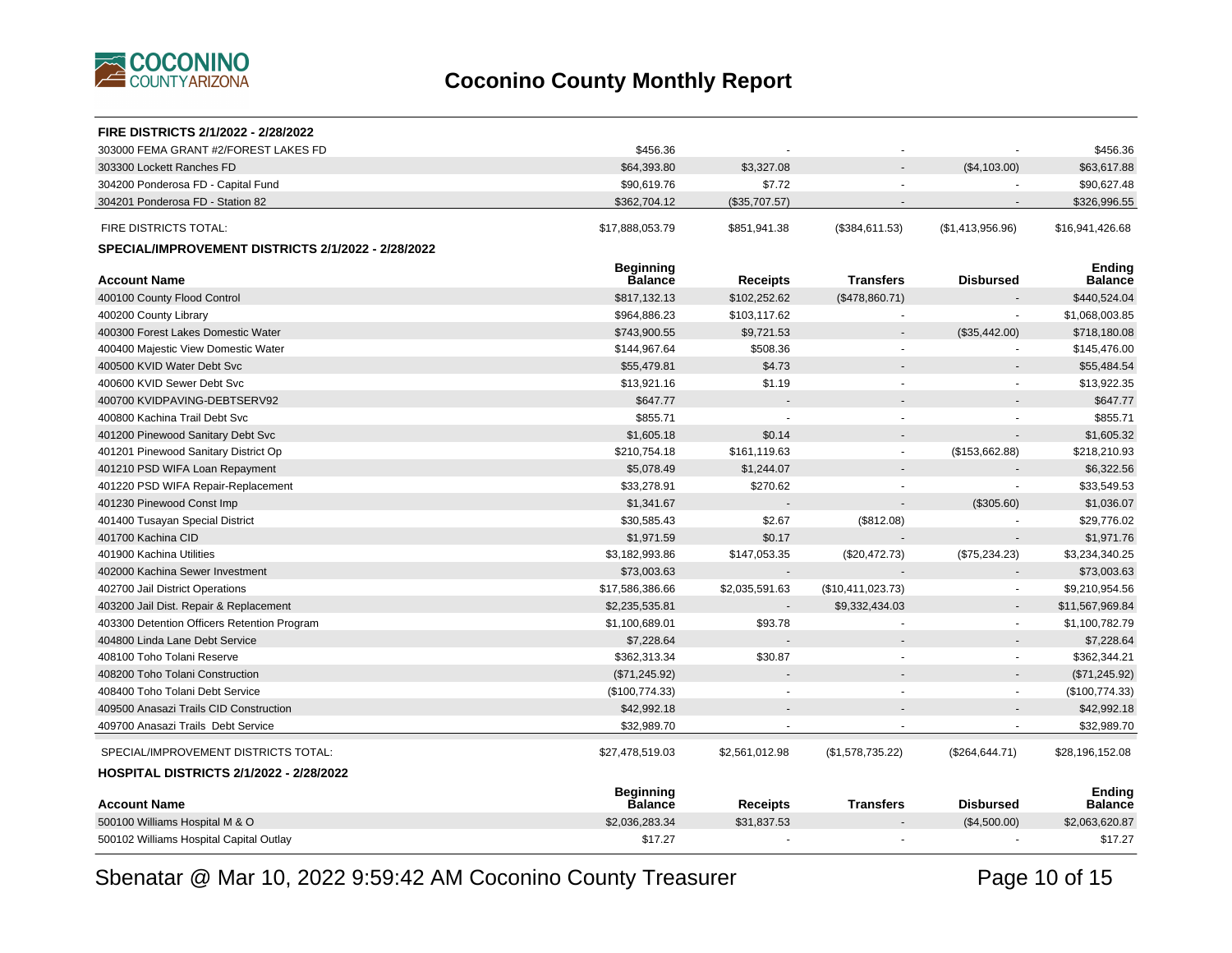

| <b>HOSPITAL DISTRICTS 2/1/2022 - 2/28/2022</b>         |                  |                |                          |                  |                 |
|--------------------------------------------------------|------------------|----------------|--------------------------|------------------|-----------------|
| 500115 Williams Hospital Debt Svc                      | \$716.00         | \$0.06         |                          |                  | \$716.06        |
| 500200 Page Hospital Op                                | \$15,318,903.30  | \$34,151.82    |                          |                  | \$15,353,055.12 |
| <b>HOSPITAL DISTRICTS TOTAL:</b>                       | \$17,355,919.91  | \$65,989.41    | \$0.00                   | (\$4,500.00)     | \$17,417,409.32 |
| NAIPTA 2/1/2022 - 2/28/2022                            |                  |                |                          |                  |                 |
|                                                        | <b>Beginning</b> |                |                          |                  | <b>Ending</b>   |
| <b>Account Name</b>                                    | <b>Balance</b>   | Receipts       | <b>Transfers</b>         | <b>Disbursed</b> | Balance         |
| 500300 NAIPTA                                          | \$2,595,108.81   | \$1,035,653.34 |                          | (\$731,791.87)   | \$2,898,970.28  |
| NAIPTA TOTAL:                                          | \$2,595,108.81   | \$1,035,653.34 | \$0.00                   | (\$731,791.87)   | \$2,898,970.28  |
| STATE OF ARIZONA 2/1/2022 - 2/28/2022                  |                  |                |                          |                  |                 |
|                                                        | <b>Beginning</b> |                |                          |                  | <b>Ending</b>   |
| <b>Account Name</b>                                    | <b>Balance</b>   | Receipts       | <b>Transfers</b>         | <b>Disbursed</b> | <b>Balance</b>  |
|                                                        |                  |                |                          |                  |                 |
| <b>STATE/COURT FINES AND FEES 2/1/2022 - 2/28/2022</b> |                  |                |                          |                  |                 |
|                                                        | <b>Beginning</b> |                |                          |                  | Ending          |
| <b>Account Name</b>                                    | Balance          | Receipts       | <b>Transfers</b>         | <b>Disbursed</b> | Balance         |
| 601100 Child Abuse                                     | \$509.32         | \$452.33       |                          | (\$509.32)       | \$452.33        |
| 601150 Confidential Address Fund                       | \$97.42          |                |                          | (\$97.42)        |                 |
| 601201 Domestic Violence Service Fund                  | \$2,504.99       | \$2,313.01     |                          | (\$2,504.99)     | \$2,313.01      |
| 601250 Domestic Violence Shelter Fund                  | \$64.08          | \$95.00        |                          | (\$64.08)        | \$95.00         |
| 601270 2011 Addl Assessment Fee \$8 GITEM/PSEF         | \$5,584.18       | \$2,089.40     |                          | (\$5,584.18)     | \$2,089.40      |
| 601271 \$4 ASSESSMENT- COUNTY SHERIFF                  | (\$27,293.03)    | \$69.28        | $\sim$                   | $\blacksquare$   | (\$27,223.75)   |
| 601272 \$4 ASSESSMENT - DPS                            | \$41,645.31      | \$951.87       |                          |                  | \$42,597.18     |
| 601273 \$4 ASSESSMENT - MVD/ADOT                       | \$65.85          | \$0.36         |                          |                  | \$66.21         |
| 601274 \$4 ASSESSMENT - GAME AND FISH                  | \$2,660.39       | \$20.45        |                          |                  | \$2,680.84      |
| 601276 \$4 ASSESSMENT - PAGE POLICE                    | \$116.23         | \$3.14         |                          | $\blacksquare$   | \$119.37        |
| 601277 \$4 ASSESSMENT - NAVAJO DIV PUB SAFETY          | \$49.02          |                |                          |                  | \$49.02         |
| 601278 \$4 ASSESSMENT - REGISTRAR CONTRACTORS          | \$14.49          | \$0.78         |                          |                  | \$15.27         |
| 601279 \$4 ASSESSMENT - ANIMAL CONTROL                 | \$41.22          |                |                          |                  | \$41.22         |
| 601280 \$4 ASSESSMENT - HUALAPAI POLICE                | \$2.60           |                |                          |                  | \$2.60          |
| 601282 \$4 ASSESSMENT - NAU POLICE                     | \$1,479.24       | \$67.71        |                          |                  | \$1,546.95      |
| 601283 \$4 ASSESSMENT - CITY OF FLAGSTAFF POLICE       | \$334.78         | \$10.61        |                          |                  | \$345.39        |
| 601284 \$4 ASSESSMENT - City of Sedona PD              | \$8.88           |                |                          |                  | \$8.88          |
| 601290 \$4 Assessment - BNSF Railway                   | \$7.78           |                |                          |                  | \$7.78          |
| 601293 \$4 ASSESSMENT - US DEPT OF INTERIOR, BIA       | \$5.25           |                |                          |                  | \$5.25          |
| 601294 \$4 ASSESSMENT - ATTORNEY GENERAL TOBACCO ENFO  | \$15.20          | \$3.80         |                          |                  | \$19.00         |
| 601300 DUI Abatement Fnd/JC                            | \$755.32         | \$47.50        |                          | (\$755.32)       | \$47.50         |
| 601400 County Education District                       | \$124.24         |                | $\overline{\phantom{a}}$ | (\$124.24)       |                 |
| 601501 Resource Center Fund                            | \$342.29         | \$303.73       |                          | (\$342.29)       | \$303.73        |
| 601600 Criminal Enhancement                            | \$41,338.94      | \$18,786.58    |                          | (\$41,338.94)    | \$18,786.58     |
| 601700 Drug & Gang Enforcement                         | \$2,106.54       | \$2,512.24     |                          | (\$2,106.54)     | \$2,512.24      |

Sbenatar @ Mar 10, 2022 9:59:42 AM Coconino County Treasurer

Page 11 of 15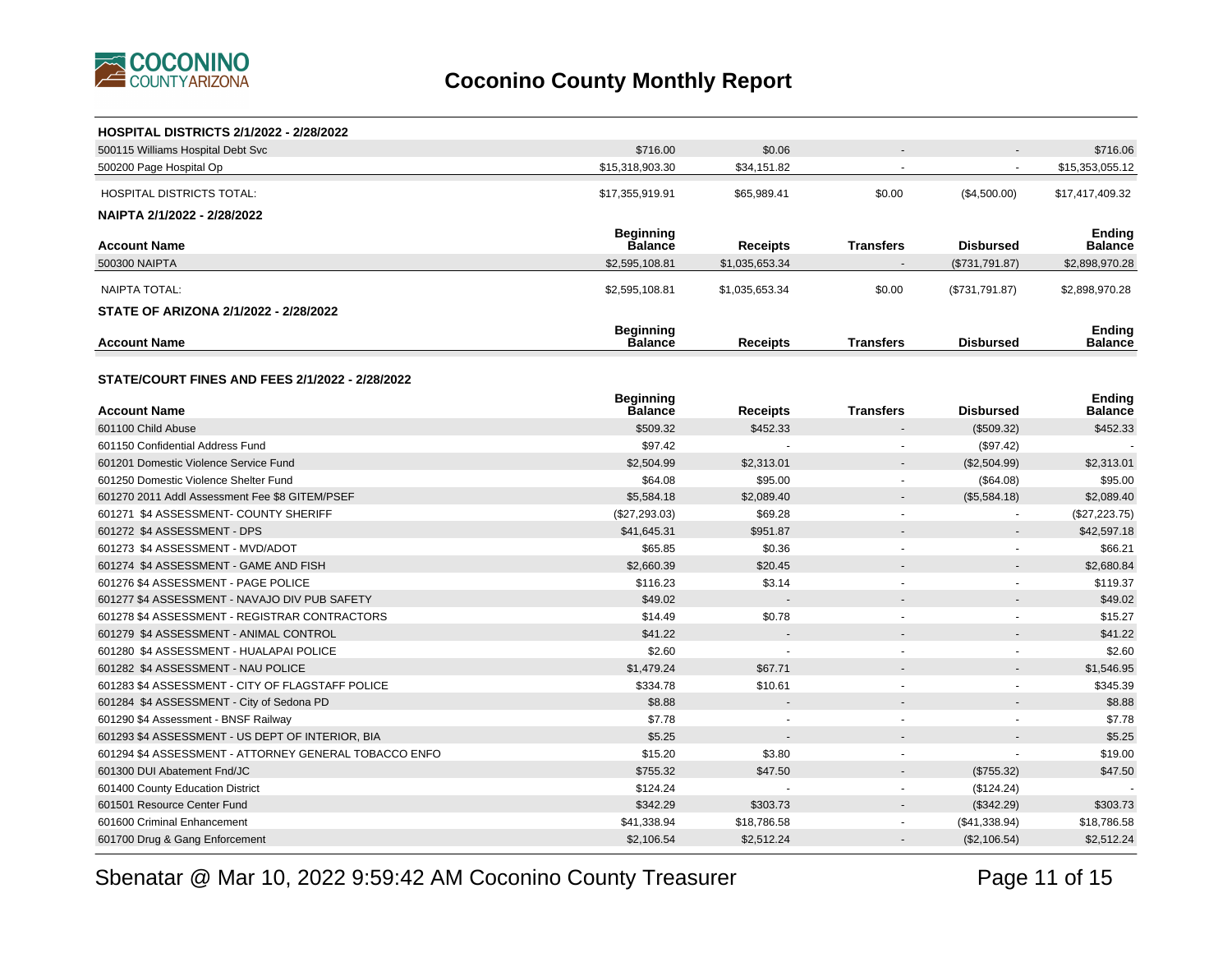

| <b>STATE/COURT FINES AND FEES 2/1/2022 - 2/28/2022</b> |  |
|--------------------------------------------------------|--|
|--------------------------------------------------------|--|

| 601800 Mobile Home Relocation                    | \$80.83     | \$6.04      | (\$80.83)                                | \$6.04       |
|--------------------------------------------------|-------------|-------------|------------------------------------------|--------------|
| 601900 Medical Svcs Enhanc- Clerk of Sup Crt     | \$273.91    | \$449.18    | (\$273.91)                               | \$449.18     |
| 601901 Medical Svcs Enhanc - Flagstaff JP        | \$7,654.59  |             | (\$7,654.59)<br>÷,                       |              |
| 601902 Medical Svcs Enhanc - Fredonia JP         | \$329.32    | \$340.72    | (\$329.32)<br>$\overline{\phantom{0}}$   | \$340.72     |
| 601903 Medical Svcs Enhanc - Page JP             | \$2,211.12  | \$2,697.37  | (\$2,211.12)<br>$\blacksquare$           | \$2,697.37   |
| 601904 Medical Svcs Enhanc - Williams JP         | \$2,089.20  | \$2,176.42  | (\$2,089.20)                             | \$2,176.42   |
| 602000 Confidential Intermediary                 | \$68.40     | \$60.76     | (\$68.40)<br>$\blacksquare$              | \$60.76      |
| 602200 Judicial Coll Enhanc Sup Ct               | \$5,044.47  | \$4,482.77  | (\$5,044.47)<br>$\overline{\phantom{0}}$ | \$4,482.77   |
| 602201 JCEF Flagstaff JP                         | \$1,080.81  |             | (\$1,080.81)<br>$\blacksquare$           |              |
| 602202 JCEF Fredonia JP                          |             | \$11.26     |                                          | \$11.26      |
| 602203 JCEF Page JP                              | \$108.03    | \$103.43    | (\$108.03)<br>$\mathbf{r}$               | \$103.43     |
| 602204 JCEF Williams JP                          | \$132.52    | \$98.52     | (\$132.52)                               | \$98.52      |
| 602700 JCEF Time Pmt Sup Ct                      | \$98.80     | \$145.11    | (\$98.80)<br>$\blacksquare$              | \$145.11     |
| 602701 JCEF Time Pmt Flag JP                     | \$1,790.29  |             | (\$1,790.29)                             |              |
| 602702 JCEF Time Pmt Fred JP                     | \$87.76     | \$117.00    | (\$87.76)<br>$\blacksquare$              | \$117.00     |
| 602703 JCEF Time Pmt Page JP                     | \$529.50    | \$658.83    | (\$529.50)<br>$\overline{a}$             | \$658.83     |
| 602704 JCEF Time Pmt Wms JP                      | \$481.00    | \$598.00    | (\$481.00)<br>$\blacksquare$             | \$598.00     |
| 603200 Altern Dispute Resol Sup Ct               | \$94.51     | \$84.30     | (\$94.51)                                | \$84.30      |
| 603201 ADR Flag JP                               | \$125.93    |             | (\$125.93)<br>$\overline{a}$             |              |
| 603202 ADR Fred JP                               |             | \$1.31      |                                          | \$1.31       |
| 603203 ADR Page JP                               | \$12.59     | \$12.05     | (\$12.59)<br>$\blacksquare$              | \$12.05      |
| 603204 ADR Williams JP                           | \$15.43     | \$11.49     | (\$15.43)                                | \$11.49      |
| 603700 Recorded Affidavit Mining                 | \$4.00      |             | (\$4.00)<br>$\blacksquare$               |              |
| 603900 Williams Community Facility               | \$213.36    | \$559.52    | (\$213.36)<br>$\overline{\phantom{0}}$   | \$559.52     |
| 604000 Minimum School Tax                        | \$54,802.67 | \$41,531.00 | (\$54,802.67)<br>$\mathbf{r}$            | \$41,531.00  |
| 604100 Victims Rights Assist Clerk               | \$1,047.37  | \$1,021.60  | (\$1,047.37)<br>$\overline{\phantom{0}}$ | \$1,021.60   |
| 604150 Victim's Rights Enforcement               | \$1,397.51  | \$615.71    | (\$1,397.51)<br>$\blacksquare$           | \$615.71     |
| 604160 DPS Forensics Fund                        | \$5,035.30  | \$2,027.94  | (\$5,035.30)<br>$\blacksquare$           | \$2,027.94   |
| 604200 Elected Officials' Retirement             | \$1,638.55  | \$5,374.89  | (\$6,877.48)<br>$\blacksquare$           | \$135.96     |
| 604300 Clean Elections Sup Court                 | \$234.91    | \$404.95    | (\$234.91)                               | \$404.95     |
| 604301 Clean Elections Flag JC                   | \$6,206.21  |             | (\$6,206.21)<br>$\overline{\phantom{a}}$ |              |
| 604302 Clean Elections Fredonia JC               | \$266.70    | \$275.86    | (\$266.70)<br>$\overline{a}$             | \$275.86     |
| 604303 Clean Elections Page JC                   | \$1,798.07  | \$2,194.48  | (\$1,798.07)<br>$\mathbf{r}$             | \$2,194.48   |
| 604304 Clean Elections Williams JC               | \$1,693.43  | \$1,758.85  | (\$1,693.43)<br>$\overline{\phantom{0}}$ | \$1,758.85   |
| 604600 \$4 Peace Officer Training Equipment Fund | \$2,802.87  | \$1,201.43  | (\$2,802.87)<br>$\blacksquare$           | \$1,201.43   |
| 604700 Victim's Rights Fund 12-116.08            | \$3,835.51  | \$1,444.51  | $\overline{\phantom{0}}$                 | \$5,280.02   |
| 604750 Victim Compensation Fund 12-116.08        | \$2,307.30  | \$868.95    | (\$6,142.81)<br>$\overline{\phantom{a}}$ | (\$2,966.56) |
| 604801 State Fill The Gap - Flagstaff JP         | \$4,118.60  |             | (\$4,118.60)<br>$\overline{a}$           |              |
| 604802 State Fill The Gap - Fredonia JP          | \$177.34    | \$183.49    | (\$177.34)<br>$\blacksquare$             | \$183.49     |
| 604803 State Fill The Gap- Page JP               | \$1,190.48  | \$1,452.35  | (\$1,190.48)                             | \$1,452.35   |
| 604804 State Fill The Gap - Williams JP          | \$1,124.95  | \$1,169.35  | (\$1, 124.95)                            | \$1,169.35   |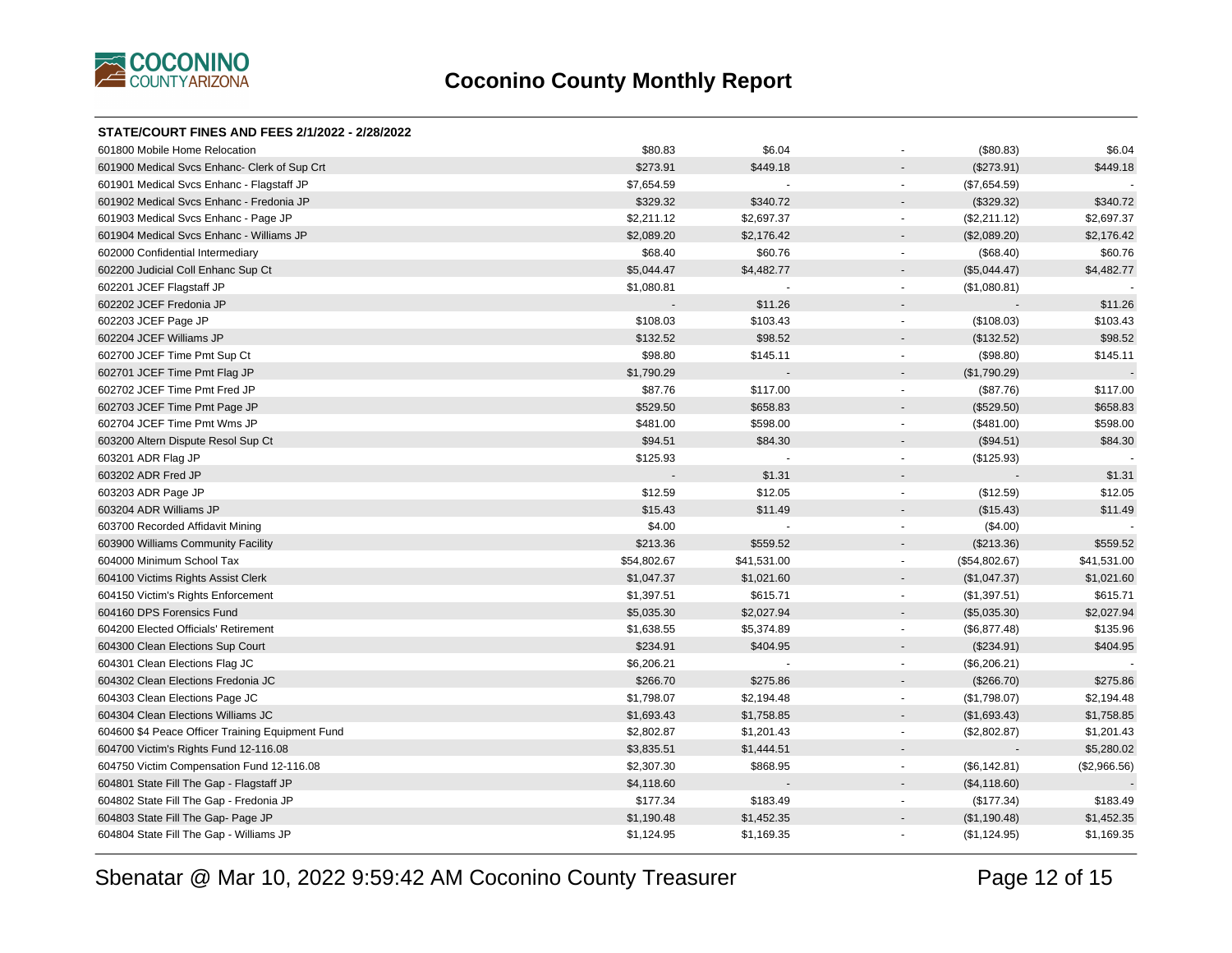

| STATE/COURT FINES AND FEES 2/1/2022 - 2/28/2022      |                                    |                 |                          |                  |                                 |
|------------------------------------------------------|------------------------------------|-----------------|--------------------------|------------------|---------------------------------|
| 604900 JCEF-ST PROBATION SERVICES-FLAG JC            | \$9,319.41                         |                 |                          | (\$9,319.41)     |                                 |
| 605000 JCEF-ST PROBATION SERVICES-FREDONIA JC        | \$475.28                           | \$473.83        |                          | (\$475.28)       | \$473.83                        |
| 605100 JCEF-ST PROBATION SERVICES-PAGE JC            | \$2,031.76                         | \$2,488.88      |                          | (\$2,031.76)     | \$2,488.88                      |
| 605150 Cty Page Probation Services Fee               | \$1,898.00                         | \$52.00         | $\sim$                   |                  | \$1,950.00                      |
| 605200 JCEF-ST PROBATION SERVICES-WMS JC             | \$2,242.75                         | \$2,258.53      |                          | (\$2,242.75)     | \$2,258.53                      |
| 605300 DNA PENALTY ASSMT-FLAG JC                     | \$381.07                           |                 | $\overline{\phantom{a}}$ | (\$381.07)       |                                 |
| 605400 DNA PENALTY ASSMT-FREDONIA JC                 | \$17.46                            | \$6.33          |                          | (\$17.46)        | \$6.33                          |
| 605500 DNA PENALTY ASSMT-PAGE JC                     | \$40.11                            | \$137.71        | $\sim$                   | (\$40.11)        | \$137.71                        |
| 605600 DNA PENALTY ASSMT-WMS JC                      | \$115.12                           | \$119.85        |                          | (\$115.12)       | \$119.85                        |
| 605900 ARIZONA LENGTHY TRIAL FUND                    | \$698.25                           | \$598.50        | $\sim$                   | (\$698.25)       | \$598.50                        |
| 606000 PCOF-PRISON CONST & OPERATIONS FUND-FLAG      | \$7,272.91                         |                 |                          | (\$7,272.91)     |                                 |
| 606200 PCOF-PRISON CONST & OPERATIONS FUND-PAGE      | \$124.70                           | \$665.00        | $\sim$                   | (\$124.70)       | \$665.00                        |
| 606300 PCOF-PRISON CONST & OPERATIONS FUND-WILL      | \$579.50                           | \$431.51        |                          | (\$579.50)       | \$431.51                        |
| 606400 PCOF-PRISON CONST & OPERATIONS FUND-CLER      | \$3,341.97                         | \$1,509.29      | $\sim$                   | (\$3,341.97)     | \$1,509.29                      |
| 606500 XTRA DUI ASSESSMENT                           | \$33.63                            |                 |                          | (\$33.63)        |                                 |
| 606600 CONSTABLE ETHICS COMMITTEE                    | \$213.75                           | \$19.00         | $\sim$                   | (\$213.75)       | \$19.00                         |
| 606900 Public Safety Equipment Fund Flagstaff        | \$6,186.46                         |                 |                          | (\$6,186.46)     |                                 |
| 606902 Public Safety Equipment Fund Page             | $\overline{a}$                     | \$475.00        | $\sim$                   |                  | \$475.00                        |
| 606903 Public Safety Equipment Fund Williams         | \$503.50                           | \$627.00        |                          | (\$503.50)       | \$627.00                        |
| 607000 Citing Agency A.R.S. 28-4139 Suspended Licens | \$47.50                            |                 |                          |                  | \$47.50                         |
| STATE/COURT FINES AND FEES TOTAL:                    | \$220,307.80                       | \$111,729.66    | \$0.00                   | (\$204,448.02)   | \$127,589.44                    |
| <b>MUNICIPAL FUNDS 2/1/2022 - 2/28/2022</b>          |                                    |                 |                          |                  |                                 |
|                                                      | <b>Beginning</b>                   |                 |                          |                  | <b>Ending</b>                   |
| <b>Account Name</b>                                  | <b>Balance</b>                     | <b>Receipts</b> | <b>Transfers</b>         | <b>Disbursed</b> | <b>Balance</b>                  |
| 600200 City of Flagstaff                             | \$260,748.67                       | \$303,303.09    |                          | (\$260,748.67)   | \$303,303.09                    |
| 600250 FLAG DWTN REV DIST                            | \$432.00                           | \$686.00        |                          | (\$432.00)       | \$686.00                        |
| 600300 City of Williams                              | \$13,583.66                        | \$7,813.61      |                          | (\$13,583.66)    | \$7,813.61                      |
| 600601 City of Sedona Flood Control                  | (\$8,017.22)                       |                 |                          |                  | (\$8,017.22)                    |
| 600700 Sedona FD                                     | \$118,158.71                       | \$83,401.77     |                          | (\$118, 158.71)  | \$83,401.77                     |
| MUNICIPAL FUNDS TOTAL:                               | \$384,905.82                       | \$395,204.47    | \$0.00                   | (\$392,923.04)   | \$387,187.25                    |
| BI-COUNTY FUNDS 2/1/2022 - 2/28/2022                 |                                    |                 |                          |                  |                                 |
| <b>Account Name</b>                                  | <b>Beginning</b><br><b>Balance</b> | Receipts        | <b>Transfers</b>         | <b>Disbursed</b> | <b>Ending</b><br><b>Balance</b> |
| 600800 Valley Academy Ed Dist                        | \$2,320.91                         | \$1,641.30      |                          | (\$2,320.91)     | \$1,641.30                      |
| 600801 Mountain Institute Joint Tech JTED            | \$147.42                           | \$128.07        |                          | (\$147.42)       | \$128.07                        |
| 600802 Northeast AZ Tech Inst of Voc Ed              | \$20.92                            | \$72.09         |                          | (\$20.92)        | \$72.09                         |
| 600900 Sedona SD9 OPERATIONS                         | \$30,764.04                        | \$23,586.38     | $\sim$                   | (\$30,764.04)    | \$23,586.38                     |
| 600911 Sedona SD9-K-12 OVERRRIDE                     |                                    |                 |                          |                  |                                 |
|                                                      | \$5,294.94                         | \$3,766.04      |                          | (\$5,294.94)     | \$3,766.04                      |
| 600980 Sedona SD9-BI-COUNTY TAX REPAYMENT            | \$13.69                            |                 |                          |                  | \$13.69                         |
| 600985 Sedona SD9-REDEMPTION & INTEREST              | \$36,654.24                        | \$26,229.88     |                          | (\$36,654.24)    | \$26,229.88                     |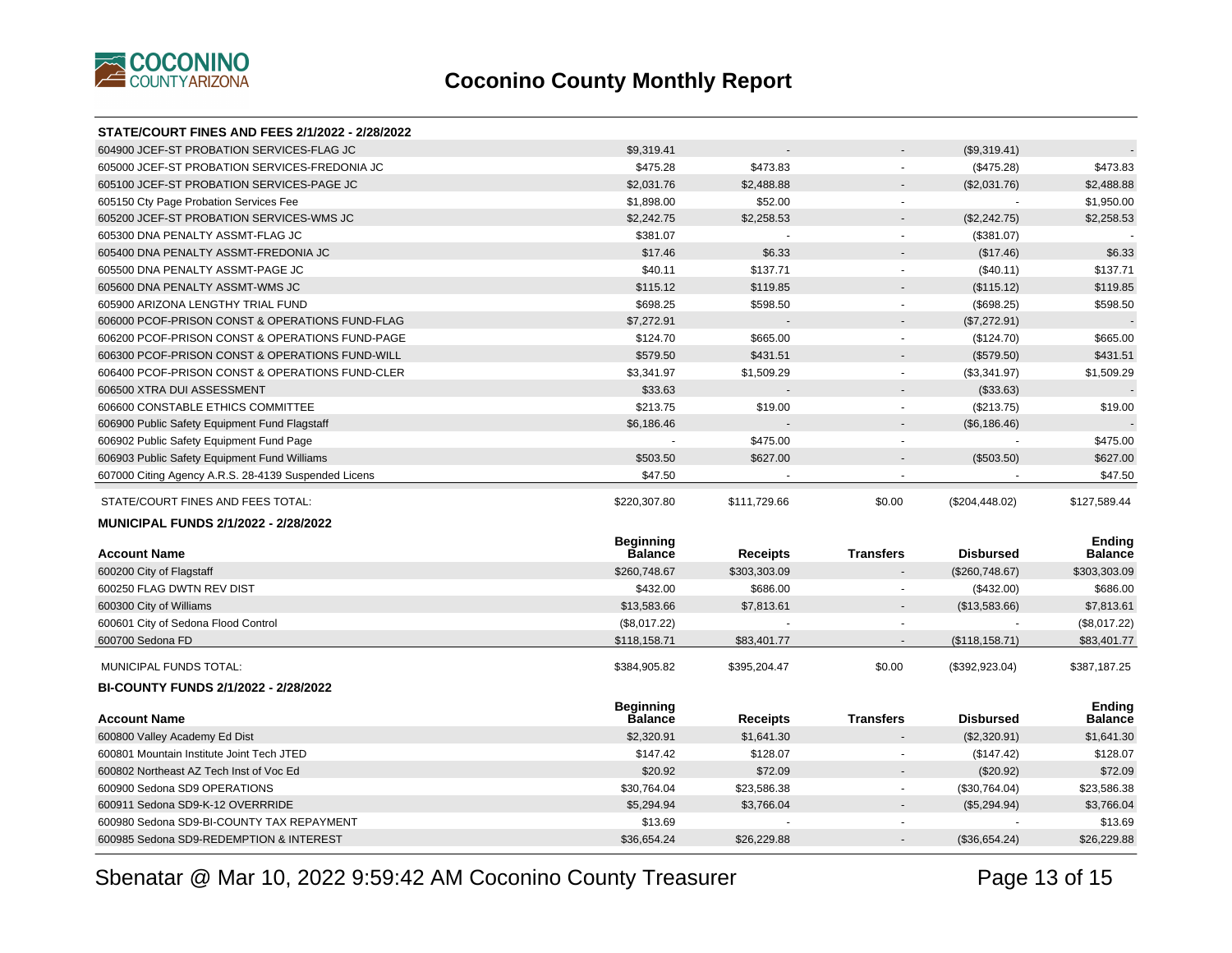

#### **BI-COUNTY FUNDS 2/1/2022 - 2/28/2022**

| 601000 Ashfork SD 31                           | \$21,063.30                        | \$18,179.81              | $\sim$                   | (\$21,063.30)    | \$18,179.81              |
|------------------------------------------------|------------------------------------|--------------------------|--------------------------|------------------|--------------------------|
| <b>BI-COUNTY FUNDS TOTAL:</b>                  | \$96,279.46                        | \$73,603.57              | \$0.00                   | (\$96,265.77)    | \$73,617.26              |
| TREASURER FUNDS 2/1/2022 - 2/28/2022           |                                    |                          |                          |                  |                          |
| <b>Account Name</b>                            | <b>Beginning</b><br><b>Balance</b> | <b>Receipts</b>          | <b>Transfers</b>         | <b>Disbursed</b> | Ending<br><b>Balance</b> |
| 147800 Juvenile Suspension                     | \$26,685.52                        | \$2.27                   | $\overline{\phantom{a}}$ | $\sim$           | \$26,687.79              |
| 700200 Treasurer's Suspense                    | \$11,990.75                        |                          |                          |                  | \$11,990.75              |
| 700400 Tax Lien Redemption Prepayment Suspense | \$6,825.00                         | \$2,215.00               | $\overline{\phantom{a}}$ | $\sim$           | \$9,040.00               |
| 700500 Treasurer's Deed Suspense               | \$724.23                           |                          |                          |                  | \$724.23                 |
| 700800 JP Suspension                           | \$78,737.12                        | $\overline{\phantom{a}}$ | $\overline{\phantom{a}}$ | $\sim$           | \$78,737.12              |
| 701000 Trustee Sale Excess Monies              | \$260,944.16                       | $\blacksquare$           | $\sim$                   | (\$29,197.67)    | \$231,746.49             |
| 701200 Cash Over/Short                         | \$2,255.26                         | $\overline{\phantom{a}}$ | $\overline{\phantom{a}}$ |                  | \$2,255.26               |
| <b>TREASURER FUNDS TOTAL:</b>                  | \$388.162.04                       | \$2,217.27               | \$0.00                   | (\$29,197.67)    | \$361,181.64             |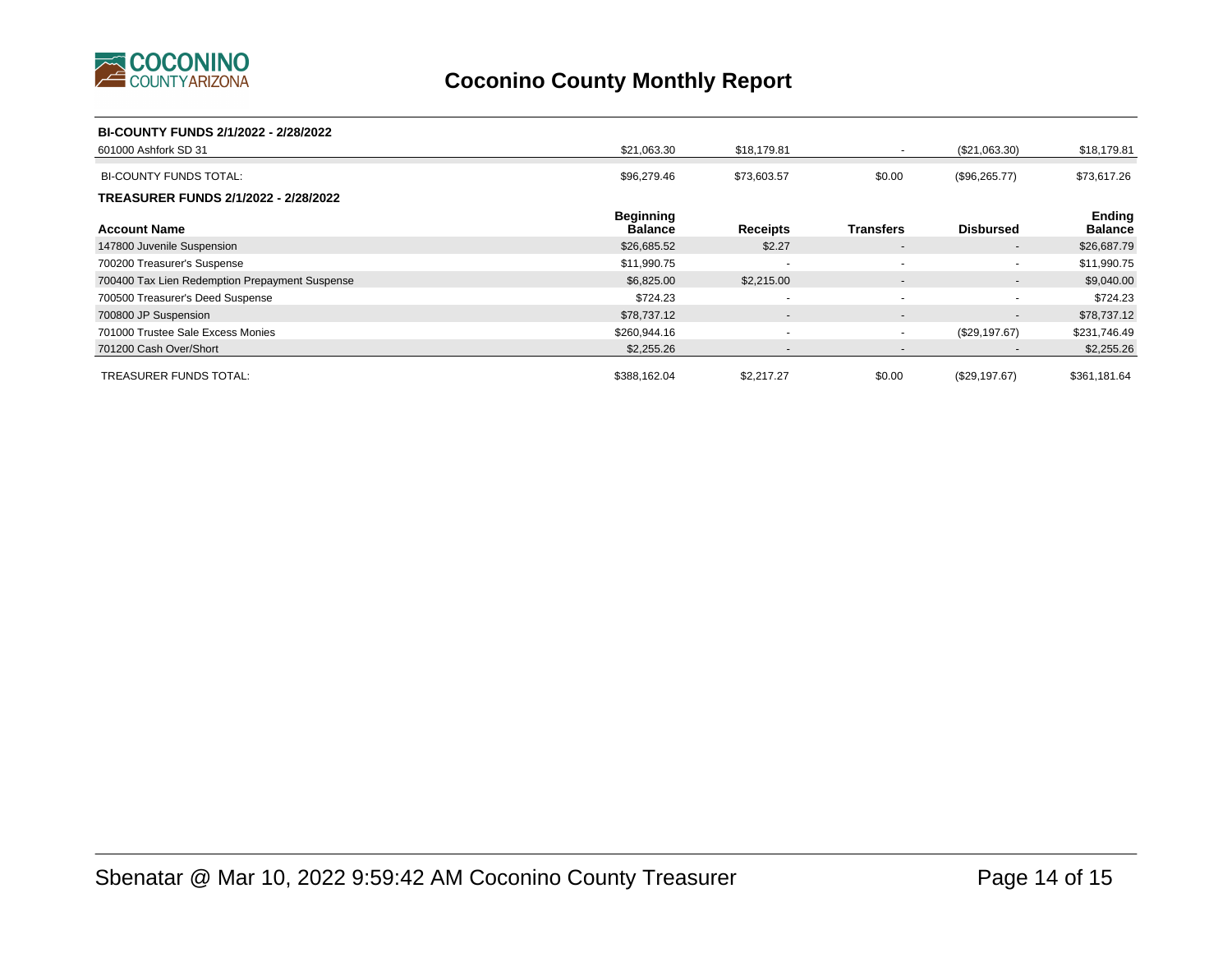

\_\_\_\_\_\_\_\_\_\_\_\_\_\_\_\_\_\_\_\_\_\_\_\_\_\_\_\_\_\_\_\_\_\_\_\_\_\_\_\_\_\_\_\_\_\_\_\_\_\_\_\_\_\_\_\_\_\_\_\_\_\_\_\_\_\_\_\_\_\_\_

I, Sarah Benatar, TREASURER AND EX OFFICIO TAX COLLECTOR OF COCONINO COUNTY, STATE<br>OF ARIZONA, DO SOLEMNLY SWEAR THAT THE REPORT HEREWITH SUBMITTED IS A TRUE AND<br>CORRECT STATEMENT OF TRANSACTIONS OF MY OFFICE FOR THE MONTH FEBRUARY 1, 2022, AND THAT THE BALANCE OR OVERDRAFTS AS HEREIN INDICATED ARE THE TRUE AND CORRECT BALANCE OR OVERDRAFTS AS OF THE CLOSE OF BUSINESS, FEBRUARY 28, 2022.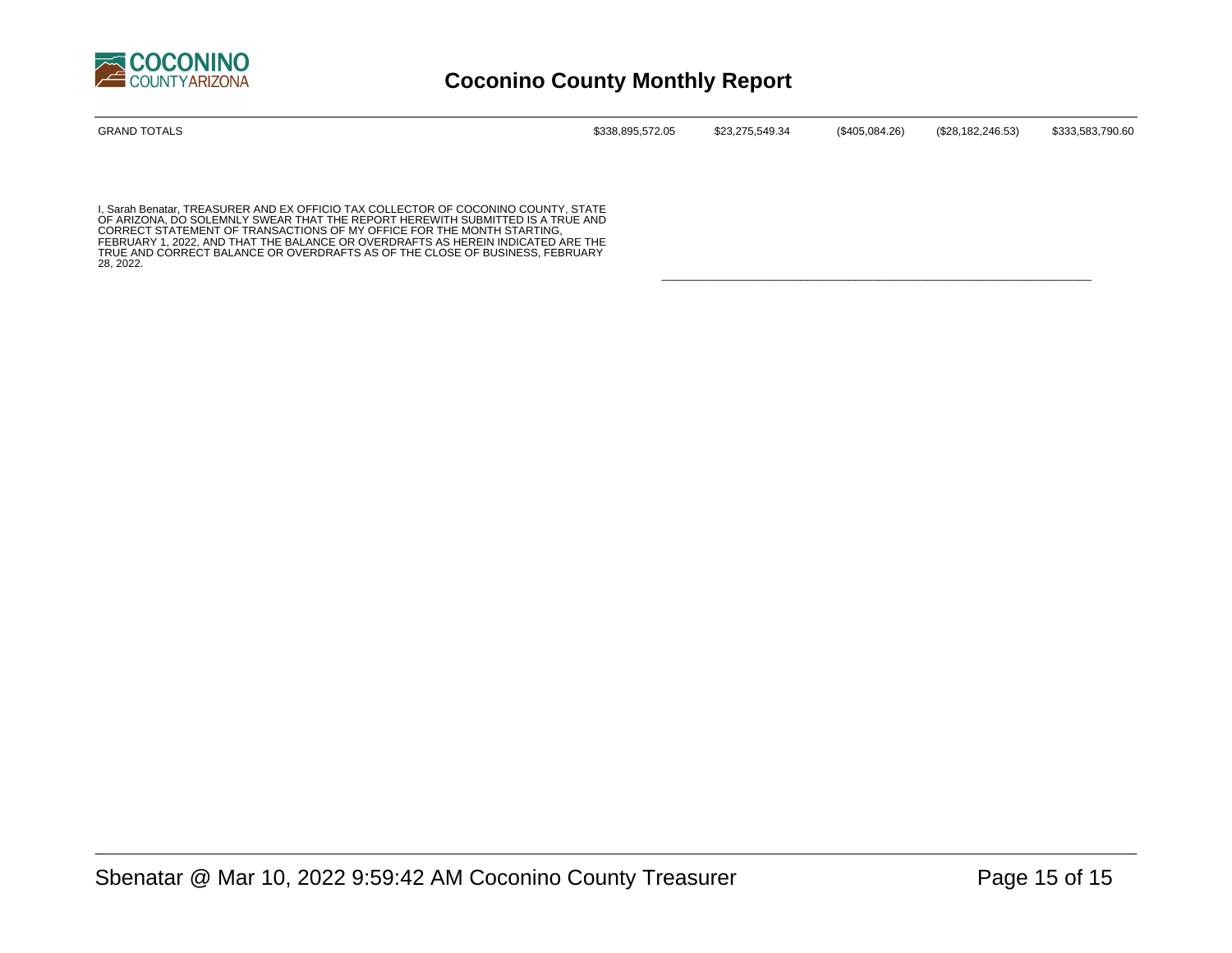

| Fund Id        | <b>Fund Name</b>                                     | <b>Tax Year</b> | <b>Type</b>      | Tax                      | Interest                 | Misc             | Total                    |
|----------------|------------------------------------------------------|-----------------|------------------|--------------------------|--------------------------|------------------|--------------------------|
| 02000          | <b>COCONINO COUNTY</b>                               | 2007            | T.               | \$1.04                   | \$125.60                 | \$0.00           | \$126.64                 |
| 02000          | <b>COCONINO COUNTY</b>                               | 2008            | T                | \$8.52                   | \$943.87                 | \$0.00           | \$952.39                 |
| 02000          | <b>COCONINO COUNTY</b>                               | 2009            | T                | \$21.63                  | \$1,500.42               | \$0.00           | \$1,522.05               |
| 02000<br>02000 | <b>COCONINO COUNTY</b><br><b>COCONINO COUNTY</b>     | 2010<br>2011    | Т<br>$\mathsf T$ | \$49.37<br>\$71.73       | \$3,231.69<br>\$3,795.07 | \$0.00<br>\$0.00 | \$3,281.06<br>\$3,866.80 |
| 02000          | <b>COCONINO COUNTY</b>                               | 2012            | $\mathsf{T}$     | \$79.10                  | \$3,706.31               | \$0.00           | \$3,785.41               |
| 02000          | <b>COCONINO COUNTY</b>                               | 2013            | $\sf T$          | \$126.08                 | \$4,452.76               | \$0.00           | \$4,578.84               |
| 02000          | <b>COCONINO COUNTY</b>                               | 2014            | Τ                | \$113.64                 | \$3,642.64               | \$0.00           | \$3,756.28               |
| 02000          | <b>COCONINO COUNTY</b>                               | 2015            | $\sf T$          | \$129.41                 | \$4,086.84               | \$0.00           | \$4,216.25               |
| 02000          | <b>COCONINO COUNTY</b><br><b>COCONINO COUNTY</b>     | 2016            | T<br>$\mathsf T$ | \$134.47<br>\$150.85     | \$3,520.36               | \$0.00           | \$3,654.83               |
| 02000<br>02000 | <b>COCONINO COUNTY</b>                               | 2017<br>2018    | $\mathsf{T}$     | \$218.76                 | \$3,052.11<br>\$2,582.76 | \$0.00<br>\$0.00 | \$3,202.96<br>\$2,801.52 |
| 02000          | <b>COCONINO COUNTY</b>                               | 2019            | T                | \$295.17                 | \$1,931.03               | \$0.00           | \$2,226.20               |
| 02000          | <b>COCONINO COUNTY</b>                               | 2020            | Τ                | \$27,715.45              | \$71,293.10              | (\$0.01)         | \$99,008.54              |
| 02000          | <b>COCONINO COUNTY</b>                               | 2021            | T                | \$180,299.29             | \$17,892.83              | \$99.61          | \$198,291.73             |
| 02000          | Total for fund                                       |                 |                  | \$209,414.51             | \$125,757.39             | \$99.60          | \$335,271.50             |
| 02001          | <b>STATE SCHOOL TAX</b><br><b>EQUALIZATION</b>       | 2007            | $\mathsf{T}$     | \$0.00                   | \$0.00                   | \$0.00           | \$0.00                   |
| 02001          | STATE SCHOOL TAX<br><b>EQUALIZATION</b>              | 2008            | Τ                | \$0.00                   | \$0.00                   | \$0.00           | \$0.00                   |
| 02001          | <b>STATE SCHOOL TAX</b><br><b>EQUALIZATION</b>       | 2009            | $\mathsf{T}$     | \$17.97                  | \$0.00                   | \$0.00           | \$17.97                  |
| 02001          | STATE SCHOOL TAX<br><b>EQUALIZATION</b>              | 2010            | Τ                | \$44.54                  | \$0.00                   | \$0.00           | \$44.54                  |
| 02001          | <b>ST SCHL EQUALIZATION</b>                          | 2011            | $\mathsf T$      | \$70.95                  | \$0.00                   | \$0.00           | \$70.95                  |
| 02001          | STATE SCHOOL TAX<br><b>EQUALIZATION</b>              | 2012            | T                | \$83.32                  | \$0.00                   | \$0.00           | \$83.32                  |
| 02001          | <b>STATE SCHOOL TAX</b><br><b>EQUALIZATION</b>       | 2013            | $\mathsf{T}$     | \$118.13                 | \$0.00                   | \$0.00           | \$118.13                 |
| 02001          | STATE SCHOOL TAX<br><b>EQUALIZATION</b>              | 2014            | Τ                | \$102.43                 | \$0.00                   | \$0.00           | \$102.43                 |
| 02001          | <b>STATE SCHOOL TAX</b><br><b>EQUALIZATION</b>       | 2015            | $\mathsf{T}$     | \$114.01                 | \$0.00                   | \$0.00           | \$114.01                 |
| 02001          | STATE SCHOOL TAX<br><b>EQUALIZATION</b>              | 2016            | Τ                | \$116.39                 | \$0.00                   | \$0.00           | \$116.39                 |
| 02001          | <b>STATE SCHOOL TAX</b><br><b>EQUALIZATION</b>       | 2017            | $\mathsf{T}$     | \$129.52                 | \$0.00                   | \$0.00           | \$129.52                 |
| 02001          | <b>STATE SCHOOL TAX</b><br><b>EQUALIZATION</b>       | 2018            | Τ                | \$185.62                 | \$0.00                   | \$0.00           | \$185.62                 |
| 02001          | <b>STATE SCHOOL TAX</b><br><b>EQUALIZATION</b>       | 2019            | $\mathsf{T}$     | \$248.97                 | \$0.00                   | \$0.00           | \$248.97                 |
| 02001          | STATE SCHOOL TAX<br><b>EQUALIZATION</b>              | 2020            | T                | \$23,175.60              | \$0.00                   | \$0.00           | \$23,175.60              |
| 02001          | <b>STATE SCHOOL TAX</b><br><b>EQUALIZATION</b>       | 2021            | T                | \$148,381.61             | \$0.00                   | \$0.00           | \$148,381.61             |
| 02001          | Total for fund                                       |                 |                  | \$172,789.06             | \$0.00                   | \$0.00           | \$172,789.06             |
| 03000          | MOBILE HOME                                          | 2008            | Τ                | \$0.00                   | \$0.00                   | \$0.00           | \$0.00                   |
| 03000          | <b>RELOCATION FUND</b><br>MOBILE HOME                | 2014            | Τ                | \$6.04                   | \$0.00                   | \$0.00           | \$6.04                   |
| 03000          | <b>RELOCATION</b><br>Total for fund                  |                 |                  | \$6.04                   | \$0.00                   | \$0.00           | \$6.04                   |
| 04151          | <b>CITY OF FLAGSTAFF</b>                             | 2008            | Τ                | \$0.00                   | \$0.00                   | \$0.00           | \$0.00                   |
| 04151          | <b>CITY OF FLAGSTAFF</b>                             | 2014            | $\sf T$          | \$10.16                  | \$0.00                   | \$0.00           | \$10.16                  |
| 04151          | <b>CITY OF FLAGSTAFF</b>                             | 2016            | Τ                | \$0.41                   | \$0.00                   | \$0.00           | \$0.41                   |
| 04151          | <b>CITY OF FLAGSTAFF</b>                             | 2017            | $\mathsf T$      | \$0.41                   | \$0.00                   | \$0.00           | \$0.41                   |
| 04151          | <b>CITY OF FLAGSTAFF</b>                             | 2018            | T                | \$54.37                  | \$0.00                   | \$0.00           | \$54.37                  |
| 04151<br>04151 | <b>CITY OF FLAGSTAFF</b><br><b>CITY OF FLAGSTAFF</b> | 2019<br>2020    | $\sf T$<br>Τ     | \$97.42<br>\$11,558.50   | \$0.00<br>\$0.00         | \$0.00<br>\$0.00 | \$97.42<br>\$11,558.50   |
| 04151          | <b>CITY OF FLAGSTAFF</b>                             | 2021            | $\sf T$          | \$132,070.23             | \$0.00                   | \$0.00           | \$132,070.23             |
| 04151          | Total for fund                                       |                 |                  | \$143,791.50             | \$0.00                   | \$0.00           | \$143,791.50             |
| 04152          | <b>TOWN OF FREDONIA</b>                              | 2020            | $\mathsf T$      | \$0.00                   | \$0.00                   | \$0.00           | \$0.00                   |
| 04152          | TOWN OF FREDONIA                                     | 2021            | Τ                | \$0.00                   | \$0.00                   | \$0.00           | \$0.00                   |
| 04152          | Total for fund                                       |                 |                  | \$0.00                   | \$0.00                   | \$0.00           | \$0.00                   |
| 04153          | <b>CITY OF WILLIAMS</b>                              | 2017            | Τ                | \$25.50                  | \$0.00                   | \$0.00           | \$25.50                  |
| 04153          | <b>CITY OF WILLIAMS</b>                              | 2018            | T                | \$10.25                  | \$0.00                   | \$0.00           | \$10.25                  |
| 04153          | <b>CITY OF WILLIAMS</b>                              | 2019            | Τ                | \$10.15                  | \$0.00                   | \$0.00           | \$10.15                  |
| 04153<br>04153 | <b>CITY OF WILLIAMS</b><br><b>CITY OF WILLIAMS</b>   | 2020<br>2021    | $\mathsf T$<br>Τ | \$3,469.04<br>\$4,298.67 | \$0.00<br>\$0.00         | \$0.00<br>\$0.00 | \$3,469.04<br>\$4,298.67 |
| 04153          | Total for fund                                       |                 |                  | \$7,813.61               | \$0.00                   | \$0.00           | \$7,813.61               |
| 04156          | CITY OF PAGE                                         | 2020            | Τ                | \$0.00                   | \$0.00                   | \$0.00           | \$0.00                   |
| 04156          | <b>CITY OF PAGE</b>                                  | 2021            | $\sf T$          | \$0.00                   | \$0.00                   | \$0.00           | \$0.00                   |
| 04156          | Total for fund                                       |                 |                  | \$0.00                   | \$0.00                   | \$0.00           | \$0.00                   |
| 04158          | <b>CITY OF SEDONA</b>                                | 2019            | $\mathsf T$      | \$0.00                   | \$0.00                   | \$0.00           | \$0.00                   |
| 04158          | <b>CITY OF SEDONA</b>                                | 2020            | T                | \$0.00                   | \$0.00                   | \$0.00           | \$0.00                   |
| 04158          | <b>CITY OF SEDONA</b>                                | 2021            | T                | \$0.00                   | \$0.00                   | \$0.00           | \$0.00                   |
| 04158          | Total for fund                                       |                 |                  | \$0.00                   | \$0.00                   | \$0.00           | \$0.00                   |
| 04159<br>04159 | <b>TOWN OF TUSAYAN</b><br>TOWN OF TUSAYAN            | 2020<br>2021    | T<br>T           | \$0.00<br>\$0.00         | \$0.00<br>\$0.00         | \$0.00<br>\$0.00 | \$0.00<br>\$0.00         |
| 04159          | Total for fund                                       |                 |                  | \$0.00                   | \$0.00                   | \$0.00           | \$0.00                   |
| 07001          | FLAGSTAFF SD #1                                      | 2008            | Τ                | \$0.00                   | \$0.00                   | \$0.00           | \$0.00                   |
| 07001          | <b>FLAGSTAFF SD#1</b>                                | 2009            | $\sf T$          | \$8.39                   | \$0.00                   | \$0.00           | \$8.39                   |
| 07001          | FLAGSTAFF SD #1                                      | 2010            | Τ                | \$9.70                   | \$0.00                   | \$0.00           | \$9.70                   |
| 07001          | SD#1 FLAGSTAFF                                       | 2011            | T                | \$9.90                   | \$0.00                   | \$0.00           | \$9.90                   |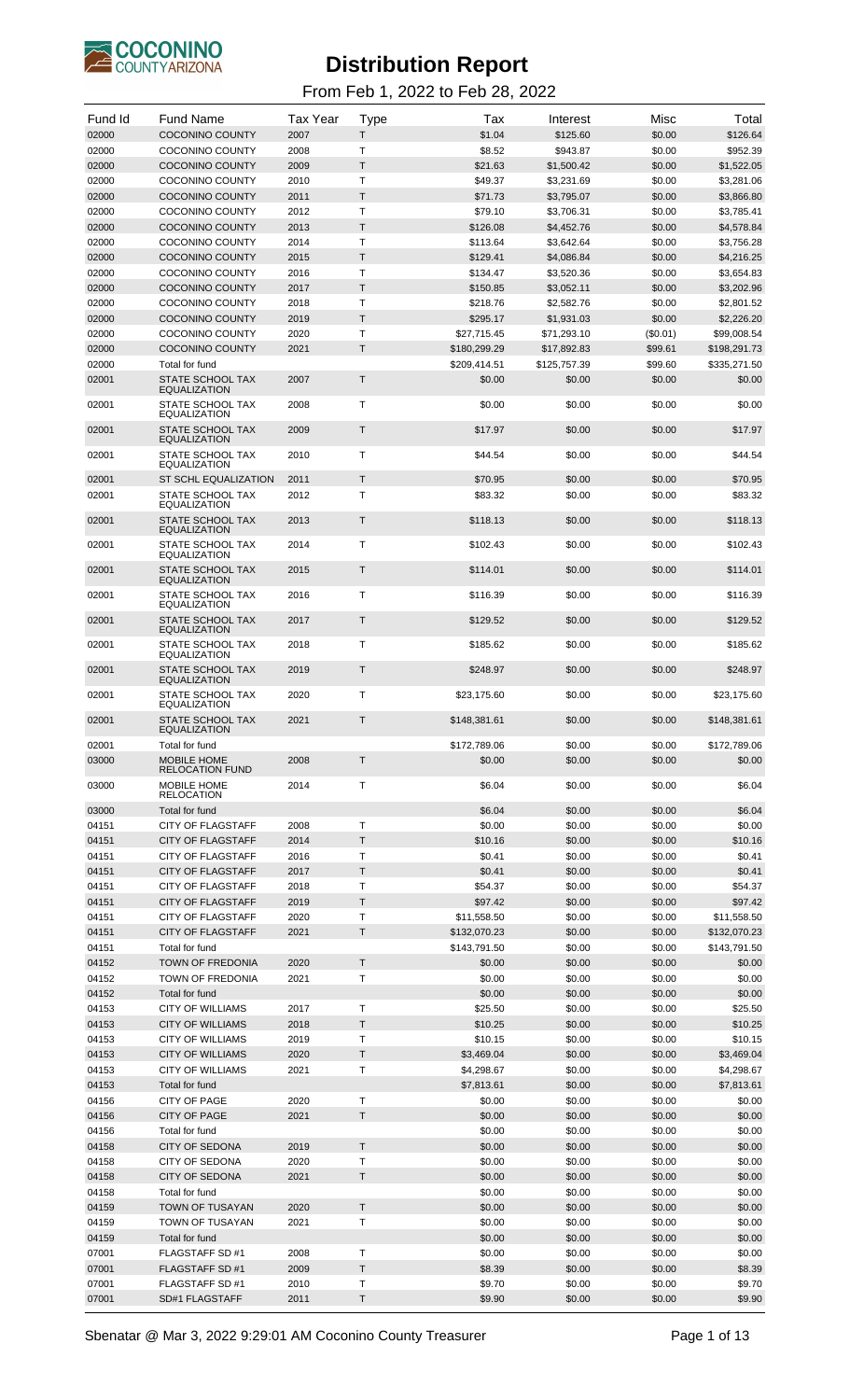

| Fund Id              | <b>Fund Name</b>                                | <b>Tax Year</b> | <b>Type</b>  | Tax                            | Interest         | Misc             | Total                          |
|----------------------|-------------------------------------------------|-----------------|--------------|--------------------------------|------------------|------------------|--------------------------------|
| 07001                | SD#1 FLAGSTAFF                                  | 2012            | Τ            | \$9.67                         | \$0.00           | \$0.00           | \$9.67                         |
| 07001<br>07001       | SD#1 FLAGSTAFF<br>SD#1 FLAGSTAFF                | 2013<br>2014    | T<br>Т       | \$74.55<br>\$117.77            | \$0.00<br>\$0.00 | \$0.00<br>\$0.00 | \$74.55<br>\$117.77            |
| 07001                | SD#1 FLAGSTAFF                                  | 2015            | $\top$       | \$104.70                       | \$0.00           | \$0.00           | \$104.70                       |
| 07001                | SD#1 FLAGSTAFF                                  | 2016            | T            | \$105.39                       | \$0.00           | \$0.00           | \$105.39                       |
| 07001                | SD#1 FLAGSTAFF                                  | 2017            | $\sf T$      | \$97.91                        | \$0.00           | \$0.00           | \$97.91                        |
| 07001                | SD#1 FLAGSTAFF                                  | 2018            | T            | \$377.71                       | \$0.00           | \$0.00           | \$377.71                       |
| 07001                | SD#1 FLAGSTAFF                                  | 2019            | $\sf T$      | \$727.54                       | \$0.00           | \$0.00           | \$727.54                       |
| 07001                | SD#1 FLAGSTAFF                                  | 2020            | Т<br>$\top$  | \$112,603.86                   | \$0.00           | \$0.00           | \$112,603.86                   |
| 07001<br>07001       | SD#1 FLAGSTAFF<br>Total for fund                | 2021            |              | \$894,733.92<br>\$1,008,981.01 | \$0.00<br>\$0.00 | \$0.00<br>\$0.00 | \$894,733.92<br>\$1,008,981.01 |
| 07001_S              | <b>FLAGSTAFF SD#1</b>                           | 2008            | T            | \$0.00                         | \$0.00           | \$0.00           | \$0.00                         |
| 07001_S              | SD#1 FLAGSTAFF                                  | 2014            | T            | (\$20.04)                      | \$0.00           | \$0.00           | (\$20.04)                      |
| 07001_S              | SD#1 FLAGSTAFF                                  | 2018            | $\sf T$      | (\$54.20)                      | \$0.00           | \$0.00           | (\$54.20)                      |
| 07001_S              | SD#1 FLAGSTAFF                                  | 2019            | Т            | (\$169.71)                     | \$0.00           | \$0.00           | (\$169.71)                     |
| 07001_S              | SD#1 FLAGSTAFF                                  | 2020            | $\top$       | (\$12,320.31)                  | \$0.00           | \$0.00           | (\$12,320.31)                  |
| 07001_S              | SD#1 FLAGSTAFF                                  | 2021            | T            | (\$79,700.29)                  | \$0.00           | \$0.00           | (\$79,700.29)                  |
| 07001_S              | <b>Total for fund</b>                           |                 |              | (\$92,264.55)                  | \$0.00           | \$0.00           | (\$92,264.55)                  |
| 07001 SE<br>07001 SE | SD#1 DESEGREGATION<br>SD#1 DESEGREGATION        | 2019<br>2020    | Т<br>$\sf T$ | \$33.71<br>\$5,084.66          | \$0.00<br>\$0.00 | \$0.00<br>\$0.00 | \$33.71<br>\$5,084.66          |
| 07001 SE             | Total for fund                                  |                 |              | \$5,118.37                     | \$0.00           | \$0.00           | \$5,118.37                     |
| 07002                | <b>WILLIAMS SD#2</b>                            | 2007            | $\sf T$      | \$7.76                         | \$0.00           | \$0.00           | \$7.76                         |
| 07002                | <b>WILLIAMS SD#2</b>                            | 2008            | T            | \$46.24                        | \$0.00           | \$0.00           | \$46.24                        |
| 07002                | <b>WILLIAMS SD #2</b>                           | 2009            | $\sf T$      | \$123.40                       | \$0.00           | \$0.00           | \$123.40                       |
| 07002                | WILLIAMS SD #2                                  | 2010            | T            | \$343.31                       | \$0.00           | \$0.00           | \$343.31                       |
| 07002                | SD#2 WILLIAMS                                   | 2011            | $\sf T$      | \$460.20                       | \$0.00           | \$0.00           | \$460.20                       |
| 07002                | SD#2 WILLIAMS                                   | 2012            | Т            | \$535.77                       | \$0.00           | \$0.00           | \$535.77                       |
| 07002                | <b>SD#2 WILLIAMS</b>                            | 2013            | $\top$       | \$724.21                       | \$0.00           | \$0.00           | \$724.21                       |
| 07002                | SD#2 WILLIAMS                                   | 2014            | T            | \$662.13                       | \$0.00           | \$0.00           | \$662.13                       |
| 07002<br>07002       | SD#2 WILLIAMS<br>SD#2 WILLIAMS                  | 2015<br>2016    | $\sf T$<br>Т | \$734.96<br>\$733.09           | \$0.00<br>\$0.00 | \$0.00<br>\$0.00 | \$734.96<br>\$733.09           |
| 07002                | <b>SD#2 WILLIAMS</b>                            | 2017            | $\sf T$      | \$850.82                       | \$0.00           | \$0.00           | \$850.82                       |
| 07002                | SD#2 WILLIAMS                                   | 2018            | Т            | \$811.69                       | \$0.00           | \$0.00           | \$811.69                       |
| 07002                | <b>SD#2 WILLIAMS</b>                            | 2019            | $\top$       | \$786.35                       | \$0.00           | \$0.00           | \$786.35                       |
| 07002                | SD#2 WILLIAMS                                   | 2020            | T            | \$26,377.32                    | \$0.00           | \$0.00           | \$26,377.32                    |
| 07002                | SD#2 WILLIAMS                                   | 2021            | $\sf T$      | \$44,220.28                    | \$0.00           | \$0.00           | \$44,220.28                    |
| 07002                | Total for fund                                  |                 |              | \$77,417.53                    | \$0.00           | \$0.00           | \$77,417.53                    |
| 07002_S              | <b>SD#2 WILLIAMS</b>                            | 2020            | $\sf T$      | (\$2,031.15)                   | \$0.00           | \$0.00           | (\$2,031.15)                   |
| 07002_S              | SD#2 WILLIAMS                                   | 2021            | Т            | (\$6,469.42)                   | \$0.00           | \$0.00           | (\$6,469.42)                   |
| 07002_S              | Total for fund                                  |                 |              | (\$8,500.57)                   | \$0.00           | \$0.00<br>\$0.00 | (\$8,500.57)                   |
| 07004<br>07004       | SD#4 GRAND CANYON<br>SD#4 GRAND CANYON          | 2018<br>2019    | Т<br>T       | \$201.45<br>\$52.92            | \$0.00<br>\$0.00 | \$0.00           | \$201.45<br>\$52.92            |
| 07004                | SD#4 GRAND CANYON                               | 2020            | Т            | \$118.93                       | \$0.00           | \$0.00           | \$118.93                       |
| 07004                | SD#4 GRAND CANYON                               | 2021            | T            | \$3,497.41                     | \$0.00           | \$559.35         | \$4,056.76                     |
| 07004                | Total for fund                                  |                 |              | \$3,870.71                     | \$0.00           | \$559.35         | \$4,430.06                     |
| 07004 ASAE           | SD#4 GRAND CANYON                               | 2018            | $\sf T$      | (\$29.16)                      | \$0.00           | \$0.00           | (\$29.16)                      |
| 07004_ASAE           | SD#4 GRAND CANYON                               | 2019            | Т            | (\$7.74)                       | \$0.00           | \$0.00           | (\$7.74)                       |
| 07004 ASAE           | SD#4 GRAND CANYON                               | 2021            | T            | (\$21.66)                      | \$0.00           | \$0.00           | (\$21.66)                      |
| 07004_ASAE           | Total for fund                                  |                 |              | (\$58.56)                      | \$0.00           | \$0.00           | (\$58.56)                      |
| 07004_S              | SD#4 GRAND CANYON                               | 2018            | T            | (\$30.92)                      | \$0.00           | \$0.00           | (\$30.92)                      |
| 07004_S<br>07004_S   | SD#4 GRAND CANYON<br>SD#4 GRAND CANYON          | 2019<br>2021    | Т<br>$\sf T$ | (\$7.82)<br>(\$27.18)          | \$0.00<br>\$0.00 | \$0.00<br>\$0.00 | (\$7.82)<br>(\$27.18)          |
| 07004_S              | Total for fund                                  |                 |              | (\$65.92)                      | \$0.00           | \$0.00           | (\$65.92)                      |
| 07005                | <b>SD#5 CHEVELON BUTTE</b>                      | 2020            | T            | \$1,984.05                     | \$0.00           | \$0.00           | \$1,984.05                     |
| 07005                | SD#5 CHEVELON BUTTE                             | 2021            | Т            | \$9,653.39                     | \$0.00           | \$0.00           | \$9,653.39                     |
| 07005                | Total for fund                                  |                 |              | \$11,637.44                    | \$0.00           | \$0.00           | \$11,637.44                    |
| 07005_S              | SD#5 CHEVELON BUTTE                             | 2020            | Т            | (\$159.20)                     | \$0.00           | \$0.00           | (\$159.20)                     |
| 07005_S              | <b>SD#5 CHEVELON BUTTE</b>                      | 2021            | T            | (\$490.47)                     | \$0.00           | \$0.00           | (\$490.47)                     |
| 07005_S              | Total for fund                                  |                 |              | (\$649.67)                     | \$0.00           | \$0.00           | (\$649.67)                     |
| 07006                | <b>SD#6 FREDONIA</b>                            | 2020            | T            | \$10,944.19                    | \$0.00           | \$0.00           | \$10,944.19                    |
| 07006                | SD#6 FREDONIA                                   | 2021            | Т            | \$25,661.40                    | \$0.00           | \$0.00           | \$25,661.40                    |
| 07006<br>07006_S     | Total for fund<br>SD#6 FREDONIA                 | 2020            | т            | \$36,605.59<br>(\$567.16)      | \$0.00<br>\$0.00 | \$0.00<br>\$0.00 | \$36,605.59<br>(\$567.16)      |
| 07006_S              | <b>SD#6 FREDONIA</b>                            | 2021            | $\sf T$      | (\$1,116.84)                   | \$0.00           | \$0.00           | (\$1,116.84)                   |
| 07006_S              | Total for fund                                  |                 |              | (\$1,684.00)                   | \$0.00           | \$0.00           | (\$1,684.00)                   |
| 07009                | SD#9 SEDONA OAK<br><b>CREEK</b>                 | 2019            | T            | \$0.00                         | \$0.00           | \$0.00           | \$0.00                         |
| 07009                | SD#9 SEDONA OAK<br><b>CREEK</b>                 | 2020            | Т            | \$2,288.57                     | \$0.00           | \$0.00           | \$2,288.57                     |
| 07009                | SD#9 SEDONA OAK<br><b>CREEK</b>                 | 2021            | T            | \$24,819.28                    | \$0.00           | \$0.00           | \$24,819.28                    |
| 07009<br>07009_S     | Total for fund<br>SD#9 SEDONA OAK               | 2020            | Τ            | \$27,107.85<br>(\$263.60)      | \$0.00<br>\$0.00 | \$0.00<br>\$0.00 | \$27,107.85<br>$(\$263.60)$    |
| 07009_S              | <b>CREEK</b><br>SD#9 SEDONA OAK<br><b>CREEK</b> | 2021            | Т            | (\$3,257.87)                   | \$0.00           | \$0.00           | (\$3,257.87)                   |
| 07009_S              | Total for fund                                  |                 |              | $(\$3,521.47)$                 | \$0.00           | \$0.00           | (\$3,521.47)                   |
| 07010                | SD#10 MAINE                                     | 2019            | Т            | \$194.69                       | \$0.00           | \$0.00           | \$194.69                       |
| 07010                | SD#10 MAINE                                     | 2020            | T            | \$14,764.10                    | \$0.00           | \$0.00           | \$14,764.10                    |
|                      |                                                 |                 |              |                                |                  |                  |                                |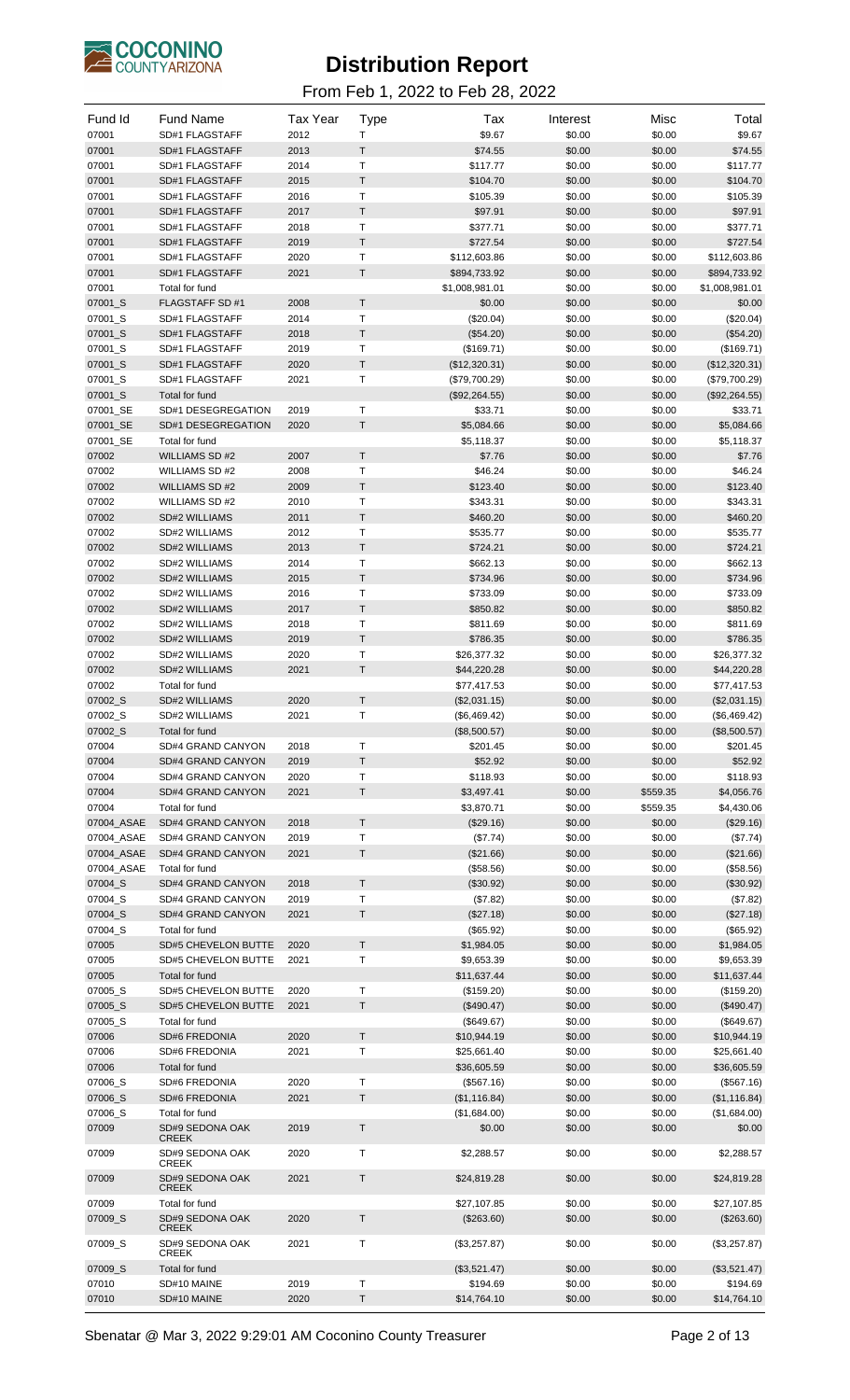

| Fund Id            | <b>Fund Name</b>                                     | <b>Tax Year</b> | <b>Type</b>                | Tax                          | Interest         | Misc             | Total                        |
|--------------------|------------------------------------------------------|-----------------|----------------------------|------------------------------|------------------|------------------|------------------------------|
| 07010              | SD#10 MAINE                                          | 2021            | T.                         | \$22,920.37                  | \$0.00           | \$0.00           | \$22,920.37                  |
| 07010              | <b>Total for fund</b>                                |                 |                            | \$37,879.16                  | \$0.00           | \$0.00           | \$37,879.16                  |
| 07010_S            | SD#10 MAINE                                          | 2020            | Τ                          | (\$1,002.45)                 | \$0.00           | \$0.00           | (\$1,002.45)                 |
| 07010_S<br>07010 S | SD#10 MAINE<br>Total for fund                        | 2021            | T.                         | (\$1,400.56)<br>(\$2,403.01) | \$0.00<br>\$0.00 | \$0.00<br>\$0.00 | (\$1,400.56)<br>(\$2,403.01) |
| 07015              | SD#15 TUBA CITY                                      | 2018            | T                          | \$0.00                       | \$0.00           | \$0.00           | \$0.00                       |
| 07015              | SD#15 TUBA CITY                                      | 2019            | $\mathsf T$                | \$0.00                       | \$0.00           | \$0.00           | \$0.00                       |
| 07015              | SD#15 TUBA CITY                                      | 2020            | $\mathsf T$                | \$0.00                       | \$0.00           | \$0.00           | \$0.00                       |
| 07015              | SD#15 TUBA CITY                                      | 2021            | Τ                          | \$0.00                       | \$0.00           | \$0.00           | \$0.00                       |
| 07015              | Total for fund                                       |                 |                            | \$0.00                       | \$0.00           | \$0.00           | \$0.00                       |
| 07016              | SD#8 PAGE                                            | 2020            | $\mathsf{T}$               | \$12,052.25                  | \$0.00           | \$0.00           | \$12,052.25                  |
| 07016<br>07016     | SD#8 PAGE<br>Total for fund                          | 2021            | $\top$                     | \$126,860.51                 | \$0.00<br>\$0.00 | \$0.00<br>\$0.00 | \$126,860.51                 |
| 07016_S            | SD#8 PAGE                                            | 2020            | $\mathsf T$                | \$138,912.76<br>(\$3,003.31) | \$0.00           | \$0.00           | \$138,912.76<br>(\$3,003.31) |
| 07016_S            | SD#8 PAGE                                            | 2021            | Τ                          | (\$5,838.92)                 | \$0.00           | \$0.00           | (\$5,838.92)                 |
| 07016_S            | Total for fund                                       |                 |                            | (\$8,842.23)                 | \$0.00           | \$0.00           | (\$8,842.23)                 |
| 07031              | ASH FORK SD #31                                      | 2008            | $\mathsf T$                | \$36.09                      | \$0.00           | \$0.00           | \$36.09                      |
| 07031              | ASH FORK SD #31                                      | 2009            | T                          | \$41.08                      | \$0.00           | \$0.00           | \$41.08                      |
| 07031              | ASH FORK SD #31                                      | 2010            | Τ                          | \$49.55                      | \$0.00           | \$0.00           | \$49.55                      |
| 07031              | SD#31 ASH FORK                                       | 2011            | $\mathsf T$                | \$122.80                     | \$0.00           | \$0.00           | \$122.80                     |
| 07031              | SD#31 ASH FORK                                       | 2012            | Τ                          | \$92.47                      | \$0.00           | \$0.00           | \$92.47                      |
| 07031<br>07031     | SD#31 ASH FORK<br>SD#31 ASH FORK                     | 2013<br>2014    | $\mathsf T$<br>$\mathsf T$ | \$85.06<br>\$70.81           | \$0.00<br>\$0.00 | \$0.00<br>\$0.00 | \$85.06<br>\$70.81           |
| 07031              | SD#31 ASH FORK                                       | 2015            | T                          | \$129.16                     | \$0.00           | \$0.00           | \$129.16                     |
| 07031              | SD#31 ASH FORK                                       | 2016            | Τ                          | \$178.71                     | \$0.00           | \$0.00           | \$178.71                     |
| 07031              | SD#31 ASH FORK                                       | 2017            | $\mathsf T$                | \$205.39                     | \$0.00           | \$0.00           | \$205.39                     |
| 07031              | SD#31 ASH FORK                                       | 2018            | T                          | \$401.37                     | \$0.00           | \$0.00           | \$401.37                     |
| 07031              | SD#31 ASH FORK                                       | 2019            | $\mathsf T$                | \$548.57                     | \$0.00           | \$0.00           | \$548.57                     |
| 07031              | SD#31 ASH FORK                                       | 2020            | $\mathsf T$                | \$5,192.85                   | \$0.00           | \$0.00           | \$5,192.85                   |
| 07031              | SD#31 ASH FORK                                       | 2021            | $\mathsf T$                | \$12,097.35                  | \$0.00           | \$0.00           | \$12,097.35                  |
| 07031              | Total for fund                                       |                 |                            | \$19,251.26                  | \$0.00           | \$0.00           | \$19,251.26                  |
| 07031_S<br>07031_S | SD#31 ASH FORK<br>SD#31 ASH FORK                     | 2020<br>2021    | $\top$<br>Τ                | (\$393.90)<br>(\$677.55)     | \$0.00<br>\$0.00 | \$0.00<br>\$0.00 | (\$393.90)                   |
| 07031_S            | Total for fund                                       |                 |                            | (\$1,071.45)                 | \$0.00           | \$0.00           | (\$677.55)<br>(\$1,071.45)   |
| 07990              | SD#5 MINIMUM SCHOOL                                  | 2020            | $\mathsf{T}$               | \$2,518.21                   | \$0.00           | \$0.00           | \$2,518.21                   |
|                    | TAX                                                  |                 |                            |                              |                  |                  |                              |
| 07990              | SD#5 MINIMUM SCHOOL<br><b>TAX</b>                    | 2021            | $\mathsf T$                | \$11,923.33                  | \$0.00           | \$0.00           | \$11,923.33                  |
| 07990<br>07990_S   | Total for fund<br><b>SD#5 MINIMUM SCHOOL</b>         | 2020            | $\sf T$                    | \$14,441.54<br>(\$202.16)    | \$0.00<br>\$0.00 | \$0.00<br>\$0.00 | \$14,441.54<br>(\$202.16)    |
|                    | I A A                                                |                 |                            |                              |                  |                  |                              |
| 07990 S            | SD#5 MINIMUM SCHOOL<br>TAX                           | 2021            | Τ                          | $(\$606.07)$                 | \$0.00           | \$0.00           | (\$606.07)                   |
| 07990 S<br>07991   | Total for fund<br>SD#9 MINIMUM SCHOOL                | 2019            | $\mathsf{T}$               | (\$808.23)<br>\$0.00         | \$0.00<br>\$0.00 | \$0.00<br>\$0.00 | (\$808.23)<br>\$0.00         |
|                    | TAX                                                  |                 |                            |                              |                  |                  |                              |
| 07991              | SD#9 MINIMUM SCHOOL<br><b>TAX</b>                    | 2020            | T                          | \$2,336.30                   | \$0.00           | \$0.00           | \$2,336.30                   |
| 07991              | SD#9 MINIMUM SCHOOL<br><b>TAX</b>                    | 2021            | T                          | \$29,733.35                  | \$0.00           | \$0.00           | \$29,733.35                  |
| 07991              | Total for fund                                       |                 |                            | \$32,069.65                  | \$0.00           | \$0.00           | \$32,069.65                  |
| 07991 S            | SD#9 MINIMUM SCHOOL<br><b>TAX</b>                    | 2020            | $\mathsf{T}$               | (\$269.11)                   | \$0.00           | \$0.00           | (\$269.11)                   |
| 07991_S            | SD#9 MINIMUM SCHOOL<br><b>TAX</b>                    | 2021            | $\mathsf T$                | (\$3,902.85)                 | \$0.00           | \$0.00           | (\$3,902.85)                 |
| 07991_S            | Total for fund                                       |                 |                            | (\$4,171.96)                 | \$0.00           | \$0.00           | (\$4,171.96)                 |
| 08150              | <b>COMMUNITY COLLEGE</b>                             | 2007            | T                          | \$0.89                       | \$0.00           | \$0.00           | \$0.89                       |
| 08150              | <b>COMMUNITY COLLEGE</b>                             | 2008            | T                          | \$7.14                       | \$0.00           | \$0.00           | \$7.14                       |
| 08150              | <b>COMMUNITY COLLEGE</b>                             | 2009            | $\sf T$<br>Т               | \$18.31<br>\$41.89           | \$0.00           | \$0.00           | \$18.31<br>\$41.89           |
| 08150<br>08150     | <b>COMMUNITY COLLEGE</b><br><b>COMMUNITY COLLEGE</b> | 2010<br>2011    | T                          | \$60.78                      | \$0.00<br>\$0.00 | \$0.00<br>\$0.00 | \$60.78                      |
| 08150              | <b>COMMUNITY COLLEGE</b>                             | 2012            | $\mathsf{T}$               | \$68.44                      | \$0.00           | \$0.00           | \$68.44                      |
| 08150              | <b>COMMUNITY COLLEGE</b>                             | 2013            | $\sf T$                    | \$106.92                     | \$0.00           | \$0.00           | \$106.92                     |
| 08150              | <b>COMMUNITY COLLEGE</b>                             | 2014            | $\mathsf{T}$               | \$96.40                      | \$0.00           | \$0.00           | \$96.40                      |
| 08150              | <b>COMMUNITY COLLEGE</b>                             | 2015            | T                          | \$109.73                     | \$0.00           | \$0.00           | \$109.73                     |
| 08150              | <b>COMMUNITY COLLEGE</b>                             | 2016            | T                          | \$114.04                     | \$0.00           | \$0.00           | \$114.04                     |
| 08150              | <b>COMMUNITY COLLEGE</b>                             | 2017            | T                          | \$127.97                     | \$0.00           | \$0.00           | \$127.97                     |
| 08150              | <b>COMMUNITY COLLEGE</b>                             | 2018            | $\mathsf{T}$               | \$185.62                     | \$0.00           | \$0.00           | \$185.62                     |
| 08150<br>08150     | <b>COMMUNITY COLLEGE</b><br><b>COMMUNITY COLLEGE</b> | 2019<br>2020    | T<br>$\mathsf{T}$          | \$250.41<br>\$23,510.75      | \$0.00<br>\$0.00 | \$0.00<br>\$0.00 | \$250.41<br>\$23,510.75      |
| 08150              | <b>COMMUNITY COLLEGE</b>                             | 2021            | $\sf T$                    | \$152,941.24                 | \$0.00           | \$53.64          | \$152,994.88                 |
| 08150              | Total for fund                                       |                 |                            | \$177,640.53                 | \$0.00           | \$53.64          | \$177,694.17                 |
| 10375              | <b>WILLIAMS HOSPITAL</b><br><b>DISTRICT</b>          | 2007            | T                          | \$2.24                       | \$0.00           | \$0.00           | \$2.24                       |
| 10375              | <b>WILLIAMS HOSPITAL</b><br><b>DISTRICT</b>          | 2008            | $\mathsf{T}$               | \$33.45                      | \$0.00           | \$0.00           | \$33.45                      |
| 10375              | <b>WILLIAMS HOSPITAL</b><br><b>DISTRICT</b>          | 2009            | $\mathsf T$                | \$71.59                      | \$0.00           | \$0.00           | \$71.59                      |
| 10375              | <b>WILLIAMS HOSPITAL</b><br><b>DISTRICT</b>          | 2010            | T                          | \$163.35                     | \$0.00           | \$0.00           | \$163.35                     |
| 10375              | <b>HOSP DIST WILLIAMS</b>                            | 2011            | T                          | \$172.42                     | \$0.00           | \$0.00           | \$172.42                     |
| 10375              | <b>HOSP DIST WILLIAMS</b>                            | 2012            | Т                          | \$176.29                     | \$0.00           | \$0.00           | \$176.29                     |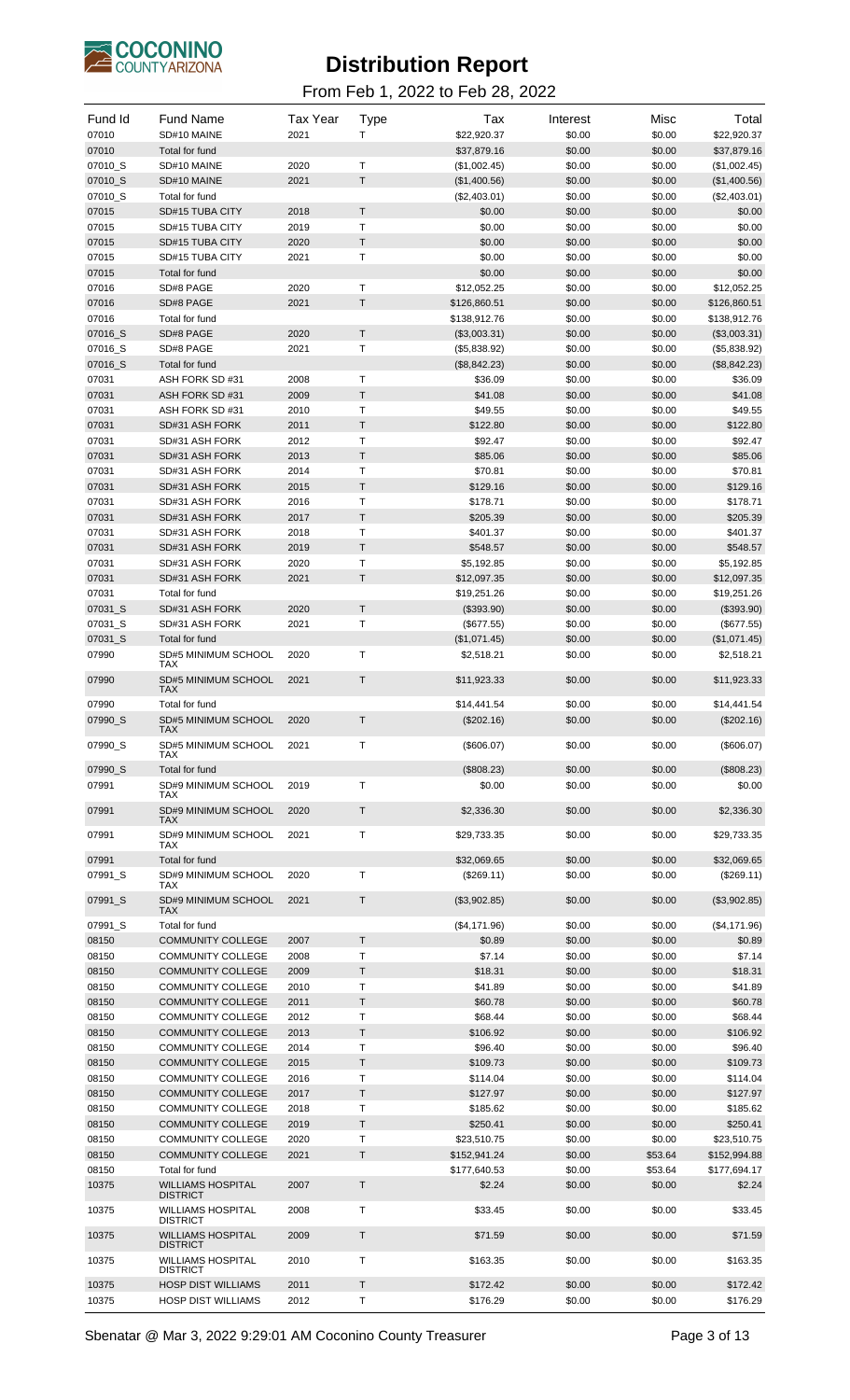

| Fund Id        | <b>Fund Name</b>                        | <b>Tax Year</b> | <b>Type</b> | Tax                       | Interest         | Misc                   | Total                     |
|----------------|-----------------------------------------|-----------------|-------------|---------------------------|------------------|------------------------|---------------------------|
| 10375          | <b>HOSP DIST WILLIAMS</b>               | 2013            | T           | \$207.99                  | \$0.00           | \$0.00                 | \$207.99                  |
| 10375          | <b>HOSP DIST WILLIAMS</b>               | 2014            | Т           | \$165.31                  | \$0.00           | \$0.00                 | \$165.31                  |
| 10375          | <b>HOSP DIST WILLIAMS</b>               | 2015            | T           | \$194.96                  | \$0.00           | \$0.00                 | \$194.96                  |
| 10375          | <b>HOSP DIST WILLIAMS</b>               | 2016            | T           | \$201.95                  | \$0.00           | \$0.00                 | \$201.95                  |
| 10375          | <b>HOSP DIST WILLIAMS</b>               | 2017            | T           | \$292.80                  | \$0.00           | \$0.00                 | \$292.80                  |
| 10375          | <b>HOSP DIST WILLIAMS</b>               | 2018            | Т           | \$307.03                  | \$0.00           | \$0.00                 | \$307.03                  |
| 10375          | <b>HOSP DIST WILLIAMS</b>               | 2019            | $\sf T$     | \$410.90                  | \$0.00           | \$0.00                 | \$410.90                  |
| 10375          | <b>HOSP DIST WILLIAMS</b>               | 2020            | Т           | \$10,994.65               | \$0.00           | \$0.00                 | \$10,994.65               |
| 10375          | <b>HOSP DIST WILLIAMS</b>               | 2021            | Τ           | \$18,250.63               | \$0.00           | \$0.00                 | \$18,250.63               |
| 10375          | Total for fund                          |                 |             | \$31,645.56               | \$0.00           | \$0.00                 | \$31,645.56               |
| 10376          | <b>HOSP DIST PAGE</b>                   | 2020            | T           | \$3,937.65                | \$0.00           | \$0.00                 | \$3,937.65                |
| 10376          | <b>HOSP DIST PAGE</b>                   | 2021            | Т           | \$28,909.84               | \$0.00           | \$0.00                 | \$28,909.84               |
| 10376          | Total for fund                          |                 |             | \$32,847.49               | \$0.00           | \$0.00                 | \$32,847.49               |
| 11201          | FD SEDONA<br><b>FD SEDONA</b>           | 2019<br>2020    | Т<br>T      | \$0.00                    | \$0.00           | \$0.00                 | \$0.00                    |
| 11201<br>11201 | <b>FD SEDONA</b>                        | 2021            | Т           | \$6,133.52<br>\$75,541.43 | \$0.00<br>\$0.00 | \$260.33<br>\$1,466.49 | \$6,393.85<br>\$77,007.92 |
| 11201          | Total for fund                          |                 |             | \$81,674.95               | \$0.00           | \$1,726.82             | \$83,401.77               |
| 11206          | <b>FD SUMMIT</b>                        | 2015            | Т           | \$0.00                    | \$0.00           | \$0.00                 | \$0.00                    |
| 11206          | <b>FD SUMMIT</b>                        | 2018            | $\sf T$     | \$31.50                   | \$0.00           | \$0.00                 | \$31.50                   |
| 11206          | <b>FD SUMMIT</b>                        | 2019            | Т           | \$51.48                   | \$0.00           | \$0.00                 | \$51.48                   |
| 11206          | <b>FD SUMMIT</b>                        | 2020            | T           | \$11,317.08               | \$0.00           | \$1,051.98             | \$12,369.06               |
| 11206          | <b>FD SUMMIT</b>                        | 2021            | Т           | \$52,127.63               | \$0.00           | \$6,001.68             | \$58,129.31               |
| 11206          | Total for fund                          |                 |             | \$63,527.69               | \$0.00           | \$7,053.66             | \$70,581.35               |
| 11240          | FD HIGHLANDS                            | 2019            | Т           | \$27.87                   | \$0.00           | \$0.00                 | \$27.87                   |
| 11240          | <b>FD HIGHLANDS</b>                     | 2020            | T           | \$18,268.40               | \$0.00           | \$1,051.98             | \$19,320.38               |
| 11240          | FD HIGHLANDS                            | 2021            | Т           | \$78,216.23               | \$0.00           | \$6,004.99             | \$84,221.22               |
| 11240          | Total for fund                          |                 |             | \$96,512.50               | \$0.00           | \$7,056.97             | \$103,569.47              |
| 11241          | FD PINEWOOD                             | 2020            | Т           | \$8,689.29                | \$0.00           | \$1,051.98             | \$9,741.27                |
| 11241          | FD PINEWOOD                             | 2021            | T           | \$53,239.55               | \$0.00           | \$6,004.99             | \$59,244.54               |
| 11241          | Total for fund                          |                 |             | \$61,928.84               | \$0.00           | \$7,056.97             | \$68,985.81               |
| 11242          | FD FOREST LAKES<br><b>ESTATES</b>       | 2020            | T           | \$4,125.70                | \$0.00           | \$338.32               | \$4,464.02                |
| 11242          | FD FOREST LAKES<br><b>ESTATES</b>       | 2021            | T           | \$14,276.13               | \$0.00           | \$2,032.56             | \$16,308.69               |
| 11242          | Total for fund                          |                 |             | \$18,401.83               | \$0.00           | \$2,370.88             | \$20,772.71               |
| 11246          | <b>FD GREENEHAVEN</b>                   | 2020            | Т           | \$790.13                  | \$0.00           | \$101.55               | \$891.68                  |
| 11246          | <b>FD GREENEHAVEN</b>                   | 2021            | T           | \$3,305.64                | \$0.00           | \$638.90               | \$3,944.54                |
| 11246          | Total for fund                          |                 |             | \$4,095.77                | \$0.00           | \$740.45               | \$4,836.22                |
| 11247          | FD MORMON LAKE                          | 2020            | T           | \$1,139.68                | \$0.00           | \$127.36               | \$1,267.04                |
| 11247          | FD MORMON LAKE                          | 2021            | Т           | \$3,275.48                | \$0.00           | \$764.69               | \$4,040.17                |
| 11247          | Total for fund                          |                 |             | \$4,415.16                | \$0.00           | \$892.05               | \$5,307.21                |
| 11249          | FD SHERWOOD FOREST<br><b>EST</b>        | 2020            | т           | \$622.59                  | \$0.00           | \$75.18                | \$697.77                  |
| 11249          | FD SHERWOOD FOREST<br><b>EST</b>        | 2021            | $\sf T$     | \$2,644.84                | \$0.00           | \$450.20               | \$3,095.04                |
| 11249          | Total for fund                          |                 |             | \$3,267.43                | \$0.00           | \$525.38               | \$3,792.81                |
| 11250          | FD THE WOODS                            | 2020            | T           | \$0.00                    | \$0.00           | \$6.17                 | \$6.17                    |
| 11250          | FD THE WOODS                            | 2021            | T           | \$63.85                   | \$0.00           | \$36.41                | \$100.26                  |
| 11250          | Total for fund                          |                 |             | \$63.85                   | \$0.00           | \$42.58                | \$106.43                  |
| 11251          | KAIBAB ESTATES WEST<br><b>FD</b>        | 2010            | Т           | \$1.50                    | \$0.00           | \$0.00                 | \$1.50                    |
| 11251          | <b>FD KAIBAB ESTATES</b><br>WEST        | 2011            | Τ           | \$18.38                   | \$0.00           | \$0.00                 | \$18.38                   |
| 11251          | FD KAIBAB ESTATES<br>WEST               | 2012            | Т           | \$15.28                   | \$0.00           | \$0.00                 | \$15.28                   |
| 11251          | <b>FD KAIBAB ESTATES</b><br>WEST        | 2013            | Τ           | \$13.22                   | \$0.00           | \$0.00                 | \$13.22                   |
| 11251          | FD KAIBAB ESTATES<br>WEST               | 2014            | Т           | \$10.75                   | \$0.00           | \$0.00                 | \$10.75                   |
| 11251          | <b>FD KAIBAB ESTATES</b><br>WEST        | 2015            | Τ           | \$33.36                   | \$0.00           | \$0.00                 | \$33.36                   |
| 11251          | FD KAIBAB ESTATES<br>WEST               | 2016            | Т           | \$32.75                   | \$0.00           | \$0.00                 | \$32.75                   |
| 11251          | <b>FD KAIBAB ESTATES</b><br>WEST        | 2017            | Τ           | \$32.52                   | \$0.00           | \$0.00                 | \$32.52                   |
| 11251          | FD KAIBAB ESTATES<br>WEST               | 2018            | Т           | \$38.93                   | \$0.00           | \$0.00                 | \$38.93                   |
| 11251          | <b>FD KAIBAB ESTATES</b><br>WEST        | 2019            | Τ           | \$59.72                   | \$0.00           | \$0.00                 | \$59.72                   |
| 11251          | FD KAIBAB ESTATES<br>WEST               | 2020            | Т           | \$974.39                  | \$0.00           | \$37.03                | \$1,011.42                |
| 11251          | <b>FD KAIBAB ESTATES</b><br><b>WEST</b> | 2021            | Τ           | \$2,412.78                | \$0.00           | \$221.80               | \$2,634.58                |
| 11251          | Total for fund                          |                 |             | \$3,643.58                | \$0.00           | \$258.83               | \$3,902.41                |
| 11523          | FD BLUE RIDGE                           | 2020            | T           | \$2,077.94                | \$0.00           | \$494.29               | \$2,572.23                |
| 11523          | FD BLUE RIDGE                           | 2021            | Т           | \$15,604.61               | \$0.00           | \$2,976.01             | \$18,580.62               |
| 11523          | Total for fund                          |                 |             | \$17,682.55               | \$0.00           | \$3,470.30             | \$21,152.85               |
| 11524          | FD JUNIPINE                             | 2020            | Т           | \$424.63                  | \$0.00           | \$25.25                | \$449.88                  |
| 11524          | <b>FD JUNIPINE</b>                      | 2021            | T.          | \$923.85                  | \$0.00           | \$145.66               | \$1,069.51                |
| 11524          | Total for fund                          |                 |             | \$1,348.48                | \$0.00           | \$170.91               | \$1,519.39                |
| 11525<br>11525 | <b>FD TUSAYAN</b><br>FD TUSAYAN         | 2020<br>2021    | T<br>Т      | \$34.40<br>\$771.23       | \$0.00<br>\$0.00 | \$251.91<br>\$1,585.66 | \$286.31<br>\$2,356.89    |
| 11525          | Total for fund                          |                 |             | \$805.63                  | \$0.00           | \$1,837.57             | \$2,643.20                |
|                |                                         |                 |             |                           |                  |                        |                           |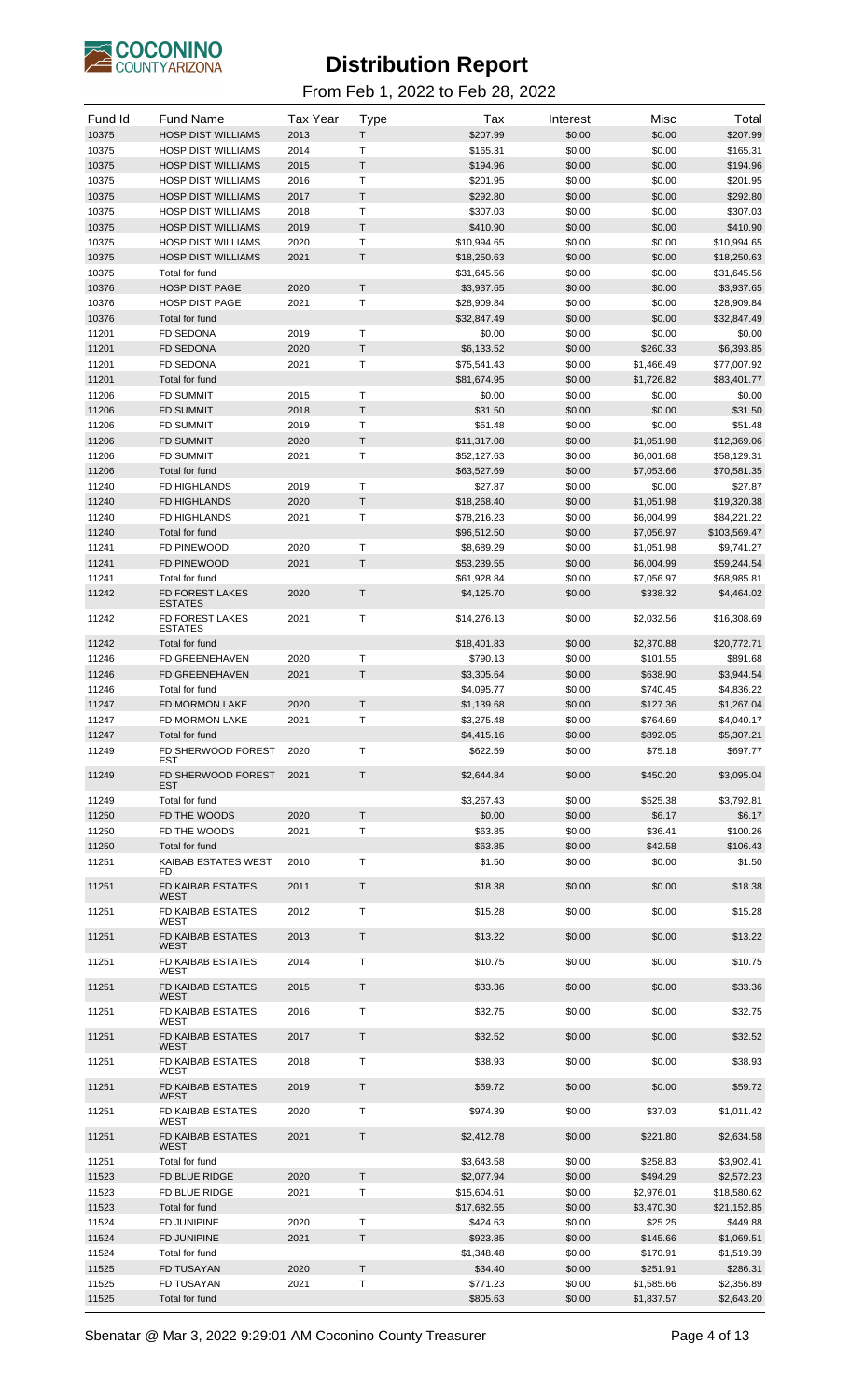

| Fund Id        | <b>Fund Name</b>                                   | <b>Tax Year</b> | Type         | Tax                        | Interest         | Misc                  | Total                      |
|----------------|----------------------------------------------------|-----------------|--------------|----------------------------|------------------|-----------------------|----------------------------|
| 11526          | <b>FD PONDEROSA</b>                                | 2020            | T            | \$6,407.78                 | \$0.00           | \$456.14              | \$6,863.92                 |
| 11526          | <b>FD PONDEROSA</b>                                | 2021            | T            | \$8,973.84                 | \$0.00           | \$3,091.88            | \$12,065.72                |
| 11526<br>11527 | Total for fund<br>FD WESTWOOD ESTATES 2020         |                 | T            | \$15,381.62<br>\$0.00      | \$0.00<br>\$0.00 | \$3,548.02<br>\$38.15 | \$18,929.64<br>\$38.15     |
| 11527          | FD WESTWOOD ESTATES 2021                           |                 | т            | \$678.57                   | \$0.00           | \$208.56              | \$887.13                   |
| 11527          | Total for fund                                     |                 |              | \$678.57                   | \$0.00           | \$246.71              | \$925.28                   |
| 11528          | FD FLAGSTAFF RANCH                                 | 2020            | T            | \$976.03                   | \$0.00           | \$161.58              | \$1,137.61                 |
| 11528          | FD FLAGSTAFF RANCH                                 | 2021            | T            | \$7,859.58                 | \$0.00           | \$903.73              | \$8,763.31                 |
| 11528<br>11529 | Total for fund<br>FD LOCKETT RANCHES               | 2020            | T            | \$8,835.61<br>\$0.00       | \$0.00<br>\$0.00 | \$1,065.31<br>\$81.35 | \$9,900.92<br>\$81.35      |
| 11529          | FD LOCKETT RANCHES                                 | 2021            | T            | \$2,671.12                 | \$0.00           | \$569.38              | \$3,240.50                 |
| 11529          | Total for fund                                     |                 |              | \$2,671.12                 | \$0.00           | \$650.73              | \$3,321.85                 |
| 11900          | <b>FIRE DISTRICT</b><br><b>ASSISTANCE FUND</b>     | 2007            | T            | \$0.24                     | \$0.00           | \$0.00                | \$0.24                     |
| 11900          | <b>FIRE DISTRICT</b><br><b>ASSISTANCE FUND</b>     | 2008            | $\mathsf{T}$ | \$3.16                     | \$0.00           | \$0.00                | \$3.16                     |
| 11900          | <b>FIRE DISTRICT</b><br><b>ASSISTANCE FUND</b>     | 2009            | T            | \$7.10                     | \$0.00           | \$0.00                | \$7.10                     |
| 11900          | <b>FIRE DISTRICT</b><br><b>ASSISTANCE FUND</b>     | 2010            | $\mathsf{T}$ | \$15.36                    | \$0.00           | \$0.00                | \$15.36                    |
| 11900          | FD ASSISTANCE FUND                                 | 2011            | T            | \$17.82                    | \$0.00           | \$0.00                | \$17.82                    |
| 11900          | FD ASSISTANCE FUND                                 | 2012            | T            | \$18.44                    | \$0.00           | \$0.00                | \$18.44                    |
| 11900<br>11900 | FD ASSISTANCE FUND<br><b>FD ASSISTANCE FUND</b>    | 2013<br>2014    | Τ<br>T       | \$23.31<br>\$20.13         | \$0.00<br>\$0.00 | \$0.00<br>\$0.00      | \$23.31<br>\$20.13         |
| 11900          | FD ASSISTANCE FUND                                 | 2015            | T            | \$22.57                    | \$0.00           | \$0.00                | \$22.57                    |
| 11900          | <b>FD ASSISTANCE FUND</b>                          | 2016            | T.           | \$23.23                    | \$0.00           | \$0.00                | \$23.23                    |
| 11900          | <b>FD ASSISTANCE FUND</b>                          | 2017            | T            | \$26.57                    | \$0.00           | \$0.00                | \$26.57                    |
| 11900          | FD ASSISTANCE FUND                                 | 2018            | T            | \$39.15                    | \$0.00           | \$0.00                | \$39.15                    |
| 11900          | FD ASSISTANCE FUND                                 | 2019            | Τ            | \$54.55                    | \$0.00           | \$0.00                | \$54.55                    |
| 11900          | FD ASSISTANCE FUND                                 | 2020            | T            | \$5,236.25                 | \$0.00           | \$0.00                | \$5,236.25                 |
| 11900<br>11900 | FD ASSISTANCE FUND<br>Total for fund               | 2021            | Т            | \$34,806.90<br>\$40,314.78 | \$0.00<br>\$0.00 | \$0.00<br>\$0.00      | \$34,806.90<br>\$40,314.78 |
| 14900          | COCONINO CO LIBRARY                                | 2007            | T            | \$0.53                     | \$0.00           | \$0.00                | \$0.53                     |
| 14900          | DIS #77-58<br>COCONINO CO LIBRARY                  | 2008            | $\mathsf{T}$ | \$7.44                     | \$0.00           | \$0.00                | \$7.44                     |
| 14900          | DIS #77-58<br>COCONINO CO LIBRARY                  | 2009            | T            | \$18.58                    | \$0.00           | \$0.00                | \$18.58                    |
| 14900          | DIS #77-58<br>COCONINO CO LIBRARY                  | 2010            | $\mathsf{T}$ | \$39.30                    | \$0.00           | \$0.00                | \$39.30                    |
| 14900          | DIS #77-58<br><b>LIBRARY DISTRICT</b>              | 2011            | T            | \$42.80                    | \$0.00           | \$0.00                | \$42.80                    |
| 14900          | <b>LIBRARY DISTRICT</b>                            | 2012            | T            | \$43.66                    | \$0.00           | \$0.00                | \$43.66                    |
| 14900          | <b>LIBRARY DISTRICT</b>                            | 2013            | Т            | \$59.60                    | \$0.00           | \$0.00                | \$59.60                    |
| 14900          | <b>LIBRARY DISTRICT</b>                            | 2014            | T            | \$51.45                    | \$0.00           | \$0.00                | \$51.45                    |
| 14900          | <b>LIBRARY DISTRICT</b>                            | 2015            | T            | \$57.68                    | \$0.00           | \$0.00                | \$57.68                    |
| 14900<br>14900 | <b>LIBRARY DISTRICT</b><br><b>LIBRARY DISTRICT</b> | 2016<br>2017    | T<br>T       | \$59.42<br>\$67.92         | \$0.00<br>\$0.00 | \$0.00<br>\$0.00      | \$59.42<br>\$67.92         |
| 14900          | <b>LIBRARY DISTRICT</b>                            | 2018            | T            | \$100.07                   | \$0.00           | \$0.00                | \$100.07                   |
| 14900          | <b>LIBRARY DISTRICT</b>                            | 2019            | T            | \$139.36                   | \$0.00           | \$0.00                | \$139.36                   |
| 14900          | <b>LIBRARY DISTRICT</b>                            | 2020            | T            | \$13,383.82                | \$0.00           | \$0.00                | \$13,383.82                |
| 14900          | <b>LIBRARY DISTRICT</b>                            | 2021            | T            | \$88.966.29                | \$0.00           | \$0.00                | \$88,966.29                |
| 14900          | Total for fund                                     |                 |              | \$103,037.92               | \$0.00           | \$0.00                | \$103,037.92               |
| 15000          | COCONINO COUNTY FCD<br>#84-41                      | 2007            | т            | \$0.48                     | \$0.00           | \$0.00                | \$0.48                     |
| 15000          | COCONINO COUNTY FCD<br>#84-41                      | 2008            | T            | \$7.03                     | \$0.00           | \$0.00                | \$7.03                     |
| 15000          | COCONINO COUNTY FCD<br>#84-41                      | 2009            | T            | \$15.70                    | \$0.00           | \$0.00                | \$15.70                    |
| 15000          | COCONINO COUNTY FCD<br>#84-41                      | 2010            | T            | \$33.21                    | \$0.00           | \$0.00                | \$33.21                    |
| 15000          | <b>FLOOD CONTROL DIST</b>                          | 2011            | T            | \$72.36                    | \$0.00           | \$0.00                | \$72.36                    |
| 15000          | FLOOD CONTROL DIST                                 | 2012            | T            | \$73.76                    | \$0.00           | \$0.00                | \$73.76                    |
| 15000<br>15000 | FLOOD CONTROL DIST<br>FLOOD CONTROL DIST           | 2013<br>2014    | Τ<br>T       | \$93.36<br>\$75.62         | \$0.00<br>\$0.00 | \$0.00<br>\$0.00      | \$93.36<br>\$75.62         |
| 15000          | FLOOD CONTROL DIST                                 | 2015            | Т            | \$89.98                    | \$0.00           | \$0.00                | \$89.98                    |
| 15000          | <b>FLOOD CONTROL DIST</b>                          | 2016            | T            | \$92.80                    | \$0.00           | \$0.00                | \$92.80                    |
| 15000          | FLOOD CONTROL DIST                                 | 2017            | T            | \$101.88                   | \$0.00           | \$0.00                | \$101.88                   |
| 15000          | FLOOD CONTROL DIST                                 | 2018            | T            | \$50.76                    | \$0.00           | \$0.00                | \$50.76                    |
| 15000          | FLOOD CONTROL DIST                                 | 2019            | Τ            | \$70.36                    | \$0.00           | \$0.00                | \$70.36                    |
| 15000          | FLOOD CONTROL DIST                                 | 2020            | T            | \$11,838.53                | \$0.00           | \$0.00                | \$11,838.53                |
| 15000          | FLOOD CONTROL DIST                                 | 2021            | T            | \$89,344.24                | \$0.00           | \$0.00                | \$89,344.24                |
| 15000<br>17250 | Total for fund<br><b>WID FOREST LAKES</b>          | 2020            | т            | \$101,960.07<br>\$2,031.62 | \$0.00<br>\$0.00 | \$0.00<br>\$0.00      | \$101,960.07<br>\$2,031.62 |
| 17250          | ESTATES #71-5<br><b>WID FOREST LAKES</b>           | 2021            | T            | \$7,626.79                 | \$0.00           | \$0.00                | \$7,626.79                 |
| 17250          | ESTATES #71-5<br>Total for fund                    |                 |              | \$9,658.41                 | \$0.00           | \$0.00                | \$9,658.41                 |
| 20001          | <b>FLAG DWTN REV DIST</b>                          | 2021            | T            | \$686.00                   | \$0.00           | \$0.00                | \$686.00                   |
| 20001          | Total for fund                                     |                 |              | \$686.00                   | \$0.00           | \$0.00                | \$686.00                   |
| 20001SD        | <b>FLAG DWTN REV DIST</b>                          | 2021            | T            | \$0.00                     | \$0.00           | \$0.00                | \$0.00                     |
| 20001SD        | Total for fund                                     |                 |              | \$0.00                     | \$0.00           | \$0.00                | \$0.00                     |
| 23900          | <b>RES NAVAJO INDIAN</b>                           | 2018            | T            | \$0.00                     | \$0.00           | \$0.00                | \$0.00                     |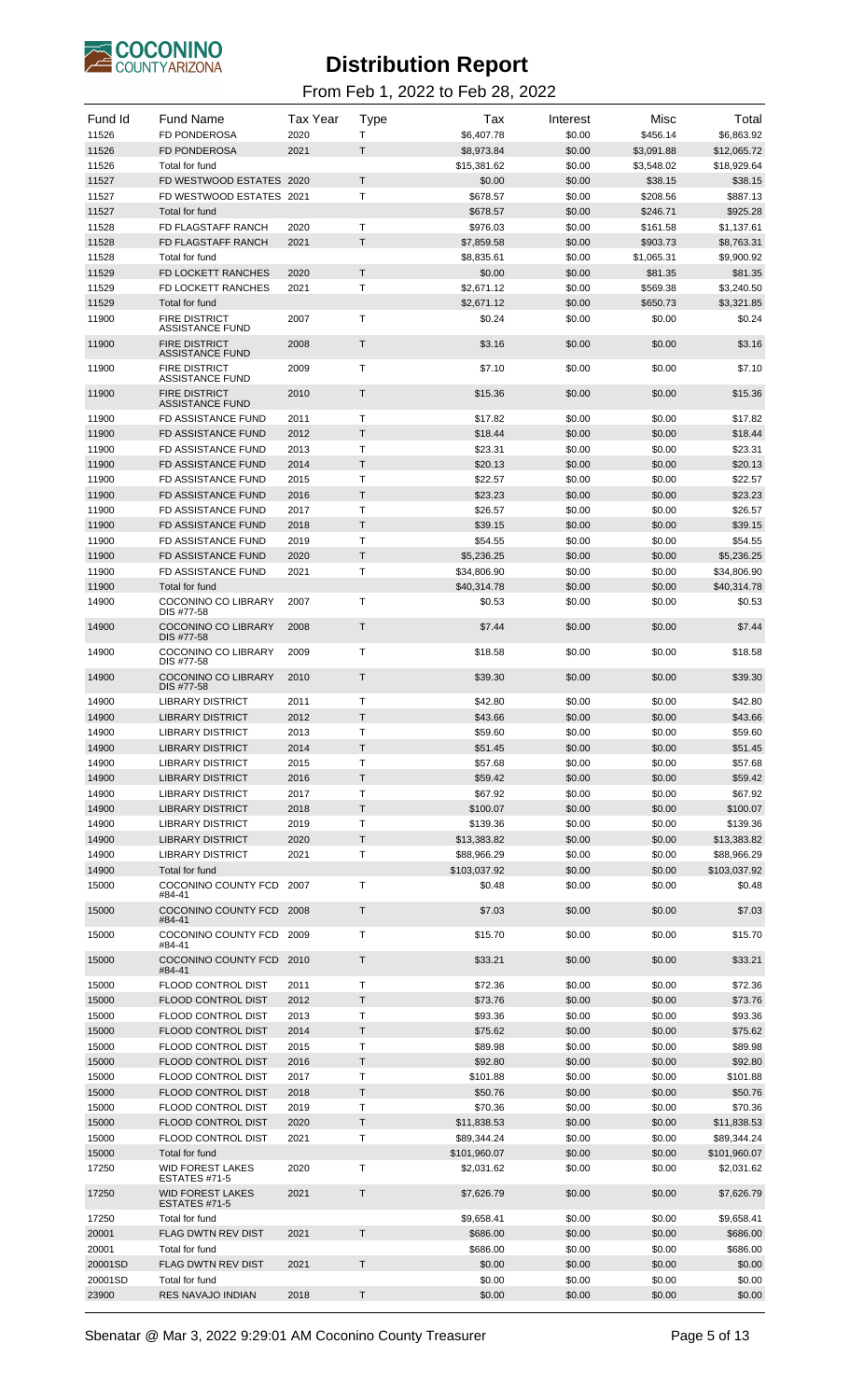

| Fund Id        | <b>Fund Name</b>                               | <b>Tax Year</b> | <b>Type</b>  | Tax                | Interest         | Misc             | Total              |
|----------------|------------------------------------------------|-----------------|--------------|--------------------|------------------|------------------|--------------------|
| 23900          | <b>RES NAVAJO INDIAN</b>                       | 2019            | T            | \$0.00             | \$0.00           | \$0.00           | \$0.00             |
| 23900          | <b>RES NAVAJO INDIAN</b>                       | 2020            | T            | \$0.00             | \$0.00           | \$0.00           | \$0.00             |
| 23900          | RES NAVAJO INDIAN                              | 2021            | T            | \$0.00             | \$0.00           | \$0.00           | \$0.00             |
| 23900          | Total for fund                                 |                 |              | \$0.00             | \$0.00           | \$0.00           | \$0.00             |
| 23901<br>23901 | <b>RES HOPI INDIAN</b><br>Total for fund       | 2021            | $\mathsf{T}$ | \$0.00<br>\$0.00   | \$0.00<br>\$0.00 | \$0.00<br>\$0.00 | \$0.00<br>\$0.00   |
| 28267SD        | TUSAYAN SLID #87-48                            | 2021            | $\mathsf{T}$ | \$0.00             | \$0.00           | \$0.00           | \$0.00             |
| 28267SD        | <b>Total for fund</b>                          |                 |              | \$0.00             | \$0.00           | \$0.00           | \$0.00             |
| 28268          | WILLIAMS COM FAC DIST                          | 2020            | Τ            | \$423.04           | \$0.00           | \$0.00           | \$423.04           |
| 28268          | WILLIAMS COM FAC DIST                          | 2021            | T            | \$136.48           | \$0.00           | \$0.00           | \$136.48           |
| 28268          | Total for fund                                 |                 |              | \$559.52           | \$0.00           | \$0.00           | \$559.52           |
| 28279          | <b>CID-TOHO TOLANI</b>                         | 2020            | T.           | \$0.00             | \$0.00           | \$0.00           | \$0.00             |
| 28279          | CID-TOHO TOLANI                                | 2021            | T            | \$0.00             | \$0.00           | \$0.00           | \$0.00             |
| 28279          | Total for fund                                 |                 |              | \$0.00             | \$0.00           | \$0.00           | \$0.00             |
| 28283          | <b>CID-N STARDUST</b><br>ANTELOPE              | 2021            | Τ            | \$0.00             | \$0.00           | \$0.00           | \$0.00             |
| 28283          | Total for fund                                 |                 |              | \$0.00             | \$0.00           | \$0.00           | \$0.00             |
| 28285          | <b>WID-MAJESTIC VIEW</b>                       | 2021            | т            | \$496.01           | \$0.00           | \$0.00           | \$496.01           |
|                | <b>DOMESTIC</b>                                |                 |              |                    |                  |                  |                    |
| 28285          | <b>Total for fund</b>                          |                 |              | \$496.01           | \$0.00           | \$0.00           | \$496.01           |
| 28285SD        | WID-MAJESTIC VIEW<br><b>DOMESTIC</b>           | 2021            | $\mathsf{T}$ | \$0.00             | \$0.00           | \$0.00           | \$0.00             |
| 28285SD        | Total for fund                                 |                 |              | \$0.00             | \$0.00           | \$0.00           | \$0.00             |
| 28288          | <b>WID-BADGER CREEK</b>                        | 2021            | T            | \$0.00             | \$0.00           | \$0.00           | \$0.00             |
| 28288          | Total for fund                                 |                 |              | \$0.00             | \$0.00           | \$0.00           | \$0.00             |
| 28289          | <b>WID-BLUE RIDGE</b><br><b>DOMESTIC</b>       | 2021            | $\mathsf{T}$ | \$0.00             | \$0.00           | \$0.00           | \$0.00             |
| 28289          | Total for fund                                 |                 |              | \$0.00             | \$0.00           | \$0.00           | \$0.00             |
| 29999          | PUBLIC HEALTH SERVICE 2010                     |                 | Τ            | \$41.52            | \$0.00           | \$0.00           | \$41.52            |
|                | <b>DISTRICT</b>                                |                 |              |                    |                  |                  |                    |
| 29999          | PUB HEALTH SERVICE                             | 2011            | $\mathsf{T}$ | \$45.21            | \$0.00           | \$0.00           | \$45.21            |
| 29999          | PUB HEALTH SERVICE                             | 2012            | T            | \$46.11            | \$0.00           | \$0.00           | \$46.11            |
| 29999          | PUB HEALTH SERVICE                             | 2013            | $\sf T$      | \$58.31            | \$0.00           | \$0.00           | \$58.31            |
| 29999<br>29999 | PUB HEALTH SERVICE                             | 2014<br>2015    | T<br>T.      | \$50.33<br>\$56.41 | \$0.00           | \$0.00<br>\$0.00 | \$50.33<br>\$56.41 |
| 29999          | PUB HEALTH SERVICE<br>PUB HEALTH SERVICE       | 2016            | T            | \$58.09            | \$0.00<br>\$0.00 | \$0.00           | \$58.09            |
| 29999          | PUB HEALTH SERVICE                             | 2017            | T            | \$66.45            | \$0.00           | \$0.00           | \$66.45            |
| 29999          | PUB HEALTH SERVICE                             | 2018            | T            | \$97.88            | \$0.00           | \$0.00           | \$97.88            |
| 29999          | PUB HEALTH SERVICE                             | 2019            | $\sf T$      | \$136.30           | \$0.00           | \$0.00           | \$136.30           |
| 29999          | PUB HEALTH SERVICE                             | 2020            | Т            | \$13,090.63        | \$0.00           | \$0.00           | \$13,090.63        |
| 29999          | PUB HEALTH SERVICE                             | 2021            | T            | \$87,017.14        | \$0.00           | \$0.00           | \$87,017.14        |
| 29999          | Total for fund                                 |                 |              | \$100,764.38       | \$0.00           | \$0.00           | \$100,764.38       |
| 30001          | JOINT VOCATIONAL TECH 2007<br><b>INSTITUTE</b> |                 | T            | \$0.12             | \$0.00           | \$0.00           | \$0.12             |
| 30001          | JOINT VOCATIONAL TECH 2008                     |                 | Τ            | \$1.26             | \$0.00           | \$0.00           | \$1.26             |
|                | <b>INSTITUTE</b>                               |                 |              |                    |                  |                  |                    |
| 30001          | JOINT VOCATIONAL TECH 2009<br><b>INSTITUTE</b> |                 | T            | \$3.55             | \$0.00           | \$0.00           | \$3.55             |
| 30001          | JOINT VOCATIONAL TECH 2010                     |                 | Τ            | \$7.89             | \$0.00           | \$0.00           | \$7.89             |
| 30001          | <b>INSTITUTE</b><br>JTED-CAVIAT                | 2011            | T.           | \$8.23             | \$0.00           | \$0.00           | \$8.23             |
| 30001          | JTED-CAVIAT                                    | 2012            | T            | \$8.58             | \$0.00           | \$0.00           | \$8.58             |
| 30001          | JTED-CAVIAT                                    | 2013            | T            | \$11.09            | \$0.00           | \$0.00           | \$11.09            |
| 30001          | JTED-CAVIAT                                    | 2014            | Т            | \$9.60             | \$0.00           | \$0.00           | \$9.60             |
| 30001          | JTED-CAVIAT                                    | 2015            | T.           | \$10.41            | \$0.00           | \$0.00           | \$10.41            |
| 30001          | JTED-CAVIAT                                    | 2016            | T            | \$10.42            | \$0.00           | \$0.00           | \$10.42            |
| 30001          | JTED-CAVIAT                                    | 2017            | T.           | \$12.08            | \$0.00           | \$0.00           | \$12.08            |
| 30001          | JTED-CAVIAT                                    | 2018            | T            | \$16.06            | \$0.00           | \$0.00           | \$16.06            |
| 30001          | JTED-CAVIAT                                    | 2019            | $\sf T$      | \$20.52            | \$0.00           | \$0.00           | \$20.52            |
| 30001          | JTED-CAVIAT                                    | 2020            | Т            | \$2,176.92         | \$0.00           | \$0.00           | \$2,176.92         |
| 30001          | JTED-CAVIAT                                    | 2021            | T.           | \$15,019.24        | \$0.00           | \$0.00           | \$15,019.24        |
| 30001          | Total for fund                                 |                 | T.           | \$17,315.97        | \$0.00           | \$0.00           | \$17,315.97        |
| 30002<br>30002 | JTED- VALLEY ACAD<br>JTED- VALLEY ACAD         | 2019<br>2020    | T            | \$0.00<br>\$123.67 | \$0.00<br>\$0.00 | \$0.00<br>\$0.00 | \$0.00<br>\$123.67 |
| 30002          | JTED- VALLEY ACAD                              | 2021            | T            | \$1,517.63         | \$0.00           | \$0.00           | \$1,517.63         |
| 30002          | Total for fund                                 |                 |              | \$1,641.30         | \$0.00           | \$0.00           | \$1,641.30         |
| 30003          | JTED-NATIVE                                    | 2018            | T.           | \$1.14             | \$0.00           | \$0.00           | \$1.14             |
| 30003          | JTED-NATIVE                                    | 2019            | T            | \$1.59             | \$0.00           | \$0.00           | \$1.59             |
| 30003          | JTED-NATIVE                                    | 2020            | T.           | \$38.72            | \$0.00           | \$0.00           | \$38.72            |
| 30003          | JTED-NATIVE                                    | 2021            | T.           | \$30.64            | \$0.00           | \$0.00           | \$30.64            |
| 30003          | Total for fund                                 |                 |              | \$72.09            | \$0.00           | \$0.00           | \$72.09            |
| 30004          | CCRASD#99                                      | 2008            | Т            | \$0.30             | \$0.00           | \$0.00           | \$0.30             |
| 30004          | CCRASD#99                                      | 2009            | T.           | \$0.00             | \$0.00           | \$0.00           | \$0.00             |
| 30004          | CCRASD #99                                     | 2010            | T            | \$0.00             | \$0.00           | \$0.00           | \$0.00             |
| 30004          | <b>RURAL ACCOMOD</b><br><b>SCHOOL</b>          | 2011            | T            | \$0.00             | \$0.00           | \$0.00           | \$0.00             |
| 30004          | <b>RURAL ACCOMOD</b>                           | 2012            | Τ            | \$0.00             | \$0.00           | \$0.00           | \$0.00             |
| 30004          | <b>SCHOOL</b><br>RURAL ACCOMOD                 | 2013            | Т            | \$0.00             | \$0.00           | \$0.00           | \$0.00             |
|                | <b>SCHOOL</b>                                  |                 |              |                    |                  |                  |                    |
| 30004          | RURAL ACCOMOD<br><b>SCHOOL</b>                 | 2014            | Т            | \$0.00             | \$0.00           | \$0.00           | \$0.00             |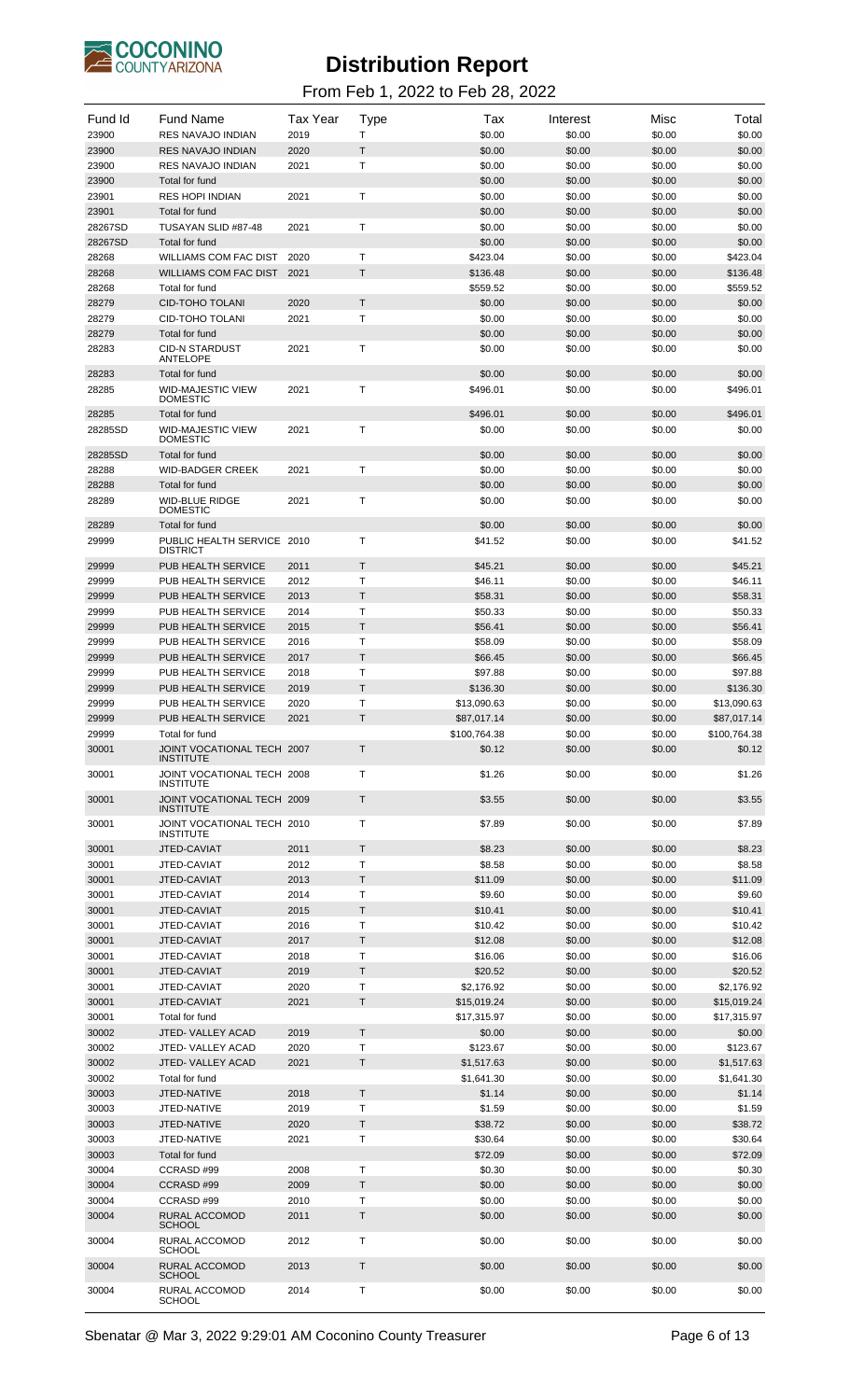

| Fund Id        | <b>Fund Name</b>                                           | <b>Tax Year</b> | <b>Type</b> | Tax                | Interest         | Misc             | Total              |
|----------------|------------------------------------------------------------|-----------------|-------------|--------------------|------------------|------------------|--------------------|
| 30004          | RURAL ACCOMOD<br><b>SCHOOL</b>                             | 2015            | T           | \$0.00             | \$0.00           | \$0.00           | \$0.00             |
| 30004          | RURAL ACCOMOD<br><b>SCHOOL</b>                             | 2016            | т           | \$0.00             | \$0.00           | \$0.00           | \$0.00             |
| 30004          | <b>RURAL ACCOMOD</b><br><b>SCHOOL</b>                      | 2017            | Τ           | \$0.00             | \$0.00           | \$0.00           | \$0.00             |
| 30004          | RURAL ACCOMOD<br><b>SCHOOL</b>                             | 2018            | Т           | \$0.00             | \$0.00           | \$0.00           | \$0.00             |
| 30004          | RURAL ACCOMOD<br><b>SCHOOL</b>                             | 2019            | Τ           | \$0.00             | \$0.00           | \$0.00           | \$0.00             |
| 30004          | <b>RURAL ACCOMOD</b><br><b>SCHOOL</b>                      | 2020            | Т           | \$0.00             | \$0.00           | \$0.00           | \$0.00             |
| 30004          | RURAL ACCOMOD                                              | 2021            | Τ           | \$0.00             | \$0.00           | \$0.00           | \$0.00             |
| 30004          | <b>SCHOOL</b><br>Total for fund                            |                 |             | \$0.30             | \$0.00           | \$0.00           | \$0.30             |
| 30005          | <b>MOUNTAIN INSTITUTE</b><br><b>JTED</b>                   | 2009            | T           | \$0.37             | \$0.00           | \$0.00           | \$0.37             |
| 30005          | <b>MOUNTAIN INSTITUTE</b><br><b>JTED</b>                   | 2010            | Т           | \$0.41             | \$0.00           | \$0.00           | \$0.41             |
| 30005          | <b>JTED-MOUNTAIN INSTIT</b>                                | 2011            | T           | \$0.81             | \$0.00           | \$0.00           | \$0.81             |
| 30005          | <b>JTED-MOUNTAIN INSTIT</b>                                | 2012            | Т           | \$0.65             | \$0.00           | \$0.00           | \$0.65             |
| 30005<br>30005 | <b>JTED-MOUNTAIN INSTIT</b><br><b>JTED-MOUNTAIN INSTIT</b> | 2013<br>2014    | T<br>T      | \$0.57<br>\$0.48   | \$0.00<br>\$0.00 | \$0.00<br>\$0.00 | \$0.57<br>\$0.48   |
| 30005          | <b>JTED-MOUNTAIN INSTIT</b>                                | 2015            | T           | \$0.87             | \$0.00           | \$0.00           | \$0.87             |
| 30005          | <b>JTED-MOUNTAIN INSTIT</b>                                | 2016            | Τ           | \$1.20             | \$0.00           | \$0.00           | \$1.20             |
| 30005          | <b>JTED-MOUNTAIN INSTIT</b>                                | 2017            | T           | \$1.21             | \$0.00           | \$0.00           | \$1.21             |
| 30005          | <b>JTED-MOUNTAIN INSTIT</b>                                | 2018            | Т           | \$2.37             | \$0.00           | \$0.00           | \$2.37             |
| 30005          | <b>JTED-MOUNTAIN INSTIT</b>                                | 2019            | T           | \$3.27             | \$0.00           | \$0.00           | \$3.27             |
| 30005<br>30005 | <b>JTED-MOUNTAIN INSTIT</b><br><b>JTED-MOUNTAIN INSTIT</b> | 2020<br>2021    | Т<br>T      | \$34.79<br>\$81.07 | \$0.00<br>\$0.00 | \$0.00<br>\$0.00 | \$34.79<br>\$81.07 |
| 30005          | Total for fund                                             |                 |             | \$128.07           | \$0.00           | \$0.00           | \$128.07           |
| 33206          | <b>FD SUMMIT BOND</b>                                      | 2019            | T           | \$3.75             | \$0.00           | \$0.00           | \$3.75             |
| 33206          | FD SUMMIT BOND                                             | 2020            | Τ           | \$769.56           | \$0.00           | \$0.00           | \$769.56           |
| 33206          | <b>FD SUMMIT BOND</b>                                      | 2021            | T           | \$3,336.17         | \$0.00           | \$0.00           | \$3,336.17         |
| 33206          | Total for fund                                             |                 |             | \$4,109.48         | \$0.00           | \$0.00           | \$4,109.48         |
| 41206<br>41206 | <b>FD SUMMIT BOND</b><br>Total for fund                    | 2018            | T           | \$2.41<br>\$2.41   | \$0.00<br>\$0.00 | \$0.00<br>\$0.00 | \$2.41<br>\$2.41   |
| 52000          | <b>COCONINO COUNTY</b>                                     | 2007            | T           | \$0.00             | \$0.00           | \$0.00           | \$0.00             |
| 52000          | COCONINO COUNTY                                            | 2008            | Т           | \$0.00             | \$0.00           | \$0.00           | \$0.00             |
| 52000          | <b>COCONINO COUNTY</b>                                     | 2009            | T           | \$0.00             | \$0.00           | \$0.00           | \$0.00             |
| 52000          | <b>COCONINO COUNTY</b>                                     | 2010            | T           | \$0.00             | \$0.00           | \$0.00           | \$0.00             |
| 52000          | <b>COCONINO COUNTY</b>                                     | 2011            | T           | \$0.00             | \$0.00           | \$0.00           | \$0.00             |
| 52000<br>52000 | COCONINO COUNTY<br>COCONINO COUNTY                         | 2012<br>2013    | Т<br>T      | \$0.00<br>\$0.00   | \$0.00<br>\$0.00 | \$0.00<br>\$0.00 | \$0.00<br>\$0.00   |
| 52000          | COCONINO COUNTY                                            | 2014            | т           | \$0.00             | \$0.00           | \$0.00           | \$0.00             |
| 52000          | <b>COCONINO COUNTY</b>                                     | 2015            | T           | \$0.00             | \$0.00           | \$0.00           | \$0.00             |
| 52000          | COCONINO COUNTY                                            | 2016            | T           | \$0.00             | \$0.00           | \$0.00           | \$0.00             |
| 52000          | <b>COCONINO COUNTY</b>                                     | 2017            | T           | \$0.00             | \$0.00           | \$0.00           | \$0.00             |
| 52000          | COCONINO COUNTY                                            | 2018            | Τ           | \$0.00             | \$0.00           | \$0.00           | \$0.00             |
| 52000          | <b>COCONINO COUNTY</b>                                     | 2019            | T           | \$0.00             | \$0.00           | \$0.00           | \$0.00             |
| 52000          | COCONINO COUNTY                                            | 2020            | Τ<br>T      | \$0.00             | \$0.00           | \$0.00           | \$0.00             |
| 52000<br>52000 | <b>COCONINO COUNTY</b><br>Total for fund                   | 2021            |             | \$0.00<br>\$0.00   | \$0.00<br>\$0.00 | \$0.00<br>\$0.00 | \$0.00<br>\$0.00   |
| 52001          | STATE SCHOOL TAX                                           | 2007            | T           | \$0.00             | \$0.00           | \$0.00           | \$0.00             |
| 52001          | <b>EQUALIZATION</b><br>STATE SCHOOL TAX                    | 2008            | Т           | \$0.00             | \$0.00           | \$0.00           | \$0.00             |
| 52001          | <b>EQUALIZATION</b><br><b>STATE SCHOOL TAX</b>             | 2009            | T           | \$0.00             | \$0.00           | \$0.00           | \$0.00             |
| 52001          | <b>EQUALIZATION</b><br>STATE SCHOOL TAX                    | 2010            | т           | \$0.00             | \$0.00           | \$0.00           | \$0.00             |
|                | <b>EQUALIZATION</b>                                        |                 |             |                    |                  |                  |                    |
| 52001          | ST SCHL EQUALIZATION                                       | 2011            | T<br>Τ      | \$0.00             | \$0.00           | \$0.00           | \$0.00<br>\$0.00   |
| 52001          | STATE SCHOOL TAX<br><b>EQUALIZATION</b>                    | 2012            |             | \$0.00             | \$0.00           | \$0.00           |                    |
| 52001          | STATE SCHOOL TAX<br><b>EQUALIZATION</b>                    | 2013            | Т           | \$0.00             | \$0.00           | \$0.00           | \$0.00             |
| 52001          | STATE SCHOOL TAX<br><b>EQUALIZATION</b>                    | 2014            | Т           | \$0.00             | \$0.00           | \$0.00           | \$0.00             |
| 52001          | STATE SCHOOL TAX<br><b>EQUALIZATION</b>                    | 2015            | Т           | \$0.00             | \$0.00           | \$0.00           | \$0.00             |
| 52001          | STATE SCHOOL TAX<br><b>EQUALIZATION</b>                    | 2016            | Т           | \$0.00             | \$0.00           | \$0.00           | \$0.00             |
| 52001          | STATE SCHOOL TAX<br><b>EQUALIZATION</b>                    | 2017            | т           | \$0.00             | \$0.00           | \$0.00           | \$0.00             |
| 52001          | STATE SCHOOL TAX<br><b>EQUALIZATION</b>                    | 2018            | Τ           | \$0.00             | \$0.00           | \$0.00           | \$0.00             |
| 52001          | STATE SCHOOL TAX<br><b>EQUALIZATION</b>                    | 2019            | Т           | \$0.00             | \$0.00           | \$0.00           | \$0.00             |
| 52001          | STATE SCHOOL TAX<br><b>EQUALIZATION</b>                    | 2020            | Τ           | \$0.00             | \$0.00           | \$0.00           | \$0.00             |
| 52001          | STATE SCHOOL TAX<br><b>EQUALIZATION</b>                    | 2021            | Т           | \$0.00             | \$0.00           | \$0.00           | \$0.00             |
| 52001          | Total for fund                                             |                 |             | \$0.00             | \$0.00           | \$0.00           | \$0.00             |
| 54151          | <b>CITY OF FLAGSTAFF</b>                                   | 2008            | T           | \$0.00             | \$0.00           | \$0.00           | \$0.00             |
| 54151          | <b>CITY OF FLAGSTAFF</b>                                   | 2014            | Τ           | \$10.10            | \$0.00           | \$0.00           | \$10.10            |
| 54151          | <b>CITY OF FLAGSTAFF</b>                                   | 2016            | Τ           | \$0.42             | \$0.00           | \$0.00           | \$0.42             |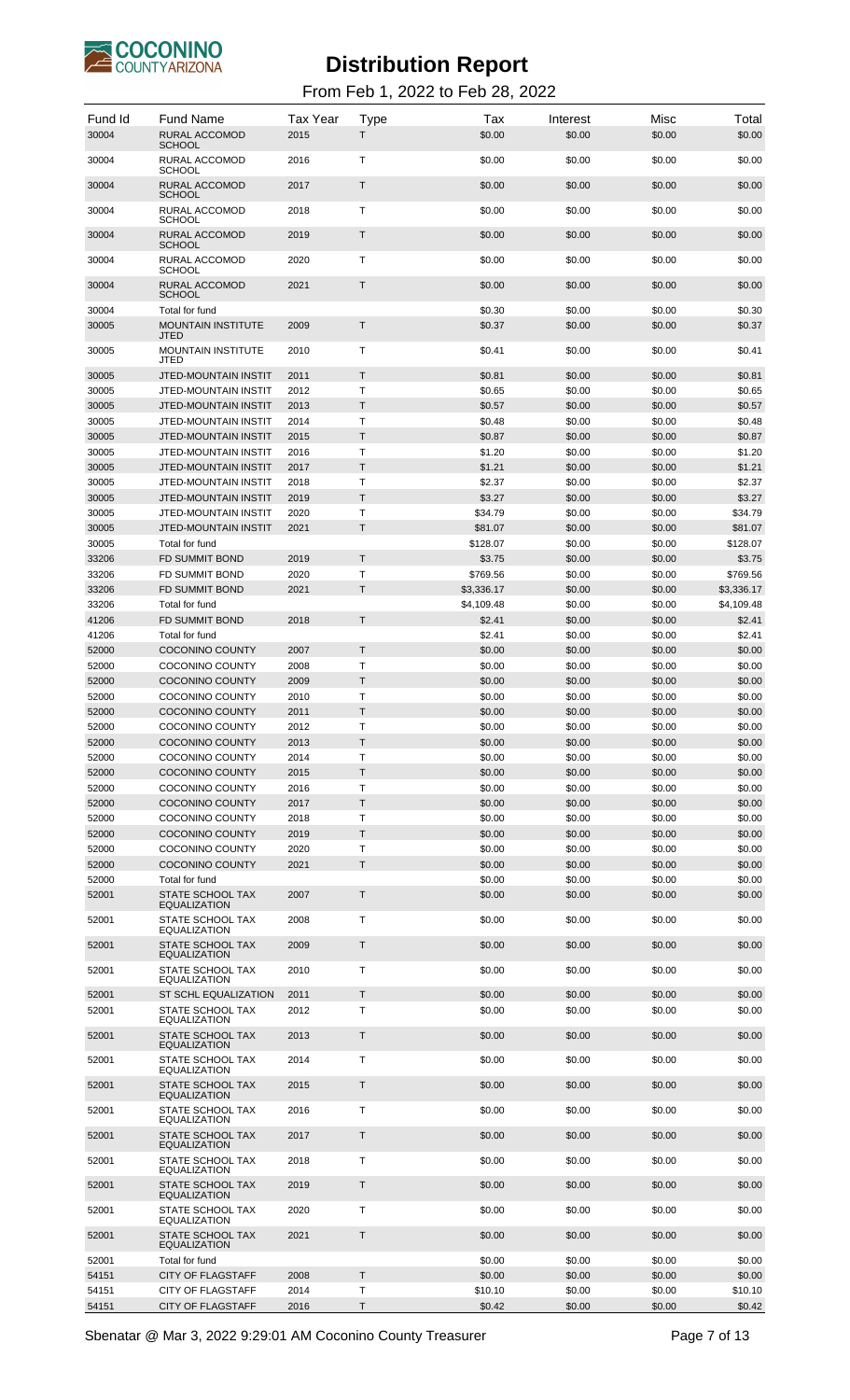

| Fund Id        | <b>Fund Name</b>                                     | Tax Year     | <b>Type</b>  | Tax                 | Interest         | Misc             | Total             |
|----------------|------------------------------------------------------|--------------|--------------|---------------------|------------------|------------------|-------------------|
| 54151          | <b>CITY OF FLAGSTAFF</b><br><b>CITY OF FLAGSTAFF</b> | 2017         | T<br>T       | \$0.42              | \$0.00           | \$0.00           | \$0.42<br>\$54.59 |
| 54151<br>54151 | <b>CITY OF FLAGSTAFF</b>                             | 2018<br>2019 | Τ            | \$54.59<br>\$102.73 | \$0.00<br>\$0.00 | \$0.00<br>\$0.00 | \$102.73          |
| 54151          | <b>CITY OF FLAGSTAFF</b>                             | 2020         | Т            | \$12,312.68         | \$0.00           | \$0.00           | \$12,312.68       |
| 54151          | <b>CITY OF FLAGSTAFF</b>                             | 2021         | T            | \$147,030.65        | \$0.00           | \$0.00           | \$147,030.65      |
| 54151          | Total for fund                                       |              |              | \$159,511.59        | \$0.00           | \$0.00           | \$159,511.59      |
| 54152          | TOWN OF FREDONIA                                     | 2020         | Т            | \$0.00              | \$0.00           | \$0.00           | \$0.00            |
| 54152<br>54152 | TOWN OF FREDONIA<br>Total for fund                   | 2021         | T            | \$0.00<br>\$0.00    | \$0.00<br>\$0.00 | \$0.00<br>\$0.00 | \$0.00<br>\$0.00  |
| 54153          | <b>CITY OF WILLIAMS</b>                              | 2017         | Т            | \$0.00              | \$0.00           | \$0.00           | \$0.00            |
| 54153          | <b>CITY OF WILLIAMS</b>                              | 2018         | T            | \$0.00              | \$0.00           | \$0.00           | \$0.00            |
| 54153          | <b>CITY OF WILLIAMS</b>                              | 2019         | T            | \$0.00              | \$0.00           | \$0.00           | \$0.00            |
| 54153          | <b>CITY OF WILLIAMS</b>                              | 2020         | Т            | \$0.00              | \$0.00           | \$0.00           | \$0.00            |
| 54153          | <b>CITY OF WILLIAMS</b>                              | 2021         | T            | \$0.00              | \$0.00           | \$0.00           | \$0.00            |
| 54153          | Total for fund                                       |              | T            | \$0.00              | \$0.00           | \$0.00           | \$0.00            |
| 54156<br>54156 | <b>CITY OF PAGE</b><br>CITY OF PAGE                  | 2020<br>2021 | T            | \$0.00<br>\$0.00    | \$0.00<br>\$0.00 | \$0.00<br>\$0.00 | \$0.00<br>\$0.00  |
| 54156          | Total for fund                                       |              |              | \$0.00              | \$0.00           | \$0.00           | \$0.00            |
| 54158          | <b>CITY OF SEDONA</b>                                | 2019         | Т            | \$0.00              | \$0.00           | \$0.00           | \$0.00            |
| 54158          | <b>CITY OF SEDONA</b>                                | 2020         | T            | \$0.00              | \$0.00           | \$0.00           | \$0.00            |
| 54158          | <b>CITY OF SEDONA</b>                                | 2021         | Τ            | \$0.00              | \$0.00           | \$0.00           | \$0.00            |
| 54158<br>54159 | Total for fund<br>TOWN OF TUSAYAN                    | 2020         | Τ            | \$0.00<br>\$0.00    | \$0.00<br>\$0.00 | \$0.00           | \$0.00<br>\$0.00  |
| 54159          | <b>TOWN OF TUSAYAN</b>                               | 2021         | T            | \$0.00              | \$0.00           | \$0.00<br>\$0.00 | \$0.00            |
| 54159          | Total for fund                                       |              |              | \$0.00              | \$0.00           | \$0.00           | \$0.00            |
| 57001          | SD #1 BUDGET<br><b>OVERRIDES</b>                     | 2008         | $\mathsf{T}$ | \$0.00              | \$0.00           | \$0.00           | \$0.00            |
| 57001          | SD #1 BUDGET<br><b>OVERRIDES</b>                     | 2009         | Т            | \$1.06              | \$0.00           | \$0.00           | \$1.06            |
| 57001          | SD #1 BUDGET<br><b>OVERRIDES</b>                     | 2010         | $\mathsf{T}$ | \$1.98              | \$0.00           | \$0.00           | \$1.98            |
| 57001          | SD#1 BUDGET                                          | 2011         | Т            | \$2.12              | \$0.00           | \$0.00           | \$2.12            |
| 57001          | <b>OVERRIDES</b><br>SD#1 BUDGET                      | 2012         | $\mathsf{T}$ | \$2.12              | \$0.00           | \$0.00           | \$2.12            |
| 57001          | <b>OVERRIDES</b><br>SD#1 BUDGET                      | 2013         | Т            | \$13.23             | \$0.00           | \$0.00           | \$13.23           |
| 57001          | <b>OVERRIDES</b><br>SD#1 BUDGET                      | 2014         | $\mathsf{T}$ | \$21.98             | \$0.00           | \$0.00           | \$21.98           |
| 57001          | <b>OVERRIDES</b><br>SD#1 BUDGET                      | 2015         | Т            | \$17.87             | \$0.00           | \$0.00           | \$17.87           |
| 57001          | <b>OVERRIDES</b><br>SD#1 BUDGET                      | 2016         | T            | \$17.80             | \$0.00           | \$0.00           | \$17.80           |
| 57001          | <b>OVERRIDES</b><br>SD#1 BUDGET                      | 2017         | T            | \$17.38             | \$0.00           | \$0.00           | \$17.38           |
| 57001          | <b>OVERRIDES</b><br>SD#1 BUDGET                      | 2018         | T            | \$69.97             | \$0.00           | \$0.00           | \$69.97           |
|                | <b>OVERRIDES</b>                                     |              |              |                     |                  |                  |                   |
| 57001          | SD#1 BUDGET<br><b>OVERRIDES</b>                      | 2019         | T            | \$130.87            | \$0.00           | \$0.00           | \$130.87          |
| 57001          | SD#1 BUDGET<br><b>OVERRIDES</b>                      | 2020         | T            | \$20,071.46         | \$0.00           | \$0.00           | \$20,071.46       |
| 57001          | SD#1 BUDGET<br><b>OVERRIDES</b>                      | 2021         | T            | \$150,028.74        | \$0.00           | \$0.00           | \$150,028.74      |
| 57001          | Total for fund                                       |              |              | \$170.396.58        | \$0.00           | \$0.00           | \$170,396.58      |
| 57001 SE       | SD#1 DESEGREGATION                                   | 2018         | т            | \$18.24             | \$0.00           | \$0.00           | \$18.24           |
| 57001 SE       | SD#1 DESEGREGATION -<br>DO NOT USE                   | 2019         | Т            | \$0.00              | \$0.00           | \$0.00           | \$0.00            |
| 57001 SE       | SD#1 DESEGREGATION                                   | 2021         | Τ            | \$39,753.86         | \$0.00           | \$0.00           | \$39,753.86       |
| 57001 SE       | Total for fund                                       |              |              | \$39,772.10         | \$0.00           | \$0.00           | \$39,772.10       |
| 57002          | SD #2 BUDGET<br><b>OVERRIDES</b>                     | 2007         | T.           | \$0.90              | \$0.00           | \$0.00           | \$0.90            |
| 57002          | SD #2 BUDGET<br><b>OVERRIDES</b>                     | 2008         | T.           | \$7.56              | \$0.00           | \$0.00           | \$7.56            |
| 57002          | SD #2 BUDGET<br><b>OVERRIDES</b>                     | 2009         | т            | \$17.15             | \$0.00           | \$0.00           | \$17.15           |
| 57002          | SD #2 BUDGET<br><b>OVERRIDES</b>                     | 2010         | T.           | \$42.20             | \$0.00           | \$0.00           | \$42.20           |
| 57002          | SD#2 BUDGET<br><b>OVERRIDES</b>                      | 2011         | T.           | \$49.19             | \$0.00           | \$0.00           | \$49.19           |
| 57002          | SD#2 BUDGET<br><b>OVERRIDES</b>                      | 2012         | T.           | \$52.81             | \$0.00           | \$0.00           | \$52.81           |
| 57002          | SD#2 BUDGET<br><b>OVERRIDES</b>                      | 2013         | т            | \$69.65             | \$0.00           | \$0.00           | \$69.65           |
| 57002          | SD#2 BUDGET                                          | 2014         | T.           | \$60.47             | \$0.00           | \$0.00           | \$60.47           |
| 57002          | <b>OVERRIDES</b><br>SD#2 BUDGET                      | 2015         | T.           | \$73.22             | \$0.00           | \$0.00           | \$73.22           |
| 57002          | <b>OVERRIDES</b><br>SD#2 BUDGET                      | 2016         | T.           | \$71.36             | \$0.00           | \$0.00           | \$71.36           |
| 57002          | <b>OVERRIDES</b><br>SD#2 BUDGET                      | 2017         | т            | \$84.65             | \$0.00           | \$0.00           | \$84.65           |
| 57002          | <b>OVERRIDES</b><br>SD#2 BUDGET                      | 2018         | T.           | \$85.99             | \$0.00           | \$0.00           | \$85.99           |
| 57002          | <b>OVERRIDES</b><br>SD#2 BUDGET                      | 2019         | Т            | \$80.59             | \$0.00           | \$0.00           | \$80.59           |
| 57002          | <b>OVERRIDES</b><br>SD#2 BUDGET                      | 2020         | T            | \$2,570.66          | \$0.00           | \$0.00           | \$2,570.66        |
| 57002          | <b>OVERRIDES</b><br>SD#2 BUDGET                      | 2021         | т            | \$4,131.60          | \$0.00           | \$0.00           | \$4,131.60        |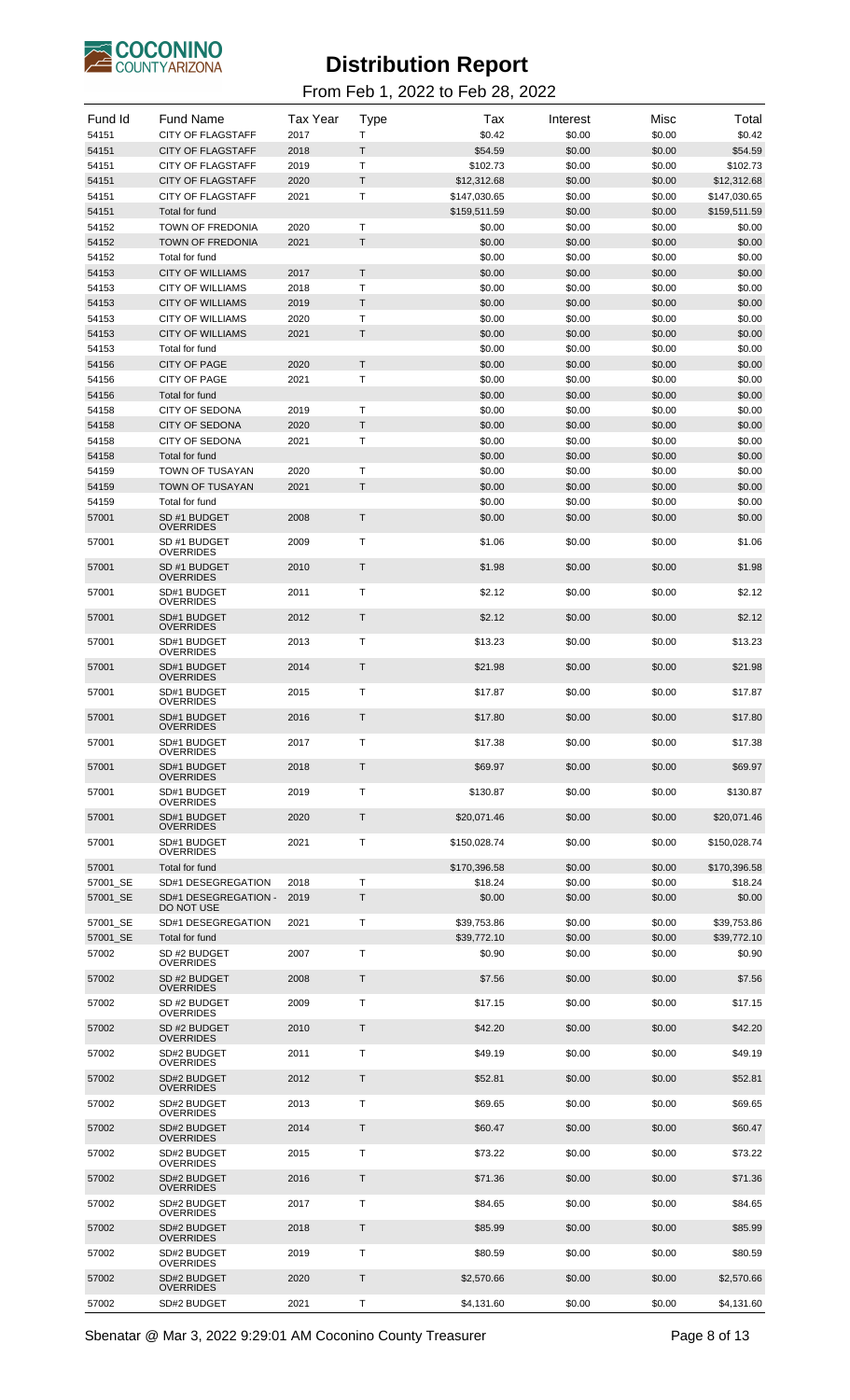

| Fund Id        | <b>Fund Name</b><br><b>OVERRIDES</b>       | <b>Tax Year</b> | <b>Type</b>  | Tax                  | Interest         | Misc             | Total                |
|----------------|--------------------------------------------|-----------------|--------------|----------------------|------------------|------------------|----------------------|
| 57002          | Total for fund                             |                 |              | \$7,398.00           | \$0.00           | \$0.00           | \$7,398.00           |
| 57004          | SD#4 BUDGET<br><b>OVERRIDES</b>            | 2018            | T.           | \$19.72              | \$0.00           | \$0.00           | \$19.72              |
| 57004          | SD#4 BUDGET<br><b>OVERRIDES</b>            | 2019            | $\mathsf T$  | \$5.10               | \$0.00           | \$0.00           | \$5.10               |
| 57004          | SD#4 BUDGET<br><b>OVERRIDES</b>            | 2020            | Τ            | \$10.82              | \$0.00           | \$0.00           | \$10.82              |
| 57004          | SD#4 BUDGET<br><b>OVERRIDES</b>            | 2021            | T            | \$290.86             | \$0.00           | \$0.00           | \$290.86             |
| 57004          | Total for fund                             |                 |              | \$326.50             | \$0.00           | \$0.00           | \$326.50             |
| 57005          | SD#5 BUDGET<br><b>OVERRIDES</b>            | 2020            | $\mathsf T$  | \$0.00               | \$0.00           | \$0.00           | \$0.00               |
| 57005          | SD#5 BUDGET<br><b>OVERRIDES</b>            | 2021            | T            | \$0.00               | \$0.00           | \$0.00           | \$0.00               |
| 57005<br>57006 | Total for fund<br>SD#6 BUDGET              | 2020            | $\mathsf{T}$ | \$0.00<br>\$0.00     | \$0.00<br>\$0.00 | \$0.00           | \$0.00               |
|                | <b>OVERRIDES</b>                           |                 |              |                      |                  | \$0.00           | \$0.00               |
| 57006          | SD#6 BUDGET<br><b>OVERRIDES</b>            | 2021            | $\mathsf T$  | \$0.00               | \$0.00           | \$0.00           | \$0.00               |
| 57006<br>57009 | Total for fund<br>SD#9 BUDGET              | 2019            | $\mathsf T$  | \$0.00<br>\$0.00     | \$0.00<br>\$0.00 | \$0.00<br>\$0.00 | \$0.00<br>\$0.00     |
| 57009          | <b>OVERRIDES</b><br>SD#9 BUDGET            | 2020            | T            | \$311.92             | \$0.00           | \$0.00           | \$311.92             |
|                | <b>OVERRIDES</b>                           |                 |              |                      |                  |                  |                      |
| 57009          | SD#9 BUDGET<br><b>OVERRIDES</b>            | 2021            | $\mathsf{T}$ | \$3,454.12           | \$0.00           | \$0.00           | \$3,454.12           |
| 57009<br>57010 | Total for fund<br>SD#10 BUDGET             | 2019            | $\mathsf{T}$ | \$3,766.04<br>\$0.00 | \$0.00<br>\$0.00 | \$0.00<br>\$0.00 | \$3,766.04<br>\$0.00 |
| 57010          | <b>OVERRIDES</b><br>SD#10 BUDGET           | 2020            | Τ            | \$0.00               | \$0.00           | \$0.00           | \$0.00               |
|                | <b>OVERRIDES</b>                           |                 |              |                      |                  |                  |                      |
| 57010          | SD#10 BUDGET<br><b>OVERRIDES</b>           | 2021            | T            | \$0.00               | \$0.00           | \$0.00           | \$0.00               |
| 57010<br>57015 | Total for fund<br>SD#15 BUDGET             | 2018            | $\mathsf T$  | \$0.00<br>\$0.00     | \$0.00<br>\$0.00 | \$0.00<br>\$0.00 | \$0.00<br>\$0.00     |
|                | <b>OVERRIDES</b><br>SD#15 BUDGET           |                 | Τ            |                      |                  |                  |                      |
| 57015          | <b>OVERRIDES</b>                           | 2019            |              | \$0.00               | \$0.00           | \$0.00           | \$0.00               |
| 57015          | SD#15 BUDGET<br><b>OVERRIDES</b>           | 2020            | $\mathsf T$  | \$0.00               | \$0.00           | \$0.00           | \$0.00               |
| 57015          | SD#15 BUDGET<br><b>OVERRIDES</b>           | 2021            | $\mathsf T$  | \$0.00               | \$0.00           | \$0.00           | \$0.00               |
| 57015          | Total for fund                             |                 |              | \$0.00               | \$0.00           | \$0.00           | \$0.00               |
| 57016          | SD#8 BUDGET<br><b>OVERRIDES</b>            | 2020            | т            | \$0.00               | \$0.00           | \$0.00           | \$0.00               |
| 57016          | SD#8 BUDGET<br><b>OVERRIDES</b>            | 2021            | Т            | \$0.00               | \$0.00           | \$0.00           | \$0.00               |
| 57016<br>57031 | Total for fund<br>SD #31 BUDGET            | 2008            | $\mathsf{T}$ | \$0.00<br>\$0.00     | \$0.00<br>\$0.00 | \$0.00<br>\$0.00 | \$0.00<br>\$0.00     |
|                | <b>OVERRIDES</b>                           |                 |              |                      |                  |                  |                      |
| 57031          | SD #31 BUDGET<br><b>OVERRIDES</b>          | 2009            | T            | \$0.00               | \$0.00           | \$0.00           | \$0.00               |
| 57031          | SD #31 BUDGET<br><b>OVERRIDES</b>          | 2010            | $\mathsf T$  | \$0.00               | \$0.00           | \$0.00           | \$0.00               |
| 57031          | SD#31 BUDGET<br><b>OVERRIDES</b>           | 2011            | Τ            | \$0.00               | \$0.00           | \$0.00           | \$0.00               |
| 57031          | SD#31 BUDGET<br><b>OVERRIDES</b>           | 2012            | $\mathsf{T}$ | \$0.00               | \$0.00           | \$0.00           | \$0.00               |
| 57031          | SD#31 BUDGET<br><b>OVERRIDES</b>           | 2013            | Т            | \$0.00               | \$0.00           | \$0.00           | \$0.00               |
| 57031          | SD#31 BUDGET<br><b>OVERRIDES</b>           | 2014            | $\mathsf{T}$ | \$0.00               | \$0.00           | \$0.00           | \$0.00               |
| 57031          | SD#31 BUDGET                               | 2015            | Τ            | \$0.00               | \$0.00           | \$0.00           | \$0.00               |
| 57031          | <b>OVERRIDES</b><br>SD#31 BUDGET           | 2016            | $\mathsf T$  | \$0.00               | \$0.00           | \$0.00           | \$0.00               |
| 57031          | <b>OVERRIDES</b><br>SD#31 BUDGET           | 2017            | Т            | \$0.00               | \$0.00           | \$0.00           | \$0.00               |
| 57031          | <b>OVERRIDES</b><br>SD#31 BUDGET           | 2018            | $\mathsf{T}$ | \$0.00               | \$0.00           | \$0.00           | \$0.00               |
| 57031          | <b>OVERRIDES</b><br>SD#31 BUDGET           | 2019            | Т            | \$0.00               | \$0.00           | \$0.00           | \$0.00               |
|                | <b>OVERRIDES</b>                           |                 |              |                      |                  |                  |                      |
| 57031          | SD#31 BUDGET<br><b>OVERRIDES</b>           | 2020            | $\mathsf T$  | \$0.00               | \$0.00           | \$0.00           | \$0.00               |
| 57031          | SD#31 BUDGET<br><b>OVERRIDES</b>           | 2021            | Τ            | \$0.00               | \$0.00           | \$0.00           | \$0.00               |
| 57031<br>57990 | Total for fund<br>SD#5 MINIMUM SCHOOL      | 2020            | T            | \$0.00<br>\$0.00     | \$0.00<br>\$0.00 | \$0.00<br>\$0.00 | \$0.00<br>\$0.00     |
|                | TAX                                        |                 |              |                      |                  |                  |                      |
| 57990          | SD#5 MINIMUM SCHOOL<br><b>TAX</b>          | 2021            | $\mathsf T$  | \$0.00               | \$0.00           | \$0.00           | \$0.00               |
| 57990<br>57991 | Total for fund<br>SD#9 MINIMUM SCHOOL      | 2019            | T            | \$0.00<br>\$0.00     | \$0.00<br>\$0.00 | \$0.00<br>\$0.00 | \$0.00<br>\$0.00     |
| 57991          | <b>TAX</b><br>SD#9 MINIMUM SCHOOL          | 2020            | Τ            | \$0.00               | \$0.00           | \$0.00           | \$0.00               |
|                | TAX                                        |                 |              |                      |                  |                  |                      |
| 57991          | SD#9 MINIMUM SCHOOL<br><b>TAX</b>          | 2021            | T            | \$0.00               | \$0.00           | \$0.00           | \$0.00               |
| 57991<br>58150 | Total for fund<br><b>COMMUNITY COLLEGE</b> | 2007            | Τ            | \$0.00<br>\$0.28     | \$0.00<br>\$0.00 | \$0.00<br>\$0.00 | \$0.00<br>\$0.28     |
|                |                                            |                 |              |                      |                  |                  |                      |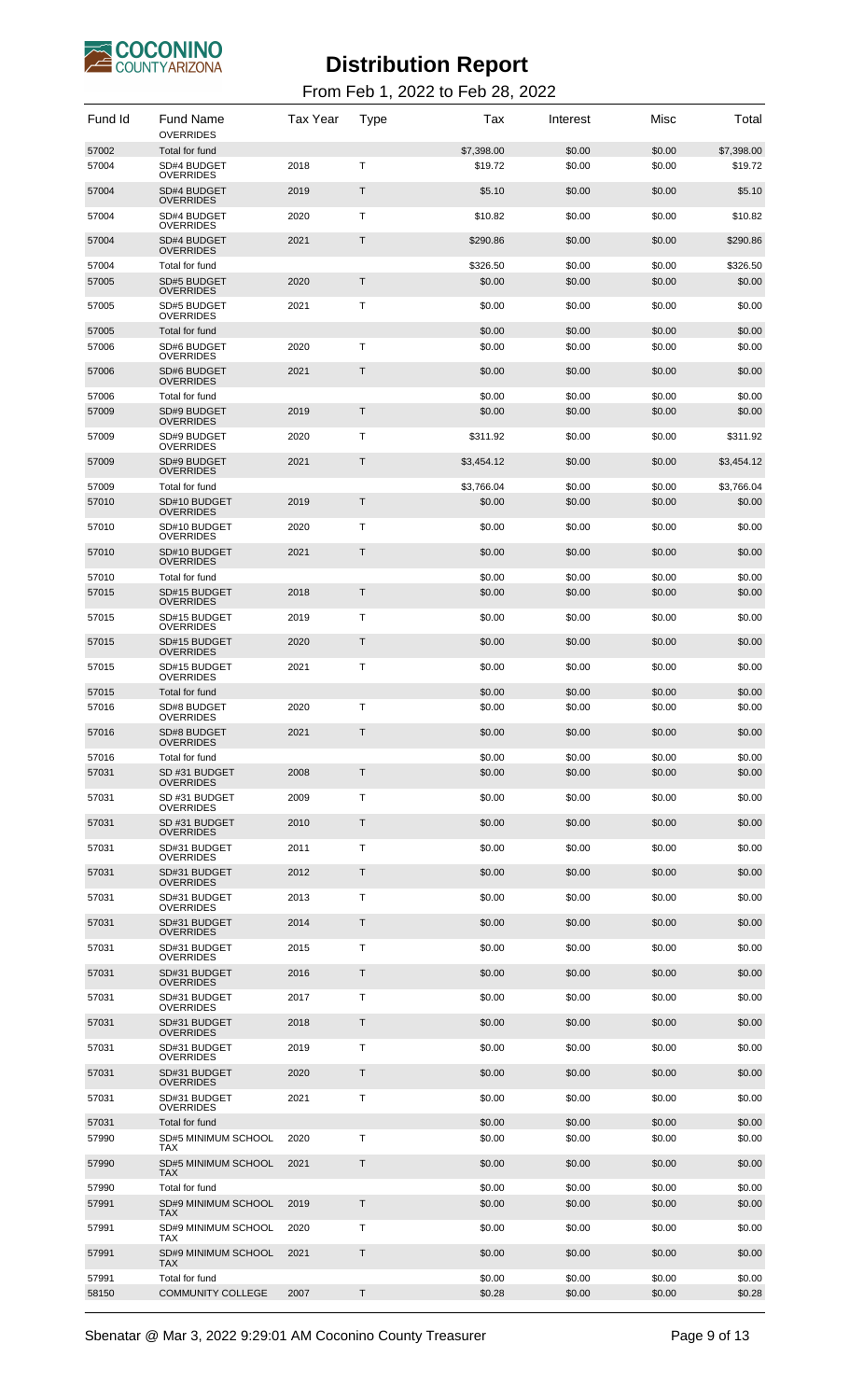

| \$0.00<br>\$0.00<br>58150<br><b>COMMUNITY COLLEGE</b><br>2008<br>Τ<br>\$3.21<br>\$3.21<br>$\sf T$<br>58150<br>2009<br>\$7.05<br>\$0.00<br>\$0.00<br>\$7.05<br>COMMUNITY COLLEGE<br>58150<br>2010<br>Τ<br>\$15.89<br>\$0.00<br>\$0.00<br>\$15.89<br><b>COMMUNITY COLLEGE</b><br>$\mathsf T$<br>58150<br><b>COMMUNITY COLLEGE</b><br>2011<br>\$19.61<br>\$0.00<br>\$0.00<br>\$19.61<br>$\mathsf T$<br>58150<br><b>COMMUNITY COLLEGE</b><br>2012<br>\$19.39<br>\$0.00<br>\$0.00<br>\$19.39<br>$\top$<br>\$0.00<br>58150<br>2013<br>\$28.99<br>\$0.00<br>\$28.99<br><b>COMMUNITY COLLEGE</b><br>58150<br><b>COMMUNITY COLLEGE</b><br>2014<br>Τ<br>\$25.51<br>\$0.00<br>\$0.00<br>\$25.51<br>$\mathsf T$<br>58150<br>2015<br>\$28.00<br>\$0.00<br>\$0.00<br>\$28.00<br>COMMUNITY COLLEGE<br>$\top$<br>\$0.00<br>\$0.00<br>\$30.35<br>58150<br><b>COMMUNITY COLLEGE</b><br>2016<br>\$30.35<br>$\mathsf T$<br><b>COMMUNITY COLLEGE</b><br>2017<br>\$35.22<br>\$0.00<br>\$0.00<br>\$35.22<br>58150<br>$\mathsf T$<br>58150<br><b>COMMUNITY COLLEGE</b><br>2018<br>\$47.67<br>\$0.00<br>\$0.00<br>\$47.67<br>$\top$<br>58150<br>2019<br>\$0.00<br>\$0.00<br>\$0.00<br>\$0.00<br><b>COMMUNITY COLLEGE</b><br>T<br>\$0.00<br>58150<br><b>COMMUNITY COLLEGE</b><br>2020<br>\$0.00<br>\$0.00<br>\$0.00<br>$\mathsf T$<br>58150<br>2021<br>\$0.00<br>\$0.00<br>\$0.00<br>\$0.00<br>COMMUNITY COLLEGE<br>58150<br>\$261.17<br>\$0.00<br>\$0.00<br>Total for fund<br>\$261.17<br>67001<br>SD #1 CLASS A BONDS<br>T<br>\$0.00<br>\$0.00<br>\$0.00<br>\$0.00<br>2008<br>$\mathsf T$<br>67001<br>SD #1 CLASS A BONDS<br>2009<br>\$0.93<br>\$0.00<br>\$0.00<br>\$0.93<br>$\top$<br>\$0.83<br>\$0.00<br>67001<br>SD #1 CLASS A BONDS<br>2010<br>\$0.00<br>\$0.83<br>67001<br>SD#1 CLASS A BONDS<br>2011<br>Τ<br>\$0.00<br>\$0.00<br>\$0.00<br>\$0.00<br>$\mathsf T$<br>67001<br>SD#1 CLASS A BONDS<br>2012<br>\$0.00<br>\$0.00<br>\$0.00<br>\$0.00<br>$\top$<br>67001<br>SD#1 CLASS A BONDS<br>2013<br>\$0.00<br>\$0.00<br>\$0.00<br>\$0.00<br>$\top$<br>67001<br>SD#1 CLASS A BONDS<br>2014<br>\$0.00<br>\$0.00<br>\$0.00<br>\$0.00<br>$\mathsf T$<br>67001<br>SD#1 CLASS A BONDS<br>2015<br>\$0.00<br>\$0.00<br>\$0.00<br>\$0.00<br>$\top$<br>\$0.00<br>67001<br>SD#1 CLASS A BONDS<br>2016<br>\$0.00<br>\$0.00<br>\$0.00<br>T<br>\$0.00<br>67001<br>SD#1 CLASS A BONDS<br>2017<br>\$0.00<br>\$0.00<br>\$0.00<br>$\mathsf T$<br>67001<br>SD#1 CLASS A BONDS<br>2018<br>\$0.00<br>\$0.00<br>\$0.00<br>\$0.00<br>$\top$<br>67001<br>\$0.00<br>\$0.00<br>\$0.00<br>\$0.00<br>SD#1 CLASS A BONDS<br>2019<br>$\top$<br>67001<br>SD#1 CLASS A BONDS<br>2020<br>\$0.00<br>\$0.00<br>\$0.00<br>\$0.00<br>$\mathsf T$<br>67001<br>SD#1 CLASS A BONDS<br>2021<br>\$0.00<br>\$0.00<br>\$0.00<br>\$0.00<br>\$0.00<br>67001<br>\$1.76<br>\$0.00<br>\$1.76<br>Total for fund<br>67002<br>SD #2 CLASS A BONDS<br>2007<br>Τ<br>\$1.02<br>\$0.00<br>\$0.00<br>\$1.02<br>$\top$<br>67002<br>SD #2 CLASS A BONDS<br>2008<br>\$8.92<br>\$0.00<br>\$0.00<br>\$8.92<br>$\top$<br>67002<br>\$0.00<br>\$0.00<br>\$0.00<br>SD #2 CLASS A BONDS<br>2009<br>\$0.00<br>$\top$<br>67002<br>SD #2 CLASS A BONDS<br>2010<br>\$0.00<br>\$0.00<br>\$0.00<br>\$0.00<br>$\mathsf T$<br>67002<br>SD#2 CLASS A BONDS<br>2011<br>\$0.00<br>\$0.00<br>\$0.00<br>\$0.00<br>$\top$<br>67002<br>2012<br>\$0.00<br>\$0.00<br>\$0.00<br>\$0.00<br>SD#2 CLASS A BONDS<br>67002<br>SD#2 CLASS A BONDS<br>2013<br>Τ<br>\$0.00<br>\$0.00<br>\$0.00<br>\$0.00<br>$\sf T$<br>67002<br>SD#2 CLASS A BONDS<br>2014<br>\$0.00<br>\$0.00<br>\$0.00<br>\$0.00<br>T<br>\$0.00<br>\$0.00<br>67002<br>SD#2 CLASS A BONDS<br>2015<br>\$0.00<br>\$0.00<br>\$0.00<br>SD#2 CLASS A BONDS<br>\$0.00<br>\$0.00<br>\$0.00<br>67002<br>2016<br>67002<br>2017<br>Τ<br>\$0.00<br>\$0.00<br>\$0.00<br>\$0.00<br>SD#2 CLASS A BONDS<br>$\top$<br>67002<br>\$0.00<br>\$0.00<br>\$0.00<br>\$0.00<br>SD#2 CLASS A BONDS<br>2018<br>\$0.00<br>67002<br>SD#2 CLASS A BONDS<br>2019<br>Τ<br>\$0.00<br>\$0.00<br>\$0.00<br>$\mathsf T$<br>67002<br>SD#2 CLASS A BONDS<br>2020<br>\$0.00<br>\$0.00<br>\$0.00<br>\$0.00<br>2021<br>Τ<br>\$0.00<br>\$0.00<br>\$0.00<br>\$0.00<br>67002<br>SD#2 CLASS A BONDS<br>67002<br>\$9.94<br>\$0.00<br>\$0.00<br>\$9.94<br>Total for fund<br>T<br>67004<br>SD#4 CLASS A BONDS<br>2018<br>\$0.00<br>\$0.00<br>\$0.00<br>\$0.00<br>$\sf T$<br>67004<br>SD#4 CLASS A BONDS<br>2019<br>\$0.00<br>\$0.00<br>\$0.00<br>\$0.00<br>T<br>67004<br>SD#4 CLASS A BONDS<br>2020<br>\$0.00<br>\$0.00<br>\$0.00<br>\$0.00<br>$\mathsf T$<br>67004<br>SD#4 CLASS A BONDS<br>2021<br>\$0.00<br>\$0.00<br>\$0.00<br>\$0.00<br>\$0.00<br>\$0.00<br>\$0.00<br>\$0.00<br>67004<br>Total for fund<br>$\mathsf T$<br>SD#5 CLASS A BONDS<br>\$0.00<br>\$0.00<br>\$0.00<br>\$0.00<br>67005<br>2020<br>T<br>67005<br>SD#5 CLASS A BONDS<br>2021<br>\$0.00<br>\$0.00<br>\$0.00<br>\$0.00<br>67005<br>\$0.00<br>\$0.00<br>\$0.00<br>\$0.00<br>Total for fund<br>67006<br>SD#6 CLASS A BONDS<br>2020<br>Τ<br>\$0.00<br>\$0.00<br>\$0.00<br>\$0.00<br>$\mathsf T$<br>67006<br>SD#6 CLASS A BONDS<br>2021<br>\$0.00<br>\$0.00<br>\$0.00<br>\$0.00<br>\$0.00<br>\$0.00<br>\$0.00<br>\$0.00<br>67006<br>Total for fund<br>67009<br>SD#9 CLASS A BONDS<br>Τ<br>\$0.00<br>\$0.00<br>\$0.00<br>\$0.00<br>2019<br>T<br>67009<br>SD#9 CLASS A BONDS<br>2020<br>\$0.00<br>\$0.00<br>\$0.00<br>\$0.00<br>$\top$<br>67009<br>\$0.00<br>\$0.00<br>\$0.00<br>\$0.00<br>SD#9 CLASS A BONDS<br>2021<br>67009<br>\$0.00<br>\$0.00<br>\$0.00<br>\$0.00<br>Total for fund<br>$\mathsf T$<br>67010<br>SD#10 CLASS A BONDS<br>2019<br>\$0.00<br>\$0.00<br>\$0.00<br>\$0.00<br>Τ<br>\$0.00<br>\$0.00<br>\$0.00<br>67010<br>SD#10 CLASS A BONDS<br>2020<br>\$0.00<br>$\top$<br>SD#10 CLASS A BONDS<br>2021<br>\$0.00<br>\$0.00<br>\$0.00<br>\$0.00<br>67010<br>67010<br>\$0.00<br>\$0.00<br>\$0.00<br>\$0.00<br>Total for fund<br>$\mathsf T$<br>2018<br>\$0.00<br>\$0.00<br>\$0.00<br>\$0.00<br>67015<br>SD#15 CLASS A BONDS<br>67015<br>SD#15 CLASS A BONDS<br>2019<br>Τ<br>\$0.00<br>\$0.00<br>\$0.00<br>\$0.00<br>$\mathsf T$<br>67015<br>SD#15 CLASS A BONDS<br>2020<br>\$0.00<br>\$0.00<br>\$0.00<br>\$0.00<br>Τ<br>\$0.00<br>\$0.00<br>\$0.00<br>\$0.00<br>67015<br>SD#15 CLASS A BONDS<br>2021<br>67015<br>\$0.00<br>\$0.00<br>\$0.00<br>\$0.00<br>Total for fund<br>$\top$<br>67016<br>SD#8 CLASS A BONDS<br>2020<br>\$0.00<br>\$0.00<br>\$0.00<br>\$0.00<br>$\top$<br>\$0.00<br>\$0.00<br>\$0.00<br>\$0.00<br>67016<br>SD#8 CLASS A BONDS<br>2021<br>67016<br>\$0.00<br>\$0.00<br>\$0.00<br>\$0.00<br>Total for fund<br>$\mathsf T$<br>67031<br>SD #31 CLASS A BONDS<br>2008<br>\$0.00<br>\$0.00<br>\$0.00<br>\$0.00<br>Τ<br>\$0.00<br>\$0.00<br>67031<br>SD #31 CLASS A BONDS<br>2009<br>\$0.00<br>\$0.00<br>$\sf T$<br>67031<br>SD #31 CLASS A BONDS<br>2010<br>\$0.00<br>\$0.00<br>\$0.00<br>\$0.00<br>$\top$<br>67031<br>SD#31 CLASS A BONDS<br>2011<br>\$0.00<br>\$0.00<br>\$0.00<br>\$0.00 | Fund Id | <b>Fund Name</b> | <b>Tax Year</b> | <b>Type</b> | Tax | Interest | Misc | Total |
|--------------------------------------------------------------------------------------------------------------------------------------------------------------------------------------------------------------------------------------------------------------------------------------------------------------------------------------------------------------------------------------------------------------------------------------------------------------------------------------------------------------------------------------------------------------------------------------------------------------------------------------------------------------------------------------------------------------------------------------------------------------------------------------------------------------------------------------------------------------------------------------------------------------------------------------------------------------------------------------------------------------------------------------------------------------------------------------------------------------------------------------------------------------------------------------------------------------------------------------------------------------------------------------------------------------------------------------------------------------------------------------------------------------------------------------------------------------------------------------------------------------------------------------------------------------------------------------------------------------------------------------------------------------------------------------------------------------------------------------------------------------------------------------------------------------------------------------------------------------------------------------------------------------------------------------------------------------------------------------------------------------------------------------------------------------------------------------------------------------------------------------------------------------------------------------------------------------------------------------------------------------------------------------------------------------------------------------------------------------------------------------------------------------------------------------------------------------------------------------------------------------------------------------------------------------------------------------------------------------------------------------------------------------------------------------------------------------------------------------------------------------------------------------------------------------------------------------------------------------------------------------------------------------------------------------------------------------------------------------------------------------------------------------------------------------------------------------------------------------------------------------------------------------------------------------------------------------------------------------------------------------------------------------------------------------------------------------------------------------------------------------------------------------------------------------------------------------------------------------------------------------------------------------------------------------------------------------------------------------------------------------------------------------------------------------------------------------------------------------------------------------------------------------------------------------------------------------------------------------------------------------------------------------------------------------------------------------------------------------------------------------------------------------------------------------------------------------------------------------------------------------------------------------------------------------------------------------------------------------------------------------------------------------------------------------------------------------------------------------------------------------------------------------------------------------------------------------------------------------------------------------------------------------------------------------------------------------------------------------------------------------------------------------------------------------------------------------------------------------------------------------------------------------------------------------------------------------------------------------------------------------------------------------------------------------------------------------------------------------------------------------------------------------------------------------------------------------------------------------------------------------------------------------------------------------------------------------------------------------------------------------------------------------------------------------------------------------------------------------------------------------------------------------------------------------------------------------------------------------------------------------------------------------------------------------------------------------------------------------------------------------------------------------------------------------------------------------------------------------------------------------------------------------------------------------------------------------------------------------------------------------------------------------------------------------------------------------------------------------------------------------------------------------------------------------------------------------------------------------------------------------------------------------------------------------------------------------------------------------------------------------------------------------------------------------------------------------------------------------------------------------------------------------------------------------------------------------------------------------------------------------------------------------------------------------------------------------------------------------------------------------------------------------------------------------------------------------------------------------------------------------------------------------------------------------------------------------------------------------------------------------------------------------------------------------------------------------------------------------------|---------|------------------|-----------------|-------------|-----|----------|------|-------|
|                                                                                                                                                                                                                                                                                                                                                                                                                                                                                                                                                                                                                                                                                                                                                                                                                                                                                                                                                                                                                                                                                                                                                                                                                                                                                                                                                                                                                                                                                                                                                                                                                                                                                                                                                                                                                                                                                                                                                                                                                                                                                                                                                                                                                                                                                                                                                                                                                                                                                                                                                                                                                                                                                                                                                                                                                                                                                                                                                                                                                                                                                                                                                                                                                                                                                                                                                                                                                                                                                                                                                                                                                                                                                                                                                                                                                                                                                                                                                                                                                                                                                                                                                                                                                                                                                                                                                                                                                                                                                                                                                                                                                                                                                                                                                                                                                                                                                                                                                                                                                                                                                                                                                                                                                                                                                                                                                                                                                                                                                                                                                                                                                                                                                                                                                                                                                                                                                                                                                                                                                                                                                                                                                                                                                                                                                                                                                                                                                                                                                                                                                                                                                                                                                                                                                                                                                                                                                                                                                                                            |         |                  |                 |             |     |          |      |       |
|                                                                                                                                                                                                                                                                                                                                                                                                                                                                                                                                                                                                                                                                                                                                                                                                                                                                                                                                                                                                                                                                                                                                                                                                                                                                                                                                                                                                                                                                                                                                                                                                                                                                                                                                                                                                                                                                                                                                                                                                                                                                                                                                                                                                                                                                                                                                                                                                                                                                                                                                                                                                                                                                                                                                                                                                                                                                                                                                                                                                                                                                                                                                                                                                                                                                                                                                                                                                                                                                                                                                                                                                                                                                                                                                                                                                                                                                                                                                                                                                                                                                                                                                                                                                                                                                                                                                                                                                                                                                                                                                                                                                                                                                                                                                                                                                                                                                                                                                                                                                                                                                                                                                                                                                                                                                                                                                                                                                                                                                                                                                                                                                                                                                                                                                                                                                                                                                                                                                                                                                                                                                                                                                                                                                                                                                                                                                                                                                                                                                                                                                                                                                                                                                                                                                                                                                                                                                                                                                                                                            |         |                  |                 |             |     |          |      |       |
|                                                                                                                                                                                                                                                                                                                                                                                                                                                                                                                                                                                                                                                                                                                                                                                                                                                                                                                                                                                                                                                                                                                                                                                                                                                                                                                                                                                                                                                                                                                                                                                                                                                                                                                                                                                                                                                                                                                                                                                                                                                                                                                                                                                                                                                                                                                                                                                                                                                                                                                                                                                                                                                                                                                                                                                                                                                                                                                                                                                                                                                                                                                                                                                                                                                                                                                                                                                                                                                                                                                                                                                                                                                                                                                                                                                                                                                                                                                                                                                                                                                                                                                                                                                                                                                                                                                                                                                                                                                                                                                                                                                                                                                                                                                                                                                                                                                                                                                                                                                                                                                                                                                                                                                                                                                                                                                                                                                                                                                                                                                                                                                                                                                                                                                                                                                                                                                                                                                                                                                                                                                                                                                                                                                                                                                                                                                                                                                                                                                                                                                                                                                                                                                                                                                                                                                                                                                                                                                                                                                            |         |                  |                 |             |     |          |      |       |
|                                                                                                                                                                                                                                                                                                                                                                                                                                                                                                                                                                                                                                                                                                                                                                                                                                                                                                                                                                                                                                                                                                                                                                                                                                                                                                                                                                                                                                                                                                                                                                                                                                                                                                                                                                                                                                                                                                                                                                                                                                                                                                                                                                                                                                                                                                                                                                                                                                                                                                                                                                                                                                                                                                                                                                                                                                                                                                                                                                                                                                                                                                                                                                                                                                                                                                                                                                                                                                                                                                                                                                                                                                                                                                                                                                                                                                                                                                                                                                                                                                                                                                                                                                                                                                                                                                                                                                                                                                                                                                                                                                                                                                                                                                                                                                                                                                                                                                                                                                                                                                                                                                                                                                                                                                                                                                                                                                                                                                                                                                                                                                                                                                                                                                                                                                                                                                                                                                                                                                                                                                                                                                                                                                                                                                                                                                                                                                                                                                                                                                                                                                                                                                                                                                                                                                                                                                                                                                                                                                                            |         |                  |                 |             |     |          |      |       |
|                                                                                                                                                                                                                                                                                                                                                                                                                                                                                                                                                                                                                                                                                                                                                                                                                                                                                                                                                                                                                                                                                                                                                                                                                                                                                                                                                                                                                                                                                                                                                                                                                                                                                                                                                                                                                                                                                                                                                                                                                                                                                                                                                                                                                                                                                                                                                                                                                                                                                                                                                                                                                                                                                                                                                                                                                                                                                                                                                                                                                                                                                                                                                                                                                                                                                                                                                                                                                                                                                                                                                                                                                                                                                                                                                                                                                                                                                                                                                                                                                                                                                                                                                                                                                                                                                                                                                                                                                                                                                                                                                                                                                                                                                                                                                                                                                                                                                                                                                                                                                                                                                                                                                                                                                                                                                                                                                                                                                                                                                                                                                                                                                                                                                                                                                                                                                                                                                                                                                                                                                                                                                                                                                                                                                                                                                                                                                                                                                                                                                                                                                                                                                                                                                                                                                                                                                                                                                                                                                                                            |         |                  |                 |             |     |          |      |       |
|                                                                                                                                                                                                                                                                                                                                                                                                                                                                                                                                                                                                                                                                                                                                                                                                                                                                                                                                                                                                                                                                                                                                                                                                                                                                                                                                                                                                                                                                                                                                                                                                                                                                                                                                                                                                                                                                                                                                                                                                                                                                                                                                                                                                                                                                                                                                                                                                                                                                                                                                                                                                                                                                                                                                                                                                                                                                                                                                                                                                                                                                                                                                                                                                                                                                                                                                                                                                                                                                                                                                                                                                                                                                                                                                                                                                                                                                                                                                                                                                                                                                                                                                                                                                                                                                                                                                                                                                                                                                                                                                                                                                                                                                                                                                                                                                                                                                                                                                                                                                                                                                                                                                                                                                                                                                                                                                                                                                                                                                                                                                                                                                                                                                                                                                                                                                                                                                                                                                                                                                                                                                                                                                                                                                                                                                                                                                                                                                                                                                                                                                                                                                                                                                                                                                                                                                                                                                                                                                                                                            |         |                  |                 |             |     |          |      |       |
|                                                                                                                                                                                                                                                                                                                                                                                                                                                                                                                                                                                                                                                                                                                                                                                                                                                                                                                                                                                                                                                                                                                                                                                                                                                                                                                                                                                                                                                                                                                                                                                                                                                                                                                                                                                                                                                                                                                                                                                                                                                                                                                                                                                                                                                                                                                                                                                                                                                                                                                                                                                                                                                                                                                                                                                                                                                                                                                                                                                                                                                                                                                                                                                                                                                                                                                                                                                                                                                                                                                                                                                                                                                                                                                                                                                                                                                                                                                                                                                                                                                                                                                                                                                                                                                                                                                                                                                                                                                                                                                                                                                                                                                                                                                                                                                                                                                                                                                                                                                                                                                                                                                                                                                                                                                                                                                                                                                                                                                                                                                                                                                                                                                                                                                                                                                                                                                                                                                                                                                                                                                                                                                                                                                                                                                                                                                                                                                                                                                                                                                                                                                                                                                                                                                                                                                                                                                                                                                                                                                            |         |                  |                 |             |     |          |      |       |
|                                                                                                                                                                                                                                                                                                                                                                                                                                                                                                                                                                                                                                                                                                                                                                                                                                                                                                                                                                                                                                                                                                                                                                                                                                                                                                                                                                                                                                                                                                                                                                                                                                                                                                                                                                                                                                                                                                                                                                                                                                                                                                                                                                                                                                                                                                                                                                                                                                                                                                                                                                                                                                                                                                                                                                                                                                                                                                                                                                                                                                                                                                                                                                                                                                                                                                                                                                                                                                                                                                                                                                                                                                                                                                                                                                                                                                                                                                                                                                                                                                                                                                                                                                                                                                                                                                                                                                                                                                                                                                                                                                                                                                                                                                                                                                                                                                                                                                                                                                                                                                                                                                                                                                                                                                                                                                                                                                                                                                                                                                                                                                                                                                                                                                                                                                                                                                                                                                                                                                                                                                                                                                                                                                                                                                                                                                                                                                                                                                                                                                                                                                                                                                                                                                                                                                                                                                                                                                                                                                                            |         |                  |                 |             |     |          |      |       |
|                                                                                                                                                                                                                                                                                                                                                                                                                                                                                                                                                                                                                                                                                                                                                                                                                                                                                                                                                                                                                                                                                                                                                                                                                                                                                                                                                                                                                                                                                                                                                                                                                                                                                                                                                                                                                                                                                                                                                                                                                                                                                                                                                                                                                                                                                                                                                                                                                                                                                                                                                                                                                                                                                                                                                                                                                                                                                                                                                                                                                                                                                                                                                                                                                                                                                                                                                                                                                                                                                                                                                                                                                                                                                                                                                                                                                                                                                                                                                                                                                                                                                                                                                                                                                                                                                                                                                                                                                                                                                                                                                                                                                                                                                                                                                                                                                                                                                                                                                                                                                                                                                                                                                                                                                                                                                                                                                                                                                                                                                                                                                                                                                                                                                                                                                                                                                                                                                                                                                                                                                                                                                                                                                                                                                                                                                                                                                                                                                                                                                                                                                                                                                                                                                                                                                                                                                                                                                                                                                                                            |         |                  |                 |             |     |          |      |       |
|                                                                                                                                                                                                                                                                                                                                                                                                                                                                                                                                                                                                                                                                                                                                                                                                                                                                                                                                                                                                                                                                                                                                                                                                                                                                                                                                                                                                                                                                                                                                                                                                                                                                                                                                                                                                                                                                                                                                                                                                                                                                                                                                                                                                                                                                                                                                                                                                                                                                                                                                                                                                                                                                                                                                                                                                                                                                                                                                                                                                                                                                                                                                                                                                                                                                                                                                                                                                                                                                                                                                                                                                                                                                                                                                                                                                                                                                                                                                                                                                                                                                                                                                                                                                                                                                                                                                                                                                                                                                                                                                                                                                                                                                                                                                                                                                                                                                                                                                                                                                                                                                                                                                                                                                                                                                                                                                                                                                                                                                                                                                                                                                                                                                                                                                                                                                                                                                                                                                                                                                                                                                                                                                                                                                                                                                                                                                                                                                                                                                                                                                                                                                                                                                                                                                                                                                                                                                                                                                                                                            |         |                  |                 |             |     |          |      |       |
|                                                                                                                                                                                                                                                                                                                                                                                                                                                                                                                                                                                                                                                                                                                                                                                                                                                                                                                                                                                                                                                                                                                                                                                                                                                                                                                                                                                                                                                                                                                                                                                                                                                                                                                                                                                                                                                                                                                                                                                                                                                                                                                                                                                                                                                                                                                                                                                                                                                                                                                                                                                                                                                                                                                                                                                                                                                                                                                                                                                                                                                                                                                                                                                                                                                                                                                                                                                                                                                                                                                                                                                                                                                                                                                                                                                                                                                                                                                                                                                                                                                                                                                                                                                                                                                                                                                                                                                                                                                                                                                                                                                                                                                                                                                                                                                                                                                                                                                                                                                                                                                                                                                                                                                                                                                                                                                                                                                                                                                                                                                                                                                                                                                                                                                                                                                                                                                                                                                                                                                                                                                                                                                                                                                                                                                                                                                                                                                                                                                                                                                                                                                                                                                                                                                                                                                                                                                                                                                                                                                            |         |                  |                 |             |     |          |      |       |
|                                                                                                                                                                                                                                                                                                                                                                                                                                                                                                                                                                                                                                                                                                                                                                                                                                                                                                                                                                                                                                                                                                                                                                                                                                                                                                                                                                                                                                                                                                                                                                                                                                                                                                                                                                                                                                                                                                                                                                                                                                                                                                                                                                                                                                                                                                                                                                                                                                                                                                                                                                                                                                                                                                                                                                                                                                                                                                                                                                                                                                                                                                                                                                                                                                                                                                                                                                                                                                                                                                                                                                                                                                                                                                                                                                                                                                                                                                                                                                                                                                                                                                                                                                                                                                                                                                                                                                                                                                                                                                                                                                                                                                                                                                                                                                                                                                                                                                                                                                                                                                                                                                                                                                                                                                                                                                                                                                                                                                                                                                                                                                                                                                                                                                                                                                                                                                                                                                                                                                                                                                                                                                                                                                                                                                                                                                                                                                                                                                                                                                                                                                                                                                                                                                                                                                                                                                                                                                                                                                                            |         |                  |                 |             |     |          |      |       |
|                                                                                                                                                                                                                                                                                                                                                                                                                                                                                                                                                                                                                                                                                                                                                                                                                                                                                                                                                                                                                                                                                                                                                                                                                                                                                                                                                                                                                                                                                                                                                                                                                                                                                                                                                                                                                                                                                                                                                                                                                                                                                                                                                                                                                                                                                                                                                                                                                                                                                                                                                                                                                                                                                                                                                                                                                                                                                                                                                                                                                                                                                                                                                                                                                                                                                                                                                                                                                                                                                                                                                                                                                                                                                                                                                                                                                                                                                                                                                                                                                                                                                                                                                                                                                                                                                                                                                                                                                                                                                                                                                                                                                                                                                                                                                                                                                                                                                                                                                                                                                                                                                                                                                                                                                                                                                                                                                                                                                                                                                                                                                                                                                                                                                                                                                                                                                                                                                                                                                                                                                                                                                                                                                                                                                                                                                                                                                                                                                                                                                                                                                                                                                                                                                                                                                                                                                                                                                                                                                                                            |         |                  |                 |             |     |          |      |       |
|                                                                                                                                                                                                                                                                                                                                                                                                                                                                                                                                                                                                                                                                                                                                                                                                                                                                                                                                                                                                                                                                                                                                                                                                                                                                                                                                                                                                                                                                                                                                                                                                                                                                                                                                                                                                                                                                                                                                                                                                                                                                                                                                                                                                                                                                                                                                                                                                                                                                                                                                                                                                                                                                                                                                                                                                                                                                                                                                                                                                                                                                                                                                                                                                                                                                                                                                                                                                                                                                                                                                                                                                                                                                                                                                                                                                                                                                                                                                                                                                                                                                                                                                                                                                                                                                                                                                                                                                                                                                                                                                                                                                                                                                                                                                                                                                                                                                                                                                                                                                                                                                                                                                                                                                                                                                                                                                                                                                                                                                                                                                                                                                                                                                                                                                                                                                                                                                                                                                                                                                                                                                                                                                                                                                                                                                                                                                                                                                                                                                                                                                                                                                                                                                                                                                                                                                                                                                                                                                                                                            |         |                  |                 |             |     |          |      |       |
|                                                                                                                                                                                                                                                                                                                                                                                                                                                                                                                                                                                                                                                                                                                                                                                                                                                                                                                                                                                                                                                                                                                                                                                                                                                                                                                                                                                                                                                                                                                                                                                                                                                                                                                                                                                                                                                                                                                                                                                                                                                                                                                                                                                                                                                                                                                                                                                                                                                                                                                                                                                                                                                                                                                                                                                                                                                                                                                                                                                                                                                                                                                                                                                                                                                                                                                                                                                                                                                                                                                                                                                                                                                                                                                                                                                                                                                                                                                                                                                                                                                                                                                                                                                                                                                                                                                                                                                                                                                                                                                                                                                                                                                                                                                                                                                                                                                                                                                                                                                                                                                                                                                                                                                                                                                                                                                                                                                                                                                                                                                                                                                                                                                                                                                                                                                                                                                                                                                                                                                                                                                                                                                                                                                                                                                                                                                                                                                                                                                                                                                                                                                                                                                                                                                                                                                                                                                                                                                                                                                            |         |                  |                 |             |     |          |      |       |
|                                                                                                                                                                                                                                                                                                                                                                                                                                                                                                                                                                                                                                                                                                                                                                                                                                                                                                                                                                                                                                                                                                                                                                                                                                                                                                                                                                                                                                                                                                                                                                                                                                                                                                                                                                                                                                                                                                                                                                                                                                                                                                                                                                                                                                                                                                                                                                                                                                                                                                                                                                                                                                                                                                                                                                                                                                                                                                                                                                                                                                                                                                                                                                                                                                                                                                                                                                                                                                                                                                                                                                                                                                                                                                                                                                                                                                                                                                                                                                                                                                                                                                                                                                                                                                                                                                                                                                                                                                                                                                                                                                                                                                                                                                                                                                                                                                                                                                                                                                                                                                                                                                                                                                                                                                                                                                                                                                                                                                                                                                                                                                                                                                                                                                                                                                                                                                                                                                                                                                                                                                                                                                                                                                                                                                                                                                                                                                                                                                                                                                                                                                                                                                                                                                                                                                                                                                                                                                                                                                                            |         |                  |                 |             |     |          |      |       |
|                                                                                                                                                                                                                                                                                                                                                                                                                                                                                                                                                                                                                                                                                                                                                                                                                                                                                                                                                                                                                                                                                                                                                                                                                                                                                                                                                                                                                                                                                                                                                                                                                                                                                                                                                                                                                                                                                                                                                                                                                                                                                                                                                                                                                                                                                                                                                                                                                                                                                                                                                                                                                                                                                                                                                                                                                                                                                                                                                                                                                                                                                                                                                                                                                                                                                                                                                                                                                                                                                                                                                                                                                                                                                                                                                                                                                                                                                                                                                                                                                                                                                                                                                                                                                                                                                                                                                                                                                                                                                                                                                                                                                                                                                                                                                                                                                                                                                                                                                                                                                                                                                                                                                                                                                                                                                                                                                                                                                                                                                                                                                                                                                                                                                                                                                                                                                                                                                                                                                                                                                                                                                                                                                                                                                                                                                                                                                                                                                                                                                                                                                                                                                                                                                                                                                                                                                                                                                                                                                                                            |         |                  |                 |             |     |          |      |       |
|                                                                                                                                                                                                                                                                                                                                                                                                                                                                                                                                                                                                                                                                                                                                                                                                                                                                                                                                                                                                                                                                                                                                                                                                                                                                                                                                                                                                                                                                                                                                                                                                                                                                                                                                                                                                                                                                                                                                                                                                                                                                                                                                                                                                                                                                                                                                                                                                                                                                                                                                                                                                                                                                                                                                                                                                                                                                                                                                                                                                                                                                                                                                                                                                                                                                                                                                                                                                                                                                                                                                                                                                                                                                                                                                                                                                                                                                                                                                                                                                                                                                                                                                                                                                                                                                                                                                                                                                                                                                                                                                                                                                                                                                                                                                                                                                                                                                                                                                                                                                                                                                                                                                                                                                                                                                                                                                                                                                                                                                                                                                                                                                                                                                                                                                                                                                                                                                                                                                                                                                                                                                                                                                                                                                                                                                                                                                                                                                                                                                                                                                                                                                                                                                                                                                                                                                                                                                                                                                                                                            |         |                  |                 |             |     |          |      |       |
|                                                                                                                                                                                                                                                                                                                                                                                                                                                                                                                                                                                                                                                                                                                                                                                                                                                                                                                                                                                                                                                                                                                                                                                                                                                                                                                                                                                                                                                                                                                                                                                                                                                                                                                                                                                                                                                                                                                                                                                                                                                                                                                                                                                                                                                                                                                                                                                                                                                                                                                                                                                                                                                                                                                                                                                                                                                                                                                                                                                                                                                                                                                                                                                                                                                                                                                                                                                                                                                                                                                                                                                                                                                                                                                                                                                                                                                                                                                                                                                                                                                                                                                                                                                                                                                                                                                                                                                                                                                                                                                                                                                                                                                                                                                                                                                                                                                                                                                                                                                                                                                                                                                                                                                                                                                                                                                                                                                                                                                                                                                                                                                                                                                                                                                                                                                                                                                                                                                                                                                                                                                                                                                                                                                                                                                                                                                                                                                                                                                                                                                                                                                                                                                                                                                                                                                                                                                                                                                                                                                            |         |                  |                 |             |     |          |      |       |
|                                                                                                                                                                                                                                                                                                                                                                                                                                                                                                                                                                                                                                                                                                                                                                                                                                                                                                                                                                                                                                                                                                                                                                                                                                                                                                                                                                                                                                                                                                                                                                                                                                                                                                                                                                                                                                                                                                                                                                                                                                                                                                                                                                                                                                                                                                                                                                                                                                                                                                                                                                                                                                                                                                                                                                                                                                                                                                                                                                                                                                                                                                                                                                                                                                                                                                                                                                                                                                                                                                                                                                                                                                                                                                                                                                                                                                                                                                                                                                                                                                                                                                                                                                                                                                                                                                                                                                                                                                                                                                                                                                                                                                                                                                                                                                                                                                                                                                                                                                                                                                                                                                                                                                                                                                                                                                                                                                                                                                                                                                                                                                                                                                                                                                                                                                                                                                                                                                                                                                                                                                                                                                                                                                                                                                                                                                                                                                                                                                                                                                                                                                                                                                                                                                                                                                                                                                                                                                                                                                                            |         |                  |                 |             |     |          |      |       |
|                                                                                                                                                                                                                                                                                                                                                                                                                                                                                                                                                                                                                                                                                                                                                                                                                                                                                                                                                                                                                                                                                                                                                                                                                                                                                                                                                                                                                                                                                                                                                                                                                                                                                                                                                                                                                                                                                                                                                                                                                                                                                                                                                                                                                                                                                                                                                                                                                                                                                                                                                                                                                                                                                                                                                                                                                                                                                                                                                                                                                                                                                                                                                                                                                                                                                                                                                                                                                                                                                                                                                                                                                                                                                                                                                                                                                                                                                                                                                                                                                                                                                                                                                                                                                                                                                                                                                                                                                                                                                                                                                                                                                                                                                                                                                                                                                                                                                                                                                                                                                                                                                                                                                                                                                                                                                                                                                                                                                                                                                                                                                                                                                                                                                                                                                                                                                                                                                                                                                                                                                                                                                                                                                                                                                                                                                                                                                                                                                                                                                                                                                                                                                                                                                                                                                                                                                                                                                                                                                                                            |         |                  |                 |             |     |          |      |       |
|                                                                                                                                                                                                                                                                                                                                                                                                                                                                                                                                                                                                                                                                                                                                                                                                                                                                                                                                                                                                                                                                                                                                                                                                                                                                                                                                                                                                                                                                                                                                                                                                                                                                                                                                                                                                                                                                                                                                                                                                                                                                                                                                                                                                                                                                                                                                                                                                                                                                                                                                                                                                                                                                                                                                                                                                                                                                                                                                                                                                                                                                                                                                                                                                                                                                                                                                                                                                                                                                                                                                                                                                                                                                                                                                                                                                                                                                                                                                                                                                                                                                                                                                                                                                                                                                                                                                                                                                                                                                                                                                                                                                                                                                                                                                                                                                                                                                                                                                                                                                                                                                                                                                                                                                                                                                                                                                                                                                                                                                                                                                                                                                                                                                                                                                                                                                                                                                                                                                                                                                                                                                                                                                                                                                                                                                                                                                                                                                                                                                                                                                                                                                                                                                                                                                                                                                                                                                                                                                                                                            |         |                  |                 |             |     |          |      |       |
|                                                                                                                                                                                                                                                                                                                                                                                                                                                                                                                                                                                                                                                                                                                                                                                                                                                                                                                                                                                                                                                                                                                                                                                                                                                                                                                                                                                                                                                                                                                                                                                                                                                                                                                                                                                                                                                                                                                                                                                                                                                                                                                                                                                                                                                                                                                                                                                                                                                                                                                                                                                                                                                                                                                                                                                                                                                                                                                                                                                                                                                                                                                                                                                                                                                                                                                                                                                                                                                                                                                                                                                                                                                                                                                                                                                                                                                                                                                                                                                                                                                                                                                                                                                                                                                                                                                                                                                                                                                                                                                                                                                                                                                                                                                                                                                                                                                                                                                                                                                                                                                                                                                                                                                                                                                                                                                                                                                                                                                                                                                                                                                                                                                                                                                                                                                                                                                                                                                                                                                                                                                                                                                                                                                                                                                                                                                                                                                                                                                                                                                                                                                                                                                                                                                                                                                                                                                                                                                                                                                            |         |                  |                 |             |     |          |      |       |
|                                                                                                                                                                                                                                                                                                                                                                                                                                                                                                                                                                                                                                                                                                                                                                                                                                                                                                                                                                                                                                                                                                                                                                                                                                                                                                                                                                                                                                                                                                                                                                                                                                                                                                                                                                                                                                                                                                                                                                                                                                                                                                                                                                                                                                                                                                                                                                                                                                                                                                                                                                                                                                                                                                                                                                                                                                                                                                                                                                                                                                                                                                                                                                                                                                                                                                                                                                                                                                                                                                                                                                                                                                                                                                                                                                                                                                                                                                                                                                                                                                                                                                                                                                                                                                                                                                                                                                                                                                                                                                                                                                                                                                                                                                                                                                                                                                                                                                                                                                                                                                                                                                                                                                                                                                                                                                                                                                                                                                                                                                                                                                                                                                                                                                                                                                                                                                                                                                                                                                                                                                                                                                                                                                                                                                                                                                                                                                                                                                                                                                                                                                                                                                                                                                                                                                                                                                                                                                                                                                                            |         |                  |                 |             |     |          |      |       |
|                                                                                                                                                                                                                                                                                                                                                                                                                                                                                                                                                                                                                                                                                                                                                                                                                                                                                                                                                                                                                                                                                                                                                                                                                                                                                                                                                                                                                                                                                                                                                                                                                                                                                                                                                                                                                                                                                                                                                                                                                                                                                                                                                                                                                                                                                                                                                                                                                                                                                                                                                                                                                                                                                                                                                                                                                                                                                                                                                                                                                                                                                                                                                                                                                                                                                                                                                                                                                                                                                                                                                                                                                                                                                                                                                                                                                                                                                                                                                                                                                                                                                                                                                                                                                                                                                                                                                                                                                                                                                                                                                                                                                                                                                                                                                                                                                                                                                                                                                                                                                                                                                                                                                                                                                                                                                                                                                                                                                                                                                                                                                                                                                                                                                                                                                                                                                                                                                                                                                                                                                                                                                                                                                                                                                                                                                                                                                                                                                                                                                                                                                                                                                                                                                                                                                                                                                                                                                                                                                                                            |         |                  |                 |             |     |          |      |       |
|                                                                                                                                                                                                                                                                                                                                                                                                                                                                                                                                                                                                                                                                                                                                                                                                                                                                                                                                                                                                                                                                                                                                                                                                                                                                                                                                                                                                                                                                                                                                                                                                                                                                                                                                                                                                                                                                                                                                                                                                                                                                                                                                                                                                                                                                                                                                                                                                                                                                                                                                                                                                                                                                                                                                                                                                                                                                                                                                                                                                                                                                                                                                                                                                                                                                                                                                                                                                                                                                                                                                                                                                                                                                                                                                                                                                                                                                                                                                                                                                                                                                                                                                                                                                                                                                                                                                                                                                                                                                                                                                                                                                                                                                                                                                                                                                                                                                                                                                                                                                                                                                                                                                                                                                                                                                                                                                                                                                                                                                                                                                                                                                                                                                                                                                                                                                                                                                                                                                                                                                                                                                                                                                                                                                                                                                                                                                                                                                                                                                                                                                                                                                                                                                                                                                                                                                                                                                                                                                                                                            |         |                  |                 |             |     |          |      |       |
|                                                                                                                                                                                                                                                                                                                                                                                                                                                                                                                                                                                                                                                                                                                                                                                                                                                                                                                                                                                                                                                                                                                                                                                                                                                                                                                                                                                                                                                                                                                                                                                                                                                                                                                                                                                                                                                                                                                                                                                                                                                                                                                                                                                                                                                                                                                                                                                                                                                                                                                                                                                                                                                                                                                                                                                                                                                                                                                                                                                                                                                                                                                                                                                                                                                                                                                                                                                                                                                                                                                                                                                                                                                                                                                                                                                                                                                                                                                                                                                                                                                                                                                                                                                                                                                                                                                                                                                                                                                                                                                                                                                                                                                                                                                                                                                                                                                                                                                                                                                                                                                                                                                                                                                                                                                                                                                                                                                                                                                                                                                                                                                                                                                                                                                                                                                                                                                                                                                                                                                                                                                                                                                                                                                                                                                                                                                                                                                                                                                                                                                                                                                                                                                                                                                                                                                                                                                                                                                                                                                            |         |                  |                 |             |     |          |      |       |
|                                                                                                                                                                                                                                                                                                                                                                                                                                                                                                                                                                                                                                                                                                                                                                                                                                                                                                                                                                                                                                                                                                                                                                                                                                                                                                                                                                                                                                                                                                                                                                                                                                                                                                                                                                                                                                                                                                                                                                                                                                                                                                                                                                                                                                                                                                                                                                                                                                                                                                                                                                                                                                                                                                                                                                                                                                                                                                                                                                                                                                                                                                                                                                                                                                                                                                                                                                                                                                                                                                                                                                                                                                                                                                                                                                                                                                                                                                                                                                                                                                                                                                                                                                                                                                                                                                                                                                                                                                                                                                                                                                                                                                                                                                                                                                                                                                                                                                                                                                                                                                                                                                                                                                                                                                                                                                                                                                                                                                                                                                                                                                                                                                                                                                                                                                                                                                                                                                                                                                                                                                                                                                                                                                                                                                                                                                                                                                                                                                                                                                                                                                                                                                                                                                                                                                                                                                                                                                                                                                                            |         |                  |                 |             |     |          |      |       |
|                                                                                                                                                                                                                                                                                                                                                                                                                                                                                                                                                                                                                                                                                                                                                                                                                                                                                                                                                                                                                                                                                                                                                                                                                                                                                                                                                                                                                                                                                                                                                                                                                                                                                                                                                                                                                                                                                                                                                                                                                                                                                                                                                                                                                                                                                                                                                                                                                                                                                                                                                                                                                                                                                                                                                                                                                                                                                                                                                                                                                                                                                                                                                                                                                                                                                                                                                                                                                                                                                                                                                                                                                                                                                                                                                                                                                                                                                                                                                                                                                                                                                                                                                                                                                                                                                                                                                                                                                                                                                                                                                                                                                                                                                                                                                                                                                                                                                                                                                                                                                                                                                                                                                                                                                                                                                                                                                                                                                                                                                                                                                                                                                                                                                                                                                                                                                                                                                                                                                                                                                                                                                                                                                                                                                                                                                                                                                                                                                                                                                                                                                                                                                                                                                                                                                                                                                                                                                                                                                                                            |         |                  |                 |             |     |          |      |       |
|                                                                                                                                                                                                                                                                                                                                                                                                                                                                                                                                                                                                                                                                                                                                                                                                                                                                                                                                                                                                                                                                                                                                                                                                                                                                                                                                                                                                                                                                                                                                                                                                                                                                                                                                                                                                                                                                                                                                                                                                                                                                                                                                                                                                                                                                                                                                                                                                                                                                                                                                                                                                                                                                                                                                                                                                                                                                                                                                                                                                                                                                                                                                                                                                                                                                                                                                                                                                                                                                                                                                                                                                                                                                                                                                                                                                                                                                                                                                                                                                                                                                                                                                                                                                                                                                                                                                                                                                                                                                                                                                                                                                                                                                                                                                                                                                                                                                                                                                                                                                                                                                                                                                                                                                                                                                                                                                                                                                                                                                                                                                                                                                                                                                                                                                                                                                                                                                                                                                                                                                                                                                                                                                                                                                                                                                                                                                                                                                                                                                                                                                                                                                                                                                                                                                                                                                                                                                                                                                                                                            |         |                  |                 |             |     |          |      |       |
|                                                                                                                                                                                                                                                                                                                                                                                                                                                                                                                                                                                                                                                                                                                                                                                                                                                                                                                                                                                                                                                                                                                                                                                                                                                                                                                                                                                                                                                                                                                                                                                                                                                                                                                                                                                                                                                                                                                                                                                                                                                                                                                                                                                                                                                                                                                                                                                                                                                                                                                                                                                                                                                                                                                                                                                                                                                                                                                                                                                                                                                                                                                                                                                                                                                                                                                                                                                                                                                                                                                                                                                                                                                                                                                                                                                                                                                                                                                                                                                                                                                                                                                                                                                                                                                                                                                                                                                                                                                                                                                                                                                                                                                                                                                                                                                                                                                                                                                                                                                                                                                                                                                                                                                                                                                                                                                                                                                                                                                                                                                                                                                                                                                                                                                                                                                                                                                                                                                                                                                                                                                                                                                                                                                                                                                                                                                                                                                                                                                                                                                                                                                                                                                                                                                                                                                                                                                                                                                                                                                            |         |                  |                 |             |     |          |      |       |
|                                                                                                                                                                                                                                                                                                                                                                                                                                                                                                                                                                                                                                                                                                                                                                                                                                                                                                                                                                                                                                                                                                                                                                                                                                                                                                                                                                                                                                                                                                                                                                                                                                                                                                                                                                                                                                                                                                                                                                                                                                                                                                                                                                                                                                                                                                                                                                                                                                                                                                                                                                                                                                                                                                                                                                                                                                                                                                                                                                                                                                                                                                                                                                                                                                                                                                                                                                                                                                                                                                                                                                                                                                                                                                                                                                                                                                                                                                                                                                                                                                                                                                                                                                                                                                                                                                                                                                                                                                                                                                                                                                                                                                                                                                                                                                                                                                                                                                                                                                                                                                                                                                                                                                                                                                                                                                                                                                                                                                                                                                                                                                                                                                                                                                                                                                                                                                                                                                                                                                                                                                                                                                                                                                                                                                                                                                                                                                                                                                                                                                                                                                                                                                                                                                                                                                                                                                                                                                                                                                                            |         |                  |                 |             |     |          |      |       |
|                                                                                                                                                                                                                                                                                                                                                                                                                                                                                                                                                                                                                                                                                                                                                                                                                                                                                                                                                                                                                                                                                                                                                                                                                                                                                                                                                                                                                                                                                                                                                                                                                                                                                                                                                                                                                                                                                                                                                                                                                                                                                                                                                                                                                                                                                                                                                                                                                                                                                                                                                                                                                                                                                                                                                                                                                                                                                                                                                                                                                                                                                                                                                                                                                                                                                                                                                                                                                                                                                                                                                                                                                                                                                                                                                                                                                                                                                                                                                                                                                                                                                                                                                                                                                                                                                                                                                                                                                                                                                                                                                                                                                                                                                                                                                                                                                                                                                                                                                                                                                                                                                                                                                                                                                                                                                                                                                                                                                                                                                                                                                                                                                                                                                                                                                                                                                                                                                                                                                                                                                                                                                                                                                                                                                                                                                                                                                                                                                                                                                                                                                                                                                                                                                                                                                                                                                                                                                                                                                                                            |         |                  |                 |             |     |          |      |       |
|                                                                                                                                                                                                                                                                                                                                                                                                                                                                                                                                                                                                                                                                                                                                                                                                                                                                                                                                                                                                                                                                                                                                                                                                                                                                                                                                                                                                                                                                                                                                                                                                                                                                                                                                                                                                                                                                                                                                                                                                                                                                                                                                                                                                                                                                                                                                                                                                                                                                                                                                                                                                                                                                                                                                                                                                                                                                                                                                                                                                                                                                                                                                                                                                                                                                                                                                                                                                                                                                                                                                                                                                                                                                                                                                                                                                                                                                                                                                                                                                                                                                                                                                                                                                                                                                                                                                                                                                                                                                                                                                                                                                                                                                                                                                                                                                                                                                                                                                                                                                                                                                                                                                                                                                                                                                                                                                                                                                                                                                                                                                                                                                                                                                                                                                                                                                                                                                                                                                                                                                                                                                                                                                                                                                                                                                                                                                                                                                                                                                                                                                                                                                                                                                                                                                                                                                                                                                                                                                                                                            |         |                  |                 |             |     |          |      |       |
|                                                                                                                                                                                                                                                                                                                                                                                                                                                                                                                                                                                                                                                                                                                                                                                                                                                                                                                                                                                                                                                                                                                                                                                                                                                                                                                                                                                                                                                                                                                                                                                                                                                                                                                                                                                                                                                                                                                                                                                                                                                                                                                                                                                                                                                                                                                                                                                                                                                                                                                                                                                                                                                                                                                                                                                                                                                                                                                                                                                                                                                                                                                                                                                                                                                                                                                                                                                                                                                                                                                                                                                                                                                                                                                                                                                                                                                                                                                                                                                                                                                                                                                                                                                                                                                                                                                                                                                                                                                                                                                                                                                                                                                                                                                                                                                                                                                                                                                                                                                                                                                                                                                                                                                                                                                                                                                                                                                                                                                                                                                                                                                                                                                                                                                                                                                                                                                                                                                                                                                                                                                                                                                                                                                                                                                                                                                                                                                                                                                                                                                                                                                                                                                                                                                                                                                                                                                                                                                                                                                            |         |                  |                 |             |     |          |      |       |
|                                                                                                                                                                                                                                                                                                                                                                                                                                                                                                                                                                                                                                                                                                                                                                                                                                                                                                                                                                                                                                                                                                                                                                                                                                                                                                                                                                                                                                                                                                                                                                                                                                                                                                                                                                                                                                                                                                                                                                                                                                                                                                                                                                                                                                                                                                                                                                                                                                                                                                                                                                                                                                                                                                                                                                                                                                                                                                                                                                                                                                                                                                                                                                                                                                                                                                                                                                                                                                                                                                                                                                                                                                                                                                                                                                                                                                                                                                                                                                                                                                                                                                                                                                                                                                                                                                                                                                                                                                                                                                                                                                                                                                                                                                                                                                                                                                                                                                                                                                                                                                                                                                                                                                                                                                                                                                                                                                                                                                                                                                                                                                                                                                                                                                                                                                                                                                                                                                                                                                                                                                                                                                                                                                                                                                                                                                                                                                                                                                                                                                                                                                                                                                                                                                                                                                                                                                                                                                                                                                                            |         |                  |                 |             |     |          |      |       |
|                                                                                                                                                                                                                                                                                                                                                                                                                                                                                                                                                                                                                                                                                                                                                                                                                                                                                                                                                                                                                                                                                                                                                                                                                                                                                                                                                                                                                                                                                                                                                                                                                                                                                                                                                                                                                                                                                                                                                                                                                                                                                                                                                                                                                                                                                                                                                                                                                                                                                                                                                                                                                                                                                                                                                                                                                                                                                                                                                                                                                                                                                                                                                                                                                                                                                                                                                                                                                                                                                                                                                                                                                                                                                                                                                                                                                                                                                                                                                                                                                                                                                                                                                                                                                                                                                                                                                                                                                                                                                                                                                                                                                                                                                                                                                                                                                                                                                                                                                                                                                                                                                                                                                                                                                                                                                                                                                                                                                                                                                                                                                                                                                                                                                                                                                                                                                                                                                                                                                                                                                                                                                                                                                                                                                                                                                                                                                                                                                                                                                                                                                                                                                                                                                                                                                                                                                                                                                                                                                                                            |         |                  |                 |             |     |          |      |       |
|                                                                                                                                                                                                                                                                                                                                                                                                                                                                                                                                                                                                                                                                                                                                                                                                                                                                                                                                                                                                                                                                                                                                                                                                                                                                                                                                                                                                                                                                                                                                                                                                                                                                                                                                                                                                                                                                                                                                                                                                                                                                                                                                                                                                                                                                                                                                                                                                                                                                                                                                                                                                                                                                                                                                                                                                                                                                                                                                                                                                                                                                                                                                                                                                                                                                                                                                                                                                                                                                                                                                                                                                                                                                                                                                                                                                                                                                                                                                                                                                                                                                                                                                                                                                                                                                                                                                                                                                                                                                                                                                                                                                                                                                                                                                                                                                                                                                                                                                                                                                                                                                                                                                                                                                                                                                                                                                                                                                                                                                                                                                                                                                                                                                                                                                                                                                                                                                                                                                                                                                                                                                                                                                                                                                                                                                                                                                                                                                                                                                                                                                                                                                                                                                                                                                                                                                                                                                                                                                                                                            |         |                  |                 |             |     |          |      |       |
|                                                                                                                                                                                                                                                                                                                                                                                                                                                                                                                                                                                                                                                                                                                                                                                                                                                                                                                                                                                                                                                                                                                                                                                                                                                                                                                                                                                                                                                                                                                                                                                                                                                                                                                                                                                                                                                                                                                                                                                                                                                                                                                                                                                                                                                                                                                                                                                                                                                                                                                                                                                                                                                                                                                                                                                                                                                                                                                                                                                                                                                                                                                                                                                                                                                                                                                                                                                                                                                                                                                                                                                                                                                                                                                                                                                                                                                                                                                                                                                                                                                                                                                                                                                                                                                                                                                                                                                                                                                                                                                                                                                                                                                                                                                                                                                                                                                                                                                                                                                                                                                                                                                                                                                                                                                                                                                                                                                                                                                                                                                                                                                                                                                                                                                                                                                                                                                                                                                                                                                                                                                                                                                                                                                                                                                                                                                                                                                                                                                                                                                                                                                                                                                                                                                                                                                                                                                                                                                                                                                            |         |                  |                 |             |     |          |      |       |
|                                                                                                                                                                                                                                                                                                                                                                                                                                                                                                                                                                                                                                                                                                                                                                                                                                                                                                                                                                                                                                                                                                                                                                                                                                                                                                                                                                                                                                                                                                                                                                                                                                                                                                                                                                                                                                                                                                                                                                                                                                                                                                                                                                                                                                                                                                                                                                                                                                                                                                                                                                                                                                                                                                                                                                                                                                                                                                                                                                                                                                                                                                                                                                                                                                                                                                                                                                                                                                                                                                                                                                                                                                                                                                                                                                                                                                                                                                                                                                                                                                                                                                                                                                                                                                                                                                                                                                                                                                                                                                                                                                                                                                                                                                                                                                                                                                                                                                                                                                                                                                                                                                                                                                                                                                                                                                                                                                                                                                                                                                                                                                                                                                                                                                                                                                                                                                                                                                                                                                                                                                                                                                                                                                                                                                                                                                                                                                                                                                                                                                                                                                                                                                                                                                                                                                                                                                                                                                                                                                                            |         |                  |                 |             |     |          |      |       |
|                                                                                                                                                                                                                                                                                                                                                                                                                                                                                                                                                                                                                                                                                                                                                                                                                                                                                                                                                                                                                                                                                                                                                                                                                                                                                                                                                                                                                                                                                                                                                                                                                                                                                                                                                                                                                                                                                                                                                                                                                                                                                                                                                                                                                                                                                                                                                                                                                                                                                                                                                                                                                                                                                                                                                                                                                                                                                                                                                                                                                                                                                                                                                                                                                                                                                                                                                                                                                                                                                                                                                                                                                                                                                                                                                                                                                                                                                                                                                                                                                                                                                                                                                                                                                                                                                                                                                                                                                                                                                                                                                                                                                                                                                                                                                                                                                                                                                                                                                                                                                                                                                                                                                                                                                                                                                                                                                                                                                                                                                                                                                                                                                                                                                                                                                                                                                                                                                                                                                                                                                                                                                                                                                                                                                                                                                                                                                                                                                                                                                                                                                                                                                                                                                                                                                                                                                                                                                                                                                                                            |         |                  |                 |             |     |          |      |       |
|                                                                                                                                                                                                                                                                                                                                                                                                                                                                                                                                                                                                                                                                                                                                                                                                                                                                                                                                                                                                                                                                                                                                                                                                                                                                                                                                                                                                                                                                                                                                                                                                                                                                                                                                                                                                                                                                                                                                                                                                                                                                                                                                                                                                                                                                                                                                                                                                                                                                                                                                                                                                                                                                                                                                                                                                                                                                                                                                                                                                                                                                                                                                                                                                                                                                                                                                                                                                                                                                                                                                                                                                                                                                                                                                                                                                                                                                                                                                                                                                                                                                                                                                                                                                                                                                                                                                                                                                                                                                                                                                                                                                                                                                                                                                                                                                                                                                                                                                                                                                                                                                                                                                                                                                                                                                                                                                                                                                                                                                                                                                                                                                                                                                                                                                                                                                                                                                                                                                                                                                                                                                                                                                                                                                                                                                                                                                                                                                                                                                                                                                                                                                                                                                                                                                                                                                                                                                                                                                                                                            |         |                  |                 |             |     |          |      |       |
|                                                                                                                                                                                                                                                                                                                                                                                                                                                                                                                                                                                                                                                                                                                                                                                                                                                                                                                                                                                                                                                                                                                                                                                                                                                                                                                                                                                                                                                                                                                                                                                                                                                                                                                                                                                                                                                                                                                                                                                                                                                                                                                                                                                                                                                                                                                                                                                                                                                                                                                                                                                                                                                                                                                                                                                                                                                                                                                                                                                                                                                                                                                                                                                                                                                                                                                                                                                                                                                                                                                                                                                                                                                                                                                                                                                                                                                                                                                                                                                                                                                                                                                                                                                                                                                                                                                                                                                                                                                                                                                                                                                                                                                                                                                                                                                                                                                                                                                                                                                                                                                                                                                                                                                                                                                                                                                                                                                                                                                                                                                                                                                                                                                                                                                                                                                                                                                                                                                                                                                                                                                                                                                                                                                                                                                                                                                                                                                                                                                                                                                                                                                                                                                                                                                                                                                                                                                                                                                                                                                            |         |                  |                 |             |     |          |      |       |
|                                                                                                                                                                                                                                                                                                                                                                                                                                                                                                                                                                                                                                                                                                                                                                                                                                                                                                                                                                                                                                                                                                                                                                                                                                                                                                                                                                                                                                                                                                                                                                                                                                                                                                                                                                                                                                                                                                                                                                                                                                                                                                                                                                                                                                                                                                                                                                                                                                                                                                                                                                                                                                                                                                                                                                                                                                                                                                                                                                                                                                                                                                                                                                                                                                                                                                                                                                                                                                                                                                                                                                                                                                                                                                                                                                                                                                                                                                                                                                                                                                                                                                                                                                                                                                                                                                                                                                                                                                                                                                                                                                                                                                                                                                                                                                                                                                                                                                                                                                                                                                                                                                                                                                                                                                                                                                                                                                                                                                                                                                                                                                                                                                                                                                                                                                                                                                                                                                                                                                                                                                                                                                                                                                                                                                                                                                                                                                                                                                                                                                                                                                                                                                                                                                                                                                                                                                                                                                                                                                                            |         |                  |                 |             |     |          |      |       |
|                                                                                                                                                                                                                                                                                                                                                                                                                                                                                                                                                                                                                                                                                                                                                                                                                                                                                                                                                                                                                                                                                                                                                                                                                                                                                                                                                                                                                                                                                                                                                                                                                                                                                                                                                                                                                                                                                                                                                                                                                                                                                                                                                                                                                                                                                                                                                                                                                                                                                                                                                                                                                                                                                                                                                                                                                                                                                                                                                                                                                                                                                                                                                                                                                                                                                                                                                                                                                                                                                                                                                                                                                                                                                                                                                                                                                                                                                                                                                                                                                                                                                                                                                                                                                                                                                                                                                                                                                                                                                                                                                                                                                                                                                                                                                                                                                                                                                                                                                                                                                                                                                                                                                                                                                                                                                                                                                                                                                                                                                                                                                                                                                                                                                                                                                                                                                                                                                                                                                                                                                                                                                                                                                                                                                                                                                                                                                                                                                                                                                                                                                                                                                                                                                                                                                                                                                                                                                                                                                                                            |         |                  |                 |             |     |          |      |       |
|                                                                                                                                                                                                                                                                                                                                                                                                                                                                                                                                                                                                                                                                                                                                                                                                                                                                                                                                                                                                                                                                                                                                                                                                                                                                                                                                                                                                                                                                                                                                                                                                                                                                                                                                                                                                                                                                                                                                                                                                                                                                                                                                                                                                                                                                                                                                                                                                                                                                                                                                                                                                                                                                                                                                                                                                                                                                                                                                                                                                                                                                                                                                                                                                                                                                                                                                                                                                                                                                                                                                                                                                                                                                                                                                                                                                                                                                                                                                                                                                                                                                                                                                                                                                                                                                                                                                                                                                                                                                                                                                                                                                                                                                                                                                                                                                                                                                                                                                                                                                                                                                                                                                                                                                                                                                                                                                                                                                                                                                                                                                                                                                                                                                                                                                                                                                                                                                                                                                                                                                                                                                                                                                                                                                                                                                                                                                                                                                                                                                                                                                                                                                                                                                                                                                                                                                                                                                                                                                                                                            |         |                  |                 |             |     |          |      |       |
|                                                                                                                                                                                                                                                                                                                                                                                                                                                                                                                                                                                                                                                                                                                                                                                                                                                                                                                                                                                                                                                                                                                                                                                                                                                                                                                                                                                                                                                                                                                                                                                                                                                                                                                                                                                                                                                                                                                                                                                                                                                                                                                                                                                                                                                                                                                                                                                                                                                                                                                                                                                                                                                                                                                                                                                                                                                                                                                                                                                                                                                                                                                                                                                                                                                                                                                                                                                                                                                                                                                                                                                                                                                                                                                                                                                                                                                                                                                                                                                                                                                                                                                                                                                                                                                                                                                                                                                                                                                                                                                                                                                                                                                                                                                                                                                                                                                                                                                                                                                                                                                                                                                                                                                                                                                                                                                                                                                                                                                                                                                                                                                                                                                                                                                                                                                                                                                                                                                                                                                                                                                                                                                                                                                                                                                                                                                                                                                                                                                                                                                                                                                                                                                                                                                                                                                                                                                                                                                                                                                            |         |                  |                 |             |     |          |      |       |
|                                                                                                                                                                                                                                                                                                                                                                                                                                                                                                                                                                                                                                                                                                                                                                                                                                                                                                                                                                                                                                                                                                                                                                                                                                                                                                                                                                                                                                                                                                                                                                                                                                                                                                                                                                                                                                                                                                                                                                                                                                                                                                                                                                                                                                                                                                                                                                                                                                                                                                                                                                                                                                                                                                                                                                                                                                                                                                                                                                                                                                                                                                                                                                                                                                                                                                                                                                                                                                                                                                                                                                                                                                                                                                                                                                                                                                                                                                                                                                                                                                                                                                                                                                                                                                                                                                                                                                                                                                                                                                                                                                                                                                                                                                                                                                                                                                                                                                                                                                                                                                                                                                                                                                                                                                                                                                                                                                                                                                                                                                                                                                                                                                                                                                                                                                                                                                                                                                                                                                                                                                                                                                                                                                                                                                                                                                                                                                                                                                                                                                                                                                                                                                                                                                                                                                                                                                                                                                                                                                                            |         |                  |                 |             |     |          |      |       |
|                                                                                                                                                                                                                                                                                                                                                                                                                                                                                                                                                                                                                                                                                                                                                                                                                                                                                                                                                                                                                                                                                                                                                                                                                                                                                                                                                                                                                                                                                                                                                                                                                                                                                                                                                                                                                                                                                                                                                                                                                                                                                                                                                                                                                                                                                                                                                                                                                                                                                                                                                                                                                                                                                                                                                                                                                                                                                                                                                                                                                                                                                                                                                                                                                                                                                                                                                                                                                                                                                                                                                                                                                                                                                                                                                                                                                                                                                                                                                                                                                                                                                                                                                                                                                                                                                                                                                                                                                                                                                                                                                                                                                                                                                                                                                                                                                                                                                                                                                                                                                                                                                                                                                                                                                                                                                                                                                                                                                                                                                                                                                                                                                                                                                                                                                                                                                                                                                                                                                                                                                                                                                                                                                                                                                                                                                                                                                                                                                                                                                                                                                                                                                                                                                                                                                                                                                                                                                                                                                                                            |         |                  |                 |             |     |          |      |       |
|                                                                                                                                                                                                                                                                                                                                                                                                                                                                                                                                                                                                                                                                                                                                                                                                                                                                                                                                                                                                                                                                                                                                                                                                                                                                                                                                                                                                                                                                                                                                                                                                                                                                                                                                                                                                                                                                                                                                                                                                                                                                                                                                                                                                                                                                                                                                                                                                                                                                                                                                                                                                                                                                                                                                                                                                                                                                                                                                                                                                                                                                                                                                                                                                                                                                                                                                                                                                                                                                                                                                                                                                                                                                                                                                                                                                                                                                                                                                                                                                                                                                                                                                                                                                                                                                                                                                                                                                                                                                                                                                                                                                                                                                                                                                                                                                                                                                                                                                                                                                                                                                                                                                                                                                                                                                                                                                                                                                                                                                                                                                                                                                                                                                                                                                                                                                                                                                                                                                                                                                                                                                                                                                                                                                                                                                                                                                                                                                                                                                                                                                                                                                                                                                                                                                                                                                                                                                                                                                                                                            |         |                  |                 |             |     |          |      |       |
|                                                                                                                                                                                                                                                                                                                                                                                                                                                                                                                                                                                                                                                                                                                                                                                                                                                                                                                                                                                                                                                                                                                                                                                                                                                                                                                                                                                                                                                                                                                                                                                                                                                                                                                                                                                                                                                                                                                                                                                                                                                                                                                                                                                                                                                                                                                                                                                                                                                                                                                                                                                                                                                                                                                                                                                                                                                                                                                                                                                                                                                                                                                                                                                                                                                                                                                                                                                                                                                                                                                                                                                                                                                                                                                                                                                                                                                                                                                                                                                                                                                                                                                                                                                                                                                                                                                                                                                                                                                                                                                                                                                                                                                                                                                                                                                                                                                                                                                                                                                                                                                                                                                                                                                                                                                                                                                                                                                                                                                                                                                                                                                                                                                                                                                                                                                                                                                                                                                                                                                                                                                                                                                                                                                                                                                                                                                                                                                                                                                                                                                                                                                                                                                                                                                                                                                                                                                                                                                                                                                            |         |                  |                 |             |     |          |      |       |
|                                                                                                                                                                                                                                                                                                                                                                                                                                                                                                                                                                                                                                                                                                                                                                                                                                                                                                                                                                                                                                                                                                                                                                                                                                                                                                                                                                                                                                                                                                                                                                                                                                                                                                                                                                                                                                                                                                                                                                                                                                                                                                                                                                                                                                                                                                                                                                                                                                                                                                                                                                                                                                                                                                                                                                                                                                                                                                                                                                                                                                                                                                                                                                                                                                                                                                                                                                                                                                                                                                                                                                                                                                                                                                                                                                                                                                                                                                                                                                                                                                                                                                                                                                                                                                                                                                                                                                                                                                                                                                                                                                                                                                                                                                                                                                                                                                                                                                                                                                                                                                                                                                                                                                                                                                                                                                                                                                                                                                                                                                                                                                                                                                                                                                                                                                                                                                                                                                                                                                                                                                                                                                                                                                                                                                                                                                                                                                                                                                                                                                                                                                                                                                                                                                                                                                                                                                                                                                                                                                                            |         |                  |                 |             |     |          |      |       |
|                                                                                                                                                                                                                                                                                                                                                                                                                                                                                                                                                                                                                                                                                                                                                                                                                                                                                                                                                                                                                                                                                                                                                                                                                                                                                                                                                                                                                                                                                                                                                                                                                                                                                                                                                                                                                                                                                                                                                                                                                                                                                                                                                                                                                                                                                                                                                                                                                                                                                                                                                                                                                                                                                                                                                                                                                                                                                                                                                                                                                                                                                                                                                                                                                                                                                                                                                                                                                                                                                                                                                                                                                                                                                                                                                                                                                                                                                                                                                                                                                                                                                                                                                                                                                                                                                                                                                                                                                                                                                                                                                                                                                                                                                                                                                                                                                                                                                                                                                                                                                                                                                                                                                                                                                                                                                                                                                                                                                                                                                                                                                                                                                                                                                                                                                                                                                                                                                                                                                                                                                                                                                                                                                                                                                                                                                                                                                                                                                                                                                                                                                                                                                                                                                                                                                                                                                                                                                                                                                                                            |         |                  |                 |             |     |          |      |       |
|                                                                                                                                                                                                                                                                                                                                                                                                                                                                                                                                                                                                                                                                                                                                                                                                                                                                                                                                                                                                                                                                                                                                                                                                                                                                                                                                                                                                                                                                                                                                                                                                                                                                                                                                                                                                                                                                                                                                                                                                                                                                                                                                                                                                                                                                                                                                                                                                                                                                                                                                                                                                                                                                                                                                                                                                                                                                                                                                                                                                                                                                                                                                                                                                                                                                                                                                                                                                                                                                                                                                                                                                                                                                                                                                                                                                                                                                                                                                                                                                                                                                                                                                                                                                                                                                                                                                                                                                                                                                                                                                                                                                                                                                                                                                                                                                                                                                                                                                                                                                                                                                                                                                                                                                                                                                                                                                                                                                                                                                                                                                                                                                                                                                                                                                                                                                                                                                                                                                                                                                                                                                                                                                                                                                                                                                                                                                                                                                                                                                                                                                                                                                                                                                                                                                                                                                                                                                                                                                                                                            |         |                  |                 |             |     |          |      |       |
|                                                                                                                                                                                                                                                                                                                                                                                                                                                                                                                                                                                                                                                                                                                                                                                                                                                                                                                                                                                                                                                                                                                                                                                                                                                                                                                                                                                                                                                                                                                                                                                                                                                                                                                                                                                                                                                                                                                                                                                                                                                                                                                                                                                                                                                                                                                                                                                                                                                                                                                                                                                                                                                                                                                                                                                                                                                                                                                                                                                                                                                                                                                                                                                                                                                                                                                                                                                                                                                                                                                                                                                                                                                                                                                                                                                                                                                                                                                                                                                                                                                                                                                                                                                                                                                                                                                                                                                                                                                                                                                                                                                                                                                                                                                                                                                                                                                                                                                                                                                                                                                                                                                                                                                                                                                                                                                                                                                                                                                                                                                                                                                                                                                                                                                                                                                                                                                                                                                                                                                                                                                                                                                                                                                                                                                                                                                                                                                                                                                                                                                                                                                                                                                                                                                                                                                                                                                                                                                                                                                            |         |                  |                 |             |     |          |      |       |
|                                                                                                                                                                                                                                                                                                                                                                                                                                                                                                                                                                                                                                                                                                                                                                                                                                                                                                                                                                                                                                                                                                                                                                                                                                                                                                                                                                                                                                                                                                                                                                                                                                                                                                                                                                                                                                                                                                                                                                                                                                                                                                                                                                                                                                                                                                                                                                                                                                                                                                                                                                                                                                                                                                                                                                                                                                                                                                                                                                                                                                                                                                                                                                                                                                                                                                                                                                                                                                                                                                                                                                                                                                                                                                                                                                                                                                                                                                                                                                                                                                                                                                                                                                                                                                                                                                                                                                                                                                                                                                                                                                                                                                                                                                                                                                                                                                                                                                                                                                                                                                                                                                                                                                                                                                                                                                                                                                                                                                                                                                                                                                                                                                                                                                                                                                                                                                                                                                                                                                                                                                                                                                                                                                                                                                                                                                                                                                                                                                                                                                                                                                                                                                                                                                                                                                                                                                                                                                                                                                                            |         |                  |                 |             |     |          |      |       |
|                                                                                                                                                                                                                                                                                                                                                                                                                                                                                                                                                                                                                                                                                                                                                                                                                                                                                                                                                                                                                                                                                                                                                                                                                                                                                                                                                                                                                                                                                                                                                                                                                                                                                                                                                                                                                                                                                                                                                                                                                                                                                                                                                                                                                                                                                                                                                                                                                                                                                                                                                                                                                                                                                                                                                                                                                                                                                                                                                                                                                                                                                                                                                                                                                                                                                                                                                                                                                                                                                                                                                                                                                                                                                                                                                                                                                                                                                                                                                                                                                                                                                                                                                                                                                                                                                                                                                                                                                                                                                                                                                                                                                                                                                                                                                                                                                                                                                                                                                                                                                                                                                                                                                                                                                                                                                                                                                                                                                                                                                                                                                                                                                                                                                                                                                                                                                                                                                                                                                                                                                                                                                                                                                                                                                                                                                                                                                                                                                                                                                                                                                                                                                                                                                                                                                                                                                                                                                                                                                                                            |         |                  |                 |             |     |          |      |       |
|                                                                                                                                                                                                                                                                                                                                                                                                                                                                                                                                                                                                                                                                                                                                                                                                                                                                                                                                                                                                                                                                                                                                                                                                                                                                                                                                                                                                                                                                                                                                                                                                                                                                                                                                                                                                                                                                                                                                                                                                                                                                                                                                                                                                                                                                                                                                                                                                                                                                                                                                                                                                                                                                                                                                                                                                                                                                                                                                                                                                                                                                                                                                                                                                                                                                                                                                                                                                                                                                                                                                                                                                                                                                                                                                                                                                                                                                                                                                                                                                                                                                                                                                                                                                                                                                                                                                                                                                                                                                                                                                                                                                                                                                                                                                                                                                                                                                                                                                                                                                                                                                                                                                                                                                                                                                                                                                                                                                                                                                                                                                                                                                                                                                                                                                                                                                                                                                                                                                                                                                                                                                                                                                                                                                                                                                                                                                                                                                                                                                                                                                                                                                                                                                                                                                                                                                                                                                                                                                                                                            |         |                  |                 |             |     |          |      |       |
|                                                                                                                                                                                                                                                                                                                                                                                                                                                                                                                                                                                                                                                                                                                                                                                                                                                                                                                                                                                                                                                                                                                                                                                                                                                                                                                                                                                                                                                                                                                                                                                                                                                                                                                                                                                                                                                                                                                                                                                                                                                                                                                                                                                                                                                                                                                                                                                                                                                                                                                                                                                                                                                                                                                                                                                                                                                                                                                                                                                                                                                                                                                                                                                                                                                                                                                                                                                                                                                                                                                                                                                                                                                                                                                                                                                                                                                                                                                                                                                                                                                                                                                                                                                                                                                                                                                                                                                                                                                                                                                                                                                                                                                                                                                                                                                                                                                                                                                                                                                                                                                                                                                                                                                                                                                                                                                                                                                                                                                                                                                                                                                                                                                                                                                                                                                                                                                                                                                                                                                                                                                                                                                                                                                                                                                                                                                                                                                                                                                                                                                                                                                                                                                                                                                                                                                                                                                                                                                                                                                            |         |                  |                 |             |     |          |      |       |
|                                                                                                                                                                                                                                                                                                                                                                                                                                                                                                                                                                                                                                                                                                                                                                                                                                                                                                                                                                                                                                                                                                                                                                                                                                                                                                                                                                                                                                                                                                                                                                                                                                                                                                                                                                                                                                                                                                                                                                                                                                                                                                                                                                                                                                                                                                                                                                                                                                                                                                                                                                                                                                                                                                                                                                                                                                                                                                                                                                                                                                                                                                                                                                                                                                                                                                                                                                                                                                                                                                                                                                                                                                                                                                                                                                                                                                                                                                                                                                                                                                                                                                                                                                                                                                                                                                                                                                                                                                                                                                                                                                                                                                                                                                                                                                                                                                                                                                                                                                                                                                                                                                                                                                                                                                                                                                                                                                                                                                                                                                                                                                                                                                                                                                                                                                                                                                                                                                                                                                                                                                                                                                                                                                                                                                                                                                                                                                                                                                                                                                                                                                                                                                                                                                                                                                                                                                                                                                                                                                                            |         |                  |                 |             |     |          |      |       |
|                                                                                                                                                                                                                                                                                                                                                                                                                                                                                                                                                                                                                                                                                                                                                                                                                                                                                                                                                                                                                                                                                                                                                                                                                                                                                                                                                                                                                                                                                                                                                                                                                                                                                                                                                                                                                                                                                                                                                                                                                                                                                                                                                                                                                                                                                                                                                                                                                                                                                                                                                                                                                                                                                                                                                                                                                                                                                                                                                                                                                                                                                                                                                                                                                                                                                                                                                                                                                                                                                                                                                                                                                                                                                                                                                                                                                                                                                                                                                                                                                                                                                                                                                                                                                                                                                                                                                                                                                                                                                                                                                                                                                                                                                                                                                                                                                                                                                                                                                                                                                                                                                                                                                                                                                                                                                                                                                                                                                                                                                                                                                                                                                                                                                                                                                                                                                                                                                                                                                                                                                                                                                                                                                                                                                                                                                                                                                                                                                                                                                                                                                                                                                                                                                                                                                                                                                                                                                                                                                                                            |         |                  |                 |             |     |          |      |       |
|                                                                                                                                                                                                                                                                                                                                                                                                                                                                                                                                                                                                                                                                                                                                                                                                                                                                                                                                                                                                                                                                                                                                                                                                                                                                                                                                                                                                                                                                                                                                                                                                                                                                                                                                                                                                                                                                                                                                                                                                                                                                                                                                                                                                                                                                                                                                                                                                                                                                                                                                                                                                                                                                                                                                                                                                                                                                                                                                                                                                                                                                                                                                                                                                                                                                                                                                                                                                                                                                                                                                                                                                                                                                                                                                                                                                                                                                                                                                                                                                                                                                                                                                                                                                                                                                                                                                                                                                                                                                                                                                                                                                                                                                                                                                                                                                                                                                                                                                                                                                                                                                                                                                                                                                                                                                                                                                                                                                                                                                                                                                                                                                                                                                                                                                                                                                                                                                                                                                                                                                                                                                                                                                                                                                                                                                                                                                                                                                                                                                                                                                                                                                                                                                                                                                                                                                                                                                                                                                                                                            |         |                  |                 |             |     |          |      |       |
|                                                                                                                                                                                                                                                                                                                                                                                                                                                                                                                                                                                                                                                                                                                                                                                                                                                                                                                                                                                                                                                                                                                                                                                                                                                                                                                                                                                                                                                                                                                                                                                                                                                                                                                                                                                                                                                                                                                                                                                                                                                                                                                                                                                                                                                                                                                                                                                                                                                                                                                                                                                                                                                                                                                                                                                                                                                                                                                                                                                                                                                                                                                                                                                                                                                                                                                                                                                                                                                                                                                                                                                                                                                                                                                                                                                                                                                                                                                                                                                                                                                                                                                                                                                                                                                                                                                                                                                                                                                                                                                                                                                                                                                                                                                                                                                                                                                                                                                                                                                                                                                                                                                                                                                                                                                                                                                                                                                                                                                                                                                                                                                                                                                                                                                                                                                                                                                                                                                                                                                                                                                                                                                                                                                                                                                                                                                                                                                                                                                                                                                                                                                                                                                                                                                                                                                                                                                                                                                                                                                            |         |                  |                 |             |     |          |      |       |
|                                                                                                                                                                                                                                                                                                                                                                                                                                                                                                                                                                                                                                                                                                                                                                                                                                                                                                                                                                                                                                                                                                                                                                                                                                                                                                                                                                                                                                                                                                                                                                                                                                                                                                                                                                                                                                                                                                                                                                                                                                                                                                                                                                                                                                                                                                                                                                                                                                                                                                                                                                                                                                                                                                                                                                                                                                                                                                                                                                                                                                                                                                                                                                                                                                                                                                                                                                                                                                                                                                                                                                                                                                                                                                                                                                                                                                                                                                                                                                                                                                                                                                                                                                                                                                                                                                                                                                                                                                                                                                                                                                                                                                                                                                                                                                                                                                                                                                                                                                                                                                                                                                                                                                                                                                                                                                                                                                                                                                                                                                                                                                                                                                                                                                                                                                                                                                                                                                                                                                                                                                                                                                                                                                                                                                                                                                                                                                                                                                                                                                                                                                                                                                                                                                                                                                                                                                                                                                                                                                                            |         |                  |                 |             |     |          |      |       |
|                                                                                                                                                                                                                                                                                                                                                                                                                                                                                                                                                                                                                                                                                                                                                                                                                                                                                                                                                                                                                                                                                                                                                                                                                                                                                                                                                                                                                                                                                                                                                                                                                                                                                                                                                                                                                                                                                                                                                                                                                                                                                                                                                                                                                                                                                                                                                                                                                                                                                                                                                                                                                                                                                                                                                                                                                                                                                                                                                                                                                                                                                                                                                                                                                                                                                                                                                                                                                                                                                                                                                                                                                                                                                                                                                                                                                                                                                                                                                                                                                                                                                                                                                                                                                                                                                                                                                                                                                                                                                                                                                                                                                                                                                                                                                                                                                                                                                                                                                                                                                                                                                                                                                                                                                                                                                                                                                                                                                                                                                                                                                                                                                                                                                                                                                                                                                                                                                                                                                                                                                                                                                                                                                                                                                                                                                                                                                                                                                                                                                                                                                                                                                                                                                                                                                                                                                                                                                                                                                                                            |         |                  |                 |             |     |          |      |       |
|                                                                                                                                                                                                                                                                                                                                                                                                                                                                                                                                                                                                                                                                                                                                                                                                                                                                                                                                                                                                                                                                                                                                                                                                                                                                                                                                                                                                                                                                                                                                                                                                                                                                                                                                                                                                                                                                                                                                                                                                                                                                                                                                                                                                                                                                                                                                                                                                                                                                                                                                                                                                                                                                                                                                                                                                                                                                                                                                                                                                                                                                                                                                                                                                                                                                                                                                                                                                                                                                                                                                                                                                                                                                                                                                                                                                                                                                                                                                                                                                                                                                                                                                                                                                                                                                                                                                                                                                                                                                                                                                                                                                                                                                                                                                                                                                                                                                                                                                                                                                                                                                                                                                                                                                                                                                                                                                                                                                                                                                                                                                                                                                                                                                                                                                                                                                                                                                                                                                                                                                                                                                                                                                                                                                                                                                                                                                                                                                                                                                                                                                                                                                                                                                                                                                                                                                                                                                                                                                                                                            |         |                  |                 |             |     |          |      |       |
|                                                                                                                                                                                                                                                                                                                                                                                                                                                                                                                                                                                                                                                                                                                                                                                                                                                                                                                                                                                                                                                                                                                                                                                                                                                                                                                                                                                                                                                                                                                                                                                                                                                                                                                                                                                                                                                                                                                                                                                                                                                                                                                                                                                                                                                                                                                                                                                                                                                                                                                                                                                                                                                                                                                                                                                                                                                                                                                                                                                                                                                                                                                                                                                                                                                                                                                                                                                                                                                                                                                                                                                                                                                                                                                                                                                                                                                                                                                                                                                                                                                                                                                                                                                                                                                                                                                                                                                                                                                                                                                                                                                                                                                                                                                                                                                                                                                                                                                                                                                                                                                                                                                                                                                                                                                                                                                                                                                                                                                                                                                                                                                                                                                                                                                                                                                                                                                                                                                                                                                                                                                                                                                                                                                                                                                                                                                                                                                                                                                                                                                                                                                                                                                                                                                                                                                                                                                                                                                                                                                            |         |                  |                 |             |     |          |      |       |
|                                                                                                                                                                                                                                                                                                                                                                                                                                                                                                                                                                                                                                                                                                                                                                                                                                                                                                                                                                                                                                                                                                                                                                                                                                                                                                                                                                                                                                                                                                                                                                                                                                                                                                                                                                                                                                                                                                                                                                                                                                                                                                                                                                                                                                                                                                                                                                                                                                                                                                                                                                                                                                                                                                                                                                                                                                                                                                                                                                                                                                                                                                                                                                                                                                                                                                                                                                                                                                                                                                                                                                                                                                                                                                                                                                                                                                                                                                                                                                                                                                                                                                                                                                                                                                                                                                                                                                                                                                                                                                                                                                                                                                                                                                                                                                                                                                                                                                                                                                                                                                                                                                                                                                                                                                                                                                                                                                                                                                                                                                                                                                                                                                                                                                                                                                                                                                                                                                                                                                                                                                                                                                                                                                                                                                                                                                                                                                                                                                                                                                                                                                                                                                                                                                                                                                                                                                                                                                                                                                                            |         |                  |                 |             |     |          |      |       |
|                                                                                                                                                                                                                                                                                                                                                                                                                                                                                                                                                                                                                                                                                                                                                                                                                                                                                                                                                                                                                                                                                                                                                                                                                                                                                                                                                                                                                                                                                                                                                                                                                                                                                                                                                                                                                                                                                                                                                                                                                                                                                                                                                                                                                                                                                                                                                                                                                                                                                                                                                                                                                                                                                                                                                                                                                                                                                                                                                                                                                                                                                                                                                                                                                                                                                                                                                                                                                                                                                                                                                                                                                                                                                                                                                                                                                                                                                                                                                                                                                                                                                                                                                                                                                                                                                                                                                                                                                                                                                                                                                                                                                                                                                                                                                                                                                                                                                                                                                                                                                                                                                                                                                                                                                                                                                                                                                                                                                                                                                                                                                                                                                                                                                                                                                                                                                                                                                                                                                                                                                                                                                                                                                                                                                                                                                                                                                                                                                                                                                                                                                                                                                                                                                                                                                                                                                                                                                                                                                                                            |         |                  |                 |             |     |          |      |       |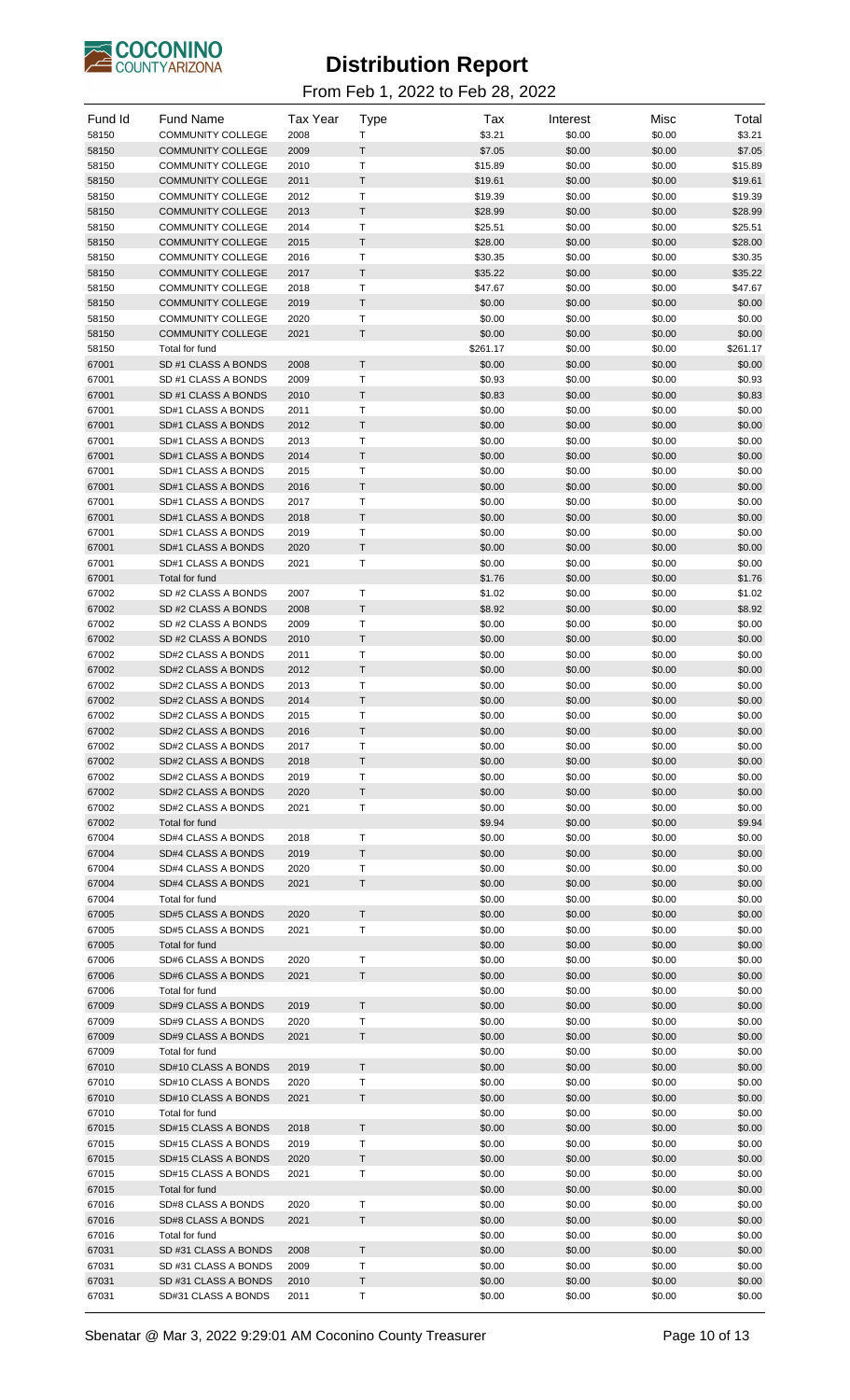

| Fund Id        | <b>Fund Name</b>                           | <b>Tax Year</b> | <b>Type</b>  | Tax                          | Interest         | Misc             | Total                        |
|----------------|--------------------------------------------|-----------------|--------------|------------------------------|------------------|------------------|------------------------------|
| 67031          | SD#31 CLASS A BONDS                        | 2012            | T            | \$0.00                       | \$0.00           | \$0.00           | \$0.00                       |
| 67031          | SD#31 CLASS A BONDS                        | 2013            | Т            | \$0.00                       | \$0.00           | \$0.00           | \$0.00                       |
| 67031<br>67031 | SD#31 CLASS A BONDS<br>SD#31 CLASS A BONDS | 2014<br>2015    | $\sf T$<br>T | \$0.00<br>\$0.00             | \$0.00<br>\$0.00 | \$0.00<br>\$0.00 | \$0.00<br>\$0.00             |
| 67031          | SD#31 CLASS A BONDS                        | 2016            | $\top$       | \$0.00                       | \$0.00           | \$0.00           | \$0.00                       |
| 67031          | SD#31 CLASS A BONDS                        | 2017            | Т            | \$0.00                       | \$0.00           | \$0.00           | \$0.00                       |
| 67031          | SD#31 CLASS A BONDS                        | 2018            | $\sf T$      | \$0.00                       | \$0.00           | \$0.00           | \$0.00                       |
| 67031          | SD#31 CLASS A BONDS                        | 2019            | Т            | \$0.00                       | \$0.00           | \$0.00           | \$0.00                       |
| 67031          | SD#31 CLASS A BONDS                        | 2020            | $\top$       | \$0.00                       | \$0.00           | \$0.00           | \$0.00                       |
| 67031<br>67031 | SD#31 CLASS A BONDS<br>Total for fund      | 2021            | T            | \$0.00<br>\$0.00             | \$0.00<br>\$0.00 | \$0.00<br>\$0.00 | \$0.00<br>\$0.00             |
| 77001          | SD #1 CLASS B BONDS                        | 2008            | T            | \$0.00                       | \$0.00           | \$0.00           | \$0.00                       |
| 77001          | SD #1 CLASS B BONDS                        | 2009            | $\top$       | \$0.00                       | \$0.00           | \$0.00           | \$0.00                       |
| 77001          | SD #1 CLASS B BONDS                        | 2010            | Т            | \$0.00                       | \$0.00           | \$0.00           | \$0.00                       |
| 77001          | SD#1 CLASS B BONDS                         | 2011            | $\sf T$      | \$1.11                       | \$0.00           | \$0.00           | \$1.11                       |
| 77001          | SD#1 CLASS B BONDS                         | 2012            | T            | \$1.10                       | \$0.00           | \$0.00           | \$1.10                       |
| 77001<br>77001 | SD#1 CLASS B BONDS<br>SD#1 CLASS B BONDS   | 2013<br>2014    | $\top$<br>Т  | \$9.33<br>\$19.17            | \$0.00<br>\$0.00 | \$0.00<br>\$0.00 | \$9.33<br>\$19.17            |
| 77001          | SD#1 CLASS B BONDS                         | 2015            | $\sf T$      | \$11.11                      | \$0.00           | \$0.00           | \$11.11                      |
| 77001          | SD#1 CLASS B BONDS                         | 2016            | Т            | \$10.63                      | \$0.00           | \$0.00           | \$10.63                      |
| 77001          | SD#1 CLASS B BONDS                         | 2017            | $\sf T$      | \$10.15                      | \$0.00           | \$0.00           | \$10.15                      |
| 77001          | SD#1 CLASS B BONDS                         | 2018            | T            | \$43.43                      | \$0.00           | \$0.00           | \$43.43                      |
| 77001          | SD#1 CLASS B BONDS                         | 2019            | $\top$       | \$111.63                     | \$0.00           | \$0.00           | \$111.63                     |
| 77001          | SD#1 CLASS B BONDS                         | 2020            | T            | \$17,214.86                  | \$0.00           | \$0.00           | \$17,214.86                  |
| 77001          | SD#1 CLASS B BONDS<br>Total for fund       | 2021            | $\sf T$      | \$155,234.35<br>\$172,666.87 | \$0.00<br>\$0.00 | \$0.00<br>\$0.00 | \$155,234.35<br>\$172,666.87 |
| 77001<br>77002 | SD #2 CLASS B BONDS                        | 2007            | T            | \$0.00                       | \$0.00           | \$0.00           | \$0.00                       |
| 77002          | SD #2 CLASS B BONDS                        | 2008            | T            | \$0.00                       | \$0.00           | \$0.00           | \$0.00                       |
| 77002          | SD #2 CLASS B BONDS                        | 2009            | $\top$       | \$0.00                       | \$0.00           | \$0.00           | \$0.00                       |
| 77002          | SD #2 CLASS B BONDS                        | 2010            | Т            | \$0.00                       | \$0.00           | \$0.00           | \$0.00                       |
| 77002          | SD#2 CLASS B BONDS                         | 2011            | $\sf T$      | \$0.00                       | \$0.00           | \$0.00           | \$0.00                       |
| 77002          | SD#2 CLASS B BONDS                         | 2012            | Т            | \$0.00                       | \$0.00           | \$0.00           | \$0.00                       |
| 77002          | SD#2 CLASS B BONDS                         | 2013            | $\top$       | \$0.00                       | \$0.00           | \$0.00           | \$0.00                       |
| 77002          | SD#2 CLASS B BONDS                         | 2014            | T            | \$0.00                       | \$0.00           | \$0.00           | \$0.00                       |
| 77002          | SD#2 CLASS B BONDS<br>SD#2 CLASS B BONDS   | 2015<br>2016    | $\top$<br>Т  | \$0.00                       | \$0.00           | \$0.00           | \$0.00                       |
| 77002<br>77002 | SD#2 CLASS B BONDS                         | 2017            | $\sf T$      | \$0.00<br>\$0.00             | \$0.00<br>\$0.00 | \$0.00<br>\$0.00 | \$0.00<br>\$0.00             |
| 77002          | SD#2 CLASS B BONDS                         | 2018            | Т            | \$0.00                       | \$0.00           | \$0.00           | \$0.00                       |
| 77002          | SD#2 CLASS B BONDS                         | 2019            | T            | \$0.00                       | \$0.00           | \$0.00           | \$0.00                       |
| 77002          | SD#2 CLASS B BONDS                         | 2020            | T            | \$0.00                       | \$0.00           | \$0.00           | \$0.00                       |
| 77002          | SD#2 CLASS B BONDS                         | 2021            | T            | \$0.00                       | \$0.00           | \$0.00           | \$0.00                       |
| 77002          | Total for fund                             |                 |              | \$0.00                       | \$0.00           | \$0.00           | \$0.00                       |
| 77004          | SD#4 CLASS B BONDS                         | 2018            | $\sf T$      | \$0.00                       | \$0.00           | \$0.00           | \$0.00                       |
| 77004          | SD#4 CLASS B BONDS                         | 2019            | Т            | \$0.00                       | \$0.00           | \$0.00           | \$0.00                       |
| 77004<br>77004 | SD#4 CLASS B BONDS<br>SD#4 CLASS B BONDS   | 2020<br>2021    | T<br>T       | \$0.00<br>\$0.00             | \$0.00<br>\$0.00 | \$0.00<br>\$0.00 | \$0.00<br>\$0.00             |
| 77004          | Total for fund                             |                 |              | \$0.00                       | \$0.00           | \$0.00           | \$0.00                       |
| 77005          | SD#5 CLASS B BONDS                         | 2020            | Τ            | \$0.00                       | \$0.00           | \$0.00           | \$0.00                       |
| 77005          | SD#5 CLASS B BONDS                         | 2021            | T            | \$0.00                       | \$0.00           | \$0.00           | \$0.00                       |
| 77005          | Total for fund                             |                 |              | \$0.00                       | \$0.00           | \$0.00           | \$0.00                       |
| 77006          | SD#6 CLASS B BONDS                         | 2020            | T            | \$0.00                       | \$0.00           | \$0.00           | \$0.00                       |
| 77006          | SD#6 CLASS B BONDS                         | 2021            | T            | \$0.00                       | \$0.00           | \$0.00           | \$0.00                       |
| 77006          | Total for fund                             |                 |              | \$0.00                       | \$0.00           | \$0.00           | \$0.00                       |
| 77009          | SD#9 CLASS B BONDS                         | 2019            | Τ            | \$0.00                       | \$0.00           | \$0.00           | \$0.00                       |
| 77009<br>77009 | SD#9 CLASS B BONDS<br>SD#9 CLASS B BONDS   | 2020<br>2021    | T<br>T       | \$2,378.85<br>\$23,851.03    | \$0.00<br>\$0.00 | \$0.00<br>\$0.00 | \$2,378.85<br>\$23,851.03    |
| 77009          | Total for fund                             |                 |              | \$26,229.88                  | \$0.00           | \$0.00           | \$26,229.88                  |
| 77010          | SD#10 CLASS B BONDS                        | 2019            | $\mathsf T$  | \$0.00                       | \$0.00           | \$0.00           | \$0.00                       |
| 77010          | SD#10 CLASS B BONDS                        | 2020            | $\mathsf T$  | \$0.00                       | \$0.00           | \$0.00           | \$0.00                       |
| 77010          | SD#10 CLASS B BONDS                        | 2021            | Τ            | \$0.00                       | \$0.00           | \$0.00           | \$0.00                       |
| 77010          | Total for fund                             |                 |              | \$0.00                       | \$0.00           | \$0.00           | \$0.00                       |
| 77015          | SD#15 CLASS B BONDS                        | 2018            | Τ            | \$96.48                      | \$0.00           | \$0.00           | \$96.48                      |
| 77015          | SD#15 CLASS B BONDS                        | 2019            | $\top$       | \$125.73                     | \$0.00           | \$0.00           | \$125.73                     |
| 77015<br>77015 | SD#15 CLASS B BONDS                        | 2020            | Τ<br>$\top$  | \$0.00<br>\$0.00             | \$0.00<br>\$0.00 | \$0.00<br>\$0.00 | \$0.00<br>\$0.00             |
| 77015          | SD#15 CLASS B BONDS<br>Total for fund      | 2021            |              | \$222.21                     | \$0.00           | \$0.00           | \$222.21                     |
| 77016          | SD#8 CLASS B BONDS                         | 2020            | $\sf T$      | \$0.00                       | \$0.00           | \$0.00           | \$0.00                       |
| 77016          | SD#8 CLASS B BONDS                         | 2021            | Т            | \$0.00                       | \$0.00           | \$0.00           | \$0.00                       |
| 77016          | Total for fund                             |                 |              | \$0.00                       | \$0.00           | \$0.00           | \$0.00                       |
| 77031          | SD #31 CLASS B BONDS                       | 2008            | Т            | \$0.00                       | \$0.00           | \$0.00           | \$0.00                       |
| 77031          | SD #31 CLASS B BONDS                       | 2009            | $\top$       | \$0.00                       | \$0.00           | \$0.00           | \$0.00                       |
| 77031          | SD #31 CLASS B BONDS                       | 2010            | т            | \$0.00                       | \$0.00           | \$0.00           | \$0.00                       |
| 77031          | SD#31 CLASS B BONDS                        | 2011            | $\sf T$      | \$0.00                       | \$0.00           | \$0.00           | \$0.00                       |
| 77031<br>77031 | SD#31 CLASS B BONDS<br>SD#31 CLASS B BONDS | 2012<br>2013    | т<br>$\top$  | \$0.00<br>\$0.00             | \$0.00<br>\$0.00 | \$0.00<br>\$0.00 | \$0.00<br>\$0.00             |
| 77031          | SD#31 CLASS B BONDS                        | 2014            | $\sf T$      | \$0.00                       | \$0.00           | \$0.00           | \$0.00                       |
| 77031          | SD#31 CLASS B BONDS                        | 2015            | $\sf T$      | \$0.00                       | \$0.00           | \$0.00           | \$0.00                       |
|                |                                            |                 |              |                              |                  |                  |                              |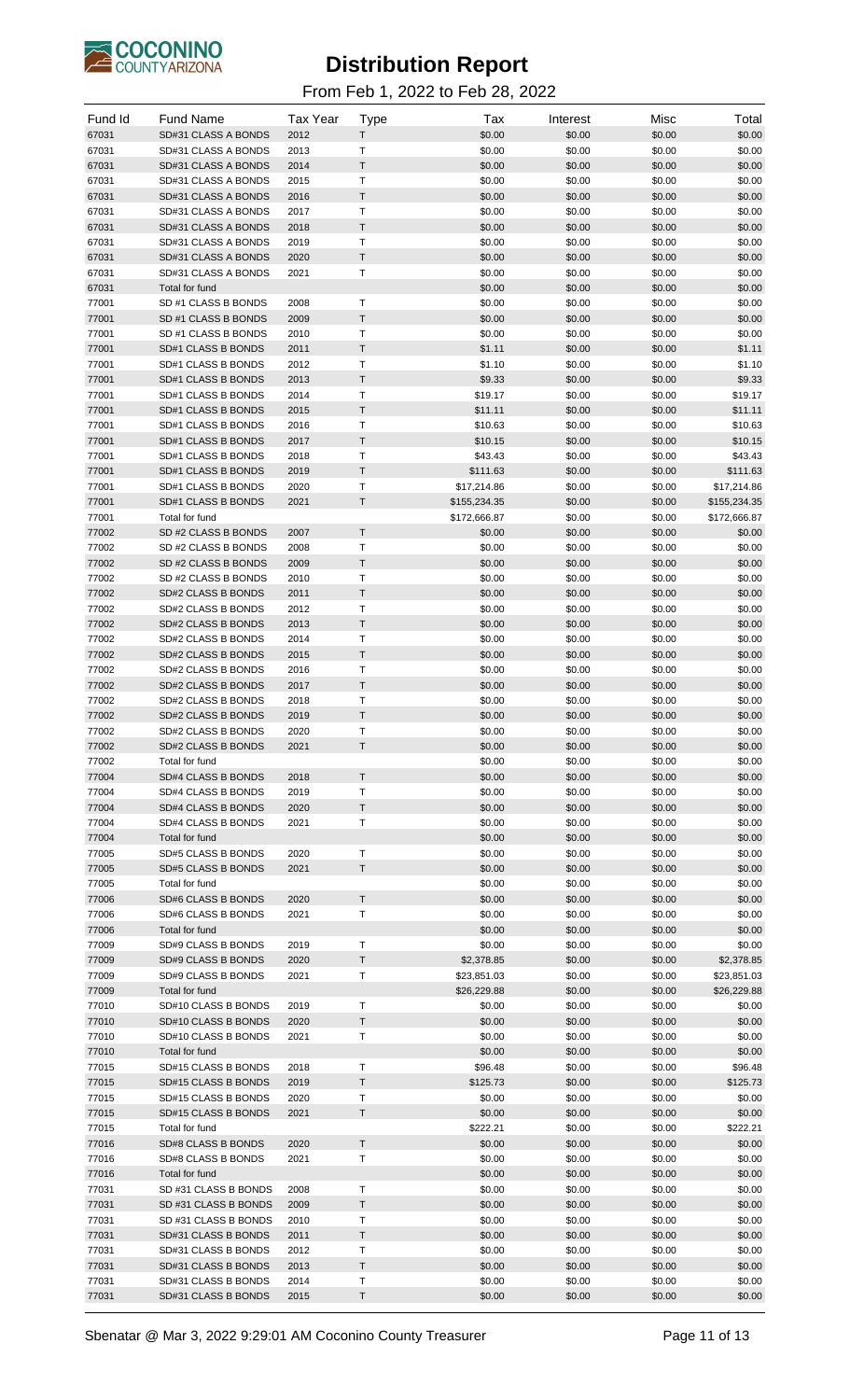

| \$0.00<br>\$0.00<br>77031<br>SD#31 CLASS B BONDS<br>2016<br>T<br>\$0.00<br>\$0.00<br>T<br>77031<br>SD#31 CLASS B BONDS<br>2017<br>\$0.00<br>\$0.00<br>\$0.00<br>\$0.00<br>77031<br>SD#31 CLASS B BONDS<br>\$0.00<br>\$0.00<br>\$0.00<br>\$0.00<br>2018<br>т<br>T<br>77031<br>SD#31 CLASS B BONDS<br>\$0.00<br>\$0.00<br>\$0.00<br>\$0.00<br>2019<br>T<br>77031<br>SD#31 CLASS B BONDS<br>2020<br>\$0.00<br>\$0.00<br>\$0.00<br>\$0.00<br>T<br>77031<br>2021<br>\$0.00<br>\$0.00<br>\$0.00<br>\$0.00<br>SD#31 CLASS B BONDS<br>77031<br>\$0.00<br>\$0.00<br>\$0.00<br>\$0.00<br>Total for fund<br>87001<br>SD#1 ADJACENT WAYS<br>2011<br>Т<br>\$0.06<br>\$0.00<br>\$0.00<br>\$0.06<br>87001<br>Τ<br>\$0.12<br>\$0.00<br>\$0.00<br>\$0.12<br>SD#1 ADJACENT WAYS<br>2012<br>T<br>\$0.18<br>\$0.00<br>\$0.00<br>\$0.18<br>87001<br>SD#1 ADJACENT WAYS<br>2013<br>87001<br>SD#1 ADJACENT WAYS<br>2014<br>т<br>\$0.80<br>\$0.00<br>\$0.00<br>\$0.80<br>T<br>87001<br>2015<br>\$0.53<br>\$0.00<br>\$0.00<br>\$0.53<br>SD#1 ADJACENT WAYS<br>T<br>87001<br>SD#1 ADJACENT WAYS<br>2016<br>\$0.68<br>\$0.00<br>\$0.00<br>\$0.68<br>87001<br>Т<br>\$0.96<br>\$0.00<br>\$0.00<br>\$0.96<br>SD#1 ADJACENT WAYS<br>2017<br>87001<br>Τ<br>\$0.00<br>\$0.00<br>\$0.00<br>\$0.00<br>SD#1 ADJACENT WAYS<br>2018<br>T<br>87001<br>\$0.00<br>\$0.00<br>\$0.00<br>\$0.00<br>SD#1 ADJACENT WAYS<br>2019<br>T<br>87001<br>2020<br>\$1,134.43<br>\$0.00<br>\$0.00<br>\$1,134.43<br>SD#1 ADJACENT WAYS<br>T<br>87001<br>2021<br>\$9,478.74<br>\$0.00<br>\$0.00<br>\$9,478.74<br>SD#1 ADJACENT WAYS<br>87001<br>\$10,616.50<br>\$0.00<br>\$0.00<br>\$10,616.50<br>Total for fund<br>T<br>87002<br>\$0.00<br>\$0.00<br><b>SD#2 ADJACENT WAYS</b><br>2011<br>\$0.00<br>\$0.00<br>87002<br>Τ<br>\$0.00<br>\$0.00<br>\$0.00<br>\$0.00<br>SD#2 ADJACENT WAYS<br>2012<br>T<br>87002<br>\$0.00<br>\$0.00<br>\$0.00<br>SD#2 ADJACENT WAYS<br>2013<br>\$0.00<br>87002<br>2014<br>Τ<br>\$0.00<br>\$0.00<br>\$0.00<br>\$0.00<br>SD#2 ADJACENT WAYS<br>T<br>87002<br>2015<br>\$0.00<br>\$0.00<br>\$0.00<br>\$0.00<br>SD#2 ADJACENT WAYS<br>87002<br>SD#2 ADJACENT WAYS<br>2016<br>Τ<br>\$0.00<br>\$0.00<br>\$0.00<br>\$0.00<br>T<br>87002<br>\$0.00<br>\$0.00<br>\$0.00<br>\$0.00<br>SD#2 ADJACENT WAYS<br>2017<br>87002<br>Τ<br>\$0.00<br>\$0.00<br>\$0.00<br>\$0.00<br>SD#2 ADJACENT WAYS<br>2018<br>T<br>87002<br>\$0.00<br>\$0.00<br>\$0.00<br>\$0.00<br>SD#2 ADJACENT WAYS<br>2019<br>T<br>87002<br>2020<br>\$0.00<br>\$0.00<br>\$0.00<br>\$0.00<br>SD#2 ADJACENT WAYS<br>T<br>87002<br>2021<br>\$0.00<br>\$0.00<br>\$0.00<br>\$0.00<br>SD#2 ADJACENT WAYS<br>87002<br>\$0.00<br>\$0.00<br>\$0.00<br>\$0.00<br>Total for fund<br>T<br>87004<br>\$0.00<br>\$0.00<br>\$0.00<br>\$0.00<br>SD#4 ADJACENT WAYS<br>2018<br>87004<br>Τ<br>\$0.00<br>\$0.00<br>\$0.00<br>\$0.00<br>SD#4 ADJACENT WAYS<br>2019<br>T<br>87004<br>\$0.00<br>\$0.00<br>\$0.00<br>\$0.00<br>SD#4 ADJACENT WAYS<br>2020<br>87004<br>2021<br>Т<br>\$0.00<br>\$0.00<br>\$0.00<br>\$0.00<br>SD#4 ADJACENT WAYS<br>87004<br>\$0.00<br>\$0.00<br>\$0.00<br>\$0.00<br>Total for fund<br>87005<br>Τ<br>\$0.00<br>\$0.00<br>\$0.00<br>\$0.00<br>SD#5 ADJACENT WAYS<br>2020<br>T<br>87005<br>\$0.00<br>\$0.00<br>\$0.00<br>\$0.00<br>SD#5 ADJACENT WAYS<br>2021<br>87005<br>\$0.00<br>\$0.00<br>\$0.00<br>\$0.00<br>Total for fund<br>\$0.00<br>\$0.00<br>87006<br>SD#6 ADJACENT WAYS<br>\$0.00<br>\$0.00<br>2020<br>87006<br>т<br>\$0.00<br>\$0.00<br>\$0.00<br>\$0.00<br>SD#6 ADJACENT WAYS<br>2021<br>\$0.00<br>87006<br>\$0.00<br>\$0.00<br>\$0.00<br>Total for fund<br>T<br>\$0.00<br>\$0.00<br>87009<br>SD#9 ADJACENT WAYS<br>2019<br>\$0.00<br>\$0.00<br>T<br>87009<br>SD#9 ADJACENT WAYS<br>\$0.00<br>\$0.00<br>\$0.00<br>\$0.00<br>2020<br>87009<br>2021<br>\$0.00<br>\$0.00<br>\$0.00<br>\$0.00<br>SD#9 ADJACENT WAYS<br>Τ<br>87009<br>\$0.00<br>\$0.00<br>\$0.00<br>\$0.00<br>Total for fund<br>T<br>87010<br>SD#10 ADJACENT WAYS<br>2019<br>\$0.00<br>\$0.00<br>\$0.00<br>\$0.00<br>T<br>\$0.00<br>87010<br>2020<br>\$0.00<br>\$0.00<br>\$0.00<br>SD#10 ADJACENT WAYS<br>T<br>87010<br>SD#10 ADJACENT WAYS<br>2021<br>\$0.00<br>\$0.00<br>\$0.00<br>\$0.00<br>87010<br>\$0.00<br>\$0.00<br>\$0.00<br>\$0.00<br>Total for fund<br>87015<br>SD#15 ADJACENT WAYS<br>Т<br>\$0.00<br>\$0.00<br>\$0.00<br>\$0.00<br>2018<br>T<br>\$0.00<br>\$0.00<br>\$0.00<br>\$0.00<br>87015<br>SD#15 ADJACENT WAYS<br>2019<br>Τ<br>87015<br>SD#15 ADJACENT WAYS<br>2020<br>\$0.00<br>\$0.00<br>\$0.00<br>\$0.00<br>$\top$<br>87015<br>\$0.00<br>\$0.00<br>\$0.00<br>\$0.00<br>SD#15 ADJACENT WAYS<br>2021<br>\$0.00<br>87015<br>\$0.00<br>\$0.00<br>\$0.00<br>Total for fund<br>T<br>87016<br>\$168.15<br>\$0.00<br>\$0.00<br>\$168.15<br>SD#8 ADJACENT WAYS<br>2020<br>87016<br>\$1,348.57<br>\$0.00<br>\$0.00<br>\$1,348.57<br>SD#8 ADJACENT WAYS<br>2021<br>т<br>87016<br>\$1,516.72<br>\$0.00<br>\$0.00<br>\$1,516.72<br>Total for fund<br>T<br>87031<br>SD#31 ADJACENT WAYS<br>2011<br>\$0.00<br>\$0.00<br>\$0.00<br>\$0.00<br>T<br>\$0.00<br>87031<br>2012<br>\$0.00<br>\$0.00<br>\$0.00<br>SD#31 ADJACENT WAYS<br>T<br>87031<br>SD#31 ADJACENT WAYS<br>2013<br>\$0.00<br>\$0.00<br>\$0.00<br>\$0.00<br>Τ<br>87031<br>SD#31 ADJACENT WAYS<br>\$0.00<br>\$0.00<br>\$0.00<br>\$0.00<br>2014<br>87031<br>SD#31 ADJACENT WAYS<br>Т<br>\$0.00<br>\$0.00<br>\$0.00<br>\$0.00<br>2015<br>T<br>SD#31 ADJACENT WAYS<br>\$0.00<br>\$0.00<br>\$0.00<br>\$0.00<br>87031<br>2016<br>T<br>87031<br>SD#31 ADJACENT WAYS<br>2017<br>\$0.00<br>\$0.00<br>\$0.00<br>\$0.00<br>T<br>87031<br>2018<br>\$0.00<br>\$0.00<br>\$0.00<br>\$0.00<br>SD#31 ADJACENT WAYS<br>Τ<br>87031<br>SD#31 ADJACENT WAYS<br>2019<br>\$0.00<br>\$0.00<br>\$0.00<br>\$0.00<br>Τ<br>87031<br>SD#31 ADJACENT WAYS<br>\$0.00<br>\$0.00<br>\$0.00<br>\$0.00<br>2020<br>87031<br>2021<br>Т<br>\$0.00<br>\$0.00<br>\$0.00<br>\$0.00<br>SD#31 ADJACENT WAYS<br>87031<br>\$0.00<br>\$0.00<br>\$0.00<br>\$0.00<br>Total for fund<br>T<br>2007<br>\$15.50<br>\$125.60<br>\$0.00<br>\$141.10<br>Yearly Type Total<br>2007<br>\$0.00<br><b>Total For Year</b><br>\$15.50<br>\$125.60<br>\$141.10<br>2008<br>Т<br>\$170.32<br>\$943.87<br>\$0.00<br>\$1,114.19<br>Yearly Type Total<br><b>Total For Year</b><br>2008<br>\$170.32<br>\$943.87<br>\$0.00<br>\$1,114.19<br>2009<br>Т<br>\$0.00<br>Yearly Type Total<br>\$373.86<br>\$1,500.42<br>\$1,874.28<br><b>Total For Year</b><br>2009<br>\$373.86<br>\$1,500.42<br>\$0.00<br>\$1,874.28<br>2010<br>Τ<br>\$901.80<br>\$0.00<br>\$4,133.49<br>Yearly Type Total<br>\$3,231.69 | Fund Id | <b>Fund Name</b> | Tax Year | <b>Type</b> | Tax | Interest | Misc | Total |
|---------------------------------------------------------------------------------------------------------------------------------------------------------------------------------------------------------------------------------------------------------------------------------------------------------------------------------------------------------------------------------------------------------------------------------------------------------------------------------------------------------------------------------------------------------------------------------------------------------------------------------------------------------------------------------------------------------------------------------------------------------------------------------------------------------------------------------------------------------------------------------------------------------------------------------------------------------------------------------------------------------------------------------------------------------------------------------------------------------------------------------------------------------------------------------------------------------------------------------------------------------------------------------------------------------------------------------------------------------------------------------------------------------------------------------------------------------------------------------------------------------------------------------------------------------------------------------------------------------------------------------------------------------------------------------------------------------------------------------------------------------------------------------------------------------------------------------------------------------------------------------------------------------------------------------------------------------------------------------------------------------------------------------------------------------------------------------------------------------------------------------------------------------------------------------------------------------------------------------------------------------------------------------------------------------------------------------------------------------------------------------------------------------------------------------------------------------------------------------------------------------------------------------------------------------------------------------------------------------------------------------------------------------------------------------------------------------------------------------------------------------------------------------------------------------------------------------------------------------------------------------------------------------------------------------------------------------------------------------------------------------------------------------------------------------------------------------------------------------------------------------------------------------------------------------------------------------------------------------------------------------------------------------------------------------------------------------------------------------------------------------------------------------------------------------------------------------------------------------------------------------------------------------------------------------------------------------------------------------------------------------------------------------------------------------------------------------------------------------------------------------------------------------------------------------------------------------------------------------------------------------------------------------------------------------------------------------------------------------------------------------------------------------------------------------------------------------------------------------------------------------------------------------------------------------------------------------------------------------------------------------------------------------------------------------------------------------------------------------------------------------------------------------------------------------------------------------------------------------------------------------------------------------------------------------------------------------------------------------------------------------------------------------------------------------------------------------------------------------------------------------------------------------------------------------------------------------------------------------------------------------------------------------------------------------------------------------------------------------------------------------------------------------------------------------------------------------------------------------------------------------------------------------------------------------------------------------------------------------------------------------------------------------------------------------------------------------------------------------------------------------------------------------------------------------------------------------------------------------------------------------------------------------------------------------------------------------------------------------------------------------------------------------------------------------------------------------------------------------------------------------------------------------------------------------------------------------------------------------------------------------------------------------------------------------------------------------------------------------------------------------------------------------------------------------------------------------------------------------------------------------------------------------------------------------------------------------------------------------------------------------------------------------------------------------------------------------------------------------------------------------------------------------------------------------------------------------------------------------------------------------------------------------------------------------------------------------------------------|---------|------------------|----------|-------------|-----|----------|------|-------|
|                                                                                                                                                                                                                                                                                                                                                                                                                                                                                                                                                                                                                                                                                                                                                                                                                                                                                                                                                                                                                                                                                                                                                                                                                                                                                                                                                                                                                                                                                                                                                                                                                                                                                                                                                                                                                                                                                                                                                                                                                                                                                                                                                                                                                                                                                                                                                                                                                                                                                                                                                                                                                                                                                                                                                                                                                                                                                                                                                                                                                                                                                                                                                                                                                                                                                                                                                                                                                                                                                                                                                                                                                                                                                                                                                                                                                                                                                                                                                                                                                                                                                                                                                                                                                                                                                                                                                                                                                                                                                                                                                                                                                                                                                                                                                                                                                                                                                                                                                                                                                                                                                                                                                                                                                                                                                                                                                                                                                                                                                                                                                                                                                                                                                                                                                                                                                                                                                                                                                                                                                                                                                                                                                                                                                                                                                                                                                                                                                                                                                                                                                                                                   |         |                  |          |             |     |          |      |       |
|                                                                                                                                                                                                                                                                                                                                                                                                                                                                                                                                                                                                                                                                                                                                                                                                                                                                                                                                                                                                                                                                                                                                                                                                                                                                                                                                                                                                                                                                                                                                                                                                                                                                                                                                                                                                                                                                                                                                                                                                                                                                                                                                                                                                                                                                                                                                                                                                                                                                                                                                                                                                                                                                                                                                                                                                                                                                                                                                                                                                                                                                                                                                                                                                                                                                                                                                                                                                                                                                                                                                                                                                                                                                                                                                                                                                                                                                                                                                                                                                                                                                                                                                                                                                                                                                                                                                                                                                                                                                                                                                                                                                                                                                                                                                                                                                                                                                                                                                                                                                                                                                                                                                                                                                                                                                                                                                                                                                                                                                                                                                                                                                                                                                                                                                                                                                                                                                                                                                                                                                                                                                                                                                                                                                                                                                                                                                                                                                                                                                                                                                                                                                   |         |                  |          |             |     |          |      |       |
|                                                                                                                                                                                                                                                                                                                                                                                                                                                                                                                                                                                                                                                                                                                                                                                                                                                                                                                                                                                                                                                                                                                                                                                                                                                                                                                                                                                                                                                                                                                                                                                                                                                                                                                                                                                                                                                                                                                                                                                                                                                                                                                                                                                                                                                                                                                                                                                                                                                                                                                                                                                                                                                                                                                                                                                                                                                                                                                                                                                                                                                                                                                                                                                                                                                                                                                                                                                                                                                                                                                                                                                                                                                                                                                                                                                                                                                                                                                                                                                                                                                                                                                                                                                                                                                                                                                                                                                                                                                                                                                                                                                                                                                                                                                                                                                                                                                                                                                                                                                                                                                                                                                                                                                                                                                                                                                                                                                                                                                                                                                                                                                                                                                                                                                                                                                                                                                                                                                                                                                                                                                                                                                                                                                                                                                                                                                                                                                                                                                                                                                                                                                                   |         |                  |          |             |     |          |      |       |
|                                                                                                                                                                                                                                                                                                                                                                                                                                                                                                                                                                                                                                                                                                                                                                                                                                                                                                                                                                                                                                                                                                                                                                                                                                                                                                                                                                                                                                                                                                                                                                                                                                                                                                                                                                                                                                                                                                                                                                                                                                                                                                                                                                                                                                                                                                                                                                                                                                                                                                                                                                                                                                                                                                                                                                                                                                                                                                                                                                                                                                                                                                                                                                                                                                                                                                                                                                                                                                                                                                                                                                                                                                                                                                                                                                                                                                                                                                                                                                                                                                                                                                                                                                                                                                                                                                                                                                                                                                                                                                                                                                                                                                                                                                                                                                                                                                                                                                                                                                                                                                                                                                                                                                                                                                                                                                                                                                                                                                                                                                                                                                                                                                                                                                                                                                                                                                                                                                                                                                                                                                                                                                                                                                                                                                                                                                                                                                                                                                                                                                                                                                                                   |         |                  |          |             |     |          |      |       |
|                                                                                                                                                                                                                                                                                                                                                                                                                                                                                                                                                                                                                                                                                                                                                                                                                                                                                                                                                                                                                                                                                                                                                                                                                                                                                                                                                                                                                                                                                                                                                                                                                                                                                                                                                                                                                                                                                                                                                                                                                                                                                                                                                                                                                                                                                                                                                                                                                                                                                                                                                                                                                                                                                                                                                                                                                                                                                                                                                                                                                                                                                                                                                                                                                                                                                                                                                                                                                                                                                                                                                                                                                                                                                                                                                                                                                                                                                                                                                                                                                                                                                                                                                                                                                                                                                                                                                                                                                                                                                                                                                                                                                                                                                                                                                                                                                                                                                                                                                                                                                                                                                                                                                                                                                                                                                                                                                                                                                                                                                                                                                                                                                                                                                                                                                                                                                                                                                                                                                                                                                                                                                                                                                                                                                                                                                                                                                                                                                                                                                                                                                                                                   |         |                  |          |             |     |          |      |       |
|                                                                                                                                                                                                                                                                                                                                                                                                                                                                                                                                                                                                                                                                                                                                                                                                                                                                                                                                                                                                                                                                                                                                                                                                                                                                                                                                                                                                                                                                                                                                                                                                                                                                                                                                                                                                                                                                                                                                                                                                                                                                                                                                                                                                                                                                                                                                                                                                                                                                                                                                                                                                                                                                                                                                                                                                                                                                                                                                                                                                                                                                                                                                                                                                                                                                                                                                                                                                                                                                                                                                                                                                                                                                                                                                                                                                                                                                                                                                                                                                                                                                                                                                                                                                                                                                                                                                                                                                                                                                                                                                                                                                                                                                                                                                                                                                                                                                                                                                                                                                                                                                                                                                                                                                                                                                                                                                                                                                                                                                                                                                                                                                                                                                                                                                                                                                                                                                                                                                                                                                                                                                                                                                                                                                                                                                                                                                                                                                                                                                                                                                                                                                   |         |                  |          |             |     |          |      |       |
|                                                                                                                                                                                                                                                                                                                                                                                                                                                                                                                                                                                                                                                                                                                                                                                                                                                                                                                                                                                                                                                                                                                                                                                                                                                                                                                                                                                                                                                                                                                                                                                                                                                                                                                                                                                                                                                                                                                                                                                                                                                                                                                                                                                                                                                                                                                                                                                                                                                                                                                                                                                                                                                                                                                                                                                                                                                                                                                                                                                                                                                                                                                                                                                                                                                                                                                                                                                                                                                                                                                                                                                                                                                                                                                                                                                                                                                                                                                                                                                                                                                                                                                                                                                                                                                                                                                                                                                                                                                                                                                                                                                                                                                                                                                                                                                                                                                                                                                                                                                                                                                                                                                                                                                                                                                                                                                                                                                                                                                                                                                                                                                                                                                                                                                                                                                                                                                                                                                                                                                                                                                                                                                                                                                                                                                                                                                                                                                                                                                                                                                                                                                                   |         |                  |          |             |     |          |      |       |
|                                                                                                                                                                                                                                                                                                                                                                                                                                                                                                                                                                                                                                                                                                                                                                                                                                                                                                                                                                                                                                                                                                                                                                                                                                                                                                                                                                                                                                                                                                                                                                                                                                                                                                                                                                                                                                                                                                                                                                                                                                                                                                                                                                                                                                                                                                                                                                                                                                                                                                                                                                                                                                                                                                                                                                                                                                                                                                                                                                                                                                                                                                                                                                                                                                                                                                                                                                                                                                                                                                                                                                                                                                                                                                                                                                                                                                                                                                                                                                                                                                                                                                                                                                                                                                                                                                                                                                                                                                                                                                                                                                                                                                                                                                                                                                                                                                                                                                                                                                                                                                                                                                                                                                                                                                                                                                                                                                                                                                                                                                                                                                                                                                                                                                                                                                                                                                                                                                                                                                                                                                                                                                                                                                                                                                                                                                                                                                                                                                                                                                                                                                                                   |         |                  |          |             |     |          |      |       |
|                                                                                                                                                                                                                                                                                                                                                                                                                                                                                                                                                                                                                                                                                                                                                                                                                                                                                                                                                                                                                                                                                                                                                                                                                                                                                                                                                                                                                                                                                                                                                                                                                                                                                                                                                                                                                                                                                                                                                                                                                                                                                                                                                                                                                                                                                                                                                                                                                                                                                                                                                                                                                                                                                                                                                                                                                                                                                                                                                                                                                                                                                                                                                                                                                                                                                                                                                                                                                                                                                                                                                                                                                                                                                                                                                                                                                                                                                                                                                                                                                                                                                                                                                                                                                                                                                                                                                                                                                                                                                                                                                                                                                                                                                                                                                                                                                                                                                                                                                                                                                                                                                                                                                                                                                                                                                                                                                                                                                                                                                                                                                                                                                                                                                                                                                                                                                                                                                                                                                                                                                                                                                                                                                                                                                                                                                                                                                                                                                                                                                                                                                                                                   |         |                  |          |             |     |          |      |       |
|                                                                                                                                                                                                                                                                                                                                                                                                                                                                                                                                                                                                                                                                                                                                                                                                                                                                                                                                                                                                                                                                                                                                                                                                                                                                                                                                                                                                                                                                                                                                                                                                                                                                                                                                                                                                                                                                                                                                                                                                                                                                                                                                                                                                                                                                                                                                                                                                                                                                                                                                                                                                                                                                                                                                                                                                                                                                                                                                                                                                                                                                                                                                                                                                                                                                                                                                                                                                                                                                                                                                                                                                                                                                                                                                                                                                                                                                                                                                                                                                                                                                                                                                                                                                                                                                                                                                                                                                                                                                                                                                                                                                                                                                                                                                                                                                                                                                                                                                                                                                                                                                                                                                                                                                                                                                                                                                                                                                                                                                                                                                                                                                                                                                                                                                                                                                                                                                                                                                                                                                                                                                                                                                                                                                                                                                                                                                                                                                                                                                                                                                                                                                   |         |                  |          |             |     |          |      |       |
|                                                                                                                                                                                                                                                                                                                                                                                                                                                                                                                                                                                                                                                                                                                                                                                                                                                                                                                                                                                                                                                                                                                                                                                                                                                                                                                                                                                                                                                                                                                                                                                                                                                                                                                                                                                                                                                                                                                                                                                                                                                                                                                                                                                                                                                                                                                                                                                                                                                                                                                                                                                                                                                                                                                                                                                                                                                                                                                                                                                                                                                                                                                                                                                                                                                                                                                                                                                                                                                                                                                                                                                                                                                                                                                                                                                                                                                                                                                                                                                                                                                                                                                                                                                                                                                                                                                                                                                                                                                                                                                                                                                                                                                                                                                                                                                                                                                                                                                                                                                                                                                                                                                                                                                                                                                                                                                                                                                                                                                                                                                                                                                                                                                                                                                                                                                                                                                                                                                                                                                                                                                                                                                                                                                                                                                                                                                                                                                                                                                                                                                                                                                                   |         |                  |          |             |     |          |      |       |
|                                                                                                                                                                                                                                                                                                                                                                                                                                                                                                                                                                                                                                                                                                                                                                                                                                                                                                                                                                                                                                                                                                                                                                                                                                                                                                                                                                                                                                                                                                                                                                                                                                                                                                                                                                                                                                                                                                                                                                                                                                                                                                                                                                                                                                                                                                                                                                                                                                                                                                                                                                                                                                                                                                                                                                                                                                                                                                                                                                                                                                                                                                                                                                                                                                                                                                                                                                                                                                                                                                                                                                                                                                                                                                                                                                                                                                                                                                                                                                                                                                                                                                                                                                                                                                                                                                                                                                                                                                                                                                                                                                                                                                                                                                                                                                                                                                                                                                                                                                                                                                                                                                                                                                                                                                                                                                                                                                                                                                                                                                                                                                                                                                                                                                                                                                                                                                                                                                                                                                                                                                                                                                                                                                                                                                                                                                                                                                                                                                                                                                                                                                                                   |         |                  |          |             |     |          |      |       |
|                                                                                                                                                                                                                                                                                                                                                                                                                                                                                                                                                                                                                                                                                                                                                                                                                                                                                                                                                                                                                                                                                                                                                                                                                                                                                                                                                                                                                                                                                                                                                                                                                                                                                                                                                                                                                                                                                                                                                                                                                                                                                                                                                                                                                                                                                                                                                                                                                                                                                                                                                                                                                                                                                                                                                                                                                                                                                                                                                                                                                                                                                                                                                                                                                                                                                                                                                                                                                                                                                                                                                                                                                                                                                                                                                                                                                                                                                                                                                                                                                                                                                                                                                                                                                                                                                                                                                                                                                                                                                                                                                                                                                                                                                                                                                                                                                                                                                                                                                                                                                                                                                                                                                                                                                                                                                                                                                                                                                                                                                                                                                                                                                                                                                                                                                                                                                                                                                                                                                                                                                                                                                                                                                                                                                                                                                                                                                                                                                                                                                                                                                                                                   |         |                  |          |             |     |          |      |       |
|                                                                                                                                                                                                                                                                                                                                                                                                                                                                                                                                                                                                                                                                                                                                                                                                                                                                                                                                                                                                                                                                                                                                                                                                                                                                                                                                                                                                                                                                                                                                                                                                                                                                                                                                                                                                                                                                                                                                                                                                                                                                                                                                                                                                                                                                                                                                                                                                                                                                                                                                                                                                                                                                                                                                                                                                                                                                                                                                                                                                                                                                                                                                                                                                                                                                                                                                                                                                                                                                                                                                                                                                                                                                                                                                                                                                                                                                                                                                                                                                                                                                                                                                                                                                                                                                                                                                                                                                                                                                                                                                                                                                                                                                                                                                                                                                                                                                                                                                                                                                                                                                                                                                                                                                                                                                                                                                                                                                                                                                                                                                                                                                                                                                                                                                                                                                                                                                                                                                                                                                                                                                                                                                                                                                                                                                                                                                                                                                                                                                                                                                                                                                   |         |                  |          |             |     |          |      |       |
|                                                                                                                                                                                                                                                                                                                                                                                                                                                                                                                                                                                                                                                                                                                                                                                                                                                                                                                                                                                                                                                                                                                                                                                                                                                                                                                                                                                                                                                                                                                                                                                                                                                                                                                                                                                                                                                                                                                                                                                                                                                                                                                                                                                                                                                                                                                                                                                                                                                                                                                                                                                                                                                                                                                                                                                                                                                                                                                                                                                                                                                                                                                                                                                                                                                                                                                                                                                                                                                                                                                                                                                                                                                                                                                                                                                                                                                                                                                                                                                                                                                                                                                                                                                                                                                                                                                                                                                                                                                                                                                                                                                                                                                                                                                                                                                                                                                                                                                                                                                                                                                                                                                                                                                                                                                                                                                                                                                                                                                                                                                                                                                                                                                                                                                                                                                                                                                                                                                                                                                                                                                                                                                                                                                                                                                                                                                                                                                                                                                                                                                                                                                                   |         |                  |          |             |     |          |      |       |
|                                                                                                                                                                                                                                                                                                                                                                                                                                                                                                                                                                                                                                                                                                                                                                                                                                                                                                                                                                                                                                                                                                                                                                                                                                                                                                                                                                                                                                                                                                                                                                                                                                                                                                                                                                                                                                                                                                                                                                                                                                                                                                                                                                                                                                                                                                                                                                                                                                                                                                                                                                                                                                                                                                                                                                                                                                                                                                                                                                                                                                                                                                                                                                                                                                                                                                                                                                                                                                                                                                                                                                                                                                                                                                                                                                                                                                                                                                                                                                                                                                                                                                                                                                                                                                                                                                                                                                                                                                                                                                                                                                                                                                                                                                                                                                                                                                                                                                                                                                                                                                                                                                                                                                                                                                                                                                                                                                                                                                                                                                                                                                                                                                                                                                                                                                                                                                                                                                                                                                                                                                                                                                                                                                                                                                                                                                                                                                                                                                                                                                                                                                                                   |         |                  |          |             |     |          |      |       |
|                                                                                                                                                                                                                                                                                                                                                                                                                                                                                                                                                                                                                                                                                                                                                                                                                                                                                                                                                                                                                                                                                                                                                                                                                                                                                                                                                                                                                                                                                                                                                                                                                                                                                                                                                                                                                                                                                                                                                                                                                                                                                                                                                                                                                                                                                                                                                                                                                                                                                                                                                                                                                                                                                                                                                                                                                                                                                                                                                                                                                                                                                                                                                                                                                                                                                                                                                                                                                                                                                                                                                                                                                                                                                                                                                                                                                                                                                                                                                                                                                                                                                                                                                                                                                                                                                                                                                                                                                                                                                                                                                                                                                                                                                                                                                                                                                                                                                                                                                                                                                                                                                                                                                                                                                                                                                                                                                                                                                                                                                                                                                                                                                                                                                                                                                                                                                                                                                                                                                                                                                                                                                                                                                                                                                                                                                                                                                                                                                                                                                                                                                                                                   |         |                  |          |             |     |          |      |       |
|                                                                                                                                                                                                                                                                                                                                                                                                                                                                                                                                                                                                                                                                                                                                                                                                                                                                                                                                                                                                                                                                                                                                                                                                                                                                                                                                                                                                                                                                                                                                                                                                                                                                                                                                                                                                                                                                                                                                                                                                                                                                                                                                                                                                                                                                                                                                                                                                                                                                                                                                                                                                                                                                                                                                                                                                                                                                                                                                                                                                                                                                                                                                                                                                                                                                                                                                                                                                                                                                                                                                                                                                                                                                                                                                                                                                                                                                                                                                                                                                                                                                                                                                                                                                                                                                                                                                                                                                                                                                                                                                                                                                                                                                                                                                                                                                                                                                                                                                                                                                                                                                                                                                                                                                                                                                                                                                                                                                                                                                                                                                                                                                                                                                                                                                                                                                                                                                                                                                                                                                                                                                                                                                                                                                                                                                                                                                                                                                                                                                                                                                                                                                   |         |                  |          |             |     |          |      |       |
|                                                                                                                                                                                                                                                                                                                                                                                                                                                                                                                                                                                                                                                                                                                                                                                                                                                                                                                                                                                                                                                                                                                                                                                                                                                                                                                                                                                                                                                                                                                                                                                                                                                                                                                                                                                                                                                                                                                                                                                                                                                                                                                                                                                                                                                                                                                                                                                                                                                                                                                                                                                                                                                                                                                                                                                                                                                                                                                                                                                                                                                                                                                                                                                                                                                                                                                                                                                                                                                                                                                                                                                                                                                                                                                                                                                                                                                                                                                                                                                                                                                                                                                                                                                                                                                                                                                                                                                                                                                                                                                                                                                                                                                                                                                                                                                                                                                                                                                                                                                                                                                                                                                                                                                                                                                                                                                                                                                                                                                                                                                                                                                                                                                                                                                                                                                                                                                                                                                                                                                                                                                                                                                                                                                                                                                                                                                                                                                                                                                                                                                                                                                                   |         |                  |          |             |     |          |      |       |
|                                                                                                                                                                                                                                                                                                                                                                                                                                                                                                                                                                                                                                                                                                                                                                                                                                                                                                                                                                                                                                                                                                                                                                                                                                                                                                                                                                                                                                                                                                                                                                                                                                                                                                                                                                                                                                                                                                                                                                                                                                                                                                                                                                                                                                                                                                                                                                                                                                                                                                                                                                                                                                                                                                                                                                                                                                                                                                                                                                                                                                                                                                                                                                                                                                                                                                                                                                                                                                                                                                                                                                                                                                                                                                                                                                                                                                                                                                                                                                                                                                                                                                                                                                                                                                                                                                                                                                                                                                                                                                                                                                                                                                                                                                                                                                                                                                                                                                                                                                                                                                                                                                                                                                                                                                                                                                                                                                                                                                                                                                                                                                                                                                                                                                                                                                                                                                                                                                                                                                                                                                                                                                                                                                                                                                                                                                                                                                                                                                                                                                                                                                                                   |         |                  |          |             |     |          |      |       |
|                                                                                                                                                                                                                                                                                                                                                                                                                                                                                                                                                                                                                                                                                                                                                                                                                                                                                                                                                                                                                                                                                                                                                                                                                                                                                                                                                                                                                                                                                                                                                                                                                                                                                                                                                                                                                                                                                                                                                                                                                                                                                                                                                                                                                                                                                                                                                                                                                                                                                                                                                                                                                                                                                                                                                                                                                                                                                                                                                                                                                                                                                                                                                                                                                                                                                                                                                                                                                                                                                                                                                                                                                                                                                                                                                                                                                                                                                                                                                                                                                                                                                                                                                                                                                                                                                                                                                                                                                                                                                                                                                                                                                                                                                                                                                                                                                                                                                                                                                                                                                                                                                                                                                                                                                                                                                                                                                                                                                                                                                                                                                                                                                                                                                                                                                                                                                                                                                                                                                                                                                                                                                                                                                                                                                                                                                                                                                                                                                                                                                                                                                                                                   |         |                  |          |             |     |          |      |       |
|                                                                                                                                                                                                                                                                                                                                                                                                                                                                                                                                                                                                                                                                                                                                                                                                                                                                                                                                                                                                                                                                                                                                                                                                                                                                                                                                                                                                                                                                                                                                                                                                                                                                                                                                                                                                                                                                                                                                                                                                                                                                                                                                                                                                                                                                                                                                                                                                                                                                                                                                                                                                                                                                                                                                                                                                                                                                                                                                                                                                                                                                                                                                                                                                                                                                                                                                                                                                                                                                                                                                                                                                                                                                                                                                                                                                                                                                                                                                                                                                                                                                                                                                                                                                                                                                                                                                                                                                                                                                                                                                                                                                                                                                                                                                                                                                                                                                                                                                                                                                                                                                                                                                                                                                                                                                                                                                                                                                                                                                                                                                                                                                                                                                                                                                                                                                                                                                                                                                                                                                                                                                                                                                                                                                                                                                                                                                                                                                                                                                                                                                                                                                   |         |                  |          |             |     |          |      |       |
|                                                                                                                                                                                                                                                                                                                                                                                                                                                                                                                                                                                                                                                                                                                                                                                                                                                                                                                                                                                                                                                                                                                                                                                                                                                                                                                                                                                                                                                                                                                                                                                                                                                                                                                                                                                                                                                                                                                                                                                                                                                                                                                                                                                                                                                                                                                                                                                                                                                                                                                                                                                                                                                                                                                                                                                                                                                                                                                                                                                                                                                                                                                                                                                                                                                                                                                                                                                                                                                                                                                                                                                                                                                                                                                                                                                                                                                                                                                                                                                                                                                                                                                                                                                                                                                                                                                                                                                                                                                                                                                                                                                                                                                                                                                                                                                                                                                                                                                                                                                                                                                                                                                                                                                                                                                                                                                                                                                                                                                                                                                                                                                                                                                                                                                                                                                                                                                                                                                                                                                                                                                                                                                                                                                                                                                                                                                                                                                                                                                                                                                                                                                                   |         |                  |          |             |     |          |      |       |
|                                                                                                                                                                                                                                                                                                                                                                                                                                                                                                                                                                                                                                                                                                                                                                                                                                                                                                                                                                                                                                                                                                                                                                                                                                                                                                                                                                                                                                                                                                                                                                                                                                                                                                                                                                                                                                                                                                                                                                                                                                                                                                                                                                                                                                                                                                                                                                                                                                                                                                                                                                                                                                                                                                                                                                                                                                                                                                                                                                                                                                                                                                                                                                                                                                                                                                                                                                                                                                                                                                                                                                                                                                                                                                                                                                                                                                                                                                                                                                                                                                                                                                                                                                                                                                                                                                                                                                                                                                                                                                                                                                                                                                                                                                                                                                                                                                                                                                                                                                                                                                                                                                                                                                                                                                                                                                                                                                                                                                                                                                                                                                                                                                                                                                                                                                                                                                                                                                                                                                                                                                                                                                                                                                                                                                                                                                                                                                                                                                                                                                                                                                                                   |         |                  |          |             |     |          |      |       |
|                                                                                                                                                                                                                                                                                                                                                                                                                                                                                                                                                                                                                                                                                                                                                                                                                                                                                                                                                                                                                                                                                                                                                                                                                                                                                                                                                                                                                                                                                                                                                                                                                                                                                                                                                                                                                                                                                                                                                                                                                                                                                                                                                                                                                                                                                                                                                                                                                                                                                                                                                                                                                                                                                                                                                                                                                                                                                                                                                                                                                                                                                                                                                                                                                                                                                                                                                                                                                                                                                                                                                                                                                                                                                                                                                                                                                                                                                                                                                                                                                                                                                                                                                                                                                                                                                                                                                                                                                                                                                                                                                                                                                                                                                                                                                                                                                                                                                                                                                                                                                                                                                                                                                                                                                                                                                                                                                                                                                                                                                                                                                                                                                                                                                                                                                                                                                                                                                                                                                                                                                                                                                                                                                                                                                                                                                                                                                                                                                                                                                                                                                                                                   |         |                  |          |             |     |          |      |       |
|                                                                                                                                                                                                                                                                                                                                                                                                                                                                                                                                                                                                                                                                                                                                                                                                                                                                                                                                                                                                                                                                                                                                                                                                                                                                                                                                                                                                                                                                                                                                                                                                                                                                                                                                                                                                                                                                                                                                                                                                                                                                                                                                                                                                                                                                                                                                                                                                                                                                                                                                                                                                                                                                                                                                                                                                                                                                                                                                                                                                                                                                                                                                                                                                                                                                                                                                                                                                                                                                                                                                                                                                                                                                                                                                                                                                                                                                                                                                                                                                                                                                                                                                                                                                                                                                                                                                                                                                                                                                                                                                                                                                                                                                                                                                                                                                                                                                                                                                                                                                                                                                                                                                                                                                                                                                                                                                                                                                                                                                                                                                                                                                                                                                                                                                                                                                                                                                                                                                                                                                                                                                                                                                                                                                                                                                                                                                                                                                                                                                                                                                                                                                   |         |                  |          |             |     |          |      |       |
|                                                                                                                                                                                                                                                                                                                                                                                                                                                                                                                                                                                                                                                                                                                                                                                                                                                                                                                                                                                                                                                                                                                                                                                                                                                                                                                                                                                                                                                                                                                                                                                                                                                                                                                                                                                                                                                                                                                                                                                                                                                                                                                                                                                                                                                                                                                                                                                                                                                                                                                                                                                                                                                                                                                                                                                                                                                                                                                                                                                                                                                                                                                                                                                                                                                                                                                                                                                                                                                                                                                                                                                                                                                                                                                                                                                                                                                                                                                                                                                                                                                                                                                                                                                                                                                                                                                                                                                                                                                                                                                                                                                                                                                                                                                                                                                                                                                                                                                                                                                                                                                                                                                                                                                                                                                                                                                                                                                                                                                                                                                                                                                                                                                                                                                                                                                                                                                                                                                                                                                                                                                                                                                                                                                                                                                                                                                                                                                                                                                                                                                                                                                                   |         |                  |          |             |     |          |      |       |
|                                                                                                                                                                                                                                                                                                                                                                                                                                                                                                                                                                                                                                                                                                                                                                                                                                                                                                                                                                                                                                                                                                                                                                                                                                                                                                                                                                                                                                                                                                                                                                                                                                                                                                                                                                                                                                                                                                                                                                                                                                                                                                                                                                                                                                                                                                                                                                                                                                                                                                                                                                                                                                                                                                                                                                                                                                                                                                                                                                                                                                                                                                                                                                                                                                                                                                                                                                                                                                                                                                                                                                                                                                                                                                                                                                                                                                                                                                                                                                                                                                                                                                                                                                                                                                                                                                                                                                                                                                                                                                                                                                                                                                                                                                                                                                                                                                                                                                                                                                                                                                                                                                                                                                                                                                                                                                                                                                                                                                                                                                                                                                                                                                                                                                                                                                                                                                                                                                                                                                                                                                                                                                                                                                                                                                                                                                                                                                                                                                                                                                                                                                                                   |         |                  |          |             |     |          |      |       |
|                                                                                                                                                                                                                                                                                                                                                                                                                                                                                                                                                                                                                                                                                                                                                                                                                                                                                                                                                                                                                                                                                                                                                                                                                                                                                                                                                                                                                                                                                                                                                                                                                                                                                                                                                                                                                                                                                                                                                                                                                                                                                                                                                                                                                                                                                                                                                                                                                                                                                                                                                                                                                                                                                                                                                                                                                                                                                                                                                                                                                                                                                                                                                                                                                                                                                                                                                                                                                                                                                                                                                                                                                                                                                                                                                                                                                                                                                                                                                                                                                                                                                                                                                                                                                                                                                                                                                                                                                                                                                                                                                                                                                                                                                                                                                                                                                                                                                                                                                                                                                                                                                                                                                                                                                                                                                                                                                                                                                                                                                                                                                                                                                                                                                                                                                                                                                                                                                                                                                                                                                                                                                                                                                                                                                                                                                                                                                                                                                                                                                                                                                                                                   |         |                  |          |             |     |          |      |       |
|                                                                                                                                                                                                                                                                                                                                                                                                                                                                                                                                                                                                                                                                                                                                                                                                                                                                                                                                                                                                                                                                                                                                                                                                                                                                                                                                                                                                                                                                                                                                                                                                                                                                                                                                                                                                                                                                                                                                                                                                                                                                                                                                                                                                                                                                                                                                                                                                                                                                                                                                                                                                                                                                                                                                                                                                                                                                                                                                                                                                                                                                                                                                                                                                                                                                                                                                                                                                                                                                                                                                                                                                                                                                                                                                                                                                                                                                                                                                                                                                                                                                                                                                                                                                                                                                                                                                                                                                                                                                                                                                                                                                                                                                                                                                                                                                                                                                                                                                                                                                                                                                                                                                                                                                                                                                                                                                                                                                                                                                                                                                                                                                                                                                                                                                                                                                                                                                                                                                                                                                                                                                                                                                                                                                                                                                                                                                                                                                                                                                                                                                                                                                   |         |                  |          |             |     |          |      |       |
|                                                                                                                                                                                                                                                                                                                                                                                                                                                                                                                                                                                                                                                                                                                                                                                                                                                                                                                                                                                                                                                                                                                                                                                                                                                                                                                                                                                                                                                                                                                                                                                                                                                                                                                                                                                                                                                                                                                                                                                                                                                                                                                                                                                                                                                                                                                                                                                                                                                                                                                                                                                                                                                                                                                                                                                                                                                                                                                                                                                                                                                                                                                                                                                                                                                                                                                                                                                                                                                                                                                                                                                                                                                                                                                                                                                                                                                                                                                                                                                                                                                                                                                                                                                                                                                                                                                                                                                                                                                                                                                                                                                                                                                                                                                                                                                                                                                                                                                                                                                                                                                                                                                                                                                                                                                                                                                                                                                                                                                                                                                                                                                                                                                                                                                                                                                                                                                                                                                                                                                                                                                                                                                                                                                                                                                                                                                                                                                                                                                                                                                                                                                                   |         |                  |          |             |     |          |      |       |
|                                                                                                                                                                                                                                                                                                                                                                                                                                                                                                                                                                                                                                                                                                                                                                                                                                                                                                                                                                                                                                                                                                                                                                                                                                                                                                                                                                                                                                                                                                                                                                                                                                                                                                                                                                                                                                                                                                                                                                                                                                                                                                                                                                                                                                                                                                                                                                                                                                                                                                                                                                                                                                                                                                                                                                                                                                                                                                                                                                                                                                                                                                                                                                                                                                                                                                                                                                                                                                                                                                                                                                                                                                                                                                                                                                                                                                                                                                                                                                                                                                                                                                                                                                                                                                                                                                                                                                                                                                                                                                                                                                                                                                                                                                                                                                                                                                                                                                                                                                                                                                                                                                                                                                                                                                                                                                                                                                                                                                                                                                                                                                                                                                                                                                                                                                                                                                                                                                                                                                                                                                                                                                                                                                                                                                                                                                                                                                                                                                                                                                                                                                                                   |         |                  |          |             |     |          |      |       |
|                                                                                                                                                                                                                                                                                                                                                                                                                                                                                                                                                                                                                                                                                                                                                                                                                                                                                                                                                                                                                                                                                                                                                                                                                                                                                                                                                                                                                                                                                                                                                                                                                                                                                                                                                                                                                                                                                                                                                                                                                                                                                                                                                                                                                                                                                                                                                                                                                                                                                                                                                                                                                                                                                                                                                                                                                                                                                                                                                                                                                                                                                                                                                                                                                                                                                                                                                                                                                                                                                                                                                                                                                                                                                                                                                                                                                                                                                                                                                                                                                                                                                                                                                                                                                                                                                                                                                                                                                                                                                                                                                                                                                                                                                                                                                                                                                                                                                                                                                                                                                                                                                                                                                                                                                                                                                                                                                                                                                                                                                                                                                                                                                                                                                                                                                                                                                                                                                                                                                                                                                                                                                                                                                                                                                                                                                                                                                                                                                                                                                                                                                                                                   |         |                  |          |             |     |          |      |       |
|                                                                                                                                                                                                                                                                                                                                                                                                                                                                                                                                                                                                                                                                                                                                                                                                                                                                                                                                                                                                                                                                                                                                                                                                                                                                                                                                                                                                                                                                                                                                                                                                                                                                                                                                                                                                                                                                                                                                                                                                                                                                                                                                                                                                                                                                                                                                                                                                                                                                                                                                                                                                                                                                                                                                                                                                                                                                                                                                                                                                                                                                                                                                                                                                                                                                                                                                                                                                                                                                                                                                                                                                                                                                                                                                                                                                                                                                                                                                                                                                                                                                                                                                                                                                                                                                                                                                                                                                                                                                                                                                                                                                                                                                                                                                                                                                                                                                                                                                                                                                                                                                                                                                                                                                                                                                                                                                                                                                                                                                                                                                                                                                                                                                                                                                                                                                                                                                                                                                                                                                                                                                                                                                                                                                                                                                                                                                                                                                                                                                                                                                                                                                   |         |                  |          |             |     |          |      |       |
|                                                                                                                                                                                                                                                                                                                                                                                                                                                                                                                                                                                                                                                                                                                                                                                                                                                                                                                                                                                                                                                                                                                                                                                                                                                                                                                                                                                                                                                                                                                                                                                                                                                                                                                                                                                                                                                                                                                                                                                                                                                                                                                                                                                                                                                                                                                                                                                                                                                                                                                                                                                                                                                                                                                                                                                                                                                                                                                                                                                                                                                                                                                                                                                                                                                                                                                                                                                                                                                                                                                                                                                                                                                                                                                                                                                                                                                                                                                                                                                                                                                                                                                                                                                                                                                                                                                                                                                                                                                                                                                                                                                                                                                                                                                                                                                                                                                                                                                                                                                                                                                                                                                                                                                                                                                                                                                                                                                                                                                                                                                                                                                                                                                                                                                                                                                                                                                                                                                                                                                                                                                                                                                                                                                                                                                                                                                                                                                                                                                                                                                                                                                                   |         |                  |          |             |     |          |      |       |
|                                                                                                                                                                                                                                                                                                                                                                                                                                                                                                                                                                                                                                                                                                                                                                                                                                                                                                                                                                                                                                                                                                                                                                                                                                                                                                                                                                                                                                                                                                                                                                                                                                                                                                                                                                                                                                                                                                                                                                                                                                                                                                                                                                                                                                                                                                                                                                                                                                                                                                                                                                                                                                                                                                                                                                                                                                                                                                                                                                                                                                                                                                                                                                                                                                                                                                                                                                                                                                                                                                                                                                                                                                                                                                                                                                                                                                                                                                                                                                                                                                                                                                                                                                                                                                                                                                                                                                                                                                                                                                                                                                                                                                                                                                                                                                                                                                                                                                                                                                                                                                                                                                                                                                                                                                                                                                                                                                                                                                                                                                                                                                                                                                                                                                                                                                                                                                                                                                                                                                                                                                                                                                                                                                                                                                                                                                                                                                                                                                                                                                                                                                                                   |         |                  |          |             |     |          |      |       |
|                                                                                                                                                                                                                                                                                                                                                                                                                                                                                                                                                                                                                                                                                                                                                                                                                                                                                                                                                                                                                                                                                                                                                                                                                                                                                                                                                                                                                                                                                                                                                                                                                                                                                                                                                                                                                                                                                                                                                                                                                                                                                                                                                                                                                                                                                                                                                                                                                                                                                                                                                                                                                                                                                                                                                                                                                                                                                                                                                                                                                                                                                                                                                                                                                                                                                                                                                                                                                                                                                                                                                                                                                                                                                                                                                                                                                                                                                                                                                                                                                                                                                                                                                                                                                                                                                                                                                                                                                                                                                                                                                                                                                                                                                                                                                                                                                                                                                                                                                                                                                                                                                                                                                                                                                                                                                                                                                                                                                                                                                                                                                                                                                                                                                                                                                                                                                                                                                                                                                                                                                                                                                                                                                                                                                                                                                                                                                                                                                                                                                                                                                                                                   |         |                  |          |             |     |          |      |       |
|                                                                                                                                                                                                                                                                                                                                                                                                                                                                                                                                                                                                                                                                                                                                                                                                                                                                                                                                                                                                                                                                                                                                                                                                                                                                                                                                                                                                                                                                                                                                                                                                                                                                                                                                                                                                                                                                                                                                                                                                                                                                                                                                                                                                                                                                                                                                                                                                                                                                                                                                                                                                                                                                                                                                                                                                                                                                                                                                                                                                                                                                                                                                                                                                                                                                                                                                                                                                                                                                                                                                                                                                                                                                                                                                                                                                                                                                                                                                                                                                                                                                                                                                                                                                                                                                                                                                                                                                                                                                                                                                                                                                                                                                                                                                                                                                                                                                                                                                                                                                                                                                                                                                                                                                                                                                                                                                                                                                                                                                                                                                                                                                                                                                                                                                                                                                                                                                                                                                                                                                                                                                                                                                                                                                                                                                                                                                                                                                                                                                                                                                                                                                   |         |                  |          |             |     |          |      |       |
|                                                                                                                                                                                                                                                                                                                                                                                                                                                                                                                                                                                                                                                                                                                                                                                                                                                                                                                                                                                                                                                                                                                                                                                                                                                                                                                                                                                                                                                                                                                                                                                                                                                                                                                                                                                                                                                                                                                                                                                                                                                                                                                                                                                                                                                                                                                                                                                                                                                                                                                                                                                                                                                                                                                                                                                                                                                                                                                                                                                                                                                                                                                                                                                                                                                                                                                                                                                                                                                                                                                                                                                                                                                                                                                                                                                                                                                                                                                                                                                                                                                                                                                                                                                                                                                                                                                                                                                                                                                                                                                                                                                                                                                                                                                                                                                                                                                                                                                                                                                                                                                                                                                                                                                                                                                                                                                                                                                                                                                                                                                                                                                                                                                                                                                                                                                                                                                                                                                                                                                                                                                                                                                                                                                                                                                                                                                                                                                                                                                                                                                                                                                                   |         |                  |          |             |     |          |      |       |
|                                                                                                                                                                                                                                                                                                                                                                                                                                                                                                                                                                                                                                                                                                                                                                                                                                                                                                                                                                                                                                                                                                                                                                                                                                                                                                                                                                                                                                                                                                                                                                                                                                                                                                                                                                                                                                                                                                                                                                                                                                                                                                                                                                                                                                                                                                                                                                                                                                                                                                                                                                                                                                                                                                                                                                                                                                                                                                                                                                                                                                                                                                                                                                                                                                                                                                                                                                                                                                                                                                                                                                                                                                                                                                                                                                                                                                                                                                                                                                                                                                                                                                                                                                                                                                                                                                                                                                                                                                                                                                                                                                                                                                                                                                                                                                                                                                                                                                                                                                                                                                                                                                                                                                                                                                                                                                                                                                                                                                                                                                                                                                                                                                                                                                                                                                                                                                                                                                                                                                                                                                                                                                                                                                                                                                                                                                                                                                                                                                                                                                                                                                                                   |         |                  |          |             |     |          |      |       |
|                                                                                                                                                                                                                                                                                                                                                                                                                                                                                                                                                                                                                                                                                                                                                                                                                                                                                                                                                                                                                                                                                                                                                                                                                                                                                                                                                                                                                                                                                                                                                                                                                                                                                                                                                                                                                                                                                                                                                                                                                                                                                                                                                                                                                                                                                                                                                                                                                                                                                                                                                                                                                                                                                                                                                                                                                                                                                                                                                                                                                                                                                                                                                                                                                                                                                                                                                                                                                                                                                                                                                                                                                                                                                                                                                                                                                                                                                                                                                                                                                                                                                                                                                                                                                                                                                                                                                                                                                                                                                                                                                                                                                                                                                                                                                                                                                                                                                                                                                                                                                                                                                                                                                                                                                                                                                                                                                                                                                                                                                                                                                                                                                                                                                                                                                                                                                                                                                                                                                                                                                                                                                                                                                                                                                                                                                                                                                                                                                                                                                                                                                                                                   |         |                  |          |             |     |          |      |       |
|                                                                                                                                                                                                                                                                                                                                                                                                                                                                                                                                                                                                                                                                                                                                                                                                                                                                                                                                                                                                                                                                                                                                                                                                                                                                                                                                                                                                                                                                                                                                                                                                                                                                                                                                                                                                                                                                                                                                                                                                                                                                                                                                                                                                                                                                                                                                                                                                                                                                                                                                                                                                                                                                                                                                                                                                                                                                                                                                                                                                                                                                                                                                                                                                                                                                                                                                                                                                                                                                                                                                                                                                                                                                                                                                                                                                                                                                                                                                                                                                                                                                                                                                                                                                                                                                                                                                                                                                                                                                                                                                                                                                                                                                                                                                                                                                                                                                                                                                                                                                                                                                                                                                                                                                                                                                                                                                                                                                                                                                                                                                                                                                                                                                                                                                                                                                                                                                                                                                                                                                                                                                                                                                                                                                                                                                                                                                                                                                                                                                                                                                                                                                   |         |                  |          |             |     |          |      |       |
|                                                                                                                                                                                                                                                                                                                                                                                                                                                                                                                                                                                                                                                                                                                                                                                                                                                                                                                                                                                                                                                                                                                                                                                                                                                                                                                                                                                                                                                                                                                                                                                                                                                                                                                                                                                                                                                                                                                                                                                                                                                                                                                                                                                                                                                                                                                                                                                                                                                                                                                                                                                                                                                                                                                                                                                                                                                                                                                                                                                                                                                                                                                                                                                                                                                                                                                                                                                                                                                                                                                                                                                                                                                                                                                                                                                                                                                                                                                                                                                                                                                                                                                                                                                                                                                                                                                                                                                                                                                                                                                                                                                                                                                                                                                                                                                                                                                                                                                                                                                                                                                                                                                                                                                                                                                                                                                                                                                                                                                                                                                                                                                                                                                                                                                                                                                                                                                                                                                                                                                                                                                                                                                                                                                                                                                                                                                                                                                                                                                                                                                                                                                                   |         |                  |          |             |     |          |      |       |
|                                                                                                                                                                                                                                                                                                                                                                                                                                                                                                                                                                                                                                                                                                                                                                                                                                                                                                                                                                                                                                                                                                                                                                                                                                                                                                                                                                                                                                                                                                                                                                                                                                                                                                                                                                                                                                                                                                                                                                                                                                                                                                                                                                                                                                                                                                                                                                                                                                                                                                                                                                                                                                                                                                                                                                                                                                                                                                                                                                                                                                                                                                                                                                                                                                                                                                                                                                                                                                                                                                                                                                                                                                                                                                                                                                                                                                                                                                                                                                                                                                                                                                                                                                                                                                                                                                                                                                                                                                                                                                                                                                                                                                                                                                                                                                                                                                                                                                                                                                                                                                                                                                                                                                                                                                                                                                                                                                                                                                                                                                                                                                                                                                                                                                                                                                                                                                                                                                                                                                                                                                                                                                                                                                                                                                                                                                                                                                                                                                                                                                                                                                                                   |         |                  |          |             |     |          |      |       |
|                                                                                                                                                                                                                                                                                                                                                                                                                                                                                                                                                                                                                                                                                                                                                                                                                                                                                                                                                                                                                                                                                                                                                                                                                                                                                                                                                                                                                                                                                                                                                                                                                                                                                                                                                                                                                                                                                                                                                                                                                                                                                                                                                                                                                                                                                                                                                                                                                                                                                                                                                                                                                                                                                                                                                                                                                                                                                                                                                                                                                                                                                                                                                                                                                                                                                                                                                                                                                                                                                                                                                                                                                                                                                                                                                                                                                                                                                                                                                                                                                                                                                                                                                                                                                                                                                                                                                                                                                                                                                                                                                                                                                                                                                                                                                                                                                                                                                                                                                                                                                                                                                                                                                                                                                                                                                                                                                                                                                                                                                                                                                                                                                                                                                                                                                                                                                                                                                                                                                                                                                                                                                                                                                                                                                                                                                                                                                                                                                                                                                                                                                                                                   |         |                  |          |             |     |          |      |       |
|                                                                                                                                                                                                                                                                                                                                                                                                                                                                                                                                                                                                                                                                                                                                                                                                                                                                                                                                                                                                                                                                                                                                                                                                                                                                                                                                                                                                                                                                                                                                                                                                                                                                                                                                                                                                                                                                                                                                                                                                                                                                                                                                                                                                                                                                                                                                                                                                                                                                                                                                                                                                                                                                                                                                                                                                                                                                                                                                                                                                                                                                                                                                                                                                                                                                                                                                                                                                                                                                                                                                                                                                                                                                                                                                                                                                                                                                                                                                                                                                                                                                                                                                                                                                                                                                                                                                                                                                                                                                                                                                                                                                                                                                                                                                                                                                                                                                                                                                                                                                                                                                                                                                                                                                                                                                                                                                                                                                                                                                                                                                                                                                                                                                                                                                                                                                                                                                                                                                                                                                                                                                                                                                                                                                                                                                                                                                                                                                                                                                                                                                                                                                   |         |                  |          |             |     |          |      |       |
|                                                                                                                                                                                                                                                                                                                                                                                                                                                                                                                                                                                                                                                                                                                                                                                                                                                                                                                                                                                                                                                                                                                                                                                                                                                                                                                                                                                                                                                                                                                                                                                                                                                                                                                                                                                                                                                                                                                                                                                                                                                                                                                                                                                                                                                                                                                                                                                                                                                                                                                                                                                                                                                                                                                                                                                                                                                                                                                                                                                                                                                                                                                                                                                                                                                                                                                                                                                                                                                                                                                                                                                                                                                                                                                                                                                                                                                                                                                                                                                                                                                                                                                                                                                                                                                                                                                                                                                                                                                                                                                                                                                                                                                                                                                                                                                                                                                                                                                                                                                                                                                                                                                                                                                                                                                                                                                                                                                                                                                                                                                                                                                                                                                                                                                                                                                                                                                                                                                                                                                                                                                                                                                                                                                                                                                                                                                                                                                                                                                                                                                                                                                                   |         |                  |          |             |     |          |      |       |
|                                                                                                                                                                                                                                                                                                                                                                                                                                                                                                                                                                                                                                                                                                                                                                                                                                                                                                                                                                                                                                                                                                                                                                                                                                                                                                                                                                                                                                                                                                                                                                                                                                                                                                                                                                                                                                                                                                                                                                                                                                                                                                                                                                                                                                                                                                                                                                                                                                                                                                                                                                                                                                                                                                                                                                                                                                                                                                                                                                                                                                                                                                                                                                                                                                                                                                                                                                                                                                                                                                                                                                                                                                                                                                                                                                                                                                                                                                                                                                                                                                                                                                                                                                                                                                                                                                                                                                                                                                                                                                                                                                                                                                                                                                                                                                                                                                                                                                                                                                                                                                                                                                                                                                                                                                                                                                                                                                                                                                                                                                                                                                                                                                                                                                                                                                                                                                                                                                                                                                                                                                                                                                                                                                                                                                                                                                                                                                                                                                                                                                                                                                                                   |         |                  |          |             |     |          |      |       |
|                                                                                                                                                                                                                                                                                                                                                                                                                                                                                                                                                                                                                                                                                                                                                                                                                                                                                                                                                                                                                                                                                                                                                                                                                                                                                                                                                                                                                                                                                                                                                                                                                                                                                                                                                                                                                                                                                                                                                                                                                                                                                                                                                                                                                                                                                                                                                                                                                                                                                                                                                                                                                                                                                                                                                                                                                                                                                                                                                                                                                                                                                                                                                                                                                                                                                                                                                                                                                                                                                                                                                                                                                                                                                                                                                                                                                                                                                                                                                                                                                                                                                                                                                                                                                                                                                                                                                                                                                                                                                                                                                                                                                                                                                                                                                                                                                                                                                                                                                                                                                                                                                                                                                                                                                                                                                                                                                                                                                                                                                                                                                                                                                                                                                                                                                                                                                                                                                                                                                                                                                                                                                                                                                                                                                                                                                                                                                                                                                                                                                                                                                                                                   |         |                  |          |             |     |          |      |       |
|                                                                                                                                                                                                                                                                                                                                                                                                                                                                                                                                                                                                                                                                                                                                                                                                                                                                                                                                                                                                                                                                                                                                                                                                                                                                                                                                                                                                                                                                                                                                                                                                                                                                                                                                                                                                                                                                                                                                                                                                                                                                                                                                                                                                                                                                                                                                                                                                                                                                                                                                                                                                                                                                                                                                                                                                                                                                                                                                                                                                                                                                                                                                                                                                                                                                                                                                                                                                                                                                                                                                                                                                                                                                                                                                                                                                                                                                                                                                                                                                                                                                                                                                                                                                                                                                                                                                                                                                                                                                                                                                                                                                                                                                                                                                                                                                                                                                                                                                                                                                                                                                                                                                                                                                                                                                                                                                                                                                                                                                                                                                                                                                                                                                                                                                                                                                                                                                                                                                                                                                                                                                                                                                                                                                                                                                                                                                                                                                                                                                                                                                                                                                   |         |                  |          |             |     |          |      |       |
|                                                                                                                                                                                                                                                                                                                                                                                                                                                                                                                                                                                                                                                                                                                                                                                                                                                                                                                                                                                                                                                                                                                                                                                                                                                                                                                                                                                                                                                                                                                                                                                                                                                                                                                                                                                                                                                                                                                                                                                                                                                                                                                                                                                                                                                                                                                                                                                                                                                                                                                                                                                                                                                                                                                                                                                                                                                                                                                                                                                                                                                                                                                                                                                                                                                                                                                                                                                                                                                                                                                                                                                                                                                                                                                                                                                                                                                                                                                                                                                                                                                                                                                                                                                                                                                                                                                                                                                                                                                                                                                                                                                                                                                                                                                                                                                                                                                                                                                                                                                                                                                                                                                                                                                                                                                                                                                                                                                                                                                                                                                                                                                                                                                                                                                                                                                                                                                                                                                                                                                                                                                                                                                                                                                                                                                                                                                                                                                                                                                                                                                                                                                                   |         |                  |          |             |     |          |      |       |
|                                                                                                                                                                                                                                                                                                                                                                                                                                                                                                                                                                                                                                                                                                                                                                                                                                                                                                                                                                                                                                                                                                                                                                                                                                                                                                                                                                                                                                                                                                                                                                                                                                                                                                                                                                                                                                                                                                                                                                                                                                                                                                                                                                                                                                                                                                                                                                                                                                                                                                                                                                                                                                                                                                                                                                                                                                                                                                                                                                                                                                                                                                                                                                                                                                                                                                                                                                                                                                                                                                                                                                                                                                                                                                                                                                                                                                                                                                                                                                                                                                                                                                                                                                                                                                                                                                                                                                                                                                                                                                                                                                                                                                                                                                                                                                                                                                                                                                                                                                                                                                                                                                                                                                                                                                                                                                                                                                                                                                                                                                                                                                                                                                                                                                                                                                                                                                                                                                                                                                                                                                                                                                                                                                                                                                                                                                                                                                                                                                                                                                                                                                                                   |         |                  |          |             |     |          |      |       |
|                                                                                                                                                                                                                                                                                                                                                                                                                                                                                                                                                                                                                                                                                                                                                                                                                                                                                                                                                                                                                                                                                                                                                                                                                                                                                                                                                                                                                                                                                                                                                                                                                                                                                                                                                                                                                                                                                                                                                                                                                                                                                                                                                                                                                                                                                                                                                                                                                                                                                                                                                                                                                                                                                                                                                                                                                                                                                                                                                                                                                                                                                                                                                                                                                                                                                                                                                                                                                                                                                                                                                                                                                                                                                                                                                                                                                                                                                                                                                                                                                                                                                                                                                                                                                                                                                                                                                                                                                                                                                                                                                                                                                                                                                                                                                                                                                                                                                                                                                                                                                                                                                                                                                                                                                                                                                                                                                                                                                                                                                                                                                                                                                                                                                                                                                                                                                                                                                                                                                                                                                                                                                                                                                                                                                                                                                                                                                                                                                                                                                                                                                                                                   |         |                  |          |             |     |          |      |       |
|                                                                                                                                                                                                                                                                                                                                                                                                                                                                                                                                                                                                                                                                                                                                                                                                                                                                                                                                                                                                                                                                                                                                                                                                                                                                                                                                                                                                                                                                                                                                                                                                                                                                                                                                                                                                                                                                                                                                                                                                                                                                                                                                                                                                                                                                                                                                                                                                                                                                                                                                                                                                                                                                                                                                                                                                                                                                                                                                                                                                                                                                                                                                                                                                                                                                                                                                                                                                                                                                                                                                                                                                                                                                                                                                                                                                                                                                                                                                                                                                                                                                                                                                                                                                                                                                                                                                                                                                                                                                                                                                                                                                                                                                                                                                                                                                                                                                                                                                                                                                                                                                                                                                                                                                                                                                                                                                                                                                                                                                                                                                                                                                                                                                                                                                                                                                                                                                                                                                                                                                                                                                                                                                                                                                                                                                                                                                                                                                                                                                                                                                                                                                   |         |                  |          |             |     |          |      |       |
|                                                                                                                                                                                                                                                                                                                                                                                                                                                                                                                                                                                                                                                                                                                                                                                                                                                                                                                                                                                                                                                                                                                                                                                                                                                                                                                                                                                                                                                                                                                                                                                                                                                                                                                                                                                                                                                                                                                                                                                                                                                                                                                                                                                                                                                                                                                                                                                                                                                                                                                                                                                                                                                                                                                                                                                                                                                                                                                                                                                                                                                                                                                                                                                                                                                                                                                                                                                                                                                                                                                                                                                                                                                                                                                                                                                                                                                                                                                                                                                                                                                                                                                                                                                                                                                                                                                                                                                                                                                                                                                                                                                                                                                                                                                                                                                                                                                                                                                                                                                                                                                                                                                                                                                                                                                                                                                                                                                                                                                                                                                                                                                                                                                                                                                                                                                                                                                                                                                                                                                                                                                                                                                                                                                                                                                                                                                                                                                                                                                                                                                                                                                                   |         |                  |          |             |     |          |      |       |
|                                                                                                                                                                                                                                                                                                                                                                                                                                                                                                                                                                                                                                                                                                                                                                                                                                                                                                                                                                                                                                                                                                                                                                                                                                                                                                                                                                                                                                                                                                                                                                                                                                                                                                                                                                                                                                                                                                                                                                                                                                                                                                                                                                                                                                                                                                                                                                                                                                                                                                                                                                                                                                                                                                                                                                                                                                                                                                                                                                                                                                                                                                                                                                                                                                                                                                                                                                                                                                                                                                                                                                                                                                                                                                                                                                                                                                                                                                                                                                                                                                                                                                                                                                                                                                                                                                                                                                                                                                                                                                                                                                                                                                                                                                                                                                                                                                                                                                                                                                                                                                                                                                                                                                                                                                                                                                                                                                                                                                                                                                                                                                                                                                                                                                                                                                                                                                                                                                                                                                                                                                                                                                                                                                                                                                                                                                                                                                                                                                                                                                                                                                                                   |         |                  |          |             |     |          |      |       |
|                                                                                                                                                                                                                                                                                                                                                                                                                                                                                                                                                                                                                                                                                                                                                                                                                                                                                                                                                                                                                                                                                                                                                                                                                                                                                                                                                                                                                                                                                                                                                                                                                                                                                                                                                                                                                                                                                                                                                                                                                                                                                                                                                                                                                                                                                                                                                                                                                                                                                                                                                                                                                                                                                                                                                                                                                                                                                                                                                                                                                                                                                                                                                                                                                                                                                                                                                                                                                                                                                                                                                                                                                                                                                                                                                                                                                                                                                                                                                                                                                                                                                                                                                                                                                                                                                                                                                                                                                                                                                                                                                                                                                                                                                                                                                                                                                                                                                                                                                                                                                                                                                                                                                                                                                                                                                                                                                                                                                                                                                                                                                                                                                                                                                                                                                                                                                                                                                                                                                                                                                                                                                                                                                                                                                                                                                                                                                                                                                                                                                                                                                                                                   |         |                  |          |             |     |          |      |       |
|                                                                                                                                                                                                                                                                                                                                                                                                                                                                                                                                                                                                                                                                                                                                                                                                                                                                                                                                                                                                                                                                                                                                                                                                                                                                                                                                                                                                                                                                                                                                                                                                                                                                                                                                                                                                                                                                                                                                                                                                                                                                                                                                                                                                                                                                                                                                                                                                                                                                                                                                                                                                                                                                                                                                                                                                                                                                                                                                                                                                                                                                                                                                                                                                                                                                                                                                                                                                                                                                                                                                                                                                                                                                                                                                                                                                                                                                                                                                                                                                                                                                                                                                                                                                                                                                                                                                                                                                                                                                                                                                                                                                                                                                                                                                                                                                                                                                                                                                                                                                                                                                                                                                                                                                                                                                                                                                                                                                                                                                                                                                                                                                                                                                                                                                                                                                                                                                                                                                                                                                                                                                                                                                                                                                                                                                                                                                                                                                                                                                                                                                                                                                   |         |                  |          |             |     |          |      |       |
|                                                                                                                                                                                                                                                                                                                                                                                                                                                                                                                                                                                                                                                                                                                                                                                                                                                                                                                                                                                                                                                                                                                                                                                                                                                                                                                                                                                                                                                                                                                                                                                                                                                                                                                                                                                                                                                                                                                                                                                                                                                                                                                                                                                                                                                                                                                                                                                                                                                                                                                                                                                                                                                                                                                                                                                                                                                                                                                                                                                                                                                                                                                                                                                                                                                                                                                                                                                                                                                                                                                                                                                                                                                                                                                                                                                                                                                                                                                                                                                                                                                                                                                                                                                                                                                                                                                                                                                                                                                                                                                                                                                                                                                                                                                                                                                                                                                                                                                                                                                                                                                                                                                                                                                                                                                                                                                                                                                                                                                                                                                                                                                                                                                                                                                                                                                                                                                                                                                                                                                                                                                                                                                                                                                                                                                                                                                                                                                                                                                                                                                                                                                                   |         |                  |          |             |     |          |      |       |
|                                                                                                                                                                                                                                                                                                                                                                                                                                                                                                                                                                                                                                                                                                                                                                                                                                                                                                                                                                                                                                                                                                                                                                                                                                                                                                                                                                                                                                                                                                                                                                                                                                                                                                                                                                                                                                                                                                                                                                                                                                                                                                                                                                                                                                                                                                                                                                                                                                                                                                                                                                                                                                                                                                                                                                                                                                                                                                                                                                                                                                                                                                                                                                                                                                                                                                                                                                                                                                                                                                                                                                                                                                                                                                                                                                                                                                                                                                                                                                                                                                                                                                                                                                                                                                                                                                                                                                                                                                                                                                                                                                                                                                                                                                                                                                                                                                                                                                                                                                                                                                                                                                                                                                                                                                                                                                                                                                                                                                                                                                                                                                                                                                                                                                                                                                                                                                                                                                                                                                                                                                                                                                                                                                                                                                                                                                                                                                                                                                                                                                                                                                                                   |         |                  |          |             |     |          |      |       |
|                                                                                                                                                                                                                                                                                                                                                                                                                                                                                                                                                                                                                                                                                                                                                                                                                                                                                                                                                                                                                                                                                                                                                                                                                                                                                                                                                                                                                                                                                                                                                                                                                                                                                                                                                                                                                                                                                                                                                                                                                                                                                                                                                                                                                                                                                                                                                                                                                                                                                                                                                                                                                                                                                                                                                                                                                                                                                                                                                                                                                                                                                                                                                                                                                                                                                                                                                                                                                                                                                                                                                                                                                                                                                                                                                                                                                                                                                                                                                                                                                                                                                                                                                                                                                                                                                                                                                                                                                                                                                                                                                                                                                                                                                                                                                                                                                                                                                                                                                                                                                                                                                                                                                                                                                                                                                                                                                                                                                                                                                                                                                                                                                                                                                                                                                                                                                                                                                                                                                                                                                                                                                                                                                                                                                                                                                                                                                                                                                                                                                                                                                                                                   |         |                  |          |             |     |          |      |       |
|                                                                                                                                                                                                                                                                                                                                                                                                                                                                                                                                                                                                                                                                                                                                                                                                                                                                                                                                                                                                                                                                                                                                                                                                                                                                                                                                                                                                                                                                                                                                                                                                                                                                                                                                                                                                                                                                                                                                                                                                                                                                                                                                                                                                                                                                                                                                                                                                                                                                                                                                                                                                                                                                                                                                                                                                                                                                                                                                                                                                                                                                                                                                                                                                                                                                                                                                                                                                                                                                                                                                                                                                                                                                                                                                                                                                                                                                                                                                                                                                                                                                                                                                                                                                                                                                                                                                                                                                                                                                                                                                                                                                                                                                                                                                                                                                                                                                                                                                                                                                                                                                                                                                                                                                                                                                                                                                                                                                                                                                                                                                                                                                                                                                                                                                                                                                                                                                                                                                                                                                                                                                                                                                                                                                                                                                                                                                                                                                                                                                                                                                                                                                   |         |                  |          |             |     |          |      |       |
|                                                                                                                                                                                                                                                                                                                                                                                                                                                                                                                                                                                                                                                                                                                                                                                                                                                                                                                                                                                                                                                                                                                                                                                                                                                                                                                                                                                                                                                                                                                                                                                                                                                                                                                                                                                                                                                                                                                                                                                                                                                                                                                                                                                                                                                                                                                                                                                                                                                                                                                                                                                                                                                                                                                                                                                                                                                                                                                                                                                                                                                                                                                                                                                                                                                                                                                                                                                                                                                                                                                                                                                                                                                                                                                                                                                                                                                                                                                                                                                                                                                                                                                                                                                                                                                                                                                                                                                                                                                                                                                                                                                                                                                                                                                                                                                                                                                                                                                                                                                                                                                                                                                                                                                                                                                                                                                                                                                                                                                                                                                                                                                                                                                                                                                                                                                                                                                                                                                                                                                                                                                                                                                                                                                                                                                                                                                                                                                                                                                                                                                                                                                                   |         |                  |          |             |     |          |      |       |
|                                                                                                                                                                                                                                                                                                                                                                                                                                                                                                                                                                                                                                                                                                                                                                                                                                                                                                                                                                                                                                                                                                                                                                                                                                                                                                                                                                                                                                                                                                                                                                                                                                                                                                                                                                                                                                                                                                                                                                                                                                                                                                                                                                                                                                                                                                                                                                                                                                                                                                                                                                                                                                                                                                                                                                                                                                                                                                                                                                                                                                                                                                                                                                                                                                                                                                                                                                                                                                                                                                                                                                                                                                                                                                                                                                                                                                                                                                                                                                                                                                                                                                                                                                                                                                                                                                                                                                                                                                                                                                                                                                                                                                                                                                                                                                                                                                                                                                                                                                                                                                                                                                                                                                                                                                                                                                                                                                                                                                                                                                                                                                                                                                                                                                                                                                                                                                                                                                                                                                                                                                                                                                                                                                                                                                                                                                                                                                                                                                                                                                                                                                                                   |         |                  |          |             |     |          |      |       |
|                                                                                                                                                                                                                                                                                                                                                                                                                                                                                                                                                                                                                                                                                                                                                                                                                                                                                                                                                                                                                                                                                                                                                                                                                                                                                                                                                                                                                                                                                                                                                                                                                                                                                                                                                                                                                                                                                                                                                                                                                                                                                                                                                                                                                                                                                                                                                                                                                                                                                                                                                                                                                                                                                                                                                                                                                                                                                                                                                                                                                                                                                                                                                                                                                                                                                                                                                                                                                                                                                                                                                                                                                                                                                                                                                                                                                                                                                                                                                                                                                                                                                                                                                                                                                                                                                                                                                                                                                                                                                                                                                                                                                                                                                                                                                                                                                                                                                                                                                                                                                                                                                                                                                                                                                                                                                                                                                                                                                                                                                                                                                                                                                                                                                                                                                                                                                                                                                                                                                                                                                                                                                                                                                                                                                                                                                                                                                                                                                                                                                                                                                                                                   |         |                  |          |             |     |          |      |       |
|                                                                                                                                                                                                                                                                                                                                                                                                                                                                                                                                                                                                                                                                                                                                                                                                                                                                                                                                                                                                                                                                                                                                                                                                                                                                                                                                                                                                                                                                                                                                                                                                                                                                                                                                                                                                                                                                                                                                                                                                                                                                                                                                                                                                                                                                                                                                                                                                                                                                                                                                                                                                                                                                                                                                                                                                                                                                                                                                                                                                                                                                                                                                                                                                                                                                                                                                                                                                                                                                                                                                                                                                                                                                                                                                                                                                                                                                                                                                                                                                                                                                                                                                                                                                                                                                                                                                                                                                                                                                                                                                                                                                                                                                                                                                                                                                                                                                                                                                                                                                                                                                                                                                                                                                                                                                                                                                                                                                                                                                                                                                                                                                                                                                                                                                                                                                                                                                                                                                                                                                                                                                                                                                                                                                                                                                                                                                                                                                                                                                                                                                                                                                   |         |                  |          |             |     |          |      |       |
|                                                                                                                                                                                                                                                                                                                                                                                                                                                                                                                                                                                                                                                                                                                                                                                                                                                                                                                                                                                                                                                                                                                                                                                                                                                                                                                                                                                                                                                                                                                                                                                                                                                                                                                                                                                                                                                                                                                                                                                                                                                                                                                                                                                                                                                                                                                                                                                                                                                                                                                                                                                                                                                                                                                                                                                                                                                                                                                                                                                                                                                                                                                                                                                                                                                                                                                                                                                                                                                                                                                                                                                                                                                                                                                                                                                                                                                                                                                                                                                                                                                                                                                                                                                                                                                                                                                                                                                                                                                                                                                                                                                                                                                                                                                                                                                                                                                                                                                                                                                                                                                                                                                                                                                                                                                                                                                                                                                                                                                                                                                                                                                                                                                                                                                                                                                                                                                                                                                                                                                                                                                                                                                                                                                                                                                                                                                                                                                                                                                                                                                                                                                                   |         |                  |          |             |     |          |      |       |
|                                                                                                                                                                                                                                                                                                                                                                                                                                                                                                                                                                                                                                                                                                                                                                                                                                                                                                                                                                                                                                                                                                                                                                                                                                                                                                                                                                                                                                                                                                                                                                                                                                                                                                                                                                                                                                                                                                                                                                                                                                                                                                                                                                                                                                                                                                                                                                                                                                                                                                                                                                                                                                                                                                                                                                                                                                                                                                                                                                                                                                                                                                                                                                                                                                                                                                                                                                                                                                                                                                                                                                                                                                                                                                                                                                                                                                                                                                                                                                                                                                                                                                                                                                                                                                                                                                                                                                                                                                                                                                                                                                                                                                                                                                                                                                                                                                                                                                                                                                                                                                                                                                                                                                                                                                                                                                                                                                                                                                                                                                                                                                                                                                                                                                                                                                                                                                                                                                                                                                                                                                                                                                                                                                                                                                                                                                                                                                                                                                                                                                                                                                                                   |         |                  |          |             |     |          |      |       |
|                                                                                                                                                                                                                                                                                                                                                                                                                                                                                                                                                                                                                                                                                                                                                                                                                                                                                                                                                                                                                                                                                                                                                                                                                                                                                                                                                                                                                                                                                                                                                                                                                                                                                                                                                                                                                                                                                                                                                                                                                                                                                                                                                                                                                                                                                                                                                                                                                                                                                                                                                                                                                                                                                                                                                                                                                                                                                                                                                                                                                                                                                                                                                                                                                                                                                                                                                                                                                                                                                                                                                                                                                                                                                                                                                                                                                                                                                                                                                                                                                                                                                                                                                                                                                                                                                                                                                                                                                                                                                                                                                                                                                                                                                                                                                                                                                                                                                                                                                                                                                                                                                                                                                                                                                                                                                                                                                                                                                                                                                                                                                                                                                                                                                                                                                                                                                                                                                                                                                                                                                                                                                                                                                                                                                                                                                                                                                                                                                                                                                                                                                                                                   |         |                  |          |             |     |          |      |       |
|                                                                                                                                                                                                                                                                                                                                                                                                                                                                                                                                                                                                                                                                                                                                                                                                                                                                                                                                                                                                                                                                                                                                                                                                                                                                                                                                                                                                                                                                                                                                                                                                                                                                                                                                                                                                                                                                                                                                                                                                                                                                                                                                                                                                                                                                                                                                                                                                                                                                                                                                                                                                                                                                                                                                                                                                                                                                                                                                                                                                                                                                                                                                                                                                                                                                                                                                                                                                                                                                                                                                                                                                                                                                                                                                                                                                                                                                                                                                                                                                                                                                                                                                                                                                                                                                                                                                                                                                                                                                                                                                                                                                                                                                                                                                                                                                                                                                                                                                                                                                                                                                                                                                                                                                                                                                                                                                                                                                                                                                                                                                                                                                                                                                                                                                                                                                                                                                                                                                                                                                                                                                                                                                                                                                                                                                                                                                                                                                                                                                                                                                                                                                   |         |                  |          |             |     |          |      |       |
|                                                                                                                                                                                                                                                                                                                                                                                                                                                                                                                                                                                                                                                                                                                                                                                                                                                                                                                                                                                                                                                                                                                                                                                                                                                                                                                                                                                                                                                                                                                                                                                                                                                                                                                                                                                                                                                                                                                                                                                                                                                                                                                                                                                                                                                                                                                                                                                                                                                                                                                                                                                                                                                                                                                                                                                                                                                                                                                                                                                                                                                                                                                                                                                                                                                                                                                                                                                                                                                                                                                                                                                                                                                                                                                                                                                                                                                                                                                                                                                                                                                                                                                                                                                                                                                                                                                                                                                                                                                                                                                                                                                                                                                                                                                                                                                                                                                                                                                                                                                                                                                                                                                                                                                                                                                                                                                                                                                                                                                                                                                                                                                                                                                                                                                                                                                                                                                                                                                                                                                                                                                                                                                                                                                                                                                                                                                                                                                                                                                                                                                                                                                                   |         |                  |          |             |     |          |      |       |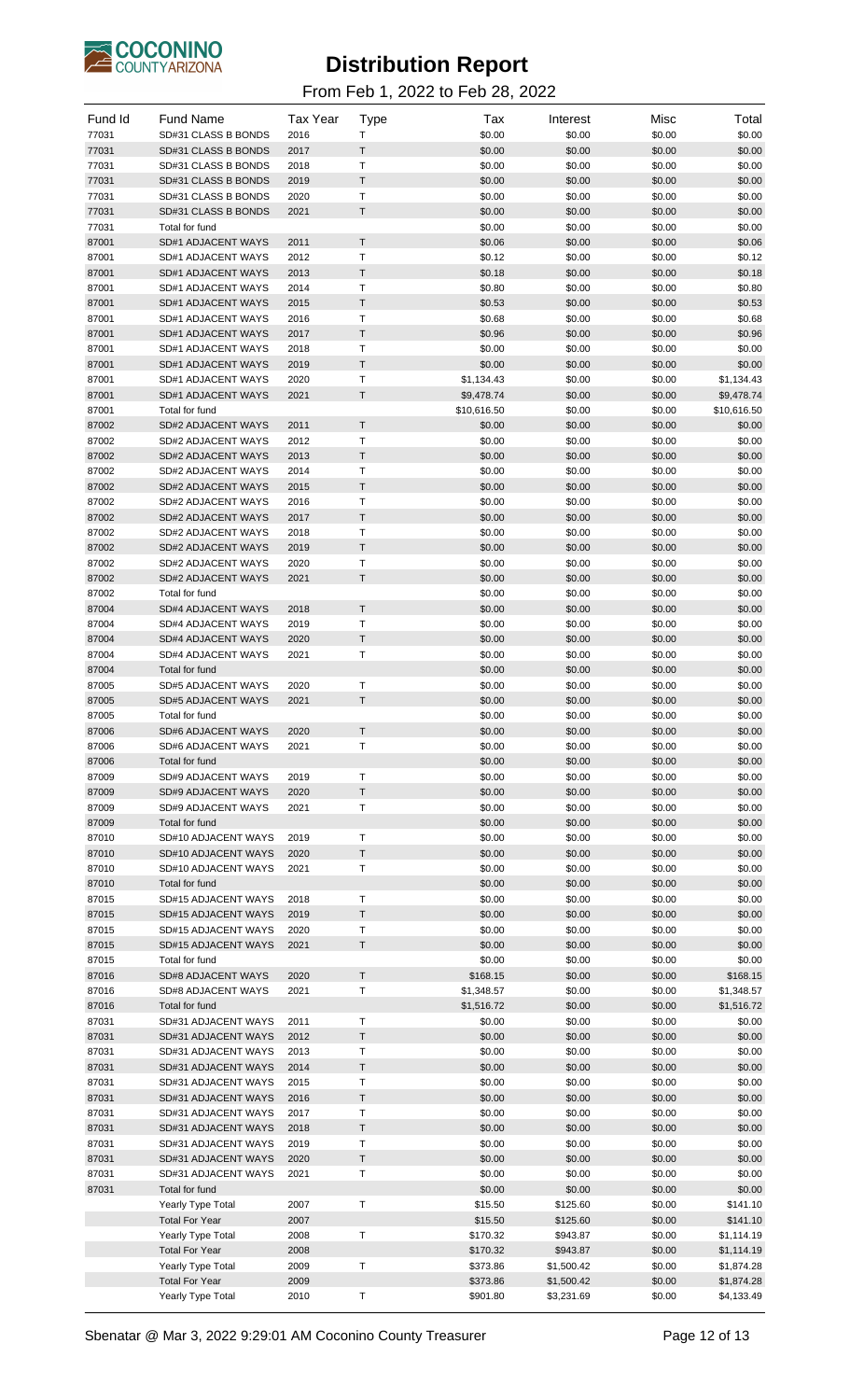

| Fund Id | <b>Fund Name</b>      | Tax Year | <b>Type</b> | Tax            | Interest     | Misc        | Total          |
|---------|-----------------------|----------|-------------|----------------|--------------|-------------|----------------|
|         | <b>Total For Year</b> | 2010     |             | \$901.80       | \$3,231.69   | \$0.00      | \$4,133.49     |
|         | Yearly Type Total     | 2011     | T           | \$1,246.48     | \$3,795.07   | \$0.00      | \$5,041.55     |
|         | <b>Total For Year</b> | 2011     |             | \$1,246.48     | \$3,795.07   | \$0.00      | \$5,041.55     |
|         | Yearly Type Total     | 2012     | T           | \$1,327.08     | \$3,706.31   | \$0.00      | \$5,033.39     |
|         | <b>Total For Year</b> | 2012     |             | \$1,327.08     | \$3,706.31   | \$0.00      | \$5,033.39     |
|         | Yearly Type Total     | 2013     | т           | \$1,823.78     | \$4,452.76   | \$0.00      | \$6,276.54     |
|         | <b>Total For Year</b> | 2013     |             | \$1,823.78     | \$4,452.76   | \$0.00      | \$6,276.54     |
|         | Yearly Type Total     | 2014     | Т           | \$1,681.04     | \$3,642.64   | \$0.00      | \$5,323.68     |
|         | <b>Total For Year</b> | 2014     |             | \$1,681.04     | \$3,642.64   | \$0.00      | \$5,323.68     |
|         | Yearly Type Total     | 2015     | T           | \$1,918.94     | \$4,086.84   | \$0.00      | \$6,005.78     |
|         | <b>Total For Year</b> | 2015     |             | \$1,918.94     | \$4,086.84   | \$0.00      | \$6,005.78     |
|         | Yearly Type Total     | 2016     | Т           | \$1,993.60     | \$3,520.36   | \$0.00      | \$5,513.96     |
|         | <b>Total For Year</b> | 2016     |             | \$1,993.60     | \$3,520.36   | \$0.00      | \$5,513.96     |
|         | Yearly Type Total     | 2017     | Τ           | \$2,338.58     | \$3,052.11   | \$0.00      | \$5,390.69     |
|         | <b>Total For Year</b> | 2017     |             | \$2,338.58     | \$3,052.11   | \$0.00      | \$5,390.69     |
|         | Yearly Type Total     | 2018     | T           | \$3,455.95     | \$2,582.76   | \$0.00      | \$6,038.71     |
|         | <b>Total For Year</b> | 2018     |             | \$3,455.95     | \$2,582.76   | \$0.00      | \$6,038.71     |
|         | Yearly Type Total     | 2019     | Т           | \$4,596.95     | \$1,931.03   | \$0.00      | \$6,527.98     |
|         | <b>Total For Year</b> | 2019     |             | \$4,596.95     | \$1,931.03   | \$0.00      | \$6,527.98     |
|         | Yearly Type Total     | 2020     | т           | \$447,717.52   | \$71,293.10  | \$5,610.54  | \$524,621.16   |
|         | <b>Total For Year</b> | 2020     |             | \$447,717.52   | \$71,293.10  | \$5,610.54  | \$524,621.16   |
|         | Yearly Type Total     | 2021     | Т           | \$2,954,015.90 | \$17,892.83  | \$33,816.19 | \$3,005,724.92 |
|         | <b>Total For Year</b> | 2021     |             | \$2,954,015.90 | \$17,892.83  | \$33,816.19 | \$3,005,724.92 |
|         | <b>Total For Type</b> |          | T           | \$3,423,577.30 | \$125,757.39 | \$39,426.73 | \$3,588,761.42 |
|         | <b>Grand Total</b>    |          |             | \$3,423,577.30 | \$125,757.39 | \$39,426.73 | \$3,588,761.42 |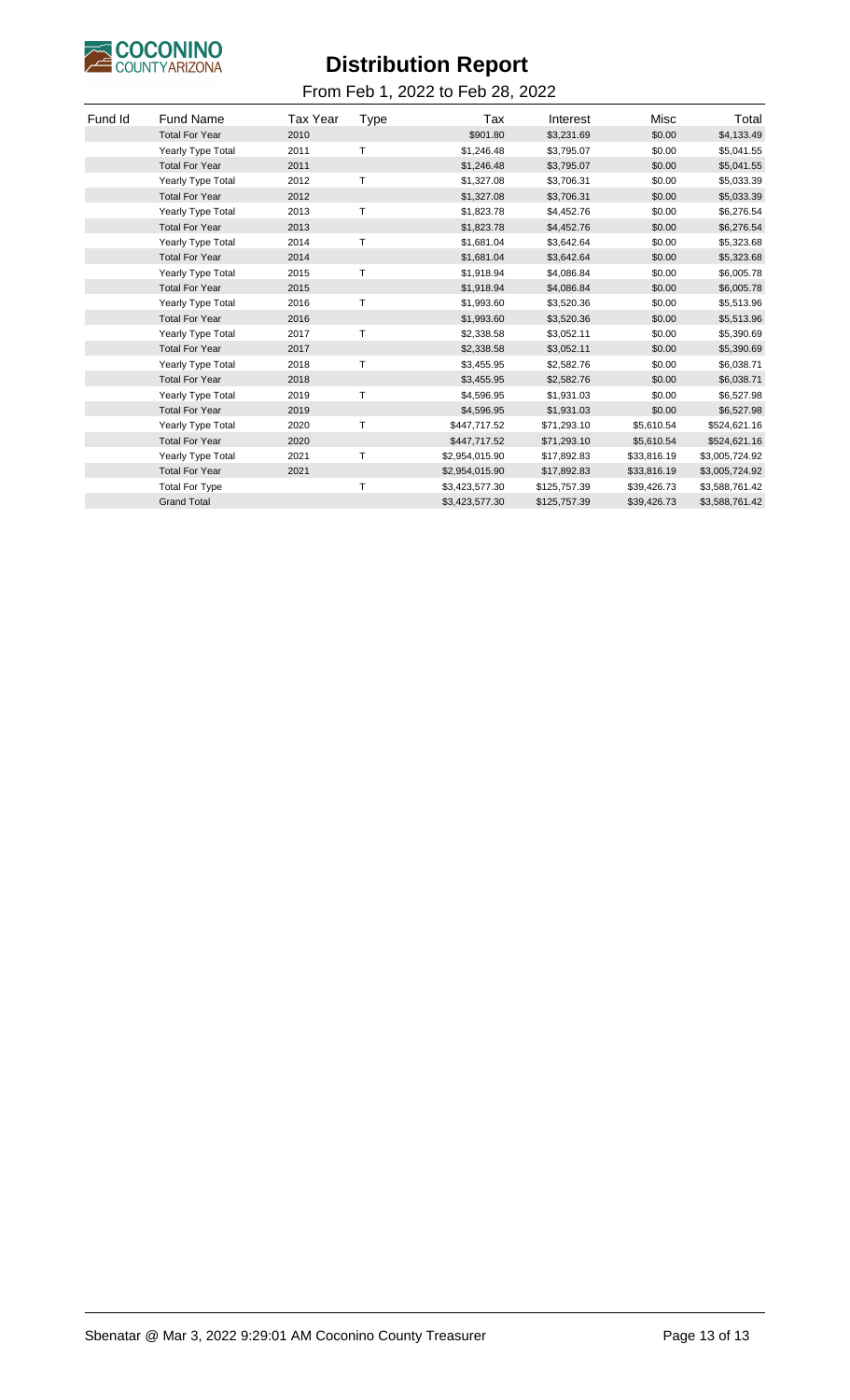

| Authority                          | Year  |     | <b>Assessed Adjusted Assessed</b> | <b>Billed</b>  | <b>Adjusted</b> | Outstanding | <b>Collected</b> | <b>Percent</b><br><b>Collected</b> |
|------------------------------------|-------|-----|-----------------------------------|----------------|-----------------|-------------|------------------|------------------------------------|
| Assessor Special Assessment        |       |     |                                   |                |                 |             |                  |                                    |
| 20001 FLAG DWTN REV DIST           | 2014  | \$0 | \$0                               | \$127,502.00   | \$0.00          | \$0.00      | \$127,502.00     | 100%                               |
| 20001 FLAG DWTN REV DIST           | 2015  | \$0 | \$0                               | \$127,366.00   | \$0.00          | \$0.00      | \$127,366.00     | 100%                               |
| 20001 FLAG DWTN REV DIST           | 2016  | \$0 | \$0                               | \$131,906.00   | \$0.00          | \$0.00      | \$131,906.00     | 100%                               |
| 20001 FLAG DWTN REV DIST           | 2017  | \$0 | \$0                               | \$132,007.00   | \$0.00          | \$0.00      | \$132,007.00     | 100%                               |
| 20001 FLAG DWTN REV DIST           | 2018  | \$0 | \$0                               | \$150,530.00   | \$0.00          | \$0.00      | \$150,530.00     | 100%                               |
| 20001 FLAG DWTN REV DIST           | 2019  | \$0 | \$0                               | \$155,930.00   | \$0.00          | \$0.00      | \$155,930.00     | 100%                               |
| 20001 FLAG DWTN REV DIST           | 2020  | \$0 | \$0                               | \$155,936.00   | \$0.00          | \$0.00      | \$155,936.00     | 100%                               |
| 20001 FLAG DWTN REV DIST           | 2021  | \$0 | \$0                               | \$155,938.00   | \$0.00          | \$47,502.41 | \$108,435.59     | 69.54%                             |
| 20001                              | Total | \$0 | \$0                               | \$1,137,115.00 | \$0.00          | \$47,502.41 | \$1,089,612.59   | 95.82%                             |
| 28267 TUSAYAN SPECIAL SLID         | 2009  | \$0 | \$0                               | \$11,000.14    | \$0.00          | \$0.00      | \$11,000.14      | 100%                               |
| 28267 TUSAYAN SPECIAL SLID         | 2010  | \$0 | \$0                               | \$14,100.18    | \$0.00          | \$0.00      | \$14,100.18      | 100%                               |
| 28267 TUSAYAN SLID #87-48          | 2011  | \$0 | \$0                               | \$14,700.16    | \$0.00          | \$0.00      | \$14,700.16      | 100%                               |
| 28267 TUSAYAN SLID #87-48          | 2012  | \$0 | \$0                               | \$15,600.10    | \$0.00          | \$0.00      | \$15,600.10      | 100%                               |
| 28267 TUSAYAN SLID #87-48          | 2013  | \$0 | \$0                               | \$11,400.08    | \$0.00          | \$0.00      | \$11,400.08      | 100%                               |
| 28267 TUSAYAN SLID #87-48          | 2014  | \$0 | \$0                               | \$11,400.08    | \$0.00          | \$0.00      | \$11,400.08      | 100%                               |
| 28267 TUSAYAN SLID #87-48          | 2015  | \$0 | \$0                               | \$11,400.08    | \$0.00          | \$0.00      | \$11,400.08      | 100%                               |
| 28267 TUSAYAN SLID #87-48          | 2016  | \$0 | \$0                               | \$11,400.08    | \$0.00          | \$0.00      | \$11,400.08      | 100%                               |
| 28267 TUSAYAN SLID #87-48          | 2017  | \$0 | \$0                               | \$11,400.08    | \$0.00          | \$0.00      | \$11,400.08      | 100%                               |
| 28267 TUSAYAN SLID #87-48          | 2018  | \$0 | \$0                               | \$11,400.08    | \$0.00          | \$0.00      | \$11,400.08      | 100%                               |
| 28267 TUSAYAN SLID #87-48          | 2019  | \$0 | \$0                               | \$11,400.08    | \$0.00          | \$0.00      | \$11,400.08      | 100%                               |
| 28267 TUSAYAN SLID #87-48          | 2020  | \$0 | \$0                               | \$11,400.08    | \$0.00          | \$0.00      | \$11,400.08      | 100%                               |
| 28267 TUSAYAN SLID #87-48          | 2021  | \$0 | \$0                               | \$11,400.14    | \$0.00          | \$4,117.19  | \$7,282.95       | 63.88%                             |
| 28267                              | Total | \$0 | \$0                               | \$158,001.36   | \$0.00          | \$4,117.19  | \$153,884.17     | 97.39%                             |
| 28285 WID-MAJESTIC VIEW DOM        | 2014  | \$0 | \$0                               | \$26,200.24    | \$0.00          | \$0.00      | \$26,200.24      | 100%                               |
| 28285 WID-MAJESTIC VIEW DOM        | 2015  | \$0 | \$0                               | \$26,200.24    | \$0.00          | \$0.00      | \$26,200.24      | 100%                               |
| 28285 WID-MAJESTIC VIEW DOM        | 2016  | \$0 | \$0                               | \$26,200.24    | \$0.00          | \$0.00      | \$26,200.24      | 100%                               |
| 28285 WID-MAJESTIC VIEW DOM        | 2017  | \$0 | \$0                               | \$26,200.24    | \$0.00          | \$0.00      | \$26,200.24      | 100%                               |
| 28285 WID-MAJESTIC VIEW DOM        | 2018  | \$0 | \$0                               | \$27,000.20    | \$0.00          | \$0.00      | \$27,000.20      | 100%                               |
| 28285 WID-MAJESTIC VIEW DOM        | 2019  | \$0 | \$0                               | \$29,200.26    | \$0.00          | \$0.00      | \$29,200.26      | 100%                               |
| 28285 WID-MAJESTIC VIEW DOM        | 2020  | \$0 | \$0                               | \$29,200.54    | \$0.00          | \$0.00      | \$29,200.54      | 100%                               |
| 28285 WID-MAJESTIC VIEW DOM        | 2021  | \$0 | \$0                               | \$30,000.56    | \$0.00          | \$8,522.94  | \$21,477.62      | 71.59%                             |
| 28285                              | Total | \$0 | \$0                               | \$220,202.52   | \$0.00          | \$8,522.94  | \$211,679.58     | 96.13%                             |
| Total Assessor Special Asse        | 2009  | \$0 | \$0                               | \$11,000.14    | \$0.00          | \$0.00      | \$11,000.14      | 100%                               |
| <b>Total Assessor Special Asse</b> | 2010  | \$0 | \$0                               | \$14,100.18    | \$0.00          | \$0.00      | \$14,100.18      | 100%                               |
| Total Assessor Special Asse        | 2011  | \$0 | \$0                               | \$14,700.16    | \$0.00          | \$0.00      | \$14,700.16      | 100%                               |
| Total Assessor Special Asse        | 2012  | \$0 | \$0                               | \$15,600.10    | \$0.00          | \$0.00      | \$15,600.10      | 100%                               |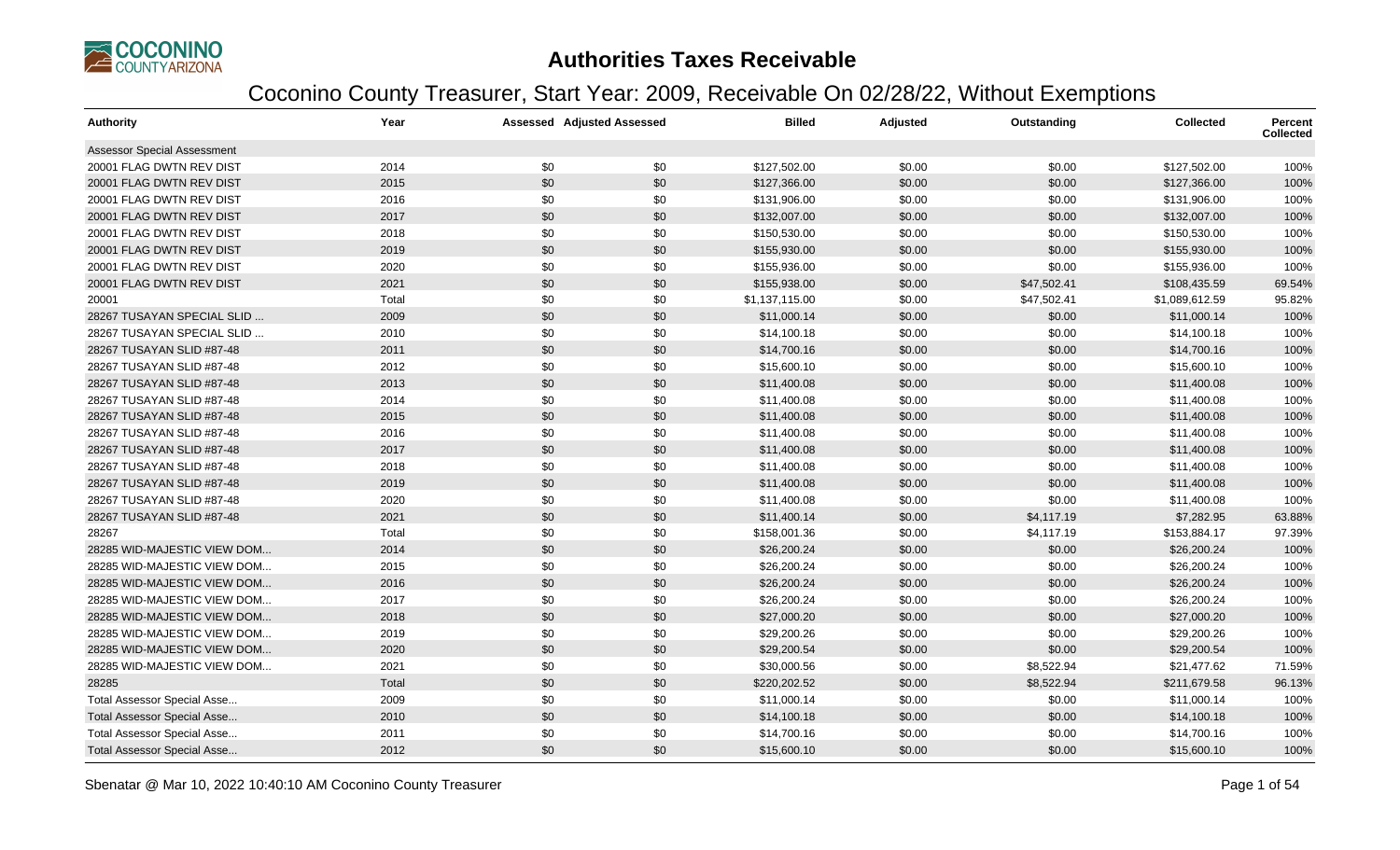

| Authority                          | Year  |                  | <b>Assessed Adjusted Assessed</b> | <b>Billed</b>    | Adjusted       | Outstanding    | <b>Collected</b> | Percent<br><b>Collected</b> |
|------------------------------------|-------|------------------|-----------------------------------|------------------|----------------|----------------|------------------|-----------------------------|
| Total Assessor Special Asse        | 2013  | \$0              | \$0                               | \$11,400.08      | \$0.00         | \$0.00         | \$11,400.08      | 100%                        |
| Total Assessor Special Asse        | 2014  | \$0              | \$0                               | \$165,102.32     | \$0.00         | \$0.00         | \$165,102.32     | 100%                        |
| Total Assessor Special Asse        | 2015  | \$0              | \$0                               | \$164,966.32     | \$0.00         | \$0.00         | \$164,966.32     | 100%                        |
| Total Assessor Special Asse        | 2016  | \$0              | \$0                               | \$169,506.32     | \$0.00         | \$0.00         | \$169,506.32     | 100%                        |
| Total Assessor Special Asse        | 2017  | \$0              | \$0                               | \$169,607.32     | \$0.00         | \$0.00         | \$169,607.32     | 100%                        |
| <b>Total Assessor Special Asse</b> | 2018  | \$0              | \$0                               | \$188,930.28     | \$0.00         | \$0.00         | \$188,930.28     | 100%                        |
| Total Assessor Special Asse        | 2019  | \$0              | \$0                               | \$196,530.34     | \$0.00         | \$0.00         | \$196,530.34     | 100%                        |
| Total Assessor Special Asse        | 2020  | \$0              | \$0                               | \$196,536.62     | \$0.00         | \$0.00         | \$196,536.62     | 100%                        |
| Total Assessor Special Asse        | 2021  | \$0              | \$0                               | \$197,338.70     | \$0.00         | \$60,142.54    | \$137,196.16     | 69.52%                      |
| <b>Total Assessor Special Asse</b> | Total | \$0              | \$0                               | \$1,515,318.88   | \$0.00         | \$60,142.54    | \$1,455,176.34   | 96.03%                      |
| Tax                                |       |                  |                                   |                  |                |                |                  |                             |
| 02000 COCONINO COUNTY              | 2009  | \$1,816,149,369  | (\$4,222,243)                     | \$7,319,230.45   | \$4,434.18     | \$1,606.90     | \$7,322,057.73   | 99.98%                      |
| 02000 COCONINO COUNTY              | 2010  | \$1,926,843,761  | (\$13,833,899)                    | \$7,630,765.06   | (\$48,406.17)  | \$2,081.88     | \$7,580,277.01   | 99.97%                      |
| 02000 COCONINO COUNTY              | 2011  | \$1,807,720,013  | (\$7,747,907)                     | \$7,774,868.78   | (\$33,530.16)  | \$5,667.51     | \$7,735,671.11   | 99.93%                      |
| 02000 COCONINO COUNTY              | 2012  | \$1,749,227,016  | (\$8,058,922)                     | \$7,836,341.33   | (\$36,370.73)  | \$6,616.45     | \$7,793,354.15   | 99.92%                      |
| 02000 COCONINO COUNTY              | 2013  | \$1,522,488,805  | (\$5,597,416)                     | \$8,321,922.86   | (\$31,748.14)  | \$9,953.30     | \$8,280,221.42   | 99.88%                      |
| 02000 COCONINO COUNTY              | 2014  | \$1,512,823,764  | (\$1,807,131)                     | \$8,541,404.28   | (\$10,202.68)  | \$10,824.51    | \$8,520,377.09   | 99.87%                      |
| 02000 COCONINO COUNTY              | 2015  | \$1,539,510,959  | (\$2,425,651)                     | \$8,828,937.74   | (\$13,952.75)  | \$11,883.63    | \$8,803,101.36   | 99.87%                      |
| 02000 COCONINO COUNTY              | 2016  | \$1,579,621,630  | (\$9,640,923)                     | \$9,142,852.45   | (\$55,503.22)  | \$12,783.89    | \$9,074,565.34   | 99.86%                      |
| 02000 COCONINO COUNTY              | 2017  | \$1,655,713,699  | (\$10,710,613)                    | \$9,401,146.20   | (\$60, 814.85) | \$13,431.67    | \$9,326,899.68   | 99.86%                      |
| 02000 COCONINO COUNTY              | 2018  | \$1,733,433,755  | (\$8,862,760)                     | \$9,688,161.17   | (\$49,814.90)  | \$15,107.70    | \$9,623,238.57   | 99.84%                      |
| 02000 COCONINO COUNTY              | 2019  | \$1,833,563,380  | (\$13,651,348)                    | \$9,925,084.58   | (\$73,854.56)  | \$15,906.52    | \$9,835,323.50   | 99.84%                      |
| 02000 COCONINO COUNTY              | 2020  | \$1,932,414,708  | (\$11,757,652)                    | \$10,228,277.13  | (\$62,233.22)  | \$21,961.90    | \$10,144,082.01  | 99.78%                      |
| 02000 COCONINO COUNTY              | 2021  | \$1,985,130,479  | (\$909,300)                       | \$10,282,971.64  | (\$4,710.16)   | \$3,364,884.71 | \$6,913,376.77   | 67.26%                      |
| 02000                              | Total | \$22,594,641,338 | (\$99,225,765)                    | \$114,921,963.67 | (\$476,707.36) | \$3,492,710.57 | \$110,952,545.74 | 96.95%                      |
| 02001 STATE SCHOOL TAX EQUA        | 2009  | \$1,816,149,369  | (\$4,222,243)                     | \$6,090,454.53   | \$3,689.74     | \$1,337.09     | \$6,092,807.18   | 99.98%                      |
| 02001 STATE SCHOOL TAX EQUA        | 2010  | \$1,926,843,761  | (\$13,833,899)                    | \$6,879,849.90   | (\$43,642.68)  | \$1,877.00     | \$6,834,330.22   | 99.97%                      |
| 02001 ST SCHL EQUALIZATION         | 2011  | \$1,807,720,013  | (\$7,747,907)                     | \$7,695,367.47   | (\$33,187.32)  | \$5,609.62     | \$7,656,570.53   | 99.93%                      |
| 02001 ST SCHL EQUALIZATION         | 2012  | \$1,749,227,016  | (\$8,058,922)                     | \$8,250,897.77   | (\$38,294.82)  | \$6,966.41     | \$8,205,636.54   | 99.92%                      |
| 02001 ST SCHL EQUALIZATION         | 2013  | \$1,522,488,805  | (\$5,597,416)                     | \$7,799,709.34   | (\$29,755.80)  | \$9,328.77     | \$7,760,624.77   | 99.88%                      |
| 02001 ST SCHL EQUALIZATION         | 2014  | \$1,512,823,764  | (\$1,807,131)                     | \$7,698,761.38   | (\$9,196.09)   | \$9,756.61     | \$7,679,808.68   | 99.87%                      |
| 02001 ST SCHL EQUALIZATION         | 2015  | \$1,539,510,959  | (\$2,425,651)                     | \$7,780,549.36   | (\$12,295.96)  | \$10,472.49    | \$7,757,780.91   | 99.87%                      |
| 02001 ST SCHL EQUALIZATION         | 2016  | \$1,579,621,630  | (\$9,640,923)                     | \$7,913,906.48   | (\$48,042.69)  | \$11,065.54    | \$7,854,798.25   | 99.86%                      |
| 02001 ST SCHL EQUALIZATION         | 2017  | \$1,655,713,699  | (\$10,710,613)                    | \$8,071,607.52   | (\$52,214.26)  | \$11,532.13    | \$8,007,861.13   | 99.86%                      |
| 02001 ST SCHL EQUALIZATION         | 2018  | \$1,733,433,755  | (\$8,862,760)                     | \$8,218,209.34   | (\$42,256.64)  | \$12,815.50    | \$8,163,137.20   | 99.84%                      |
| 02001 ST SCHL EQUALIZATION         | 2019  | \$1,833,563,380  | (\$13,651,348)                    | \$8,372,055.51   | (\$62,298.19)  | \$13,417.57    | \$8,296,339.75   | 99.84%                      |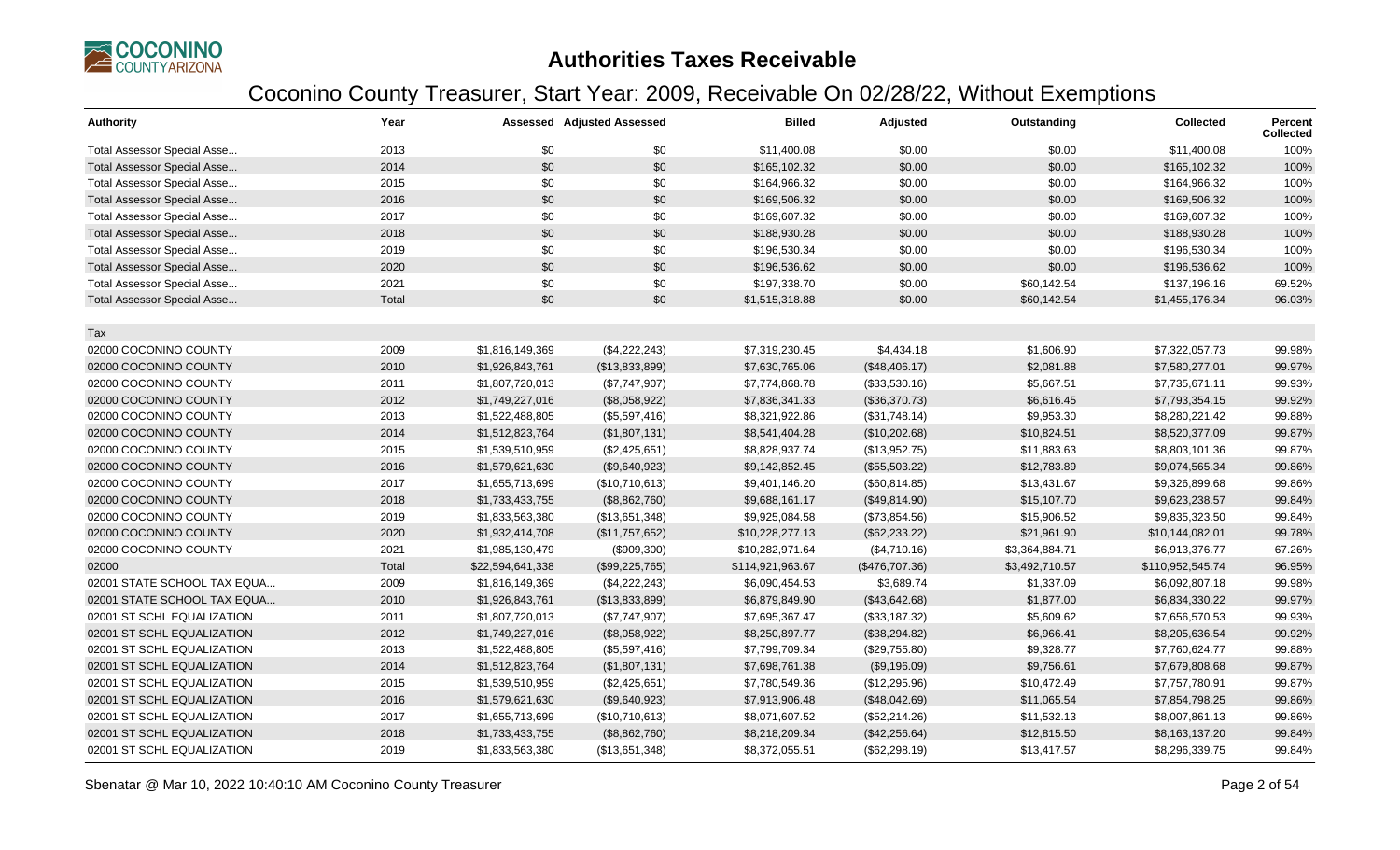

| <b>Authority</b>             | Year  |                  | <b>Assessed Adjusted Assessed</b> | <b>Billed</b>    | Adjusted       | Outstanding    | <b>Collected</b> | <b>Percent</b><br><b>Collected</b> |
|------------------------------|-------|------------------|-----------------------------------|------------------|----------------|----------------|------------------|------------------------------------|
| 02001 ST SCHL EQUALIZATION   | 2020  | \$1,932,414,708  | (\$11,757,652)                    | \$8,552,872.56   | (\$52,039.36)  | \$18,364.50    | \$8,482,468.70   | 99.78%                             |
| 02001 ST SCHL EQUALIZATION   | 2021  | \$1,985,130,479  | (\$909,300)                       | \$8,462,607.68   | (\$3,876.35)   | \$2,769,209.15 | \$5,689,522.18   | 67.26%                             |
| 02001                        | Total | \$22,594,641,338 | (\$99,225,765)                    | \$101,786,848.84 | (\$423,410.42) | \$2,881,752.38 | \$98,481,686.04  | 97.16%                             |
| 03000 MOBILE HOME RELOCATIO  | 2009  | \$0              | \$0                               | \$20,751.26      | (\$302.44)     | \$694.10       | \$19,754.72      | 96.61%                             |
| 03000 MOBILE HOME RELOCATIO  | 2010  | \$0              | \$0                               | \$18,496.82      | (\$277.02)     | \$631.47       | \$17,588.33      | 96.53%                             |
| 03000 MOBILE HOME RELOCATION | 2011  | \$0              | \$0                               | \$23,201.80      | (\$578.63)     | \$854.48       | \$21,768.69      | 96.22%                             |
| 03000 MOBILE HOME RELOCATION | 2012  | \$0              | \$0                               | \$20,453.40      | (\$419.88)     | \$879.83       | \$19,153.69      | 95.61%                             |
| 03000 MOBILE HOME RELOCATION | 2013  | \$0              | \$0                               | \$17,989.38      | (\$205.99)     | \$999.37       | \$16,784.02      | 94.38%                             |
| 03000 MOBILE HOME RELOCATION | 2014  | \$0              | \$0                               | \$18,512.00      | (\$210.60)     | \$1,227.00     | \$17,074.40      | 93.3%                              |
| 03000 MOBILE HOME RELOCATION | 2015  | \$0              | \$0                               | \$20,301.96      | (\$187.36)     | \$1,516.35     | \$18,598.25      | 92.46%                             |
| 03000                        | Total | \$0              | \$0                               | \$139,706.62     | (\$2,181.92)   | \$6,802.60     | \$130,722.10     | 95.05%                             |
| 04151 CITY OF FLAGSTAFF      | 2009  | \$775,405,465    | (\$1,851,354)                     | \$5,120,435.74   | \$12,184.19    | \$554.26       | \$5,132,065.67   | 99.99%                             |
| 04151 CITY OF FLAGSTAFF      | 2010  | \$822,952,358    | (\$1,410,506)                     | \$5,323,096.20   | (\$7,968.51)   | \$692.93       | \$5,314,434.76   | 99.99%                             |
| 04151 CITY OF FLAGSTAFF      | 2011  | \$779,994,258    | (\$2,818,524)                     | \$5,390,551.30   | (\$19,714.25)  | \$2,673.63     | \$5,368,163.42   | 99.95%                             |
| 04151 CITY OF FLAGSTAFF      | 2012  | \$761,939,623    | (\$1,223,245)                     | \$5,433,505.08   | (\$8,928.16)   | \$3,144.54     | \$5,421,432.38   | 99.94%                             |
| 04151 CITY OF FLAGSTAFF      | 2013  | \$655,776,282    | (\$841,776)                       | \$5,527,538.68   | (\$8,591.84)   | \$4,409.15     | \$5,514,537.69   | 99.92%                             |
| 04151 CITY OF FLAGSTAFF      | 2014  | \$664,129,689    | (\$1,441,504)                     | \$5,590,643.98   | (\$12,146.86)  | \$5,130.82     | \$5,573,366.30   | 99.91%                             |
| 04151 CITY OF FLAGSTAFF      | 2015  | \$683,449,946    | (\$1,763,129)                     | \$5,627,301.93   | (\$14,519.92)  | \$5,085.59     | \$5,607,696.42   | 99.91%                             |
| 04151 CITY OF FLAGSTAFF      | 2016  | \$710,142,665    | (\$1,917,545)                     | \$5,767,068.96   | (\$15,572.38)  | \$5,351.52     | \$5,746,145.06   | 99.91%                             |
| 04151 CITY OF FLAGSTAFF      | 2017  | \$750,588,859    | (\$172)                           | \$6,179,597.86   | (\$1.41)       | \$5,540.55     | \$6,174,055.90   | 99.91%                             |
| 04151 CITY OF FLAGSTAFF      | 2018  | \$809,561,165    | (\$2,791,295)                     | \$6,746,882.81   | (\$23,262.66)  | \$6,735.02     | \$6,716,885.13   | 99.9%                              |
| 04151 CITY OF FLAGSTAFF      | 2019  | \$868,642,301    | (\$2,900,866)                     | \$6,890,938.83   | (\$23,012.58)  | \$6,720.25     | \$6,861,206.00   | 99.9%                              |
| 04151 CITY OF FLAGSTAFF      | 2020  | \$926,349,486    | (\$1,644,701)                     | \$6,956,884.77   | (\$12,351.71)  | \$8,126.35     | \$6,936,406.71   | 99.88%                             |
| 04151 CITY OF FLAGSTAFF      | 2021  | \$977,587,596    | (\$348,629)                       | \$7,024,944.65   | (\$2,505.25)   | \$2,438,490.59 | \$4,583,948.81   | 65.28%                             |
| 04151                        | Total | \$10,186,519,693 | (\$20,953,246)                    | \$77,579,390.79  | (\$136,391.34) | \$2,492,655.20 | \$74,950,344.25  | 96.78%                             |
| 04152 TOWN OF FREDONIA       | 2009  | \$6,438,663      | (\$5,183)                         | \$0.00           | \$0.00         | \$0.00         | \$0.00           | N/A                                |
| 04152 TOWN OF FREDONIA       | 2010  | \$7,138,112      | (\$11,344)                        | \$0.00           | \$0.00         | \$0.00         | \$0.00           | N/A                                |
| 04152 TOWN OF FREDONIA       | 2011  | \$7,242,002      | (\$31,926)                        | \$0.00           | \$0.00         | \$0.00         | \$0.00           | N/A                                |
| 04152 TOWN OF FREDONIA       | 2012  | \$7,237,056      | (\$8,554)                         | \$0.00           | \$0.00         | \$0.00         | \$0.00           | N/A                                |
| 04152 TOWN OF FREDONIA       | 2013  | \$6,696,617      | \$1,361                           | \$0.00           | \$0.00         | \$0.00         | \$0.00           | N/A                                |
| 04152 TOWN OF FREDONIA       | 2014  | \$7,095,478      | (\$8,929)                         | \$0.00           | \$0.00         | \$0.00         | \$0.00           | N/A                                |
| 04152 TOWN OF FREDONIA       | 2015  | \$6,651,459      | (\$76,696)                        | \$0.00           | \$0.00         | \$0.00         | \$0.00           | N/A                                |
| 04152 TOWN OF FREDONIA       | 2016  | \$6,638,590      | \$1,380                           | \$0.00           | \$0.00         | \$0.00         | \$0.00           | N/A                                |
| 04152 TOWN OF FREDONIA       | 2017  | \$6,615,939      | \$13,844                          | \$0.00           | \$0.00         | \$0.00         | \$0.00           | N/A                                |
| 04152 TOWN OF FREDONIA       | 2018  | \$6,772,503      | \$7,639                           | \$0.00           | \$0.00         | \$0.00         | \$0.00           | N/A                                |
| 04152 TOWN OF FREDONIA       | 2019  | \$6,997,910      | (\$49,376)                        | \$0.00           | \$0.00         | \$0.00         | \$0.00           | N/A                                |
| 04152 TOWN OF FREDONIA       | 2020  | \$7,252,605      | (\$49,038)                        | \$0.00           | \$0.00         | \$0.00         | \$0.00           | N/A                                |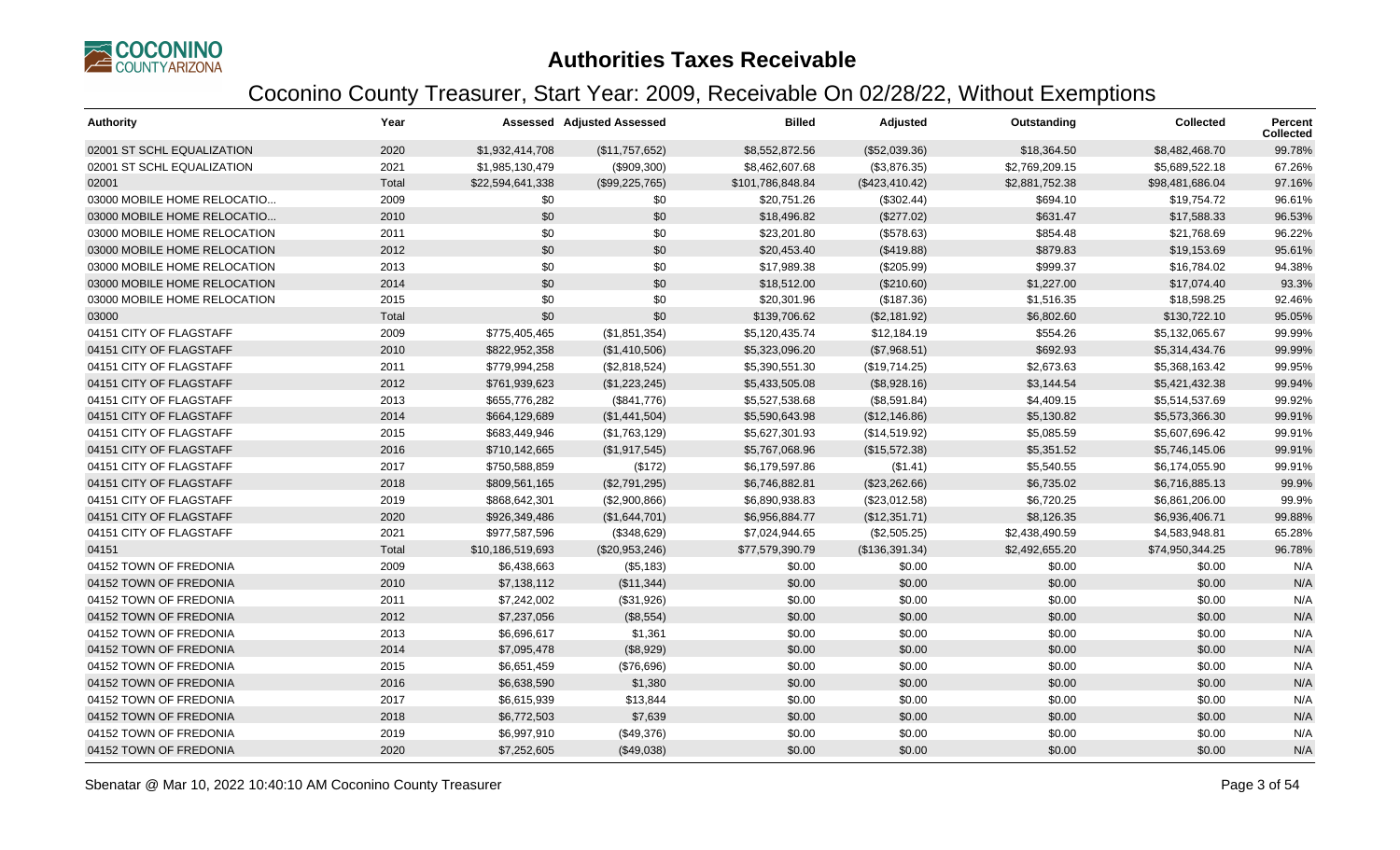

| <b>Authority</b>       | Year  |               | <b>Assessed Adjusted Assessed</b> | <b>Billed</b>  | Adjusted     | Outstanding  | <b>Collected</b> | Percent<br><b>Collected</b> |
|------------------------|-------|---------------|-----------------------------------|----------------|--------------|--------------|------------------|-----------------------------|
| 04152 TOWN OF FREDONIA | 2021  | \$7,264,709   | (\$1,902)                         | \$0.00         | \$0.00       | \$0.00       | \$0.00           | N/A                         |
| 04152                  | Total | \$90,041,643  | (\$218,724)                       | \$0.00         | \$0.00       | \$0.00       | \$0.00           | N/A                         |
| 04153 CITY OF WILLIAMS | 2009  | \$47,118,182  | (\$640,268)                       | \$561,448.10   | (\$1,403.17) | \$65.48      | \$559,979.45     | 99.99%                      |
| 04153 CITY OF WILLIAMS | 2010  | \$50,653,314  | (\$9,655)                         | \$588,243.27   | (\$37.75)    | \$122.67     | \$588,082.85     | 99.98%                      |
| 04153 CITY OF WILLIAMS | 2011  | \$46,033,278  | (\$102,408)                       | \$587,870.77   | (\$1,308.56) | \$924.52     | \$585,637.69     | 99.84%                      |
| 04153 CITY OF WILLIAMS | 2012  | \$44,137,356  | \$316                             | \$593,249.48   | \$52.96      | \$972.16     | \$592,330.28     | 99.84%                      |
| 04153 CITY OF WILLIAMS | 2013  | \$39,047,172  | (\$55,075)                        | \$599,960.11   | (\$876.20)   | \$1,277.54   | \$597,806.37     | 99.79%                      |
| 04153 CITY OF WILLIAMS | 2014  | \$38,117,141  | (\$56,581)                        | \$611,398.72   | (\$923.14)   | \$1,509.81   | \$608,965.77     | 99.75%                      |
| 04153 CITY OF WILLIAMS | 2015  | \$38,301,173  | (\$117,594)                       | \$610,483.62   | (\$1,874.34) | \$1,677.03   | \$606,932.25     | 99.72%                      |
| 04153 CITY OF WILLIAMS | 2016  | \$40,814,361  | (\$18,235)                        | \$613,889.02   | (\$274.28)   | \$1,766.16   | \$611,848.58     | 99.71%                      |
| 04153 CITY OF WILLIAMS | 2017  | \$44,008,269  | (\$2,199)                         | \$623,728.73   | (\$31.17)    | \$1,547.11   | \$622,150.45     | 99.75%                      |
| 04153 CITY OF WILLIAMS | 2018  | \$46,274,857  | (\$13,952)                        | \$627,071.04   | (\$189.06)   | \$2,097.91   | \$624,784.07     | 99.67%                      |
| 04153 CITY OF WILLIAMS | 2019  | \$48,301,166  | (\$3,262)                         | \$618,545.31   | (\$41.77)    | \$2,017.23   | \$616,486.31     | 99.67%                      |
| 04153 CITY OF WILLIAMS | 2020  | \$51,896,701  | \$49,147                          | \$620,580.60   | \$587.70     | \$2,429.64   | \$618,738.66     | 99.61%                      |
| 04153 CITY OF WILLIAMS | 2021  | \$56,130,790  | \$0                               | \$626,083.03   | \$0.00       | \$194,116.42 | \$431,966.61     | 69%                         |
| 04153                  | Total | \$590,833,760 | (\$969,766)                       | \$7,882,551.80 | (\$6,318.78) | \$210,523.68 | \$7,665,709.34   | 97.33%                      |
| 04156 CITY OF PAGE     | 2009  | \$66,413,664  | (\$32,273)                        | \$0.00         | \$0.00       | \$0.00       | \$0.00           | N/A                         |
| 04156 CITY OF PAGE     | 2010  | \$68,589,724  | (\$29,064)                        | \$0.00         | \$0.00       | \$0.00       | \$0.00           | N/A                         |
| 04156 CITY OF PAGE     | 2011  | \$68,449,741  | (\$151,652)                       | \$0.00         | \$0.00       | \$0.00       | \$0.00           | N/A                         |
| 04156 CITY OF PAGE     | 2012  | \$67,114,409  | (\$8,561)                         | \$0.00         | \$0.00       | \$0.00       | \$0.00           | N/A                         |
| 04156 CITY OF PAGE     | 2013  | \$61,982,223  | (\$12,211)                        | \$0.00         | \$0.00       | \$0.00       | \$0.00           | N/A                         |
| 04156 CITY OF PAGE     | 2014  | \$63,221,831  | (\$30, 810)                       | \$0.00         | \$0.00       | \$0.00       | \$0.00           | N/A                         |
| 04156 CITY OF PAGE     | 2015  | \$64,774,153  | (\$16,579)                        | \$0.00         | \$0.00       | \$0.00       | \$0.00           | N/A                         |
| 04156 CITY OF PAGE     | 2016  | \$67,084,820  | (\$174, 117)                      | \$0.00         | \$0.00       | \$0.00       | \$0.00           | N/A                         |
| 04156 CITY OF PAGE     | 2017  | \$69,124,428  | \$35,589                          | \$0.00         | \$0.00       | \$0.00       | \$0.00           | N/A                         |
| 04156 CITY OF PAGE     | 2018  | \$73,016,869  | \$52,636                          | \$0.00         | \$0.00       | \$0.00       | \$0.00           | N/A                         |
| 04156 CITY OF PAGE     | 2019  | \$78,419,609  | (\$867,962)                       | \$0.00         | \$0.00       | \$0.00       | \$0.00           | N/A                         |
| 04156 CITY OF PAGE     | 2020  | \$80,174,640  | \$204,270                         | \$0.00         | \$0.00       | \$0.00       | \$0.00           | N/A                         |
| 04156 CITY OF PAGE     | 2021  | \$84,436,487  | (\$8,057)                         | \$0.00         | \$0.00       | \$0.00       | \$0.00           | N/A                         |
| 04156                  | Total | \$912,802,598 | (\$1,038,791)                     | \$0.00         | \$0.00       | \$0.00       | \$0.00           | N/A                         |
| 04158 CITY OF SEDONA   | 2009  | \$147,682,724 | (\$457,885)                       | \$0.00         | \$0.00       | \$0.00       | \$0.00           | N/A                         |
| 04158 CITY OF SEDONA   | 2010  | \$153,610,113 | (\$1,097,167)                     | \$0.00         | \$0.00       | \$0.00       | \$0.00           | N/A                         |
| 04158 CITY OF SEDONA   | 2011  | \$135,637,191 | (\$531,390)                       | \$0.00         | \$0.00       | \$0.00       | \$0.00           | N/A                         |
| 04158 CITY OF SEDONA   | 2012  | \$123,232,687 | (\$245,056)                       | \$0.00         | \$0.00       | \$0.00       | \$0.00           | N/A                         |
| 04158 CITY OF SEDONA   | 2013  | \$107,554,817 | (\$811,357)                       | \$0.00         | \$0.00       | \$0.00       | \$0.00           | N/A                         |
| 04158 CITY OF SEDONA   | 2014  | \$107,173,505 | (\$26,092)                        | \$0.00         | \$0.00       | \$0.00       | \$0.00           | N/A                         |
| 04158 CITY OF SEDONA   | 2015  | \$110,720,920 | (\$2,107)                         | \$0.00         | \$0.00       | \$0.00       | \$0.00           | N/A                         |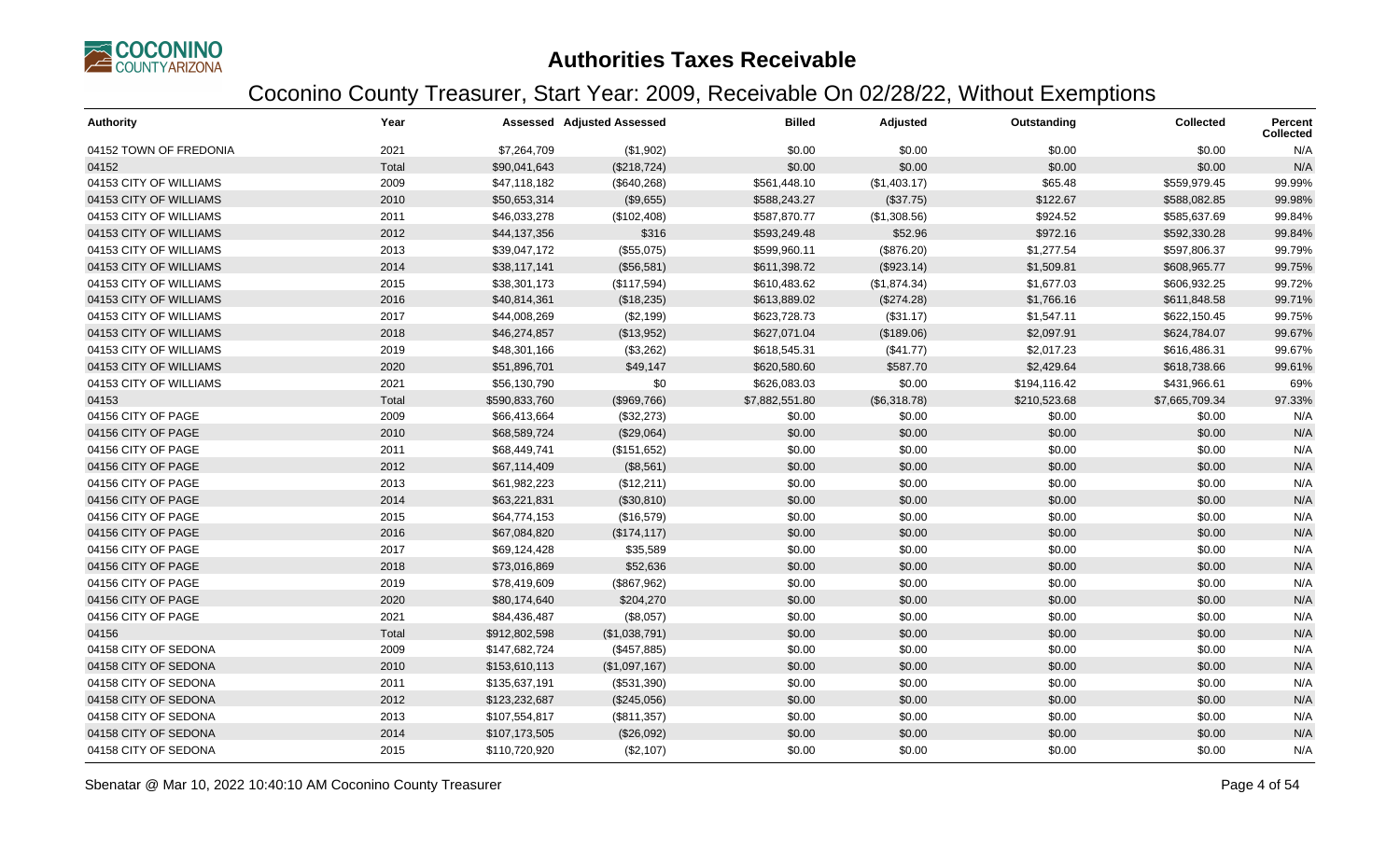

| <b>Authority</b>        | Year  |                  | <b>Assessed Adjusted Assessed</b> | <b>Billed</b>    | Adjusted         | Outstanding     | Collected        | <b>Percent</b><br><b>Collected</b> |
|-------------------------|-------|------------------|-----------------------------------|------------------|------------------|-----------------|------------------|------------------------------------|
| 04158 CITY OF SEDONA    | 2016  | \$114,586,706    | \$242,059                         | \$0.00           | \$0.00           | \$0.00          | \$0.00           | N/A                                |
| 04158 CITY OF SEDONA    | 2017  | \$120,509,038    | \$241,582                         | \$0.00           | \$0.00           | \$0.00          | \$0.00           | N/A                                |
| 04158 CITY OF SEDONA    | 2018  | \$125,106,972    | \$83,262                          | \$0.00           | \$0.00           | \$0.00          | \$0.00           | N/A                                |
| 04158 CITY OF SEDONA    | 2019  | \$130,181,002    | \$76,462                          | \$0.00           | \$0.00           | \$0.00          | \$0.00           | N/A                                |
| 04158 CITY OF SEDONA    | 2020  | \$136,630,646    | \$29,788                          | \$0.00           | \$0.00           | \$0.00          | \$0.00           | N/A                                |
| 04158 CITY OF SEDONA    | 2021  | \$141,197,856    | (\$149,819)                       | \$0.00           | \$0.00           | \$0.00          | \$0.00           | N/A                                |
| 04158                   | Total | \$1,653,824,177  | (\$2,647,720)                     | \$0.00           | \$0.00           | \$0.00          | \$0.00           | N/A                                |
| 04159 TOWN OF TUSAYAN   | 2011  | \$11,091,237     | (\$35,797)                        | \$0.00           | \$0.00           | \$0.00          | \$0.00           | N/A                                |
| 04159 TOWN OF TUSAYAN   | 2012  | \$10,843,309     | (\$46,000)                        | \$0.00           | \$0.00           | \$0.00          | \$0.00           | N/A                                |
| 04159 TOWN OF TUSAYAN   | 2013  | \$10,113,464     | (\$606)                           | \$0.00           | \$0.00           | \$0.00          | \$0.00           | N/A                                |
| 04159 TOWN OF TUSAYAN   | 2014  | \$10,222,702     | (\$2,992)                         | \$0.00           | \$0.00           | \$0.00          | \$0.00           | N/A                                |
| 04159 TOWN OF TUSAYAN   | 2015  | \$10,483,509     | \$513                             | \$0.00           | \$0.00           | \$0.00          | \$0.00           | N/A                                |
| 04159 TOWN OF TUSAYAN   | 2016  | \$10,622,843     | \$29,732                          | \$0.00           | \$0.00           | \$0.00          | \$0.00           | N/A                                |
| 04159 TOWN OF TUSAYAN   | 2017  | \$10,991,104     | \$22,283                          | \$0.00           | \$0.00           | \$0.00          | \$0.00           | N/A                                |
| 04159 TOWN OF TUSAYAN   | 2018  | \$12,201,378     | (\$12,023)                        | \$0.00           | \$0.00           | \$0.00          | \$0.00           | N/A                                |
| 04159 TOWN OF TUSAYAN   | 2019  | \$13,109,725     | \$39,922                          | \$0.00           | \$0.00           | \$0.00          | \$0.00           | N/A                                |
| 04159 TOWN OF TUSAYAN   | 2020  | \$14,184,464     | (\$33,547)                        | \$0.00           | \$0.00           | \$0.00          | \$0.00           | N/A                                |
| 04159 TOWN OF TUSAYAN   | 2021  | \$15,237,309     | \$0                               | \$0.00           | \$0.00           | \$0.00          | \$0.00           | N/A                                |
| 04159                   | Total | \$129,101,044    | (\$38,515)                        | \$0.00           | \$0.00           | \$0.00          | \$0.00           | N/A                                |
| 07001 FLAGSTAFF SD #1   | 2009  | \$1,244,766,505  | (\$2,519,080)                     | \$39,609,526.74  | \$52,203.86      | \$4,307.74      | \$39,657,422.86  | 99.99%                             |
| 07001 FLAGSTAFF SD #1   | 2010  | \$1,327,827,439  | (\$9,749,899)                     | \$48,162,876.16  | (\$302,875.65)   | \$6,010.16      | \$47,853,990.35  | 99.99%                             |
| 07001 SD#1 FLAGSTAFF    | 2011  | \$1,232,255,143  | (\$5,845,835)                     | \$45,681,770.50  | (\$218,592.90)   | \$23,882.86     | \$45,439,294.74  | 99.95%                             |
| 07001 SD#1 FLAGSTAFF    | 2012  | \$1,194,057,653  | (\$5,922,562)                     | \$43,203,463.39  | (\$215,740.37)   | \$26,842.72     | \$42,960,880.30  | 99.94%                             |
| 07001 SD#1 FLAGSTAFF    | 2013  | \$1,027,371,194  | (\$3,628,786)                     | \$40,892,452.60  | (\$152, 188.14)  | \$37,534.63     | \$40,702,729.83  | 99.91%                             |
| 07001 SD#1 FLAGSTAFF    | 2014  | \$1,027,760,904  | (\$1,513,445)                     | \$39,304,664.12  | (\$57,903.74)    | \$40,582.58     | \$39,206,177.80  | 99.9%                              |
| 07001 SD#1 FLAGSTAFF    | 2015  | \$1,051,458,031  | (\$2,081,874)                     | \$44,747,839.97  | (\$88, 840.69)   | \$48,210.09     | \$44,610,789.19  | 99.89%                             |
| 07001 SD#1 FLAGSTAFF    | 2016  | \$1,087,227,284  | (\$7,283,109)                     | \$47,429,206.36  | (\$315,392.80)   | \$52,881.63     | \$47,060,931.93  | 99.89%                             |
| 07001 SD#1 FLAGSTAFF    | 2017  | \$1,146,791,212  | (\$7,857,601)                     | \$46,035,640.05  | (\$315,427.64)   | \$51,036.80     | \$45,669,175.61  | 99.89%                             |
| 07001 SD#1 FLAGSTAFF    | 2018  | \$1,222,915,523  | (\$7,430,670)                     | \$46,682,357.79  | (\$285,578.90)   | \$55,173.51     | \$46,341,605.38  | 99.88%                             |
| 07001 SD#1 FLAGSTAFF    | 2019  | \$1,303,416,207  | (\$10,250,315)                    | \$48,346,311.00  | (\$380, 204.70)  | \$57,548.48     | \$47,908,557.82  | 99.88%                             |
| 07001 SD#1 FLAGSTAFF    | 2020  | \$1,387,094,288  | (\$9,174,509)                     | \$49,702,363.17  | (\$328,741.04)   | \$69,559.69     | \$49,304,062.44  | 99.86%                             |
| 07001 SD#1 FLAGSTAFF    | 2021  | \$1,460,828,196  | (\$632,867)                       | \$50,468,692.11  | (\$21,864.28)    | \$17,261,667.23 | \$33,185,160.60  | 65.78%                             |
| 07001                   | Total | \$15,713,769,579 | (\$73,890,552)                    | \$590,267,163.96 | (\$2,631,146.99) | \$17,735,238.12 | \$569,900,778.85 | 96.98%                             |
| 07001_S FLAGSTAFF SD #1 | 2009  | \$0              | \$0                               | (\$7,311,922.73) | \$501.04         | (\$1,203.54)    | (\$7,310,218.15) | 99.98%                             |
| 07001 S FLAGSTAFF SD #1 | 2010  | \$0              | \$0                               | (\$9,133,720.35) | \$303.23         | (\$1,524.90)    | (\$9,131,892.22) | 99.98%                             |
| 07001_S SD#1 FLAGSTAFF  | 2011  | \$0              | \$0                               | (\$8,306,653.68) | \$1,429.90       | (\$1,886.93)    | (\$8,303,336.85) | 99.98%                             |
| 07001_S SD#1 FLAGSTAFF  | 2012  | \$0              | \$0                               | (\$5,519,537.84) | (\$24,569.77)    | (\$1,253.88)    | (\$5,542,853.73) | 99.98%                             |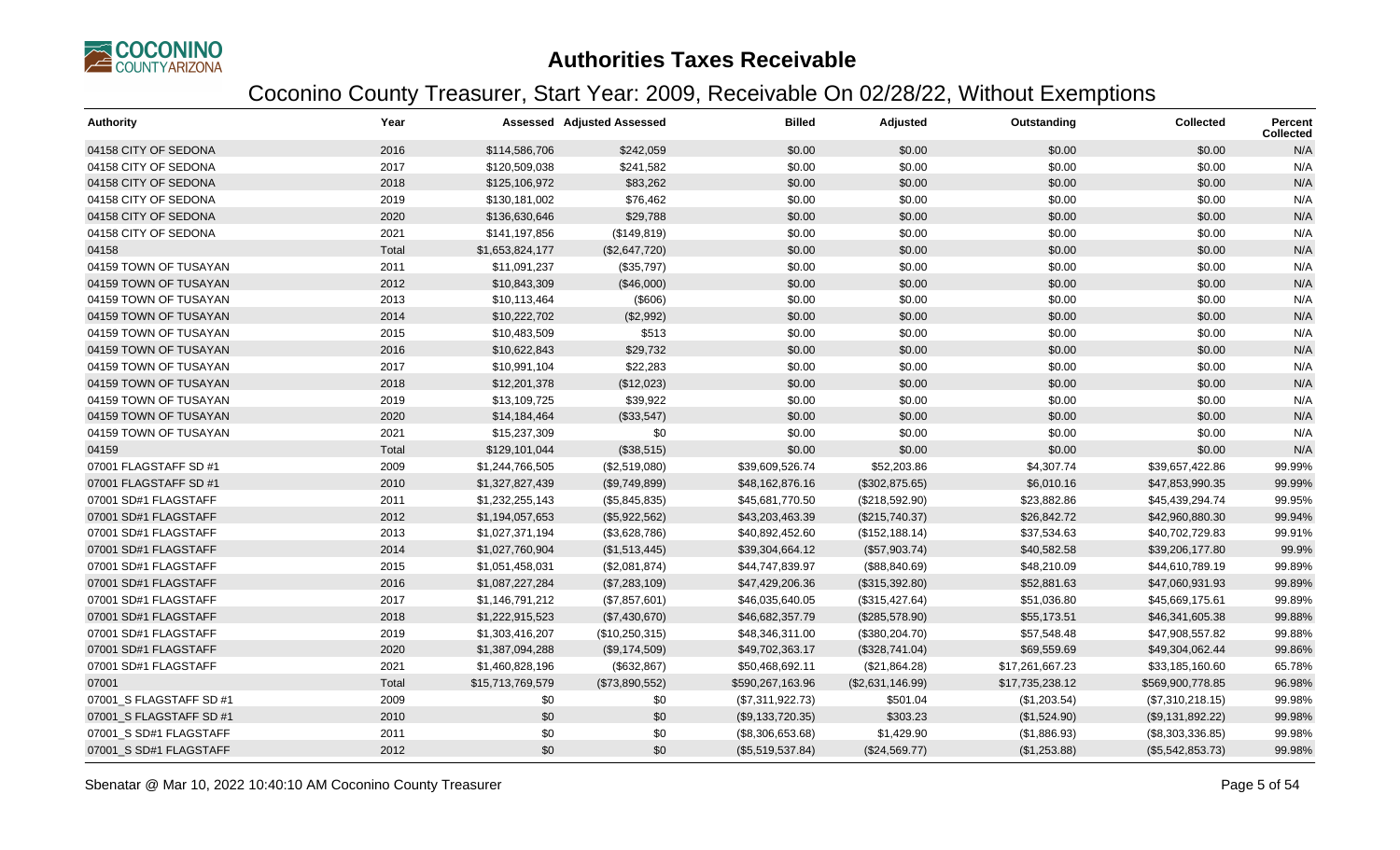

| Authority                   | Year  |                 | <b>Assessed Adjusted Assessed</b> | <b>Billed</b>     | Adjusted       | Outstanding      | <b>Collected</b>  | Percent<br><b>Collected</b> |
|-----------------------------|-------|-----------------|-----------------------------------|-------------------|----------------|------------------|-------------------|-----------------------------|
| 07001_S SD#1 FLAGSTAFF      | 2013  | \$0             | \$0                               | (\$5,256,492.96)  | (\$2,689.42)   | (\$1,561.32)     | (\$5,257,621.06)  | 99.97%                      |
| 07001 S SD#1 FLAGSTAFF      | 2014  | \$0             | \$0                               | (\$5,421,212.34)  | (\$1,586.28)   | (\$1,973.27)     | (\$5,420,825.35)  | 99.96%                      |
| 07001_S SD#1 FLAGSTAFF      | 2015  | \$0             | \$0                               | (\$6,302,753.20)  | (\$2,133.94)   | (\$2,801.70)     | (\$6,302,085.44)  | 99.96%                      |
| 07001 S SD#1 FLAGSTAFF      | 2016  | \$0             | \$0                               | (\$6,581,991.22)  | (\$3,677.28)   | (\$2,920.79)     | (\$6,582,747.71)  | 99.96%                      |
| 07001 S SD#1 FLAGSTAFF      | 2017  | \$0             | \$0                               | (\$6,761,780.88)  | (\$378.56)     | (\$3,966.54)     | (\$6,758,192.90)  | 99.94%                      |
| 07001_S SD#1 FLAGSTAFF      | 2018  | \$0             | \$0                               | (\$6,857,058.46)  | \$276.02       | (\$4,379.41)     | (\$6,852,403.03)  | 99.94%                      |
| 07001_S SD#1 FLAGSTAFF      | 2019  | \$0             | \$0                               | (\$7,058,458.78)  | (\$631.56)     | (\$4,853.21)     | (\$7,054,237.13)  | 99.93%                      |
| 07001 S SD#1 FLAGSTAFF      | 2020  | \$0             | \$0                               | (\$7,264,572.54)  | \$668.40       | (\$7,623.73)     | (\$7,256,280.41)  | 99.9%                       |
| 07001_S SD#1 FLAGSTAFF      | 2021  | \$0             | \$0                               | (\$7,252,853.00)  | (\$31,352.02)  | (\$2,743,221.91) | (\$4,540,983.11)  | 62.34%                      |
| 07001_S                     | Total | \$0             | \$0                               | (\$89,029,007.98) | (\$63,840.24)  | (\$2,779,171.13) | (\$86,313,677.09) | 96.88%                      |
| 07001 SE SD#1 DESEGREGATION | 2019  | \$1,303,416,207 | (\$10,250,315)                    | \$2,240,572.33    | (\$17,620.30)  | \$2,667.04       | \$2,220,284.99    | 99.88%                      |
| 07001_SE SD#1 DESEGREGATION | 2020  | \$1,387,094,288 | (\$9,174,509)                     | \$2,244,318.58    | (\$14,844.37)  | \$3,140.99       | \$2,226,333.22    | 99.86%                      |
| 07001_SE                    | Total | \$2,690,510,495 | (\$19,424,824)                    | \$4,484,890.91    | (\$32,464.67)  | \$5,808.03       | \$4,446,618.21    | 99.87%                      |
| 07002 WILLIAMS SD #2        | 2009  | \$109,528,235   | (\$669,528)                       | \$3,074,384.76    | (\$3,527.01)   | \$3,236.21       | \$3,067,621.54    | 99.89%                      |
| 07002 WILLIAMS SD #2        | 2010  | \$117,896,702   | (\$1,313,763)                     | \$3,619,578.67    | (\$38,868.18)  | \$6,542.45       | \$3,574,168.04    | 99.82%                      |
| 07002 SD#2 WILLIAMS         | 2011  | \$118,347,942   | (\$706,400)                       | \$3,665,366.91    | (\$22,024.47)  | \$11,435.46      | \$3,631,906.98    | 99.69%                      |
| 07002 SD#2 WILLIAMS         | 2012  | \$116,713,314   | (\$1,114,144)                     | \$3,883,013.84    | (\$37,022.39)  | \$14,560.96      | \$3,831,430.49    | 99.62%                      |
| 07002 SD#2 WILLIAMS         | 2013  | \$110,722,308   | (\$755,809)                       | \$4,001,944.72    | (\$27,433.04)  | \$19,403.53      | \$3,955,108.15    | 99.51%                      |
| 07002 SD#2 WILLIAMS         | 2014  | \$99,831,742    | (\$109,219)                       | \$4,107,482.81    | (\$4,337.67)   | \$17,699.95      | \$4,085,445.19    | 99.57%                      |
| 07002 SD#2 WILLIAMS         | 2015  | \$97,849,484    | (\$189,205)                       | \$3,919,253.94    | (\$7,578.42)   | \$19,321.59      | \$3,892,353.93    | 99.51%                      |
| 07002 SD#2 WILLIAMS         | 2016  | \$98,974,076    | (\$1,278,106)                     | \$3,943,937.03    | (\$50,929.98)  | \$19,826.34      | \$3,873,180.71    | 99.49%                      |
| 07002 SD#2 WILLIAMS         | 2017  | \$104,758,678   | (\$1,866,053)                     | \$4,104,892.98    | (\$73,119.43)  | \$20,311.70      | \$4,011,461.85    | 99.5%                       |
| 07002 SD#2 WILLIAMS         | 2018  | \$106,610,737   | (\$1,027,990)                     | \$4,204,192.14    | (\$40,529.30)  | \$22,735.77      | \$4,140,927.07    | 99.45%                      |
| 07002 SD#2 WILLIAMS         | 2019  | \$110,580,593   | (\$1,703,843)                     | \$4,143,831.93    | (\$63,848.12)  | \$23,300.07      | \$4,056,683.74    | 99.43%                      |
| 07002 SD#2 WILLIAMS         | 2020  | \$115,447,883   | (\$1,651,446)                     | \$4,358,318.11    | (\$62,343.74)  | \$29,512.83      | \$4,266,461.54    | 99.31%                      |
| 07002 SD#2 WILLIAMS         | 2021  | \$122,578,926   | (\$110,487)                       | \$4,548,509.60    | (\$4,099.83)   | \$1,393,728.76   | \$3,150,681.01    | 69.33%                      |
| 07002                       | Total | \$1,429,840,620 | (\$12,495,993)                    | \$51,574,707.44   | (\$435,661.58) | \$1,601,615.62   | \$49,537,430.24   | 96.87%                      |
| 07002 S WILLIAMS SD #2      | 2009  | \$0             | \$0                               | (\$283,992.77)    | \$345.68       | (\$152.57)       | (\$283,494.52)    | 99.95%                      |
| 07002_S WILLIAMS SD #2      | 2010  | \$0             | \$0                               | (\$365,635.53)    | \$380.98       | (\$295.27)       | (\$364,959.28)    | 99.92%                      |
| 07002 S SD#2 WILLIAMS       | 2011  | \$0             | \$0                               | (\$347,019.68)    | \$520.74       | (\$218.06)       | (\$346,280.88)    | 99.94%                      |
| 07002 S SD#2 WILLIAMS       | 2012  | \$0             | \$0                               | (\$243,071.78)    | (\$1,977.34)   | (\$211.62)       | (\$244, 837.50)   | 99.91%                      |
| 07002 S SD#2 WILLIAMS       | 2013  | \$0             | \$0                               | (\$231, 232.16)   | \$67.61        | (\$184.56)       | (\$230,979.99)    | 99.92%                      |
| 07002 S SD#2 WILLIAMS       | 2014  | \$0             | \$0                               | (\$252,641.44)    | \$244.54       | (\$297.70)       | (\$252,099.20)    | 99.88%                      |
| 07002_S SD#2 WILLIAMS       | 2015  | \$0             | \$0                               | (\$265,270.66)    | \$392.78       | (\$334.64)       | (\$264,543.24)    | 99.87%                      |
| 07002 S SD#2 WILLIAMS       | 2016  | \$0             | \$0                               | (\$272,375.22)    | (\$85.44)      | (\$354.92)       | (\$272,105.74)    | 99.87%                      |
| 07002 S SD#2 WILLIAMS       | 2017  | \$0             | \$0                               | (\$283,380.76)    | \$245.12       | (\$395.64)       | (\$282,740.00)    | 99.86%                      |
| 07002 S SD#2 WILLIAMS       | 2018  | \$0             | \$0                               | (\$300, 296.16)   | \$44.46        | (\$510.24)       | (\$299,741.46)    | 99.83%                      |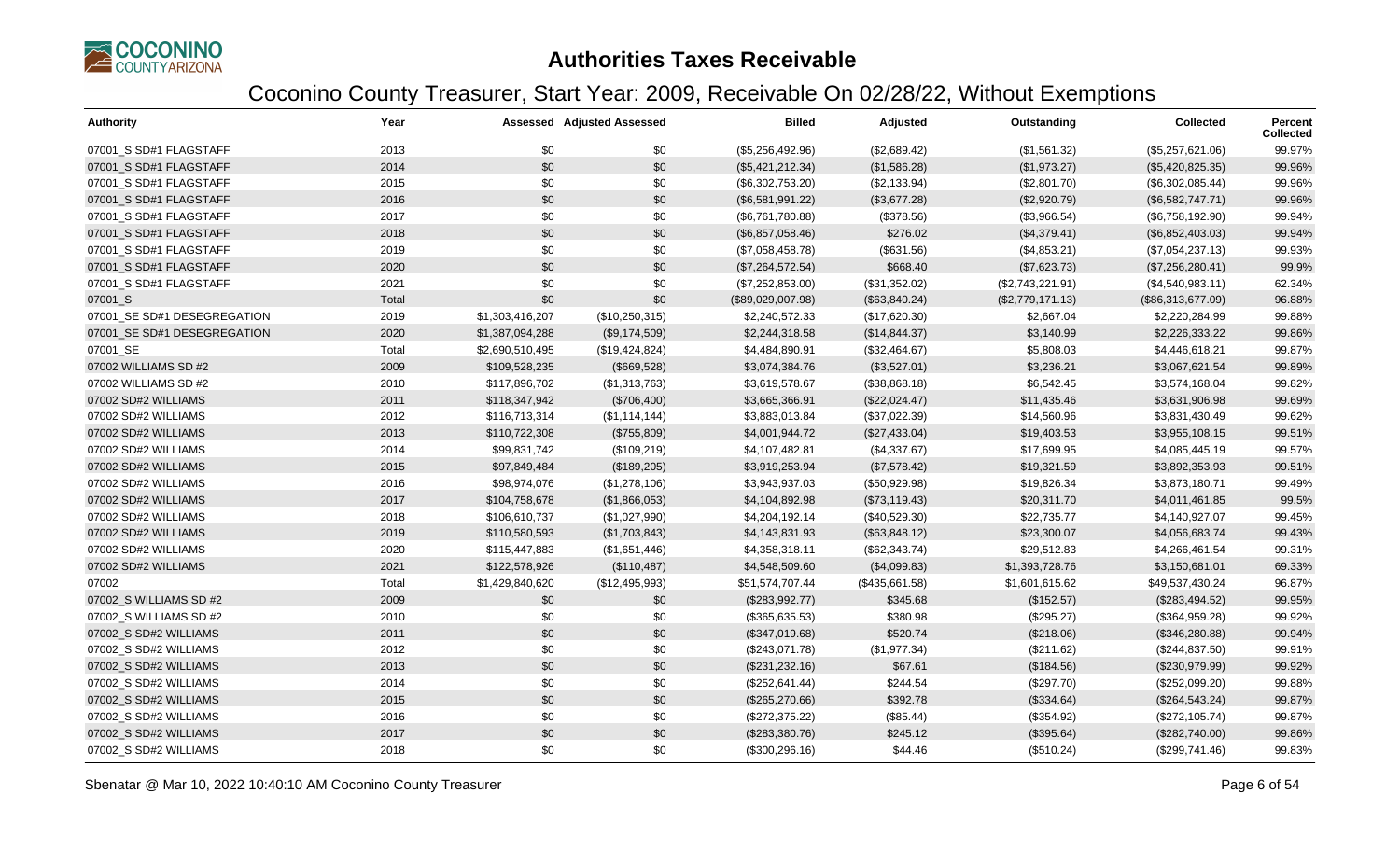

| <b>Authority</b>             | Year  |               | <b>Assessed Adjusted Assessed</b> | <b>Billed</b>    | Adjusted      | Outstanding    | <b>Collected</b> | <b>Percent</b><br><b>Collected</b> |
|------------------------------|-------|---------------|-----------------------------------|------------------|---------------|----------------|------------------|------------------------------------|
| 07002_S SD#2 WILLIAMS        | 2019  | \$0           | \$0                               | (\$299,431.62)   | \$28.66       | (\$807.70)     | (\$298,595.26)   | 99.73%                             |
| 07002 S SD#2 WILLIAMS        | 2020  | \$0           | \$0                               | (\$320,756.66)   | \$70.18       | (\$1,389.26)   | (\$319,297.22)   | 99.57%                             |
| 07002 S SD#2 WILLIAMS        | 2021  | \$0           | \$0                               | (\$339,871.96)   | (\$2,037.56)  | (\$116,200.71) | (\$225,708.81)   | 66.01%                             |
| 07002_S                      | Total | \$0           | \$0                               | (\$3,804,976.40) | (\$1,759.59)  | (\$121,352.89) | (\$3,685,383.10) | 96.81%                             |
| 07004 GRAND CANYON SD #4     | 2009  | \$14,338,139  | (\$40,590)                        | \$661,416.77     | \$1,251.54    | \$271.72       | \$662,396.59     | 99.96%                             |
| 07004 GRAND CANYON SD #4     | 2010  | \$15,425,370  | (\$1,003,923)                     | \$567,775.30     | (\$36,915.08) | \$199.51       | \$530,660.71     | 99.96%                             |
| 07004 SD#4 GRAND CANYON      | 2011  | \$14,190,230  | \$5,960                           | \$659,703.72     | \$270.88      | \$248.95       | \$659,725.65     | 99.96%                             |
| 07004 SD#4 GRAND CANYON      | 2012  | \$13,883,646  | (\$52,223)                        | \$929,676.70     | (\$3,622.96)  | \$322.77       | \$925,730.97     | 99.97%                             |
| 07004 SD#4 GRAND CANYON      | 2013  | \$12,985,861  | (\$2,072)                         | \$954,941.11     | (\$514.15)    | \$366.82       | \$954,060.14     | 99.96%                             |
| 07004 SD#4 GRAND CANYON      | 2014  | \$13,098,185  | (\$2,759)                         | \$1,584,801.73   | (\$545.91)    | \$1,322.24     | \$1,582,933.58   | 99.92%                             |
| 07004 SD#4 GRAND CANYON      | 2015  | \$13,325,860  | \$48,677                          | \$1,612,349.12   | \$5,687.83    | \$1,340.49     | \$1,616,696.46   | 99.92%                             |
| 07004 SD#4 GRAND CANYON      | 2016  | \$13,946,318  | \$39,194                          | \$1,687,365.07   | \$4,530.26    | \$1,058.56     | \$1,690,836.77   | 99.94%                             |
| 07004 SD#4 GRAND CANYON      | 2017  | \$14,924,240  | \$61,354                          | \$1,805,683.85   | \$7,423.27    | \$1,287.71     | \$1,811,819.41   | 99.93%                             |
| 07004 SD#4 GRAND CANYON      | 2018  | \$16,143,676  | \$132,266                         | \$1,953,223.09   | \$16,002.86   | \$1,336.23     | \$1,967,889.72   | 99.93%                             |
| 07004 SD#4 GRAND CANYON      | 2019  | \$17,104,730  | \$93,365                          | \$2,069,501.30   | \$11,296.25   | \$2,127.21     | \$2,078,670.34   | 99.9%                              |
| 07004 SD#4 GRAND CANYON      | 2020  | \$18,526,495  | (\$24,100)                        | \$2,241,520.61   | (\$2,915.87)  | \$2,453.40     | \$2,236,151.34   | 99.89%                             |
| 07004 SD#4 GRAND CANYON      | 2021  | \$20,047,790  | \$0                               | \$2,329,172.11   | \$0.00        | \$781,738.32   | \$1,547,433.79   | 66.44%                             |
| 07004                        | Total | \$197,940,540 | (\$744,851)                       | \$19,057,130.48  | \$1,948.92    | \$794,073.93   | \$18,265,005.47  | 95.83%                             |
| 07004 ASAE SD#4 GRAND CANYON | 2014  | \$0           | \$0                               | (\$3,956.37)     | \$31.75       | (\$143.63)     | (\$3,780.99)     | 96.34%                             |
| 07004_ASAE SD#4 GRAND CANYON | 2015  | \$0           | \$0                               | (\$4,056.15)     | \$32.75       | (\$147.84)     | (\$3,875.56)     | 96.33%                             |
| 07004 ASAE SD#4 GRAND CANYON | 2016  | \$0           | \$0                               | (\$3,445.84)     | \$33.05       | (\$93.57)      | (\$3,319.22)     | 97.26%                             |
| 07004 ASAE SD#4 GRAND CANYON | 2017  | \$0           | \$0                               | (\$3,557.10)     | \$3.34        | (\$101.32)     | (\$3,452.44)     | 97.15%                             |
| 07004 ASAE SD#4 GRAND CANYON | 2018  | \$0           | \$0                               | (\$3,653.94)     | \$3.44        | (\$96.18)      | (\$3,554.32)     | 97.37%                             |
| 07004 ASAE SD#4 GRAND CANYON | 2019  | \$0           | \$0                               | (\$3,637.06)     | \$0.00        | (\$202.42)     | (\$3,434.64)     | 94.43%                             |
| 07004_ASAE SD#4 GRAND CANYON | 2020  | \$0           | \$0                               | (\$3,676.48)     | \$0.00        | (\$149.97)     | (\$3,526.51)     | 95.92%                             |
| 07004_ASAE SD#4 GRAND CANYON | 2021  | \$0           | \$0                               | (\$2,672.44)     | \$0.00        | (\$388.05)     | (\$2,284.39)     | 85.48%                             |
| 07004 ASAE                   | Total | \$0           | \$0                               | (\$28,655.38)    | \$104.33      | (\$1,322.98)   | (\$27,228.07)    | 95.37%                             |
| 07004 S SD#4 GRAND CANYON    | 2011  | \$0           | \$0                               | (\$397.76)       | \$6.56        | (\$4.00)       | (\$387.20)       | 98.98%                             |
| 07004 S SD#4 GRAND CANYON    | 2012  | \$0           | \$0                               | (\$2,098.14)     | \$88.06       | (\$27.38)      | (\$1,982.70)     | 98.64%                             |
| 07004 S SD#4 GRAND CANYON    | 2013  | \$0           | \$0                               | (\$2,130.66)     | \$59.52       | (\$20.48)      | (\$2,050.66)     | 99.01%                             |
| 07004 S SD#4 GRAND CANYON    | 2014  | \$0           | \$0                               | (\$4,018.68)     | \$32.26       | (\$145.96)     | (\$3,840.46)     | 96.34%                             |
| 07004_S SD#4 GRAND CANYON    | 2015  | \$0           | \$0                               | (\$4,309.84)     | \$34.76       | (\$157.20)     | (\$4,117.88)     | 96.32%                             |
| 07004 S SD#4 GRAND CANYON    | 2016  | \$0           | \$0                               | (\$3,910.58)     | \$37.94       | (\$107.60)     | (\$3,765.04)     | 97.22%                             |
| 07004_S SD#4 GRAND CANYON    | 2017  | \$0           | \$0                               | (\$3,888.56)     | \$3.64        | (\$112.04)     | (\$3,772.88)     | 97.12%                             |
| 07004_S SD#4 GRAND CANYON    | 2018  | \$0           | \$0                               | (\$3,826.38)     | \$3.66        | (\$102.14)     | (\$3,720.58)     | 97.33%                             |
| 07004 S SD#4 GRAND CANYON    | 2019  | \$0           | \$0                               | (\$3,614.08)     | \$0.00        | (\$204.78)     | (\$3,409.30)     | 94.33%                             |
| 07004 S SD#4 GRAND CANYON    | 2020  | \$0           | \$0                               | (\$3,481.42)     | \$0.00        | (\$145.59)     | (\$3,335.83)     | 95.82%                             |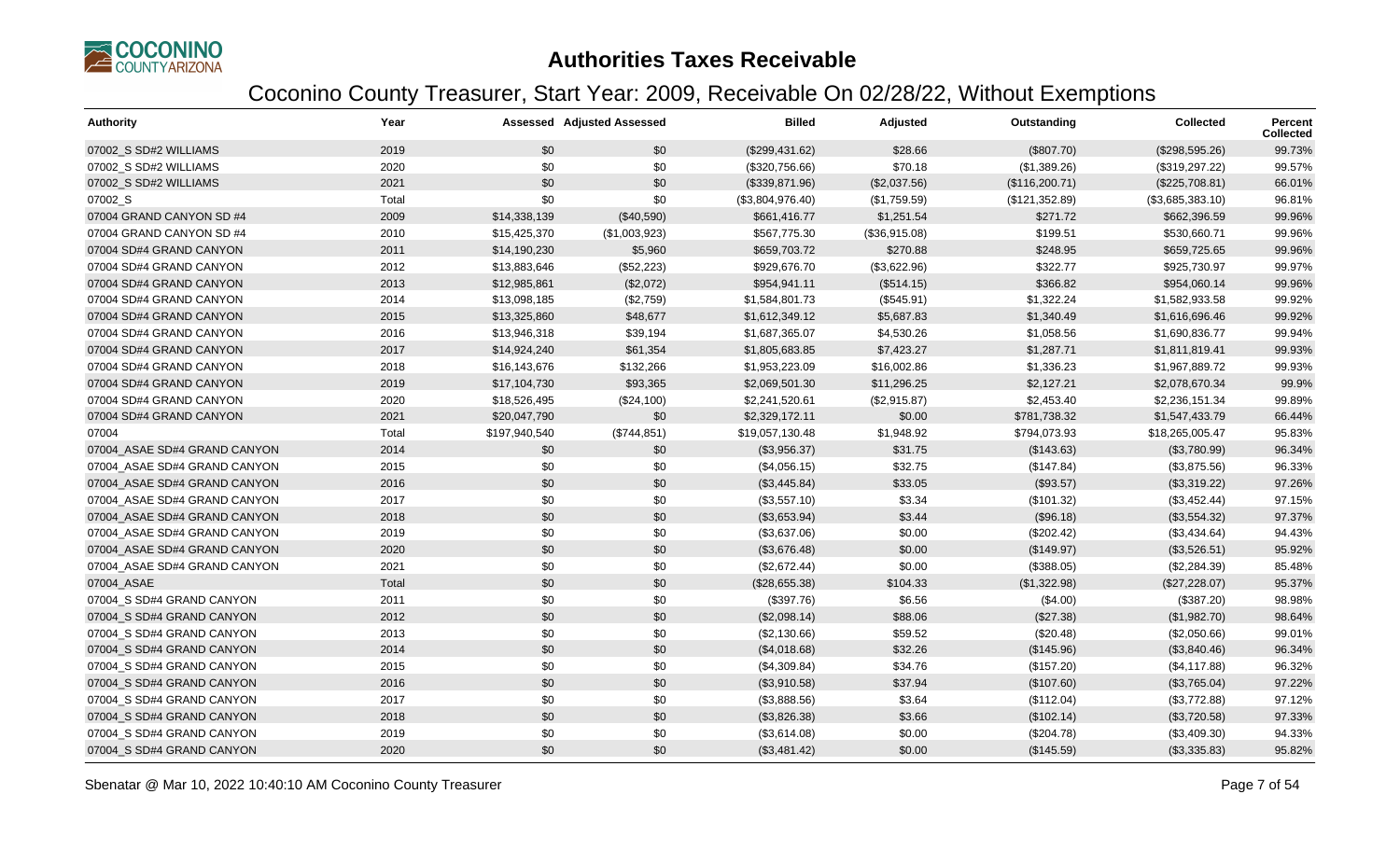

| <b>Authority</b>             | Year  |               | Assessed Adjusted Assessed | <b>Billed</b>  | Adjusted     | Outstanding   | <b>Collected</b> | Percent<br><b>Collected</b> |
|------------------------------|-------|---------------|----------------------------|----------------|--------------|---------------|------------------|-----------------------------|
| 07004 S SD#4 GRAND CANYON    | 2021  | \$0           | \$0                        | (\$3,234.64)   | \$0.00       | (\$486.54)    | (\$2,748.10)     | 84.96%                      |
| 07004 S                      | Total | \$0           | \$0                        | (\$34,910.74)  | \$266.40     | (\$1,513.71)  | (\$33,130.63)    | 95.63%                      |
| 07005 CHEVELON BUTTE SD #5   | 2009  | \$63,273,215  | (\$104,017)                | \$565,229.74   | (\$158.37)   | \$5.13        | \$565,066.24     | 100%                        |
| 07005 CHEVELON BUTTE SD #5   | 2010  | \$70,172,830  | (\$45,708)                 | \$481,755.57   | (\$39.96)    | \$6.78        | \$481,708.83     | 100%                        |
| 07005 SD#5 CHEVELON BUTTE    | 2011  | \$65,822,343  | (\$64,760)                 | \$452,016.38   | (\$293.73)   | \$30.73       | \$451,691.92     | 99.99%                      |
| 07005 SD#5 CHEVELON BUTTE    | 2012  | \$61,973,327  | (\$9,155)                  | \$488,323.32   | (\$75.23)    | \$35.08       | \$488,213.01     | 99.99%                      |
| 07005 SD#5 CHEVELON BUTTE    | 2013  | \$47,244,590  | (\$9,730)                  | \$397,373.78   | (\$85.07)    | \$67.85       | \$397,220.86     | 99.98%                      |
| 07005 SD#5 CHEVELON BUTTE    | 2014  | \$45,608,407  | (\$9,957)                  | \$465,616.04   | (\$101.65)   | \$82.38       | \$465,432.01     | 99.98%                      |
| 07005 SD#5 CHEVELON BUTTE    | 2015  | \$47,176,839  | (\$3,123)                  | \$564,471.11   | (\$37.38)    | \$143.02      | \$564,290.71     | 99.97%                      |
| 07005 SD#5 CHEVELON BUTTE    | 2016  | \$47,321,207  | (\$58)                     | \$533,877.84   | (\$0.65)     | \$179.94      | \$533,697.25     | 99.97%                      |
| 07005 SD#5 CHEVELON BUTTE    | 2017  | \$49,013,826  | \$936                      | \$552,238.85   | \$10.54      | \$182.41      | \$552,066.98     | 99.97%                      |
| 07005 SD#5 CHEVELON BUTTE    | 2018  | \$50,670,403  | \$2,173                    | \$535,585.94   | \$22.97      | \$214.89      | \$535,394.02     | 99.96%                      |
| 07005 SD#5 CHEVELON BUTTE    | 2019  | \$52,590,088  | (\$1,383)                  | \$546,042.59   | (\$14.36)    | \$177.09      | \$545,851.14     | 99.97%                      |
| 07005 SD#5 CHEVELON BUTTE    | 2020  | \$55,594,820  | \$1,769                    | \$560,840.67   | \$17.85      | \$134.98      | \$560,723.54     | 99.98%                      |
| 07005 SD#5 CHEVELON BUTTE    | 2021  | \$58,407,428  | (\$408)                    | \$572,042.04   | (\$4.00)     | \$167,038.34  | \$404,999.70     | 70.8%                       |
| 07005                        | Total | \$714,869,323 | (\$243, 421)               | \$6,715,413.87 | (\$759.04)   | \$168,298.62  | \$6,546,356.21   | 97.49%                      |
| 07005 S CHEVELON BUTTE SD #5 | 2009  | \$0           | \$0                        | (\$129,563.99) | \$29.38      | (\$1.77)      | (\$129,532.84)   | 100%                        |
| 07005 S CHEVELON BUTTE SD #5 | 2010  | \$0           | \$0                        | (\$114,469.23) | \$10.71      | (\$2.37)      | (\$114,456.15)   | 100%                        |
| 07005_S SD#5 CHEVELON BUTTE  | 2011  | \$0           | \$0                        | (\$106,317.33) | \$25.39      | (\$2.39)      | (\$106, 289.55)  | 100%                        |
| 07005 S SD#5 CHEVELON BUTTE  | 2012  | \$0           | \$0                        | (\$25,688.32)  | (\$349.11)   | (\$1.18)      | (\$26,036.25)    | 100%                        |
| 07005 S SD#5 CHEVELON BUTTE  | 2013  | \$0           | \$0                        | (\$25,544.02)  | \$0.04       | (\$1.32)      | (\$25,542.66)    | 99.99%                      |
| 07005 S SD#5 CHEVELON BUTTE  | 2014  | \$0           | \$0                        | (\$28,796.29)  | \$10.62      | (\$1.57)      | (\$28,784.10)    | 99.99%                      |
| 07005 S SD#5 CHEVELON BUTTE  | 2015  | \$0           | \$0                        | (\$37,897.71)  | \$0.00       | (\$2.11)      | (\$37,895.60)    | 99.99%                      |
| 07005_S SD#5 CHEVELON BUTTE  | 2016  | \$0           | \$0                        | (\$30,873.32)  | (\$102.42)   | \$0.00        | (\$30,975.74)    | 100%                        |
| 07005 S SD#5 CHEVELON BUTTE  | 2017  | \$0           | \$0                        | (\$32,040.23)  | \$0.00       | \$0.00        | (\$32,040.23)    | 100%                        |
| 07005 S SD#5 CHEVELON BUTTE  | 2018  | \$0           | \$0                        | (\$30,799.21)  | (\$75.46)    | \$0.00        | (\$30,874.67)    | 100%                        |
| 07005 S SD#5 CHEVELON BUTTE  | 2019  | \$0           | \$0                        | (\$31,417.79)  | \$0.00       | \$0.00        | (\$31,417.79)    | 100%                        |
| 07005 S SD#5 CHEVELON BUTTE  | 2020  | \$0           | \$0                        | (\$33,877.75)  | \$0.00       | \$0.00        | (\$33,877.75)    | 100%                        |
| 07005_S SD#5 CHEVELON BUTTE  | 2021  | \$0           | \$0                        | (\$35,243.31)  | (\$297.82)   | (\$10,837.87) | (\$24,703.26)    | 69.51%                      |
| 07005_S                      | Total | \$0           | \$0                        | (\$662,528.50) | (\$748.67)   | (\$10,850.58) | (\$652,426.59)   | 98.36%                      |
| 07006 FREDONIA SD #6         | 2009  | \$19,692,069  | (\$11,259)                 | \$585,261.21   | (\$342.07)   | \$471.62      | \$584,447.52     | 99.92%                      |
| 07006 FREDONIA SD #6         | 2010  | \$22,663,431  | (\$17,264)                 | \$338,863.22   | (\$276.84)   | \$214.88      | \$338,371.50     | 99.94%                      |
| 07006 SD#6 FREDONIA          | 2011  | \$23,417,707  | (\$36,586)                 | \$846,435.05   | (\$1,367.50) | \$520.20      | \$844,547.35     | 99.94%                      |
| 07006 SD#6 FREDONIA          | 2012  | \$23,194,589  | (\$12,532)                 | \$901,040.64   | (\$721.86)   | \$631.48      | \$899,687.30     | 99.93%                      |
| 07006 SD#6 FREDONIA          | 2013  | \$20,916,388  | (\$1,998)                  | \$976,147.79   | (\$136.08)   | \$699.05      | \$975,312.66     | 99.93%                      |
| 07006 SD#6 FREDONIA          | 2014  | \$21,954,524  | (\$12,348)                 | \$1,190,657.86 | (\$723.01)   | \$1,054.44    | \$1,188,880.41   | 99.91%                      |
| 07006 SD#6 FREDONIA          | 2015  | \$21,153,598  | (\$79,928)                 | \$1,158,180.26 | (\$4,376.11) | \$1,730.72    | \$1,152,073.43   | 99.85%                      |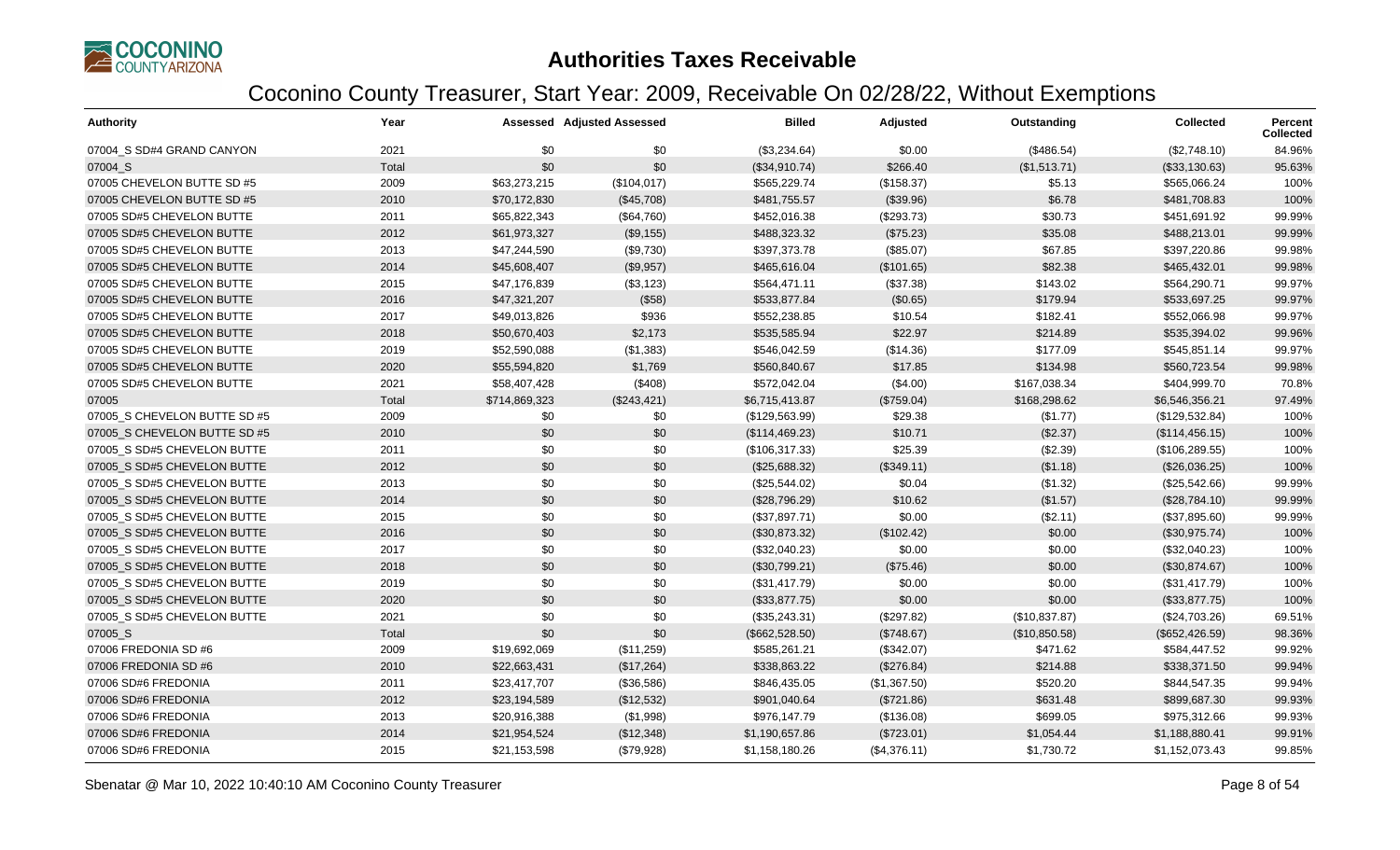

| <b>Authority</b>               | Year  |                 | <b>Assessed Adjusted Assessed</b> | <b>Billed</b>    | Adjusted       | Outstanding   | <b>Collected</b> | Percent<br><b>Collected</b> |
|--------------------------------|-------|-----------------|-----------------------------------|------------------|----------------|---------------|------------------|-----------------------------|
| 07006 SD#6 FREDONIA            | 2016  | \$20,405,963    | \$11,254                          | \$935,979.22     | \$516.19       | \$1,774.01    | \$934,721.40     | 99.81%                      |
| 07006 SD#6 FREDONIA            | 2017  | \$19,980,697    | (\$122,813)                       | \$1,169,152.03   | (\$7,186.29)   | \$2,252.58    | \$1,159,713.16   | 99.81%                      |
| 07006 SD#6 FREDONIA            | 2018  | \$20,094,509    | \$4,011                           | \$1,156,319.83   | \$230.83       | \$3,818.75    | \$1,152,731.91   | 99.67%                      |
| 07006 SD#6 FREDONIA            | 2019  | \$20,096,814    | (\$44,329)                        | \$1,047,405.22   | (\$1,923.70)   | \$4,028.98    | \$1,041,452.54   | 99.61%                      |
| 07006 SD#6 FREDONIA            | 2020  | \$20,426,318    | (\$49,038)                        | \$1,123,263.79   | (\$2,696.63)   | \$4,680.04    | \$1,115,887.12   | 99.58%                      |
| 07006 SD#6 FREDONIA            | 2021  | \$20,733,858    | (\$1,902)                         | \$1,119,338.93   | (\$102.68)     | \$271,274.28  | \$847,961.97     | 75.76%                      |
| 07006                          | Total | \$274,730,465   | (\$374,732)                       | \$12,548,045.05  | (\$19, 105.75) | \$293,151.03  | \$12,235,788.27  | 97.66%                      |
| 07006_S FREDONIA SD #6         | 2009  | \$0             | \$0                               | (\$78,817.91)    | (\$23.79)      | (\$141.20)    | (\$78,700.50)    | 99.82%                      |
| 07006_S FREDONIA SD #6         | 2010  | \$0             | \$0                               | (\$37,455.93)    | \$37.50        | (\$52.92)     | (\$37,365.51)    | 99.86%                      |
| 07006 S SD#6 FREDONIA          | 2011  | \$0             | \$0                               | (\$96,932.34)    | \$155.98       | (\$136.20)    | (\$96,640.16)    | 99.86%                      |
| 07006 S SD#6 FREDONIA          | 2012  | \$0             | \$0                               | (\$91,770.74)    | (\$229.73)     | (\$93.50)     | (\$91,906.97)    | 99.9%                       |
| 07006_S SD#6 FREDONIA          | 2013  | \$0             | \$0                               | (\$81,604.28)    | \$25.28        | (\$83.40)     | (\$81,495.60)    | 99.9%                       |
| 07006 S SD#6 FREDONIA          | 2014  | \$0             | \$0                               | (\$97,407.90)    | \$189.34       | (\$101.93)    | (\$97,116.63)    | 99.9%                       |
| 07006_S SD#6 FREDONIA          | 2015  | \$0             | \$0                               | (\$96,156.08)    | \$146.08       | (\$247.88)    | (\$95,762.12)    | 99.74%                      |
| 07006 S SD#6 FREDONIA          | 2016  | \$0             | \$0                               | (\$94,382.40)    | \$29.42        | (\$168.32)    | (\$94,184.66)    | 99.82%                      |
| 07006 S SD#6 FREDONIA          | 2017  | \$0             | \$0                               | (\$92,422.22)    | \$13.28        | (\$170.74)    | (\$92,238.20)    | 99.82%                      |
| 07006_S SD#6 FREDONIA          | 2018  | \$0             | \$0                               | (\$90,923.98)    | \$24.20        | (\$171.64)    | (\$90,728.14)    | 99.81%                      |
| 07006_S SD#6 FREDONIA          | 2019  | \$0             | \$0                               | (\$87,833.56)    | \$14.80        | (\$144.68)    | (\$87,674.08)    | 99.84%                      |
| 07006_S SD#6 FREDONIA          | 2020  | \$0             | \$0                               | (\$89,165.92)    | \$20.48        | (\$225.86)    | (\$88,919.58)    | 99.75%                      |
| 07006_S SD#6 FREDONIA          | 2021  | \$0             | \$0                               | (\$89,153.50)    | \$0.00         | (\$25,588.26) | (\$63,565.24)    | 71.3%                       |
| 07006 S                        | Total | \$0             | \$0                               | (\$1,124,026.76) | \$402.84       | (\$27,326.53) | (\$1,096,297.39) | 97.57%                      |
| 07009 SEDONA OAK CREEK SD #9   | 2009  | \$166,632,564   | (\$575,430)                       | \$2,100,340.45   | (\$3,408.08)   | \$4.14        | \$2,096,928.23   | 100%                        |
| 07009 SEDONA OAK CREEK SD #9   | 2010  | \$172,932,181   | (\$1,137,021)                     | \$1,672,266.27   | (\$9,976.97)   | \$20.31       | \$1,662,268.99   | 100%                        |
| 07009 SD#9 SEDONA OAK CREEK    | 2011  | \$154,402,511   | (\$544, 844)                      | \$1,705,993.43   | (\$6,035.74)   | \$28.55       | \$1,699,929.14   | 100%                        |
| 07009 SD#9 SEDONA OAK CREEK    | 2012  | \$141,984,528   | (\$245,411)                       | \$2,007,904.34   | (\$3,495.32)   | \$34.85       | \$2,004,374.17   | 100%                        |
| 07009 SD#9 SEDONA OAK CREEK    | 2013  | \$121,257,830   | (\$811,357)                       | \$1,626,310.20   | (\$10,902.32)  | \$91.95       | \$1,615,315.93   | 99.99%                      |
| 07009 SD#9 SEDONA OAK CREEK    | 2014  | \$121,008,718   | (\$26,092)                        | \$1,675,607.36   | (\$361.30)     | \$239.50      | \$1,675,006.56   | 99.99%                      |
| 07009 SD#9 SEDONA OAK CREEK    | 2015  | \$125,336,268   | (\$33,018)                        | \$1,553,417.66   | (\$409.23)     | \$181.30      | \$1,552,827.13   | 99.99%                      |
| 07009 SD#9 SEDONA OAK CREEK    | 2016  | \$129,593,920   | \$226,987                         | \$1,683,554.51   | \$2,948.81     | \$138.51      | \$1,686,364.81   | 99.99%                      |
| 07009 SD#9 SEDONA OAK CREEK    | 2017  | \$136,176,552   | \$233,927                         | \$1,546,965.48   | \$2,657.41     | \$54.11       | \$1,549,568.78   | 100%                        |
| 07009 SD#9 SEDONA OAK CREEK    | 2018  | \$141,260,741   | \$58,562                          | \$1,563,615.39   | \$648.24       | \$53.34       | \$1,564,210.29   | 100%                        |
| 07009 SD#9 SEDONA OAK CREEK    | 2019  | \$146,902,924   | \$40,101                          | \$1,408,798.87   | \$384.57       | \$16.13       | \$1,409,167.31   | 100%                        |
| 07009 SD#9 SEDONA OAK CREEK    | 2020  | \$153,876,949   | \$29,788                          | \$1,423,669.25   | \$275.61       | \$90.69       | \$1,423,854.17   | 99.99%                      |
| 07009 SD#9 SEDONA OAK CREEK    | 2021  | \$159,673,674   | (\$149, 819)                      | \$1,305,651.55   | (\$1,225.07)   | \$337,451.94  | \$966,974.54     | 74.13%                      |
| 07009                          | Total | \$1,871,039,360 | (\$2,933,627)                     | \$21,274,094.76  | (\$28,899.39)  | \$338,405.32  | \$20,906,790.05  | 98.41%                      |
| 07009 S SEDONA OAK CREEK SD #9 | 2009  | \$0             | \$0                               | (\$382,582.54)   | \$43.26        | (\$1.17)      | (\$382,538.11)   | 100%                        |
| 07009 S SEDONA OAK CREEK SD #9 | 2010  | \$0             | \$0                               | (\$326,653.10)   | \$9.13         | (\$1.08)      | (\$326,642.89)   | 100%                        |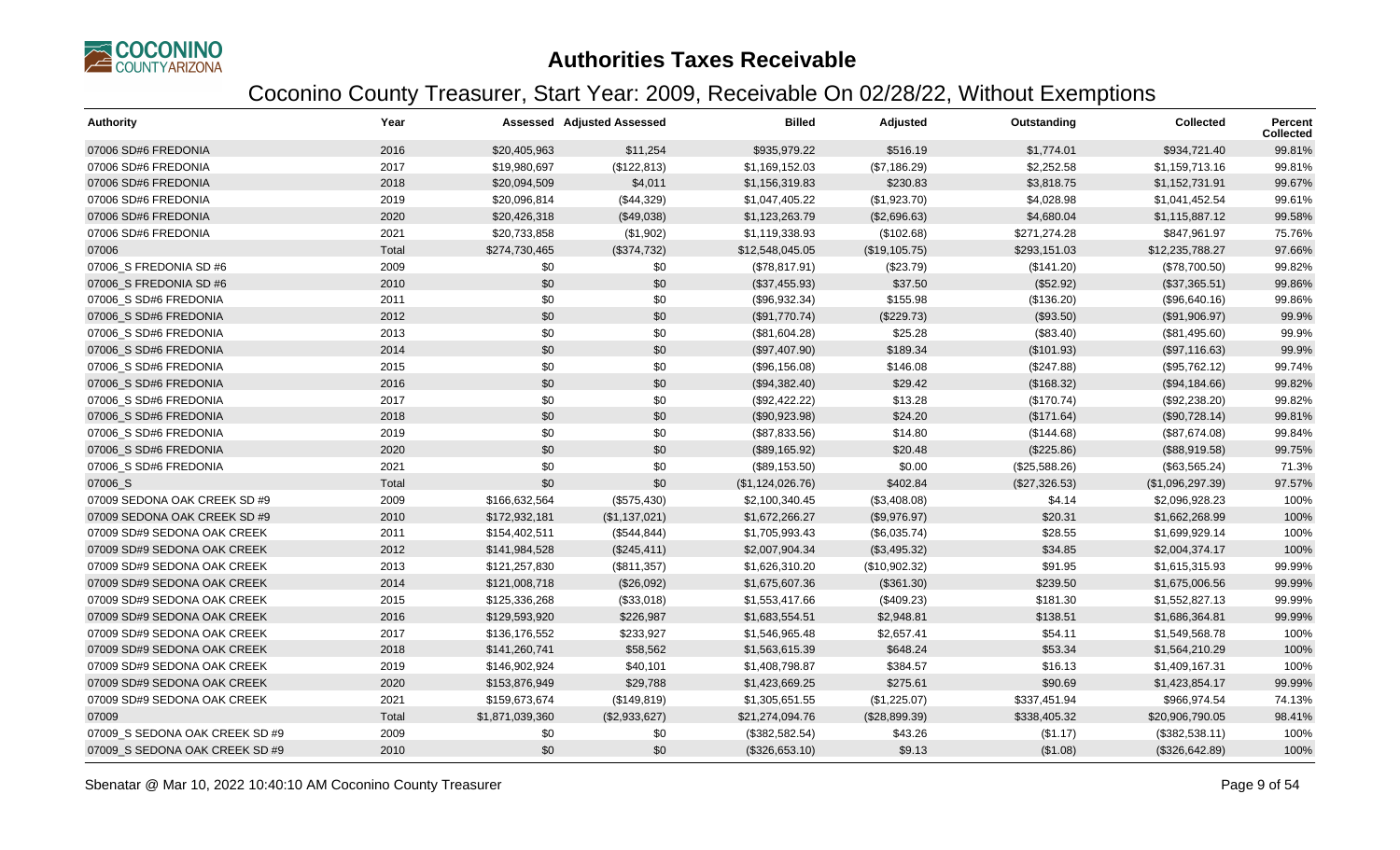

| <b>Authority</b>            | Year  |               | <b>Assessed Adjusted Assessed</b> | <b>Billed</b>    | Adjusted        | Outstanding   | <b>Collected</b> | <b>Percent</b><br><b>Collected</b> |
|-----------------------------|-------|---------------|-----------------------------------|------------------|-----------------|---------------|------------------|------------------------------------|
| 07009 S SD#9 SEDONA OAK CRE | 2011  | \$0           | \$0                               | (\$313,456.22)   | \$6.89          | (\$1.25)      | (\$313,448.08)   | 100%                               |
| 07009 S SD#9 SEDONA OAK CRE | 2012  | \$0           | \$0                               | (\$246,582.82)   | (\$802.74)      | (\$0.86)      | (\$247,384.70)   | 100%                               |
| 07009 S SD#9 SEDONA OAK CRE | 2013  | \$0           | \$0                               | (\$206,313.14)   | (\$846.67)      | \$0.00        | (\$207, 159.81)  | 100%                               |
| 07009_S SD#9 SEDONA OAK CRE | 2014  | \$0           | \$0                               | $(\$230,311.32)$ | (\$260.29)      | \$0.00        | (\$230,571.61)   | 100%                               |
| 07009_S SD#9 SEDONA OAK CRE | 2015  | \$0           | \$0                               | (\$222,034.51)   | (\$953.46)      | \$0.00        | (\$222,987.97)   | 100%                               |
| 07009 S SD#9 SEDONA OAK CRE | 2016  | \$0           | \$0                               | (\$245,060.67)   | (\$443.30)      | \$0.00        | (\$245,503.97)   | 100%                               |
| 07009_S SD#9 SEDONA OAK CRE | 2017  | \$0           | \$0                               | (\$226,305.85)   | \$0.00          | \$0.00        | (\$226,305.85)   | 100%                               |
| 07009 S SD#9 SEDONA OAK CRE | 2018  | \$0           | \$0                               | (\$225,477.07)   | \$4.20          | \$0.00        | (\$225,472.87)   | 100%                               |
| 07009_S SD#9 SEDONA OAK CRE | 2019  | \$0           | \$0                               | (\$194,905.44)   | \$0.00          | \$0.00        | (\$194,905.44)   | 100%                               |
| 07009 S SD#9 SEDONA OAK CRE | 2020  | \$0           | \$0                               | (\$194, 423.13)  | \$4.47          | \$0.00        | (\$194,418.66)   | 100%                               |
| 07009_S SD#9 SEDONA OAK CRE | 2021  | \$0           | \$0                               | (\$179,561.81)   | (\$710.37)      | (\$49,377.13) | (\$130,895.05)   | 72.61%                             |
| 07009_S                     | Total | \$0           | \$0                               | (\$3,193,667.62) | (\$3,948.88)    | (\$49,381.49) | (\$3,148,235.01) | 98.46%                             |
| 07010 MAINE SD #10          | 2009  | \$35,450,897  | (\$20,287)                        | \$1,621,085.52   | \$45.79         | \$6.20        | \$1,621,125.11   | 100%                               |
| 07010 MAINE SD #10          | 2010  | \$38,038,627  | (\$526,478)                       | \$1,635,985.36   | (\$21,668.98)   | \$9.15        | \$1,614,307.23   | 100%                               |
| 07010 SD#10 MAINE           | 2011  | \$39,755,924  | (\$391,963)                       | \$1,520,902.38   | (\$15,007.90)   | \$1,476.14    | \$1,504,418.34   | 99.9%                              |
| 07010 SD#10 MAINE           | 2012  | \$39,131,355  | (\$769,436)                       | \$1,820,273.30   | (\$35,808.24)   | \$1,654.48    | \$1,782,810.58   | 99.91%                             |
| 07010 SD#10 MAINE           | 2013  | \$29,714,736  | (\$445,259)                       | \$1,756,468.30   | (\$26,342.87)   | \$2,164.71    | \$1,727,960.72   | 99.87%                             |
| 07010 SD#10 MAINE           | 2014  | \$28,347,134  | (\$25,735)                        | \$1,580,948.65   | (\$1,435.28)    | \$2,547.91    | \$1,576,965.46   | 99.84%                             |
| 07010 SD#10 MAINE           | 2015  | \$28,174,006  | (\$9,685)                         | \$1,716,585.54   | (\$590.09)      | \$3,434.14    | \$1,712,561.31   | 99.8%                              |
| 07010 SD#10 MAINE           | 2016  | \$28,927,286  | (\$995,775)                       | \$1,755,422.38   | (\$60,427.59)   | \$3,458.67    | \$1,691,536.12   | 99.8%                              |
| 07010 SD#10 MAINE           | 2017  | \$29,887,253  | (\$1,174,345)                     | \$1,581,513.23   | (\$62,141.63)   | \$3,189.52    | \$1,516,182.08   | 99.79%                             |
| 07010 SD#10 MAINE           | 2018  | \$30,958,869  | (\$640, 415)                      | \$1,613,049.69   | (\$33,367.54)   | \$3,042.99    | \$1,576,639.16   | 99.81%                             |
| 07010 SD#10 MAINE           | 2019  | \$32,769,112  | (\$1,055,412)                     | \$1,693,572.83   | (\$54,545.81)   | \$3,078.65    | \$1,635,948.37   | 99.81%                             |
| 07010 SD#10 MAINE           | 2020  | \$34,455,926  | (\$1,081,847)                     | \$1,745,983.91   | (\$54,820.44)   | \$3,402.39    | \$1,687,761.08   | 99.8%                              |
| 07010 SD#10 MAINE           | 2021  | \$36,180,627  | (\$2,887)                         | \$1,582,396.13   | (\$126.27)      | \$478,596.27  | \$1,103,673.59   | 69.75%                             |
| 07010                       | Total | \$431,791,752 | (\$7,139,524)                     | \$21,624,187.22  | (\$366, 236.85) | \$506,061.22  | \$20,751,889.15  | 97.62%                             |
| 07010_S MAINE SD #10        | 2009  | \$0           | \$0                               | (\$187, 142.65)  | \$111.57        | (\$1.28)      | (\$187,029.80)   | 100%                               |
| 07010_S MAINE SD #10        | 2010  | \$0           | \$0                               | (\$196,683.37)   | \$176.82        | (\$0.65)      | (\$196,505.90)   | 100%                               |
| 07010_S SD#10 MAINE         | 2011  | \$0           | \$0                               | (\$165,996.26)   | \$195.70        | (\$0.56)      | (\$165,800.00)   | 100%                               |
| 07010 S SD#10 MAINE         | 2012  | \$0           | \$0                               | (\$111, 813.90)  | (\$1,499.40)    | \$0.00        | (\$113,313.30)   | 100%                               |
| 07010 S SD#10 MAINE         | 2013  | \$0           | \$0                               | (\$97,803.40)    | \$228.80        | (\$6.65)      | (\$97,567.95)    | 99.99%                             |
| 07010 S SD#10 MAINE         | 2014  | \$0           | \$0                               | (\$93,226.78)    | \$216.18        | (\$20.54)     | (\$92,990.06)    | 99.98%                             |
| 07010 S SD#10 MAINE         | 2015  | \$0           | \$0                               | (\$135,765.82)   | \$144.18        | (\$31.18)     | (\$135,590.46)   | 99.98%                             |
| 07010_S SD#10 MAINE         | 2016  | \$0           | \$0                               | (\$134,740.28)   | \$0.00          | (\$66.22)     | (\$134,674.06)   | 99.95%                             |
| 07010 S SD#10 MAINE         | 2017  | \$0           | \$0                               | (\$141,651.22)   | \$1.02          | (\$100.14)    | (\$141,550.06)   | 99.93%                             |
| 07010 S SD#10 MAINE         | 2018  | \$0           | \$0                               | (\$149,700.58)   | \$0.00          | (\$116.38)    | (\$149,584.20)   | 99.92%                             |
| 07010_S SD#10 MAINE         | 2019  | \$0           | \$0                               | (\$149,005.72)   | \$0.00          | (\$93.92)     | (\$148,911.80)   | 99.94%                             |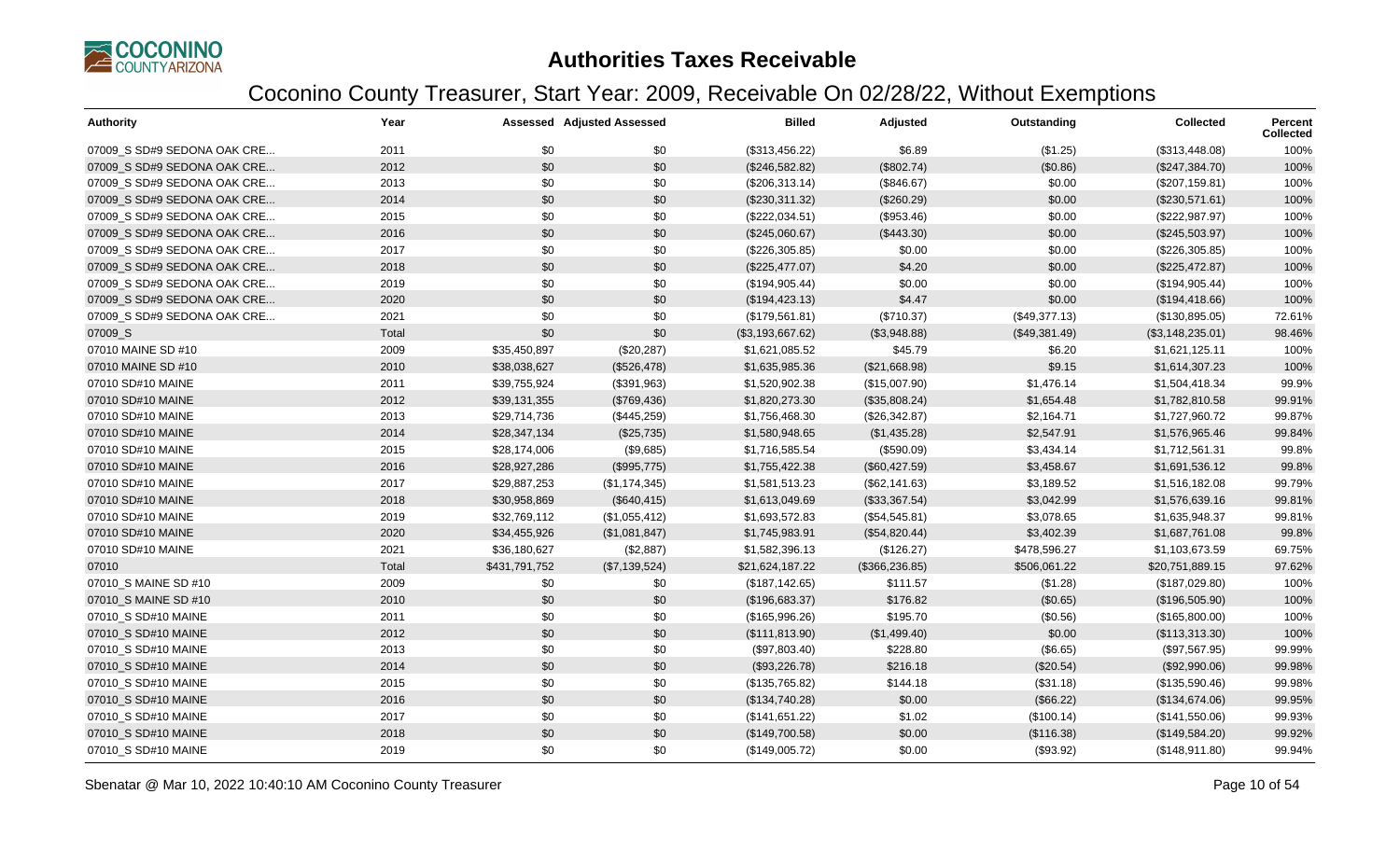

| <b>Authority</b>       | Year  |                 | <b>Assessed Adjusted Assessed</b> | <b>Billed</b>    | Adjusted      | Outstanding    | <b>Collected</b> | Percent<br>Collected |
|------------------------|-------|-----------------|-----------------------------------|------------------|---------------|----------------|------------------|----------------------|
| 07010_S SD#10 MAINE    | 2020  | \$0             | \$0                               | (\$151,631.46)   | \$0.00        | (\$94.44)      | (\$151,537.02)   | 99.94%               |
| 07010 S SD#10 MAINE    | 2021  | \$0             | \$0                               | (\$162,601.32)   | (\$707.70)    | (\$56,457.52)  | (\$106,851.50)   | 65.43%               |
| 07010 S                | Total | \$0             | \$0                               | (\$1,877,762.76) | (\$1,132.83)  | (\$56,989.48)  | (\$1,821,906.11) | 96.97%               |
| 07015 TUBA CITY SD #15 | 2009  | \$12,978,414    | (\$16,081)                        | \$0.00           | \$0.00        | \$0.00         | \$0.00           | N/A                  |
| 07015 TUBA CITY SD #15 | 2010  | \$12,302,670    | \$0                               | \$0.00           | \$0.00        | \$0.00         | \$0.00           | N/A                  |
| 07015 SD#15 TUBA CITY  | 2011  | \$11,008,145    | (\$14,532)                        | \$0.00           | \$0.00        | \$0.00         | \$0.00           | N/A                  |
| 07015 SD#15 TUBA CITY  | 2012  | \$12,007,357    | (\$28,594)                        | \$0.00           | \$0.00        | \$0.00         | \$0.00           | N/A                  |
| 07015 SD#15 TUBA CITY  | 2013  | \$11,615,803    | (\$2,514)                         | \$0.00           | \$0.00        | \$0.00         | \$0.00           | N/A                  |
| 07015 SD#15 TUBA CITY  | 2014  | \$12,560,784    | (\$30,865)                        | \$0.00           | \$0.00        | \$0.00         | \$0.00           | N/A                  |
| 07015 SD#15 TUBA CITY  | 2015  | \$12,907,443    | (\$30,358)                        | \$0.00           | \$0.00        | \$0.00         | \$0.00           | N/A                  |
| 07015 SD#15 TUBA CITY  | 2016  | \$12,763,111    | (\$11,032)                        | \$0.00           | \$0.00        | \$0.00         | \$0.00           | N/A                  |
| 07015 SD#15 TUBA CITY  | 2017  | \$12,883,021    | (\$42,406)                        | \$0.00           | \$0.00        | \$0.00         | \$0.00           | N/A                  |
| 07015 SD#15 TUBA CITY  | 2018  | \$12,697,013    | (\$30,141)                        | \$0.00           | \$0.00        | \$0.00         | \$0.00           | N/A                  |
| 07015 SD#15 TUBA CITY  | 2019  | \$12,732,945    | \$42,659                          | \$0.00           | \$0.00        | \$0.00         | \$0.00           | N/A                  |
| 07015 SD#15 TUBA CITY  | 2020  | \$12,960,317    | (\$9,906)                         | \$0.00           | \$0.00        | \$0.00         | \$0.00           | N/A                  |
| 07015 SD#15 TUBA CITY  | 2021  | \$12,483,466    | \$0                               | \$0.00           | \$0.00        | \$0.00         | \$0.00           | N/A                  |
| 07015                  | Total | \$161,900,489   | (\$173,770)                       | \$0.00           | \$0.00        | \$0.00         | \$0.00           | N/A                  |
| 07016 PAGE SD #8       | 2009  | \$142,866,240   | (\$32,273)                        | \$1,856,155.38   | (\$251.15)    | \$1,376.79     | \$1,854,527.44   | 99.93%               |
| 07016 PAGE SD #8       | 2010  | \$142,185,128   | (\$29,064)                        | \$2,867,839.30   | (\$487.73)    | \$1,929.22     | \$2,865,422.35   | 99.93%               |
| 07016 SD#8 PAGE        | 2011  | \$141,045,296   | (\$144,901)                       | \$4,295,313.67   | (\$4,710.07)  | \$4,620.15     | \$4,285,983.45   | 99.89%               |
| 07016 SD#8 PAGE        | 2012  | \$139,651,977   | \$104,072                         | \$4,684,588.83   | \$3,179.21    | \$4,323.73     | \$4,683,444.31   | 99.91%               |
| 07016 SD#8 PAGE        | 2013  | \$135,087,422   | \$76,885                          | \$5,763,234.63   | \$3,228.46    | \$6,080.60     | \$5,760,382.49   | 99.89%               |
| 07016 SD#8 PAGE        | 2014  | \$137,560,652   | (\$38,990)                        | \$6,045,378.06   | (\$1,727.82)  | \$7,198.44     | \$6,036,451.80   | 99.88%               |
| 07016 SD#8 PAGE        | 2015  | \$137,043,431   | (\$37,309)                        | \$5,616,176.59   | (\$1,528.97)  | \$7,098.72     | \$5,607,548.90   | 99.87%               |
| 07016 SD#8 PAGE        | 2016  | \$135,458,164   | (\$356,748)                       | \$5,623,003.74   | (\$14,808.96) | \$8,173.26     | \$5,600,021.52   | 99.85%               |
| 07016 SD#8 PAGE        | 2017  | \$136,218,620   | \$60,980                          | \$5,912,977.32   | \$2,646.97    | \$10,088.65    | \$5,905,535.64   | 99.83%               |
| 07016 SD#8 PAGE        | 2018  | \$126,971,184   | \$68,583                          | \$5,274,002.26   | \$2,848.70    | \$11,663.97    | \$5,265,186.99   | 99.78%               |
| 07016 SD#8 PAGE        | 2019  | \$132,159,301   | (\$767,206)                       | \$5,266,679.82   | (\$30,573.97) | \$13,583.07    | \$5,222,522.78   | 99.74%               |
| 07016 SD#8 PAGE        | 2020  | \$128,539,242   | \$204,668                         | \$4,956,730.82   | \$7,892.40    | \$36,749.92    | \$4,927,873.30   | 99.26%               |
| 07016 SD#8 PAGE        | 2021  | \$88,507,904    | (\$7,725)                         | \$4,595,949.44   | (\$401.13)    | \$1,498,170.94 | \$3,097,377.37   | 67.4%                |
| 07016                  | Total | \$1,723,294,561 | (\$899,028)                       | \$62,758,029.86  | (\$34,694.06) | \$1,611,057.46 | \$61,112,278.34  | 97.43%               |
| 07016_S PAGE SD #8     | 2009  | \$0             | \$0                               | (\$111, 646.25)  | \$131.92      | (\$289.74)     | (\$111, 224.59)  | 99.74%               |
| 07016 S PAGE SD #8     | 2010  | \$0             | \$0                               | (\$195,617.76)   | \$61.75       | (\$434.25)     | (\$195, 121.76)  | 99.78%               |
| 07016 S SD#8 PAGE      | 2011  | \$0             | \$0                               | (\$297, 281.30)  | \$342.01      | (\$774.26)     | (\$296, 165.03)  | 99.74%               |
| 07016_S SD#8 PAGE      | 2012  | \$0             | \$0                               | (\$279,327.62)   | (\$1,161.58)  | (\$835.85)     | (\$279,653.35)   | 99.7%                |
| 07016_S SD#8 PAGE      | 2013  | \$0             | \$0                               | (\$332,583.24)   | \$221.04      | (\$1,319.27)   | (\$331,042.93)   | 99.6%                |
| 07016_S SD#8 PAGE      | 2014  | \$0             | \$0                               | (\$364,809.04)   | (\$26.84)     | (\$1,606.71)   | (\$363,229.17)   | 99.56%               |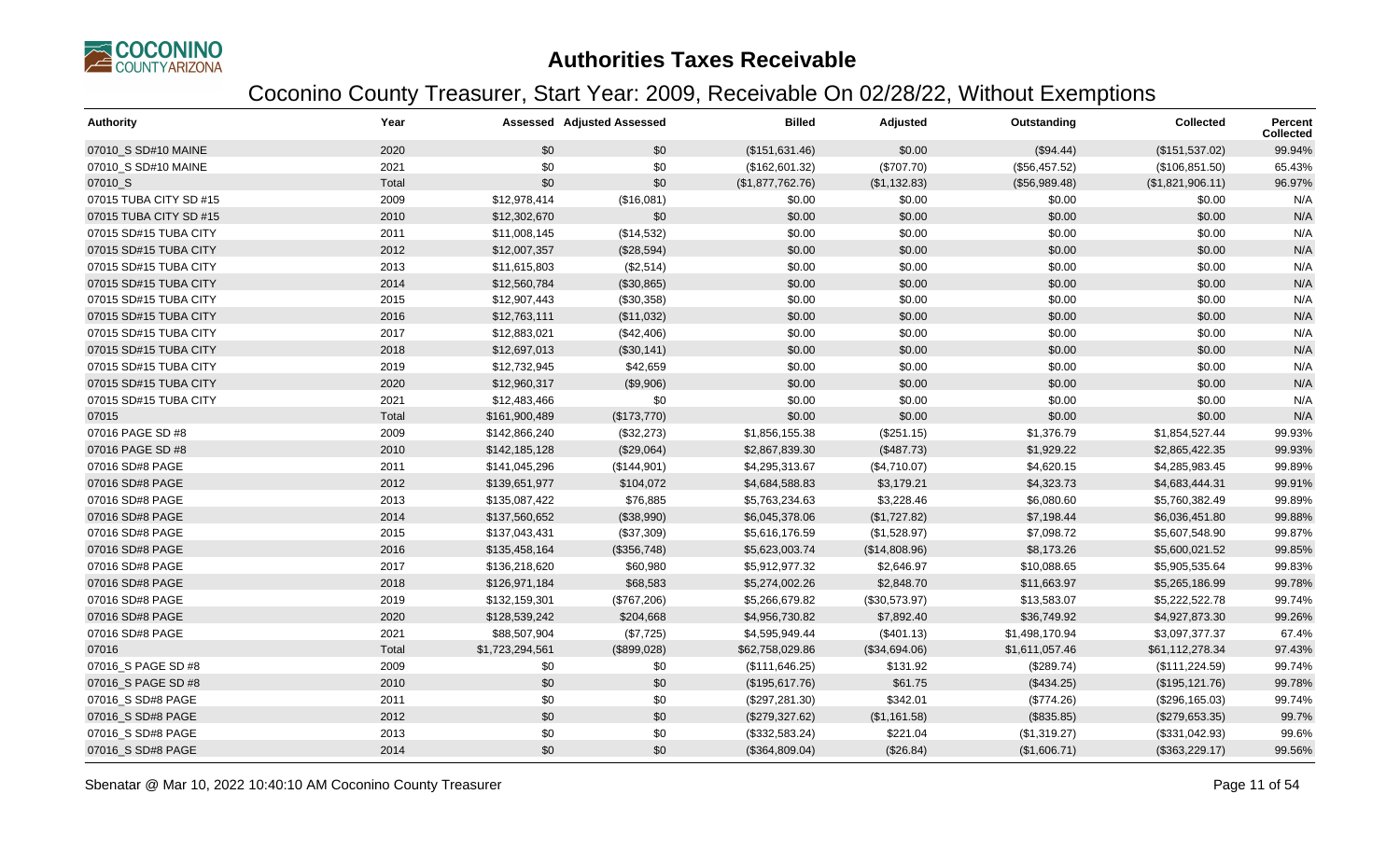

| <b>Authority</b>           | Year  |              | Assessed Adjusted Assessed | <b>Billed</b>    | Adjusted     | Outstanding     | <b>Collected</b> | Percent<br><b>Collected</b> |
|----------------------------|-------|--------------|----------------------------|------------------|--------------|-----------------|------------------|-----------------------------|
| 07016_S SD#8 PAGE          | 2015  | \$0          | \$0                        | (\$364,997.14)   | \$142.48     | (\$1,718.62)    | (\$363,136.04)   | 99.53%                      |
| 07016 S SD#8 PAGE          | 2016  | \$0          | \$0                        | (\$380,678.48)   | \$295.20     | (\$2,107.88)    | (\$378,275.40)   | 99.45%                      |
| 07016 S SD#8 PAGE          | 2017  | \$0          | \$0                        | (\$368,529.70)   | \$115.08     | (\$2,338.42)    | (\$366,076.20)   | 99.37%                      |
| 07016 S SD#8 PAGE          | 2018  | \$0          | \$0                        | (\$377,569.92)   | \$120.82     | (\$2,456.58)    | (\$374,992.52)   | 99.35%                      |
| 07016 S SD#8 PAGE          | 2019  | \$0          | \$0                        | (\$363,743.44)   | \$212.60     | (\$2,752.74)    | (\$360,778.10)   | 99.24%                      |
| 07016_S SD#8 PAGE          | 2020  | \$0          | \$0                        | (\$367,890.64)   | \$35.78      | (\$3,587.07)    | (\$364, 267.79)  | 99.02%                      |
| 07016_S SD#8 PAGE          | 2021  | \$0          | \$0                        | (\$368,712.04)   | (\$843.28)   | (\$136,920.99)  | (\$232,634.33)   | 62.95%                      |
| 07016_S                    | Total | \$0          | \$0                        | (\$4,173,386.57) | (\$353.02)   | (\$157, 142.38) | (\$4,016,597.21) | 96.23%                      |
| 07031 ASH FORK SD #31      | 2009  | \$6,394,175  | (\$11,535)                 | \$547,559.95     | (\$54.95)    | \$1,171.46      | \$546,333.54     | 99.79%                      |
| 07031 ASH FORK SD #31      | 2010  | \$7,190,584  | (\$10,779)                 | \$550,410.43     | (\$545.78)   | \$1,450.56      | \$548,414.09     | 99.74%                      |
| 07031 SD#31 ASH FORK       | 2011  | \$7,280,697  | (\$4,046)                  | \$573,821.89     | (\$377.99)   | \$6,154.51      | \$567,289.39     | 98.93%                      |
| 07031 SD#31 ASH FORK       | 2012  | \$6,437,016  | (\$8,937)                  | \$460,976.27     | (\$670.04)   | \$6,962.29      | \$453,343.94     | 98.49%                      |
| 07031 SD#31 ASH FORK       | 2013  | \$5,389,602  | (\$16,776)                 | \$398,005.05     | (\$1,240.46) | \$8,412.47      | \$388,352.12     | 97.88%                      |
| 07031 SD#31 ASH FORK       | 2014  | \$4,919,166  | (\$37,721)                 | \$363,270.75     | (\$2,785.61) | \$9,108.29      | \$351,376.85     | 97.47%                      |
| 07031 SD#31 ASH FORK       | 2015  | \$4,894,885  | (\$9,828)                  | \$361,476.20     | (\$725.76)   | \$9,144.17      | \$351,606.27     | 97.47%                      |
| 07031 SD#31 ASH FORK       | 2016  | \$4,798,245  | \$6,472                    | \$354,332.28     | \$477.96     | \$9,714.47      | \$345,095.77     | 97.26%                      |
| 07031 SD#31 ASH FORK       | 2017  | \$4,869,449  | (\$4,591)                  | \$413,464.16     | (\$389.82)   | \$11,991.11     | \$401,083.23     | 97.1%                       |
| 07031 SD#31 ASH FORK       | 2018  | \$4,904,233  | \$861                      | \$416,332.29     | \$73.10      | \$12,944.67     | \$403,460.72     | 96.89%                      |
| 07031 SD#31 ASH FORK       | 2019  | \$5,029,857  | (\$4,615)                  | \$421,909.56     | (\$387.10)   | \$13,574.85     | \$407,947.61     | 96.78%                      |
| 07031 SD#31 ASH FORK       | 2020  | \$5,301,527  | (\$3,031)                  | \$395,649.03     | (\$226.19)   | \$13,063.34     | \$382,359.50     | 96.7%                       |
| 07031 SD#31 ASH FORK       | 2021  | \$5,575,789  | (\$3,205)                  | \$416,093.90     | (\$239.17)   | \$112,833.27    | \$303,021.46     | 72.87%                      |
| 07031                      | Total | \$72,985,225 | (\$107,731)                | \$5,673,301.76   | (\$7,091.81) | \$216,525.46    | \$5,449,684.49   | 96.18%                      |
| 07031 S ASH FORK SD #31    | 2009  | \$0          | \$0                        | (\$43,183.22)    | \$25.36      | (\$50.82)       | (\$43,107.04)    | 99.88%                      |
| 07031_S ASH FORK SD #31    | 2010  | \$0          | \$0                        | (\$39,930.19)    | \$206.38     | (\$61.81)       | (\$39,662.00)    | 99.84%                      |
| 07031_S SD#31 ASH FORK     | 2011  | \$0          | \$0                        | (\$25,883.24)    | \$62.52      | (\$63.12)       | (\$25,757.60)    | 99.76%                      |
| 07031_S SD#31 ASH FORK     | 2012  | \$0          | \$0                        | (\$17,285.32)    | (\$182.04)   | (\$97.98)       | (\$17,369.38)    | 99.44%                      |
| 07031 S SD#31 ASH FORK     | 2013  | \$0          | \$0                        | (\$13,455.10)    | \$88.41      | (\$212.68)      | (\$13,154.01)    | 98.41%                      |
| 07031_S SD#31 ASH FORK     | 2014  | $\$0$        | \$0                        | (\$11,504.14)    | \$83.78      | (\$183.02)      | (\$11,237.34)    | 98.4%                       |
| 07031 S SD#31 ASH FORK     | 2015  | \$0          | \$0                        | (\$24,769.82)    | \$16.90      | (\$320.24)      | (\$24,432.68)    | 98.71%                      |
| 07031_S SD#31 ASH FORK     | 2016  | \$0          | \$0                        | (\$25,160.38)    | \$30.46      | (\$354.18)      | (\$24,775.74)    | 98.59%                      |
| 07031_S SD#31 ASH FORK     | 2017  | \$0          | \$0                        | (\$24,708.46)    | \$9.98       | (\$514.37)      | (\$24,184.11)    | 97.92%                      |
| 07031_S SD#31 ASH FORK     | 2018  | \$0          | \$0                        | (\$26,783.64)    | \$144.90     | (\$501.25)      | (\$26,137.49)    | 98.12%                      |
| 07031_S SD#31 ASH FORK     | 2019  | \$0          | \$0                        | (\$26,341.10)    | \$0.00       | (\$421.58)      | (\$25,919.52)    | 98.4%                       |
| 07031_S SD#31 ASH FORK     | 2020  | \$0          | \$0                        | (\$27,111.60)    | \$7.10       | (\$479.98)      | (\$26,624.52)    | 98.23%                      |
| 07031_S SD#31 ASH FORK     | 2021  | \$0          | \$0                        | (\$27,779.36)    | (\$165.66)   | (\$10,085.85)   | (\$17,859.17)    | 63.91%                      |
| 07031 S                    | Total | \$0          | \$0                        | (\$333,895.57)   | \$328.09     | (\$13,346.88)   | (\$320,220.60)   | 96%                         |
| 07990 MIN SCHOOL TAX SD #5 | 2009  | \$63,273,215 | (\$104,017)                | \$502,116.32     | (\$140.68)   | \$4.56          | \$501,971.08     | 100%                        |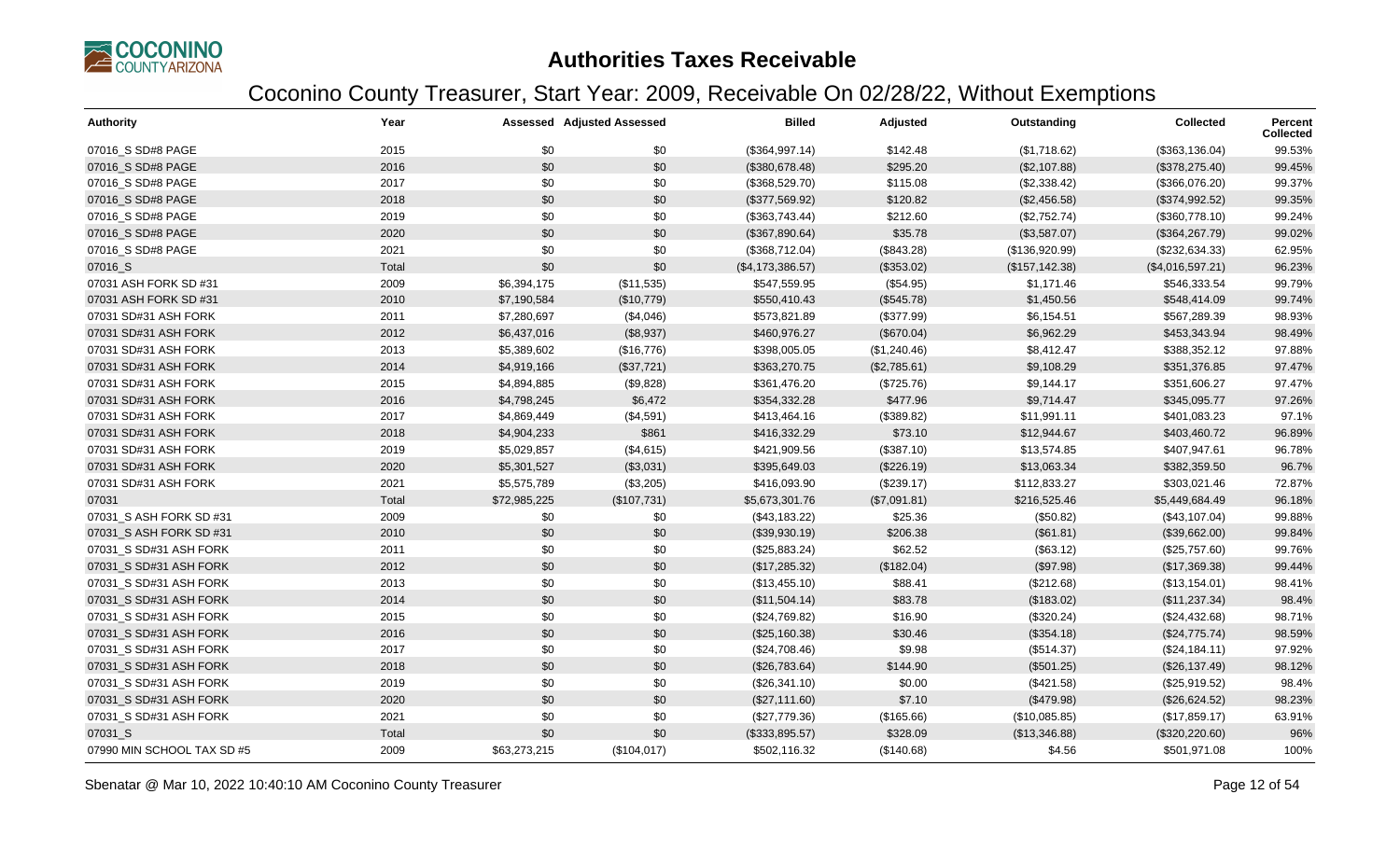

| <b>Authority</b>             | Year  |               | <b>Assessed Adjusted Assessed</b> | <b>Billed</b>  | Adjusted     | Outstanding   | Collected       | <b>Percent</b><br><b>Collected</b> |
|------------------------------|-------|---------------|-----------------------------------|----------------|--------------|---------------|-----------------|------------------------------------|
| 07990 MIN SCHOOL TAX SD #5   | 2010  | \$70,172,830  | (\$45,708)                        | \$602,492.63   | (\$49.96)    | \$8.49        | \$602,434.18    | 100%                               |
| 07990 SD#5 MINIMUM SCHOOL T  | 2011  | \$65,822,343  | (\$64,760)                        | \$710,208.06   | $(\$461.50)$ | \$48.29       | \$709,698.27    | 99.99%                             |
| 07990 SD#5 MINIMUM SCHOOL T  | 2012  | \$61,973,327  | (\$9,155)                         | \$859,352.37   | (\$132.39)   | \$61.74       | \$859,158.24    | 99.99%                             |
| 07990 SD#5 MINIMUM SCHOOL T  | 2013  | \$47,244,590  | (\$9,730)                         | \$705,077.47   | (\$150.94)   | \$120.41      | \$704,806.12    | 99.98%                             |
| 07990 SD#5 MINIMUM SCHOOL T  | 2014  | \$45,608,407  | (\$9,957)                         | \$600,252.02   | (\$131.04)   | \$106.21      | \$600,014.77    | 99.98%                             |
| 07990 SD#5 MINIMUM SCHOOL T  | 2015  | \$47,176,839  | (\$3,123)                         | \$557,488.94   | (\$36.91)    | \$141.25      | \$557,310.78    | 99.97%                             |
| 07990 SD#5 MINIMUM SCHOOL T  | 2016  | \$47,321,207  | (\$58)                            | \$515,753.81   | (\$0.63)     | \$173.83      | \$515,579.35    | 99.97%                             |
| 07990 SD#5 MINIMUM SCHOOL T  | 2017  | \$49,013,826  | \$936                             | \$656,491.27   | \$12.53      | \$216.85      | \$656,286.95    | 99.97%                             |
| 07990 SD#5 MINIMUM SCHOOL T  | 2018  | \$50,670,403  | \$2,173                           | \$691,752.06   | \$29.66      | \$277.55      | \$691,504.17    | 99.96%                             |
| 07990 SD#5 MINIMUM SCHOOL T  | 2019  | \$52,590,088  | (\$1,383)                         | \$705,863.77   | (\$18.55)    | \$228.91      | \$705,616.31    | 99.97%                             |
| 07990 SD#5 MINIMUM SCHOOL T  | 2020  | \$55,594,820  | \$1,769                           | \$711,836.26   | \$22.65      | \$171.34      | \$711,687.57    | 99.98%                             |
| 07990 SD#5 MINIMUM SCHOOL T  | 2021  | \$58,407,428  | (\$408)                           | \$706,554.27   | (\$4.94)     | \$206,316.41  | \$500,232.92    | 70.8%                              |
| 07990                        | Total | \$714,869,323 | (\$243,421)                       | \$8,525,239.25 | (\$1,062.70) | \$207,875.84  | \$8,316,300.71  | 97.56%                             |
| 07990_S MIN SCHOOL TAX SD #5 | 2009  | \$0           | \$0                               | (\$130,579.20) | \$29.61      | (\$1.78)      | (\$130,547.81)  | 100%                               |
| 07990 S MIN SCHOOL TAX SD #5 | 2010  | \$0           | \$0                               | (\$163,561.51) | \$15.30      | (\$3.40)      | (\$163,542.81)  | 100%                               |
| 07990 S SD#5 MINIMUM SCHOOL  | 2011  | \$0           | \$0                               | (\$190,006.47) | \$45.39      | (\$4.27)      | (\$189,956.81)  | 100%                               |
| 07990_S SD#5 MINIMUM SCHOOL  | 2012  | \$0           | \$0                               | (\$51,376.64)  | (\$698.23)   | (\$2.36)      | (\$52,072.51)   | 100%                               |
| 07990_S SD#5 MINIMUM SCHOOL  | 2013  | \$0           | \$0                               | (\$45,322.84)  | \$0.06       | (\$2.34)      | (\$45,320.44)   | 99.99%                             |
| 07990 S SD#5 MINIMUM SCHOOL  | 2014  | \$0           | \$0                               | (\$36,196.09)  | \$13.36      | (\$1.97)      | (\$36,180.76)   | 99.99%                             |
| 07990_S SD#5 MINIMUM SCHOOL  | 2015  | \$0           | \$0                               | (\$37,422.13)  | \$0.00       | (\$2.09)      | (\$37,420.04)   | 99.99%                             |
| 07990 S SD#5 MINIMUM SCHOOL  | 2016  | \$0           | \$0                               | (\$29,814.16)  | (\$98.90)    | \$0.00        | (\$29,913.06)   | 100%                               |
| 07990 S SD#5 MINIMUM SCHOOL  | 2017  | \$0           | \$0                               | (\$38,146.33)  | \$0.00       | \$0.00        | (\$38,146.33)   | 100%                               |
| 07990_S SD#5 MINIMUM SCHOOL  | 2018  | \$0           | \$0                               | (\$39,850.49)  | (\$97.64)    | \$0.00        | (\$39,948.13)   | 100%                               |
| 07990_S SD#5 MINIMUM SCHOOL  | 2019  | \$0           | \$0                               | (\$40,642.45)  | \$0.00       | \$0.00        | (\$40,642.45)   | 100%                               |
| 07990 S SD#5 MINIMUM SCHOOL  | 2020  | \$0           | \$0                               | (\$43,021.19)  | \$0.00       | \$0.00        | (\$43,021.19)   | 100%                               |
| 07990 S SD#5 MINIMUM SCHOOL  | 2021  | \$0           | \$0                               | (\$43,549.79)  | (\$368.02)   | (\$13,392.24) | (\$30,525.57)   | 69.51%                             |
| 07990 S                      | Total | \$0           | \$0                               | (\$889,489.29) | (\$1,159.07) | (\$13,410.45) | (\$877, 237.91) | 98.49%                             |
| 07991 MIN SCHOOL TAX SD #9   | 2009  | \$166,632,564 | (\$575,430)                       | \$0.00         | \$0.00       | \$0.00        | \$0.00          | N/A                                |
| 07991 MIN SCHOOL TAX SD #9   | 2010  | \$172,932,181 | (\$1,137,021)                     | \$0.00         | \$0.00       | \$0.00        | \$0.00          | N/A                                |
| 07991 SD#9 MINIMUM SCHOOL T  | 2011  | \$154,402,511 | (\$544, 844)                      | \$1,025,232.72 | (\$3,627.24) | \$17.16       | \$1,021,588.32  | 100%                               |
| 07991 SD#9 MINIMUM SCHOOL T  | 2012  | \$141,984,528 | (\$245,411)                       | \$0.00         | \$0.00       | \$0.00        | \$0.00          | N/A                                |
| 07991 SD#9 MINIMUM SCHOOL T  | 2013  | \$0           | \$120,446,473                     | \$0.00         | \$868,047.01 | \$49.41       | \$867,997.60    | 99.99%                             |
| 07991 SD#9 MINIMUM SCHOOL T  | 2014  | \$121,008,718 | (\$26,092)                        | \$1,018,046.13 | (\$219.51)   | \$145.51      | \$1,017,681.11  | 99.99%                             |
| 07991 SD#9 MINIMUM SCHOOL T  | 2015  | \$125,336,268 | (\$33,018)                        | \$1,110,729.97 | (\$292.61)   | \$129.64      | \$1,110,307.72  | 99.99%                             |
| 07991 SD#9 MINIMUM SCHOOL T  | 2016  | \$129,593,920 | \$226,987                         | \$1,156,366.47 | \$2,025.42   | \$95.14       | \$1,158,296.75  | 99.99%                             |
| 07991 SD#9 MINIMUM SCHOOL T  | 2017  | \$136,176,552 | \$233,927                         | \$1,155,594.10 | \$1,985.10   | \$40.42       | \$1,157,538.78  | 100%                               |
| 07991 SD#9 MINIMUM SCHOOL T  | 2018  | \$141,260,741 | \$58,562                          | \$1,273,607.05 | \$528.00     | \$43.45       | \$1,274,091.60  | 100%                               |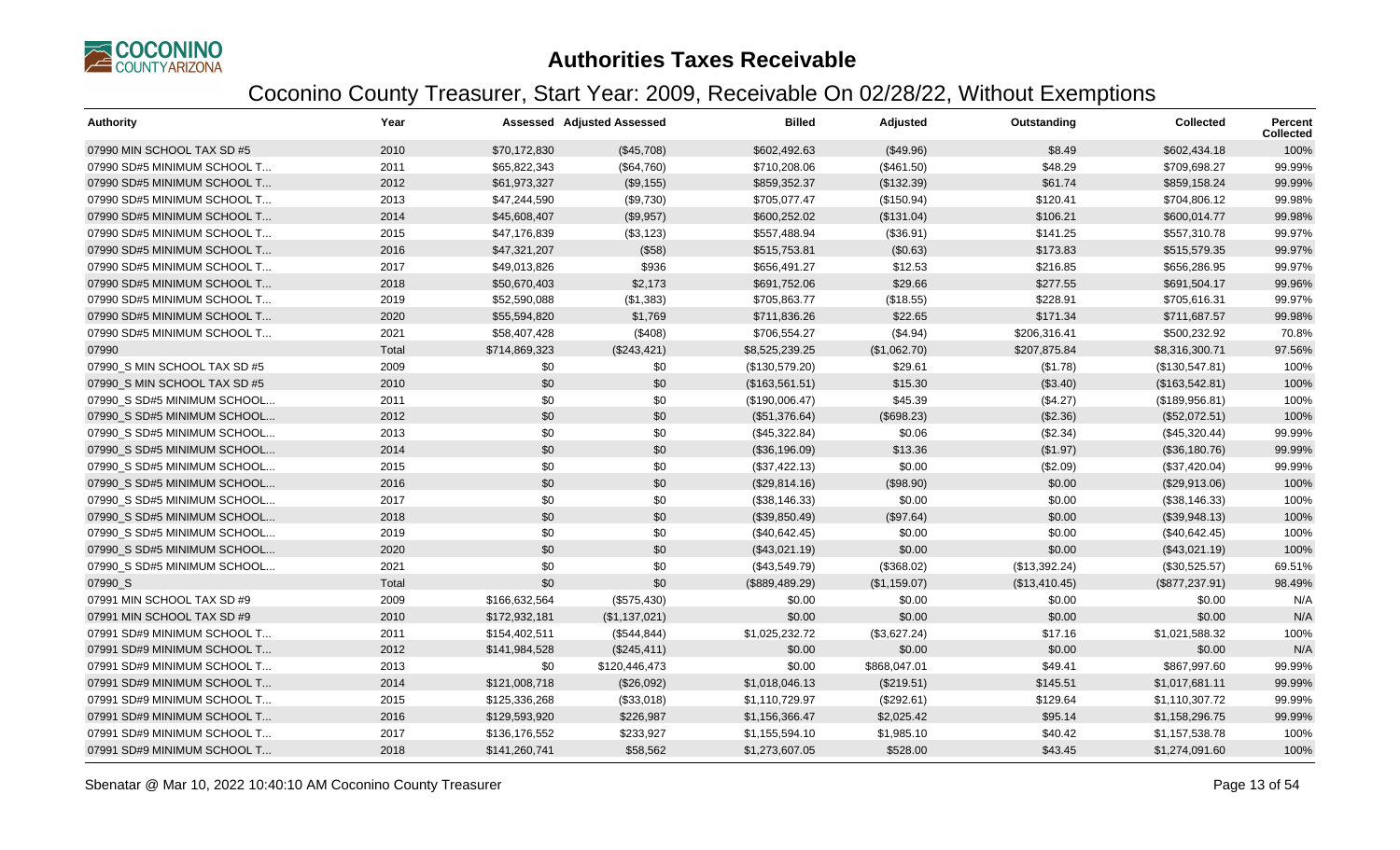

| <b>Authority</b>            | Year  |                 | <b>Assessed Adjusted Assessed</b> | <b>Billed</b>    | Adjusted        | Outstanding   | <b>Collected</b> | <b>Percent</b><br><b>Collected</b> |
|-----------------------------|-------|-----------------|-----------------------------------|------------------|-----------------|---------------|------------------|------------------------------------|
| 07991 SD#9 MINIMUM SCHOOL T | 2019  | \$146,902,924   | \$40,101                          | \$1,427,161.73   | \$389.58        | \$16.33       | \$1,427,534.98   | 100%                               |
| 07991 SD#9 MINIMUM SCHOOL T | 2020  | \$153,876,949   | \$29,788                          | \$1,453,367.49   | \$281.36        | \$92.58       | \$1,453,556.27   | 99.99%                             |
| 07991 SD#9 MINIMUM SCHOOL T | 2021  | \$159,673,674   | (\$149, 819)                      | \$1,564,163.20   | (\$1,467.63)    | \$404,265.52  | \$1,158,430.05   | 74.13%                             |
| 07991                       | Total | \$1,749,781,530 | \$118,324,203                     | \$11,184,268.86  | \$867,649.48    | \$404,895.16  | \$11,647,023.18  | 96.64%                             |
| 07991 IR SD#9 MINIMUM SCHOO | 2013  | \$121,257,830   | (\$121, 257, 830)                 | \$952,237.84     | (\$952,237.99)  | \$0.00        | (\$0.15)         | 100%                               |
| 07991 IR S SD#9 MINIMUM SCH | 2013  | \$0             | \$0                               | (\$121,829.70)   | \$121,829.70    | \$0.00        | \$0.00           | N/A                                |
| 07991_S SD#9 MINIMUM SCHOOL | 2011  | \$0             | \$0                               | (\$189,471.94)   | \$4.17          | (\$0.75)      | (\$189,467.02)   | 100%                               |
| 07991 S SD#9 MINIMUM SCHOOL | 2013  | \$0             | \$0                               | \$0.00           | (\$112, 237.95) | \$0.00        | (\$112, 237.95)  | 100%                               |
| 07991_S SD#9 MINIMUM SCHOOL | 2014  | \$0             | \$0                               | (\$133,983.98)   | (\$151.43)      | \$0.00        | (\$134, 135.41)  | 100%                               |
| 07991 S SD#9 MINIMUM SCHOOL | 2015  | \$0             | \$0                               | (\$158,772.39)   | (\$681.80)      | \$0.00        | (\$159,454.19)   | 100%                               |
| 07991 S SD#9 MINIMUM SCHOOL | 2016  | \$0             | \$0                               | (\$168,344.29)   | (\$304.52)      | \$0.00        | (\$168, 648.81)  | 100%                               |
| 07991_S SD#9 MINIMUM SCHOOL | 2017  | \$0             | \$0                               | (\$169,022.33)   | \$0.00          | \$0.00        | (\$169,022.33)   | 100%                               |
| 07991 S SD#9 MINIMUM SCHOOL | 2018  | \$0             | \$0                               | (\$183,688.49)   | \$3.42          | \$0.00        | (\$183,685.07)   | 100%                               |
| 07991 S SD#9 MINIMUM SCHOOL | 2019  | \$0             | \$0                               | (\$197,446.18)   | \$0.00          | \$0.00        | (\$197,446.18)   | 100%                               |
| 07991 S SD#9 MINIMUM SCHOOL | 2020  | \$0             | \$0                               | (\$198,475.45)   | \$4.57          | \$0.00        | (\$198,470.88)   | 100%                               |
| 07991 S SD#9 MINIMUM SCHOOL | 2021  | \$0             | \$0                               | (\$215, 111.23)  | (\$851.01)      | (\$59,152.76) | (\$156,809.48)   | 72.61%                             |
| 07991_S                     | Total | \$0             | \$0                               | (\$1,614,316.28) | (\$114, 214.55) | (\$59,153.51) | (\$1,669,377.32) | 96.58%                             |
| 07999 COUNTY EDUCATION DIST | 2009  | \$228,916       | (\$222,163)                       | \$4,911.56       | (\$1,717.25)    | \$0.00        | \$3,194.31       | 100%                               |
| 07999 COUNTY EDUCATION DIST | 2010  | \$208,799       | \$0                               | \$3,089.65       | \$0.00          | \$0.00        | \$3,089.65       | 100%                               |
| 07999 COUNTY EDUC DISTRICT  | 2011  | \$194,075       | \$0                               | \$3,431.63       | \$0.00          | \$0.00        | \$3,431.63       | 100%                               |
| 07999 COUNTY EDUC DISTRICT  | 2012  | \$192,254       | \$0                               | \$3,765.28       | (\$0.28)        | \$0.00        | \$3,765.00       | 100%                               |
| 07999 COUNTY EDUC DISTRICT  | 2013  | \$183,071       | \$0                               | \$3,893.01       | \$0.00          | \$0.00        | \$3,893.01       | 100%                               |
| 07999 COUNTY EDUC DISTRICT  | 2014  | \$173,548       | \$0                               | \$3,665.87       | \$0.00          | \$0.00        | \$3,665.87       | 100%                               |
| 07999 COUNTY EDUC DISTRICT  | 2015  | \$191,114       | \$0                               | \$4,008.98       | \$0.00          | \$0.00        | \$4,008.98       | 100%                               |
| 07999 COUNTY EDUC DISTRICT  | 2016  | \$206,056       | (\$2)                             | \$4,284.53       | (\$0.03)        | \$0.00        | \$4,284.50       | 100%                               |
| 07999 COUNTY EDUC DISTRICT  | 2017  | \$210,151       | ( \$1)                            | \$4,252.21       | (\$0.01)        | \$0.00        | \$4,252.20       | 100%                               |
| 07999 COUNTY EDUC DISTRICT  | 2018  | \$206,867       | \$0                               | \$4,070.96       | \$0.00          | \$0.00        | \$4,070.96       | 100%                               |
| 07999 COUNTY EDUC DISTRICT  | 2019  | \$180,809       | (\$370)                           | \$3,427.05       | (\$7.01)        | \$0.00        | \$3,420.04       | 100%                               |
| 07999 COUNTY EDUC DISTRICT  | 2020  | \$190,943       | \$0                               | \$3,507.83       | \$0.00          | \$0.00        | \$3,507.83       | 100%                               |
| 07999 COUNTY EDUC DISTRICT  | 2021  | \$112,821       | \$0                               | \$1,996.30       | \$0.00          | \$146.24      | \$1,850.06       | 92.67%                             |
| 07999                       | Total | \$2,479,424     | (\$222,536)                       | \$48,304.86      | (\$1,724.58)    | \$146.24      | \$46,434.04      | 99.69%                             |
| 08150 COMMUNITY COLLEGE     | 2009  | \$1,816,149,369 | (\$4,222,243)                     | \$6,206,515.83   | \$3,760.01      | \$1,362.56    | \$6,208,913.28   | 99.98%                             |
| 08150 COMMUNITY COLLEGE     | 2010  | \$1,926,843,761 | (\$13,833,899)                    | \$6,470,610.74   | (\$41,046.63)   | \$1,765.34    | \$6,427,798.77   | 99.97%                             |
| 08150 COMMUNITY COLLEGE     | 2011  | \$1,807,720,013 | (\$7,747,907)                     | \$6,593,189.93   | (\$28,434.01)   | \$4,806.18    | \$6,559,949.74   | 99.93%                             |
| 08150 COMMUNITY COLLEGE     | 2012  | \$1,749,227,016 | (\$8,058,922)                     | \$6,778,085.42   | (\$31,459.07)   | \$5,722.93    | \$6,740,903.42   | 99.92%                             |
| 08150 COMMUNITY COLLEGE     | 2013  | \$1,522,488,805 | (\$5,597,416)                     | \$7,058,257.25   | (\$26,927.19)   | \$8,441.88    | \$7,022,888.18   | 99.88%                             |
| 08150 COMMUNITY COLLEGE     | 2014  | \$1,512,823,764 | (\$1,807,131)                     | \$7,243,401.28   | (\$8,652.16)    | \$9,179.49    | \$7,225,569.63   | 99.87%                             |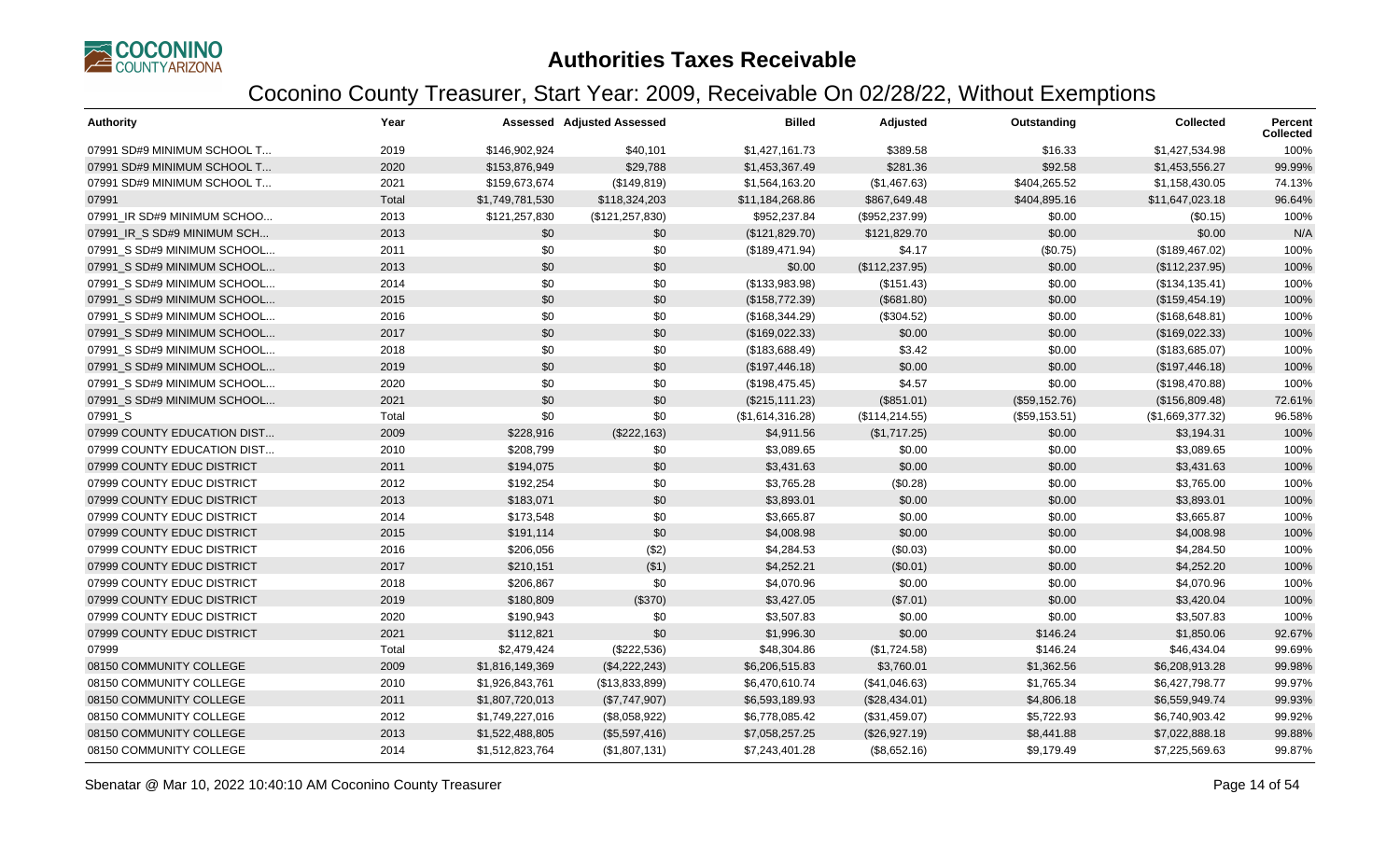

| <b>Authority</b>            | Year  |                  | <b>Assessed Adjusted Assessed</b> | <b>Billed</b>   | Adjusted       | Outstanding    | <b>Collected</b> | <b>Percent</b><br><b>Collected</b> |
|-----------------------------|-------|------------------|-----------------------------------|-----------------|----------------|----------------|------------------|------------------------------------|
| 08150 COMMUNITY COLLEGE     | 2015  | \$1,539,510,959  | (\$2,425,651)                     | \$7,488,047.56  | (\$11,833.72)  | \$10,078.80    | \$7,466,135.04   | 99.87%                             |
| 08150 COMMUNITY COLLEGE     | 2016  | \$1,579,621,630  | (\$9,640,923)                     | \$7,754,364.66  | (\$47,074.20)  | \$10,842.47    | \$7,696,447.99   | 99.86%                             |
| 08150 COMMUNITY COLLEGE     | 2017  | \$1,655,713,699  | (\$10,710,613)                    | \$7,973,920.39  | (\$51,582.33)  | \$11,392.58    | \$7,910,945.48   | 99.86%                             |
| 08150 COMMUNITY COLLEGE     | 2018  | \$1,733,433,755  | (\$8,862,760)                     | \$8,218,209.34  | (\$42,256.64)  | \$12,815.50    | \$8,163,137.20   | 99.84%                             |
| 08150 COMMUNITY COLLEGE     | 2019  | \$1,833,563,380  | (\$13,651,348)                    | \$8,419,728.19  | (\$62,652.94)  | \$13,494.01    | \$8,343,581.24   | 99.84%                             |
| 08150 COMMUNITY COLLEGE     | 2020  | \$1,932,414,708  | (\$11,757,652)                    | \$8,676,547.20  | (\$52,791.86)  | \$18,630.04    | \$8,605,125.30   | 99.78%                             |
| 08150 COMMUNITY COLLEGE     | 2021  | \$1,985,130,479  | (\$909,300)                       | \$8,722,659.74  | (\$3,995.46)   | \$2,854,305.66 | \$5,864,358.62   | 67.26%                             |
| 08150                       | Total | \$22,594,641,338 | (\$99,225,765)                    | \$97,603,537.53 | (\$404,946.20) | \$2,962,837.44 | \$94,235,753.89  | 96.95%                             |
| 10000 BONDS SD # 1          | 2009  | \$192,718,012    | (\$716,600)                       | \$0.00          | \$0.00         | \$0.00         | \$0.00           | N/A                                |
| 10375 WILLIAMS HOSPITAL DIS | 2009  | \$149,988,547    | (\$707,223)                       | \$1,488,922.12  | (\$1,313.51)   | \$1,783.40     | \$1,485,825.21   | 99.88%                             |
| 10375 WILLIAMS HOSPITAL DIS | 2010  | \$140,900,692    | (\$1,339,907)                     | \$1,457,802.97  | (\$13,282.64)  | \$3,043.06     | \$1,441,477.27   | 99.79%                             |
| 10375 HOSP DIST WILLIAMS    | 2011  | \$130,471,442    | (\$710,511)                       | \$1,260,785.62  | (\$6,918.03)   | \$4,802.76     | \$1,249,064.83   | 99.62%                             |
| 10375 HOSP DIST WILLIAMS    | 2012  | \$124,868,823    | (\$1,124,431)                     | \$1,211,225.27  | (\$10,905.33)  | \$5,568.58     | \$1,194,751.36   | 99.54%                             |
| 10375 HOSP DIST WILLIAMS    | 2013  | \$116,976,089    | (\$781, 889)                      | \$1,134,302.92  | (\$7,613.45)   | \$6,490.17     | \$1,120,199.30   | 99.42%                             |
| 10375 HOSP DIST WILLIAMS    | 2014  | \$105,529,627    | (\$148,581)                       | \$1,023,313.75  | (\$1,404.14)   | \$5,407.07     | \$1,016,502.54   | 99.47%                             |
| 10375 HOSP DIST WILLIAMS    | 2015  | \$107,902,627    | (\$199,413)                       | \$996,331.59    | (\$1,930.03)   | \$5,880.74     | \$988,520.82     | 99.41%                             |
| 10375 HOSP DIST WILLIAMS    | 2016  | \$110,090,264    | (\$1,290,460)                     | \$1,006,286.80  | (\$12,331.01)  | \$6,100.82     | \$987,854.97     | 99.39%                             |
| 10375 HOSP DIST WILLIAMS    | 2017  | \$118,249,471    | (\$1,875,103)                     | \$1,330,021.34  | (\$22,694.68)  | \$8,002.55     | \$1,299,324.11   | 99.39%                             |
| 10375 HOSP DIST WILLIAMS    | 2018  | \$122,415,705    | (\$1,031,869)                     | \$1,352,898.51  | (\$12,458.25)  | \$8,844.81     | \$1,331,595.45   | 99.34%                             |
| 10375 HOSP DIST WILLIAMS    | 2019  | \$129,654,323    | (\$1,711,958)                     | \$1,726,061.42  | (\$25,507.28)  | \$11,697.44    | \$1,688,856.70   | 99.31%                             |
| 10375 HOSP DIST WILLIAMS    | 2020  | \$136,321,015    | (\$1,654,525)                     | \$1,727,962.55  | (\$23,675.57)  | \$13,694.86    | \$1,690,592.12   | 99.2%                              |
| 10375 HOSP DIST WILLIAMS    | 2021  | \$146,937,212    | (\$131,982)                       | \$1,727,651.19  | (\$1,532.67)   | \$526,728.14   | \$1,199,390.38   | 69.48%                             |
| 10375                       | Total | \$1,640,305,837  | (\$12,707,852)                    | \$17,443,566.05 | (\$141,566.59) | \$608,044.40   | \$16,693,955.06  | 96.49%                             |
| 10376 PAGE HOSPITAL DISTRIC | 2009  | \$159,210,366    | (\$39,365)                        | \$1,307,207.05  | (\$213.39)     | \$692.18       | \$1,306,301.48   | 99.95%                             |
| 10376 PAGE HOSPITAL DISTRIC | 2010  | \$159,170,951    | (\$35,443)                        | \$1,449,963.54  | (\$274.75)     | \$685.51       | \$1,449,003.28   | 99.95%                             |
| 10376 HOSP DIST PAGE        | 2011  | \$156,745,455    | (\$152,280)                       | \$1,544,256.78  | (\$1,596.42)   | \$1,296.05     | \$1,541,364.31   | 99.92%                             |
| 10376 HOSP DIST PAGE        | 2012  | \$153,779,974    | \$98,980                          | \$1,514,271.06  | \$852.24       | \$1,410.29     | \$1,513,713.01   | 99.91%                             |
| 10376 HOSP DIST PAGE        | 2013  | \$147,727,962    | \$80,973                          | \$1,454,677.22  | \$785.40       | \$1,547.45     | \$1,453,915.17   | 99.89%                             |
| 10376 HOSP DIST PAGE        | 2014  | \$150,713,217    | (\$27,914)                        | \$1,484,072.05  | (\$278.05)     | \$1,696.71     | \$1,482,097.29   | 99.89%                             |
| 10376 HOSP DIST PAGE        | 2015  | \$151,152,443    | (\$23,534)                        | \$1,485,430.58  | (\$206.71)     | \$1,835.55     | \$1,483,388.32   | 99.88%                             |
| 10376 HOSP DIST PAGE        | 2016  | \$148,963,271    | (\$811,669)                       | \$1,465,734.94  | (\$3,528.32)   | \$2,031.95     | \$1,460,174.67   | 99.86%                             |
| 10376 HOSP DIST PAGE        | 2017  | \$149,409,218    | (\$83,602)                        | \$1,539,713.43  | (\$809.58)     | \$2,499.28     | \$1,536,404.57   | 99.84%                             |
| 10376 HOSP DIST PAGE        | 2018  | \$141,172,714    | \$67,790                          | \$1,556,778.39  | \$774.38       | \$3,371.88     | \$1,554,180.89   | 99.78%                             |
| 10376 HOSP DIST PAGE        | 2019  | \$147,729,219    | (\$750,557)                       | \$1,618,128.00  | (\$8,508.47)   | \$4,110.13     | \$1,605,509.40   | 99.74%                             |
| 10376 HOSP DIST PAGE        | 2020  | \$145,173,553    | \$205,283                         | \$1,573,182.18  | \$2,320.93     | \$11,006.27    | \$1,564,496.84   | 99.3%                              |
| 10376 HOSP DIST PAGE        | 2021  | \$108,121,622    | (\$7,725)                         | \$1,115,959.03  | (\$86.39)      | \$353,413.81   | \$762,458.83     | 68.33%                             |
| 10376                       | Total | \$1,919,069,965  | (\$1,479,063)                     | \$19,109,374.25 | (\$10,769.13)  | \$385,597.06   | \$18,713,008.06  | 97.98%                             |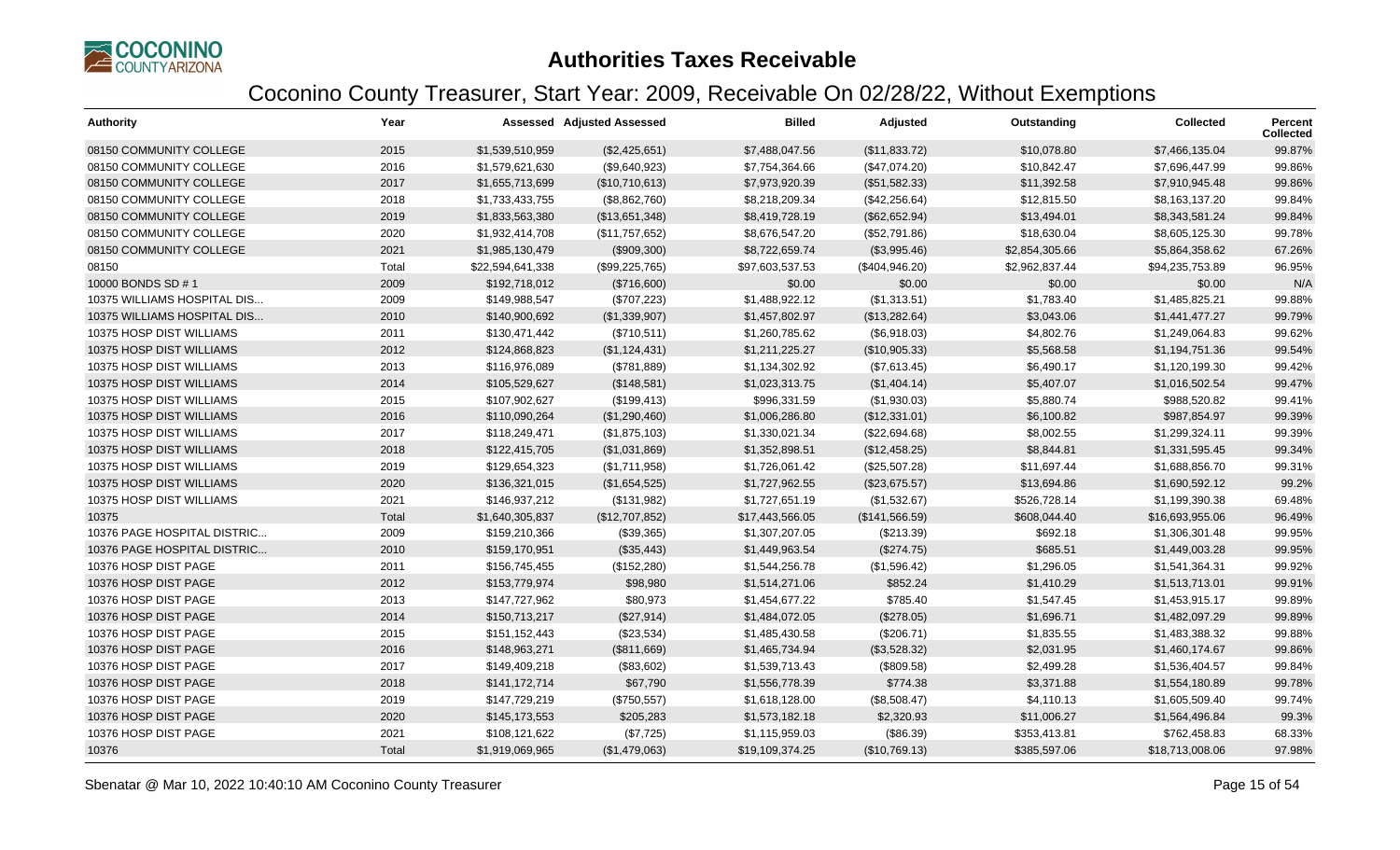

| <b>Authority</b>   | Year  |                 | <b>Assessed Adjusted Assessed</b> | <b>Billed</b>   | Adjusted       | Outstanding    | <b>Collected</b> | <b>Percent</b><br><b>Collected</b> |
|--------------------|-------|-----------------|-----------------------------------|-----------------|----------------|----------------|------------------|------------------------------------|
| 11201 SEDONA FD    | 2009  | \$192,665,904   | (\$716,600)                       | \$2,988,890.23  | (\$5,604.87)   | \$5.08         | \$2,983,280.28   | 100%                               |
| 11201 SEDONA FD    | 2010  | \$184,533,385   | (\$1,361,930)                     | \$2,583,214.06  | (\$17,568.82)  | \$29.41        | \$2,565,615.83   | 100%                               |
| 11201 FD SEDONA    | 2011  | \$156,613,067   | (\$557,091)                       | \$2,192,584.25  | (\$7,819.30)   | \$36.17        | \$2,184,728.78   | 100%                               |
| 11201 FD SEDONA    | 2012  | \$142,645,125   | (\$258,745)                       | \$2,325,116.70  | (\$4,250.20)   | \$54.27        | \$2,320,812.23   | 100%                               |
| 11201 FD SEDONA    | 2013  | \$123,074,608   | (\$811,464)                       | \$2,486,107.31  | (\$16,422.37)  | \$144.89       | \$2,469,540.05   | 99.99%                             |
| 11201 FD SEDONA    | 2014  | \$123,820,465   | (\$26,092)                        | \$2,641,090.22  | (\$556.54)     | \$370.22       | \$2,640,163.46   | 99.99%                             |
| 11201 FD SEDONA    | 2015  | \$137,505,960   | (\$24,972)                        | \$3,039,404.42  | (\$800.68)     | \$354.73       | \$3,038,249.01   | 99.99%                             |
| 11201 FD SEDONA    | 2016  | \$141,838,098   | \$228,304                         | \$3,170,790.51  | \$5,885.98     | \$260.87       | \$3,176,415.62   | 99.99%                             |
| 11201 FD SEDONA    | 2017  | \$152,162,838   | \$241,343                         | \$3,461,100.57  | \$6,136.46     | \$121.06       | \$3,467,115.97   | 100%                               |
| 11201 FD SEDONA    | 2018  | \$155,771,488   | \$84,751                          | \$3,494,255.63  | \$2,078.13     | \$119.24       | \$3,496,214.52   | 100%                               |
| 11201 FD SEDONA    | 2019  | \$160,677,912   | \$73,408                          | \$3,677,567.27  | \$1,838.48     | \$42.11        | \$3,679,363.64   | 100%                               |
| 11201 FD SEDONA    | 2020  | \$170,864,320   | \$22,309                          | \$3,815,532.60  | \$738.65       | \$243.03       | \$3,816,028.22   | 99.99%                             |
| 11201 FD SEDONA    | 2021  | \$177,308,409   | (\$149, 819)                      | \$3,973,959.11  | (\$3,728.70)   | \$1,027,088.78 | \$2,943,141.63   | 74.13%                             |
| 11201              | Total | \$2,019,481,579 | (\$3,256,598)                     | \$39,849,612.88 | (\$40,073.78)  | \$1,028,869.86 | \$38,780,669.24  | 97.42%                             |
| 11206 SUMMIT FD    | 2009  | \$128,769,766   | (\$303,700)                       | \$3,095,219.80  | (\$1,249.36)   | \$502.86       | \$3,093,467.58   | 99.98%                             |
| 11206 SUMMIT FD    | 2010  | \$160,032,677   | (\$1,162,931)                     | \$4,019,932.77  | (\$9,120.82)   | \$635.93       | \$4,010,176.02   | 99.98%                             |
| 11206 FD SUMMIT    | 2011  | \$136,644,984   | (\$665, 105)                      | \$3,943,574.04  | (\$19, 119.24) | \$3,091.02     | \$3,921,363.78   | 99.92%                             |
| 11206 FD SUMMIT    | 2012  | \$126,341,092   | (\$487,779)                       | \$3,929,207.60  | (\$15,062.11)  | \$3,748.75     | \$3,910,396.74   | 99.9%                              |
| 11206 FD SUMMIT    | 2013  | \$101,043,061   | (\$418,751)                       | \$3,283,899.92  | (\$13,738.58)  | \$4,891.57     | \$3,265,269.77   | 99.85%                             |
| 11206 FD SUMMIT    | 2014  | \$99,775,663    | (\$21,044)                        | \$3,242,709.18  | (\$727.25)     | \$5,578.21     | \$3,236,403.72   | 99.83%                             |
| 11206 FD SUMMIT    | 2015  | \$106,977,533   | (\$24,921)                        | \$3,339,327.56  | (\$637.82)     | \$6,127.99     | \$3,332,561.75   | 99.82%                             |
| 11206 FD SUMMIT    | 2016  | \$112,764,501   | (\$495,322)                       | \$3,463,987.13  | (\$15,983.80)  | \$6,204.07     | \$3,441,799.26   | 99.82%                             |
| 11206 FD SUMMIT    | 2017  | \$129,796,801   | (\$798, 121)                      | \$3,653,769.30  | (\$25,798.76)  | \$6,485.45     | \$3,621,485.09   | 99.82%                             |
| 11206 FD SUMMIT    | 2018  | \$144,593,904   | (\$428,917)                       | \$3,871,929.32  | (\$13,899.64)  | \$6,686.74     | \$3,851,342.94   | 99.83%                             |
| 11206 FD SUMMIT    | 2019  | \$153,777,917   | (\$782,086)                       | \$4,090,433.28  | (\$25,352.39)  | \$7,294.09     | \$4,057,786.80   | 99.82%                             |
| 11206 FD SUMMIT    | 2020  | \$168,532,996   | (\$848, 822)                      | \$4,365,206.10  | (\$27,372.30)  | \$9,845.32     | \$4,327,988.48   | 99.77%                             |
| 11206 FD SUMMIT    | 2021  | \$177,959,952   | (\$84)                            | \$4,617,991.79  | \$101.04       | \$1,652,977.47 | \$2,965,115.36   | 64.21%                             |
| 11206              | Total | \$1,747,010,847 | (\$6,437,583)                     | \$48,917,187.79 | (\$167,961.03) | \$1,714,069.47 | \$47,035,157.29  | 96.48%                             |
| 11240 HIGHLANDS FD | 2009  | \$119,065,974   | (\$62,228)                        | \$3,217,952.53  | (\$228.21)     | \$165.29       | \$3,217,559.03   | 99.99%                             |
| 11240 HIGHLANDS FD | 2010  | \$114,152,439   | (\$68,764)                        | \$3,217,679.18  | (\$1,385.18)   | \$386.40       | \$3,215,907.60   | 99.99%                             |
| 11240 FD HIGHLANDS | 2011  | \$93,927,798    | (\$59,065)                        | \$2,770,870.27  | (\$1,753.29)   | \$1,971.98     | \$2,767,145.00   | 99.93%                             |
| 11240 FD HIGHLANDS | 2012  | \$90,856,034    | (\$56,030)                        | \$2,852,879.66  | (\$1,780.85)   | \$2,415.57     | \$2,848,683.24   | 99.92%                             |
| 11240 FD HIGHLANDS | 2013  | \$83,657,208    | (\$19,830)                        | \$2,660,299.64  | (\$631.35)     | \$2,876.57     | \$2,656,791.72   | 99.89%                             |
| 11240 FD HIGHLANDS | 2014  | \$86,782,122    | (\$15,658)                        | \$2,820,419.24  | (\$289.62)     | \$2,901.30     | \$2,817,228.32   | 99.9%                              |
| 11240 FD HIGHLANDS | 2015  | \$88,381,855    | (\$70,635)                        | \$2,811,645.06  | (\$1,502.20)   | \$3,189.80     | \$2,806,953.06   | 99.89%                             |
| 11240 FD HIGHLANDS | 2016  | \$92,021,646    | (\$85,544)                        | \$2,877,133.73  | (\$2,044.18)   | \$4,076.28     | \$2,871,013.27   | 99.86%                             |
| 11240 FD HIGHLANDS | 2017  | \$97,653,033    | (\$325,595)                       | \$2,995,526.01  | (\$8,736.91)   | \$4,359.12     | \$2,982,429.98   | 99.85%                             |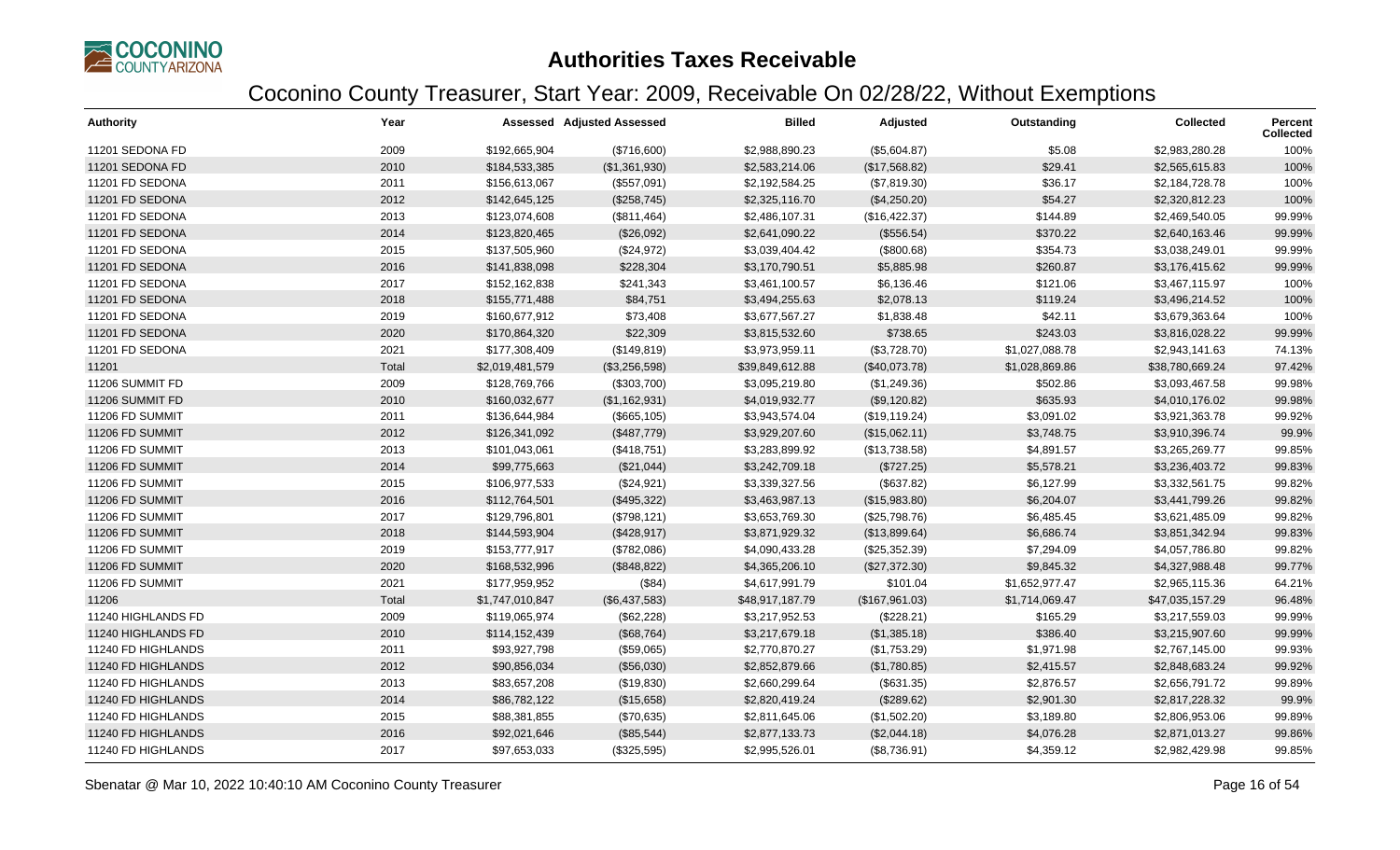

| <b>Authority</b>              | Year  |                 | <b>Assessed Adjusted Assessed</b> | <b>Billed</b>   | Adjusted      | Outstanding    | Collected       | <b>Percent</b><br><b>Collected</b> |
|-------------------------------|-------|-----------------|-----------------------------------|-----------------|---------------|----------------|-----------------|------------------------------------|
| 11240 FD HIGHLANDS            | 2018  | \$104,930,410   | (\$360,797)                       | \$3,147,970.10  | (\$11,754.90) | \$5,047.95     | \$3,131,167.25  | 99.84%                             |
| 11240 FD HIGHLANDS            | 2019  | \$109,513,586   | (\$469,459)                       | \$3,297,913.46  | (\$10,963.15) | \$5,471.31     | \$3,281,479.00  | 99.83%                             |
| 11240 FD HIGHLANDS            | 2020  | \$115,864,388   | (\$148,210)                       | \$3,436,418.85  | (\$4,816.82)  | \$5,513.80     | \$3,426,088.23  | 99.84%                             |
| 11240 FD HIGHLANDS            | 2021  | \$118,438,786   | (\$780)                           | \$3,520,179.07  | (\$25.34)     | \$1,115,760.73 | \$2,404,393.00  | 68.3%                              |
| 11240                         | Total | \$1,315,245,279 | (\$1,742,595)                     | \$39,626,886.80 | (\$45,912.00) | \$1,154,136.10 | \$38,426,838.70 | 97.08%                             |
| 11241 PINEWOOD FD             | 2009  | \$80,664,208    | (\$60,144)                        | \$1,723,630.65  | (\$419.86)    | \$0.00         | \$1,723,210.79  | 100%                               |
| 11241 PINEWOOD FD             | 2010  | \$79,927,690    | (\$140,302)                       | \$1,766,171.60  | (\$2,096.15)  | \$8.75         | \$1,764,066.70  | 100%                               |
| 11241 FD PINEWOOD             | 2011  | \$68,581,505    | (\$95,417)                        | \$1,733,054.82  | (\$2,567.85)  | \$407.91       | \$1,730,079.06  | 99.98%                             |
| 11241 FD PINEWOOD             | 2012  | \$65,234,415    | (\$42,728)                        | \$1,757,937.61  | (\$1,301.98)  | \$870.35       | \$1,755,765.28  | 99.95%                             |
| 11241 FD PINEWOOD             | 2013  | \$53,060,019    | (\$14,952)                        | \$1,714,899.03  | (\$642.91)    | \$1,369.49     | \$1,712,886.63  | 99.92%                             |
| 11241 FD PINEWOOD             | 2014  | \$52,113,777    | (\$6,585)                         | \$1,693,177.35  | (\$366.74)    | \$1,339.58     | \$1,691,471.03  | 99.92%                             |
| 11241 FD PINEWOOD             | 2015  | \$56,690,345    | (\$12,290)                        | \$1,757,813.82  | (\$525.28)    | \$1,493.57     | \$1,755,794.97  | 99.92%                             |
| 11241 FD PINEWOOD             | 2016  | \$59,698,432    | (\$14,768)                        | \$1,837,681.34  | (\$606.22)    | \$1,651.81     | \$1,835,423.31  | 99.91%                             |
| 11241 FD PINEWOOD             | 2017  | \$60,927,356    | (\$88,571)                        | \$2,054,478.21  | (\$2,576.41)  | \$1,689.57     | \$2,050,212.23  | 99.92%                             |
| 11241 FD PINEWOOD             | 2018  | \$64,383,788    | \$12,856                          | \$2,156,316.88  | (\$2,326.89)  | \$1,582.30     | \$2,152,407.69  | 99.93%                             |
| 11241 FD PINEWOOD             | 2019  | \$70,837,950    | (\$124,708)                       | \$2,268,202.28  | (\$4,370.76)  | \$2,378.72     | \$2,261,452.80  | 99.89%                             |
| 11241 FD PINEWOOD             | 2020  | \$74,617,980    | (\$94,680)                        | \$2,398,375.69  | (\$4,253.41)  | \$3,000.16     | \$2,391,122.12  | 99.87%                             |
| 11241 FD PINEWOOD             | 2021  | \$78,588,769    | \$0                               | \$2,513,358.22  | \$0.00        | \$771,974.25   | \$1,741,383.97  | 69.29%                             |
| 11241                         | Total | \$865,326,234   | (\$682,289)                       | \$25,375,097.50 | (\$22,054.46) | \$787,766.46   | \$24,565,276.58 | 96.89%                             |
| 11242 FOREST LAKES ESTATES FD | 2009  | \$27,832,230    | (\$61,637)                        | \$660,114.01    | (\$1,152.71)  | \$8.86         | \$658,952.44    | 100%                               |
| 11242 FOREST LAKES ESTATES FD | 2010  | \$26,693,119    | (\$40,635)                        | \$517,536.97    | (\$122.02)    | \$7.04         | \$517,407.91    | 100%                               |
| 11242 FD FOREST LAKES ESTAT   | 2011  | \$23,104,547    | (\$29,889)                        | \$561,814.53    | (\$192.09)    | \$13.73        | \$561,608.71    | 100%                               |
| 11242 FD FOREST LAKES ESTAT   | 2012  | \$21,628,187    | (\$5,270)                         | \$606,194.82    | (\$162.24)    | \$23.77        | \$606,008.81    | 100%                               |
| 11242 FD FOREST LAKES ESTAT   | 2013  | \$16,184,967    | (\$6,171)                         | \$526,011.14    | (\$211.06)    | \$143.20       | \$525,656.88    | 99.97%                             |
| 11242 FD FOREST LAKES ESTAT   | 2014  | \$15,082,037    | (\$5,410)                         | \$490,165.91    | (\$175.82)    | \$143.23       | \$489,846.86    | 99.97%                             |
| 11242 FD FOREST LAKES ESTAT   | 2015  | \$16,764,027    | (\$863)                           | \$513,452.97    | (\$23.70)     | \$146.40       | \$513,282.87    | 99.97%                             |
| 11242 FD FOREST LAKES ESTAT   | 2016  | \$16,924,133    | (\$818)                           | \$530,592.47    | (\$24.93)     | \$272.49       | \$530,295.05    | 99.95%                             |
| 11242 FD FOREST LAKES ESTAT   | 2017  | \$17,701,114    | \$247                             | \$554,275.46    | \$8.93        | \$276.66       | \$554,007.73    | 99.95%                             |
| 11242 FD FOREST LAKES ESTAT   | 2018  | \$18,600,632    | \$0                               | \$578,752.00    | \$0.00        | \$281.07       | \$578,470.93    | 99.95%                             |
| 11242 FD FOREST LAKES ESTAT   | 2019  | \$20,642,764    | (\$2,970)                         | \$607,686.48    | (\$67.28)     | \$167.69       | \$607,451.51    | 99.97%                             |
| 11242 FD FOREST LAKES ESTAT   | 2020  | \$22,727,447    | \$120                             | \$643,626.70    | \$3.89        | \$171.81       | \$643,458.78    | 99.97%                             |
| 11242 FD FOREST LAKES ESTAT   | 2021  | \$22,714,639    | (\$408)                           | \$676,604.70    | (\$13.26)     | \$182,103.89   | \$494,487.55    | 73.09%                             |
| 11242                         | Total | \$266,599,843   | (\$153,704)                       | \$7,466,828.16  | (\$2,132.29)  | \$183,759.84   | \$7,280,936.03  | 97.54%                             |
| 11245 FORT VALLEY FD          | 2009  | \$43,830,776    | (\$89,183)                        | \$1,051,445.04  | (\$115.64)    | \$0.00         | \$1,051,329.40  | 100%                               |
| 11246 GREENEHAVEN FD          | 2009  | \$9,826,985     | (\$4,583)                         | \$107,697.96    | (\$50.06)     | \$0.00         | \$107,647.90    | 100%                               |
| 11246 GREENEHAVEN FD          | 2010  | \$11,612,544    | (\$4,583)                         | \$110,877.76    | (\$43.76)     | \$0.00         | \$110,834.00    | 100%                               |
| 11246 FD GREENEHAVEN          | 2011  | \$11,772,336    | (\$4,583)                         | \$102,984.95    | (\$40.10)     | \$0.00         | \$102,944.85    | 100%                               |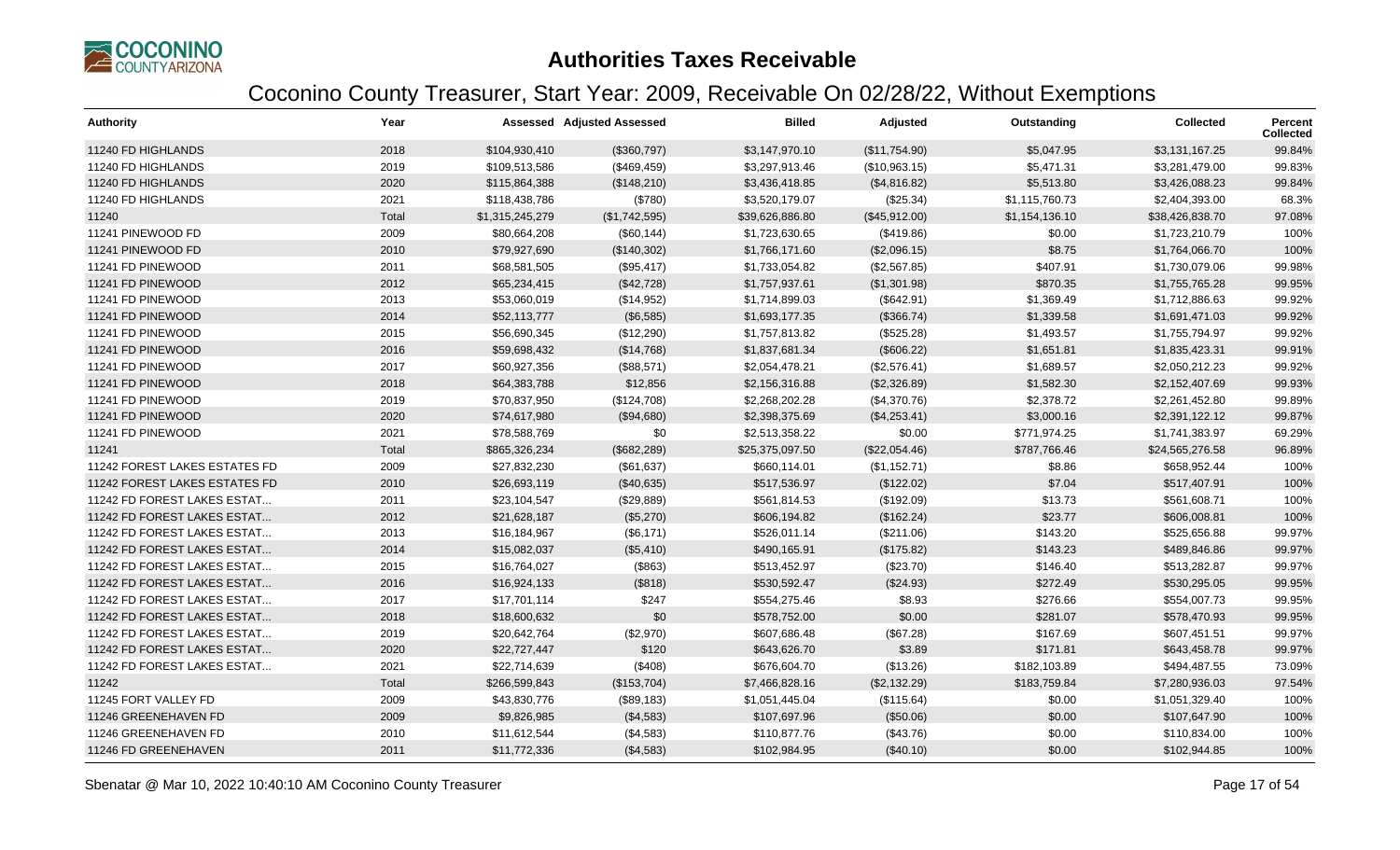

| <b>Authority</b>             | Year  |               | <b>Assessed Adjusted Assessed</b> | <b>Billed</b>  | Adjusted     | Outstanding | <b>Collected</b> | Percent<br><b>Collected</b> |
|------------------------------|-------|---------------|-----------------------------------|----------------|--------------|-------------|------------------|-----------------------------|
| 11246 FD GREENEHAVEN         | 2012  | \$10,522,019  | (\$3,150)                         | \$102,326.91   | (\$30.63)    | \$0.00      | \$102,296.28     | 100%                        |
| 11246 FD GREENEHAVEN         | 2013  | \$8,922,876   | (\$2,983)                         | \$121,146.18   | (\$40.54)    | \$0.00      | \$121,105.64     | 100%                        |
| 11246 FD GREENEHAVEN         | 2014  | \$9,067,148   | (\$3,043)                         | \$121,363.20   | (\$40.74)    | \$0.00      | \$121,322.46     | 100%                        |
| 11246 FD GREENEHAVEN         | 2015  | \$9,084,896   | (\$2,837)                         | \$121,186.90   | (\$38.27)    | \$71.09     | \$121,077.54     | 99.94%                      |
| 11246 FD GREENEHAVEN         | 2016  | \$8,661,257   | \$0                               | \$121,145.97   | \$0.00       | \$0.00      | \$121,145.97     | 100%                        |
| 11246 FD GREENEHAVEN         | 2017  | \$8,534,348   | (\$140,047)                       | \$139,349.46   | (\$2,306.72) | \$0.00      | \$137,042.74     | 100%                        |
| 11246 FD GREENEHAVEN         | 2018  | \$8,653,735   | \$0                               | \$150,807.22   | \$0.00       | \$207.79    | \$150,599.43     | 99.86%                      |
| 11246 FD GREENEHAVEN         | 2019  | \$9,061,351   | \$0                               | \$161,552.59   | \$0.00       | \$294.19    | \$161,258.40     | 99.82%                      |
| 11246 FD GREENEHAVEN         | 2020  | \$9,040,312   | \$0                               | \$193,354.11   | \$0.00       | \$253.80    | \$193,100.31     | 99.87%                      |
| 11246 FD GREENEHAVEN         | 2021  | \$9,205,614   | \$0                               | \$212,460.74   | \$0.00       | \$57,711.94 | \$154,748.80     | 72.84%                      |
| 11246                        | Total | \$123,965,421 | (\$165,809)                       | \$1,766,253.95 | (\$2,590.82) | \$58,538.81 | \$1,705,124.32   | 96.68%                      |
| 11247 MORMON LAKE FD         | 2009  | \$7,808,897   | \$0                               | \$135,244.41   | \$6.19       | \$0.00      | \$135,250.60     | 100%                        |
| 11247 MORMON LAKE FD         | 2010  | \$8,033,216   | \$0                               | \$138,103.32   | \$0.00       | \$0.00      | \$138,103.32     | 100%                        |
| 11247 FD MORMON LAKE         | 2011  | \$7,048,731   | \$0                               | \$123,352.91   | \$0.00       | \$0.00      | \$123,352.91     | 100%                        |
| 11247 FD MORMON LAKE         | 2012  | \$6,642,011   | \$760                             | \$116,235.28   | \$13.28      | \$5.51      | \$116,243.05     | 100%                        |
| 11247 FD MORMON LAKE         | 2013  | \$5,390,375   | (\$28,537)                        | \$96,487.64    | (\$510.87)   | \$827.34    | \$95,149.43      | 99.14%                      |
| 11247 FD MORMON LAKE         | 2014  | \$5,415,025   | (\$28,415)                        | \$96,929.00    | (\$508.63)   | \$807.82    | \$95,612.55      | 99.16%                      |
| 11247 FD MORMON LAKE         | 2015  | \$6,242,993   | (\$31,270)                        | \$103,499.92   | (\$558.11)   | \$894.38    | \$102,047.43     | 99.13%                      |
| 11247 FD MORMON LAKE         | 2016  | \$6,468,512   | (\$45,249)                        | \$170,336.62   | (\$1,274.17) | \$1,464.70  | \$167,597.75     | 99.13%                      |
| 11247 FD MORMON LAKE         | 2017  | \$7,037,963   | \$6,060                           | \$208,382.37   | \$196.95     | \$1,848.46  | \$206,730.86     | 99.11%                      |
| 11247 FD MORMON LAKE         | 2018  | \$7,469,120   | (\$1,101)                         | \$219,040.40   | (\$35.78)    | \$2,077.34  | \$216,927.28     | 99.05%                      |
| 11247 FD MORMON LAKE         | 2019  | \$8,440,336   | \$7,733                           | \$231,314.36   | \$251.32     | \$2,680.41  | \$228,885.27     | 98.84%                      |
| 11247 FD MORMON LAKE         | 2020  | \$9,051,880   | \$0                               | \$242,377.57   | \$0.00       | \$3,078.17  | \$239,299.40     | 98.73%                      |
| 11247 FD MORMON LAKE         | 2021  | \$9,302,866   | \$0                               | \$254,702.14   | \$0.00       | \$82,519.78 | \$172,182.36     | 67.6%                       |
| 11247                        | Total | \$94,351,925  | (\$120,019)                       | \$2,136,005.94 | (\$2,419.82) | \$96,203.91 | \$2,037,382.21   | 95.49%                      |
| 11249 SHERWOOD FOREST EST FD | 2009  | \$7,457,054   | \$0                               | \$112,064.00   | \$0.00       | \$0.00      | \$112,064.00     | 100%                        |
| 11249 SHERWOOD FOREST EST FD | 2010  | \$5,560,142   | \$0                               | \$83,351.82    | \$0.00       | \$0.00      | \$83,351.82      | 100%                        |
| 11249 FD SHERWOOD FOREST EST | 2011  | \$5,610,646   | \$0                               | \$90,157.56    | \$0.00       | \$56.04     | \$90,101.52      | 99.94%                      |
| 11249 FD SHERWOOD FOREST EST | 2012  | \$4,826,809   | (\$32,853)                        | \$90,743.82    | (\$617.65)   | \$66.37     | \$90,059.80      | 99.93%                      |
| 11249 FD SHERWOOD FOREST EST | 2013  | \$3,153,297   | (\$860)                           | \$90,814.72    | (\$24.80)    | \$103.70    | \$90,686.22      | 99.89%                      |
| 11249 FD SHERWOOD FOREST EST | 2014  | \$3,607,254   | (\$22,739)                        | \$103,889.19   | (\$654.88)   | \$105.52    | \$103,128.79     | 99.9%                       |
| 11249 FD SHERWOOD FOREST EST | 2015  | \$3,706,994   | \$0                               | \$101,411.47   | \$0.00       | \$214.49    | \$101,196.98     | 99.79%                      |
| 11249 FD SHERWOOD FOREST EST | 2016  | \$3,867,797   | \$0                               | \$101,692.39   | \$0.00       | \$210.01    | \$101,482.38     | 99.79%                      |
| 11249 FD SHERWOOD FOREST EST | 2017  | \$4,064,787   | \$0                               | \$123,560.39   | \$0.00       | \$249.46    | \$123,310.93     | 99.8%                       |
| 11249 FD SHERWOOD FOREST EST | 2018  | \$5,213,341   | \$0                               | \$118,177.67   | \$0.00       | \$112.15    | \$118,065.52     | 99.91%                      |
| 11249 FD SHERWOOD FOREST EST | 2019  | \$5,853,001   | (\$2,947)                         | \$143,357.15   | (\$85.09)    | \$128.85    | \$143,143.21     | 99.91%                      |
| 11249 FD SHERWOOD FOREST EST | 2020  | \$6,448,873   | (\$3,014)                         | \$143,351.29   | (\$81.77)    | \$120.39    | \$143,149.13     | 99.92%                      |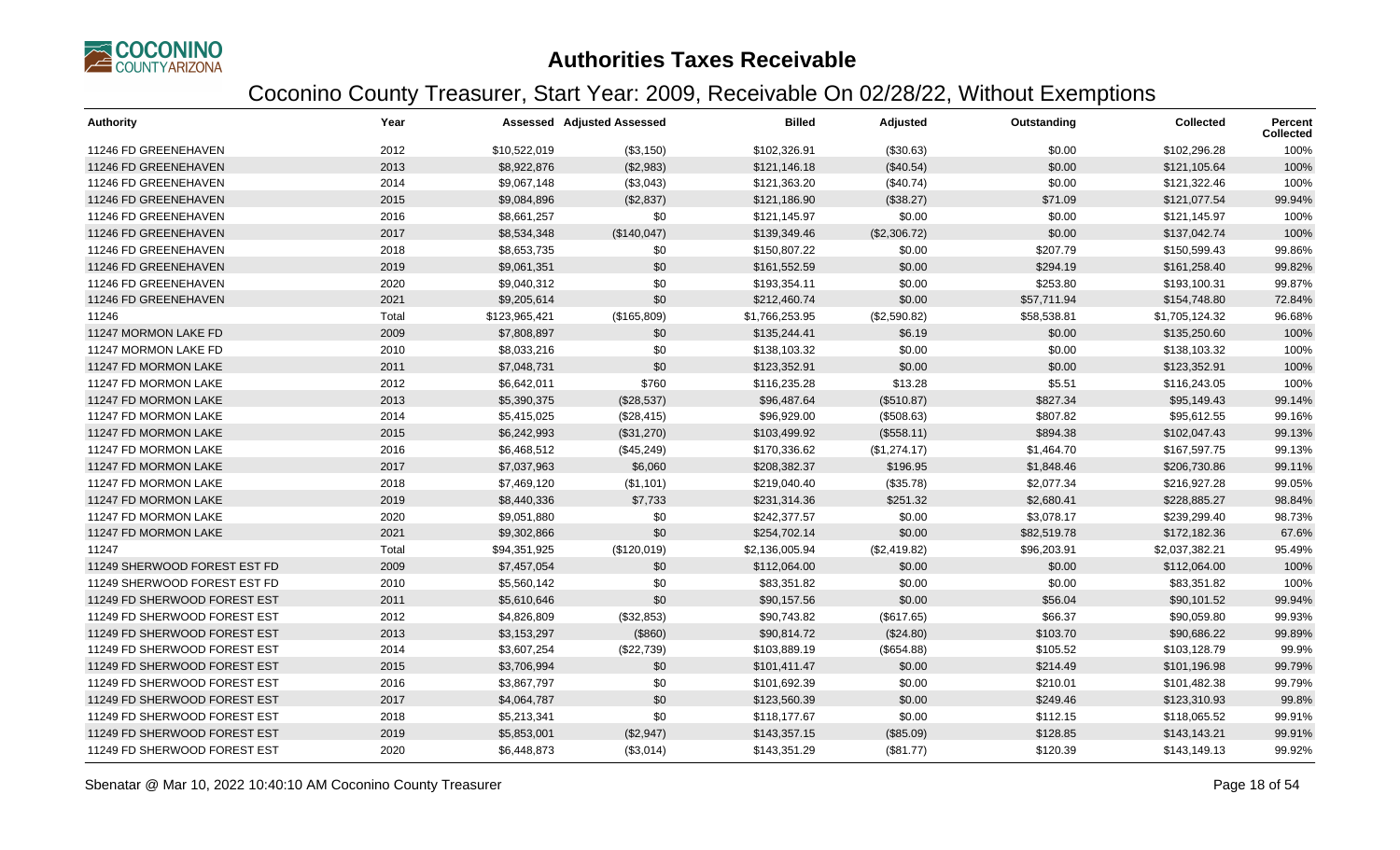

| <b>Authority</b>             | Year  |              | <b>Assessed Adjusted Assessed</b> | <b>Billed</b>  | Adjusted     | Outstanding | <b>Collected</b> | Percent<br><b>Collected</b> |
|------------------------------|-------|--------------|-----------------------------------|----------------|--------------|-------------|------------------|-----------------------------|
| 11249 FD SHERWOOD FOREST EST | 2021  | \$6,966,581  | (\$2,938)                         | \$150,179.38   | (\$83.14)    | \$39,255.21 | \$110,841.03     | 73.85%                      |
| 11249                        | Total | \$66,336,576 | (\$65,351)                        | \$1,452,750.85 | (\$1,547.33) | \$40,622.19 | \$1,410,581.33   | 97.2%                       |
| 11250 THE WOODS FD           | 2009  | \$1,253,880  | (\$7,936)                         | \$3,874.86     | (\$10.15)    | \$0.00      | \$3,864.71       | 100%                        |
| 11250 THE WOODS FD           | 2010  | \$1,298,490  | (\$5,134)                         | \$3,551.24     | (\$14.08)    | \$0.00      | \$3,537.16       | 100%                        |
| 11250 FD THE WOODS           | 2011  | \$1,041,409  | (\$5,208)                         | \$2,811.80     | (\$14.06)    | \$9.42      | \$2,788.32       | 99.66%                      |
| 11250 FD THE WOODS           | 2012  | \$1,051,853  | \$0                               | \$3,155.52     | (\$0.02)     | \$21.18     | \$3,134.32       | 99.33%                      |
| 11250 FD THE WOODS           | 2013  | \$901,721    | \$0                               | \$3,156.04     | (\$0.02)     | \$25.21     | \$3,130.81       | 99.2%                       |
| 11250 FD THE WOODS           | 2014  | \$932,722    | \$0                               | \$3,730.90     | \$0.00       | \$29.32     | \$3,701.58       | 99.21%                      |
| 11250 FD THE WOODS           | 2015  | \$960,045    | \$0                               | \$5,647.64     | \$0.00       | \$44.69     | \$5,602.95       | 99.21%                      |
| 11250 FD THE WOODS           | 2016  | \$1,008,740  | \$0                               | \$5,901.93     | \$0.00       | \$45.39     | \$5,856.54       | 99.23%                      |
| 11250 FD THE WOODS           | 2017  | \$926,006    | \$0                               | \$5,435.51     | \$0.00       | \$46.06     | \$5,389.45       | 99.15%                      |
| 11250 FD THE WOODS           | 2018  | \$1,078,884  | \$0                               | \$7,124.02     | \$0.00       | \$58.41     | \$7,065.61       | 99.18%                      |
| 11250 FD THE WOODS           | 2019  | \$1,202,568  | \$0                               | \$10,765.43    | \$0.00       | \$84.06     | \$10,681.37      | 99.22%                      |
| 11250 FD THE WOODS           | 2020  | \$1,311,687  | \$0                               | \$11,661.25    | \$0.00       | \$86.42     | \$11,574.83      | 99.26%                      |
| 11250 FD THE WOODS           | 2021  | \$1,423,716  | \$0                               | \$12,584.87    | \$0.00       | \$2,994.16  | \$9,590.71       | 76.21%                      |
| 11250                        | Total | \$14,391,721 | (\$18,278)                        | \$79,401.01    | (\$38.33)    | \$3,444.32  | \$75,918.36      | 95.66%                      |
| 11251 KAIBAB ESTATES WEST FD | 2009  | \$4,560,143  | (\$4,925)                         | \$93,914.51    | \$90.63      | \$209.35    | \$93,795.79      | 99.78%                      |
| 11251 KAIBAB ESTATES WEST FD | 2010  | \$4,561,055  | (\$13,015)                        | \$85,125.24    | (\$109.31)   | \$229.85    | \$84,786.08      | 99.73%                      |
| 11251 FD KAIBAB ESTATES WEST | 2011  | \$3,925,420  | (\$3,418)                         | \$73,728.38    | (\$64.20)    | \$992.10    | \$72,672.08      | 98.65%                      |
| 11251 FD KAIBAB ESTATES WEST | 2012  | \$3,363,398  | (\$2,480)                         | \$78,965.85    | (\$58.96)    | \$1,453.42  | \$77,453.47      | 98.16%                      |
| 11251 FD KAIBAB ESTATES WEST | 2013  | \$2,866,816  | (\$12, 117)                       | \$67,307.34    | (\$284.77)   | \$1,642.09  | \$65,380.48      | 97.55%                      |
| 11251 FD KAIBAB ESTATES WEST | 2014  | \$2,697,961  | (\$32,452)                        | \$63,342.58    | (\$761.91)   | \$1,545.95  | \$61,034.72      | 97.53%                      |
| 11251 FD KAIBAB ESTATES WEST | 2015  | \$3,046,071  | (\$11,082)                        | \$64,801.66    | (\$205.07)   | \$1,572.93  | \$63,023.66      | 97.56%                      |
| 11251 FD KAIBAB ESTATES WEST | 2016  | \$2,946,109  | \$5,250                           | \$64,960.05    | \$151.95     | \$1,727.99  | \$63,384.01      | 97.35%                      |
| 11251 FD KAIBAB ESTATES WEST | 2017  | \$2,899,058  | (\$5,683)                         | \$66,289.78    | (\$107.79)   | \$1,778.75  | \$64,403.24      | 97.31%                      |
| 11251 FD KAIBAB ESTATES WEST | 2018  | \$3,054,676  | (\$213)                           | \$66,651.35    | \$20.21      | \$1,866.85  | \$64,804.71      | 97.2%                       |
| 11251 FD KAIBAB ESTATES WEST | 2019  | \$3,160,063  | (\$4,247)                         | \$66,621.53    | (\$96.45)    | \$1,987.16  | \$64,537.92      | 97.01%                      |
| 11251 FD KAIBAB ESTATES WEST | 2020  | \$3,507,265  | (\$3,031)                         | \$73,061.35    | (\$71.17)    | \$2,028.53  | \$70,961.65      | 97.22%                      |
| 11251 FD KAIBAB ESTATES WEST | 2021  | \$3,559,571  | (\$3,149)                         | \$75,710.67    | (\$75.24)    | \$20,644.36 | \$54,991.07      | 72.71%                      |
| 11251                        | Total | \$44,147,606 | (\$90,562)                        | \$940,480.29   | (\$1,572.08) | \$37,679.33 | \$901,228.88     | 95.99%                      |
| 11523 BLUE RIDGE FD          | 2009  | \$50,279,403 | (\$67,014)                        | \$785,631.77   | (\$69.68)    | \$3.14      | \$785,558.95     | 100%                        |
| 11523 BLUE RIDGE FD          | 2010  | \$46,740,122 | (\$650)                           | \$843,836.09   | (\$11.75)    | \$3.63      | \$843,820.71     | 100%                        |
| 11523 FD BLUE RIDGE          | 2011  | \$39,052,155 | (\$31,938)                        | \$683,413.00   | (\$558.90)   | \$61.04     | \$682,793.06     | 99.99%                      |
| 11523 FD BLUE RIDGE          | 2012  | \$35,742,640 | \$0                               | \$625,494.29   | (\$0.23)     | \$61.78     | \$625,432.28     | 99.99%                      |
| 11523 FD BLUE RIDGE          | 2013  | \$26,555,464 | \$1,543                           | \$520,486.61   | \$29.50      | \$70.59     | \$520,445.52     | 99.99%                      |
| 11523 FD BLUE RIDGE          | 2014  | \$26,819,407 | \$523                             | \$525,660.68   | \$10.25      | \$71.81     | \$525,599.12     | 99.99%                      |
| 11523 FD BLUE RIDGE          | 2015  | \$27,866,177 | (\$2,394)                         | \$567,909.74   | (\$50.50)    | \$157.15    | \$567,702.09     | 99.97%                      |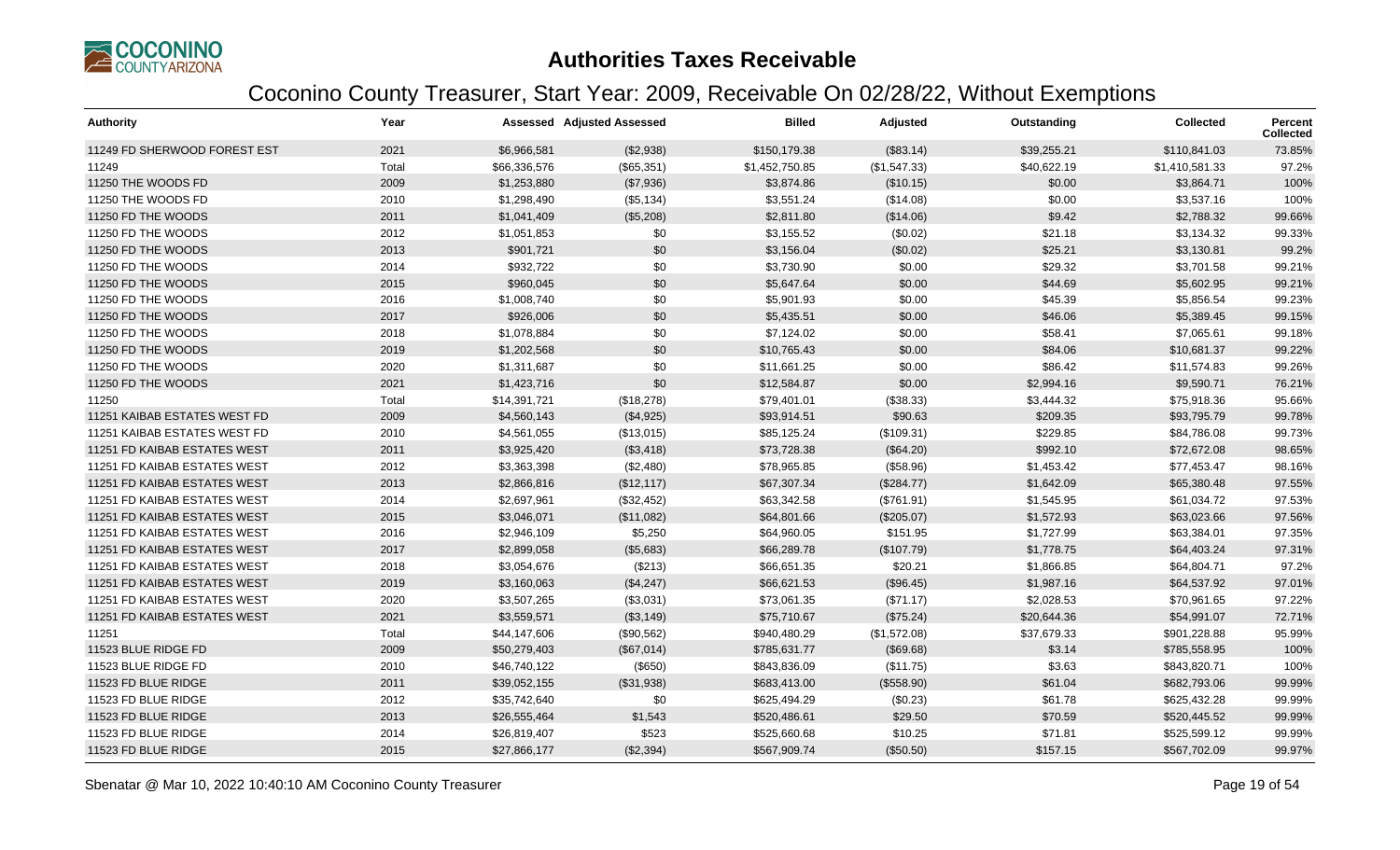

| <b>Authority</b>    | Year  |               | <b>Assessed Adjusted Assessed</b> | <b>Billed</b>  | Adjusted     | Outstanding  | <b>Collected</b> | <b>Percent</b><br><b>Collected</b> |
|---------------------|-------|---------------|-----------------------------------|----------------|--------------|--------------|------------------|------------------------------------|
| 11523 FD BLUE RIDGE | 2016  | \$27,992,113  | \$711                             | \$605,104.54   | \$16.14      | \$171.75     | \$604,948.93     | 99.97%                             |
| 11523 FD BLUE RIDGE | 2017  | \$28,467,647  | \$661                             | \$673,817.00   | \$16.18      | \$188.06     | \$673,645.12     | 99.97%                             |
| 11523 FD BLUE RIDGE | 2018  | \$30,010,276  | \$2,173                           | \$753,526.15   | \$57.56      | \$309.57     | \$753,274.14     | 99.96%                             |
| 11523 FD BLUE RIDGE | 2019  | \$33,199,329  | \$687                             | \$821,193.18   | \$18.96      | \$328.29     | \$820,883.85     | 99.96%                             |
| 11523 FD BLUE RIDGE | 2020  | \$35,363,068  | \$1,649                           | \$939,658.47   | \$49.15      | \$241.20     | \$939,466.42     | 99.97%                             |
| 11523 FD BLUE RIDGE | 2021  | \$34,989,120  | \$0                               | \$992,271.90   | \$0.00       | \$277,325.47 | \$714,946.43     | 72.05%                             |
| 11523               | Total | \$443,076,921 | (\$94,049)                        | \$9,338,003.42 | (\$493.32)   | \$278,993.48 | \$9,058,516.62   | 97.01%                             |
| 11524 JUNIPINE FD   | 2009  | \$2,954,575   | \$0                               | \$60,997.82    | \$9.70       | \$6.20       | \$61,001.32      | 99.99%                             |
| 11524 JUNIPINE FD   | 2010  | \$2,794,578   | \$0                               | \$61,531.87    | \$0.00       | \$130.27     | \$61,401.60      | 99.79%                             |
| 11524 FD JUNIPINE   | 2011  | \$2,313,968   | \$16,922                          | \$61,290.00    | \$448.21     | \$96.21      | \$61,642.00      | 99.84%                             |
| 11524 FD JUNIPINE   | 2012  | \$2,289,636   | \$19,698                          | \$66,738.45    | \$572.70     | \$322.77     | \$66,988.38      | 99.52%                             |
| 11524 FD JUNIPINE   | 2013  | \$2,081,781   | \$689                             | \$67,480.66    | \$22.04      | \$466.91     | \$67,035.79      | 99.31%                             |
| 11524 FD JUNIPINE   | 2014  | \$1,321,313   | \$2,840                           | \$42,942.75    | \$92.30      | \$199.20     | \$42,835.85      | 99.54%                             |
| 11524 FD JUNIPINE   | 2015  | \$1,401,042   | \$0                               | \$42,646.33    | \$0.00       | \$191.20     | \$42,455.13      | 99.55%                             |
| 11524 FD JUNIPINE   | 2016  | \$1,338,332   | \$0                               | \$42,129.86    | \$0.00       | \$191.16     | \$41,938.70      | 99.55%                             |
| 11524 FD JUNIPINE   | 2017  | \$1,502,023   | \$8,561                           | \$44,840.65    | \$278.23     | \$196.38     | \$44,922.50      | 99.56%                             |
| 11524 FD JUNIPINE   | 2018  | \$1,558,088   | \$8,204                           | \$46,591.94    | \$266.63     | \$198.35     | \$46,660.22      | 99.58%                             |
| 11524 FD JUNIPINE   | 2019  | \$1,617,517   | \$6,412                           | \$48,449.95    | \$208.40     | \$197.73     | \$48,460.62      | 99.59%                             |
| 11524 FD JUNIPINE   | 2020  | \$1,755,021   | \$1,592                           | \$48,469.62    | \$48.43      | \$433.27     | \$48,084.78      | 99.11%                             |
| 11524 FD JUNIPINE   | 2021  | \$1,841,764   | \$0                               | \$48,175.16    | \$0.00       | \$15,717.81  | \$32,457.35      | 67.37%                             |
| 11524               | Total | \$24,769,638  | \$64,918                          | \$682,285.06   | \$1,946.64   | \$18,347.46  | \$665,884.24     | 97.32%                             |
| 11525 TUSAYAN FD    | 2009  | \$11,096,576  | \$0                               | \$340,645.38   | \$5.79       | \$96.27      | \$340,554.90     | 99.97%                             |
| 11525 TUSAYAN FD    | 2010  | \$11,279,874  | (\$5,625)                         | \$338,220.76   | (\$168.75)   | \$106.08     | \$337,945.93     | 99.97%                             |
| 11525 FD TUSAYAN    | 2011  | \$11,417,351  | (\$35,797)                        | \$342,520.56   | (\$1,073.92) | \$104.25     | \$341,342.39     | 99.97%                             |
| 11525 FD TUSAYAN    | 2012  | \$10,676,789  | (\$46,000)                        | \$346,995.69   | (\$1,495.25) | \$155.96     | \$345,344.48     | 99.95%                             |
| 11525 FD TUSAYAN    | 2013  | \$10,045,073  | (\$640)                           | \$326,464.88   | (\$183.34)   | \$142.19     | \$326,139.35     | 99.96%                             |
| 11525 FD TUSAYAN    | 2014  | \$10,115,586  | (\$2,992)                         | \$325,377.94   | (\$96.24)    | \$53.18      | \$325,228.52     | 99.98%                             |
| 11525 FD TUSAYAN    | 2015  | \$10,358,789  | (\$257)                           | \$325,458.28   | \$16.49      | \$55.85      | \$325,418.92     | 99.98%                             |
| 11525 FD TUSAYAN    | 2016  | \$10,382,633  | \$296,859                         | \$333,303.93   | \$9,650.93   | \$27.36      | \$342,927.50     | 99.99%                             |
| 11525 FD TUSAYAN    | 2017  | \$10,721,429  | \$286,592                         | \$345,534.16   | \$9,316.52   | \$27.75      | \$354,822.93     | 99.99%                             |
| 11525 FD TUSAYAN    | 2018  | \$12,716,931  | \$297,925                         | \$412,500.90   | \$10,427.39  | \$29.89      | \$422,898.40     | 99.99%                             |
| 11525 FD TUSAYAN    | 2019  | \$14,360,582  | \$323,640                         | \$445,089.10   | \$11,411.30  | \$26.80      | \$456,473.60     | 99.99%                             |
| 11525 FD TUSAYAN    | 2020  | \$16,330,572  | (\$33,547)                        | \$493,143.21   | (\$1,174.15) | \$33.87      | \$491,935.19     | 99.99%                             |
| 11525 FD TUSAYAN    | 2021  | \$19,688,657  | \$0                               | \$530,079.80   | \$0.00       | \$190,783.63 | \$339,296.17     | 64.01%                             |
| 11525               | Total | \$159,190,842 | \$1,080,158                       | \$4,905,334.59 | \$36,636.77  | \$191,643.08 | \$4,750,328.28   | 96.12%                             |
| 11526 PONDEROSA FD  | 2009  | \$32,041,190  | (\$32,475)                        | \$498,186.62   | (\$84.22)    | \$0.00       | \$498,102.40     | 100%                               |
| 11526 PONDEROSA FD  | 2010  | \$29,786,177  | (\$359,491)                       | \$514,985.37   | (\$535.84)   | \$2.50       | \$514,447.03     | 100%                               |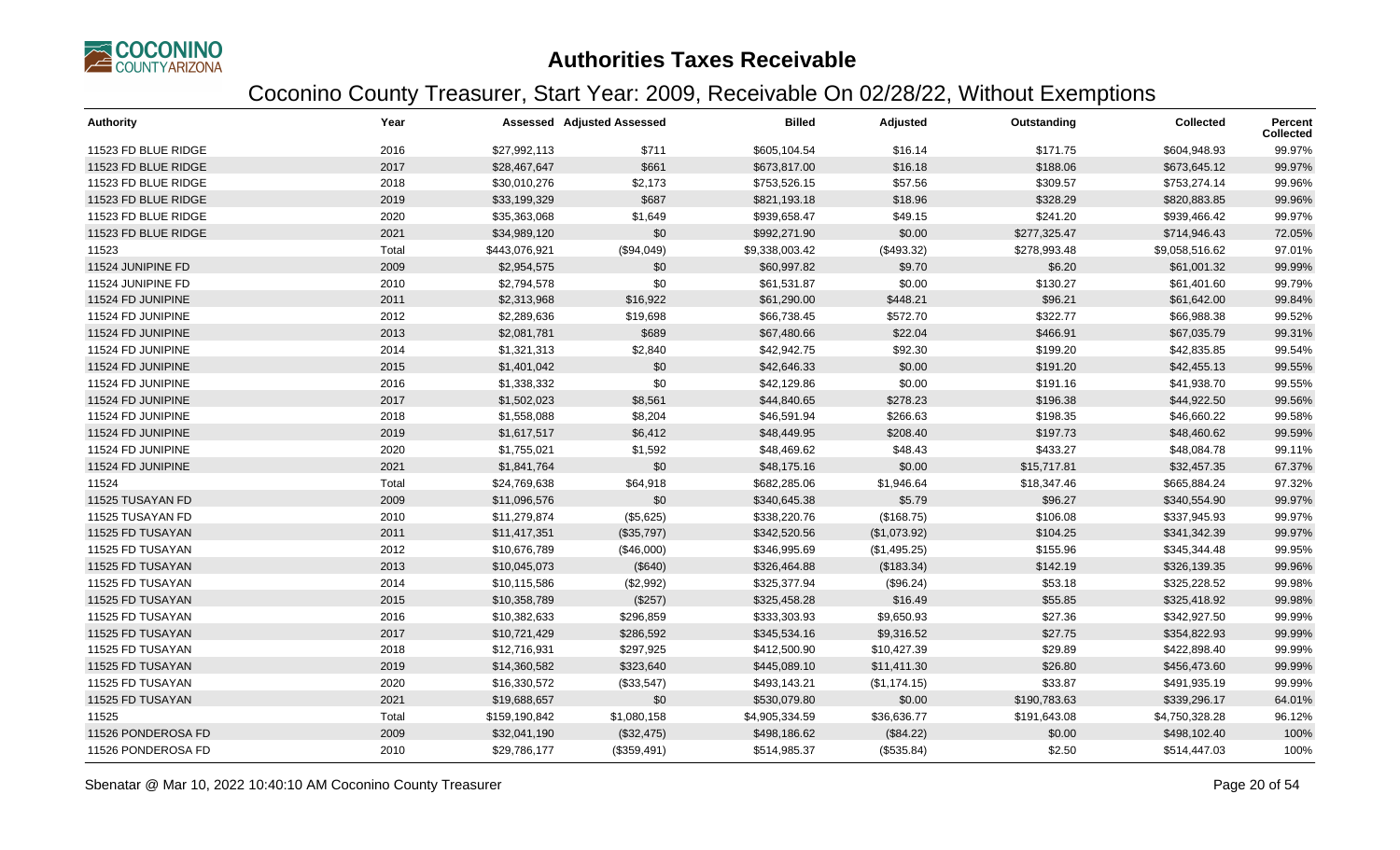

| <b>Authority</b>          | Year  |               | <b>Assessed Adjusted Assessed</b> | <b>Billed</b>  | Adjusted      | Outstanding  | <b>Collected</b> | Percent<br><b>Collected</b> |
|---------------------------|-------|---------------|-----------------------------------|----------------|---------------|--------------|------------------|-----------------------------|
| 11526 FD PONDEROSA        | 2011  | \$27,334,126  | (\$64,317)                        | \$472,880.15   | (\$1,130.79)  | \$424.91     | \$471,324.45     | 99.91%                      |
| 11526 FD PONDEROSA        | 2012  | \$28,687,837  | \$1,460                           | \$496,299.10   | \$8.89        | \$464.29     | \$495,843.70     | 99.91%                      |
| 11526 FD PONDEROSA        | 2013  | \$22,574,572  | (\$5,699)                         | \$553,077.57   | (\$169.35)    | \$761.66     | \$552,146.56     | 99.86%                      |
| 11526 FD PONDEROSA        | 2014  | \$21,626,981  | \$26,189                          | \$529,860.37   | \$641.63      | \$771.49     | \$529,730.51     | 99.85%                      |
| 11526 FD PONDEROSA        | 2015  | \$21,812,298  | (\$45,292)                        | \$526,435.02   | (\$1,108.77)  | \$876.64     | \$524,449.61     | 99.83%                      |
| 11526 FD PONDEROSA        | 2016  | \$22,563,325  | \$9,137                           | \$575,382.02   | \$317.18      | \$818.08     | \$574,881.12     | 99.86%                      |
| 11526 FD PONDEROSA        | 2017  | \$25,059,760  | \$115,695                         | \$652,131.45   | \$3,308.87    | \$562.05     | \$654,878.27     | 99.91%                      |
| 11526 FD PONDEROSA        | 2018  | \$28,249,945  | \$6,945                           | \$740,388.51   | \$213.89      | \$496.12     | \$740,106.28     | 99.93%                      |
| 11526 FD PONDEROSA        | 2019  | \$31,943,771  | (\$120,210)                       | \$791,595.22   | (\$3,702.48)  | \$627.65     | \$787,265.09     | 99.92%                      |
| 11526 FD PONDEROSA        | 2020  | \$35,939,725  | \$5,695                           | \$882,756.88   | \$175.40      | \$1,473.31   | \$881,458.97     | 99.83%                      |
| 11526 FD PONDEROSA        | 2021  | \$41,631,577  | (\$282,163)                       | \$1,097,897.29 | (\$9,170.30)  | \$367,307.60 | \$721,419.39     | 66.26%                      |
| 11526                     | Total | \$369,251,284 | (\$744,526)                       | \$8,331,875.57 | (\$11,235.89) | \$374,586.30 | \$7,946,053.38   | 95.5%                       |
| 11527 WESTWOOD ESTATES FD | 2009  | \$5,124,922   | \$0                               | \$81,992.59    | \$0.00        | \$0.00       | \$81,992.59      | 100%                        |
| 11527 WESTWOOD ESTATES FD | 2010  | \$4,902,149   | \$0                               | \$80,885.96    | \$0.00        | \$0.00       | \$80,885.96      | 100%                        |
| 11527 FD WESTWOOD ESTATES | 2011  | \$4,467,285   | \$0                               | \$73,710.16    | \$0.00        | \$0.00       | \$73,710.16      | 100%                        |
| 11527 FD WESTWOOD ESTATES | 2012  | \$4,364,131   | \$0                               | \$86,846.19    | \$0.00        | \$0.00       | \$86,846.19      | 100%                        |
| 11527 FD WESTWOOD ESTATES | 2013  | \$3,098,801   | \$0                               | \$62,285.83    | \$0.00        | \$0.00       | \$62,285.83      | 100%                        |
| 11527 FD WESTWOOD ESTATES | 2014  | \$2,902,830   | \$0                               | \$69,667.97    | \$0.00        | \$0.00       | \$69,667.97      | 100%                        |
| 11527 FD WESTWOOD ESTATES | 2015  | \$3,055,374   | \$0                               | \$51,940.80    | \$0.00        | \$0.00       | \$51,940.80      | 100%                        |
| 11527 FD WESTWOOD ESTATES | 2016  | \$3,070,972   | (\$354)                           | \$61,176.25    | (\$7.11)      | \$0.00       | \$61,169.14      | 100%                        |
| 11527 FD WESTWOOD ESTATES | 2017  | \$3,790,732   | \$0                               | \$55,103.07    | \$0.00        | \$0.00       | \$55,103.07      | 100%                        |
| 11527 FD WESTWOOD ESTATES | 2018  | \$4,001,577   | \$0                               | \$60,218.90    | \$0.00        | \$0.00       | \$60,218.90      | 100%                        |
| 11527 FD WESTWOOD ESTATES | 2019  | \$4,360,178   | \$0                               | \$67,776.82    | \$0.00        | \$0.00       | \$67,776.82      | 100%                        |
| 11527 FD WESTWOOD ESTATES | 2020  | \$4,718,309   | \$0                               | \$72,341.81    | \$0.00        | \$0.00       | \$72,341.81      | 100%                        |
| 11527 FD WESTWOOD ESTATES | 2021  | \$4,788,420   | \$0                               | \$69,347.66    | \$0.00        | \$20,244.18  | \$49,103.48      | 70.81%                      |
| 11527                     | Total | \$52,645,680  | (\$354)                           | \$893,294.01   | (\$7.11)      | \$20,244.18  | \$873,042.72     | 97.73%                      |
| 11528 FLAGSTAFF RANCH FD  | 2009  | \$19,034,534  | (\$53,285)                        | \$418,755.17   | (\$345.06)    | \$0.00       | \$418,410.11     | 100%                        |
| 11528 FLAGSTAFF RANCH FD  | 2010  | \$15,901,227  | (\$87,189)                        | \$387,978.34   | (\$523.79)    | \$0.00       | \$387,454.55     | 100%                        |
| 11528 FD FLAGSTAFF RANCH  | 2011  | \$10,503,016  | \$0                               | \$341,348.38   | \$0.00        | \$0.00       | \$341,348.38     | 100%                        |
| 11528 FD FLAGSTAFF RANCH  | 2012  | \$8,943,019   | \$0                               | \$227,152.79   | \$0.00        | \$0.00       | \$227,152.79     | 100%                        |
| 11528 FD FLAGSTAFF RANCH  | 2013  | \$6,334,264   | \$0                               | \$162,157.01   | (\$0.01)      | \$0.00       | \$162,157.00     | 100%                        |
| 11528 FD FLAGSTAFF RANCH  | 2014  | \$6,264,669   | \$0                               | \$134,690.23   | \$0.00        | \$0.00       | \$134,690.23     | 100%                        |
| 11528 FD FLAGSTAFF RANCH  | 2015  | \$7,022,270   | (\$5,490)                         | \$197,309.99   | \$0.00        | \$0.00       | \$197,309.99     | 100%                        |
| 11528 FD FLAGSTAFF RANCH  | 2016  | \$8,392,861   | \$3,091                           | \$232,066.12   | \$100.44      | \$0.00       | \$232,166.56     | 100%                        |
| 11528 FD FLAGSTAFF RANCH  | 2017  | \$10,439,851  | \$1,798                           | \$256,994.27   | \$58.44       | \$0.00       | \$257,052.71     | 100%                        |
| 11528 FD FLAGSTAFF RANCH  | 2018  | \$12,033,506  | \$4,623                           | \$284,903.87   | \$150.25      | \$0.00       | \$285,054.12     | 100%                        |
| 11528 FD FLAGSTAFF RANCH  | 2019  | \$13,732,763  | \$6,030                           | \$329,099.97   | \$195.98      | \$0.00       | \$329,295.95     | 100%                        |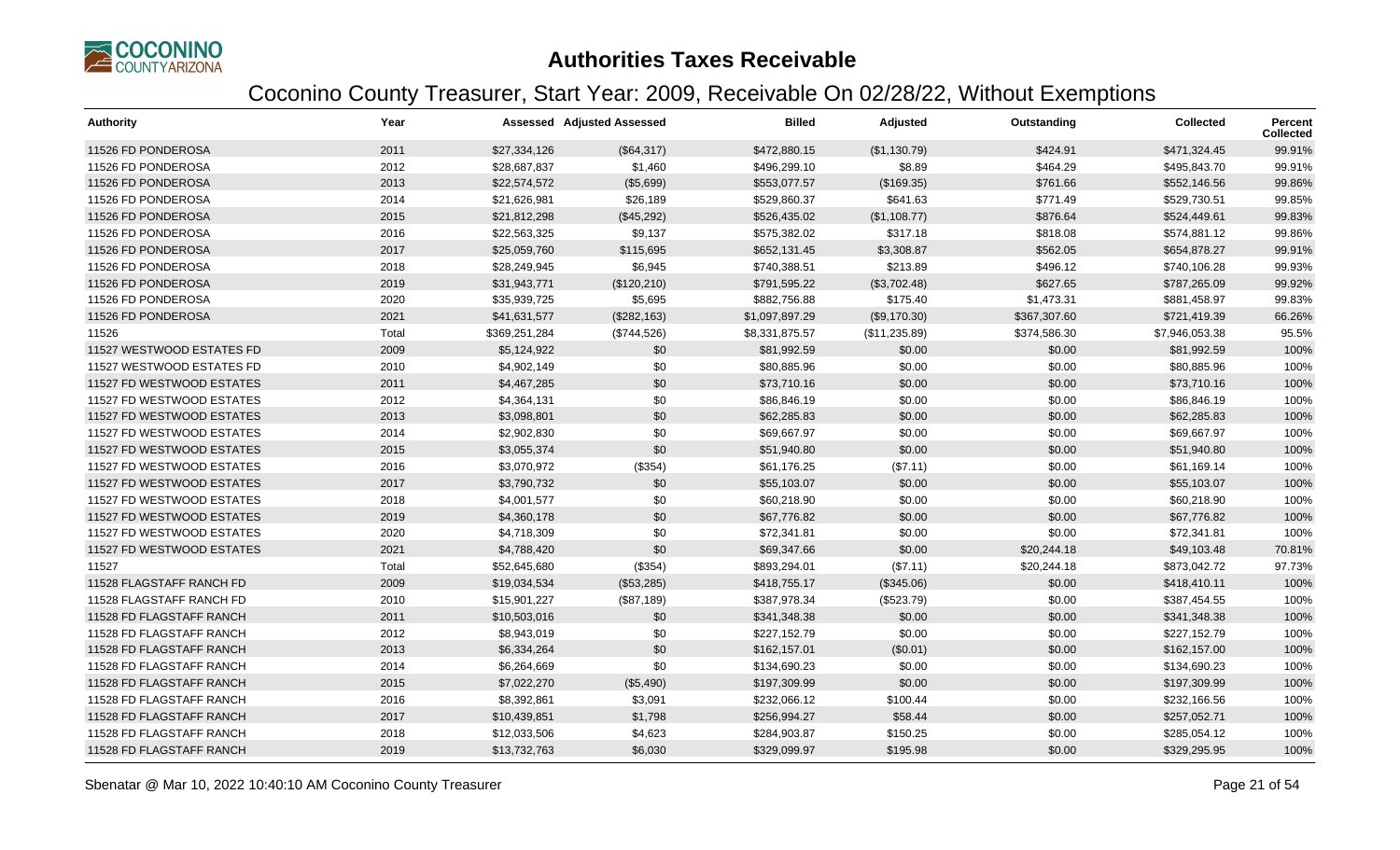

| <b>Authority</b>              | Year  |                  | <b>Assessed Adjusted Assessed</b> | <b>Billed</b>   | Adjusted      | Outstanding  | <b>Collected</b> | Percent<br><b>Collected</b> |
|-------------------------------|-------|------------------|-----------------------------------|-----------------|---------------|--------------|------------------|-----------------------------|
| 11528 FD FLAGSTAFF RANCH      | 2020  | \$15,349,305     | \$9,707                           | \$307,862.50    | \$265.98      | \$0.00       | \$308,128.48     | 100%                        |
| 11528 FD FLAGSTAFF RANCH      | 2021  | \$16,595,401     | \$0                               | \$301,598.60    | \$0.00        | \$82,892.37  | \$218,706.23     | 72.52%                      |
| 11528                         | Total | \$150,546,686    | (\$120,715)                       | \$3,581,917.24  | (\$97.77)     | \$82,892.37  | \$3,498,927.10   | 97.69%                      |
| 11529 LOCKETT RANCHES FIRE    | 2009  | \$16,092,455     | \$0                               | \$220,371.25    | \$0.00        | \$0.00       | \$220,371.25     | 100%                        |
| 11529 LOCKETT RANCHES FIRE    | 2010  | \$15,398,243     | \$0                               | \$206,323.70    | \$0.00        | \$0.00       | \$206,323.70     | 100%                        |
| 11529 FD LOCKETT RANCHES      | 2011  | \$13,211,045     | \$0                               | \$7,926.62      | \$0.00        | \$0.00       | \$7,926.62       | 100%                        |
| 11529 FD LOCKETT RANCHES      | 2012  | \$11,464,547     | \$0                               | \$115,791.95    | \$0.00        | \$0.00       | \$115,791.95     | 100%                        |
| 11529 FD LOCKETT RANCHES      | 2013  | \$9,202,946      | \$0                               | \$138,044.21    | \$0.00        | \$0.00       | \$138,044.21     | 100%                        |
| 11529 FD LOCKETT RANCHES      | 2014  | \$8,414,631      | \$0                               | \$141,365.69    | \$0.00        | \$0.00       | \$141,365.69     | 100%                        |
| 11529 FD LOCKETT RANCHES      | 2015  | \$9,013,333      | (\$1,482)                         | \$138,805.14    | (\$23.25)     | \$0.00       | \$138,781.89     | 100%                        |
| 11529 FD LOCKETT RANCHES      | 2016  | \$9,233,633      | (\$1,433)                         | \$144,918.84    | (\$22.93)     | \$0.00       | \$144,895.91     | 100%                        |
| 11529 FD LOCKETT RANCHES      | 2017  | \$10,428,535     | (\$1,211)                         | \$156,455.13    | (\$19.75)     | \$0.00       | \$156,435.38     | 100%                        |
| 11529 FD LOCKETT RANCHES      | 2018  | \$11,719,024     | (\$4,532)                         | \$152,092.64    | (\$67.98)     | \$0.00       | \$152,024.66     | 100%                        |
| 11529 FD LOCKETT RANCHES      | 2019  | \$12,381,901     | (\$5,985)                         | \$152,054.69    | (\$83.77)     | \$0.00       | \$151,970.92     | 100%                        |
| 11529 FD LOCKETT RANCHES      | 2020  | \$13,179,860     | \$0                               | \$154,470.87    | \$0.00        | \$0.00       | \$154,470.87     | 100%                        |
| 11529 FD LOCKETT RANCHES      | 2021  | \$13,401,026     | \$0                               | \$189,201.71    | \$0.00        | \$57,006.61  | \$132,195.10     | 69.87%                      |
| 11529                         | Total | \$153,141,179    | (\$14,643)                        | \$1,917,822.44  | (\$217.68)    | \$57,006.61  | \$1,860,598.15   | 97.03%                      |
| 11900 FIRE DISTRICT ASSISTA   | 2009  | \$2,127,799,723  | (\$4,970,582)                     | \$1,948,491.69  | \$1,487.49    | \$414.90     | \$1,949,564.28   | 99.98%                      |
| 11900 FIRE DISTRICT ASSISTA   | 2010  | \$2,056,578,525  | (\$14,962,869)                    | \$1,906,681.23  | (\$12,315.35) | \$548.73     | \$1,893,817.15   | 99.97%                      |
| 11900 FD ASSISTANCE FUND      | 2011  | \$1,836,493,334  | (\$7,751,039)                     | \$1,809,921.61  | (\$7,683.31)  | \$1,348.27   | \$1,800,890.03   | 99.93%                      |
| 11900 FD ASSISTANCE FUND      | 2012  | \$1,758,991,343  | (\$8,166,683)                     | \$1,759,019.75  | (\$8,236.27)  | \$1,553.65   | \$1,749,229.83   | 99.91%                      |
| 11900 FD ASSISTANCE FUND      | 2013  | \$1,531,349,420  | (\$5,638,383)                     | \$1,531,347.91  | (\$5,846.82)  | \$1,870.01   | \$1,523,631.08   | 99.88%                      |
| 11900 FD ASSISTANCE FUND      | 2014  | \$1,528,131,272  | (\$1,845,337)                     | \$1,528,130.42  | (\$1,845.38)  | \$1,936.18   | \$1,524,348.86   | 99.87%                      |
| 11900 FD ASSISTANCE FUND      | 2015  | \$1,601,434,510  | (\$2,768,379)                     | \$1,539,485.42  | (\$2,432.90)  | \$2,072.31   | \$1,534,980.21   | 99.87%                      |
| 11900 FD ASSISTANCE FUND      | 2016  | \$1,677,453,437  | (\$12,513,851)                    | \$1,579,622.18  | (\$9,589.36)  | \$2,208.74   | \$1,567,824.08   | 99.86%                      |
| 11900 FD ASSISTANCE FUND      | 2017  | \$1,812,240,672  | (\$11,357,865)                    | \$1,655,714.88  | (\$10,710.65) | \$2,365.65   | \$1,642,638.58   | 99.86%                      |
| 11900 FD ASSISTANCE FUND      | 2018  | \$1,944,597,023  | (\$9,321,840)                     | \$1,733,433.47  | (\$8,913.06)  | \$2,703.12   | \$1,721,817.29   | 99.84%                      |
| 11900 FD ASSISTANCE FUND      | 2019  | \$2,081,957,141  | (\$13,387,466)                    | \$1,833,563.38  | (\$13,643.91) | \$2,938.43   | \$1,816,981.04   | 99.84%                      |
| 11900 FD ASSISTANCE FUND      | 2020  | \$2,260,817,288  | (\$11,963,103)                    | \$1,932,417.27  | (\$11,757.68) | \$4,149.41   | \$1,916,510.18   | 99.78%                      |
| 11900 FD ASSISTANCE FUND      | 2021  | \$2,332,253,855  | (\$938,603)                       | \$1,985,130.67  | (\$909.30)    | \$649,591.86 | \$1,334,629.51   | 67.26%                      |
| 11900                         | Total | \$24,550,097,543 | (\$105,586,000)                   | \$22,742,959.88 | (\$92,396.50) | \$673,701.26 | \$21,976,862.12  | 97.03%                      |
| 14900 COCONINO CO LIBRARY D   | 2009  | \$2,127,799,723  | (\$4,970,582)                     | \$5,101,858.09  | \$3,894.83    | \$1,086.35   | \$5,104,666.57   | 99.98%                      |
| 14900 COCONINO CO LIBRARY D   | 2010  | \$2,056,578,525  | (\$14,962,869)                    | \$4,879,042.63  | (\$31,514.00) | \$1,404.16   | \$4,846,124.47   | 99.97%                      |
| <b>14900 LIBRARY DISTRICT</b> | 2011  | \$1,836,493,334  | (\$7,751,039)                     | \$4,344,913.17  | (\$18,444.57) | \$3,236.70   | \$4,323,231.90   | 99.93%                      |
| <b>14900 LIBRARY DISTRICT</b> | 2012  | \$1,758,991,343  | (\$8,166,683)                     | \$4,163,599.78  | (\$19,495.24) | \$3,677.60   | \$4,140,426.94   | 99.91%                      |
| <b>14900 LIBRARY DISTRICT</b> | 2013  | \$1,531,349,420  | (\$5,638,383)                     | \$3,914,125.27  | (\$14,944.46) | \$4,779.80   | \$3,894,401.01   | 99.88%                      |
| 14900 LIBRARY DISTRICT        | 2014  | \$1,528,131,272  | (\$1,845,337)                     | \$3,905,901.40  | (\$4,716.83)  | \$4,948.99   | \$3,896,235.58   | 99.87%                      |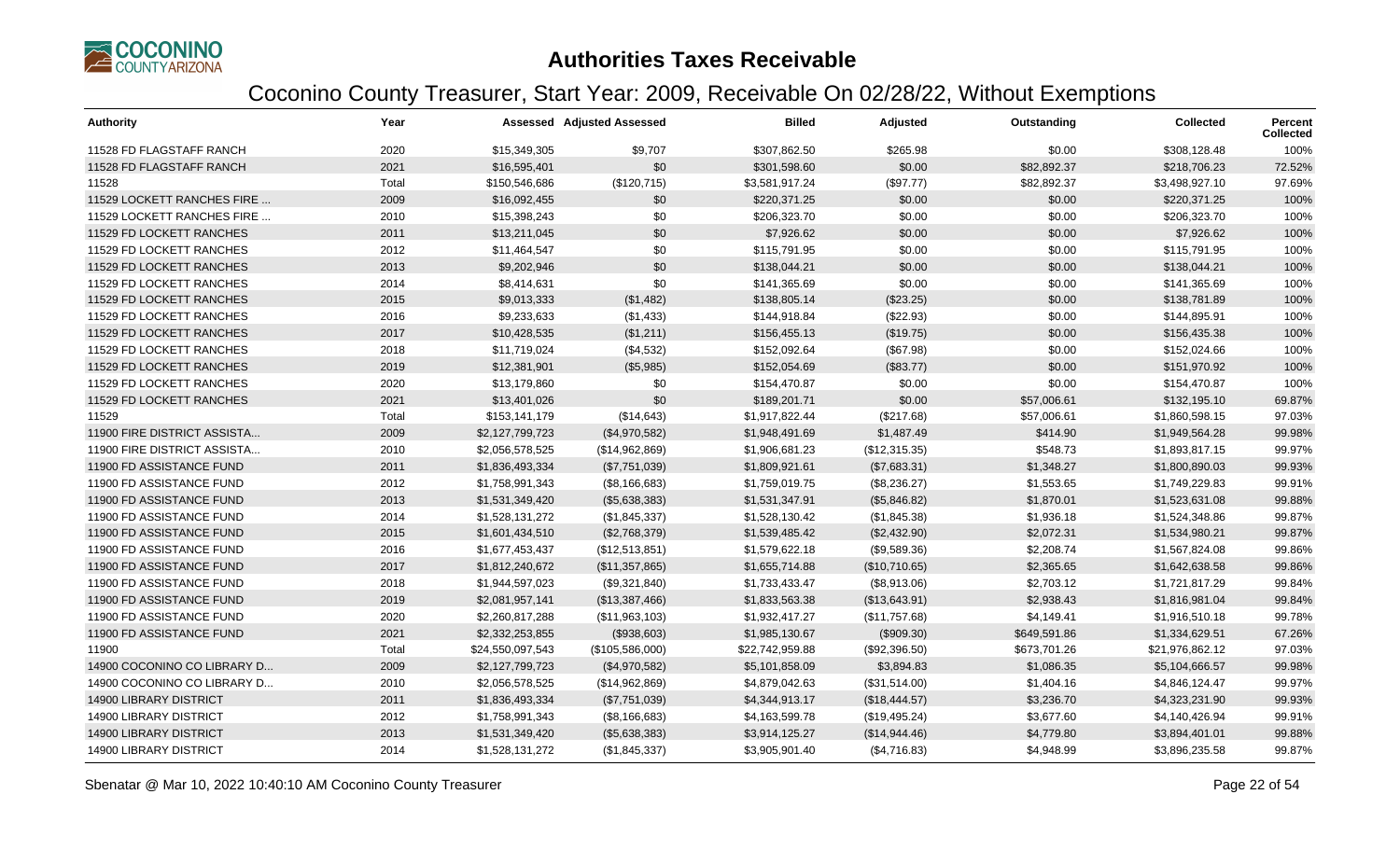

| <b>Authority</b>              | Year  |                  | Assessed Adjusted Assessed | <b>Billed</b>   | Adjusted       | Outstanding    | <b>Collected</b> | <b>Percent</b><br><b>Collected</b> |
|-------------------------------|-------|------------------|----------------------------|-----------------|----------------|----------------|------------------|------------------------------------|
| <b>14900 LIBRARY DISTRICT</b> | 2015  | \$1,601,434,510  | (\$2,768,379)              | \$3,934,924.74  | (\$6,218.56)   | \$5,296.98     | \$3,923,409.20   | 99.87%                             |
| <b>14900 LIBRARY DISTRICT</b> | 2016  | \$1,677,453,437  | (\$12,513,851)             | \$4,037,514.29  | (\$24,510.36)  | \$5,645.50     | \$4.007.358.43   | 99.86%                             |
| <b>14900 LIBRARY DISTRICT</b> | 2017  | \$1,812,240,672  | (\$11,357,865)             | \$4,232,007.32  | (\$27,376.32)  | \$6,046.49     | \$4,198,584.51   | 99.86%                             |
| 14900 LIBRARY DISTRICT        | 2018  | \$1,944,597,023  | (\$9,321,840)              | \$4,430,656.06  | (\$22,781.69)  | \$6,909.26     | \$4,400,965.11   | 99.84%                             |
| <b>14900 LIBRARY DISTRICT</b> | 2019  | \$2,081,957,141  | (\$13,387,466)             | \$4,686,588.07  | (\$34,873.89)  | \$7,510.65     | \$4,644,203.53   | 99.84%                             |
| <b>14900 LIBRARY DISTRICT</b> | 2020  | \$2,260,817,288  | (\$11,963,103)             | \$4,939,258.46  | (\$30,052.59)  | \$10,605.83    | \$4,898,600.04   | 99.78%                             |
| <b>14900 LIBRARY DISTRICT</b> | 2021  | \$2,332,253,855  | (\$938,603)                | \$5,073,994.03  | (\$2,324.15)   | \$1,660,356.86 | \$3,411,313.02   | 67.26%                             |
| 14900                         | Total | \$24,550,097,543 | (\$105,586,000)            | \$57,644,383.31 | (\$233,357.83) | \$1,721,505.17 | \$55,689,520.31  | 97%                                |
| 15000 COCONINO COUNTY FCD #   | 2009  | \$0              | \$0                        | \$1,961,279.66  | (\$1,631.07)   | \$404.48       | \$1,959,244.11   | 99.98%                             |
| 15000 COCONINO COUNTY FCD #   | 2010  | \$0              | \$0                        | \$1,849,809.06  | (\$3,421.84)   | \$607.13       | \$1,845,780.09   | 99.97%                             |
| 15000 FLOOD CONTROL DIST      | 2011  | \$0              | \$0                        | \$3,172,190.62  | (\$3,271.64)   | \$2,857.10     | \$3,166,061.88   | 99.91%                             |
| 15000 FLOOD CONTROL DIST      | 2012  | \$0              | \$0                        | \$2,959,706.38  | (\$2,099.69)   | \$3,147.02     | \$2,954,459.67   | 99.89%                             |
| 15000 FLOOD CONTROL DIST      | 2013  | \$0              | \$0                        | \$2,468,505.92  | (\$4,050.72)   | \$3,722.10     | \$2,460,733.10   | 99.85%                             |
| 15000 FLOOD CONTROL DIST      | 2014  | \$0              | \$0                        | \$2,426,088.40  | (\$1,245.82)   | \$3,363.47     | \$2,421,479.11   | 99.86%                             |
| 15000 FLOOD CONTROL DIST      | 2015  | \$0              | \$80                       | \$2,446,776.96  | (\$1,681.48)   | \$3,727.06     | \$2,441,368.42   | 99.85%                             |
| 15000 FLOOD CONTROL DIST      | 2016  | \$0              | \$75                       | \$2,493,594.98  | (\$2,409.02)   | \$3,843.00     | \$2,487,342.96   | 99.85%                             |
| 15000 FLOOD CONTROL DIST      | 2017  | \$0              | \$0                        | \$2,608,872.56  | (\$3,176.78)   | \$3,851.63     | \$2,601,844.15   | 99.85%                             |
| 15000 FLOOD CONTROL DIST      | 2018  | \$0              | \$0                        | \$2,712,668.14  | (\$4,892.46)   | \$2,896.96     | \$2,704,878.72   | 99.89%                             |
| 15000 FLOOD CONTROL DIST      | 2019  | \$0              | \$0                        | \$3,631,636.00  | (\$4,966.38)   | \$3,592.54     | \$3,623,077.08   | 99.9%                              |
| 15000 FLOOD CONTROL DIST      | 2020  | \$0              | \$0                        | \$3,857,431.90  | (\$5,136.12)   | \$4,668.81     | \$3,847,626.97   | 99.88%                             |
| 15000 FLOOD CONTROL DIST      | 2021  | \$0              | \$0                        | \$4,698,597.02  | (\$1,178.64)   | \$1,513,021.26 | \$3,184,397.12   | 67.79%                             |
| 15000                         | Total | \$0              | \$155                      | \$37,287,157.60 | (\$39,161.66)  | \$1,549,702.56 | \$35,698,293.38  | 95.84%                             |
| 17250 FOREST LAKES ESTATES    | 2009  | \$27,388,401     | (\$61,637)                 | \$379,905.35    | (\$674.13)     | \$5.18         | \$379,226.04     | 100%                               |
| 17250 FOREST LAKES ESTATES    | 2010  | \$26,198,891     | (\$39,637)                 | \$358,997.70    | (\$72.52)      | \$4.98         | \$358,920.20     | 100%                               |
| 17250 WID FOREST LAKES ESTA   | 2011  | \$22,569,484     | (\$29,889)                 | \$315,972.84    | (\$110.56)     | \$7.90         | \$315,854.38     | 100%                               |
| 17250 WID-FOREST LAKES ESTA   | 2012  | \$21,138,571     | (\$5,270)                  | \$288,308.98    | (\$78.95)      | \$11.57        | \$288,218.46     | 100%                               |
| 17250 WID-FOREST LAKES ESTA   | 2013  | \$15,802,546     | (\$6,171)                  | \$252,840.60    | (\$103.91)     | \$71.48        | \$252,665.21     | 99.97%                             |
| 17250 WID-FOREST LAKES ESTA   | 2014  | \$14,722,580     | (\$2,826)                  | \$245,263.29    | (\$47.08)      | \$73.41        | \$245,142.80     | 99.97%                             |
| 17250 WID-FOREST LAKES ESTA   | 2015  | \$16,373,982     | (\$863)                    | \$254,823.64    | (\$12.02)      | \$74.29        | \$254,737.33     | 99.97%                             |
| 17250 WID-FOREST LAKES ESTA   | 2016  | \$16,575,884     | (\$818)                    | \$270,620.89    | (\$12.97)      | \$141.74       | \$270,466.18     | 99.95%                             |
| 17250 WID-FOREST LAKES ESTA   | 2017  | \$17,348,742     | (\$387)                    | \$272,279.86    | (\$5.84)       | \$138.52       | \$272,135.50     | 99.95%                             |
| 17250 WID-FOREST LAKES ESTA   | 2018  | \$18,220,911     | \$0                        | \$297,735.05    | \$0.00         | \$147.39       | \$297,587.66     | 99.95%                             |
| 17250 WID-FOREST LAKES ESTA   | 2019  | \$20,227,968     | (\$6,510)                  | \$318,975.77    | (\$97.53)      | \$89.70        | \$318,788.54     | 99.97%                             |
| 17250 WID-FOREST LAKES ESTA   | 2020  | \$22,286,991     | \$0                        | \$311,064.82    | \$0.00         | \$84.61        | \$310,980.21     | 99.97%                             |
| 17250 WID-FOREST LAKES ESTA   | 2021  | \$22,269,585     | (\$408)                    | \$360,058.48    | (\$7.19)       | \$97,366.33    | \$262,684.96     | 72.96%                             |
| 17250                         | Total | \$261,124,536    | (\$154,416)                | \$3,926,847.27  | (\$1,222.70)   | \$98,217.10    | \$3,827,407.47   | 97.5%                              |
| 20001SD FLAG DWTN REV DIST    | 2014  | \$7,892,200      | \$0                        | \$0.00          | \$0.00         | \$0.00         | \$0.00           | N/A                                |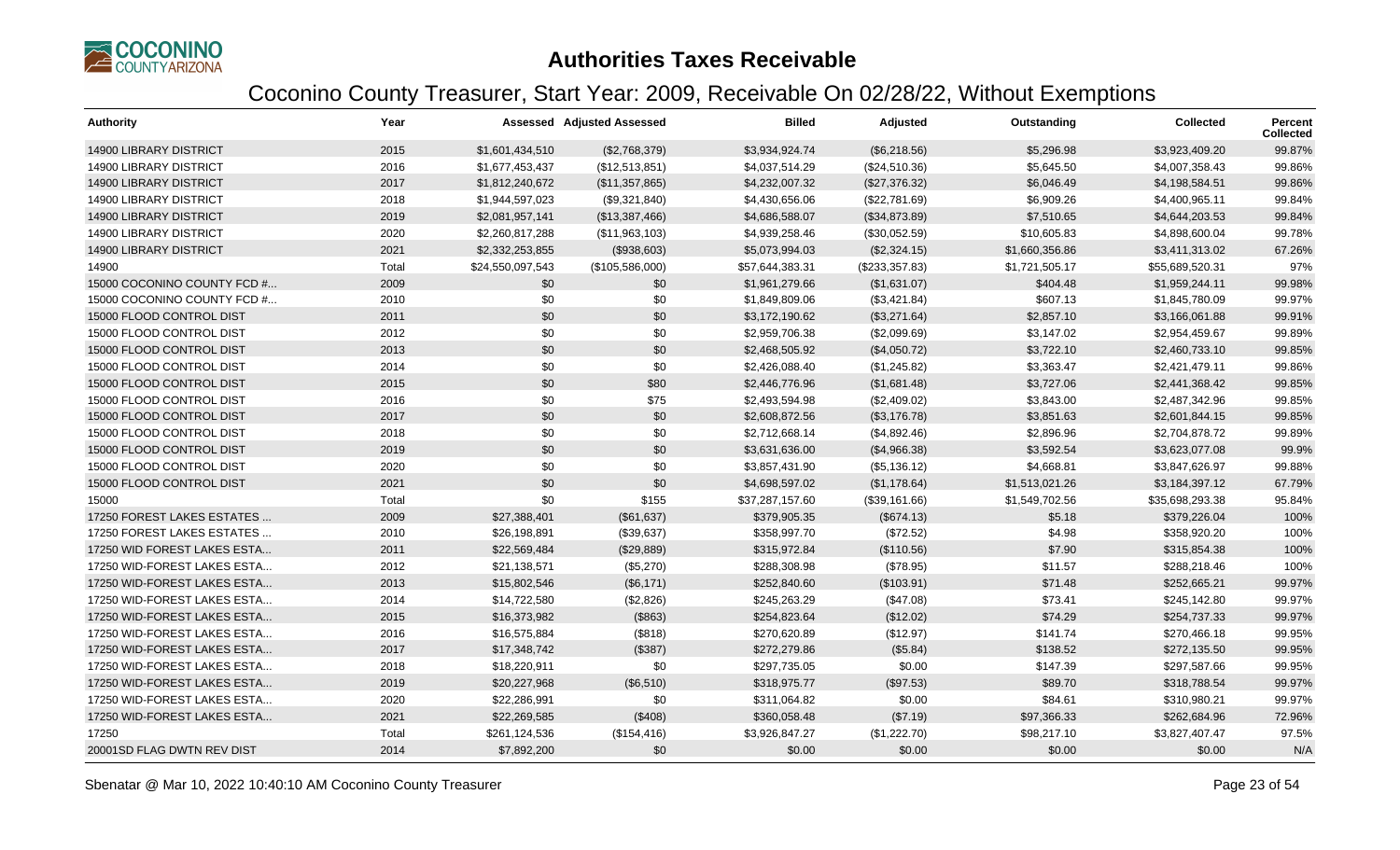

| <b>Authority</b>              | Year  |                 | <b>Assessed Adjusted Assessed</b> | <b>Billed</b> | Adjusted | Outstanding | <b>Collected</b> | <b>Percent</b><br><b>Collected</b> |
|-------------------------------|-------|-----------------|-----------------------------------|---------------|----------|-------------|------------------|------------------------------------|
| 20001SD FLAG DWTN REV DIST    | 2015  | \$8,066,973     | \$0                               | \$0.00        | \$0.00   | \$0.00      | \$0.00           | N/A                                |
| 20001SD FLAG DWTN REV DIST    | 2016  | \$9,212,639     | \$0                               | \$0.00        | \$0.00   | \$0.00      | \$0.00           | N/A                                |
| 20001SD FLAG DWTN REV DIST    | 2017  | \$10,026,368    | \$0                               | \$0.00        | \$0.00   | \$0.00      | \$0.00           | N/A                                |
| 20001SD FLAG DWTN REV DIST    | 2018  | \$12,520,837    | \$0                               | \$0.00        | \$0.00   | \$0.00      | \$0.00           | N/A                                |
| 20001SD FLAG DWTN REV DIST    | 2019  | \$13,224,360    | \$0                               | \$0.00        | \$0.00   | \$0.00      | \$0.00           | N/A                                |
| 20001SD FLAG DWTN REV DIST    | 2020  | \$15,034,511    | \$0                               | \$0.00        | \$0.00   | \$0.00      | \$0.00           | N/A                                |
| 20001SD FLAG DWTN REV DIST    | 2021  | \$15,604,069    | \$0                               | \$0.00        | \$0.00   | \$0.00      | \$0.00           | N/A                                |
| 20001SD                       | Total | \$91,581,957    | \$0                               | \$0.00        | \$0.00   | \$0.00      | \$0.00           | N/A                                |
| 23900 NAVAJO INDIAN RESERVA   | 2009  | \$108,200,411   | (\$16,081)                        | \$0.00        | \$0.00   | \$0.00      | \$0.00           | N/A                                |
| 23900 NAVAJO INDIAN RESERVA   | 2010  | \$107,207,530   | (\$2,901,636)                     | \$0.00        | \$0.00   | \$0.00      | \$0.00           | N/A                                |
| 23900 RES NAVAJO INDIAN       | 2011  | \$100,166,827   | (\$892,096)                       | \$0.00        | \$0.00   | \$0.00      | \$0.00           | N/A                                |
| 23900 RES NAVAJO INDIAN       | 2012  | \$101,302,452   | (\$1,665,017)                     | \$0.00        | \$0.00   | \$0.00      | \$0.00           | N/A                                |
| 23900 RES NAVAJO INDIAN       | 2013  | \$101,883,592   | (\$956,939)                       | \$0.00        | \$0.00   | \$0.00      | \$0.00           | N/A                                |
| 23900 RES NAVAJO INDIAN       | 2014  | \$101,379,429   | (\$49,229)                        | \$0.00        | \$0.00   | \$0.00      | \$0.00           | N/A                                |
| 23900 RES NAVAJO INDIAN       | 2015  | \$97,691,729    | (\$59,486)                        | \$0.00        | \$0.00   | \$0.00      | \$0.00           | N/A                                |
| 23900 RES NAVAJO INDIAN       | 2016  | \$94,953,516    | (\$2,184,624)                     | \$0.00        | \$0.00   | \$0.00      | \$0.00           | N/A                                |
| 23900 RES NAVAJO INDIAN       | 2017  | \$95,527,447    | (\$2,878,892)                     | \$0.00        | \$0.00   | \$0.00      | \$0.00           | N/A                                |
| 23900 RES NAVAJO INDIAN       | 2018  | \$81,640,227    | (\$1,629,599)                     | \$0.00        | \$0.00   | \$0.00      | \$0.00           | N/A                                |
| 23900 RES NAVAJO INDIAN       | 2019  | \$83,284,384    | (\$2,308,163)                     | \$0.00        | \$0.00   | \$0.00      | \$0.00           | N/A                                |
| 23900 RES NAVAJO INDIAN       | 2020  | \$78,286,747    | (\$2,726,275)                     | \$0.00        | \$0.00   | \$0.00      | \$0.00           | N/A                                |
| 23900 RES NAVAJO INDIAN       | 2021  | \$32,626,861    | \$332                             | \$0.00        | \$0.00   | \$0.00      | \$0.00           | N/A                                |
| 23900                         | Total | \$1,184,151,152 | (\$18,267,705)                    | \$0.00        | \$0.00   | \$0.00      | \$0.00           | N/A                                |
| 23901 HOPI INDIAN RESERVATION | 2009  | \$636,541       | \$0                               | \$0.00        | \$0.00   | \$0.00      | \$0.00           | N/A                                |
| 23901 HOPI INDIAN RESERVATION | 2010  | \$665,270       | \$0                               | \$0.00        | \$0.00   | \$0.00      | \$0.00           | N/A                                |
| 23901 RES HOPI INDIAN         | 2011  | \$553,750       | \$4,529                           | \$0.00        | \$0.00   | \$0.00      | \$0.00           | N/A                                |
| 23901 RES HOPI INDIAN         | 2012  | \$576,692       | \$4,747                           | \$0.00        | \$0.00   | \$0.00      | \$0.00           | N/A                                |
| 23901 RES HOPI INDIAN         | 2013  | \$564,720       | \$9,701                           | \$0.00        | \$0.00   | \$0.00      | \$0.00           | N/A                                |
| 23901 RES HOPI INDIAN         | 2014  | \$580,693       | \$3,946                           | \$0.00        | \$0.00   | \$0.00      | \$0.00           | N/A                                |
| 23901 RES HOPI INDIAN         | 2015  | \$593,542       | (\$1,987)                         | \$0.00        | \$0.00   | \$0.00      | \$0.00           | N/A                                |
| 23901 RES HOPI INDIAN         | 2016  | \$586,978       | \$2,807                           | \$0.00        | \$0.00   | \$0.00      | \$0.00           | N/A                                |
| 23901 RES HOPI INDIAN         | 2017  | \$578,640       | \$2,703                           | \$0.00        | \$0.00   | \$0.00      | \$0.00           | N/A                                |
| 23901 RES HOPI INDIAN         | 2018  | \$429,243       | \$1,915                           | \$0.00        | \$0.00   | \$0.00      | \$0.00           | N/A                                |
| 23901 RES HOPI INDIAN         | 2019  | \$379,171       | \$17,087                          | \$0.00        | \$0.00   | \$0.00      | \$0.00           | N/A                                |
| 23901 RES HOPI INDIAN         | 2020  | \$357,359       | \$390                             | \$0.00        | \$0.00   | \$0.00      | \$0.00           | N/A                                |
| 23901 RES HOPI INDIAN         | 2021  | \$338,344       | \$0                               | \$0.00        | \$0.00   | \$0.00      | \$0.00           | N/A                                |
| 23901                         | Total | \$6,840,943     | \$45,838                          | \$0.00        | \$0.00   | \$0.00      | \$0.00           | N/A                                |
| 23902 HAVASUPAI INDIAN RESE   | 2009  | \$9,373         | (\$9,373)                         | \$0.00        | \$0.00   | \$0.00      | \$0.00           | N/A                                |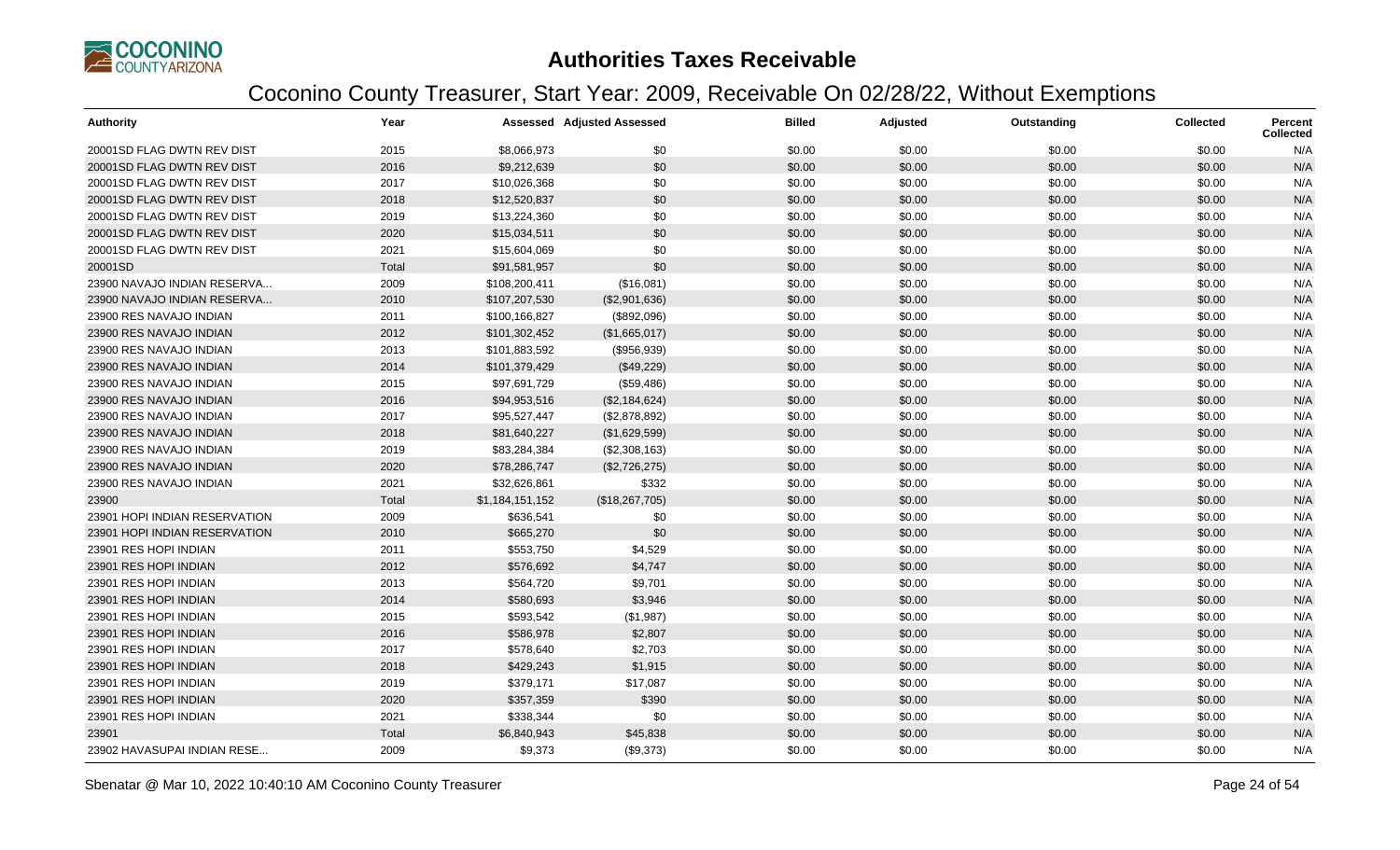

| <b>Authority</b>            | Year  |             | <b>Assessed Adjusted Assessed</b> | <b>Billed</b> | Adjusted | Outstanding | <b>Collected</b> | <b>Percent</b><br><b>Collected</b> |
|-----------------------------|-------|-------------|-----------------------------------|---------------|----------|-------------|------------------|------------------------------------|
| 23902 HAVASUPAI INDIAN RESE | 2010  | \$8,311     | \$0                               | \$0.00        | \$0.00   | \$0.00      | \$0.00           | N/A                                |
| 23902 RES HAVASUPAI INDIAN  | 2011  | \$8,874     | \$0                               | \$0.00        | \$0.00   | \$0.00      | \$0.00           | N/A                                |
| 23902 RES HAVASUPAI INDIAN  | 2012  | \$8,749     | \$0                               | \$0.00        | \$0.00   | \$0.00      | \$0.00           | N/A                                |
| 23902 RES HAVASUPAI INDIAN  | 2013  | \$8,238     | \$0                               | \$0.00        | \$0.00   | \$0.00      | \$0.00           | N/A                                |
| 23902 RES HAVASUPAI INDIAN  | 2014  | \$7,757     | \$0                               | \$0.00        | \$0.00   | \$0.00      | \$0.00           | N/A                                |
| 23902 RES HAVASUPAI INDIAN  | 2015  | \$25,486    | \$0                               | \$0.00        | \$0.00   | \$0.00      | \$0.00           | N/A                                |
| 23902 RES HAVASUPAI INDIAN  | 2016  | \$24,664    | (\$2)                             | \$0.00        | \$0.00   | \$0.00      | \$0.00           | N/A                                |
| 23902 RES HAVASUPAI INDIAN  | 2017  | \$24,326    | (\$1)                             | \$0.00        | \$0.00   | \$0.00      | \$0.00           | N/A                                |
| 23902 RES HAVASUPAI INDIAN  | 2018  | \$24,941    | \$0                               | \$0.00        | \$0.00   | \$0.00      | \$0.00           | N/A                                |
| 23902 RES HAVASUPAI INDIAN  | 2019  | \$25,278    | (\$370)                           | \$0.00        | \$0.00   | \$0.00      | \$0.00           | N/A                                |
| 23902 RES HAVASUPAI INDIAN  | 2020  | \$24,153    | \$0                               | \$0.00        | \$0.00   | \$0.00      | \$0.00           | N/A                                |
| 23902 RES HAVASUPAI INDIAN  | 2021  | \$20,654    | \$0                               | \$0.00        | \$0.00   | \$0.00      | \$0.00           | N/A                                |
| 23902                       | Total | \$220,804   | (\$9,746)                         | \$0.00        | \$0.00   | \$0.00      | \$0.00           | N/A                                |
| 23903 KAIBAB INDIAN RESERVA | 2009  | \$153,297   | \$0                               | \$0.00        | \$0.00   | \$0.00      | \$0.00           | N/A                                |
| 23903 KAIBAB INDIAN RESERVA | 2010  | \$141,468   | \$0                               | \$0.00        | \$0.00   | \$0.00      | \$0.00           | N/A                                |
| 23903 RES KAIBAB INDIAN     | 2011  | \$138,926   | \$0                               | \$0.00        | \$0.00   | \$0.00      | \$0.00           | N/A                                |
| 23903 RES KAIBAB INDIAN     | 2012  | \$134,904   | \$0                               | \$0.00        | \$0.00   | \$0.00      | \$0.00           | N/A                                |
| 23903 RES KAIBAB INDIAN     | 2013  | \$132,742   | \$0                               | \$0.00        | \$0.00   | \$0.00      | \$0.00           | N/A                                |
| 23903 RES KAIBAB INDIAN     | 2014  | \$128,876   | \$0                               | \$0.00        | \$0.00   | \$0.00      | \$0.00           | N/A                                |
| 23903 RES KAIBAB INDIAN     | 2015  | \$137,155   | \$0                               | \$0.00        | \$0.00   | \$0.00      | \$0.00           | N/A                                |
| 23903 RES KAIBAB INDIAN     | 2016  | \$130,585   | \$0                               | \$0.00        | \$0.00   | \$0.00      | \$0.00           | N/A                                |
| 23903 RES KAIBAB INDIAN     | 2017  | \$44,031    | \$0                               | \$0.00        | \$0.00   | \$0.00      | \$0.00           | N/A                                |
| 23903 RES KAIBAB INDIAN     | 2018  | \$59,114    | \$0                               | \$0.00        | \$0.00   | \$0.00      | \$0.00           | N/A                                |
| 23903 RES KAIBAB INDIAN     | 2019  | \$73,485    | \$0                               | \$0.00        | \$0.00   | \$0.00      | \$0.00           | N/A                                |
| 23903 RES KAIBAB INDIAN     | 2020  | \$61,936    | \$0                               | \$0.00        | \$0.00   | \$0.00      | \$0.00           | N/A                                |
| 23903 RES KAIBAB INDIAN     | 2021  | \$61,174    | \$0                               | \$0.00        | \$0.00   | \$0.00      | \$0.00           | N/A                                |
| 23903                       | Total | \$1,397,693 | \$0                               | \$0.00        | \$0.00   | \$0.00      | \$0.00           | N/A                                |
| 23904 HUALAPAI INDIAN RESER | 2009  | \$131,404   | (\$131,404)                       | \$0.00        | \$0.00   | \$0.00      | \$0.00           | N/A                                |
| 23904 HUALAPAI INDIAN RESER | 2010  | \$123,750   | \$0                               | \$0.00        | \$0.00   | \$0.00      | \$0.00           | N/A                                |
| 23904 RES HUALAPAI INDIAN   | 2011  | \$117,184   | \$0                               | \$0.00        | \$0.00   | \$0.00      | \$0.00           | N/A                                |
| 23904 RES HUALAPAI INDIAN   | 2012  | \$114,075   | \$0                               | \$0.00        | \$0.00   | \$0.00      | \$0.00           | N/A                                |
| 23904 RES HUALAPAI INDIAN   | 2013  | \$110,062   | \$0                               | \$0.00        | \$0.00   | \$0.00      | \$0.00           | N/A                                |
| 23904 RES HUALAPAI INDIAN   | 2014  | \$107,950   | \$0                               | \$0.00        | \$0.00   | \$0.00      | \$0.00           | N/A                                |
| 23904 RES HUALAPAI INDIAN   | 2015  | \$102,472   | \$0                               | \$0.00        | \$0.00   | \$0.00      | \$0.00           | N/A                                |
| 23904 RES HUALAPAI INDIAN   | 2016  | \$99,304    | \$0                               | \$0.00        | \$0.00   | \$0.00      | \$0.00           | N/A                                |
| 23904 RES HUALAPAI INDIAN   | 2017  | \$111,843   | \$0                               | \$0.00        | \$0.00   | \$0.00      | \$0.00           | N/A                                |
| 23904 RES HUALAPAI INDIAN   | 2018  | \$105,533   | \$0                               | \$0.00        | \$0.00   | \$0.00      | \$0.00           | N/A                                |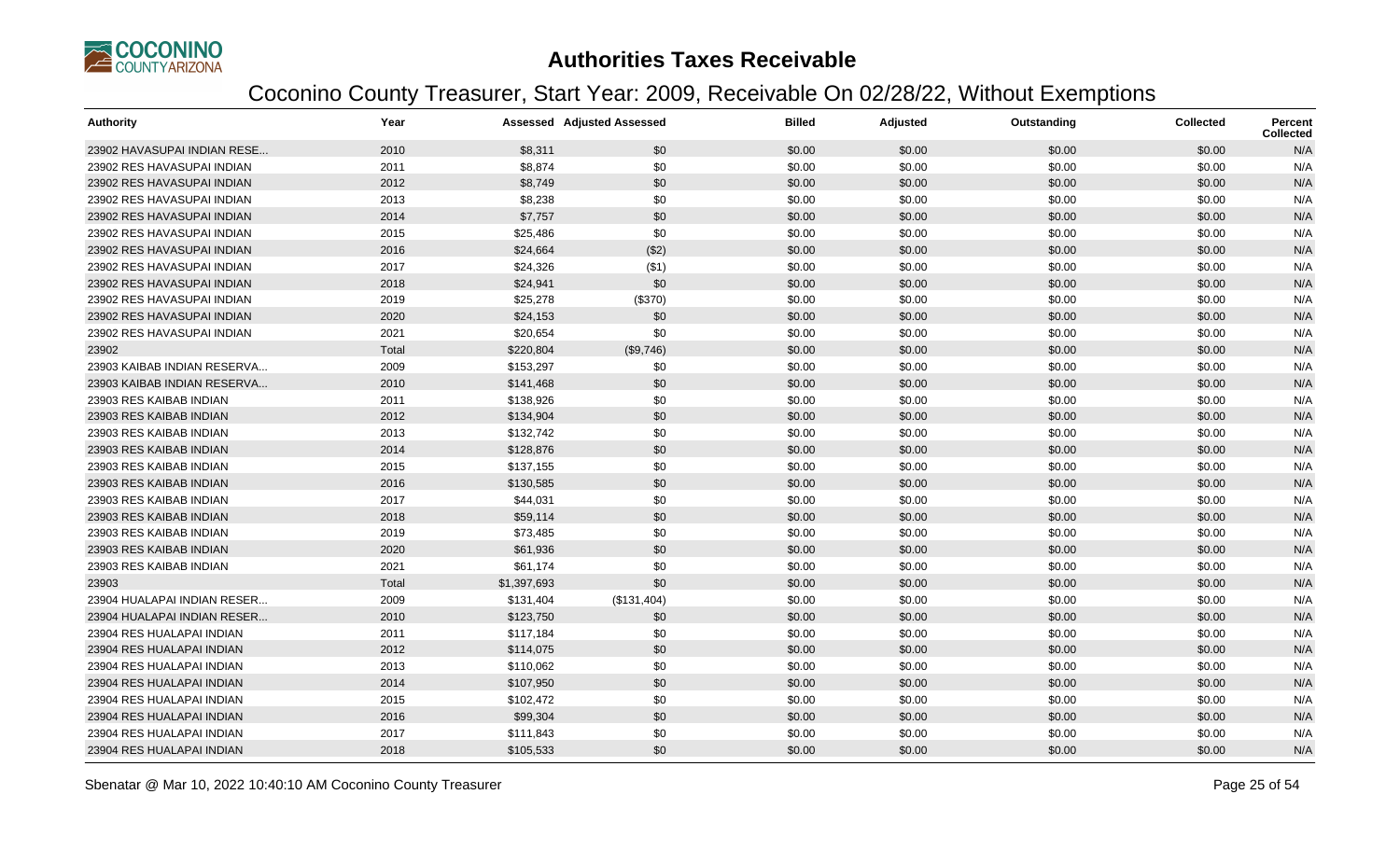

| <b>Authority</b>            | Year  |               | <b>Assessed Adjusted Assessed</b> | <b>Billed</b> | <b>Adjusted</b> | Outstanding | <b>Collected</b> | <b>Percent</b><br><b>Collected</b> |
|-----------------------------|-------|---------------|-----------------------------------|---------------|-----------------|-------------|------------------|------------------------------------|
| 23904 RES HUALAPAI INDIAN   | 2019  | \$100,684     | \$0                               | \$0.00        | \$0.00          | \$0.00      | \$0.00           | N/A                                |
| 23904 RES HUALAPAI INDIAN   | 2020  | \$106,000     | \$0                               | \$0.00        | \$0.00          | \$0.00      | \$0.00           | N/A                                |
| 23904 RES HUALAPAI INDIAN   | 2021  | \$37,216      | \$0                               | \$0.00        | \$0.00          | \$0.00      | \$0.00           | N/A                                |
| 23904                       | Total | \$1,367,477   | (\$131,404)                       | \$0.00        | \$0.00          | \$0.00      | \$0.00           | N/A                                |
| 28267SD TUSAYAN SLID #87-48 | 2011  | \$8,956,199   | (\$27,274)                        | \$0.00        | \$0.00          | \$0.00      | \$0.00           | N/A                                |
| 28267SD TUSAYAN SLID #87-48 | 2012  | \$8,203,924   | \$0                               | \$0.00        | \$0.00          | \$0.00      | \$0.00           | N/A                                |
| 28267SD TUSAYAN SLID #87-48 | 2013  | \$7,559,183   | \$0                               | \$0.00        | \$0.00          | \$0.00      | \$0.00           | N/A                                |
| 28267SD TUSAYAN SLID #87-48 | 2014  | \$7,634,452   | (\$2,064)                         | \$0.00        | \$0.00          | \$0.00      | \$0.00           | N/A                                |
| 28267SD TUSAYAN SLID #87-48 | 2015  | \$7,682,860   | \$1,183                           | \$0.00        | \$0.00          | \$0.00      | \$0.00           | N/A                                |
| 28267SD TUSAYAN SLID #87-48 | 2016  | \$7,567,631   | \$64,400                          | \$0.00        | \$0.00          | \$0.00      | \$0.00           | N/A                                |
| 28267SD TUSAYAN SLID #87-48 | 2017  | \$7,763,226   | \$61,572                          | \$0.00        | \$0.00          | \$0.00      | \$0.00           | N/A                                |
| 28267SD TUSAYAN SLID #87-48 | 2018  | \$9,558,502   | \$57,127                          | \$0.00        | \$0.00          | \$0.00      | \$0.00           | N/A                                |
| 28267SD TUSAYAN SLID #87-48 | 2019  | \$10,898,977  | \$24,128                          | \$0.00        | \$0.00          | \$0.00      | \$0.00           | N/A                                |
| 28267SD TUSAYAN SLID #87-48 | 2020  | \$12,148,161  | (\$36,309)                        | \$0.00        | \$0.00          | \$0.00      | \$0.00           | N/A                                |
| 28267SD TUSAYAN SLID #87-48 | 2021  | \$15,160,212  | \$0                               | \$0.00        | \$0.00          | \$0.00      | \$0.00           | N/A                                |
| 28267SD                     | Total | \$103,133,327 | \$142,763                         | \$0.00        | \$0.00          | \$0.00      | \$0.00           | N/A                                |
| 28268 WILLIAMS COMMUNITY FA | 2009  | \$1,734,861   | \$0                               | \$4,927.56    | \$0.00          | \$0.00      | \$4,927.56       | 100%                               |
| 28268 WILLIAMS COMMUNITY FA | 2010  | \$1,901,831   | \$0                               | \$5,014.57    | \$0.00          | \$0.00      | \$5,014.57       | 100%                               |
| 28268 WILLIAMS COM FAC DIST | 2011  | \$1,824,039   | \$0                               | \$7,520.04    | \$0.00          | \$0.00      | \$7,520.04       | 100%                               |
| 28268 WILLIAMS COM FAC DIST | 2012  | \$1,798,148   | \$0                               | \$7,568.41    | (\$0.04)        | \$0.00      | \$7,568.37       | 100%                               |
| 28268 WILLIAMS COM FAC DIST | 2013  | \$1,556,876   | \$0                               | \$7,564.84    | (\$0.02)        | \$0.00      | \$7,564.82       | 100%                               |
| 28268 WILLIAMS COM FAC DIST | 2014  | \$1,582,409   | \$0                               | \$7,502.20    | \$0.00          | \$0.00      | \$7,502.20       | 100%                               |
| 28268 WILLIAMS COM FAC DIST | 2015  | \$1,640,238   | \$0                               | \$7,466.11    | \$0.00          | \$0.00      | \$7,466.11       | 100%                               |
| 28268 WILLIAMS COM FAC DIST | 2016  | \$1,856,570   | \$0                               | \$7,540.66    | \$0.00          | \$0.00      | \$7,540.66       | 100%                               |
| 28268 WILLIAMS COM FAC DIST | 2017  | \$1,941,689   | \$0                               | \$7,482.33    | \$0.00          | \$0.00      | \$7,482.33       | 100%                               |
| 28268 WILLIAMS COM FAC DIST | 2018  | \$2,059,917   | (\$4,562)                         | \$7,618.52    | (\$19.83)       | \$0.00      | \$7,598.69       | 100%                               |
| 28268 WILLIAMS COM FAC DIST | 2019  | \$2,147,367   | \$0                               | \$7,594.65    | \$0.00          | \$0.00      | \$7,594.65       | 100%                               |
| 28268 WILLIAMS COM FAC DIST | 2020  | \$2,217,055   | \$0                               | \$7,411.27    | \$0.00          | \$0.00      | \$7,411.27       | 100%                               |
| 28268 WILLIAMS COM FAC DIST | 2021  | \$2,378,730   | \$0                               | \$7,502.33    | \$0.00          | \$2,471.97  | \$5,030.36       | 67.05%                             |
| 28268                       | Total | \$24,639,730  | (\$4,562)                         | \$92,713.49   | (\$19.89)       | \$2,471.97  | \$90,221.63      | 97.33%                             |
| 28269 TONOWANDA CID         | 2009  | \$1,092,086   | \$0                               | \$0.00        | \$0.00          | \$0.00      | \$0.00           | N/A                                |
| 28269 TONOWANDA CID         | 2010  | \$1,018,265   | \$0                               | \$0.00        | \$0.00          | \$0.00      | \$0.00           | N/A                                |
| 28269 CID-TONOWANDA         | 2011  | \$853,482     | \$0                               | \$0.00        | \$0.00          | \$0.00      | \$0.00           | N/A                                |
| 28269 CID-TONOWANDA         | 2012  | \$846,654     | \$0                               | \$0.00        | \$0.00          | \$0.00      | \$0.00           | N/A                                |
| 28269 CID-TONOWANDA         | 2013  | \$729,432     | \$0                               | \$0.00        | \$0.00          | \$0.00      | \$0.00           | N/A                                |
| 28269 CID-TONOWANDA         | 2014  | \$733,759     | \$0                               | \$0.00        | \$0.00          | \$0.00      | \$0.00           | N/A                                |
| 28269 CID-TONOWANDA         | 2015  | \$768,435     | \$0                               | \$0.00        | \$0.00          | \$0.00      | \$0.00           | N/A                                |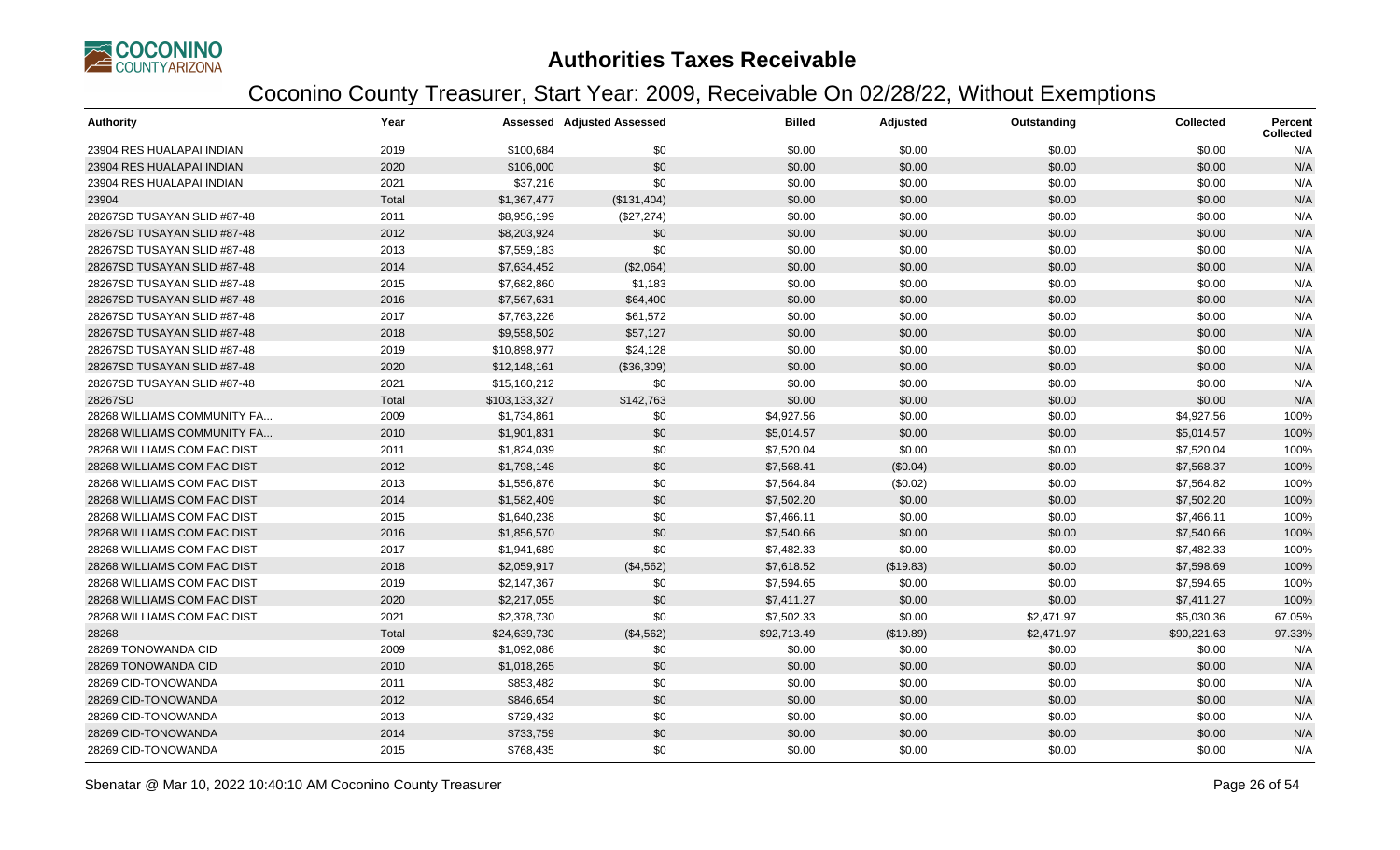

| <b>Authority</b>    | Year  |              | <b>Assessed Adjusted Assessed</b> | <b>Billed</b> | Adjusted | Outstanding | <b>Collected</b> | <b>Percent</b><br>Collected |
|---------------------|-------|--------------|-----------------------------------|---------------|----------|-------------|------------------|-----------------------------|
| 28269               | Total | \$6,042,113  | \$0                               | \$0.00        | \$0.00   | \$0.00      | \$0.00           | N/A                         |
| 28270 PAWNEE CID    | 2009  | \$4,286,796  | \$0                               | \$0.00        | \$0.00   | \$0.00      | \$0.00           | N/A                         |
| 28270 PAWNEE CID    | 2010  | \$3,965,106  | \$0                               | \$0.00        | \$0.00   | \$0.00      | \$0.00           | N/A                         |
| 28270 CID-PAWNEE    | 2011  | \$3,319,233  | \$0                               | \$0.00        | \$0.00   | \$0.00      | \$0.00           | N/A                         |
| 28270 CID-PAWNEE    | 2012  | \$3,303,763  | \$0                               | \$0.00        | \$0.00   | \$0.00      | \$0.00           | N/A                         |
| 28270 CID-PAWNEE    | 2013  | \$2,781,458  | \$0                               | \$0.00        | \$0.00   | \$0.00      | \$0.00           | N/A                         |
| 28270 CID-PAWNEE    | 2014  | \$2,819,450  | (\$4,194)                         | \$0.00        | \$0.00   | \$0.00      | \$0.00           | N/A                         |
| 28270 CID-PAWNEE    | 2015  | \$3,027,125  | \$0                               | \$0.00        | \$0.00   | \$0.00      | \$0.00           | N/A                         |
| 28270               | Total | \$23,502,931 | (\$4,194)                         | \$0.00        | \$0.00   | \$0.00      | \$0.00           | N/A                         |
| 28271 SHOSHONE CID  | 2009  | \$1,161,484  | \$0                               | \$0.00        | \$0.00   | \$0.00      | \$0.00           | N/A                         |
| 28271 SHOSHONE CID  | 2010  | \$1,056,384  | \$0                               | \$0.00        | \$0.00   | \$0.00      | \$0.00           | N/A                         |
| 28271 CID-SHOSHONE  | 2011  | \$876,763    | \$0                               | \$0.00        | \$0.00   | \$0.00      | \$0.00           | N/A                         |
| 28271 CID-SHOSHONE  | 2012  | \$874,365    | \$0                               | \$0.00        | \$0.00   | \$0.00      | \$0.00           | N/A                         |
| 28271 CID-SHOSHONE  | 2013  | \$749,089    | \$0                               | \$0.00        | \$0.00   | \$0.00      | \$0.00           | N/A                         |
| 28271 CID-SHOSHONE  | 2014  | \$759,367    | \$0                               | \$0.00        | \$0.00   | \$0.00      | \$0.00           | N/A                         |
| 28271 CID-SHOSHONE  | 2015  | \$803,716    | \$0                               | \$0.00        | \$0.00   | \$0.00      | \$0.00           | N/A                         |
| 28271               | Total | \$6,281,168  | \$0                               | \$0.00        | \$0.00   | \$0.00      | \$0.00           | N/A                         |
| 28272 LUPINE CID    | 2009  | \$719,208    | \$0                               | \$0.00        | \$0.00   | \$0.00      | \$0.00           | N/A                         |
| 28272 LUPINE CID    | 2010  | \$665,947    | (\$35,391)                        | \$0.00        | \$0.00   | \$0.00      | \$0.00           | N/A                         |
| 28272 CID-LUPINE    | 2011  | \$460,706    | \$0                               | \$0.00        | \$0.00   | \$0.00      | \$0.00           | N/A                         |
| 28272 CID-LUPINE    | 2012  | \$456,655    | \$0                               | \$0.00        | \$0.00   | \$0.00      | \$0.00           | N/A                         |
| 28272 CID-LUPINE    | 2013  | \$333,994    | \$0                               | \$0.00        | \$0.00   | \$0.00      | \$0.00           | N/A                         |
| 28272 CID-LUPINE    | 2014  | \$343,859    | \$0                               | \$0.00        | \$0.00   | \$0.00      | \$0.00           | N/A                         |
| 28272 CID-LUPINE    | 2015  | \$363,043    | (\$5,695)                         | \$0.00        | \$0.00   | \$0.00      | \$0.00           | N/A                         |
| 28272               | Total | \$3,343,412  | (\$41,086)                        | \$0.00        | \$0.00   | \$0.00      | \$0.00           | N/A                         |
| 28273 HASHKNIFE CID | 2009  | \$624,442    | \$0                               | \$0.00        | \$0.00   | \$0.00      | \$0.00           | N/A                         |
| 28273 HASHKNIFE CID | 2010  | \$625,221    | \$0                               | \$0.00        | \$0.00   | \$0.00      | \$0.00           | N/A                         |
| 28273 CID-HASHKNIFE | 2011  | \$538,080    | \$0                               | \$0.00        | \$0.00   | \$0.00      | \$0.00           | N/A                         |
| 28273 CID-HASHKNIFE | 2012  | \$497,763    | \$0                               | \$0.00        | \$0.00   | \$0.00      | \$0.00           | N/A                         |
| 28273 CID-HASHKNIFE | 2013  | \$371,882    | \$0                               | \$0.00        | \$0.00   | \$0.00      | \$0.00           | N/A                         |
| 28273 CID-HASHKNIFE | 2014  | \$358,204    | \$0                               | \$0.00        | \$0.00   | \$0.00      | \$0.00           | N/A                         |
| 28273 CID-HASHKNIFE | 2015  | \$432,459    | \$0                               | \$0.00        | \$0.00   | \$0.00      | \$0.00           | N/A                         |
| 28273 CID-HASHKNIFE | 2016  | \$515,182    | \$0                               | \$0.00        | \$0.00   | \$0.00      | \$0.00           | N/A                         |
| 28273 CID-HASHKNIFE | 2017  | \$587,127    | \$0                               | \$0.00        | \$0.00   | \$0.00      | \$0.00           | N/A                         |
| 28273 CID-HASHKNIFE | 2018  | \$628,292    | \$0                               | \$0.00        | \$0.00   | \$0.00      | \$0.00           | N/A                         |
| 28273 CID-HASHKNIFE | 2019  | \$728,136    | \$0                               | \$0.00        | \$0.00   | \$0.00      | \$0.00           | N/A                         |
| 28273 CID-HASHKNIFE | 2020  | \$826,018    | \$0                               | \$0.00        | \$0.00   | \$0.00      | \$0.00           | N/A                         |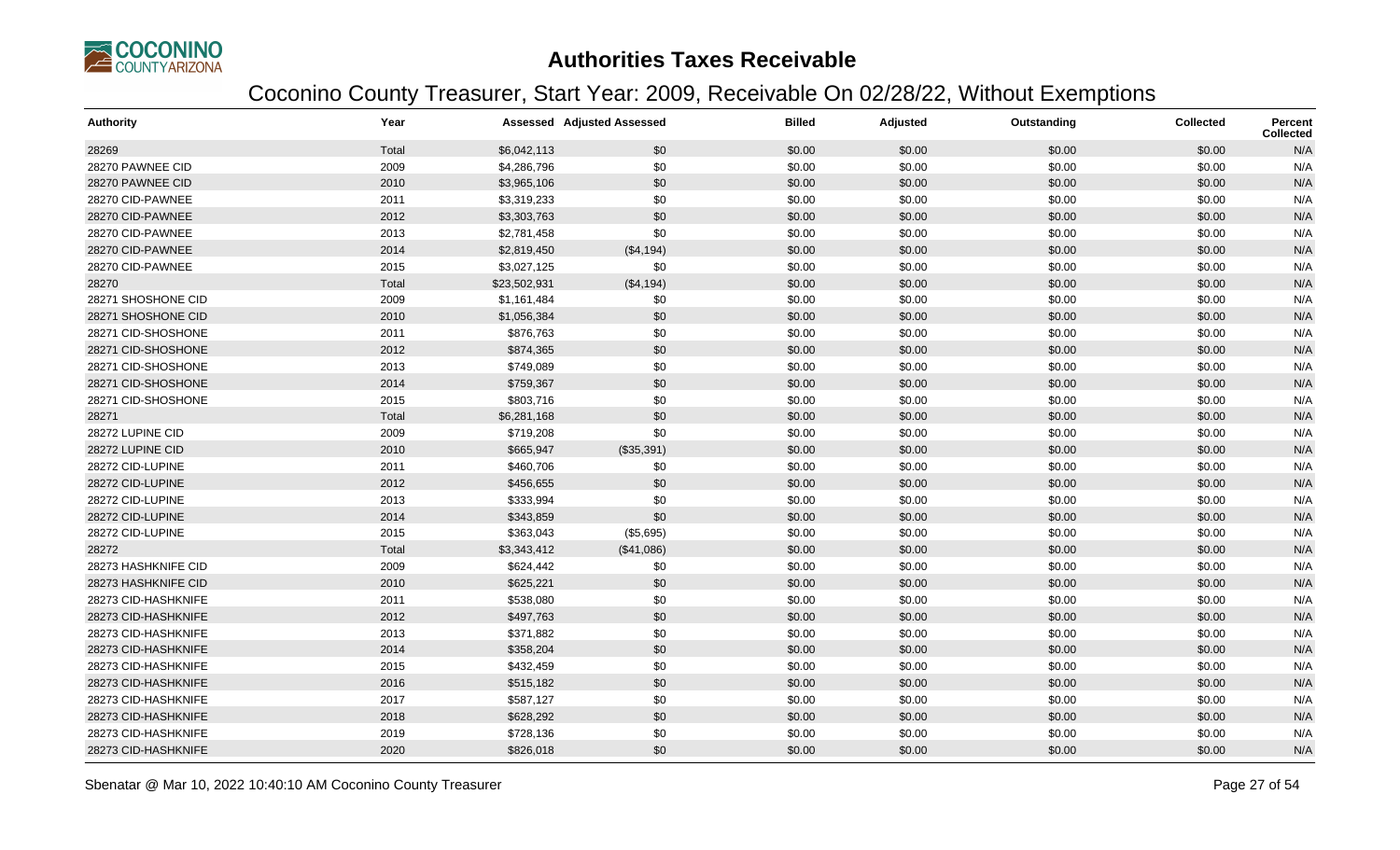

| <b>Authority</b>          | Year  |              | <b>Assessed Adjusted Assessed</b> | <b>Billed</b> | Adjusted | Outstanding | <b>Collected</b> | Percent<br><b>Collected</b> |
|---------------------------|-------|--------------|-----------------------------------|---------------|----------|-------------|------------------|-----------------------------|
| 28273 CID-HASHKNIFE       | 2021  | \$863,791    | \$0                               | \$0.00        | \$0.00   | \$0.00      | \$0.00           | N/A                         |
| 28273                     | Total | \$7,596,597  | \$0                               | \$0.00        | \$0.00   | \$0.00      | \$0.00           | N/A                         |
| 28275 RODEO ROAD CID      | 2009  | \$584,327    | \$0                               | \$0.00        | \$0.00   | \$0.00      | \$0.00           | N/A                         |
| 28275 RODEO ROAD CID      | 2010  | \$551,913    | \$0                               | \$0.00        | \$0.00   | \$0.00      | \$0.00           | N/A                         |
| 28275 CID-RODEO ROAD      | 2011  | \$381,762    | \$0                               | \$0.00        | \$0.00   | \$0.00      | \$0.00           | N/A                         |
| 28275 CID-RODEO ROAD      | 2012  | \$374,685    | \$0                               | \$0.00        | \$0.00   | \$0.00      | \$0.00           | N/A                         |
| 28275                     | Total | \$1,892,687  | \$0                               | \$0.00        | \$0.00   | \$0.00      | \$0.00           | N/A                         |
| 28276 BUCKBOARD TRAIL CID | 2009  | \$1,007,813  | \$0                               | \$0.00        | \$0.00   | \$0.00      | \$0.00           | N/A                         |
| 28276 BUCKBOARD TRAIL CID | 2010  | \$924,596    | \$0                               | \$0.00        | \$0.00   | \$0.00      | \$0.00           | N/A                         |
| 28276 CID-BUCKBOARD TRAIL | 2011  | \$618,979    | \$0                               | \$0.00        | \$0.00   | \$0.00      | \$0.00           | N/A                         |
| 28276 CID-BUCKBOARD TRAIL | 2012  | \$614,637    | \$0                               | \$0.00        | \$0.00   | \$0.00      | \$0.00           | N/A                         |
| 28276 CID-BUCKBOARD TRAIL | 2013  | \$574,455    | \$0                               | \$0.00        | \$0.00   | \$0.00      | \$0.00           | N/A                         |
| 28276 CID-BUCKBOARD TRAIL | 2014  | \$586,627    | \$0                               | \$0.00        | \$0.00   | \$0.00      | \$0.00           | N/A                         |
| 28276                     | Total | \$4,327,107  | \$0                               | \$0.00        | \$0.00   | \$0.00      | \$0.00           | N/A                         |
| 28277 PINON CID           | 2009  | \$1,048,298  | \$0                               | \$0.00        | \$0.00   | \$0.00      | \$0.00           | N/A                         |
| 28277 PINON CID           | 2010  | \$991,764    | \$0                               | \$0.00        | \$0.00   | \$0.00      | \$0.00           | N/A                         |
| 28277 CID-PINON           | 2011  | \$728,093    | \$0                               | \$0.00        | \$0.00   | \$0.00      | \$0.00           | N/A                         |
| 28277 CID-PINON           | 2012  | \$722,710    | \$0                               | \$0.00        | \$0.00   | \$0.00      | \$0.00           | N/A                         |
| 28277 CID-PINON           | 2013  | \$585,055    | \$0                               | \$0.00        | \$0.00   | \$0.00      | \$0.00           | N/A                         |
| 28277 CID-PINON           | 2014  | \$595,802    | \$0                               | \$0.00        | \$0.00   | \$0.00      | \$0.00           | N/A                         |
| 28277 CID-PINON           | 2015  | \$634,466    | \$0                               | \$0.00        | \$0.00   | \$0.00      | \$0.00           | N/A                         |
| 28277                     | Total | \$5,306,188  | \$0                               | \$0.00        | \$0.00   | \$0.00      | \$0.00           | N/A                         |
| 28278 OAKWOOD PINES CID   | 2009  | \$1,345,810  | \$0                               | \$0.00        | \$0.00   | \$0.00      | \$0.00           | N/A                         |
| 28278 OAKWOOD PINES CID   | 2010  | \$1,322,146  | \$0                               | \$0.00        | \$0.00   | \$0.00      | \$0.00           | N/A                         |
| 28278 CID-OAKWOOD PINES   | 2011  | \$1,103,387  | \$0                               | \$0.00        | \$0.00   | \$0.00      | \$0.00           | N/A                         |
| 28278 CID-OAKWOOD PINES   | 2012  | \$956,515    | \$0                               | \$0.00        | \$0.00   | \$0.00      | \$0.00           | N/A                         |
| 28278 CID-OAKWOOD PINES   | 2013  | \$705,064    | \$0                               | \$0.00        | \$0.00   | \$0.00      | \$0.00           | N/A                         |
| 28278 CID-OAKWOOD PINES   | 2014  | \$722,442    | \$0                               | \$0.00        | \$0.00   | \$0.00      | \$0.00           | N/A                         |
| 28278                     | Total | \$6,155,364  | \$0                               | \$0.00        | \$0.00   | \$0.00      | \$0.00           | N/A                         |
| 28279 TOHO TOLANI CID     | 2009  | \$12,205,562 | (\$27,535)                        | \$0.00        | \$0.00   | \$0.00      | \$0.00           | N/A                         |
| 28279 TOHO TOLANI CID     | 2010  | \$11,062,129 | (\$330)                           | \$0.00        | \$0.00   | \$0.00      | \$0.00           | N/A                         |
| 28279 CID-TOHO TOLANI     | 2011  | \$9,948,636  | (\$3,067)                         | \$0.00        | \$0.00   | \$0.00      | \$0.00           | N/A                         |
| 28279 CID-TOHO TOLANI     | 2012  | \$9,908,187  | \$5,092                           | \$0.00        | \$0.00   | \$0.00      | \$0.00           | N/A                         |
| 28279 CID-TOHO TOLANI     | 2013  | \$9,062,707  | (\$7,339)                         | \$0.00        | \$0.00   | \$0.00      | \$0.00           | N/A                         |
| 28279 CID-TOHO TOLANI     | 2014  | \$8,901,056  | (\$7,490)                         | \$0.00        | \$0.00   | \$0.00      | \$0.00           | N/A                         |
| 28279 CID-TOHO TOLANI     | 2015  | \$8,759,196  | (\$6,566)                         | \$0.00        | \$0.00   | \$0.00      | \$0.00           | N/A                         |
| 28279 CID-TOHO TOLANI     | 2016  | \$9,157,684  | (\$8,005)                         | \$0.00        | \$0.00   | \$0.00      | \$0.00           | N/A                         |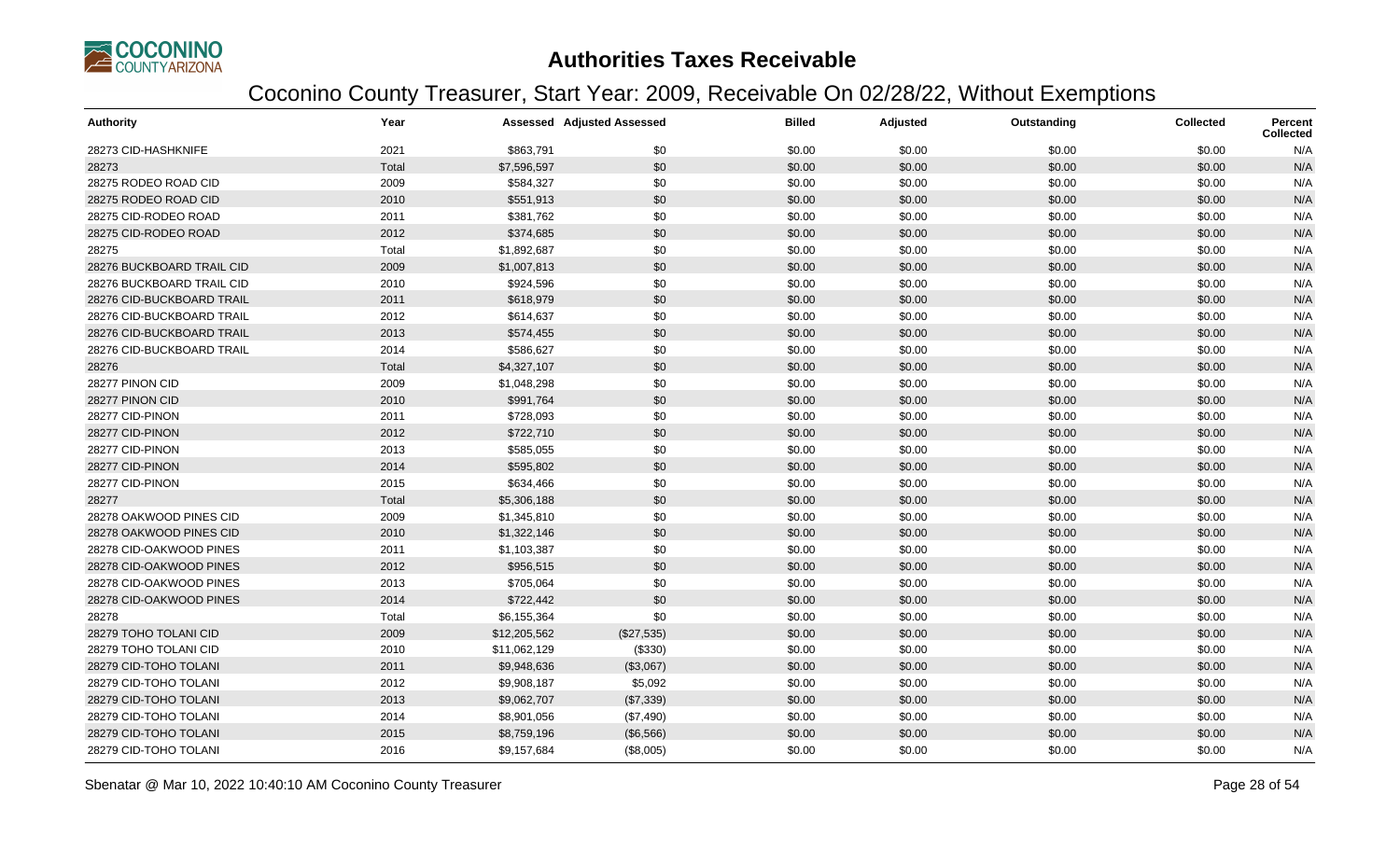

| <b>Authority</b>            | Year  |               | <b>Assessed Adjusted Assessed</b> | <b>Billed</b> | <b>Adjusted</b> | Outstanding | <b>Collected</b> | Percent<br><b>Collected</b> |
|-----------------------------|-------|---------------|-----------------------------------|---------------|-----------------|-------------|------------------|-----------------------------|
| 28279 CID-TOHO TOLANI       | 2017  | \$10,004,717  | (\$1,213)                         | \$0.00        | \$0.00          | \$0.00      | \$0.00           | N/A                         |
| 28279 CID-TOHO TOLANI       | 2018  | \$10,975,036  | (\$1,136)                         | \$0.00        | \$0.00          | \$0.00      | \$0.00           | N/A                         |
| 28279 CID-TOHO TOLANI       | 2019  | \$11,347,237  | (\$751)                           | \$0.00        | \$0.00          | \$0.00      | \$0.00           | N/A                         |
| 28279 CID-TOHO TOLANI       | 2020  | \$12,401,220  | (\$782)                           | \$0.00        | \$0.00          | \$0.00      | \$0.00           | N/A                         |
| 28279 CID-TOHO TOLANI       | 2021  | \$13,161,380  | (\$780)                           | \$0.00        | \$0.00          | \$0.00      | \$0.00           | N/A                         |
| 28279                       | Total | \$136,894,747 | (\$59,902)                        | \$0.00        | \$0.00          | \$0.00      | \$0.00           | N/A                         |
| 28280 KIOWA COMANCHE CID    | 2009  | \$4,312,186   | \$0                               | \$0.00        | \$0.00          | \$0.00      | \$0.00           | N/A                         |
| 28280 KIOWA COMANCHE CID    | 2010  | \$3,999,017   | (\$522)                           | \$0.00        | \$0.00          | \$0.00      | \$0.00           | N/A                         |
| 28280 CID-KIOWA COMANCHE    | 2011  | \$3,407,363   | (\$894)                           | \$0.00        | \$0.00          | \$0.00      | \$0.00           | N/A                         |
| 28280 CID-KIOWA COMANCHE    | 2012  | \$3,429,355   | (\$875)                           | \$0.00        | \$0.00          | \$0.00      | \$0.00           | N/A                         |
| 28280 CID-KIOWA COMANCHE    | 2013  | \$2,950,190   | (\$289)                           | \$0.00        | \$0.00          | \$0.00      | \$0.00           | N/A                         |
| 28280 CID-KIOWA COMANCHE    | 2014  | \$3,009,083   | (\$1,556)                         | \$0.00        | \$0.00          | \$0.00      | \$0.00           | N/A                         |
| 28280 CID-KIOWA COMANCHE    | 2015  | \$3,171,600   | \$0                               | \$0.00        | \$0.00          | \$0.00      | \$0.00           | N/A                         |
| 28280                       | Total | \$24,278,794  | (\$4,136)                         | \$0.00        | \$0.00          | \$0.00      | \$0.00           | N/A                         |
| 28281 LINDA LANE CID        | 2009  | \$438,576     | \$0                               | \$0.00        | \$0.00          | \$0.00      | \$0.00           | N/A                         |
| 28281 LINDA LANE CID        | 2010  | \$497,694     | \$0                               | \$0.00        | \$0.00          | \$0.00      | \$0.00           | N/A                         |
| 28281 CID-LINDA LANE        | 2011  | \$346,937     | \$0                               | \$0.00        | \$0.00          | \$0.00      | \$0.00           | N/A                         |
| 28281 CID-LINDA LANE        | 2012  | \$340,747     | \$0                               | \$0.00        | \$0.00          | \$0.00      | \$0.00           | N/A                         |
| 28281                       | Total | \$1,623,954   | \$0                               | \$0.00        | \$0.00          | \$0.00      | \$0.00           | N/A                         |
| 28282 RIO ARROYO ROAD CID   | 2009  | \$3,445,705   | \$0                               | \$0.00        | \$0.00          | \$0.00      | \$0.00           | N/A                         |
| 28282 RIO ARROYO ROAD CID   | 2010  | \$3,266,940   | \$0                               | \$0.00        | \$0.00          | \$0.00      | \$0.00           | N/A                         |
| 28282 CID-RIO ARROYO ROAD   | 2011  | \$2,749,827   | \$0                               | \$0.00        | \$0.00          | \$0.00      | \$0.00           | N/A                         |
| 28282 CID-RIO ARROYO ROAD   | 2012  | \$2,548,311   | \$0                               | \$0.00        | \$0.00          | \$0.00      | \$0.00           | N/A                         |
| 28282 CID-RIO ARROYO ROAD   | 2013  | \$2,108,035   | \$0                               | \$0.00        | \$0.00          | \$0.00      | \$0.00           | N/A                         |
| 28282 CID-RIO ARROYO ROAD   | 2014  | \$2,019,168   | \$0                               | \$0.00        | \$0.00          | \$0.00      | \$0.00           | N/A                         |
| 28282 CID-RIO ARROYO ROAD   | 2015  | \$2,222,411   | \$0                               | \$0.00        | \$0.00          | \$0.00      | \$0.00           | N/A                         |
| 28282                       | Total | \$18,360,397  | \$0                               | \$0.00        | \$0.00          | \$0.00      | \$0.00           | N/A                         |
| 28283 NORTH STARDUST ANTELO | 2009  | \$1,915,444   | \$0                               | \$0.00        | \$0.00          | \$0.00      | \$0.00           | N/A                         |
| 28283 NORTH STARDUST ANTELO | 2010  | \$1,826,312   | \$0                               | \$0.00        | \$0.00          | \$0.00      | \$0.00           | N/A                         |
| 28283 CID-N STARDUST ANTELO | 2011  | \$1,681,590   | \$0                               | \$0.00        | \$0.00          | \$0.00      | \$0.00           | N/A                         |
| 28283 CID-N STARDUST ANTELO | 2012  | \$1,510,277   | \$0                               | \$0.00        | \$0.00          | \$0.00      | \$0.00           | N/A                         |
| 28283 CID-N STARDUST ANTELO | 2013  | \$1,165,495   | (\$3,233)                         | \$0.00        | \$0.00          | \$0.00      | \$0.00           | N/A                         |
| 28283 CID-N STARDUST ANTELO | 2014  | \$1,005,389   | (\$2,866)                         | \$0.00        | \$0.00          | \$0.00      | \$0.00           | N/A                         |
| 28283 CID-N STARDUST ANTELO | 2015  | \$1,079,828   | \$0                               | \$0.00        | \$0.00          | \$0.00      | \$0.00           | N/A                         |
| 28283 CID-N STARDUST ANTELO | 2016  | \$1,277,443   | (\$217)                           | \$0.00        | \$0.00          | \$0.00      | \$0.00           | N/A                         |
| 28283 CID-N STARDUST ANTELO | 2017  | \$1,417,626   | (\$207)                           | \$0.00        | \$0.00          | \$0.00      | \$0.00           | N/A                         |
| 28283 CID-N STARDUST ANTELO | 2018  | \$1,624,791   | (\$249)                           | \$0.00        | \$0.00          | \$0.00      | \$0.00           | N/A                         |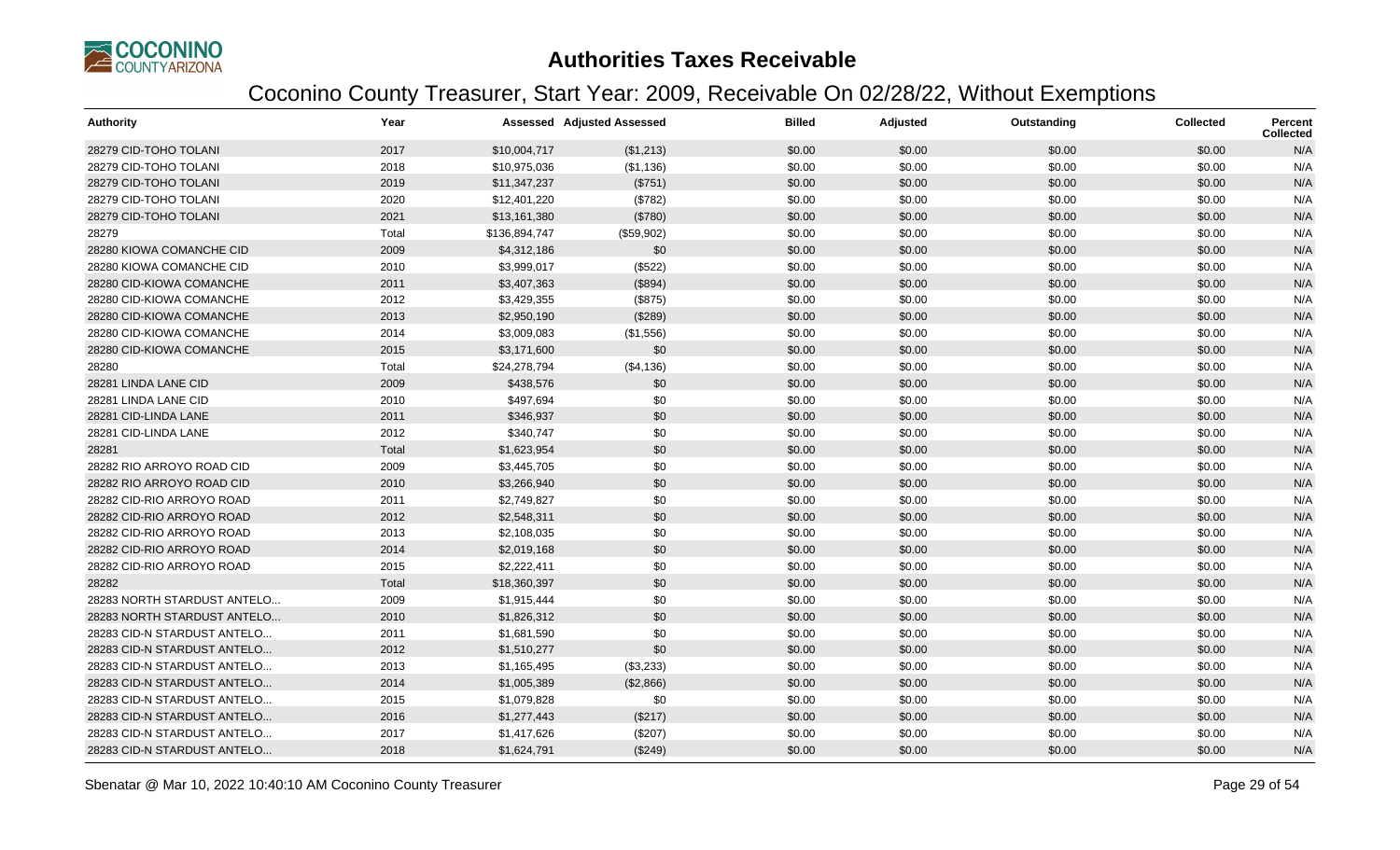

| <b>Authority</b>            | Year  |              | Assessed Adjusted Assessed | <b>Billed</b> | <b>Adjusted</b> | Outstanding | <b>Collected</b> | Percent<br><b>Collected</b> |
|-----------------------------|-------|--------------|----------------------------|---------------|-----------------|-------------|------------------|-----------------------------|
| 28283 CID-N STARDUST ANTELO | 2019  | \$1,650,198  | (\$375)                    | \$0.00        | \$0.00          | \$0.00      | \$0.00           | N/A                         |
| 28283 CID-N STARDUST ANTELO | 2020  | \$1,754,744  | \$0                        | \$0.00        | \$0.00          | \$0.00      | \$0.00           | N/A                         |
| 28283 CID-N STARDUST ANTELO | 2021  | \$1,890,122  | \$0                        | \$0.00        | \$0.00          | \$0.00      | \$0.00           | N/A                         |
| 28283                       | Total | \$19,799,259 | (\$7,147)                  | \$0.00        | \$0.00          | \$0.00      | \$0.00           | N/A                         |
| 28284 FOXBORO RANCH WID     | 2009  | \$1,699,261  | \$0                        | \$0.00        | \$0.00          | \$0.00      | \$0.00           | N/A                         |
| 28284 FOXBORO RANCH WID     | 2010  | \$1,715,798  | \$0                        | \$0.00        | \$0.00          | \$0.00      | \$0.00           | N/A                         |
| 28284 WID-FOXBORO RANCH     | 2011  | \$1,719,368  | \$0                        | \$0.00        | \$0.00          | \$0.00      | \$0.00           | N/A                         |
| 28284 WID-FOXBORO RANCH     | 2012  | \$1,693,081  | \$0                        | \$0.00        | \$0.00          | \$0.00      | \$0.00           | N/A                         |
| 28284 WID-FOXBORO RANCH     | 2013  | \$1,650,096  | \$0                        | \$0.00        | \$0.00          | \$0.00      | \$0.00           | N/A                         |
| 28284 WID-FOXBORO RANCH     | 2014  | \$1,416,792  | \$0                        | \$0.00        | \$0.00          | \$0.00      | \$0.00           | N/A                         |
| 28284 WID-FOXBORO RANCH     | 2015  | \$1,612,972  | (\$41,433)                 | \$0.00        | \$0.00          | \$0.00      | \$0.00           | N/A                         |
| 28284 WID-FOXBORO RANCH     | 2016  | \$1,572,406  | \$0                        | \$0.00        | \$0.00          | \$0.00      | \$0.00           | N/A                         |
| 28284 WID-FOXBORO RANCH     | 2017  | \$1,616,007  | \$0                        | \$0.00        | \$0.00          | \$0.00      | \$0.00           | N/A                         |
| 28284 WID-FOXBORO RANCH     | 2018  | \$1,655,383  | \$0                        | \$0.00        | \$0.00          | \$0.00      | \$0.00           | N/A                         |
| 28284 WID-FOXBORO RANCH     | 2019  | \$1,772,109  | \$0                        | \$0.00        | \$0.00          | \$0.00      | \$0.00           | N/A                         |
| 28284                       | Total | \$18,123,273 | (\$41,433)                 | \$0.00        | \$0.00          | \$0.00      | \$0.00           | N/A                         |
| 28285 MAJESTIC VIEW DOMESTI | 2009  | \$783,278    | \$0                        | \$17,467.15   | \$0.00          | \$0.00      | \$17,467.15      | 100%                        |
| 28285 MAJESTIC VIEW DOMESTI | 2010  | \$2,328,213  | (\$2,774)                  | \$33,999.00   | (\$40.52)       | \$0.00      | \$33,958.48      | 100%                        |
| 28285 WID-MAJESTIC VIEW DOM | 2011  | \$2,171,171  | \$0                        | \$33,957.12   | \$0.00          | \$0.00      | \$33,957.12      | 100%                        |
| 28285 WID-MAJESTIC VIEW DOM | 2012  | \$2,004,169  | (\$16,963)                 | \$33,908.51   | (\$287.00)      | \$0.00      | \$33,621.51      | 100%                        |
| 28285 WID-MAJESTIC VIEW DOM | 2013  | \$1,009,379  | \$0                        | \$34,000.88   | \$0.00          | \$0.00      | \$34,000.88      | 100%                        |
| 28285                       | Total | \$8,296,210  | (\$19,737)                 | \$153,332.66  | (\$327.52)      | \$0.00      | \$153,005.14     | 100%                        |
| 28285SD WID-MAJESTIC VIEW D | 2014  | \$848,816    | \$0                        | \$0.00        | \$0.00          | \$0.00      | \$0.00           | N/A                         |
| 28285SD WID-MAJESTIC VIEW D | 2015  | \$823,774    | \$0                        | \$0.00        | \$0.00          | \$0.00      | \$0.00           | N/A                         |
| 28285SD WID-MAJESTIC VIEW D | 2016  | \$824,694    | (\$39)                     | \$0.00        | \$0.00          | \$0.00      | \$0.00           | N/A                         |
| 28285SD WID-MAJESTIC VIEW D | 2017  | \$1,030,172  | \$0                        | \$0.00        | \$0.00          | \$0.00      | \$0.00           | N/A                         |
| 28285SD WID-MAJESTIC VIEW D | 2018  | \$1,274,951  | \$0                        | \$0.00        | \$0.00          | \$0.00      | \$0.00           | N/A                         |
| 28285SD WID-MAJESTIC VIEW D | 2019  | \$1,643,751  | \$0                        | \$0.00        | \$0.00          | \$0.00      | \$0.00           | N/A                         |
| 28285SD WID-MAJESTIC VIEW D | 2020  | \$1,954,400  | \$0                        | \$0.00        | \$0.00          | \$0.00      | \$0.00           | N/A                         |
| 28285SD WID-MAJESTIC VIEW D | 2021  | \$2,492,541  | \$0                        | \$0.00        | \$0.00          | \$0.00      | \$0.00           | N/A                         |
| 28285SD                     | Total | \$10,893,099 | (\$39)                     | \$0.00        | \$0.00          | \$0.00      | \$0.00           | N/A                         |
| 28286 VALLE DOMESTIC WID    | 2009  | \$24,083     | \$0                        | \$0.00        | \$0.00          | \$0.00      | \$0.00           | N/A                         |
| 28286 VALLE DOMESTIC WID    | 2010  | \$24,083     | \$0                        | \$0.00        | \$0.00          | \$0.00      | \$0.00           | N/A                         |
| 28286 WID-VALLE DOMESTIC    | 2011  | \$24,083     | \$0                        | \$0.00        | \$0.00          | \$0.00      | \$0.00           | N/A                         |
| 28286 WID-VALLE DOMESTIC    | 2012  | \$24,083     | \$0                        | \$0.00        | \$0.00          | \$0.00      | \$0.00           | N/A                         |
| 28286 WID-VALLE DOMESTIC    | 2013  | \$24,083     | \$0                        | \$0.00        | \$0.00          | \$0.00      | \$0.00           | N/A                         |
| 28286 WID-VALLE DOMESTIC    | 2014  | \$23,129     | \$0                        | \$0.00        | \$0.00          | \$0.00      | \$0.00           | N/A                         |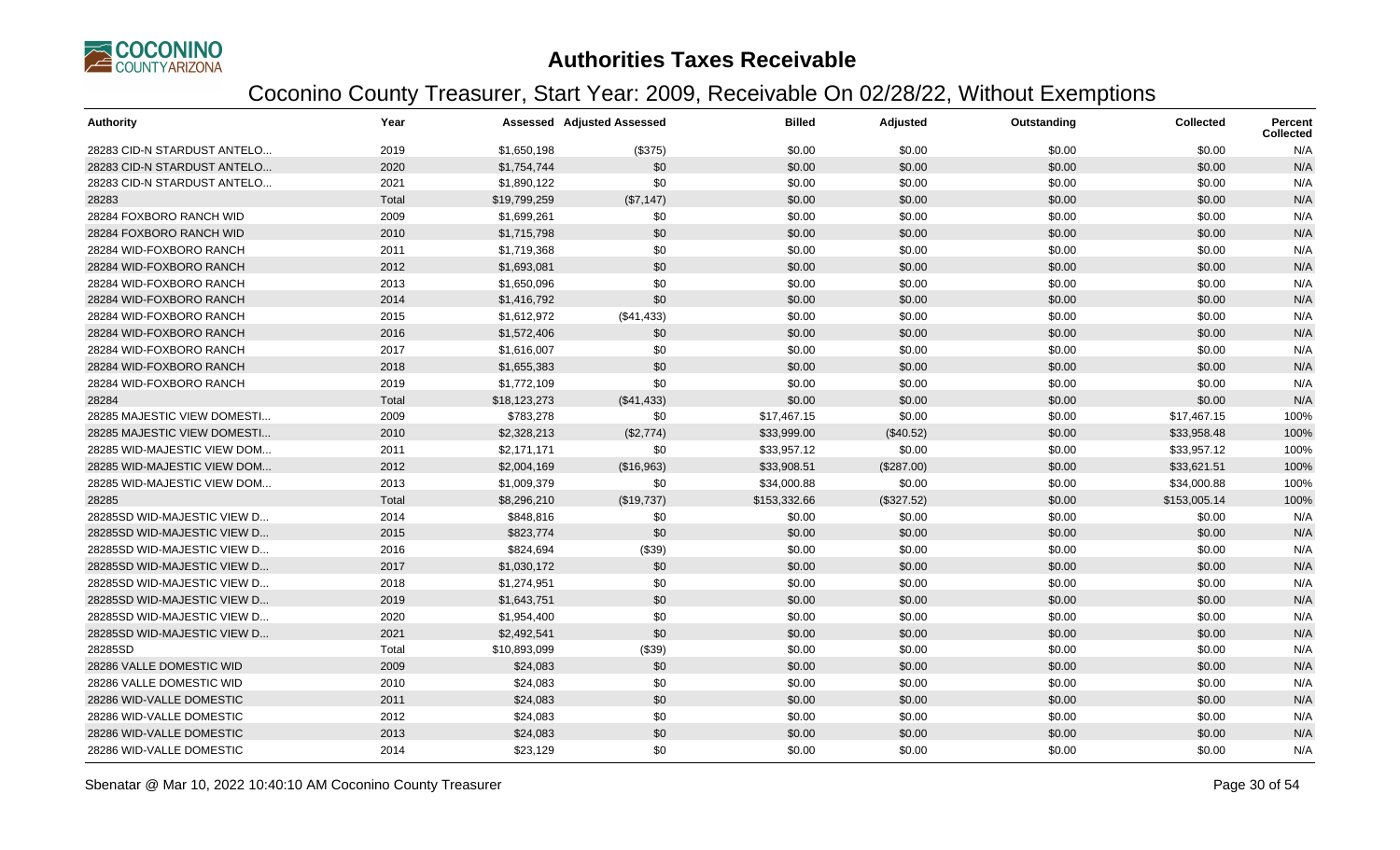

| <b>Authority</b>              | Year  |                 | <b>Assessed Adjusted Assessed</b> | <b>Billed</b>  | Adjusted      | Outstanding | <b>Collected</b> | <b>Percent</b><br><b>Collected</b> |
|-------------------------------|-------|-----------------|-----------------------------------|----------------|---------------|-------------|------------------|------------------------------------|
| 28286 WID-VALLE DOMESTIC      | 2015  | \$23,063        | \$0                               | \$0.00         | \$0.00        | \$0.00      | \$0.00           | N/A                                |
| 28286 WID-VALLE DOMESTIC      | 2016  | \$21,099        | \$0                               | \$0.00         | \$0.00        | \$0.00      | \$0.00           | N/A                                |
| 28286 WID-VALLE DOMESTIC      | 2017  | \$21,033        | \$0                               | \$0.00         | \$0.00        | \$0.00      | \$0.00           | N/A                                |
| 28286 WID-VALLE DOMESTIC      | 2018  | \$25,315        | \$0                               | \$0.00         | \$0.00        | \$0.00      | \$0.00           | N/A                                |
| 28286                         | Total | \$234,054       | \$0                               | \$0.00         | \$0.00        | \$0.00      | \$0.00           | N/A                                |
| 28287 ANASAZI TRAIL CID       | 2009  | \$491,345       | \$0                               | \$14,595.41    | \$0.00        | \$0.00      | \$14,595.41      | 100%                               |
| 28287 ANASAZI TRAIL CID       | 2010  | \$531,210       | \$0                               | \$14,172.69    | \$0.00        | \$0.00      | \$14,172.69      | 100%                               |
| 28287 CID-ANASAZI TRAIL       | 2011  | \$551,083       | \$0                               | \$0.00         | \$0.00        | \$0.00      | \$0.00           | N/A                                |
| 28287 CID-ANASAZI TRAIL       | 2012  | \$548,212       | \$0                               | \$0.00         | \$0.00        | \$0.00      | \$0.00           | N/A                                |
| 28287 CID-ANASAZI TRAIL       | 2013  | \$283,935       | \$0                               | \$0.00         | \$0.00        | \$0.00      | \$0.00           | N/A                                |
| 28287 CID-ANASAZI TRAIL       | 2014  | \$295,802       | \$0                               | \$0.00         | \$0.00        | \$0.00      | \$0.00           | N/A                                |
| 28287 CID-ANASAZI TRAIL       | 2015  | \$317,146       | \$0                               | \$0.00         | \$0.00        | \$0.00      | \$0.00           | N/A                                |
| 28287 CID-ANASAZI TRAIL       | 2016  | \$354,386       | \$2,298                           | \$0.00         | \$0.00        | \$0.00      | \$0.00           | N/A                                |
| 28287 CID-ANASAZI TRAIL       | 2017  | \$497,281       | \$6,494                           | \$0.00         | \$0.00        | \$0.00      | \$0.00           | N/A                                |
| 28287 CID-ANASAZI TRAIL       | 2018  | \$562,648       | \$2,305                           | \$0.00         | \$0.00        | \$0.00      | \$0.00           | N/A                                |
| 28287 CID-ANASAZI TRAIL       | 2019  | \$581,389       | \$530                             | \$0.00         | \$0.00        | \$0.00      | \$0.00           | N/A                                |
| 28287 CID-ANASAZI TRAIL       | 2020  | \$628,420       | \$334                             | \$0.00         | \$0.00        | \$0.00      | \$0.00           | N/A                                |
| 28287 CID-ANASAZI TRAIL       | 2021  | \$653,276       | \$0                               | \$0.00         | \$0.00        | \$0.00      | \$0.00           | N/A                                |
| 28287                         | Total | \$6,296,133     | \$11,961                          | \$28,768.10    | \$0.00        | \$0.00      | \$28,768.10      | 100%                               |
| 28288 BADGER CREEK DWID       | 2010  | \$263,874       | \$0                               | \$0.00         | \$0.00        | \$0.00      | \$0.00           | N/A                                |
| 28288 WID-BADGER CREEK        | 2011  | \$262,775       | \$0                               | \$0.00         | \$0.00        | \$0.00      | \$0.00           | N/A                                |
| 28288 WID-BADGER CREEK        | 2012  | \$256,574       | \$0                               | \$0.00         | \$0.00        | \$0.00      | \$0.00           | N/A                                |
| 28288 WID-BADGER CREEK        | 2013  | \$205,938       | \$0                               | \$0.00         | \$0.00        | \$0.00      | \$0.00           | N/A                                |
| 28288 WID-BADGER CREEK        | 2014  | \$206,425       | \$0                               | \$0.00         | \$0.00        | \$0.00      | \$0.00           | N/A                                |
| 28288 WID-BADGER CREEK        | 2015  | \$209,525       | \$0                               | \$0.00         | \$0.00        | \$0.00      | \$0.00           | N/A                                |
| 28288 WID-BADGER CREEK        | 2016  | \$212,729       | \$0                               | \$0.00         | \$0.00        | \$0.00      | \$0.00           | N/A                                |
| 28288 WID-BADGER CREEK        | 2017  | \$222,148       | \$0                               | \$0.00         | \$0.00        | \$0.00      | \$0.00           | N/A                                |
| 28288 WID-BADGER CREEK        | 2018  | \$223,908       | \$0                               | \$0.00         | \$0.00        | \$0.00      | \$0.00           | N/A                                |
| 28288 WID-BADGER CREEK        | 2019  | \$234,137       | \$0                               | \$0.00         | \$0.00        | \$0.00      | \$0.00           | N/A                                |
| 28288 WID-BADGER CREEK        | 2020  | \$244,197       | \$0                               | \$0.00         | \$0.00        | \$0.00      | \$0.00           | N/A                                |
| 28288 WID-BADGER CREEK        | 2021  | \$246,064       | \$0                               | \$0.00         | \$0.00        | \$0.00      | \$0.00           | N/A                                |
| 28288                         | Total | \$2,788,294     | \$0                               | \$0.00         | \$0.00        | \$0.00      | \$0.00           | N/A                                |
| 28289 WID-BLUE RIDGE DOMESTIC | 2021  | \$12,159,670    | \$0                               | \$0.00         | \$0.00        | \$0.00      | \$0.00           | N/A                                |
| 29999 PUBLIC HEALTH SERVICE   | 2010  | \$2,056,578,525 | (\$14,962,869)                    | \$5,153,192.49 | (\$33,284.75) | \$1,483.01  | \$5,118,424.73   | 99.97%                             |
| 29999 PUB HEALTH SERVICE      | 2011  | \$1,836,493,334 | (\$7,751,039)                     | \$4,589,050.62 | (\$19,480.99) | \$3,418.55  | \$4,566,151.08   | 99.93%                             |
| 29999 PUB HEALTH SERVICE      | 2012  | \$1,758,991,343 | (\$8,166,683)                     | \$4,397,549.43 | (\$20,590.68) | \$3,884.24  | \$4,373,074.51   | 99.91%                             |
| 29999 PUB HEALTH SERVICE      | 2013  | \$1,531,349,420 | (\$5,638,383)                     | \$3,828,369.77 | (\$14,617.06) | \$4,675.08  | \$3,809,077.63   | 99.88%                             |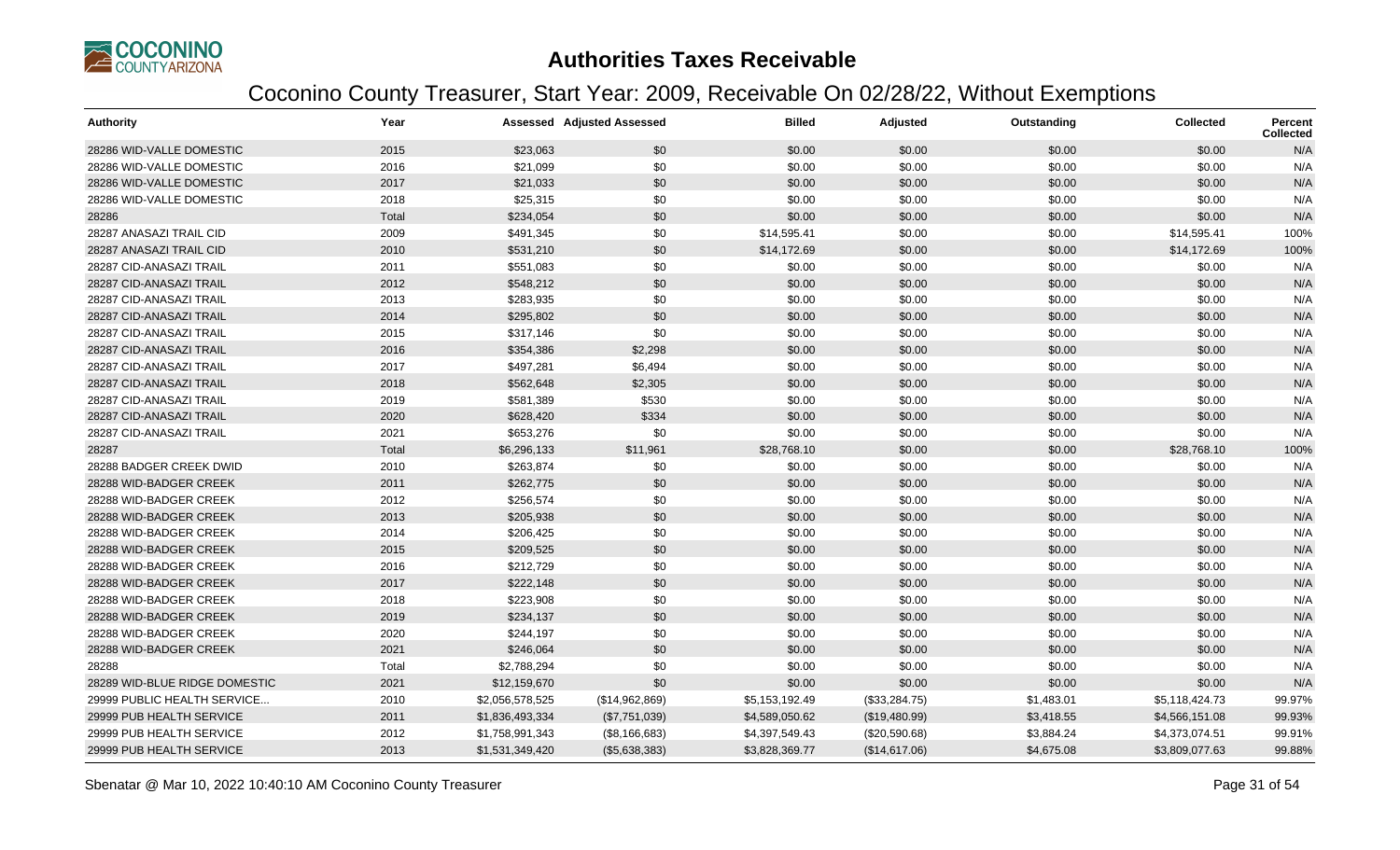

| <b>Authority</b>            | Year  |                  | Assessed Adjusted Assessed | <b>Billed</b>   | Adjusted       | Outstanding    | <b>Collected</b> | <b>Percent</b><br><b>Collected</b> |
|-----------------------------|-------|------------------|----------------------------|-----------------|----------------|----------------|------------------|------------------------------------|
| 29999 PUB HEALTH SERVICE    | 2014  | \$1,528,131,272  | (\$1,845,337)              | \$3,820,326.07  | (\$4,613.47)   | \$4,840.56     | \$3,810,872.04   | 99.87%                             |
| 29999 PUB HEALTH SERVICE    | 2015  | \$1,601,434,510  | (\$2,768,379)              | \$3,848,713.49  | (\$6,082.31)   | \$5,180.86     | \$3,837,450.32   | 99.87%                             |
| 29999 PUB HEALTH SERVICE    | 2016  | \$1,677,453,437  | (\$12,513,851)             | \$3,949,055.40  | (\$23,973.40)  | \$5,521.81     | \$3,919,560.19   | 99.86%                             |
| 29999 PUB HEALTH SERVICE    | 2017  | \$1,812,240,672  | (\$11,357,865)             | \$4,139,287.28  | (\$26,776.58)  | \$5,914.02     | \$4,106,596.68   | 99.86%                             |
| 29999 PUB HEALTH SERVICE    | 2018  | \$1,944,597,023  | (\$9,321,840)              | \$4,333,583.77  | (\$22, 282.55) | \$6,757.91     | \$4,304,543.31   | 99.84%                             |
| 29999 PUB HEALTH SERVICE    | 2019  | \$2,081,957,141  | (\$13,387,466)             | \$4,583,908.53  | (\$34,109.82)  | \$7,346.10     | \$4,542,452.61   | 99.84%                             |
| 29999 PUB HEALTH SERVICE    | 2020  | \$2,260,817,288  | (\$11,963,103)             | \$4,831,043.15  | (\$29,394.14)  | \$10,373.51    | \$4,791,275.50   | 99.78%                             |
| 29999 PUB HEALTH SERVICE    | 2021  | \$2,332,253,855  | (\$938,603)                | \$4,962,826.77  | (\$2,273.26)   | \$1,623,979.80 | \$3,336,573.71   | 67.26%                             |
| 29999                       | Total | \$22,422,297,820 | (\$100,615,418)            | \$52,436,906.77 | (\$237,479.01) | \$1,683,375.45 | \$50,516,052.31  | 96.78%                             |
| 30001 JOINT VOCATIONAL TECH | 2009  | \$1,782,346,815  | (\$3,836,441)              | \$904,033.35    | \$1,031.76     | \$220.61       | \$904,844.50     | 99.98%                             |
| 30001 JOINT VOCATIONAL TECH | 2010  | \$1,729,387,047  | (\$13,005,216)             | \$866,540.86    | (\$5,763.44)   | \$283.13       | \$860,494.29     | 99.97%                             |
| 30001 JTED-CAVIAT           | 2011  | \$1,553,552,420  | (\$6,714,490)              | \$776,343.18    | (\$3,386.80)   | \$616.99       | \$772,339.39     | 99.92%                             |
| 30001 JTED-CAVIAT           | 2012  | \$1,496,151,062  | (\$7,075,872)              | \$748,089.67    | (\$3,570.32)   | \$700.16       | \$743,819.19     | 99.91%                             |
| 30001 JTED-CAVIAT           | 2013  | \$1,313,817,437  | (\$4,347,603)              | \$656,908.14    | (\$2,275.02)   | \$843.62       | \$653,789.50     | 99.87%                             |
| 30001 JTED-CAVIAT           | 2014  | \$1,311,051,094  | (\$1,690,855)              | \$655,525.07    | (\$845.46)     | \$851.18       | \$653,828.43     | 99.87%                             |
| 30001 JTED-CAVIAT           | 2015  | \$1,367,235,060  | (\$2,682,045)              | \$660,402.39    | (\$1,173.49)   | \$915.63       | \$658,313.27     | 99.86%                             |
| 30001 JTED-CAVIAT           | 2016  | \$1,438,226,586  | (\$11,691,925)             | \$678,006.30    | (\$4,408.00)   | \$977.04       | \$672,621.26     | 99.85%                             |
| 30001 JTED-CAVIAT           | 2017  | \$1,558,866,877  | (\$10,368,834)             | \$711,337.41    | (\$4,862.06)   | \$1,035.70     | \$705,439.65     | 99.85%                             |
| 30001 JTED-CAVIAT           | 2018  | \$1,679,657,462  | (\$8,711,955)              | \$746,367.48    | (\$4,152.04)   | \$1,190.08     | \$741,025.36     | 99.84%                             |
| 30001 JTED-CAVIAT           | 2019  | \$1,802,454,243  | (\$12,406,701)             | \$791,678.97    | (\$6,332.48)   | \$1,304.46     | \$784,042.03     | 99.83%                             |
| 30001 JTED-CAVIAT           | 2020  | \$1,962,883,173  | (\$10,892,132)             | \$835,018.23    | (\$5,347.21)   | \$1,890.78     | \$827,780.24     | 99.77%                             |
| 30001 JTED-CAVIAT           | 2021  | \$2,026,516,229  | (\$782,289)                | \$856,348.26    | (\$376.49)     | \$288,903.97   | \$567,067.80     | 66.25%                             |
| 30001                       | Total | \$21,022,145,505 | (\$94,206,358)             | \$9,886,599.31  | (\$41,461.05)  | \$299,733.35   | \$9,545,404.91   | 96.96%                             |
| 30002 VALLEY ACADEMY ED DIS | 2009  | \$192,718,012    | (\$716,600)                | \$96,441.87     | (\$180.80)     | \$0.16         | \$96,260.91      | 100%                               |
| 30002 VALLEY ACADEMY ED DIS | 2010  | \$184,533,385    | (\$1,361,930)              | \$92,257.64     | (\$627.46)     | \$1.05         | \$91,629.13      | 100%                               |
| 30002 JTED-VALLEY ACAD      | 2011  | \$156,613,067    | (\$557,091)                | \$78,306.58     | (\$279.26)     | \$1.29         | \$78,026.03      | 100%                               |
| 30002 JTED-VALLEY ACAD      | 2012  | \$142,645,134    | (\$258,745)                | \$71,322.60     | (\$130.37)     | \$1.66         | \$71,190.57      | 100%                               |
| 30002 JTED-VALLEY ACAD      | 2013  | \$123,074,621    | (\$811,464)                | \$61,537.32     | (\$406.49)     | \$3.59         | \$61,127.24      | 99.99%                             |
| 30002 JTED-VALLEY ACAD      | 2014  | \$123,820,465    | (\$26,092)                 | \$61,910.22     | (\$13.05)      | \$8.68         | \$61,888.49      | 99.99%                             |
| 30002 JTED-VALLEY ACAD      | 2015  | \$137,505,960    | (\$24,972)                 | \$62,668.12     | (\$16.51)      | \$7.31         | \$62,644.30      | 99.99%                             |
| 30002 JTED-VALLEY ACAD      | 2016  | \$141,853,339    | \$214,752                  | \$64,796.96     | \$113.49       | \$5.33         | \$64,905.12      | 99.99%                             |
| 30002 JTED-VALLEY ACAD      | 2017  | \$152,172,066    | \$233,849                  | \$68,088.27     | \$116.96       | \$2.38         | \$68,202.85      | 100%                               |
| 30002 JTED-VALLEY ACAD      | 2018  | \$155,798,842    | \$59,318                   | \$70,630.39     | \$29.28        | \$2.42         | \$70,657.25      | 100%                               |
| 30002 JTED-VALLEY ACAD      | 2019  | \$160,713,172    | \$40,086                   | \$73,451.48     | \$20.05        | \$0.84         | \$73,470.69      | 100%                               |
| 30002 JTED-VALLEY ACAD      | 2020  | \$170,864,320    | \$22,309                   | \$76,938.47     | \$14.89        | \$4.90         | \$76,948.46      | 99.99%                             |
| 30002 JTED-VALLEY ACAD      | 2021  | \$177,308,409    | (\$149, 819)               | \$79,836.85     | (\$74.91)      | \$20,634.22    | \$59,127.72      | 74.13%                             |
| 30002                       | Total | \$2,019,620,792  | (\$3,336,399)              | \$958,186.77    | (\$1,434.18)   | \$20,673.83    | \$936,078.76     | 97.84%                             |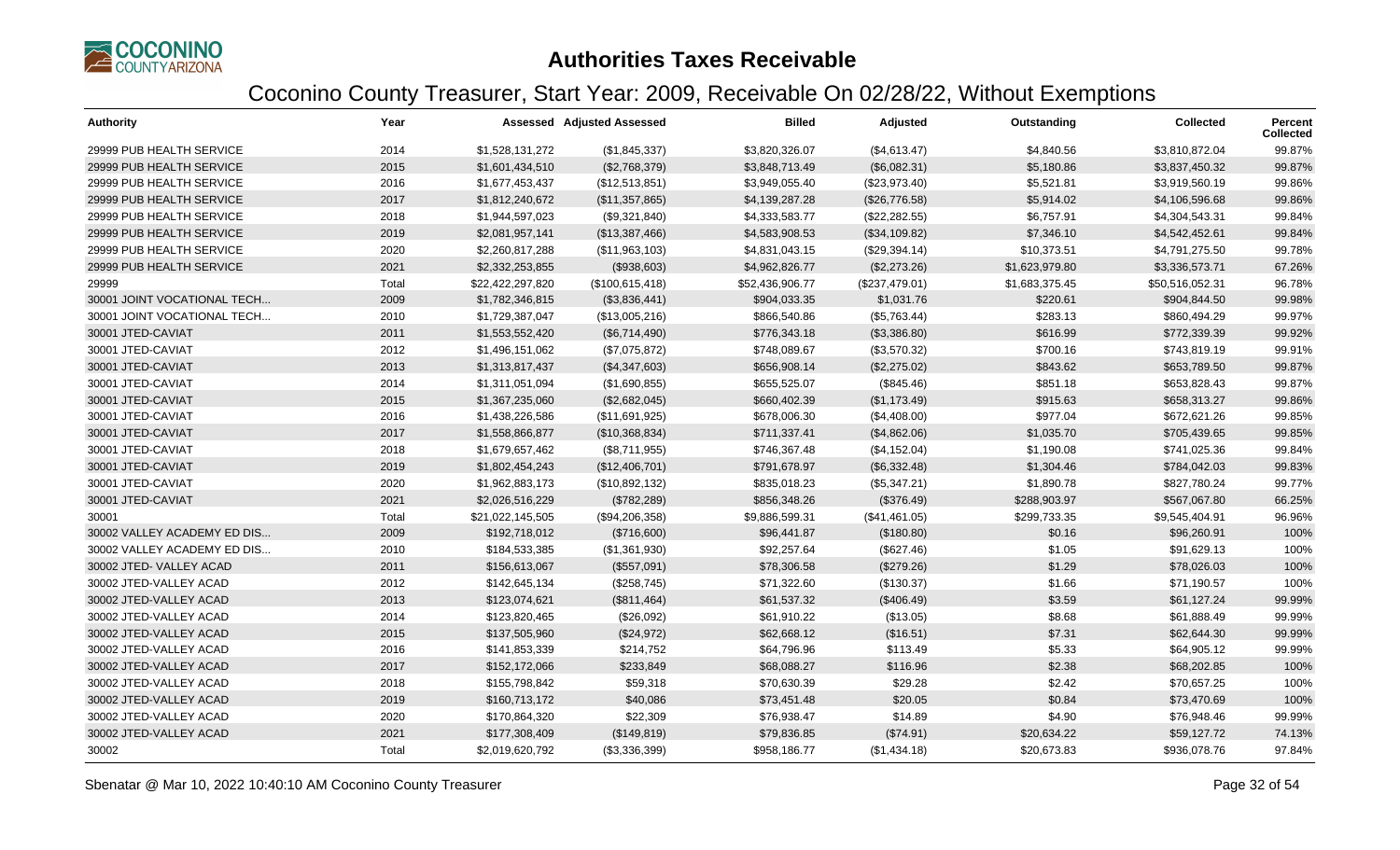

| <b>Authority</b>              | Year  |                  | <b>Assessed Adjusted Assessed</b> | <b>Billed</b> | Adjusted  | Outstanding | <b>Collected</b> | Percent<br><b>Collected</b> |
|-------------------------------|-------|------------------|-----------------------------------|---------------|-----------|-------------|------------------|-----------------------------|
| 30003 NORTHEAST AZ TECH INS   | 2009  | \$12,978,414     | (\$16,081)                        | \$6,492.52    | \$1.72    | \$0.55      | \$6,493.69       | 99.99%                      |
| 30003 NORTHEAST AZ TECH INS   | 2010  | \$12,302,670     | \$0                               | \$6,144.39    | \$6.35    | \$1.42      | \$6,149.32       | 99.98%                      |
| 30003 JTED-NATIVE             | 2011  | \$11,010,385     | (\$14,532)                        | \$5,505.19    | (\$8.10)  | \$4.70      | \$5,492.39       | 99.91%                      |
| 30003 JTED-NATIVE             | 2012  | \$12,020,387     | (\$36,704)                        | \$6,010.19    | (\$18.83) | \$4.27      | \$5,987.09       | 99.93%                      |
| 30003 JTED-NATIVE             | 2013  | \$11,624,431     | (\$2,680)                         | \$5,812.21    | (\$3.13)  | \$6.76      | \$5,802.32       | 99.88%                      |
| 30003 JTED-NATIVE             | 2014  | \$12,576,631     | (\$31,207)                        | \$6,288.32    | (\$15.61) | \$18.86     | \$6,253.85       | 99.7%                       |
| 30003 JTED-NATIVE             | 2015  | \$13,102,041     | (\$35,488)                        | \$6,453.73    | (\$15.18) | \$17.13     | \$6,421.42       | 99.73%                      |
| 30003 JTED-NATIVE             | 2016  | \$12,897,851     | (\$12,488)                        | \$6,381.55    | (\$5.52)  | \$19.73     | \$6,356.30       | 99.69%                      |
| 30003 JTED-NATIVE             | 2017  | \$13,048,064     | (\$43,813)                        | \$6,441.51    | (\$21.20) | \$35.91     | \$6,384.40       | 99.44%                      |
| 30003 JTED-NATIVE             | 2018  | \$12,852,221     | (\$30,748)                        | \$6,348.51    | (\$15.07) | \$43.49     | \$6,289.95       | 99.31%                      |
| 30003 JTED-NATIVE             | 2019  | \$13,425,017     | \$42,659                          | \$6,366.47    | \$21.33   | \$44.72     | \$6,343.08       | 99.3%                       |
| 30003 JTED-NATIVE             | 2020  | \$13,761,637     | (\$9,906)                         | \$6,480.16    | (\$4.95)  | \$51.22     | \$6,423.99       | 99.21%                      |
| 30003 JTED-NATIVE             | 2021  | \$13,226,177     | \$0                               | \$6,241.75    | \$0.00    | \$498.60    | \$5,743.15       | 92.01%                      |
| 30003                         | Total | \$164,825,926    | (\$190,988)                       | \$80,966.50   | (\$78.19) | \$747.36    | \$80,140.95      | 99.08%                      |
| 30004 CCRASD #99              | 2009  | \$2,127,799,723  | (\$4,970,582)                     | \$0.00        | \$0.00    | \$0.00      | \$0.00           | N/A                         |
| 30004 CCRASD #99              | 2010  | \$2,056,578,525  | (\$14,962,869)                    | \$0.00        | \$0.00    | \$0.00      | \$0.00           | N/A                         |
| 30004 RURAL ACCOMOD SCHOOL    | 2011  | \$1,836,493,334  | (\$7,751,039)                     | \$0.00        | \$0.00    | \$0.00      | \$0.00           | N/A                         |
| 30004 RURAL ACCOMOD SCHOOL    | 2012  | \$1,758,991,343  | (\$8,166,683)                     | \$0.00        | \$0.00    | \$0.00      | \$0.00           | N/A                         |
| 30004 RURAL ACCOMOD SCHOOL    | 2013  | \$1,531,349,420  | (\$5,638,383)                     | \$0.00        | \$0.00    | \$0.00      | \$0.00           | N/A                         |
| 30004 RURAL ACCOMOD SCHOOL    | 2014  | \$1,528,131,272  | (\$1,845,337)                     | \$0.00        | \$0.00    | \$0.00      | \$0.00           | N/A                         |
| 30004 RURAL ACCOMOD SCHOOL    | 2015  | \$1,601,434,510  | (\$2,768,379)                     | \$0.00        | \$0.00    | \$0.00      | \$0.00           | N/A                         |
| 30004 RURAL ACCOMOD SCHOOL    | 2016  | \$1,677,453,437  | (\$12,513,851)                    | \$0.00        | \$0.00    | \$0.00      | \$0.00           | N/A                         |
| 30004 RURAL ACCOMOD SCHOOL    | 2017  | \$1,812,240,672  | (\$11,357,865)                    | \$0.00        | \$0.00    | \$0.00      | \$0.00           | N/A                         |
| 30004 RURAL ACCOMOD SCHOOL    | 2018  | \$1,944,597,023  | (\$9,321,840)                     | \$0.00        | \$0.00    | \$0.00      | \$0.00           | N/A                         |
| 30004 RURAL ACCOMOD SCHOOL    | 2019  | \$2,081,957,141  | (\$13,387,466)                    | \$0.00        | \$0.00    | \$0.00      | \$0.00           | N/A                         |
| 30004 RURAL ACCOMOD SCHOOL    | 2020  | \$2,260,817,288  | (\$11,963,103)                    | \$0.00        | \$0.00    | \$0.00      | \$0.00           | N/A                         |
| 30004 RURAL ACCOMOD SCHOOL    | 2021  | \$2,332,253,855  | (\$938,603)                       | \$0.00        | \$0.00    | \$0.00      | \$0.00           | N/A                         |
| 30004                         | Total | \$24,550,097,543 | (\$105,586,000)                   | \$0.00        | \$0.00    | \$0.00      | \$0.00           | N/A                         |
| 30005 MOUNTAIN INSTITUTE JTED | 2009  | \$9,174,217      | (\$19,984)                        | \$4,710.98    | (\$0.41)  | \$7.79      | \$4,702.78       | 99.83%                      |
| 30005 MOUNTAIN INSTITUTE JTED | 2010  | \$8,901,792      | (\$13,015)                        | \$4,429.90    | (\$4.38)  | \$10.39     | \$4,415.13       | 99.77%                      |
| 30005 JTED-MOUNTAIN INSTIT    | 2011  | \$7,439,978      | (\$4,046)                         | \$3,720.16    | (\$2.41)  | \$39.19     | \$3,678.56       | 98.95%                      |
| 30005 JTED-MOUNTAIN INSTIT    | 2012  | \$6,516,602      | (\$9,020)                         | \$3,258.38    | (\$5.00)  | \$50.53     | \$3,202.85       | 98.45%                      |
| 30005 JTED-MOUNTAIN INSTIT    | 2013  | \$5,461,842      | (\$19,581)                        | \$2,730.80    | (\$9.80)  | \$58.72     | \$2,662.28       | 97.84%                      |
| 30005 JTED-MOUNTAIN INSTIT    | 2014  | \$4,963,135      | (\$38,673)                        | \$2,481.61    | (\$19.34) | \$62.53     | \$2,399.74       | 97.46%                      |
| 30005 JTED-MOUNTAIN INSTIT    | 2015  | \$5,382,191      | (\$12,277)                        | \$2,447.48    | (\$4.92)  | \$61.92     | \$2,380.64       | 97.46%                      |
| 30005 JTED-MOUNTAIN INSTIT    | 2016  | \$5,113,813      | \$5,250                           | \$2,398.91    | \$3.24    | \$65.77     | \$2,336.38       | 97.26%                      |
| 30005 JTED-MOUNTAIN INSTIT    | 2017  | \$4,995,075      | (\$5,683)                         | \$2,434.62    | (\$2.30)  | \$70.61     | \$2,361.71       | 97.1%                       |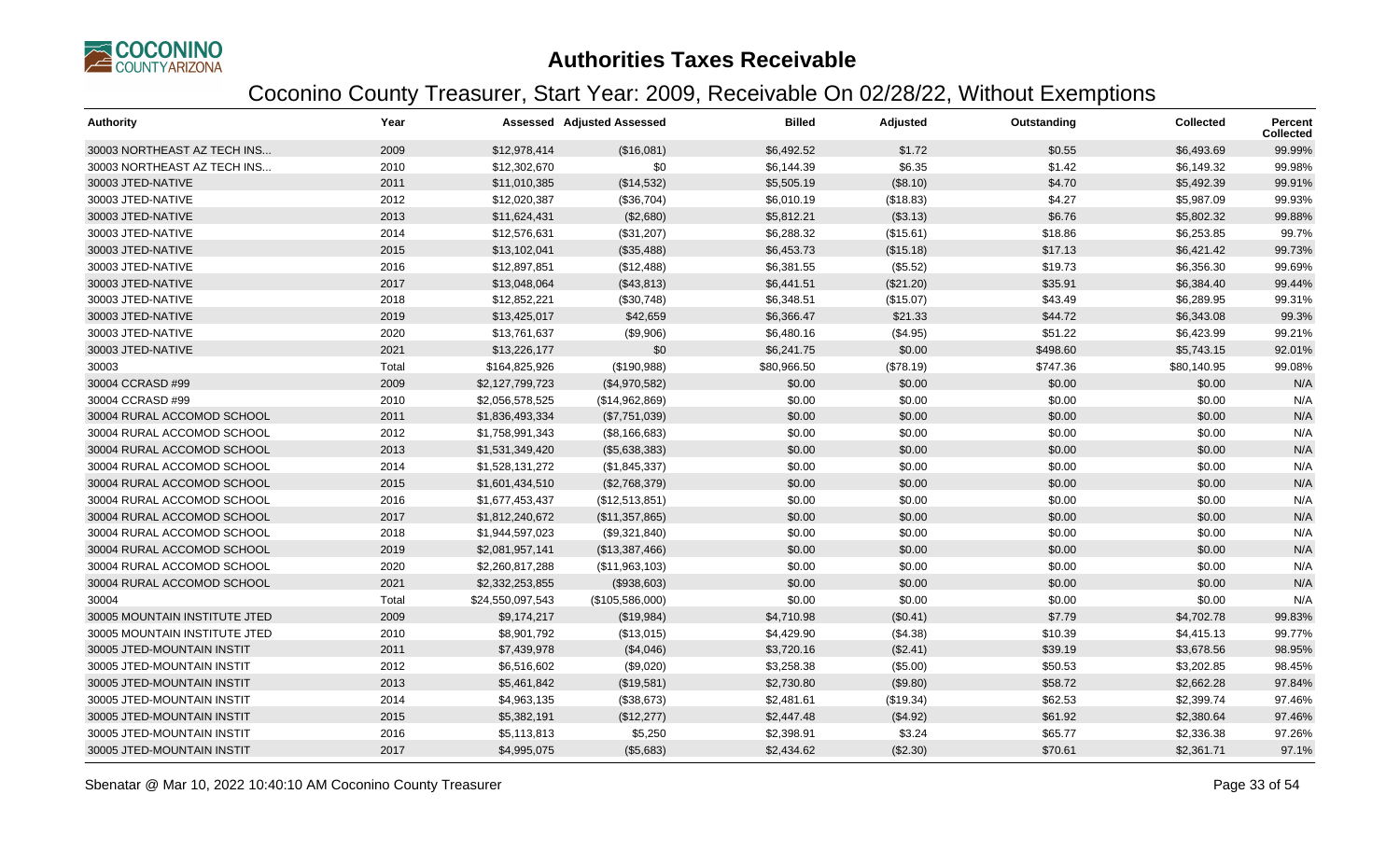

| <b>Authority</b>            | Year  |                  | <b>Assessed Adjusted Assessed</b> | <b>Billed</b> | Adjusted     | Outstanding  | <b>Collected</b> | <b>Percent</b><br><b>Collected</b> |
|-----------------------------|-------|------------------|-----------------------------------|---------------|--------------|--------------|------------------|------------------------------------|
| 30005 JTED-MOUNTAIN INSTIT  | 2018  | \$5,338,826      | (\$213)                           | \$2,452.34    | \$0.43       | \$76.26      | \$2,376.51       | 96.89%                             |
| 30005 JTED-MOUNTAIN INSTIT  | 2019  | \$5,489,083      | (\$4,643)                         | \$2,514.78    | (\$2.30)     | \$80.91      | \$2,431.57       | 96.78%                             |
| 30005 JTED-MOUNTAIN INSTIT  | 2020  | \$6,077,890      | (\$3,031)                         | \$2,650.91    | (\$1.52)     | \$87.54      | \$2,561.85       | 96.7%                              |
| 30005 JTED-MOUNTAIN INSTIT  | 2021  | \$6,201,887      | (\$3,149)                         | \$2,788.07    | (\$1.60)     | \$756.03     | \$2,030.44       | 72.87%                             |
| 30005                       | Total | \$81,056,331     | (\$128,065)                       | \$39,018.94   | (\$50.31)    | \$1,428.19   | \$37,540.44      | 96.34%                             |
| 33206 FD SUMMIT BOND        | 2019  | \$153,777,917    | (\$782,086)                       | \$297,531.82  | (\$1,844.10) | \$530.56     | \$295,157.16     | 99.82%                             |
| 33206 FD SUMMIT BOND        | 2020  | \$168,532,996    | (\$848,822)                       | \$296,834.01  | (\$1,861.31) | \$669.48     | \$294,303.22     | 99.77%                             |
| 33206 FD SUMMIT BOND        | 2021  | \$177,959,952    | (\$84)                            | \$295,551.47  | \$6.47       | \$105,790.56 | \$189,767.38     | 64.21%                             |
| 33206                       | Total | \$500,270,865    | (\$1,630,992)                     | \$889,917.30  | (\$3,698.94) | \$106,990.60 | \$779,227.76     | 87.93%                             |
| 41206 FD SUMMIT BOND        | 2018  | \$144,593,904    | (\$428,917)                       | \$296,053.67  | (\$1,062.79) | \$511.28     | \$294,479.60     | 99.83%                             |
| 52000 COCONINO COUNTY       | 2009  | \$2,127,799,723  | (\$4,970,582)                     | \$0.00        | \$0.00       | \$0.00       | \$0.00           | N/A                                |
| 52000 COCONINO COUNTY       | 2010  | \$2,056,578,525  | (\$14,962,869)                    | \$0.00        | \$0.00       | \$0.00       | \$0.00           | N/A                                |
| 52000 COCONINO COUNTY       | 2011  | \$1,836,493,334  | (\$7,751,039)                     | \$0.00        | \$0.00       | \$0.00       | \$0.00           | N/A                                |
| 52000 COCONINO COUNTY       | 2012  | \$1,758,991,343  | (\$8,166,683)                     | \$0.00        | \$0.00       | \$0.00       | \$0.00           | N/A                                |
| 52000 COCONINO COUNTY       | 2013  | \$1,531,349,420  | (\$5,638,383)                     | \$0.00        | \$0.00       | \$0.00       | \$0.00           | N/A                                |
| 52000 COCONINO COUNTY       | 2014  | \$1,528,131,272  | (\$1,845,337)                     | \$0.00        | \$0.00       | \$0.00       | \$0.00           | N/A                                |
| 52000 COCONINO COUNTY       | 2015  | \$1,601,434,510  | (\$2,768,379)                     | \$0.00        | \$0.00       | \$0.00       | \$0.00           | N/A                                |
| 52000 COCONINO COUNTY       | 2016  | \$1,677,453,437  | (\$12,513,851)                    | \$0.00        | \$0.00       | \$0.00       | \$0.00           | N/A                                |
| 52000 COCONINO COUNTY       | 2017  | \$1,812,240,672  | (\$11,357,865)                    | \$0.00        | \$0.00       | \$0.00       | \$0.00           | N/A                                |
| 52000 COCONINO COUNTY       | 2018  | \$1,944,597,023  | (\$9,321,840)                     | \$0.00        | \$0.00       | \$0.00       | \$0.00           | N/A                                |
| 52000 COCONINO COUNTY       | 2019  | \$2,081,957,141  | (\$13,387,466)                    | \$0.00        | \$0.00       | \$0.00       | \$0.00           | N/A                                |
| 52000 COCONINO COUNTY       | 2020  | \$2,260,817,288  | (\$11,963,103)                    | \$0.00        | \$0.00       | \$0.00       | \$0.00           | N/A                                |
| 52000 COCONINO COUNTY       | 2021  | \$2,332,253,855  | (\$938,603)                       | \$0.00        | \$0.00       | \$0.00       | \$0.00           | N/A                                |
| 52000                       | Total | \$24,550,097,543 | (\$105,586,000)                   | \$0.00        | \$0.00       | \$0.00       | \$0.00           | N/A                                |
| 52001 STATE SCHOOL TAX EQUA | 2009  | \$2,127,799,723  | (\$4,970,582)                     | \$0.00        | \$0.00       | \$0.00       | \$0.00           | N/A                                |
| 52001 STATE SCHOOL TAX EQUA | 2010  | \$2,056,578,525  | (\$14,962,869)                    | \$0.00        | \$0.00       | \$0.00       | \$0.00           | N/A                                |
| 52001 ST SCHL EQUALIZATION  | 2011  | \$1,836,493,334  | (\$7,751,039)                     | \$0.00        | \$0.00       | \$0.00       | \$0.00           | N/A                                |
| 52001 ST SCHL EQUALIZATION  | 2012  | \$1,758,991,343  | (\$8,166,683)                     | \$0.00        | \$0.00       | \$0.00       | \$0.00           | N/A                                |
| 52001 ST SCHL EQUALIZATION  | 2013  | \$1,531,349,420  | (\$5,638,383)                     | \$0.00        | \$0.00       | \$0.00       | \$0.00           | N/A                                |
| 52001 ST SCHL EQUALIZATION  | 2014  | \$1,528,131,272  | (\$1,845,337)                     | \$0.00        | \$0.00       | \$0.00       | \$0.00           | N/A                                |
| 52001 ST SCHL EQUALIZATION  | 2015  | \$1,601,434,510  | (\$2,768,379)                     | \$0.00        | \$0.00       | \$0.00       | \$0.00           | N/A                                |
| 52001 ST SCHL EQUALIZATION  | 2016  | \$1,677,453,437  | (\$12,513,851)                    | \$0.00        | \$0.00       | \$0.00       | \$0.00           | N/A                                |
| 52001 ST SCHL EQUALIZATION  | 2017  | \$1,812,240,672  | (\$11,357,865)                    | \$0.00        | \$0.00       | \$0.00       | \$0.00           | N/A                                |
| 52001 ST SCHL EQUALIZATION  | 2018  | \$1,944,597,023  | (\$9,321,840)                     | \$0.00        | \$0.00       | \$0.00       | \$0.00           | N/A                                |
| 52001 ST SCHL EQUALIZATION  | 2019  | \$2,081,957,141  | (\$13,387,466)                    | \$0.00        | \$0.00       | \$0.00       | \$0.00           | N/A                                |
| 52001 ST SCHL EQUALIZATION  | 2020  | \$2,260,817,288  | (\$11,963,103)                    | \$0.00        | \$0.00       | \$0.00       | \$0.00           | N/A                                |
| 52001 ST SCHL EQUALIZATION  | 2021  | \$2,332,253,855  | (\$938,603)                       | \$0.00        | \$0.00       | \$0.00       | \$0.00           | N/A                                |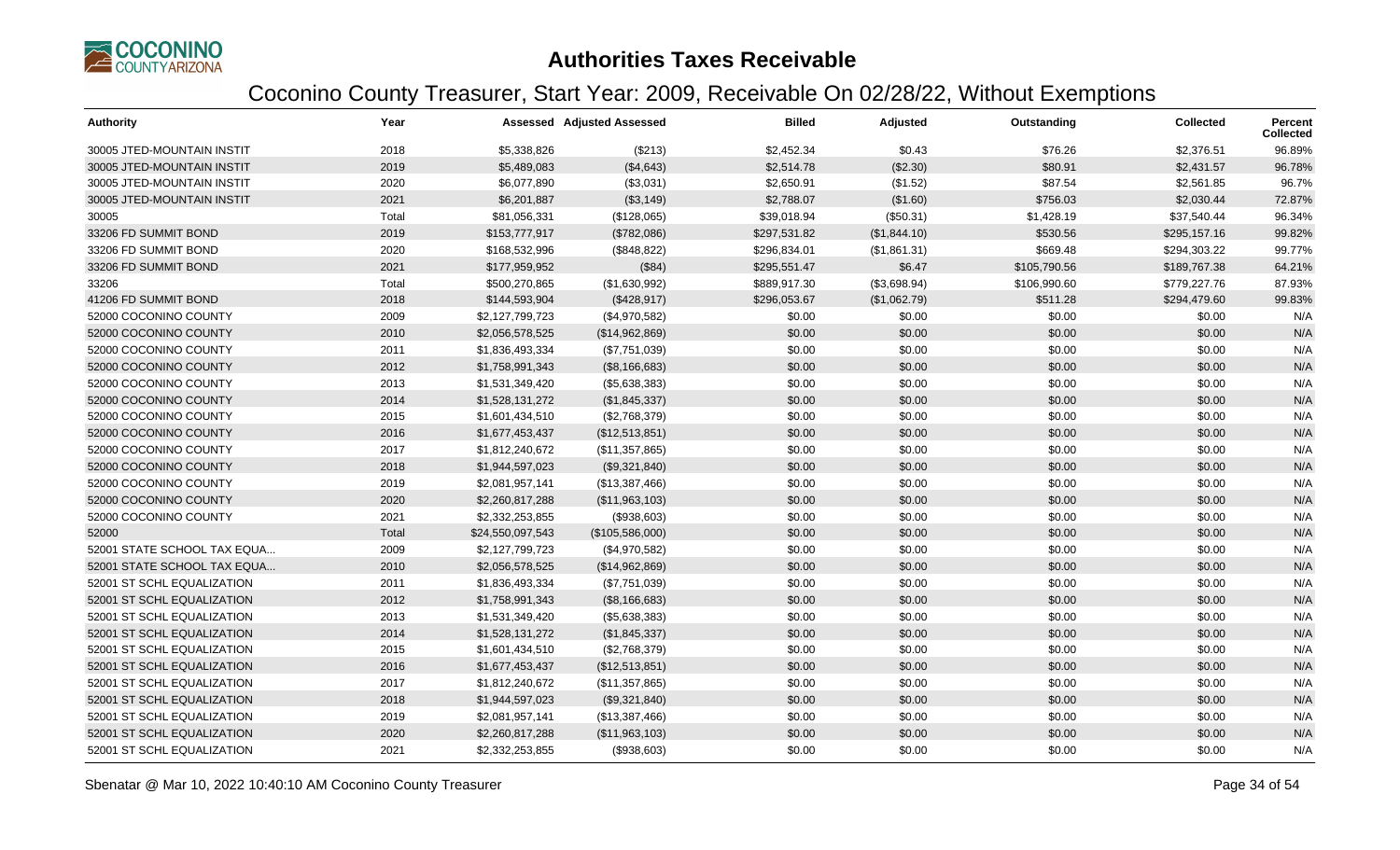

| <b>Authority</b>        | Year  |                  | <b>Assessed Adjusted Assessed</b> | <b>Billed</b>   | Adjusted       | Outstanding    | Collected       | <b>Percent</b><br>Collected |
|-------------------------|-------|------------------|-----------------------------------|-----------------|----------------|----------------|-----------------|-----------------------------|
| 52001                   | Total | \$24,550,097,543 | (\$105,586,000)                   | \$0.00          | \$0.00         | \$0.00         | \$0.00          | N/A                         |
| 54151 CITY OF FLAGSTAFF | 2009  | \$904,071,313    | (\$2,260,911)                     | \$7,620,669.83  | \$20,473.95    | \$726.05       | \$7,640,417.73  | 99.99%                      |
| 54151 CITY OF FLAGSTAFF | 2010  | \$873,242,524    | (\$2,129,557)                     | \$7,296,400.40  | (\$16,292.64)  | \$907.59       | \$7,279,200.17  | 99.99%                      |
| 54151 CITY OF FLAGSTAFF | 2011  | \$789,881,198    | (\$2,794,336)                     | \$6,602,470.33  | (\$23,641.72)  | \$3,237.81     | \$6,575,590.80  | 99.95%                      |
| 54151 CITY OF FLAGSTAFF | 2012  | \$765,147,729    | (\$1,282,196)                     | \$6,401,464.18  | (\$10,978.82)  | \$3,804.47     | \$6,386,680.89  | 99.94%                      |
| 54151 CITY OF FLAGSTAFF | 2013  | \$658,871,078    | (\$861, 821)                      | \$5,512,116.44  | (\$8,657.93)   | \$4,426.76     | \$5,499,031.75  | 99.92%                      |
| 54151 CITY OF FLAGSTAFF | 2014  | \$670,485,218    | (\$1,446,425)                     | \$5,609,279.74  | (\$12,112.99)  | \$5,114.93     | \$5,592,051.82  | 99.91%                      |
| 54151 CITY OF FLAGSTAFF | 2015  | \$710,821,083    | (\$2,046,278)                     | \$5,717,513.39  | (\$14,752.65)  | \$5,167.13     | \$5,697,593.61  | 99.91%                      |
| 54151 CITY OF FLAGSTAFF | 2016  | \$765,980,452    | (\$4,290,231)                     | \$5,941,052.58  | (\$16,042.17)  | \$5,513.00     | \$5,919,497.41  | 99.91%                      |
| 54151 CITY OF FLAGSTAFF | 2017  | \$840,639,718    | (\$545,986)                       | \$6,279,426.80  | (\$1.46)       | \$5,630.09     | \$6,273,795.25  | 99.91%                      |
| 54151 CITY OF FLAGSTAFF | 2018  | \$933,063,763    | (\$3,271,873)                     | \$6,780,631.06  | (\$23,351.95)  | \$6,760.86     | \$6,750,518.25  | 99.9%                       |
| 54151 CITY OF FLAGSTAFF | 2019  | \$1,007,804,139  | (\$2,497,566)                     | \$7,267,062.22  | (\$24,268.62)  | \$7,087.06     | \$7,235,706.54  | 99.9%                       |
| 54151 CITY OF FLAGSTAFF | 2020  | \$1,123,707,822  | (\$1,867,848)                     | \$7,410,794.63  | (\$13,157.60)  | \$8,656.51     | \$7,388,980.52  | 99.88%                      |
| 54151 CITY OF FLAGSTAFF | 2021  | \$1,183,734,753  | (\$356,398)                       | \$7,820,701.25  | (\$2,789.04)   | \$2,714,712.84 | \$5,103,199.37  | 65.28%                      |
| 54151                   | Total | \$11,227,450,790 | (\$25,651,426)                    | \$86,259,582.85 | (\$145,573.64) | \$2,771,745.10 | \$83,342,264.11 | 96.78%                      |
| 54152 TOWN OF FREDONIA  | 2009  | \$8,494,381      | (\$5,183)                         | \$0.00          | \$0.00         | \$0.00         | \$0.00          | N/A                         |
| 54152 TOWN OF FREDONIA  | 2010  | \$8,583,001      | (\$14,575)                        | \$0.00          | \$0.00         | \$0.00         | \$0.00          | N/A                         |
| 54152 TOWN OF FREDONIA  | 2011  | \$7,689,984      | (\$34,293)                        | \$0.00          | \$0.00         | \$0.00         | \$0.00          | N/A                         |
| 54152 TOWN OF FREDONIA  | 2012  | \$7,448,611      | (\$10,507)                        | \$0.00          | \$0.00         | \$0.00         | \$0.00          | N/A                         |
| 54152 TOWN OF FREDONIA  | 2013  | \$6,767,655      | \$1,361                           | \$0.00          | \$0.00         | \$0.00         | \$0.00          | N/A                         |
| 54152 TOWN OF FREDONIA  | 2014  | \$7,182,227      | (\$7,882)                         | \$0.00          | \$0.00         | \$0.00         | \$0.00          | N/A                         |
| 54152 TOWN OF FREDONIA  | 2015  | \$6,766,536      | (\$81,485)                        | \$0.00          | \$0.00         | \$0.00         | \$0.00          | N/A                         |
| 54152 TOWN OF FREDONIA  | 2016  | \$6,723,449      | \$1,362                           | \$0.00          | \$0.00         | \$0.00         | \$0.00          | N/A                         |
| 54152 TOWN OF FREDONIA  | 2017  | \$6,707,091      | \$13,844                          | \$0.00          | \$0.00         | \$0.00         | \$0.00          | N/A                         |
| 54152 TOWN OF FREDONIA  | 2018  | \$6,848,810      | \$7,556                           | \$0.00          | \$0.00         | \$0.00         | \$0.00          | N/A                         |
| 54152 TOWN OF FREDONIA  | 2019  | \$7,151,879      | (\$42,103)                        | \$0.00          | \$0.00         | \$0.00         | \$0.00          | N/A                         |
| 54152 TOWN OF FREDONIA  | 2020  | \$7,522,740      | (\$42,971)                        | \$0.00          | \$0.00         | \$0.00         | \$0.00          | N/A                         |
| 54152 TOWN OF FREDONIA  | 2021  | \$7,830,834      | (\$1,902)                         | \$0.00          | \$0.00         | \$0.00         | \$0.00          | N/A                         |
| 54152                   | Total | \$95,717,198     | (\$216,778)                       | \$0.00          | \$0.00         | \$0.00         | \$0.00          | N/A                         |
| 54153 CITY OF WILLIAMS  | 2009  | \$57,913,383     | (\$651,344)                       | \$0.00          | \$0.00         | \$0.00         | \$0.00          | N/A                         |
| 54153 CITY OF WILLIAMS  | 2010  | \$55,529,035     | (\$12,179)                        | \$0.00          | \$0.00         | \$0.00         | \$0.00          | N/A                         |
| 54153 CITY OF WILLIAMS  | 2011  | \$46,656,749     | (\$102,408)                       | \$0.00          | \$0.00         | \$0.00         | \$0.00          | N/A                         |
| 54153 CITY OF WILLIAMS  | 2012  | \$44,315,861     | \$199                             | \$0.00          | \$0.00         | \$0.00         | \$0.00          | N/A                         |
| 54153 CITY OF WILLIAMS  | 2013  | \$39,322,233     | (\$59,108)                        | \$0.00          | \$0.00         | \$0.00         | \$0.00          | N/A                         |
| 54153 CITY OF WILLIAMS  | 2014  | \$38,594,508     | (\$56,581)                        | \$0.00          | \$0.00         | \$0.00         | \$0.00          | N/A                         |
| 54153 CITY OF WILLIAMS  | 2015  | \$39,656,638     | (\$124,031)                       | \$0.00          | \$0.00         | \$0.00         | \$0.00          | N/A                         |
| 54153 CITY OF WILLIAMS  | 2016  | \$44,185,050     | (\$34,080)                        | \$0.00          | \$0.00         | \$0.00         | \$0.00          | N/A                         |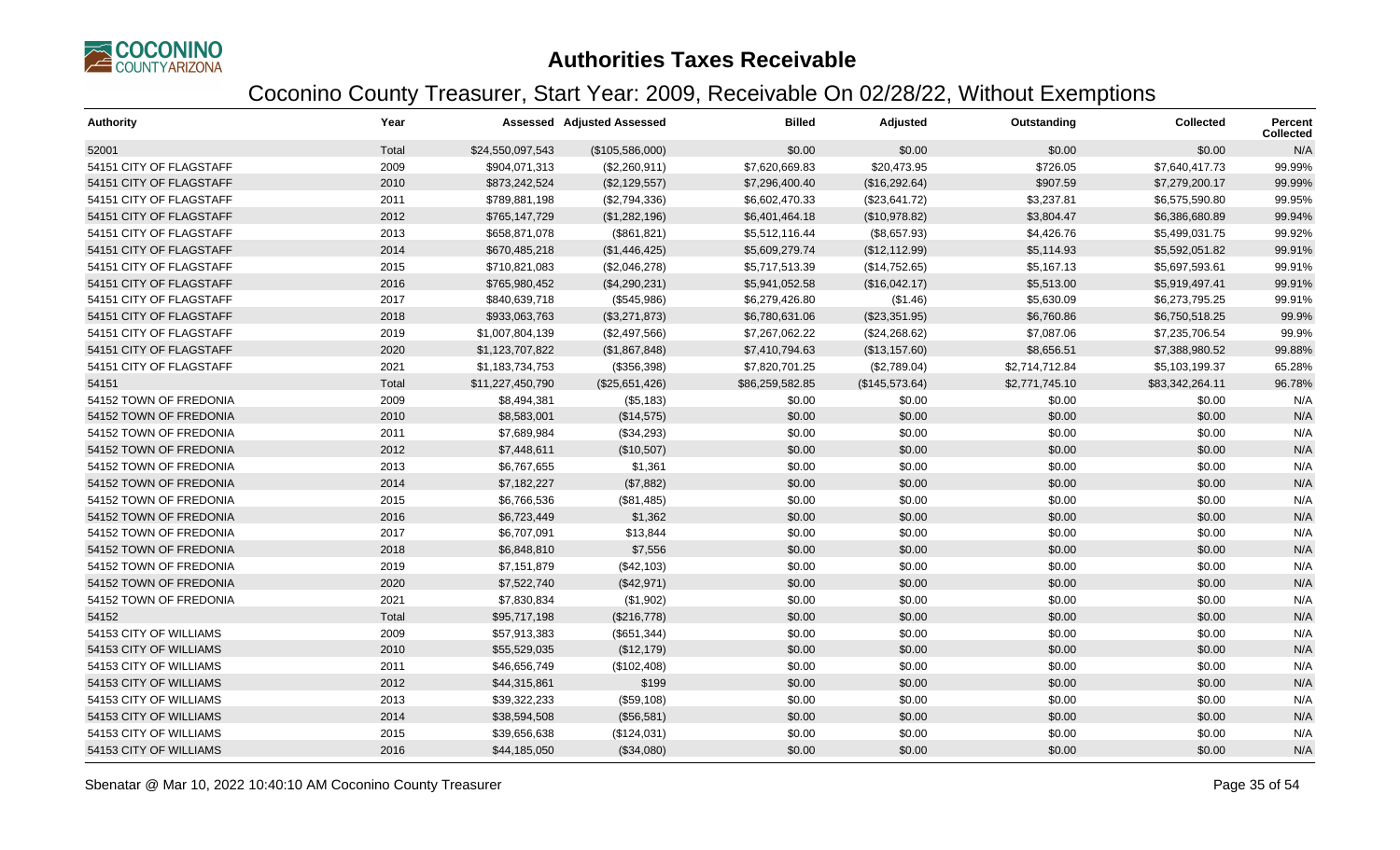

| <b>Authority</b>       | Year  |                 | <b>Assessed Adjusted Assessed</b> | <b>Billed</b> | Adjusted | Outstanding | <b>Collected</b> | Percent<br><b>Collected</b> |
|------------------------|-------|-----------------|-----------------------------------|---------------|----------|-------------|------------------|-----------------------------|
| 54153 CITY OF WILLIAMS | 2017  | \$48,492,013    | (\$2,886)                         | \$0.00        | \$0.00   | \$0.00      | \$0.00           | N/A                         |
| 54153 CITY OF WILLIAMS | 2018  | \$52,246,958    | (\$8,826)                         | \$0.00        | \$0.00   | \$0.00      | \$0.00           | N/A                         |
| 54153 CITY OF WILLIAMS | 2019  | \$55,662,945    | (\$5,812)                         | \$0.00        | \$0.00   | \$0.00      | \$0.00           | N/A                         |
| 54153 CITY OF WILLIAMS | 2020  | \$60,471,172    | \$49,099                          | \$0.00        | \$0.00   | \$0.00      | \$0.00           | N/A                         |
| 54153 CITY OF WILLIAMS | 2021  | \$67,685,775    | \$0                               | \$0.00        | \$0.00   | \$0.00      | \$0.00           | N/A                         |
| 54153                  | Total | \$650,732,320   | (\$1,007,957)                     | \$0.00        | \$0.00   | \$0.00      | \$0.00           | N/A                         |
| 54156 CITY OF PAGE     | 2009  | \$69,753,049    | (\$32,688)                        | \$0.00        | \$0.00   | \$0.00      | \$0.00           | N/A                         |
| 54156 CITY OF PAGE     | 2010  | \$70,600,868    | (\$29,072)                        | \$0.00        | \$0.00   | \$0.00      | \$0.00           | N/A                         |
| 54156 CITY OF PAGE     | 2011  | \$69,246,539    | (\$152,853)                       | \$0.00        | \$0.00   | \$0.00      | \$0.00           | N/A                         |
| 54156 CITY OF PAGE     | 2012  | \$67,622,095    | (\$12, 132)                       | \$0.00        | \$0.00   | \$0.00      | \$0.00           | N/A                         |
| 54156 CITY OF PAGE     | 2013  | \$62,721,164    | (\$18,610)                        | \$0.00        | \$0.00   | \$0.00      | \$0.00           | N/A                         |
| 54156 CITY OF PAGE     | 2014  | \$64,352,219    | (\$32,222)                        | \$0.00        | \$0.00   | \$0.00      | \$0.00           | N/A                         |
| 54156 CITY OF PAGE     | 2015  | \$67,225,970    | (\$19,364)                        | \$0.00        | \$0.00   | \$0.00      | \$0.00           | N/A                         |
| 54156 CITY OF PAGE     | 2016  | \$69,544,228    | (\$633,342)                       | \$0.00        | \$0.00   | \$0.00      | \$0.00           | N/A                         |
| 54156 CITY OF PAGE     | 2017  | \$71,571,666    | \$29,201                          | \$0.00        | \$0.00   | \$0.00      | \$0.00           | N/A                         |
| 54156 CITY OF PAGE     | 2018  | \$76,107,046    | \$51,843                          | \$0.00        | \$0.00   | \$0.00      | \$0.00           | N/A                         |
| 54156 CITY OF PAGE     | 2019  | \$83,078,607    | (\$868,215)                       | \$0.00        | \$0.00   | \$0.00      | \$0.00           | N/A                         |
| 54156 CITY OF PAGE     | 2020  | \$85,828,366    | \$204,270                         | \$0.00        | \$0.00   | \$0.00      | \$0.00           | N/A                         |
| 54156 CITY OF PAGE     | 2021  | \$92,427,151    | (\$8,057)                         | \$0.00        | \$0.00   | \$0.00      | \$0.00           | N/A                         |
| 54156                  | Total | \$950,078,968   | (\$1,521,241)                     | \$0.00        | \$0.00   | \$0.00      | \$0.00           | N/A                         |
| 54158 CITY OF SEDONA   | 2009  | \$169,967,752   | (\$553,752)                       | \$0.00        | \$0.00   | \$0.00      | \$0.00           | N/A                         |
| 54158 CITY OF SEDONA   | 2010  | \$163,254,186   | (\$1,322,076)                     | \$0.00        | \$0.00   | \$0.00      | \$0.00           | N/A                         |
| 54158 CITY OF SEDONA   | 2011  | \$137,559,645   | (\$543,637)                       | \$0.00        | \$0.00   | \$0.00      | \$0.00           | N/A                         |
| 54158 CITY OF SEDONA   | 2012  | \$123,720,926   | (\$258,385)                       | \$0.00        | \$0.00   | \$0.00      | \$0.00           | N/A                         |
| 54158 CITY OF SEDONA   | 2013  | \$109,317,892   | (\$811,464)                       | \$0.00        | \$0.00   | \$0.00      | \$0.00           | N/A                         |
| 54158 CITY OF SEDONA   | 2014  | \$109,927,253   | (\$26,092)                        | \$0.00        | \$0.00   | \$0.00      | \$0.00           | N/A                         |
| 54158 CITY OF SEDONA   | 2015  | \$121,171,116   | \$5,939                           | \$0.00        | \$0.00   | \$0.00      | \$0.00           | N/A                         |
| 54158 CITY OF SEDONA   | 2016  | \$125,641,057   | \$229,824                         | \$0.00        | \$0.00   | \$0.00      | \$0.00           | N/A                         |
| 54158 CITY OF SEDONA   | 2017  | \$134,626,298   | \$241,504                         | \$0.00        | \$0.00   | \$0.00      | \$0.00           | N/A                         |
| 54158 CITY OF SEDONA   | 2018  | \$138,042,259   | \$84,018                          | \$0.00        | \$0.00   | \$0.00      | \$0.00           | N/A                         |
| 54158 CITY OF SEDONA   | 2019  | \$142,412,647   | \$76,447                          | \$0.00        | \$0.00   | \$0.00      | \$0.00           | N/A                         |
| 54158 CITY OF SEDONA   | 2020  | \$152,417,007   | \$22,309                          | \$0.00        | \$0.00   | \$0.00      | \$0.00           | N/A                         |
| 54158 CITY OF SEDONA   | 2021  | \$157,428,222   | (\$149, 819)                      | \$0.00        | \$0.00   | \$0.00      | \$0.00           | N/A                         |
| 54158                  | Total | \$1,785,486,260 | (\$3,005,184)                     | \$0.00        | \$0.00   | \$0.00      | \$0.00           | N/A                         |
| 54159 TOWN OF TUSAYAN  | 2011  | \$11,445,383    | (\$35,797)                        | \$0.00        | \$0.00   | \$0.00      | \$0.00           | N/A                         |
| 54159 TOWN OF TUSAYAN  | 2012  | \$10,869,237    | (\$46,000)                        | \$0.00        | \$0.00   | \$0.00      | \$0.00           | N/A                         |
| 54159 TOWN OF TUSAYAN  | 2013  | \$10,206,380    | (\$640)                           | \$0.00        | \$0.00   | \$0.00      | \$0.00           | N/A                         |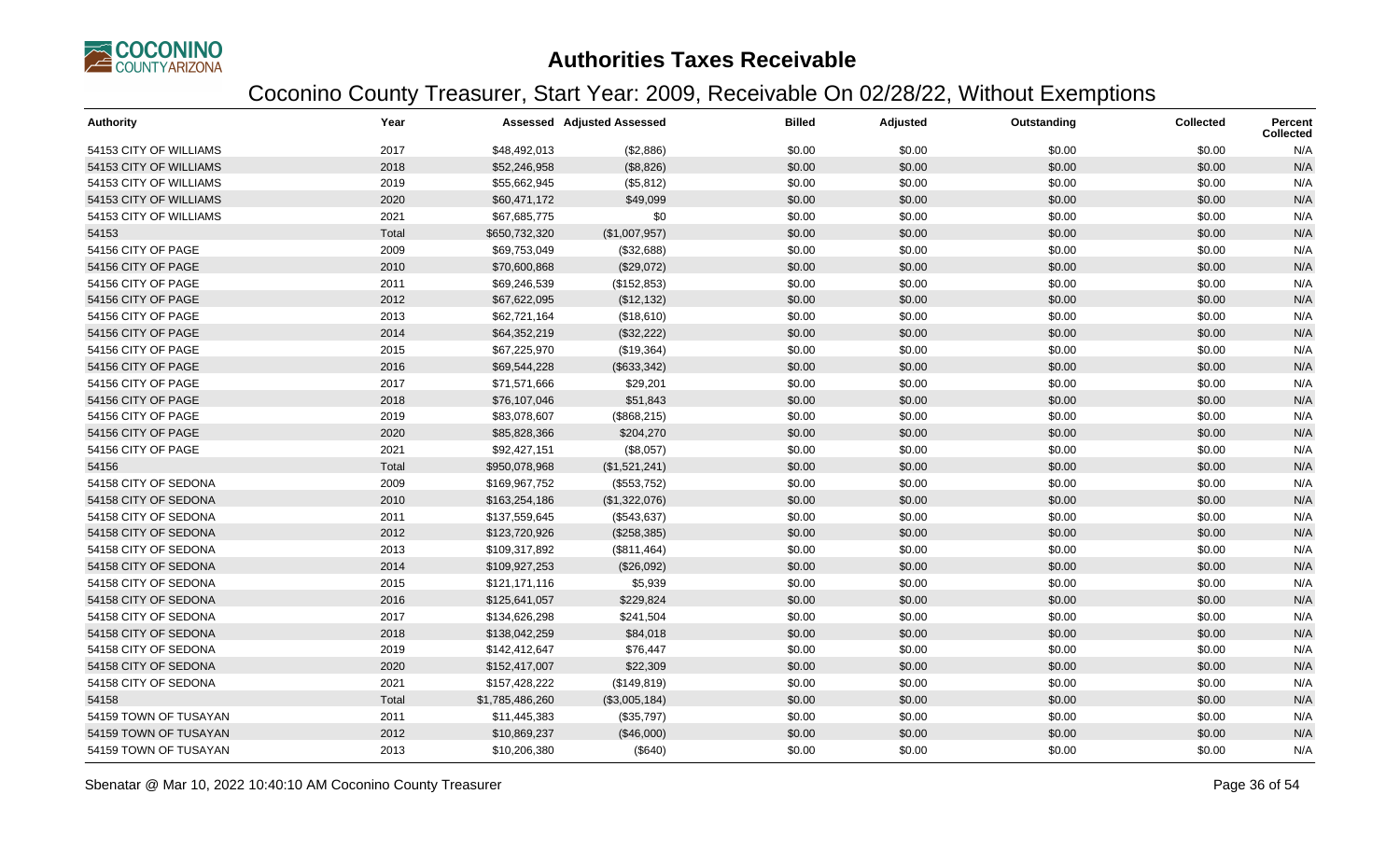

| <b>Authority</b>             | Year  |                  | <b>Assessed Adjusted Assessed</b> | <b>Billed</b>    | Adjusted       | Outstanding    | <b>Collected</b> | <b>Percent</b><br><b>Collected</b> |
|------------------------------|-------|------------------|-----------------------------------|------------------|----------------|----------------|------------------|------------------------------------|
| 54159 TOWN OF TUSAYAN        | 2014  | \$10,423,296     | (\$2,992)                         | \$0.00           | \$0.00         | \$0.00         | \$0.00           | N/A                                |
| 54159 TOWN OF TUSAYAN        | 2015  | \$10,726,455     | (\$257)                           | \$0.00           | \$0.00         | \$0.00         | \$0.00           | N/A                                |
| 54159 TOWN OF TUSAYAN        | 2016  | \$10,750,871     | \$29,639                          | \$0.00           | \$0.00         | \$0.00         | \$0.00           | N/A                                |
| 54159 TOWN OF TUSAYAN        | 2017  | \$11,080,716     | \$22,213                          | \$0.00           | \$0.00         | \$0.00         | \$0.00           | N/A                                |
| 54159 TOWN OF TUSAYAN        | 2018  | \$13,135,554     | (\$12,023)                        | \$0.00           | \$0.00         | \$0.00         | \$0.00           | N/A                                |
| 54159 TOWN OF TUSAYAN        | 2019  | \$14,755,176     | \$37,525                          | \$0.00           | \$0.00         | \$0.00         | \$0.00           | N/A                                |
| 54159 TOWN OF TUSAYAN        | 2020  | \$16,425,584     | (\$33,547)                        | \$0.00           | \$0.00         | \$0.00         | \$0.00           | N/A                                |
| 54159 TOWN OF TUSAYAN        | 2021  | \$19,780,830     | \$0                               | \$0.00           | \$0.00         | \$0.00         | \$0.00           | N/A                                |
| 54159                        | Total | \$139,599,482    | (\$41,879)                        | \$0.00           | \$0.00         | \$0.00         | \$0.00           | N/A                                |
| 57001 SD #1 BUDGET OVERRIDES | 2009  | \$1,456,713,789  | (\$3,064,064)                     | \$5,858,840.85   | \$8,765.25     | \$554.59       | \$5,867,051.51   | 99.99%                             |
| 57001 SD #1 BUDGET OVERRIDES | 2010  | \$1,411,636,745  | (\$10,624,383)                    | \$10,390,430.61  | (\$67,470.03)  | \$1,232.12     | \$10,321,728.46  | 99.99%                             |
| 57001 SD#1 BUDGET OVERRIDES  | 2011  | \$1,248,962,221  | (\$5,828,592)                     | \$9,937,586.35   | (\$46,754.63)  | \$5,131.75     | \$9,885,699.97   | 99.95%                             |
| 57001 SD#1 BUDGET OVERRIDES  | 2012  | \$1,200,126,973  | (\$5,993,714)                     | \$9,552,038.33   | (\$48,069.10)  | \$6,087.99     | \$9,497,881.24   | 99.94%                             |
| 57001 SD#1 BUDGET OVERRIDES  | 2013  | \$1,032,267,381  | (\$3,651,677)                     | \$7,288,840.54   | (\$27,139.03)  | \$6,769.35     | \$7,254,932.16   | 99.91%                             |
| 57001 SD#1 BUDGET OVERRIDES  | 2014  | \$1,036,352,176  | (\$1,526,440)                     | \$7,397,481.97   | (\$10,901.07)  | \$7,633.37     | \$7,378,947.53   | 99.9%                              |
| 57001 SD#1 BUDGET OVERRIDES  | 2015  | \$1,090,173,006  | (\$2,417,619)                     | \$7,638,642.66   | (\$15, 165.48) | \$8,229.71     | \$7,615,247.47   | 99.89%                             |
| 57001 SD#1 BUDGET OVERRIDES  | 2016  | \$1,160,583,306  | (\$9,630,300)                     | \$8,012,864.50   | (\$53,283.59)  | \$8,933.99     | \$7,950,646.92   | 99.89%                             |
| 57001 SD#1 BUDGET OVERRIDES  | 2017  | \$1,271,463,065  | (\$8,492,471)                     | \$8,165,154.21   | (\$55,946.12)  | \$9,052.17     | \$8,100,155.92   | 99.89%                             |
| 57001 SD#1 BUDGET OVERRIDES  | 2018  | \$1,394,760,686  | (\$7,884,283)                     | \$8,646,011.86   | (\$52,891.90)  | \$10,218.71    | \$8,582,901.25   | 99.88%                             |
| 57001 SD#1 BUDGET OVERRIDES  | 2019  | \$1,501,705,612  | (\$9,984,871)                     | \$8,696,393.09   | (\$68,390.06)  | \$10,351.58    | \$8,617,651.45   | 99.88%                             |
| 57001 SD#1 BUDGET OVERRIDES  | 2020  | \$1,656,217,632  | (\$9,377,640)                     | \$8,859,369.83   | (\$58,597.59)  | \$12,398.80    | \$8,788,373.44   | 99.86%                             |
| 57001 SD#1 BUDGET OVERRIDES  | 2021  | \$1,742,560,826  | (\$643,829)                       | \$8,462,579.10   | (\$3,666.21)   | \$2,894,432.52 | \$5,564,480.37   | 65.78%                             |
| 57001                        | Total | \$17,203,523,418 | (\$79,119,883)                    | \$108,906,233.90 | (\$499,509.56) | \$2,981,026.65 | \$105,425,697.69 | 97.25%                             |
| 57001_SE SD#1 DESEGREGATION  | 2018  | \$1,394,760,686  | (\$7,884,283)                     | \$2,253,833.08   | (\$13,787.80)  | \$2,663.79     | \$2,237,381.49   | 99.88%                             |
| 57001 SE SD#1 DO NOT USE     | 2019  | \$1,501,705,612  | (\$9,984,871)                     | \$0.00           | \$0.00         | \$0.00         | \$0.00           | N/A                                |
| 57001_SE SD#1 DESEGREGATION  | 2021  | \$1,742,560,826  | (\$643,829)                       | \$2,242,371.66   | (\$971.46)     | \$766,952.17   | \$1,474,448.03   | 65.78%                             |
| 57001 SE                     | Total | \$4,639,027,124  | (\$18,512,983)                    | \$4,496,204.74   | (\$14,759.26)  | \$769,615.96   | \$3,711,829.52   | 82.83%                             |
| 57002 SD #2 BUDGET OVERRIDES | 2009  | \$140,814,330    | (\$687,239)                       | \$371,414.90     | (\$346.40)     | \$434.16       | \$370,634.34     | 99.88%                             |
| 57002 SD #2 BUDGET OVERRIDES | 2010  | \$131,998,900    | (\$1,326,892)                     | \$372,445.45     | (\$3,589.18)   | \$771.26       | \$368,085.01     | 99.79%                             |
| 57002 SD#2 BUDGET OVERRIDES  | 2011  | \$123,031,464    | (\$706,465)                       | \$373,084.84     | (\$2,156.51)   | \$1,269.19     | \$369,659.14     | 99.66%                             |
| 57002 SD#2 BUDGET OVERRIDES  | 2012  | \$118,352,221    | (\$1,115,411)                     | \$370,204.50     | (\$3,485.45)   | \$1,479.57     | \$365,239.48     | 99.6%                              |
| 57002 SD#2 BUDGET OVERRIDES  | 2013  | \$111,514,247    | (\$762,308)                       | \$382,712.69     | (\$2,627.29)   | \$1,893.96     | \$378,191.44     | 99.5%                              |
| 57002 SD#2 BUDGET OVERRIDES  | 2014  | \$100,566,492    | (\$109,908)                       | \$377,925.86     | (\$398.83)     | \$1,625.58     | \$375,901.45     | 99.57%                             |
| 57002 SD#2 BUDGET OVERRIDES  | 2015  | \$102,520,436    | (\$187, 136)                      | \$390,329.31     | (\$754.74)     | \$1,925.18     | \$387,649.39     | 99.51%                             |
| 57002 SD#2 BUDGET OVERRIDES  | 2016  | \$104,976,451    | (\$1,295,710)                     | \$383,726.73     | (\$4,955.21)   | \$1,929.25     | \$376,842.27     | 99.49%                             |
| 57002 SD#2 BUDGET OVERRIDES  | 2017  | \$113,254,396    | (\$1,869,420)                     | \$408,354.33     | (\$7,273.88)   | \$2,020.76     | \$399,059.69     | 99.5%                              |
| 57002 SD#2 BUDGET OVERRIDES  | 2018  | \$117,076,879    | (\$1,031,656)                     | \$445,417.37     | (\$4,293.94)   | \$2,408.77     | \$438,714.66     | 99.45%                             |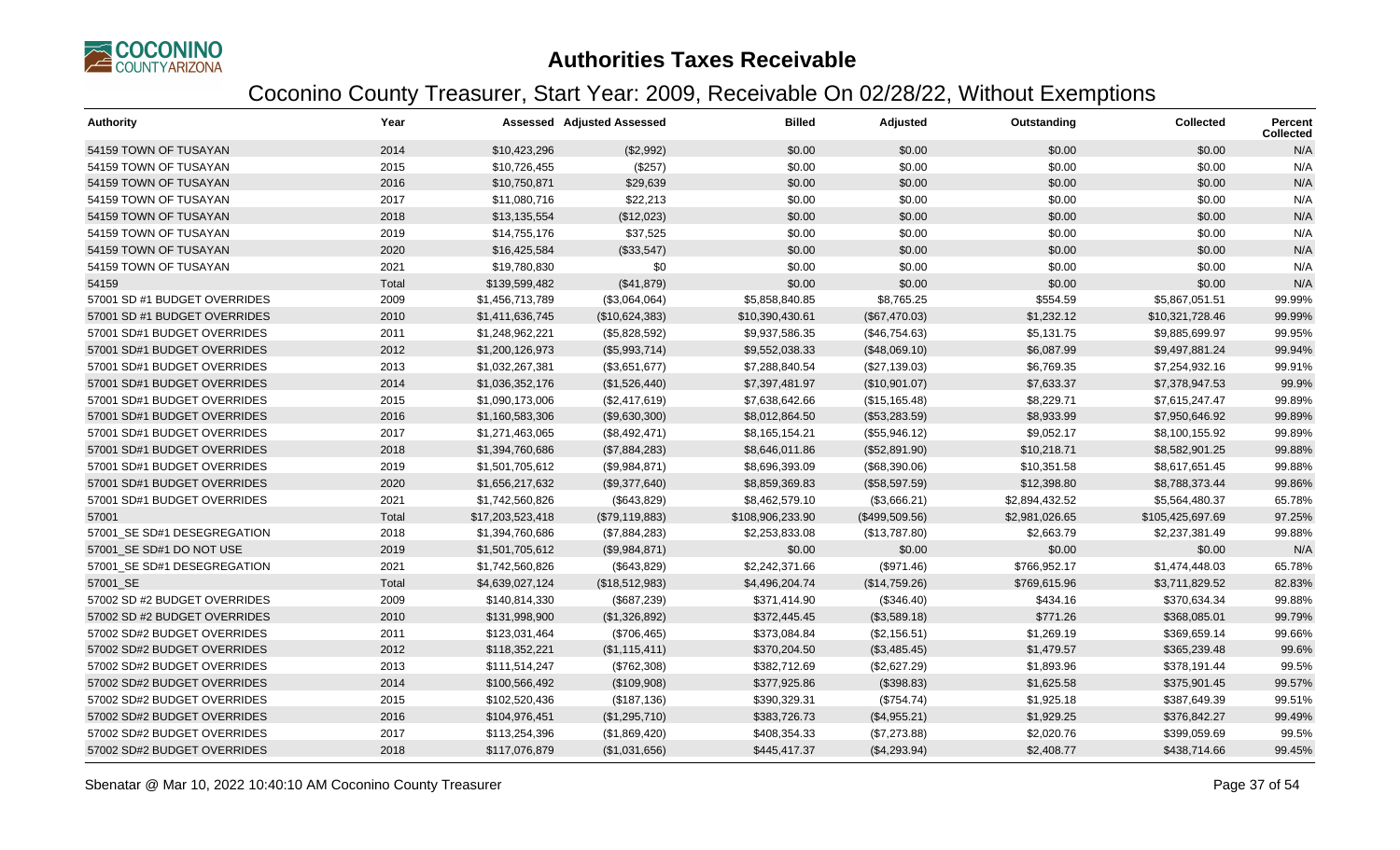

| <b>Authority</b>             | Year  |                 | <b>Assessed Adjusted Assessed</b> | <b>Billed</b>  | Adjusted      | Outstanding  | <b>Collected</b> | <b>Percent</b><br><b>Collected</b> |
|------------------------------|-------|-----------------|-----------------------------------|----------------|---------------|--------------|------------------|------------------------------------|
| 57002 SD#2 BUDGET OVERRIDES  | 2019  | \$124,165,240   | (\$1,707,315)                     | \$424,740.55   | (\$6,544.46)  | \$2,387.86   | \$415,808.23     | 99.43%                             |
| 57002 SD#2 BUDGET OVERRIDES  | 2020  | \$130,243,125   | (\$1,651,494)                     | \$424,741.58   | (\$6,075.67)  | \$2,876.77   | \$415,789.14     | 99.31%                             |
| 57002 SD#2 BUDGET OVERRIDES  | 2021  | \$140,735,325   | (\$128,833)                       | \$424,979.28   | (\$383.06)    | \$130,219.87 | \$294,376.35     | 69.33%                             |
| 57002                        | Total | \$1,559,249,506 | (\$12,579,787)                    | \$5,150,077.39 | (\$42,884.62) | \$151,242.18 | \$4,955,950.59   | 97.04%                             |
| 57004 SD #4 BUDGET OVERRIDES | 2009  | \$14,536,401    | (\$40,590)                        | \$242,931.96   | \$457.32      | \$99.27      | \$243,290.01     | 99.96%                             |
| 57004 SD #4 BUDGET OVERRIDES | 2010  | \$15,526,845    | (\$1,003,923)                     | \$266,588.13   | (\$17,218.02) | \$93.02      | \$249,277.09     | 99.96%                             |
| 57004 SD#4 BUDGET OVERRIDES  | 2011  | \$14,569,791    | \$5,960                           | \$153,492.72   | \$61.39       | \$56.43      | \$153,497.68     | 99.96%                             |
| 57004 SD#4 BUDGET OVERRIDES  | 2012  | \$13,928,478    | (\$52,596)                        | \$156,932.16   | (\$616.49)    | \$76.37      | \$156,239.30     | 99.95%                             |
| 57004 SD#4 BUDGET OVERRIDES  | 2013  | \$13,083,403    | (\$2,106)                         | \$177,450.21   | (\$96.39)     | \$78.03      | \$177,275.79     | 99.96%                             |
| 57004 SD#4 BUDGET OVERRIDES  | 2014  | \$13,303,143    | (\$2,755)                         | \$130,809.79   | (\$44.48)     | \$109.69     | \$130,655.62     | 99.92%                             |
| 57004 SD#4 BUDGET OVERRIDES  | 2015  | \$13,605,140    | \$47,907                          | \$162,455.59   | \$573.08      | \$135.09     | \$162,893.58     | 99.92%                             |
| 57004 SD#4 BUDGET OVERRIDES  | 2016  | \$14,138,348    | \$38,855                          | \$182,041.32   | \$488.75      | \$114.20     | \$182,415.87     | 99.94%                             |
| 57004 SD#4 BUDGET OVERRIDES  | 2017  | \$15,191,004    | \$61,278                          | \$190,149.85   | \$781.70      | \$135.61     | \$190,795.94     | 99.93%                             |
| 57004 SD#4 BUDGET OVERRIDES  | 2018  | \$17,279,646    | \$132,266                         | \$191,205.70   | \$1,566.58    | \$130.81     | \$192,641.47     | 99.93%                             |
| 57004 SD#4 BUDGET OVERRIDES  | 2019  | \$19,044,177    | \$90,968                          | \$199,612.22   | \$1,089.57    | \$205.17     | \$200,496.62     | 99.9%                              |
| 57004 SD#4 BUDGET OVERRIDES  | 2020  | \$21,118,685    | (\$24,368)                        | \$203,884.05   | (\$265.21)    | \$223.15     | \$203,395.69     | 99.89%                             |
| 57004 SD#4 BUDGET OVERRIDES  | 2021  | \$25,019,510    | \$0                               | \$193,701.73   | \$0.00        | \$65,011.99  | \$128,689.74     | 66.44%                             |
| 57004                        | Total | \$210,344,571   | (\$749, 104)                      | \$2,451,255.43 | (\$13,222.20) | \$66,468.83  | \$2,371,564.40   | 97.27%                             |
| 57005 SD #5 BUDGET OVERRIDES | 2009  | \$84,011,590    | (\$128,651)                       | \$0.00         | \$0.00        | \$0.00       | \$0.00           | N/A                                |
| 57005 SD #5 BUDGET OVERRIDES | 2010  | \$79,175,188    | (\$45,708)                        | \$0.00         | \$0.00        | \$0.00       | \$0.00           | N/A                                |
| 57005 SD#5 BUDGET OVERRIDES  | 2011  | \$66,868,458    | (\$65,822)                        | \$0.00         | \$0.00        | \$0.00       | \$0.00           | N/A                                |
| 57005 SD#5 BUDGET OVERRRIDES | 2012  | \$62,136,033    | (\$10,466)                        | \$0.00         | \$0.00        | \$0.00       | \$0.00           | N/A                                |
| 57005 SD#5 BUDGET OVERRRIDES | 2013  | \$47,321,585    | (\$10,827)                        | \$0.00         | \$0.00        | \$0.00       | \$0.00           | N/A                                |
| 57005 SD#5 BUDGET OVERRRIDES | 2014  | \$46,454,104    | (\$9,988)                         | \$0.00         | \$0.00        | \$0.00       | \$0.00           | N/A                                |
| 57005 SD#5 BUDGET OVERRRIDES | 2015  | \$49,145,623    | (\$3,257)                         | \$0.00         | \$0.00        | \$0.00       | \$0.00           | N/A                                |
| 57005 SD#5 BUDGET OVERRIDES  | 2016  | \$49,302,210    | (\$109)                           | \$0.00         | \$0.00        | \$0.00       | \$0.00           | N/A                                |
| 57005 SD#5 BUDGET OVERRIDES  | 2017  | \$50,670,625    | \$908                             | \$0.00         | \$0.00        | \$0.00       | \$0.00           | N/A                                |
| 57005 SD#5 BUDGET OVERRIDES  | 2018  | \$53,069,229    | \$2,173                           | \$0.00         | \$0.00        | \$0.00       | \$0.00           | N/A                                |
| 57005 SD#5 BUDGET OVERRIDES  | 2019  | \$58,130,528    | (\$2,283)                         | \$0.00         | \$0.00        | \$0.00       | \$0.00           | N/A                                |
| 57005 SD#5 BUDGET OVERRIDES  | 2020  | \$62,556,510    | \$1,769                           | \$0.00         | \$0.00        | \$0.00       | \$0.00           | N/A                                |
| 57005 SD#5 BUDGET OVERRIDES  | 2021  | \$62,165,850    | (\$408)                           | \$0.00         | \$0.00        | \$0.00       | \$0.00           | N/A                                |
| 57005                        | Total | \$771,007,533   | (\$272,669)                       | \$0.00         | \$0.00        | \$0.00       | \$0.00           | N/A                                |
| 57006 SD #6 BUDGET OVERRIDES | 2009  | \$24,070,523    | (\$11,860)                        | \$208,232.01   | (\$104.94)    | \$137.55     | \$207,989.52     | 99.93%                             |
| 57006 SD #6 BUDGET OVERRIDES | 2010  | \$26,028,285    | (\$20,946)                        | \$134,616.89   | (\$114.81)    | \$74.32      | \$134,427.76     | 99.94%                             |
| 57006 SD#6 BUDGET OVERRIDES  | 2011  | \$25,146,850    | (\$39,291)                        | \$70,989.67    | (\$114.45)    | \$40.62      | \$70,834.60      | 99.94%                             |
| 57006 SD#6 BUDGET OVERRIDES  | 2012  | \$23,583,208    | (\$14,638)                        | \$0.00         | \$0.00        | \$0.00       | \$0.00           | N/A                                |
| 57006 SD#6 BUDGET OVERRIDES  | 2013  | \$21,125,451    | (\$1,998)                         | \$0.00         | \$0.00        | \$0.00       | \$0.00           | N/A                                |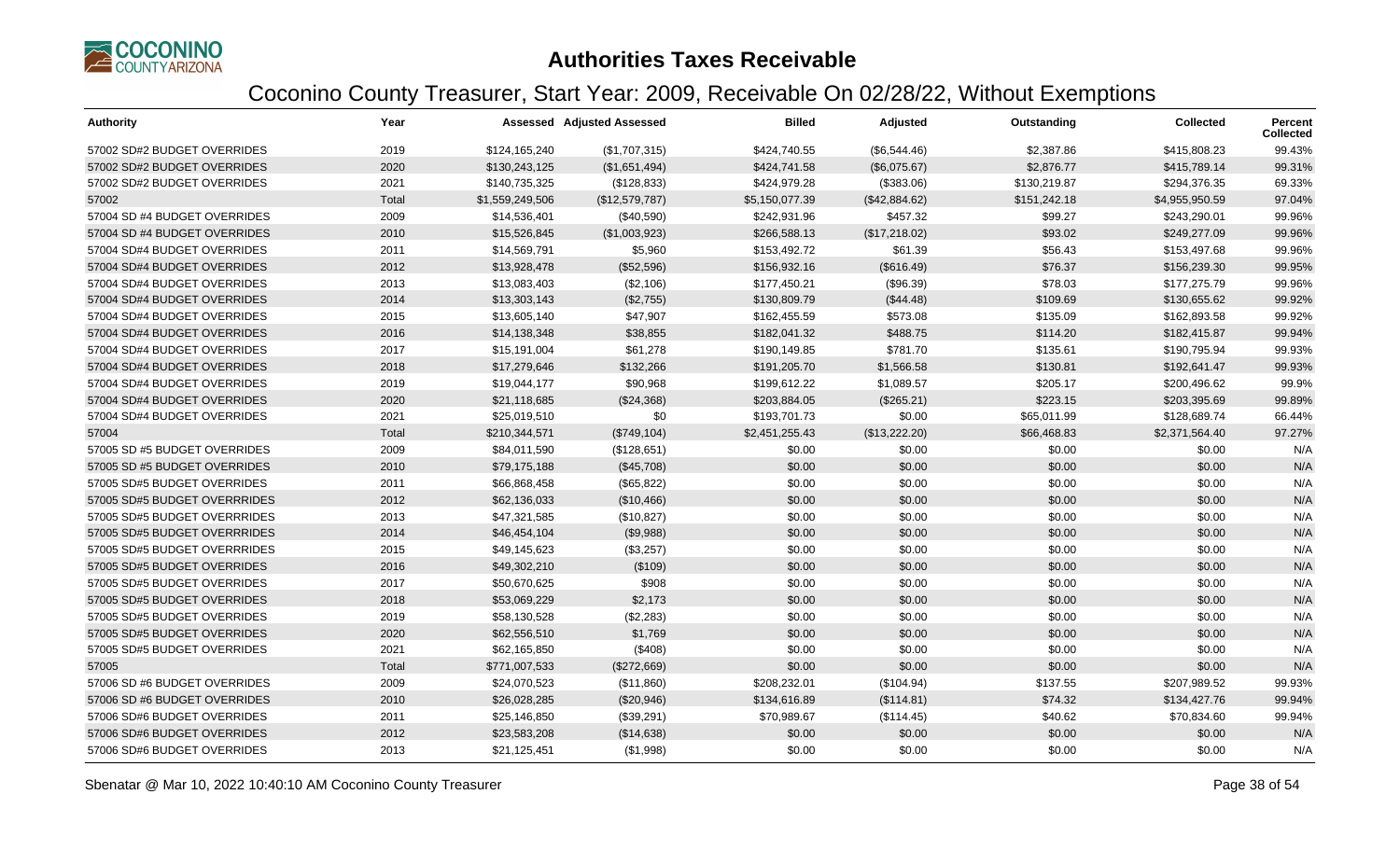

| <b>Authority</b>              | Year  |                 | <b>Assessed Adjusted Assessed</b> | <b>Billed</b>  | Adjusted     | Outstanding | <b>Collected</b> | <b>Percent</b><br><b>Collected</b> |
|-------------------------------|-------|-----------------|-----------------------------------|----------------|--------------|-------------|------------------|------------------------------------|
| 57006 SD#6 BUDGET OVERRIDES   | 2014  | \$22,137,843    | (\$11,301)                        | \$0.00         | \$0.00       | \$0.00      | \$0.00           | N/A                                |
| 57006 SD#6 BUDGET OVERRIDES   | 2015  | \$21,438,127    | (\$84,797)                        | \$0.00         | \$0.00       | \$0.00      | \$0.00           | N/A                                |
| 57006 SD#6 BUDGET OVERRIDES   | 2016  | \$20,608,865    | \$11,203                          | \$0.00         | \$0.00       | \$0.00      | \$0.00           | N/A                                |
| 57006 SD#6 BUDGET OVERRIDES   | 2017  | \$20,290,618    | (\$122,813)                       | \$0.00         | \$0.00       | \$0.00      | \$0.00           | N/A                                |
| 57006 SD#6 BUDGET OVERRIDES   | 2018  | \$20,477,315    | \$3,928                           | \$0.00         | \$0.00       | \$0.00      | \$0.00           | N/A                                |
| 57006 SD#6 BUDGET OVERRIDES   | 2019  | \$20,718,582    | (\$37,056)                        | \$0.00         | \$0.00       | \$0.00      | \$0.00           | N/A                                |
| 57006 SD#6 BUDGET OVERRIDES   | 2020  | \$21,109,232    | (\$42,971)                        | \$0.00         | \$0.00       | \$0.00      | \$0.00           | N/A                                |
| 57006 SD#6 BUDGET OVERRIDES   | 2021  | \$21,701,485    | (\$1,902)                         | \$0.00         | \$0.00       | \$0.00      | \$0.00           | N/A                                |
| 57006                         | Total | \$288,436,384   | (\$374,442)                       | \$413,838.57   | (\$334.20)   | \$252.49    | \$413,251.88     | 99.94%                             |
| 57009 SD #9 BUDGET OVERRIDES  | 2009  | \$192,718,012   | (\$716,600)                       | \$213,908.06   | (\$401.02)   | \$0.36      | \$213,506.68     | 100%                               |
| 57009 SD #9 BUDGET OVERRIDES  | 2010  | \$184,533,385   | (\$1,361,930)                     | \$213,299.67   | (\$1,450.69) | \$2.43      | \$211,846.55     | 100%                               |
| 57009 SD#9 BUDGET OVERRIDES   | 2011  | \$156,613,067   | (\$557,091)                       | \$224,113.44   | (\$799.24)   | \$3.69      | \$223,310.51     | 100%                               |
| 57009 SD#9 BUDGET OVERRIDES   | 2012  | \$142,645,134   | (\$258,745)                       | \$236,363.11   | (\$432.08)   | \$5.52      | \$235,925.51     | 100%                               |
| 57009 SD#9 BUDGET OVERRIDES   | 2013  | \$123,074,621   | (\$811,464)                       | \$138,335.88   | (\$913.79)   | \$8.06      | \$137,414.03     | 99.99%                             |
| 57009 SD#9 BUDGET OVERRIDES   | 2014  | \$123,820,465   | (\$26,092)                        | \$233,773.00   | (\$49.26)    | \$32.76     | \$233,690.98     | 99.99%                             |
| 57009 SD#9 BUDGET OVERRIDES   | 2015  | \$137,505,960   | (\$24,972)                        | \$234,629.49   | (\$61.81)    | \$27.38     | \$234,540.30     | 99.99%                             |
| 57009 SD#9 BUDGET OVERRIDES   | 2016  | \$141,853,339   | \$214,752                         | \$225,363.85   | \$394.73     | \$18.54     | \$225,740.04     | 99.99%                             |
| 57009 SD#9 BUDGET OVERRIDES   | 2017  | \$152,172,066   | \$233,849                         | \$232,044.80   | \$398.62     | \$8.11      | \$232,435.31     | 100%                               |
| 57009 SD#9 BUDGET OVERRIDES   | 2018  | \$155,798,842   | \$59,318                          | \$200,731.53   | \$83.22      | \$6.84      | \$200,807.91     | 100%                               |
| 57009 SD#9 BUDGET OVERRIDES   | 2019  | \$160,713,172   | \$40,086                          | \$195,087.13   | \$53.25      | \$2.23      | \$195,138.15     | 100%                               |
| 57009 SD#9 BUDGET OVERRIDES   | 2020  | \$170,864,320   | \$22,309                          | \$194,038.82   | \$37.56      | \$12.36     | \$194,064.02     | 99.99%                             |
| 57009 SD#9 BUDGET OVERRIDES   | 2021  | \$177,308,409   | (\$149, 819)                      | \$181,708.67   | (\$170.49)   | \$46,963.48 | \$134,574.70     | 74.13%                             |
| 57009                         | Total | \$2,019,620,792 | (\$3,336,399)                     | \$2,723,397.45 | (\$3,311.00) | \$47,091.76 | \$2,672,994.69   | 98.27%                             |
| 57010 SD #10 BUDGET OVERRIDES | 2009  | \$46,341,759    | (\$30,662)                        | \$0.00         | \$0.00       | \$0.00      | \$0.00           | N/A                                |
| 57010 SD #10 BUDGET OVERRIDES | 2010  | \$42,069,644    | (\$537,000)                       | \$0.00         | \$0.00       | \$0.00      | \$0.00           | N/A                                |
| 57010 SD#10 BUDGET OVERRIDES  | 2011  | \$40,814,951    | (\$395,058)                       | \$0.00         | \$0.00       | \$0.00      | \$0.00           | N/A                                |
| 57010 SD#10 BUDGET OVERRIDES  | 2012  | \$39,329,872    | (\$775,876)                       | \$0.00         | \$0.00       | \$0.00      | \$0.00           | N/A                                |
| 57010 SD#10 BUDGET OVERRIDES  | 2013  | \$29,866,434    | (\$446,228)                       | \$0.00         | \$0.00       | \$0.00      | \$0.00           | N/A                                |
| 57010 SD#10 BUDGET OVERRIDES  | 2014  | \$29,092,295    | (\$48,522)                        | \$0.00         | \$0.00       | \$0.00      | \$0.00           | N/A                                |
| 57010 SD#10 BUDGET OVERRIDES  | 2015  | \$28,872,303    | (\$10,340)                        | \$0.00         | \$0.00       | \$0.00      | \$0.00           | N/A                                |
| 57010 SD#10 BUDGET OVERRIDES  | 2016  | \$29,853,482    | (\$1,029,329)                     | \$0.00         | \$0.00       | \$0.00      | \$0.00           | N/A                                |
| 57010 SD#10 BUDGET OVERRIDES  | 2017  | \$32,277,814    | (\$1,174,291)                     | \$0.00         | \$0.00       | \$0.00      | \$0.00           | N/A                                |
| 57010 SD#10 BUDGET OVERRIDES  | 2018  | \$37,673,577    | (\$640, 415)                      | \$0.00         | \$0.00       | \$0.00      | \$0.00           | N/A                                |
| 57010 SD#10 BUDGET OVERRIDES  | 2019  | \$41,564,290    | (\$1,056,214)                     | \$0.00         | \$0.00       | \$0.00      | \$0.00           | N/A                                |
| 57010 SD#10 BUDGET OVERRIDES  | 2020  | \$44,482,817    | (\$1,082,112)                     | \$0.00         | \$0.00       | \$0.00      | \$0.00           | N/A                                |
| 57010 SD#10 BUDGET OVERRIDES  | 2021  | \$46,722,483    | (\$2,938)                         | \$0.00         | \$0.00       | \$0.00      | \$0.00           | N/A                                |
| 57010                         | Total | \$488,961,721   | (\$7,228,985)                     | \$0.00         | \$0.00       | \$0.00      | \$0.00           | N/A                                |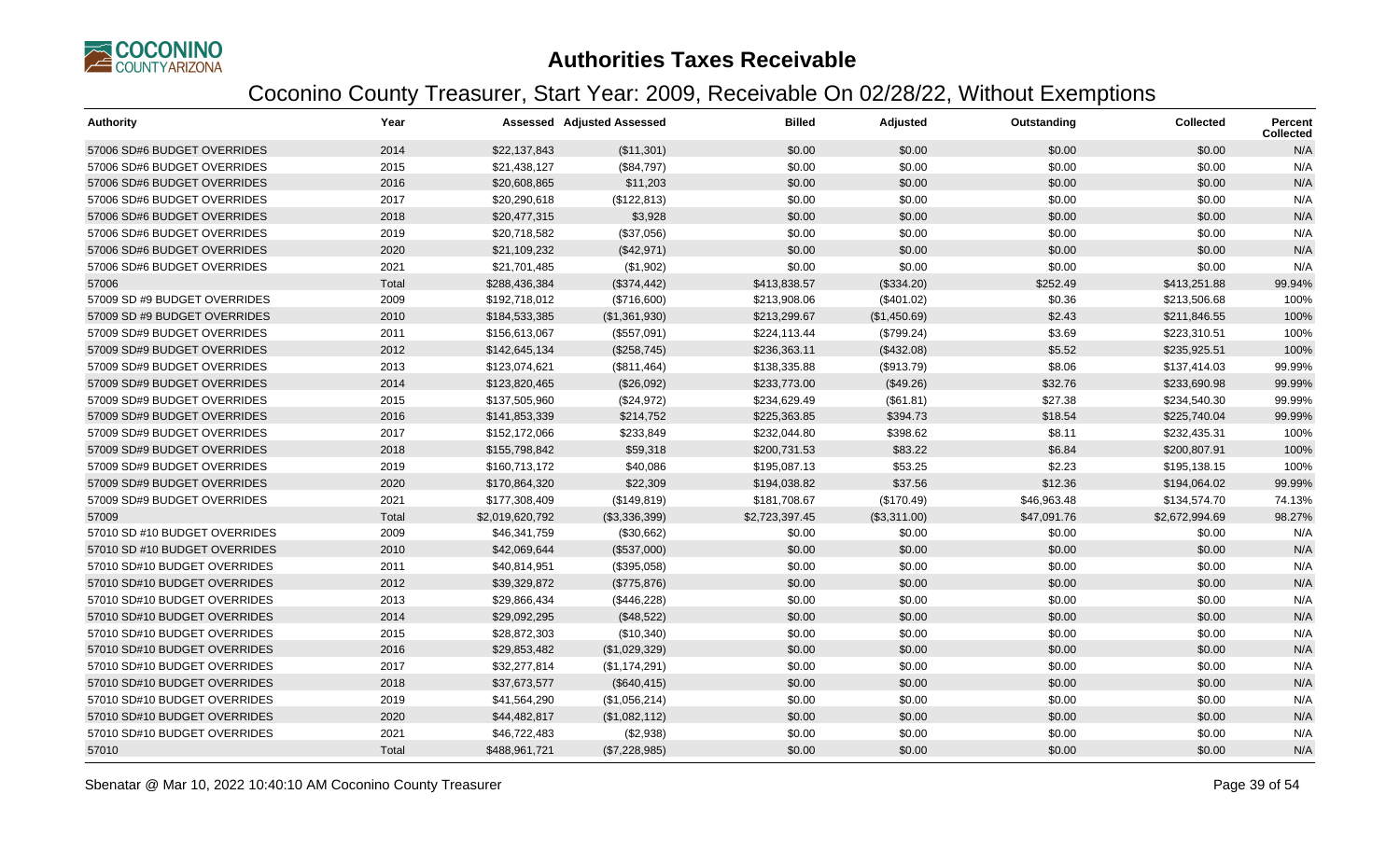

| <b>Authority</b>              | Year  |                 | Assessed Adjusted Assessed | <b>Billed</b>  | Adjusted     | Outstanding | <b>Collected</b> | <b>Percent</b><br><b>Collected</b> |
|-------------------------------|-------|-----------------|----------------------------|----------------|--------------|-------------|------------------|------------------------------------|
| 57015 SD #15 BUDGET OVERRIDES | 2009  | \$12,978,414    | (\$16,081)                 | \$0.00         | \$0.00       | \$0.00      | \$0.00           | N/A                                |
| 57015 SD #15 BUDGET OVERRIDES | 2010  | \$12,302,670    | \$0                        | \$0.00         | \$0.00       | \$0.00      | \$0.00           | N/A                                |
| 57015 SD#15 BUDGET OVERRIDES  | 2011  | \$11,010,385    | (\$14,532)                 | \$0.00         | \$0.00       | \$0.00      | \$0.00           | N/A                                |
| 57015 SD#15 BUDGET OVERRIDES  | 2012  | \$12,020,387    | (\$36,704)                 | \$0.00         | \$0.00       | \$0.00      | \$0.00           | N/A                                |
| 57015 SD#15 BUDGET OVERRIDES  | 2013  | \$11,624,431    | (\$2,680)                  | \$0.00         | \$0.00       | \$0.00      | \$0.00           | N/A                                |
| 57015 SD#15 BUDGET OVERRIDES  | 2014  | \$12,576,631    | (\$31,207)                 | \$0.00         | \$0.00       | \$0.00      | \$0.00           | N/A                                |
| 57015 SD#15 BUDGET OVERRIDES  | 2015  | \$13,102,041    | (\$35,488)                 | \$0.00         | \$0.00       | \$0.00      | \$0.00           | N/A                                |
| 57015 SD#15 BUDGET OVERRIDES  | 2016  | \$12,897,851    | (\$12,488)                 | \$0.00         | \$0.00       | \$0.00      | \$0.00           | N/A                                |
| 57015 SD#15 BUDGET OVERRIDES  | 2017  | \$13,048,064    | (\$43,813)                 | \$0.00         | \$0.00       | \$0.00      | \$0.00           | N/A                                |
| 57015 SD#15 BUDGET OVERRIDES  | 2018  | \$12,852,221    | (\$30,748)                 | \$0.00         | \$0.00       | \$0.00      | \$0.00           | N/A                                |
| 57015 SD#15 BUDGET OVERRIDES  | 2019  | \$13,425,017    | \$42,659                   | \$0.00         | \$0.00       | \$0.00      | \$0.00           | N/A                                |
| 57015 SD#15 BUDGET OVERRIDES  | 2020  | \$13,761,637    | (\$9,906)                  | \$0.00         | \$0.00       | \$0.00      | \$0.00           | N/A                                |
| 57015 SD#15 BUDGET OVERRIDES  | 2021  | \$13,226,177    | \$0                        | \$0.00         | \$0.00       | \$0.00      | \$0.00           | N/A                                |
| 57015                         | Total | \$164,825,926   | (\$190,988)                | \$0.00         | \$0.00       | \$0.00      | \$0.00           | N/A                                |
| 57016 SD #8 BUDGET OVERRIDES  | 2009  | \$146,211,772   | (\$32,688)                 | \$1,619,916.86 | (\$214.16)   | \$1,174.13  | \$1,618,528.57   | 99.93%                             |
| 57016 SD #8 BUDGET OVERRIDES  | 2010  | \$144,196,272   | (\$29,072)                 | \$1,616,809.33 | (\$266.73)   | \$1,072.36  | \$1,615,470.24   | 99.93%                             |
| 57016 SD#8 BUDGET OVERRIDES   | 2011  | \$141,842,094   | (\$146, 102)               | \$1,606,899.45 | (\$1,765.76) | \$1,718.70  | \$1,603,414.99   | 99.89%                             |
| 57016 SD#8 BUDGET OVERRIDES   | 2012  | \$140,160,182   | \$100,487                  | \$1,193,603.59 | \$755.26     | \$1,182.87  | \$1,193,175.98   | 99.9%                              |
| 57016 SD#8 BUDGET OVERRIDES   | 2013  | \$135,826,955   | \$70,486                   | \$741,886.70   | \$378.40     | \$840.54    | \$741,424.56     | 99.89%                             |
| 57016 SD#8 BUDGET OVERRIDES   | 2014  | \$138,691,440   | (\$40,451)                 | \$245,899.81   | (\$72.29)    | \$298.91    | \$245,528.61     | 99.88%                             |
| 57016 SD#8 BUDGET OVERRIDES   | 2015  | \$139,498,351   | (\$40,400)                 | \$133,206.24   | (\$36.27)    | \$168.36    | \$133,001.61     | 99.87%                             |
| 57016 SD#8 BUDGET OVERRIDES   | 2016  | \$137,919,616   | (\$815,973)                | \$0.00         | \$0.00       | \$0.00      | \$0.00           | N/A                                |
| 57016 SD#8 BUDGET OVERRIDES   | 2017  | \$138,667,794   | \$54,592                   | \$0.00         | \$0.00       | \$0.00      | \$0.00           | N/A                                |
| 57016 SD#8 BUDGET OVERRIDES   | 2018  | \$130,062,936   | \$67,790                   | \$0.00         | \$0.00       | \$0.00      | \$0.00           | N/A                                |
| 57016 SD#8 BUDGET OVERRIDES   | 2019  | \$136,820,632   | (\$768,427)                | \$0.00         | \$0.00       | \$0.00      | \$0.00           | N/A                                |
| 57016 SD#8 BUDGET OVERRIDES   | 2020  | \$134,194,499   | \$204,341                  | \$0.00         | \$0.00       | \$0.00      | \$0.00           | N/A                                |
| 57016 SD#8 BUDGET OVERRIDES   | 2021  | \$96,499,083    | (\$7,725)                  | \$0.00         | \$0.00       | \$0.00      | \$0.00           | N/A                                |
| 57016                         | Total | \$1,760,591,626 | (\$1,383,142)              | \$7,158,221.98 | (\$1,221.55) | \$6,455.87  | \$7,150,544.56   | 99.91%                             |
| 57031 SD #31 BUDGET OVERRIDES | 2009  | \$9,174,217     | (\$19,984)                 | \$0.00         | \$0.00       | \$0.00      | \$0.00           | N/A                                |
| 57031 SD #31 BUDGET OVERRIDES | 2010  | \$8,901,792     | (\$13,015)                 | \$0.00         | \$0.00       | \$0.00      | \$0.00           | N/A                                |
| 57031 SD#31 BUDGET OVERRIDES  | 2011  | \$7,439,978     | (\$4,046)                  | \$0.00         | \$0.00       | \$0.00      | \$0.00           | N/A                                |
| 57031 SD#31 BUDGET OVERRIDES  | 2012  | \$6,516,602     | (\$9,020)                  | \$0.00         | \$0.00       | \$0.00      | \$0.00           | N/A                                |
| 57031 SD#31 BUDGET OVERRIDES  | 2013  | \$5,461,842     | (\$19,581)                 | \$0.00         | \$0.00       | \$0.00      | \$0.00           | N/A                                |
| 57031 SD#31 BUDGET OVERRIDES  | 2014  | \$4,963,135     | (\$38,673)                 | \$0.00         | \$0.00       | \$0.00      | \$0.00           | N/A                                |
| 57031 SD#31 BUDGET OVERRIDES  | 2015  | \$5,382,191     | (\$12,277)                 | \$0.00         | \$0.00       | \$0.00      | \$0.00           | N/A                                |
| 57031 SD#31 BUDGET OVERRIDES  | 2016  | \$5,113,813     | \$5,250                    | \$0.00         | \$0.00       | \$0.00      | \$0.00           | N/A                                |
| 57031 SD#31 BUDGET OVERRIDES  | 2017  | \$4,995,075     | (\$5,683)                  | \$0.00         | \$0.00       | \$0.00      | \$0.00           | N/A                                |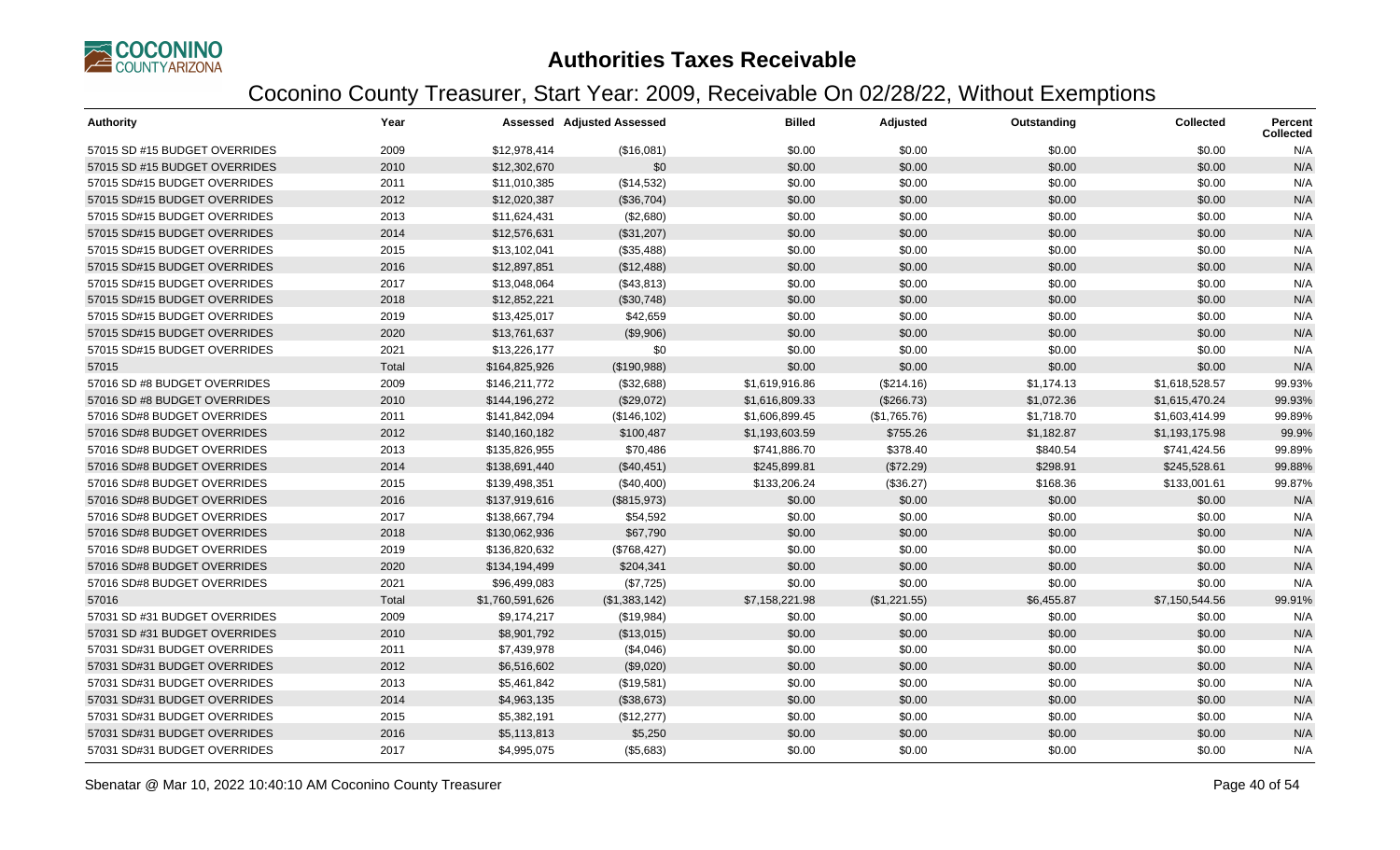

| <b>Authority</b>               | Year  |                 | <b>Assessed Adjusted Assessed</b> | <b>Billed</b> | Adjusted | Outstanding | <b>Collected</b> | <b>Percent</b><br><b>Collected</b> |
|--------------------------------|-------|-----------------|-----------------------------------|---------------|----------|-------------|------------------|------------------------------------|
| 57031 SD#31 BUDGET OVERRIDES   | 2018  | \$5,338,826     | (\$213)                           | \$0.00        | \$0.00   | \$0.00      | \$0.00           | N/A                                |
| 57031 SD#31 BUDGET OVERRIDES   | 2019  | \$5,489,083     | (\$4,643)                         | \$0.00        | \$0.00   | \$0.00      | \$0.00           | N/A                                |
| 57031 SD#31 BUDGET OVERRIDES   | 2020  | \$6,077,890     | (\$3,031)                         | \$0.00        | \$0.00   | \$0.00      | \$0.00           | N/A                                |
| 57031 SD#31 BUDGET OVERRIDES   | 2021  | \$6,201,887     | (\$3,149)                         | \$0.00        | \$0.00   | \$0.00      | \$0.00           | N/A                                |
| 57031                          | Total | \$81,056,331    | (\$128,065)                       | \$0.00        | \$0.00   | \$0.00      | \$0.00           | N/A                                |
| 57990 MINIMUM SCHOOL TAX SD #5 | 2009  | \$84,011,590    | (\$128,651)                       | \$0.00        | \$0.00   | \$0.00      | \$0.00           | N/A                                |
| 57990 MINIMUM SCHOOL TAX SD #5 | 2010  | \$79,175,188    | (\$45,708)                        | \$0.00        | \$0.00   | \$0.00      | \$0.00           | N/A                                |
| 57990 SD#5 MINIMUM SCHOOL T    | 2011  | \$66,868,458    | (\$65,822)                        | \$0.00        | \$0.00   | \$0.00      | \$0.00           | N/A                                |
| 57990 SD#5 MINIMUM SCHOOL T    | 2012  | \$62,136,033    | (\$10,466)                        | \$0.00        | \$0.00   | \$0.00      | \$0.00           | N/A                                |
| 57990 SD#5 MINIMUM SCHOOL T    | 2013  | \$47,321,585    | (\$10,827)                        | \$0.00        | \$0.00   | \$0.00      | \$0.00           | N/A                                |
| 57990 SD#5 MINIMUM SCHOOL T    | 2014  | \$46,454,104    | (\$9,988)                         | \$0.00        | \$0.00   | \$0.00      | \$0.00           | N/A                                |
| 57990 SD#5 MINIMUM SCHOOL T    | 2015  | \$49,145,623    | (\$3,257)                         | \$0.00        | \$0.00   | \$0.00      | \$0.00           | N/A                                |
| 57990 SD#5 MINIMUM SCHOOL T    | 2016  | \$49,302,210    | (\$109)                           | \$0.00        | \$0.00   | \$0.00      | \$0.00           | N/A                                |
| 57990 SD#5 MINIMUM SCHOOL T    | 2017  | \$50,670,625    | \$908                             | \$0.00        | \$0.00   | \$0.00      | \$0.00           | N/A                                |
| 57990 SD#5 MINIMUM SCHOOL T    | 2018  | \$53,069,229    | \$2,173                           | \$0.00        | \$0.00   | \$0.00      | \$0.00           | N/A                                |
| 57990 SD#5 MINIMUM SCHOOL T    | 2019  | \$58,130,528    | (\$2,283)                         | \$0.00        | \$0.00   | \$0.00      | \$0.00           | N/A                                |
| 57990 SD#5 MINIMUM SCHOOL T    | 2020  | \$62,556,510    | \$1,769                           | \$0.00        | \$0.00   | \$0.00      | \$0.00           | N/A                                |
| 57990 SD#5 MINIMUM SCHOOL T    | 2021  | \$62,165,850    | (\$408)                           | \$0.00        | \$0.00   | \$0.00      | \$0.00           | N/A                                |
| 57990                          | Total | \$771,007,533   | (\$272,669)                       | \$0.00        | \$0.00   | \$0.00      | \$0.00           | N/A                                |
| 57991 MIN SCHOOL TAX SD # 9    | 2009  | \$192,718,012   | (\$716,600)                       | \$0.00        | \$0.00   | \$0.00      | \$0.00           | N/A                                |
| 57991 MIN SCHOOL TAX SD # 9    | 2010  | \$184,533,385   | (\$1,361,930)                     | \$0.00        | \$0.00   | \$0.00      | \$0.00           | N/A                                |
| 57991 SD#9 MINIMUM SCHOOL T    | 2011  | \$156,613,067   | (\$557,091)                       | \$0.00        | \$0.00   | \$0.00      | \$0.00           | N/A                                |
| 57991 SD#9 MINIMUM SCHOOL T    | 2012  | \$142,645,134   | (\$258,745)                       | \$0.00        | \$0.00   | \$0.00      | \$0.00           | N/A                                |
| 57991 SD#9 MINIMUM SCHOOL T    | 2013  | \$123,074,621   | (\$811,464)                       | \$0.00        | \$0.00   | \$0.00      | \$0.00           | N/A                                |
| 57991 SD#9 MINIMUM SCHOOL T    | 2014  | \$123,820,465   | (\$26,092)                        | \$0.00        | \$0.00   | \$0.00      | \$0.00           | N/A                                |
| 57991 SD#9 MINIMUM SCHOOL T    | 2015  | \$137,505,960   | (\$24,972)                        | \$0.00        | \$0.00   | \$0.00      | \$0.00           | N/A                                |
| 57991 SD#9 MINIMUM SCHOOL T    | 2016  | \$141,853,339   | \$214,752                         | \$0.00        | \$0.00   | \$0.00      | \$0.00           | N/A                                |
| 57991 SD#9 MINIMUM SCHOOL T    | 2017  | \$152,172,066   | \$233,849                         | \$0.00        | \$0.00   | \$0.00      | \$0.00           | N/A                                |
| 57991 SD#9 MINIMUM SCHOOL T    | 2018  | \$155,798,842   | \$59,318                          | \$0.00        | \$0.00   | \$0.00      | \$0.00           | N/A                                |
| 57991 SD#9 MINIMUM SCHOOL T    | 2019  | \$160,713,172   | \$40,086                          | \$0.00        | \$0.00   | \$0.00      | \$0.00           | N/A                                |
| 57991 SD#9 MINIMUM SCHOOL T    | 2020  | \$170,864,320   | \$22,309                          | \$0.00        | \$0.00   | \$0.00      | \$0.00           | N/A                                |
| 57991 SD#9 MINIMUM SCHOOL T    | 2021  | \$177,308,409   | (\$149, 819)                      | \$0.00        | \$0.00   | \$0.00      | \$0.00           | N/A                                |
| 57991                          | Total | \$2,019,620,792 | (\$3,336,399)                     | \$0.00        | \$0.00   | \$0.00      | \$0.00           | N/A                                |
| 57999 COUNTY EDUCATION DIST    | 2009  | \$228,916       | (\$222, 163)                      | \$0.00        | \$0.00   | \$0.00      | \$0.00           | N/A                                |
| 57999 COUNTY EDUCATION DIST    | 2010  | \$208,799       | \$0                               | \$0.00        | \$0.00   | \$0.00      | \$0.00           | N/A                                |
| 57999 COUNTY EDUC DISTRICT     | 2011  | \$194,075       | \$0                               | \$0.00        | \$0.00   | \$0.00      | \$0.00           | N/A                                |
| 57999 COUNTY EDUC DISTRICT     | 2012  | \$192,253       | \$0                               | \$0.00        | \$0.00   | \$0.00      | \$0.00           | N/A                                |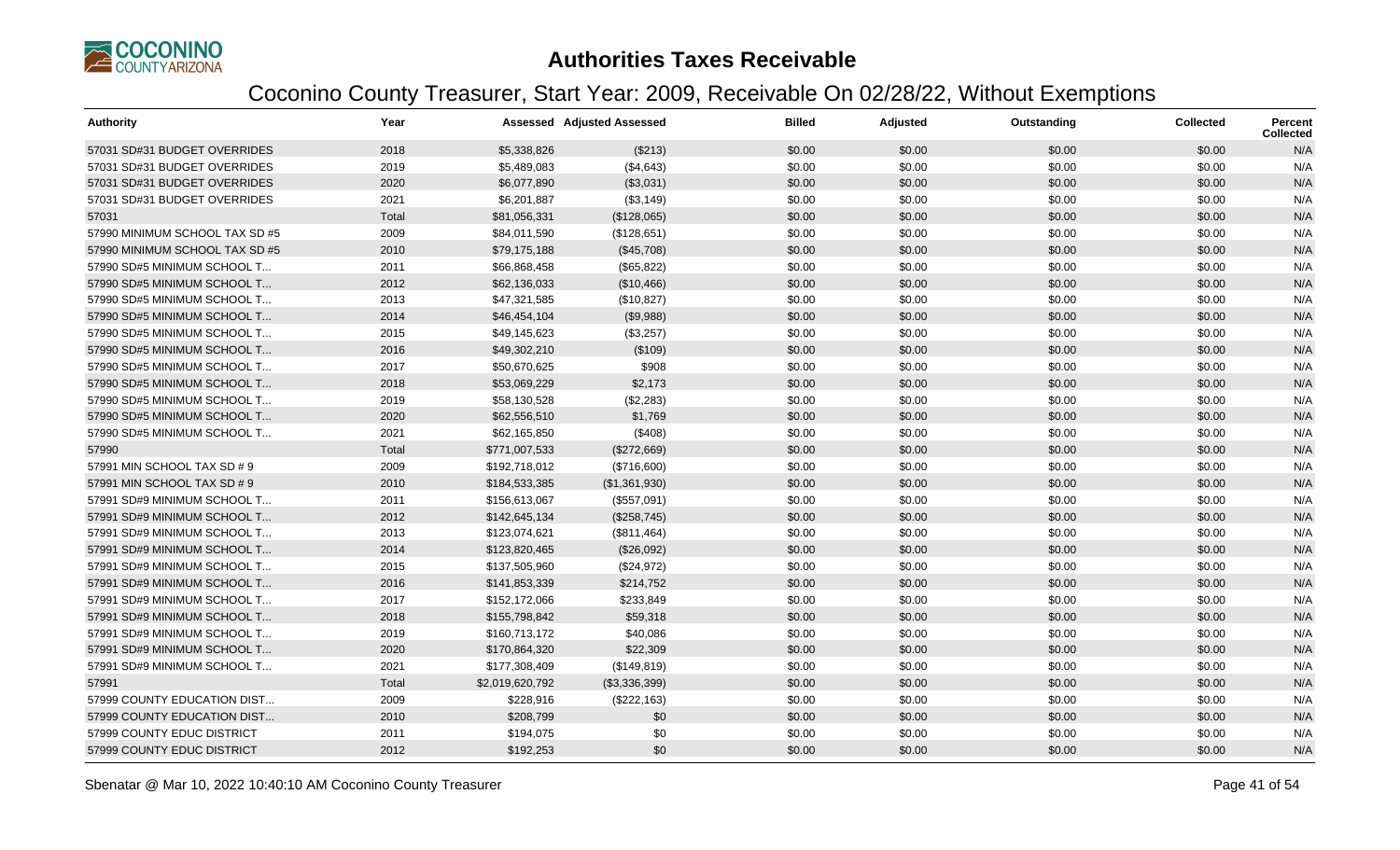

| <b>Authority</b>           | Year  |                  | <b>Assessed Adjusted Assessed</b> | <b>Billed</b>   | Adjusted      | Outstanding | <b>Collected</b> | Percent<br><b>Collected</b> |
|----------------------------|-------|------------------|-----------------------------------|-----------------|---------------|-------------|------------------|-----------------------------|
| 57999 COUNTY EDUC DISTRICT | 2013  | \$183,070        | \$0                               | \$0.00          | \$0.00        | \$0.00      | \$0.00           | N/A                         |
| 57999 COUNTY EDUC DISTRICT | 2014  | \$173,548        | \$0                               | \$0.00          | \$0.00        | \$0.00      | \$0.00           | N/A                         |
| 57999 COUNTY EDUC DISTRICT | 2015  | \$191,332        | \$0                               | \$0.00          | \$0.00        | \$0.00      | \$0.00           | N/A                         |
| 57999 COUNTY EDUC DISTRICT | 2016  | \$206,156        | (\$2)                             | \$0.00          | \$0.00        | \$0.00      | \$0.00           | N/A                         |
| 57999 COUNTY EDUC DISTRICT | 2017  | \$210,151        | (\$1)                             | \$0.00          | \$0.00        | \$0.00      | \$0.00           | N/A                         |
| 57999 COUNTY EDUC DISTRICT | 2018  | \$206,866        | \$0                               | \$0.00          | \$0.00        | \$0.00      | \$0.00           | N/A                         |
| 57999 COUNTY EDUC DISTRICT | 2019  | \$180,808        | (\$370)                           | \$0.00          | \$0.00        | \$0.00      | \$0.00           | N/A                         |
| 57999 COUNTY EDUC DISTRICT | 2020  | \$190,941        | \$0                               | \$0.00          | \$0.00        | \$0.00      | \$0.00           | N/A                         |
| 57999 COUNTY EDUC DISTRICT | 2021  | \$112,820        | \$0                               | \$0.00          | \$0.00        | \$0.00      | \$0.00           | N/A                         |
| 57999                      | Total | \$2,479,735      | (\$222,536)                       | \$0.00          | \$0.00        | \$0.00      | \$0.00           | N/A                         |
| 58150 COMMUNITY COLLEGE    | 2009  | \$2,127,799,723  | (\$4,970,582)                     | \$1,935,559.19  | \$1,477.63    | \$412.12    | \$1,936,624.70   | 99.98%                      |
| 58150 COMMUNITY COLLEGE    | 2010  | \$2,056,578,525  | (\$14,962,869)                    | \$1,970,580.79  | (\$12,728.06) | \$567.11    | \$1,957,285.62   | 99.97%                      |
| 58150 COMMUNITY COLLEGE    | 2011  | \$1,836,493,334  | (\$7,751,039)                     | \$1,991,647.91  | (\$8,454.73)  | \$1,483.62  | \$1,981,709.56   | 99.93%                      |
| 58150 COMMUNITY COLLEGE    | 2012  | \$1,758,991,343  | (\$8,166,683)                     | \$1,850,488.78  | (\$8,664.56)  | \$1,634.45  | \$1,840,189.77   | 99.91%                      |
| 58150 COMMUNITY COLLEGE    | 2013  | \$1,531,349,420  | (\$5,638,383)                     | \$1,903,465.43  | (\$7,267.59)  | \$2,324.49  | \$1,893,873.35   | 99.88%                      |
| 58150 COMMUNITY COLLEGE    | 2014  | \$1,528,131,272  | (\$1,845,337)                     | \$1,937,669.40  | (\$2,339.97)  | \$2,455.13  | \$1,932,874.30   | 99.87%                      |
| 58150 COMMUNITY COLLEGE    | 2015  | \$1,601,434,510  | (\$2,768,379)                     | \$1,910,501.36  | (\$3,019.24)  | \$2,571.74  | \$1,904,910.38   | 99.87%                      |
| 58150 COMMUNITY COLLEGE    | 2016  | \$1,677,453,437  | (\$12,513,851)                    | \$2,061,406.90  | (\$12,514.09) | \$2,882.41  | \$2,046,010.40   | 99.86%                      |
| 58150 COMMUNITY COLLEGE    | 2017  | \$1,812,240,672  | (\$11,357,865)                    | \$2,195,477.98  | (\$14,202.29) | \$3,136.81  | \$2,178,138.88   | 99.86%                      |
| 58150 COMMUNITY COLLEGE    | 2018  | \$1,944,597,023  | (\$9,321,840)                     | \$2,111,322.03  | (\$10,856.07) | \$3,292.44  | \$2,097,173.52   | 99.84%                      |
| 58150 COMMUNITY COLLEGE    | 2019  | \$2,081,957,141  | (\$13,387,466)                    | \$0.00          | \$0.00        | \$0.00      | \$0.00           | N/A                         |
| 58150 COMMUNITY COLLEGE    | 2020  | \$2,260,817,288  | (\$11,963,103)                    | \$0.00          | \$0.00        | \$0.00      | \$0.00           | N/A                         |
| 58150 COMMUNITY COLLEGE    | 2021  | \$2,332,253,855  | (\$938,603)                       | \$0.00          | \$0.00        | \$0.00      | \$0.00           | N/A                         |
| 58150                      | Total | \$24,550,097,543 | (\$105,586,000)                   | \$19,868,119.77 | (\$78,568.97) | \$20,760.32 | \$19,768,790.48  | 99.9%                       |
| 67001 SD #1 CLASS A BONDS  | 2009  | \$1,456,713,789  | (\$3,064,064)                     | \$5,118,931.92  | \$7,658.30    | \$484.56    | \$5,126,105.66   | 99.99%                      |
| 67001 SD #1 CLASS A BONDS  | 2010  | \$1,411,636,745  | (\$10,624,383)                    | \$4,360,962.58  | (\$28,317.82) | \$517.16    | \$4,332,127.60   | 99.99%                      |
| 67001 SD#1 CLASS A BONDS   | 2011  | \$1,248,962,221  | (\$5,828,592)                     | \$0.00          | \$0.00        | \$0.00      | \$0.00           | N/A                         |
| 67001 SD#1 CLASS A BONDS   | 2012  | \$1,200,126,973  | (\$5,993,714)                     | \$0.00          | \$0.00        | \$0.00      | \$0.00           | N/A                         |
| 67001 SD#1 CLASS A BONDS   | 2013  | \$1,032,267,381  | (\$3,651,677)                     | \$0.00          | \$0.00        | \$0.00      | \$0.00           | N/A                         |
| 67001 SD#1 CLASS A BONDS   | 2014  | \$1,036,352,176  | (\$1,526,440)                     | \$0.00          | \$0.00        | \$0.00      | \$0.00           | N/A                         |
| 67001 SD#1 CLASS A BONDS   | 2015  | \$1,090,173,006  | (\$2,417,619)                     | \$0.00          | \$0.00        | \$0.00      | \$0.00           | N/A                         |
| 67001 SD#1 CLASS A BONDS   | 2016  | \$1,160,583,306  | (\$9,630,300)                     | \$0.00          | \$0.00        | \$0.00      | \$0.00           | N/A                         |
| 67001 SD#1 CLASS A BONDS   | 2017  | \$1,271,463,065  | (\$8,492,471)                     | \$0.00          | \$0.00        | \$0.00      | \$0.00           | N/A                         |
| 67001 SD#1 CLASS A BONDS   | 2018  | \$1,394,760,686  | (\$7,884,283)                     | \$0.00          | \$0.00        | \$0.00      | \$0.00           | N/A                         |
| 67001 SD#1 CLASS A BONDS   | 2019  | \$1,501,705,612  | (\$9,984,871)                     | \$0.00          | \$0.00        | \$0.00      | \$0.00           | N/A                         |
| 67001 SD#1 CLASS A BONDS   | 2020  | \$1,656,217,632  | (\$9,377,640)                     | \$0.00          | \$0.00        | \$0.00      | \$0.00           | N/A                         |
| 67001 SD#1 CLASS A BONDS   | 2021  | \$1,742,560,826  | (\$643,829)                       | \$0.00          | \$0.00        | \$0.00      | \$0.00           | N/A                         |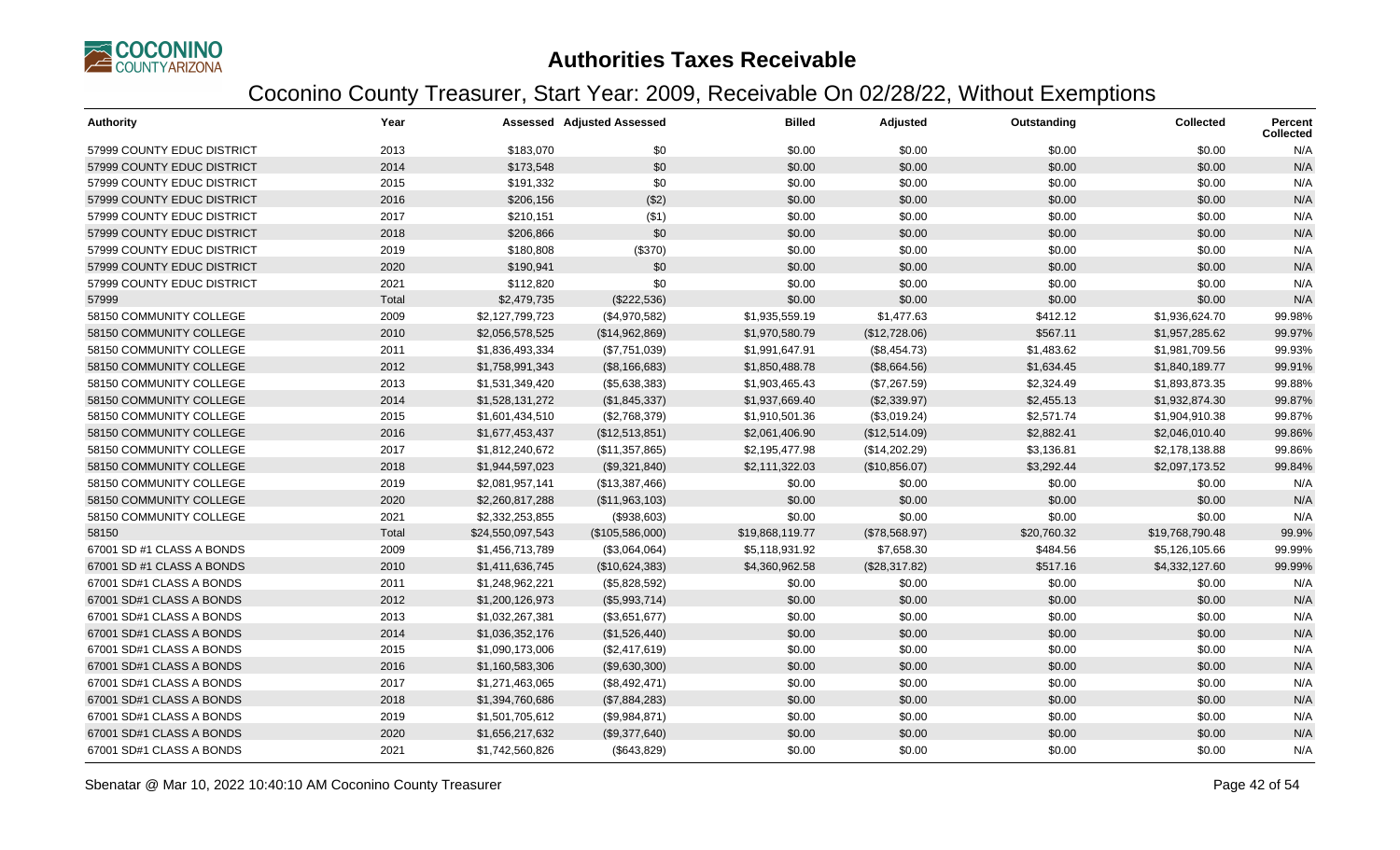

| <b>Authority</b>          | Year  |                  | Assessed Adjusted Assessed | <b>Billed</b>  | Adjusted      | Outstanding | <b>Collected</b> | Percent<br><b>Collected</b> |
|---------------------------|-------|------------------|----------------------------|----------------|---------------|-------------|------------------|-----------------------------|
| 67001                     | Total | \$17,203,523,418 | (\$79,119,883)             | \$9,479,894.50 | (\$20,659.52) | \$1,001.72  | \$9,458,233.26   | 99.99%                      |
| 67002 SD #2 CLASS A BONDS | 2009  | \$140,814,330    | (\$687,239)                | \$0.00         | \$0.00        | \$0.00      | \$0.00           | N/A                         |
| 67002 SD #2 CLASS A BONDS | 2010  | \$131,998,900    | (\$1,326,892)              | \$0.00         | \$0.00        | \$0.00      | \$0.00           | N/A                         |
| 67002 SD#2 CLASS A BONDS  | 2011  | \$123,031,464    | (\$706,465)                | \$0.00         | \$0.00        | \$0.00      | \$0.00           | N/A                         |
| 67002 SD#2 CLASS A BONDS  | 2012  | \$118,352,221    | (\$1,115,411)              | \$0.00         | \$0.00        | \$0.00      | \$0.00           | N/A                         |
| 67002 SD#2 CLASS A BONDS  | 2013  | \$111,514,247    | (\$762,308)                | \$0.00         | \$0.00        | \$0.00      | \$0.00           | N/A                         |
| 67002 SD#2 CLASS A BONDS  | 2014  | \$100,566,492    | (\$109,908)                | \$0.00         | \$0.00        | \$0.00      | \$0.00           | N/A                         |
| 67002 SD#2 CLASS A BONDS  | 2015  | \$102,520,436    | (\$187, 136)               | \$0.00         | \$0.00        | \$0.00      | \$0.00           | N/A                         |
| 67002 SD#2 CLASS A BONDS  | 2016  | \$104,976,451    | (\$1,295,710)              | \$0.00         | \$0.00        | \$0.00      | \$0.00           | N/A                         |
| 67002 SD#2 CLASS A BONDS  | 2017  | \$113,254,396    | (\$1,869,420)              | \$0.00         | \$0.00        | \$0.00      | \$0.00           | N/A                         |
| 67002 SD#2 CLASS A BONDS  | 2018  | \$117,076,879    | (\$1,031,656)              | \$0.00         | \$0.00        | \$0.00      | \$0.00           | N/A                         |
| 67002 SD#2 CLASS A BONDS  | 2019  | \$124,165,240    | (\$1,707,315)              | \$0.00         | \$0.00        | \$0.00      | \$0.00           | N/A                         |
| 67002 SD#2 CLASS A BONDS  | 2020  | \$130,243,125    | (\$1,651,494)              | \$0.00         | \$0.00        | \$0.00      | \$0.00           | N/A                         |
| 67002 SD#2 CLASS A BONDS  | 2021  | \$140,735,325    | (\$128,833)                | \$0.00         | \$0.00        | \$0.00      | \$0.00           | N/A                         |
| 67002                     | Total | \$1,559,249,506  | (\$12,579,787)             | \$0.00         | \$0.00        | \$0.00      | \$0.00           | N/A                         |
| 67004 SD #4 CLASS A BONDS | 2009  | \$14,536,401     | (\$40,590)                 | \$585,525.24   | \$1,102.24    | \$239.26    | \$586,388.22     | 99.96%                      |
| 67004 SD #4 CLASS A BONDS | 2010  | \$15,526,845     | (\$1,003,923)              | \$473,684.39   | (\$30,593.65) | \$165.30    | \$442,925.44     | 99.96%                      |
| 67004 SD#4 CLASS A BONDS  | 2011  | \$14,569,791     | \$5,960                    | \$321,380.40   | \$128.53      | \$118.13    | \$321,390.80     | 99.96%                      |
| 67004 SD#4 CLASS A BONDS  | 2012  | \$13,928,478     | (\$52,596)                 | \$307,833.30   | (\$1,209.28)  | \$149.81    | \$306,474.21     | 99.95%                      |
| 67004 SD#4 CLASS A BONDS  | 2013  | \$13,083,403     | (\$2,106)                  | \$0.00         | \$0.00        | \$0.00      | \$0.00           | N/A                         |
| 67004 SD#4 CLASS A BONDS  | 2014  | \$13,303,143     | (\$2,755)                  | \$0.00         | \$0.00        | \$0.00      | \$0.00           | N/A                         |
| 67004 SD#4 CLASS A BONDS  | 2015  | \$13,605,140     | \$47,907                   | \$0.00         | \$0.00        | \$0.00      | \$0.00           | N/A                         |
| 67004 SD#4 CLASS A BONDS  | 2016  | \$14,138,348     | \$38,855                   | \$0.00         | \$0.00        | \$0.00      | \$0.00           | N/A                         |
| 67004 SD#4 CLASS A BONDS  | 2017  | \$15,191,004     | \$61,278                   | \$0.00         | \$0.00        | \$0.00      | \$0.00           | N/A                         |
| 67004 SD#4 CLASS A BONDS  | 2018  | \$17,279,646     | \$132,266                  | \$0.00         | \$0.00        | \$0.00      | \$0.00           | N/A                         |
| 67004 SD#4 CLASS A BONDS  | 2019  | \$19,044,177     | \$90,968                   | \$0.00         | \$0.00        | \$0.00      | \$0.00           | N/A                         |
| 67004 SD#4 CLASS A BONDS  | 2020  | \$21,118,685     | (\$24,368)                 | \$0.00         | \$0.00        | \$0.00      | \$0.00           | N/A                         |
| 67004 SD#4 CLASS A BONDS  | 2021  | \$25,019,510     | \$0                        | \$0.00         | \$0.00        | \$0.00      | \$0.00           | N/A                         |
| 67004                     | Total | \$210,344,571    | (\$749,104)                | \$1,688,423.33 | (\$30,572.16) | \$672.50    | \$1,657,178.67   | 99.96%                      |
| 67005 SD #5 CLASS A BONDS | 2009  | \$84,011,590     | (\$128,651)                | \$0.00         | \$0.00        | \$0.00      | \$0.00           | N/A                         |
| 67005 SD #5 CLASS A BONDS | 2010  | \$79,175,188     | (\$45,708)                 | \$0.00         | \$0.00        | \$0.00      | \$0.00           | N/A                         |
| 67005 SD#5 CLASS A BONDS  | 2011  | \$66,868,458     | (\$65,822)                 | \$0.00         | \$0.00        | \$0.00      | \$0.00           | N/A                         |
| 67005 SD#5 CLASS A BONDS  | 2012  | \$62,136,033     | (\$10,466)                 | \$0.00         | \$0.00        | \$0.00      | \$0.00           | N/A                         |
| 67005 SD#5 CLASS A BONDS  | 2013  | \$47,321,585     | (\$10,827)                 | \$0.00         | \$0.00        | \$0.00      | \$0.00           | N/A                         |
| 67005 SD#5 CLASS A BONDS  | 2014  | \$46,454,104     | (\$9,988)                  | \$0.00         | \$0.00        | \$0.00      | \$0.00           | N/A                         |
| 67005 SD#5 CLASS A BONDS  | 2015  | \$49,145,623     | (\$3,257)                  | \$0.00         | \$0.00        | \$0.00      | \$0.00           | N/A                         |
| 67005 SD#5 CLASS A BONDS  | 2016  | \$49,302,210     | (\$109)                    | \$0.00         | \$0.00        | \$0.00      | \$0.00           | N/A                         |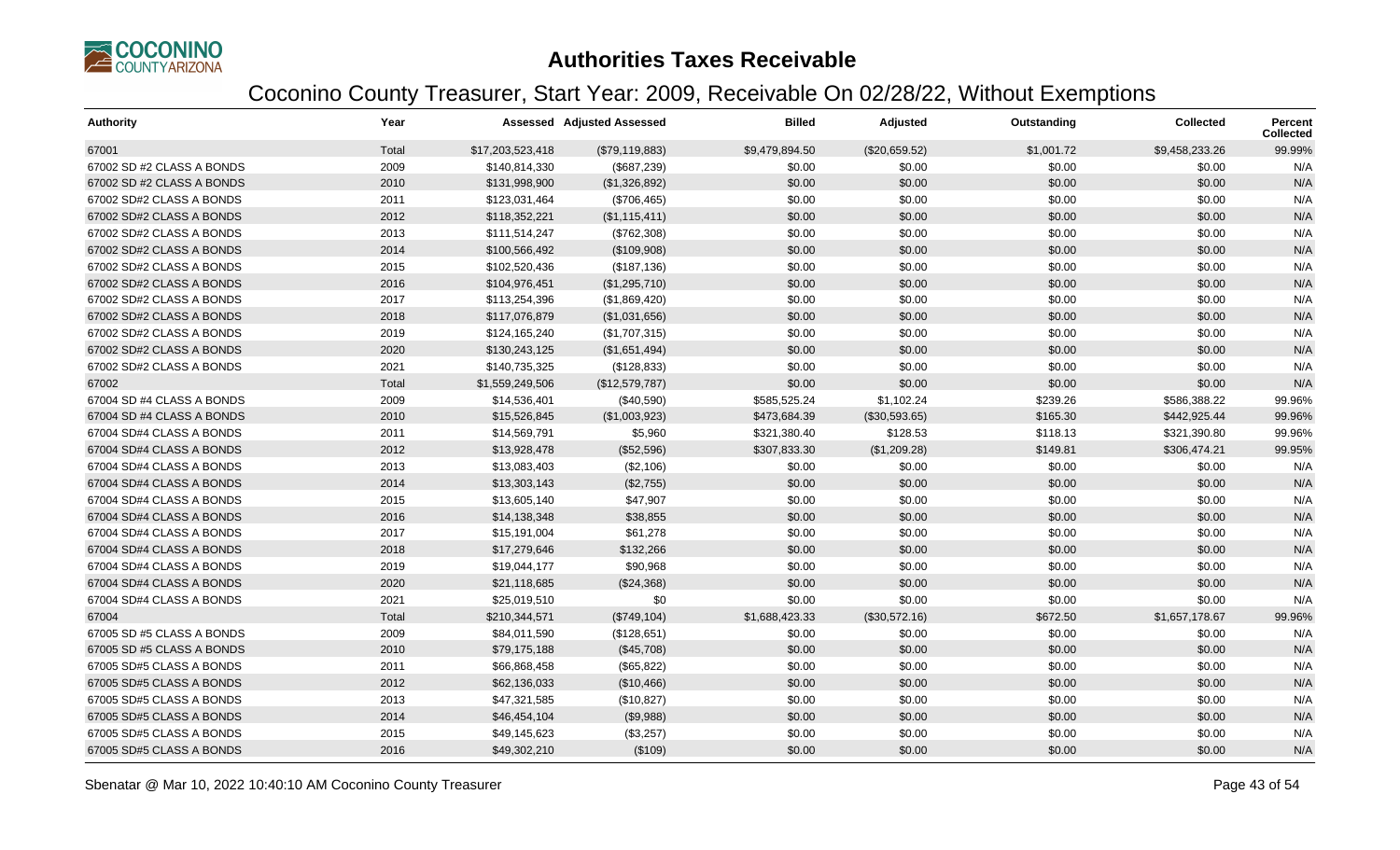

| <b>Authority</b>           | Year  |                 | <b>Assessed Adjusted Assessed</b> | <b>Billed</b>  | Adjusted      | Outstanding | <b>Collected</b> | Percent<br><b>Collected</b> |
|----------------------------|-------|-----------------|-----------------------------------|----------------|---------------|-------------|------------------|-----------------------------|
| 67005 SD#5 CLASS A BONDS   | 2017  | \$50,670,625    | \$908                             | \$0.00         | \$0.00        | \$0.00      | \$0.00           | N/A                         |
| 67005 SD#5 CLASS A BONDS   | 2018  | \$53,069,229    | \$2,173                           | \$0.00         | \$0.00        | \$0.00      | \$0.00           | N/A                         |
| 67005 SD#5 CLASS A BONDS   | 2019  | \$58,130,528    | (\$2,283)                         | \$0.00         | \$0.00        | \$0.00      | \$0.00           | N/A                         |
| 67005 SD#5 CLASS A BONDS   | 2020  | \$62,556,510    | \$1,769                           | \$0.00         | \$0.00        | \$0.00      | \$0.00           | N/A                         |
| 67005 SD#5 CLASS A BONDS   | 2021  | \$62,165,850    | (\$408)                           | \$0.00         | \$0.00        | \$0.00      | \$0.00           | N/A                         |
| 67005                      | Total | \$771,007,533   | (\$272,669)                       | \$0.00         | \$0.00        | \$0.00      | \$0.00           | N/A                         |
| 67006 SD #6 CLASS A BONDS  | 2009  | \$24,070,523    | (\$11,860)                        | \$0.00         | \$0.00        | \$0.00      | \$0.00           | N/A                         |
| 67006 SD #6 CLASS A BONDS  | 2010  | \$26,028,285    | (\$20,946)                        | \$0.00         | \$0.00        | \$0.00      | \$0.00           | N/A                         |
| 67006 SD#6 CLASS A BONDS   | 2011  | \$25,146,850    | (\$39,291)                        | \$0.00         | \$0.00        | \$0.00      | \$0.00           | N/A                         |
| 67006 SD#6 CLASS A BONDS   | 2012  | \$23,583,208    | (\$14,638)                        | \$0.00         | \$0.00        | \$0.00      | \$0.00           | N/A                         |
| 67006 SD#6 CLASS A BONDS   | 2013  | \$21,125,451    | (\$1,998)                         | \$0.00         | \$0.00        | \$0.00      | \$0.00           | N/A                         |
| 67006 SD#6 CLASS A BONDS   | 2014  | \$22,137,843    | (\$11,301)                        | \$0.00         | \$0.00        | \$0.00      | \$0.00           | N/A                         |
| 67006 SD#6 CLASS A BONDS   | 2015  | \$21,438,127    | (\$84,797)                        | \$0.00         | \$0.00        | \$0.00      | \$0.00           | N/A                         |
| 67006 SD#6 CLASS A BONDS   | 2016  | \$20,608,865    | \$11,203                          | \$0.00         | \$0.00        | \$0.00      | \$0.00           | N/A                         |
| 67006 SD#6 CLASS A BONDS   | 2017  | \$20,290,618    | (\$122,813)                       | \$0.00         | \$0.00        | \$0.00      | \$0.00           | N/A                         |
| 67006 SD#6 CLASS A BONDS   | 2018  | \$20,477,315    | \$3,928                           | \$0.00         | \$0.00        | \$0.00      | \$0.00           | N/A                         |
| 67006 SD#6 CLASS A BONDS   | 2019  | \$20,718,582    | (\$37,056)                        | \$0.00         | \$0.00        | \$0.00      | \$0.00           | N/A                         |
| 67006 SD#6 CLASS A BONDS   | 2020  | \$21,109,232    | (\$42,971)                        | \$0.00         | \$0.00        | \$0.00      | \$0.00           | N/A                         |
| 67006 SD#6 CLASS A BONDS   | 2021  | \$21,701,485    | (\$1,902)                         | \$0.00         | \$0.00        | \$0.00      | \$0.00           | N/A                         |
| 67006                      | Total | \$288,436,384   | (\$374,442)                       | \$0.00         | \$0.00        | \$0.00      | \$0.00           | N/A                         |
| 67009 SD #9 CLASS A BONDS  | 2009  | \$192,718,012   | (\$716,600)                       | \$1,493,884.55 | (\$2,800.63)  | \$2.54      | \$1,491,081.38   | 100%                        |
| 67009 SD #9 CLASS A BONDS  | 2010  | \$184,533,385   | (\$1,361,930)                     | \$1,615,246.84 | (\$10,985.53) | \$18.39     | \$1,604,242.92   | 100%                        |
| 67009 SD#9 CLASS A BONDS   | 2011  | \$156,613,067   | (\$557,091)                       | \$0.00         | \$0.00        | \$0.00      | \$0.00           | N/A                         |
| 67009 SD#9 CLASS A BONDS   | 2012  | \$142,645,134   | (\$258,745)                       | \$0.00         | \$0.00        | \$0.00      | \$0.00           | N/A                         |
| 67009 SD#9 CLASS A BONDS   | 2013  | \$123,074,621   | (\$811,464)                       | \$0.00         | \$0.00        | \$0.00      | \$0.00           | N/A                         |
| 67009 SD#9 CLASS A BONDS   | 2014  | \$123,820,465   | (\$26,092)                        | \$0.00         | \$0.00        | \$0.00      | \$0.00           | N/A                         |
| 67009 SD#9 CLASS A BONDS   | 2015  | \$137,505,960   | (\$24,972)                        | \$0.00         | \$0.00        | \$0.00      | \$0.00           | N/A                         |
| 67009 SD#9 CLASS A BONDS   | 2016  | \$141,853,339   | \$214,752                         | \$0.00         | \$0.00        | \$0.00      | \$0.00           | N/A                         |
| 67009 SD#9 CLASS A BONDS   | 2017  | \$152,172,066   | \$233,849                         | \$0.00         | \$0.00        | \$0.00      | \$0.00           | N/A                         |
| 67009 SD#9 CLASS A BONDS   | 2018  | \$155,798,842   | \$59,318                          | \$0.00         | \$0.00        | \$0.00      | \$0.00           | N/A                         |
| 67009 SD#9 CLASS A BONDS   | 2019  | \$160,713,172   | \$40,086                          | \$0.00         | \$0.00        | \$0.00      | \$0.00           | N/A                         |
| 67009 SD#9 CLASS A BONDS   | 2020  | \$170,864,320   | \$22,309                          | \$0.00         | \$0.00        | \$0.00      | \$0.00           | N/A                         |
| 67009 SD#9 CLASS A BONDS   | 2021  | \$177,308,409   | (\$149, 819)                      | \$0.00         | \$0.00        | \$0.00      | \$0.00           | N/A                         |
| 67009                      | Total | \$2,019,620,792 | (\$3,336,399)                     | \$3,109,131.39 | (\$13,786.16) | \$20.93     | \$3,095,324.30   | 100%                        |
| 67010 SD #10 CLASS A BONDS | 2009  | \$46,341,759    | (\$30,662)                        | \$0.00         | \$0.00        | \$0.00      | \$0.00           | N/A                         |
| 67010 SD #10 CLASS A BONDS | 2010  | \$42,069,644    | (\$537,000)                       | \$0.00         | \$0.00        | \$0.00      | \$0.00           | N/A                         |
| 67010 SD#10 CLASS A BONDS  | 2011  | \$40,814,951    | (\$395,058)                       | \$0.00         | \$0.00        | \$0.00      | \$0.00           | N/A                         |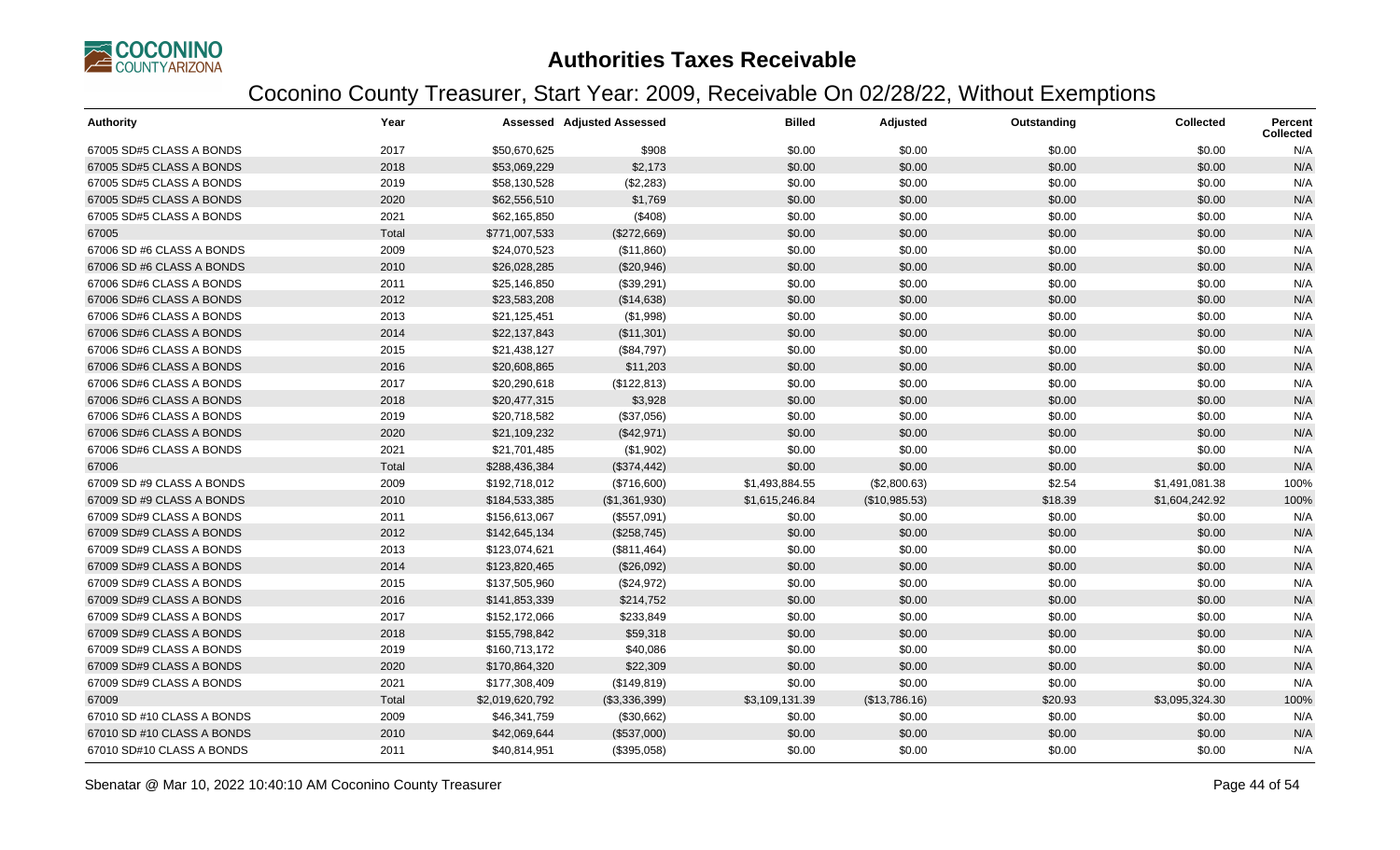

| <b>Authority</b>           | Year  |               | <b>Assessed Adjusted Assessed</b> | <b>Billed</b> | Adjusted | Outstanding | <b>Collected</b> | <b>Percent</b><br><b>Collected</b> |
|----------------------------|-------|---------------|-----------------------------------|---------------|----------|-------------|------------------|------------------------------------|
| 67010 SD#10 CLASS A BONDS  | 2012  | \$39,329,872  | (\$775,876)                       | \$0.00        | \$0.00   | \$0.00      | \$0.00           | N/A                                |
| 67010 SD#10 CLASS A BONDS  | 2013  | \$29,866,434  | (\$446,228)                       | \$0.00        | \$0.00   | \$0.00      | \$0.00           | N/A                                |
| 67010 SD#10 CLASS A BONDS  | 2014  | \$29,092,295  | (\$48,522)                        | \$0.00        | \$0.00   | \$0.00      | \$0.00           | N/A                                |
| 67010 SD#10 CLASS A BONDS  | 2015  | \$28,872,303  | (\$10,340)                        | \$0.00        | \$0.00   | \$0.00      | \$0.00           | N/A                                |
| 67010 SD#10 CLASS A BONDS  | 2016  | \$29,853,482  | (\$1,029,329)                     | \$0.00        | \$0.00   | \$0.00      | \$0.00           | N/A                                |
| 67010 SD#10 CLASS A BONDS  | 2017  | \$32,277,814  | (\$1,174,291)                     | \$0.00        | \$0.00   | \$0.00      | \$0.00           | N/A                                |
| 67010 SD#10 CLASS A BONDS  | 2018  | \$37,673,577  | (\$640, 415)                      | \$0.00        | \$0.00   | \$0.00      | \$0.00           | N/A                                |
| 67010 SD#10 CLASS A BONDS  | 2019  | \$41,564,290  | (\$1,056,214)                     | \$0.00        | \$0.00   | \$0.00      | \$0.00           | N/A                                |
| 67010 SD#10 CLASS A BONDS  | 2020  | \$44,482,817  | (\$1,082,112)                     | \$0.00        | \$0.00   | \$0.00      | \$0.00           | N/A                                |
| 67010 SD#10 CLASS A BONDS  | 2021  | \$46,722,483  | (\$2,938)                         | \$0.00        | \$0.00   | \$0.00      | \$0.00           | N/A                                |
| 67010                      | Total | \$488,961,721 | (\$7,228,985)                     | \$0.00        | \$0.00   | \$0.00      | \$0.00           | N/A                                |
| 67015 SD #15 CLASS A BONDS | 2009  | \$12,978,414  | (\$16,081)                        | \$0.00        | \$0.00   | \$0.00      | \$0.00           | N/A                                |
| 67015 SD #15 CLASS A BONDS | 2010  | \$12,302,670  | \$0                               | \$0.00        | \$0.00   | \$0.00      | \$0.00           | N/A                                |
| 67015 SD#15 CLASS A BONDS  | 2011  | \$11,010,385  | (\$14,532)                        | \$0.00        | \$0.00   | \$0.00      | \$0.00           | N/A                                |
| 67015 SD#15 CLASS A BONDS  | 2012  | \$12,020,387  | (\$36,704)                        | \$0.00        | \$0.00   | \$0.00      | \$0.00           | N/A                                |
| 67015 SD#15 CLASS A BONDS  | 2013  | \$11,624,431  | (\$2,680)                         | \$0.00        | \$0.00   | \$0.00      | \$0.00           | N/A                                |
| 67015 SD#15 CLASS A BONDS  | 2014  | \$12,576,631  | (\$31,207)                        | \$0.00        | \$0.00   | \$0.00      | \$0.00           | N/A                                |
| 67015 SD#15 CLASS A BONDS  | 2015  | \$13,102,041  | (\$35,488)                        | \$0.00        | \$0.00   | \$0.00      | \$0.00           | N/A                                |
| 67015 SD#15 CLASS A BONDS  | 2016  | \$12,897,851  | (\$12,488)                        | \$0.00        | \$0.00   | \$0.00      | \$0.00           | N/A                                |
| 67015 SD#15 CLASS A BONDS  | 2017  | \$13,048,064  | (\$43,813)                        | \$0.00        | \$0.00   | \$0.00      | \$0.00           | N/A                                |
| 67015 SD#15 CLASS A BONDS  | 2018  | \$12,852,221  | (\$30,748)                        | \$0.00        | \$0.00   | \$0.00      | \$0.00           | N/A                                |
| 67015 SD#15 CLASS A BONDS  | 2019  | \$13,425,017  | \$42,659                          | \$0.00        | \$0.00   | \$0.00      | \$0.00           | N/A                                |
| 67015 SD#15 CLASS A BONDS  | 2020  | \$13,761,637  | (\$9,906)                         | \$0.00        | \$0.00   | \$0.00      | \$0.00           | N/A                                |
| 67015 SD#15 CLASS A BONDS  | 2021  | \$13,226,177  | \$0                               | \$0.00        | \$0.00   | \$0.00      | \$0.00           | N/A                                |
| 67015                      | Total | \$164,825,926 | (\$190,988)                       | \$0.00        | \$0.00   | \$0.00      | \$0.00           | N/A                                |
| 67016 SD #8 CLASS A BONDS  | 2009  | \$146,211,772 | (\$32,688)                        | \$0.00        | \$0.00   | \$0.00      | \$0.00           | N/A                                |
| 67016 SD #8 CLASS A BONDS  | 2010  | \$144,196,272 | (\$29,072)                        | \$0.00        | \$0.00   | \$0.00      | \$0.00           | N/A                                |
| 67016 SD#8 CLASS A BONDS   | 2011  | \$141,842,094 | (\$146, 102)                      | \$0.00        | \$0.00   | \$0.00      | \$0.00           | N/A                                |
| 67016 SD#8 CLASS A BONDS   | 2012  | \$140,160,182 | \$100,487                         | \$0.00        | \$0.00   | \$0.00      | \$0.00           | N/A                                |
| 67016 SD#8 CLASS A BONDS   | 2013  | \$135,826,955 | \$70,486                          | \$0.00        | \$0.00   | \$0.00      | \$0.00           | N/A                                |
| 67016 SD#8 CLASS A BONDS   | 2014  | \$138,691,440 | (\$40,451)                        | \$0.00        | \$0.00   | \$0.00      | \$0.00           | N/A                                |
| 67016 SD#8 CLASS A BONDS   | 2015  | \$139,498,351 | (\$40,400)                        | \$0.00        | \$0.00   | \$0.00      | \$0.00           | N/A                                |
| 67016 SD#8 CLASS A BONDS   | 2016  | \$137,919,616 | (\$815,973)                       | \$0.00        | \$0.00   | \$0.00      | \$0.00           | N/A                                |
| 67016 SD#8 CLASS A BONDS   | 2017  | \$138,667,794 | \$54,592                          | \$0.00        | \$0.00   | \$0.00      | \$0.00           | N/A                                |
| 67016 SD#8 CLASS A BONDS   | 2018  | \$130,062,936 | \$67,790                          | \$0.00        | \$0.00   | \$0.00      | \$0.00           | N/A                                |
| 67016 SD#8 CLASS A BONDS   | 2019  | \$136,820,632 | (\$768,427)                       | \$0.00        | \$0.00   | \$0.00      | \$0.00           | N/A                                |
| 67016 SD#8 CLASS A BONDS   | 2020  | \$134,194,499 | \$204,341                         | \$0.00        | \$0.00   | \$0.00      | \$0.00           | N/A                                |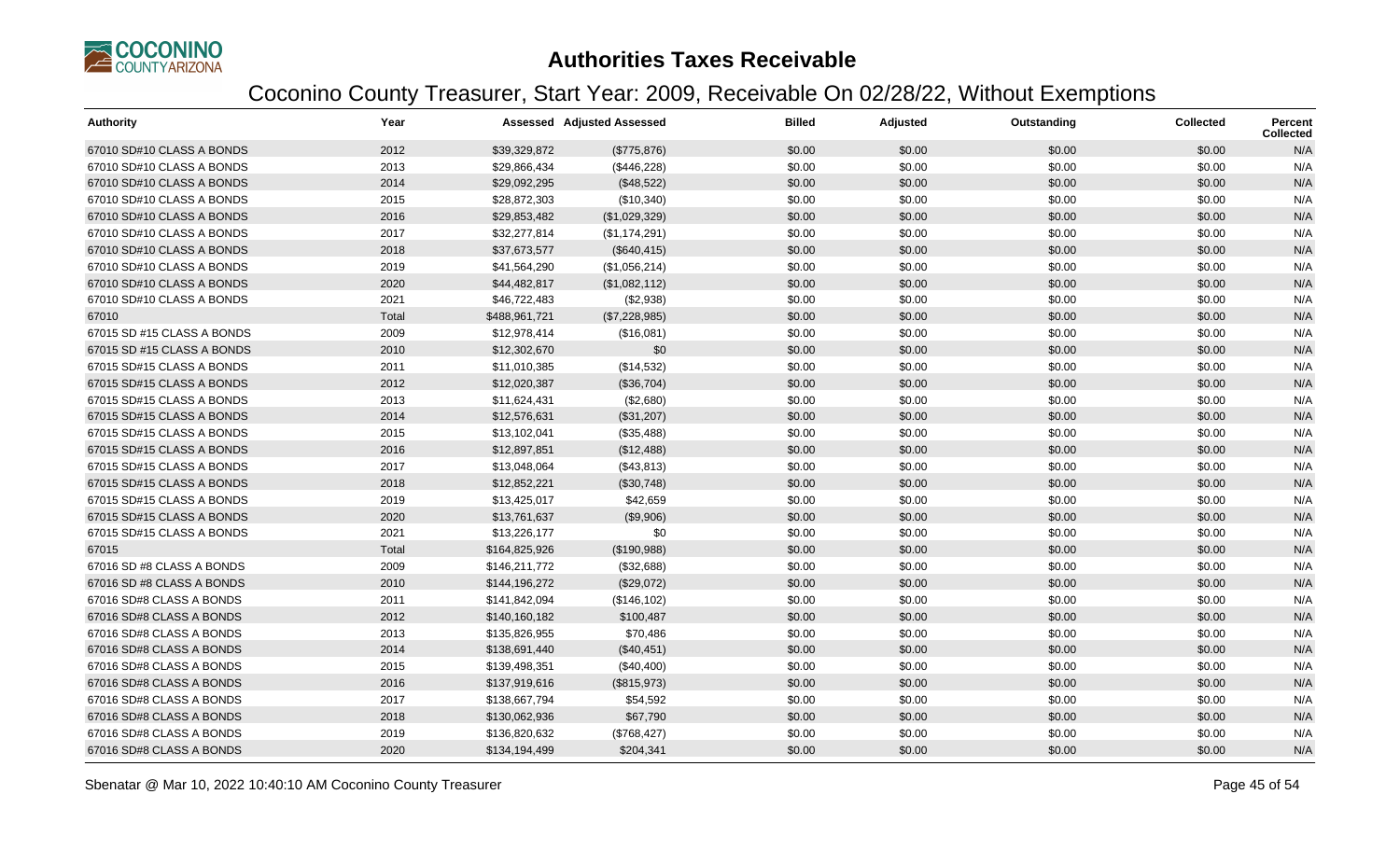

| <b>Authority</b>           | Year  |                  | <b>Assessed Adjusted Assessed</b> | <b>Billed</b>   | Adjusted       | Outstanding    | <b>Collected</b> | Percent<br><b>Collected</b> |
|----------------------------|-------|------------------|-----------------------------------|-----------------|----------------|----------------|------------------|-----------------------------|
| 67016 SD#8 CLASS A BONDS   | 2021  | \$96,499,083     | (\$7,725)                         | \$0.00          | \$0.00         | \$0.00         | \$0.00           | N/A                         |
| 67016                      | Total | \$1,760,591,626  | (\$1,383,142)                     | \$0.00          | \$0.00         | \$0.00         | \$0.00           | N/A                         |
| 67031 SD #31 CLASS A BONDS | 2009  | \$9,174,217      | (\$19,984)                        | \$0.00          | \$0.00         | \$0.00         | \$0.00           | N/A                         |
| 67031 SD #31 CLASS A BONDS | 2010  | \$8,901,792      | (\$13,015)                        | \$0.00          | \$0.00         | \$0.00         | \$0.00           | N/A                         |
| 67031 SD#31 CLASS A BONDS  | 2011  | \$7,439,978      | (\$4,046)                         | \$0.00          | \$0.00         | \$0.00         | \$0.00           | N/A                         |
| 67031 SD#31 CLASS A BONDS  | 2012  | \$6,516,602      | (\$9,020)                         | \$0.00          | \$0.00         | \$0.00         | \$0.00           | N/A                         |
| 67031 SD#31 CLASS A BONDS  | 2013  | \$5,461,842      | (\$19,581)                        | \$0.00          | \$0.00         | \$0.00         | \$0.00           | N/A                         |
| 67031 SD#31 CLASS A BONDS  | 2014  | \$4,963,135      | (\$38,673)                        | \$0.00          | \$0.00         | \$0.00         | \$0.00           | N/A                         |
| 67031 SD#31 CLASS A BONDS  | 2015  | \$5,382,191      | (\$12,277)                        | \$0.00          | \$0.00         | \$0.00         | \$0.00           | N/A                         |
| 67031 SD#31 CLASS A BONDS  | 2016  | \$5,113,813      | \$5,250                           | \$0.00          | \$0.00         | \$0.00         | \$0.00           | N/A                         |
| 67031 SD#31 CLASS A BONDS  | 2017  | \$4,995,075      | (\$5,683)                         | \$0.00          | \$0.00         | \$0.00         | \$0.00           | N/A                         |
| 67031 SD#31 CLASS A BONDS  | 2018  | \$5,338,826      | (\$213)                           | \$0.00          | \$0.00         | \$0.00         | \$0.00           | N/A                         |
| 67031 SD#31 CLASS A BONDS  | 2019  | \$5,489,083      | (\$4,643)                         | \$0.00          | \$0.00         | \$0.00         | \$0.00           | N/A                         |
| 67031 SD#31 CLASS A BONDS  | 2020  | \$6,077,890      | (\$3,031)                         | \$0.00          | \$0.00         | \$0.00         | \$0.00           | N/A                         |
| 67031 SD#31 CLASS A BONDS  | 2021  | \$6,201,887      | (\$3,149)                         | \$0.00          | \$0.00         | \$0.00         | \$0.00           | N/A                         |
| 67031                      | Total | \$81,056,331     | (\$128,065)                       | \$0.00          | \$0.00         | \$0.00         | \$0.00           | N/A                         |
| 77001 SD #1 CLASS B BONDS  | 2009  | \$1,456,713,789  | (\$3,064,064)                     | \$0.00          | \$0.00         | \$0.00         | \$0.00           | N/A                         |
| 77001 SD #1 CLASS B BONDS  | 2010  | \$1,411,636,745  | (\$10,624,383)                    | \$0.00          | \$0.00         | \$0.00         | \$0.00           | N/A                         |
| 77001 SD#1 CLASS B BONDS   | 2011  | \$1,248,962,221  | (\$5,828,592)                     | \$5,216,577.48  | (\$24,543.09)  | \$2,693.81     | \$5,189,340.58   | 99.95%                      |
| 77001 SD#1 CLASS B BONDS   | 2012  | \$1,200,126,973  | (\$5,993,714)                     | \$4,935,039.74  | (\$24,834.80)  | \$3,145.32     | \$4,907,059.62   | 99.94%                      |
| 77001 SD#1 CLASS B BONDS   | 2013  | \$1,032,267,381  | (\$3,651,677)                     | \$5,139,659.67  | (\$19,136.85)  | \$4,773.37     | \$5,115,749.45   | 99.91%                      |
| 77001 SD#1 CLASS B BONDS   | 2014  | \$1,036,352,176  | (\$1,526,440)                     | \$6,453,365.11  | (\$9,509.78)   | \$6,659.17     | \$6,437,196.16   | 99.9%                       |
| 77001 SD#1 CLASS B BONDS   | 2015  | \$1,090,173,006  | (\$2,417,619)                     | \$4,747,208.76  | (\$9,424.92)   | \$5,114.49     | \$4,732,669.35   | 99.89%                      |
| 77001 SD#1 CLASS B BONDS   | 2016  | \$1,160,583,306  | (\$9,630,300)                     | \$4,787,061.40  | (\$31,832.77)  | \$5,337.37     | \$4,749,891.26   | 99.89%                      |
| 77001 SD#1 CLASS B BONDS   | 2017  | \$1,271,463,065  | (\$8,492,471)                     | \$4,771,798.67  | (\$32,695.50)  | \$5,290.19     | \$4,733,812.98   | 99.89%                      |
| 77001 SD#1 CLASS B BONDS   | 2018  | \$1,394,760,686  | (\$7,884,283)                     | \$5,367,375.68  | (\$32,834.86)  | \$6,343.68     | \$5,328,197.14   | 99.88%                      |
| 77001 SD#1 CLASS B BONDS   | 2019  | \$1,501,705,612  | (\$9,984,871)                     | \$7,417,741.76  | (\$58,334.51)  | \$8,829.57     | \$7,350,577.68   | 99.88%                      |
| 77001 SD#1 CLASS B BONDS   | 2020  | \$1,656,217,632  | (\$9,377,640)                     | \$7,598,501.31  | (\$50,257.96)  | \$10,634.19    | \$7,537,609.16   | 99.86%                      |
| 77001 SD#1 CLASS B BONDS   | 2021  | \$1,742,560,826  | (\$643,829)                       | \$8,756,205.57  | (\$3,793.41)   | \$2,994,860.80 | \$5,757,551.36   | 65.78%                      |
| 77001                      | Total | \$17,203,523,418 | (\$79,119,883)                    | \$65,190,535.15 | (\$297,198.45) | \$3,053,681.96 | \$61,839,654.74  | 95.29%                      |
| 77002 SD #2 CLASS B BONDS  | 2009  | \$140,814,330    | (\$687,239)                       | \$0.00          | \$0.00         | \$0.00         | \$0.00           | N/A                         |
| 77002 SD #2 CLASS B BONDS  | 2010  | \$131,998,900    | (\$1,326,892)                     | \$0.00          | \$0.00         | \$0.00         | \$0.00           | N/A                         |
| 77002 SD#2 CLASS B BONDS   | 2011  | \$123,031,464    | (\$706,465)                       | \$0.00          | \$0.00         | \$0.00         | \$0.00           | N/A                         |
| 77002 SD#2 CLASS B BONDS   | 2012  | \$118,352,221    | (\$1,115,411)                     | \$0.00          | \$0.00         | \$0.00         | \$0.00           | N/A                         |
| 77002 SD#2 CLASS B BONDS   | 2013  | \$111,514,247    | (\$762,308)                       | \$0.00          | \$0.00         | \$0.00         | \$0.00           | N/A                         |
| 77002 SD#2 CLASS B BONDS   | 2014  | \$100,566,492    | (\$109,908)                       | \$0.00          | \$0.00         | \$0.00         | \$0.00           | N/A                         |
| 77002 SD#2 CLASS B BONDS   | 2015  | \$102,520,436    | (\$187, 136)                      | \$0.00          | \$0.00         | \$0.00         | \$0.00           | N/A                         |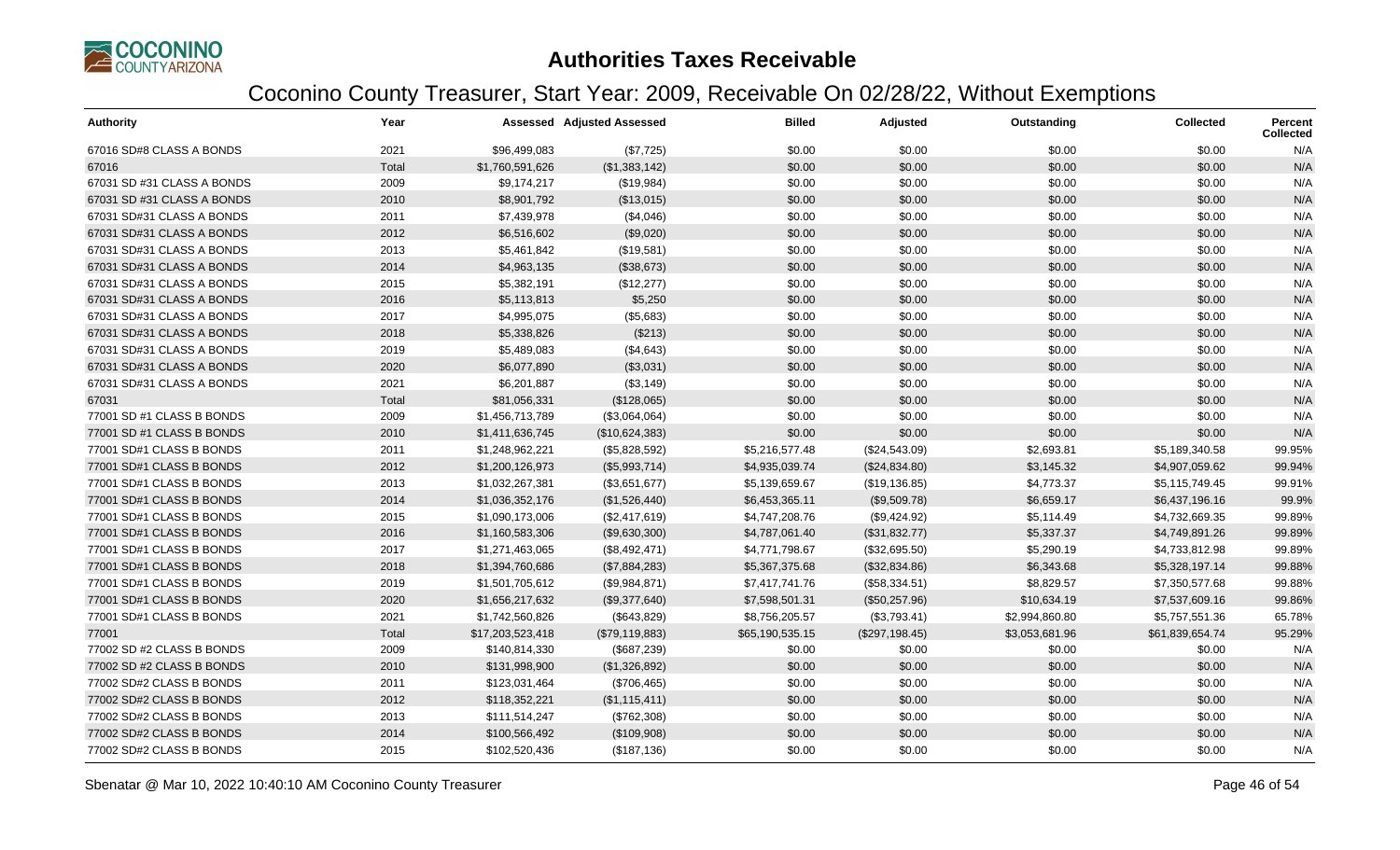

| <b>Authority</b>          | Year  |                 | <b>Assessed Adjusted Assessed</b> | <b>Billed</b> | Adjusted   | Outstanding | <b>Collected</b> | <b>Percent</b><br><b>Collected</b> |
|---------------------------|-------|-----------------|-----------------------------------|---------------|------------|-------------|------------------|------------------------------------|
| 77002 SD#2 CLASS B BONDS  | 2016  | \$104,976,451   | (\$1,295,710)                     | \$0.00        | \$0.00     | \$0.00      | \$0.00           | N/A                                |
| 77002 SD#2 CLASS B BONDS  | 2017  | \$113,254,396   | (\$1,869,420)                     | \$0.00        | \$0.00     | \$0.00      | \$0.00           | N/A                                |
| 77002 SD#2 CLASS B BONDS  | 2018  | \$117,076,879   | (\$1,031,656)                     | \$0.00        | \$0.00     | \$0.00      | \$0.00           | N/A                                |
| 77002 SD#2 CLASS B BONDS  | 2019  | \$124,165,240   | (\$1,707,315)                     | \$0.00        | \$0.00     | \$0.00      | \$0.00           | N/A                                |
| 77002 SD#2 CLASS B BONDS  | 2020  | \$130,243,125   | (\$1,651,494)                     | \$0.00        | \$0.00     | \$0.00      | \$0.00           | N/A                                |
| 77002 SD#2 CLASS B BONDS  | 2021  | \$140,735,325   | (\$128,833)                       | \$0.00        | \$0.00     | \$0.00      | \$0.00           | N/A                                |
| 77002                     | Total | \$1,559,249,506 | (\$12,579,787)                    | \$0.00        | \$0.00     | \$0.00      | \$0.00           | N/A                                |
| 77004 SD #4 CLASS B BONDS | 2009  | \$14,536,401    | (\$40,590)                        | \$0.00        | \$0.00     | \$0.00      | \$0.00           | N/A                                |
| 77004 SD #4 CLASS B BONDS | 2010  | \$15,526,845    | (\$1,003,923)                     | \$0.00        | \$0.00     | \$0.00      | \$0.00           | N/A                                |
| 77004 SD#4 CLASS B BONDS  | 2011  | \$14,569,791    | \$5,960                           | \$99,817.63   | \$39.93    | \$36.69     | \$99,820.87      | 99.96%                             |
| 77004 SD#4 CLASS B BONDS  | 2012  | \$13,928,478    | (\$52,596)                        | \$93,000.45   | (\$365.34) | \$45.26     | \$92,589.85      | 99.95%                             |
| 77004 SD#4 CLASS B BONDS  | 2013  | \$13,083,403    | (\$2,106)                         | \$423,392.03  | (\$229.99) | \$186.18    | \$422,975.86     | 99.96%                             |
| 77004 SD#4 CLASS B BONDS  | 2014  | \$13,303,143    | (\$2,755)                         | \$0.00        | \$0.00     | \$0.00      | \$0.00           | N/A                                |
| 77004 SD#4 CLASS B BONDS  | 2015  | \$13,605,140    | \$47,907                          | \$0.00        | \$0.00     | \$0.00      | \$0.00           | N/A                                |
| 77004 SD#4 CLASS B BONDS  | 2016  | \$14,138,348    | \$38,855                          | \$0.00        | \$0.00     | \$0.00      | \$0.00           | N/A                                |
| 77004 SD#4 CLASS B BONDS  | 2017  | \$15,191,004    | \$61,278                          | \$0.00        | \$0.00     | \$0.00      | \$0.00           | N/A                                |
| 77004 SD#4 CLASS B BONDS  | 2018  | \$17,279,646    | \$132,266                         | \$0.00        | \$0.00     | \$0.00      | \$0.00           | N/A                                |
| 77004 SD#4 CLASS B BONDS  | 2019  | \$19,044,177    | \$90,968                          | \$0.00        | \$0.00     | \$0.00      | \$0.00           | N/A                                |
| 77004 SD#4 CLASS B BONDS  | 2020  | \$21,118,685    | (\$24,368)                        | \$0.00        | \$0.00     | \$0.00      | \$0.00           | N/A                                |
| 77004 SD#4 CLASS B BONDS  | 2021  | \$25,019,510    | \$0                               | \$0.00        | \$0.00     | \$0.00      | \$0.00           | N/A                                |
| 77004                     | Total | \$210,344,571   | (\$749,104)                       | \$616,210.11  | (\$555.40) | \$268.13    | \$615,386.58     | 99.96%                             |
| 77005 SD #5 CLASS B BONDS | 2009  | \$84,011,590    | (\$128,651)                       | \$0.00        | \$0.00     | \$0.00      | \$0.00           | N/A                                |
| 77005 SD #5 CLASS B BONDS | 2010  | \$79,175,188    | (\$45,708)                        | \$0.00        | \$0.00     | \$0.00      | \$0.00           | N/A                                |
| 77005 SD#5 CLASS B BONDS  | 2011  | \$66,868,458    | (\$65,822)                        | \$0.00        | \$0.00     | \$0.00      | \$0.00           | N/A                                |
| 77005 SD#5 CLASS B BONDS  | 2012  | \$62,136,033    | (\$10,466)                        | \$0.00        | \$0.00     | \$0.00      | \$0.00           | N/A                                |
| 77005 SD#5 CLASS B BONDS  | 2013  | \$47,321,585    | (\$10,827)                        | \$0.00        | \$0.00     | \$0.00      | \$0.00           | N/A                                |
| 77005 SD#5 CLASS B BONDS  | 2014  | \$46,454,104    | (\$9,988)                         | \$0.00        | \$0.00     | \$0.00      | \$0.00           | N/A                                |
| 77005 SD#5 CLASS B BONDS  | 2015  | \$49,145,623    | (\$3,257)                         | \$0.00        | \$0.00     | \$0.00      | \$0.00           | N/A                                |
| 77005 SD#5 CLASS B BONDS  | 2016  | \$49,302,210    | (\$109)                           | \$0.00        | \$0.00     | \$0.00      | \$0.00           | N/A                                |
| 77005 SD#5 CLASS B BONDS  | 2017  | \$50,670,625    | \$908                             | \$0.00        | \$0.00     | \$0.00      | \$0.00           | N/A                                |
| 77005 SD#5 CLASS B BONDS  | 2018  | \$53,069,229    | \$2,173                           | \$0.00        | \$0.00     | \$0.00      | \$0.00           | N/A                                |
| 77005 SD#5 CLASS B BONDS  | 2019  | \$58,130,528    | (\$2,283)                         | \$0.00        | \$0.00     | \$0.00      | \$0.00           | N/A                                |
| 77005 SD#5 CLASS B BONDS  | 2020  | \$62,556,510    | \$1,769                           | \$0.00        | \$0.00     | \$0.00      | \$0.00           | N/A                                |
| 77005 SD#5 CLASS B BONDS  | 2021  | \$62,165,850    | (\$408)                           | \$0.00        | \$0.00     | \$0.00      | \$0.00           | N/A                                |
| 77005                     | Total | \$771,007,533   | (\$272,669)                       | \$0.00        | \$0.00     | \$0.00      | \$0.00           | N/A                                |
| 77006 SD #6 CLASS B BONDS | 2009  | \$24,070,523    | (\$11,860)                        | \$0.00        | \$0.00     | \$0.00      | \$0.00           | N/A                                |
| 77006 SD #6 CLASS B BONDS | 2010  | \$26,028,285    | (\$20,946)                        | \$0.00        | \$0.00     | \$0.00      | \$0.00           | N/A                                |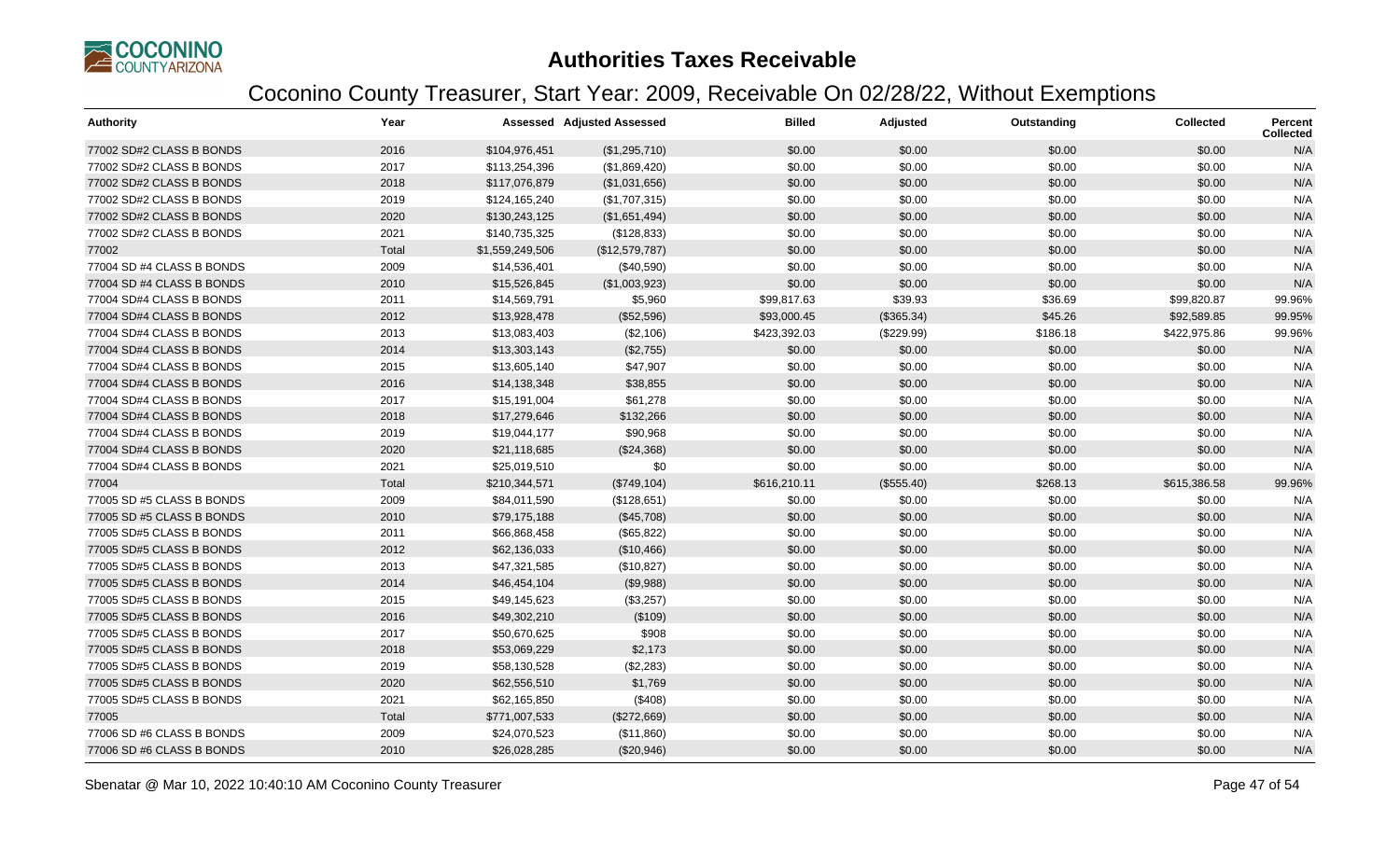

| <b>Authority</b>           | Year  |                 | <b>Assessed Adjusted Assessed</b> | <b>Billed</b>   | Adjusted      | Outstanding  | <b>Collected</b> | <b>Percent</b><br><b>Collected</b> |
|----------------------------|-------|-----------------|-----------------------------------|-----------------|---------------|--------------|------------------|------------------------------------|
| 77006 SD#6 CLASS B BONDS   | 2011  | \$25,146,850    | (\$39,291)                        | \$0.00          | \$0.00        | \$0.00       | \$0.00           | N/A                                |
| 77006 SD#6 CLASS B BONDS   | 2012  | \$23,583,208    | (\$14,638)                        | \$0.00          | \$0.00        | \$0.00       | \$0.00           | N/A                                |
| 77006 SD#6 CLASS B BONDS   | 2013  | \$21,125,451    | (\$1,998)                         | \$0.00          | \$0.00        | \$0.00       | \$0.00           | N/A                                |
| 77006 SD#6 CLASS B BONDS   | 2014  | \$22,137,843    | (\$11,301)                        | \$0.00          | \$0.00        | \$0.00       | \$0.00           | N/A                                |
| 77006 SD#6 CLASS B BONDS   | 2015  | \$21,438,127    | (\$84,797)                        | \$0.00          | \$0.00        | \$0.00       | \$0.00           | N/A                                |
| 77006 SD#6 CLASS B BONDS   | 2016  | \$20,608,865    | \$11,203                          | \$0.00          | \$0.00        | \$0.00       | \$0.00           | N/A                                |
| 77006 SD#6 CLASS B BONDS   | 2017  | \$20,290,618    | (\$122,813)                       | \$0.00          | \$0.00        | \$0.00       | \$0.00           | N/A                                |
| 77006 SD#6 CLASS B BONDS   | 2018  | \$20,477,315    | \$3,928                           | \$0.00          | \$0.00        | \$0.00       | \$0.00           | N/A                                |
| 77006 SD#6 CLASS B BONDS   | 2019  | \$20,718,582    | (\$37,056)                        | \$0.00          | \$0.00        | \$0.00       | \$0.00           | N/A                                |
| 77006 SD#6 CLASS B BONDS   | 2020  | \$21,109,232    | (\$42,971)                        | \$0.00          | \$0.00        | \$0.00       | \$0.00           | N/A                                |
| 77006 SD#6 CLASS B BONDS   | 2021  | \$21,701,485    | (\$1,902)                         | \$0.00          | \$0.00        | \$0.00       | \$0.00           | N/A                                |
| 77006                      | Total | \$288,436,384   | (\$374,442)                       | \$0.00          | \$0.00        | \$0.00       | \$0.00           | N/A                                |
| 77009 SD #9 CLASS B BONDS  | 2009  | \$192,718,012   | (\$716,600)                       | \$0.00          | \$0.00        | \$0.00       | \$0.00           | N/A                                |
| 77009 SD #9 CLASS B BONDS  | 2010  | \$184,533,385   | (\$1,361,930)                     | \$0.00          | \$0.00        | \$0.00       | \$0.00           | N/A                                |
| 77009 SD#9 CLASS B BONDS   | 2011  | \$156,613,067   | (\$557,091)                       | \$1,527,918.00  | (\$5,448.94)  | \$25.20      | \$1,522,443.86   | 100%                               |
| 77009 SD#9 CLASS B BONDS   | 2012  | \$142,645,134   | (\$258,745)                       | \$1,717,448.27  | (\$3,139.53)  | \$40.09      | \$1,714,268.65   | 100%                               |
| 77009 SD#9 CLASS B BONDS   | 2013  | \$123,074,621   | (\$811,464)                       | \$1,601,200.97  | (\$10,576.99) | \$93.32      | \$1,590,530.66   | 99.99%                             |
| 77009 SD#9 CLASS B BONDS   | 2014  | \$123,820,465   | (\$26,092)                        | \$1,553,575.19  | (\$327.38)    | \$217.77     | \$1,553,030.04   | 99.99%                             |
| 77009 SD#9 CLASS B BONDS   | 2015  | \$137,505,960   | (\$24,972)                        | \$1,508,547.28  | (\$397.41)    | \$176.07     | \$1,507,973.80   | 99.99%                             |
| 77009 SD#9 CLASS B BONDS   | 2016  | \$141,853,339   | \$214,752                         | \$1,578,713.23  | \$2,765.15    | \$129.87     | \$1,581,348.51   | 99.99%                             |
| 77009 SD#9 CLASS B BONDS   | 2017  | \$152,172,066   | \$233,849                         | \$1,460,084.78  | \$2,508.16    | \$51.06      | \$1,462,541.88   | 100%                               |
| 77009 SD#9 CLASS B BONDS   | 2018  | \$155,798,842   | \$59,318                          | \$1,487,334.52  | \$616.60      | \$50.74      | \$1,487,900.38   | 100%                               |
| 77009 SD#9 CLASS B BONDS   | 2019  | \$160,713,172   | \$40,086                          | \$1,454,192.42  | \$396.96      | \$16.65      | \$1,454,572.73   | 100%                               |
| 77009 SD#9 CLASS B BONDS   | 2020  | \$170,864,320   | \$22,309                          | \$1,479,834.53  | \$286.48      | \$94.25      | \$1,480,026.76   | 99.99%                             |
| 77009 SD#9 CLASS B BONDS   | 2021  | \$177,308,409   | (\$149, 819)                      | \$1,254,715.96  | (\$1,177.28)  | \$324,287.35 | \$929,251.33     | 74.13%                             |
| 77009                      | Total | \$2,019,620,792 | (\$3,336,399)                     | \$16,623,565.15 | (\$14,494.18) | \$325,182.37 | \$16,283,888.60  | 98.04%                             |
| 77010 SD #10 CLASS B BONDS | 2009  | \$46,341,759    | (\$30,662)                        | \$0.00          | \$0.00        | \$0.00       | \$0.00           | N/A                                |
| 77010 SD #10 CLASS B BONDS | 2010  | \$42,069,644    | (\$537,000)                       | \$0.00          | \$0.00        | \$0.00       | \$0.00           | N/A                                |
| 77010 SD#10 CLASS B BONDS  | 2011  | \$40,814,951    | (\$395,058)                       | \$0.00          | \$0.00        | \$0.00       | \$0.00           | N/A                                |
| 77010 SD#10 CLASS B BONDS  | 2012  | \$39,329,872    | (\$775,876)                       | \$0.00          | \$0.00        | \$0.00       | \$0.00           | N/A                                |
| 77010 SD#10 CLASS B BONDS  | 2013  | \$29,866,434    | (\$446,228)                       | \$0.00          | \$0.00        | \$0.00       | \$0.00           | N/A                                |
| 77010 SD#10 CLASS B BONDS  | 2014  | \$29,092,295    | (\$48,522)                        | \$0.00          | \$0.00        | \$0.00       | \$0.00           | N/A                                |
| 77010 SD#10 CLASS B BONDS  | 2015  | \$28,872,303    | (\$10,340)                        | \$0.00          | \$0.00        | \$0.00       | \$0.00           | N/A                                |
| 77010 SD#10 CLASS B BONDS  | 2016  | \$29,853,482    | (\$1,029,329)                     | \$0.00          | \$0.00        | \$0.00       | \$0.00           | N/A                                |
| 77010 SD#10 CLASS B BONDS  | 2017  | \$32,277,814    | (\$1,174,291)                     | \$0.00          | \$0.00        | \$0.00       | \$0.00           | N/A                                |
| 77010 SD#10 CLASS B BONDS  | 2018  | \$37,673,577    | (\$640, 415)                      | \$0.00          | \$0.00        | \$0.00       | \$0.00           | N/A                                |
| 77010 SD#10 CLASS B BONDS  | 2019  | \$41,564,290    | (\$1,056,214)                     | \$0.00          | \$0.00        | \$0.00       | \$0.00           | N/A                                |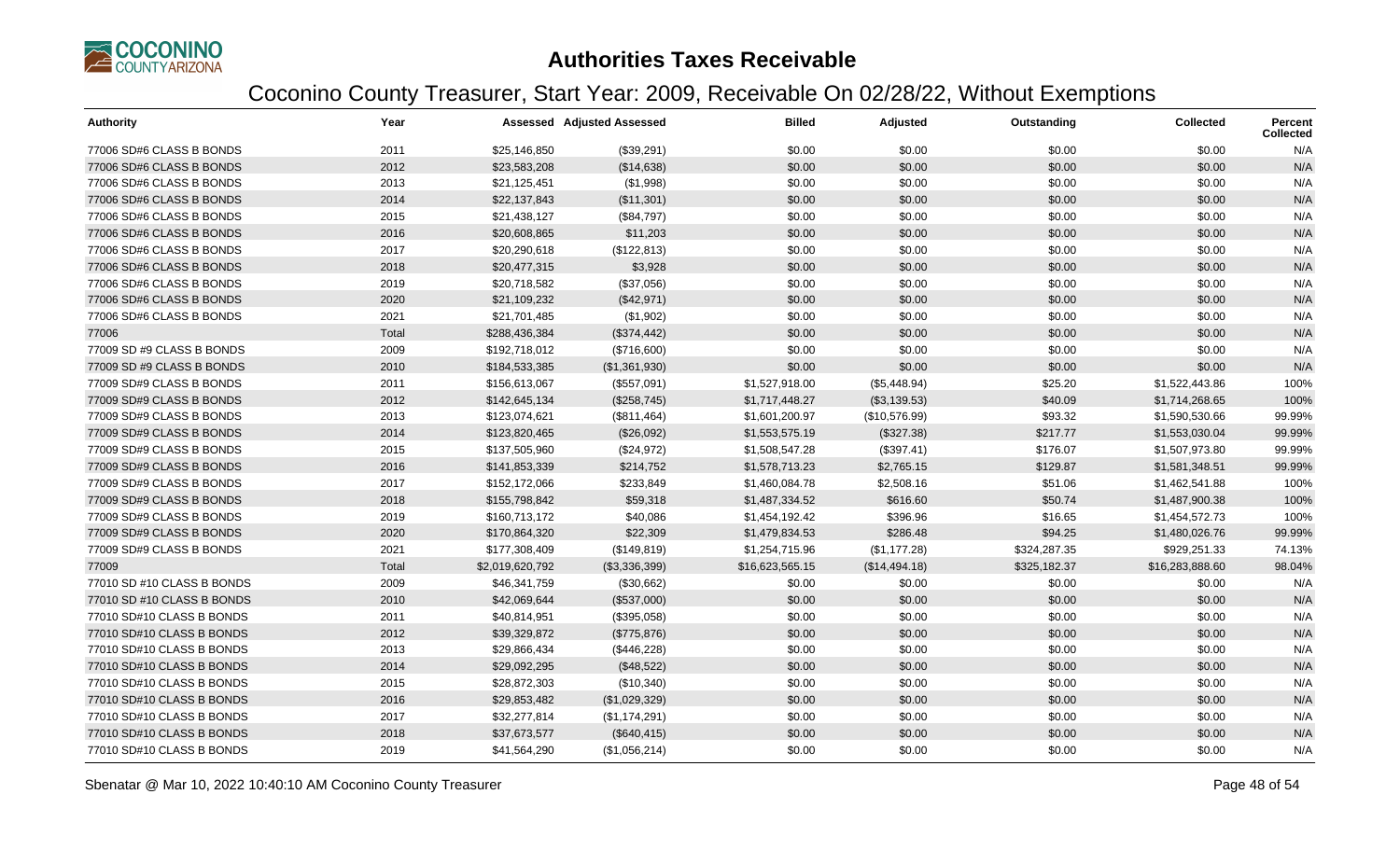

| <b>Authority</b>           | Year  |                 | <b>Assessed Adjusted Assessed</b> | <b>Billed</b>  | Adjusted     | Outstanding | <b>Collected</b> | <b>Percent</b><br><b>Collected</b> |
|----------------------------|-------|-----------------|-----------------------------------|----------------|--------------|-------------|------------------|------------------------------------|
| 77010 SD#10 CLASS B BONDS  | 2020  | \$44,482,817    | (\$1,082,112)                     | \$0.00         | \$0.00       | \$0.00      | \$0.00           | N/A                                |
| 77010 SD#10 CLASS B BONDS  | 2021  | \$46,722,483    | (\$2,938)                         | \$0.00         | \$0.00       | \$0.00      | \$0.00           | N/A                                |
| 77010                      | Total | \$488,961,721   | (\$7,228,985)                     | \$0.00         | \$0.00       | \$0.00      | \$0.00           | N/A                                |
| 77015 SD #15 CLASS B BONDS | 2009  | \$12,978,414    | (\$16,081)                        | \$0.00         | \$0.00       | \$0.00      | \$0.00           | N/A                                |
| 77015 SD #15 CLASS B BONDS | 2010  | \$12,302,670    | \$0                               | \$0.00         | \$0.00       | \$0.00      | \$0.00           | N/A                                |
| 77015 SD#15 CLASS B BONDS  | 2011  | \$11,010,385    | (\$14,532)                        | \$0.00         | \$0.00       | \$0.00      | \$0.00           | N/A                                |
| 77015 SD#15 CLASS B BONDS  | 2012  | \$12,020,387    | (\$36,704)                        | \$0.00         | \$0.00       | \$0.00      | \$0.00           | N/A                                |
| 77015 SD#15 CLASS B BONDS  | 2013  | \$11,624,431    | (\$2,680)                         | \$0.00         | \$0.00       | \$0.00      | \$0.00           | N/A                                |
| 77015 SD#15 CLASS B BONDS  | 2014  | \$12,576,631    | (\$31,207)                        | \$0.00         | \$0.00       | \$0.00      | \$0.00           | N/A                                |
| 77015 SD#15 CLASS B BONDS  | 2015  | \$13,102,041    | (\$35,488)                        | \$528,056.37   | (\$1,241.96) | \$1,402.00  | \$525,412.41     | 99.73%                             |
| 77015 SD#15 CLASS B BONDS  | 2016  | \$12,897,851    | (\$12,488)                        | \$523,147.07   | (\$452.18)   | \$1,617.11  | \$521,077.78     | 99.69%                             |
| 77015 SD#15 CLASS B BONDS  | 2017  | \$13,048,064    | (\$43,813)                        | \$535,560.09   | (\$1,762.84) | \$2,985.97  | \$530,811.28     | 99.44%                             |
| 77015 SD#15 CLASS B BONDS  | 2018  | \$12,852,221    | (\$30,748)                        | \$537,286.94   | (\$1,275.43) | \$3,680.66  | \$532,330.85     | 99.31%                             |
| 77015 SD#15 CLASS B BONDS  | 2019  | \$13,425,017    | \$42,659                          | \$502,951.33   | \$1,685.03   | \$3,532.22  | \$501,104.14     | 99.3%                              |
| 77015 SD#15 CLASS B BONDS  | 2020  | \$13,761,637    | (\$9,906)                         | \$0.00         | \$0.00       | \$0.00      | \$0.00           | N/A                                |
| 77015 SD#15 CLASS B BONDS  | 2021  | \$13,226,177    | \$0                               | \$0.00         | \$0.00       | \$0.00      | \$0.00           | N/A                                |
| 77015                      | Total | \$164,825,926   | (\$190,988)                       | \$2,627,001.80 | (\$3,047.38) | \$13,217.96 | \$2,610,736.46   | 99.5%                              |
| 77016 SD #8 CLASS B BONDS  | 2009  | \$146,211,772   | (\$32,688)                        | \$0.00         | \$0.00       | \$0.00      | \$0.00           | N/A                                |
| 77016 SD #8 CLASS B BONDS  | 2010  | \$144,196,272   | (\$29,072)                        | \$0.00         | \$0.00       | \$0.00      | \$0.00           | N/A                                |
| 77016 SD#8 CLASS B BONDS   | 2011  | \$141,842,094   | (\$146, 102)                      | \$0.00         | \$0.00       | \$0.00      | \$0.00           | N/A                                |
| 77016 SD#8 CLASS B BONDS   | 2012  | \$140,160,182   | \$100,487                         | \$0.00         | \$0.00       | \$0.00      | \$0.00           | N/A                                |
| 77016 SD#8 CLASS B BONDS   | 2013  | \$135,826,955   | \$70,486                          | \$0.00         | \$0.00       | \$0.00      | \$0.00           | N/A                                |
| 77016 SD#8 CLASS B BONDS   | 2014  | \$138,691,440   | (\$40,451)                        | \$0.00         | \$0.00       | \$0.00      | \$0.00           | N/A                                |
| 77016 SD#8 CLASS B BONDS   | 2015  | \$139,498,351   | (\$40,400)                        | \$0.00         | \$0.00       | \$0.00      | \$0.00           | N/A                                |
| 77016 SD#8 CLASS B BONDS   | 2016  | \$137,919,616   | (\$815,973)                       | \$0.00         | \$0.00       | \$0.00      | \$0.00           | N/A                                |
| 77016 SD#8 CLASS B BONDS   | 2017  | \$138,667,794   | \$54,592                          | \$0.00         | \$0.00       | \$0.00      | \$0.00           | N/A                                |
| 77016 SD#8 CLASS B BONDS   | 2018  | \$130,062,936   | \$67,790                          | \$0.00         | \$0.00       | \$0.00      | \$0.00           | N/A                                |
| 77016 SD#8 CLASS B BONDS   | 2019  | \$136,820,632   | (\$768,427)                       | \$0.00         | \$0.00       | \$0.00      | \$0.00           | N/A                                |
| 77016 SD#8 CLASS B BONDS   | 2020  | \$134,194,499   | \$204,341                         | \$0.00         | \$0.00       | \$0.00      | \$0.00           | N/A                                |
| 77016 SD#8 CLASS B BONDS   | 2021  | \$96,499,083    | (\$7,725)                         | \$0.00         | \$0.00       | \$0.00      | \$0.00           | N/A                                |
| 77016                      | Total | \$1,760,591,626 | (\$1,383,142)                     | \$0.00         | \$0.00       | \$0.00      | \$0.00           | N/A                                |
| 77031 SD #31 CLASS B BONDS | 2009  | \$9,174,217     | (\$19,984)                        | \$0.00         | \$0.00       | \$0.00      | \$0.00           | N/A                                |
| 77031 SD #31 CLASS B BONDS | 2010  | \$8,901,792     | (\$13,015)                        | \$0.00         | \$0.00       | \$0.00      | \$0.00           | N/A                                |
| 77031 SD#31 CLASS B BONDS  | 2011  | \$7,439,978     | (\$4,046)                         | \$0.00         | \$0.00       | \$0.00      | \$0.00           | N/A                                |
| 77031 SD#31 CLASS B BONDS  | 2012  | \$6,516,602     | (\$9,020)                         | \$0.00         | \$0.00       | \$0.00      | \$0.00           | N/A                                |
| 77031 SD#31 CLASS B BONDS  | 2013  | \$5,461,842     | (\$19,581)                        | \$0.00         | \$0.00       | \$0.00      | \$0.00           | N/A                                |
| 77031 SD#31 CLASS B BONDS  | 2014  | \$4,963,135     | (\$38,673)                        | \$0.00         | \$0.00       | \$0.00      | \$0.00           | N/A                                |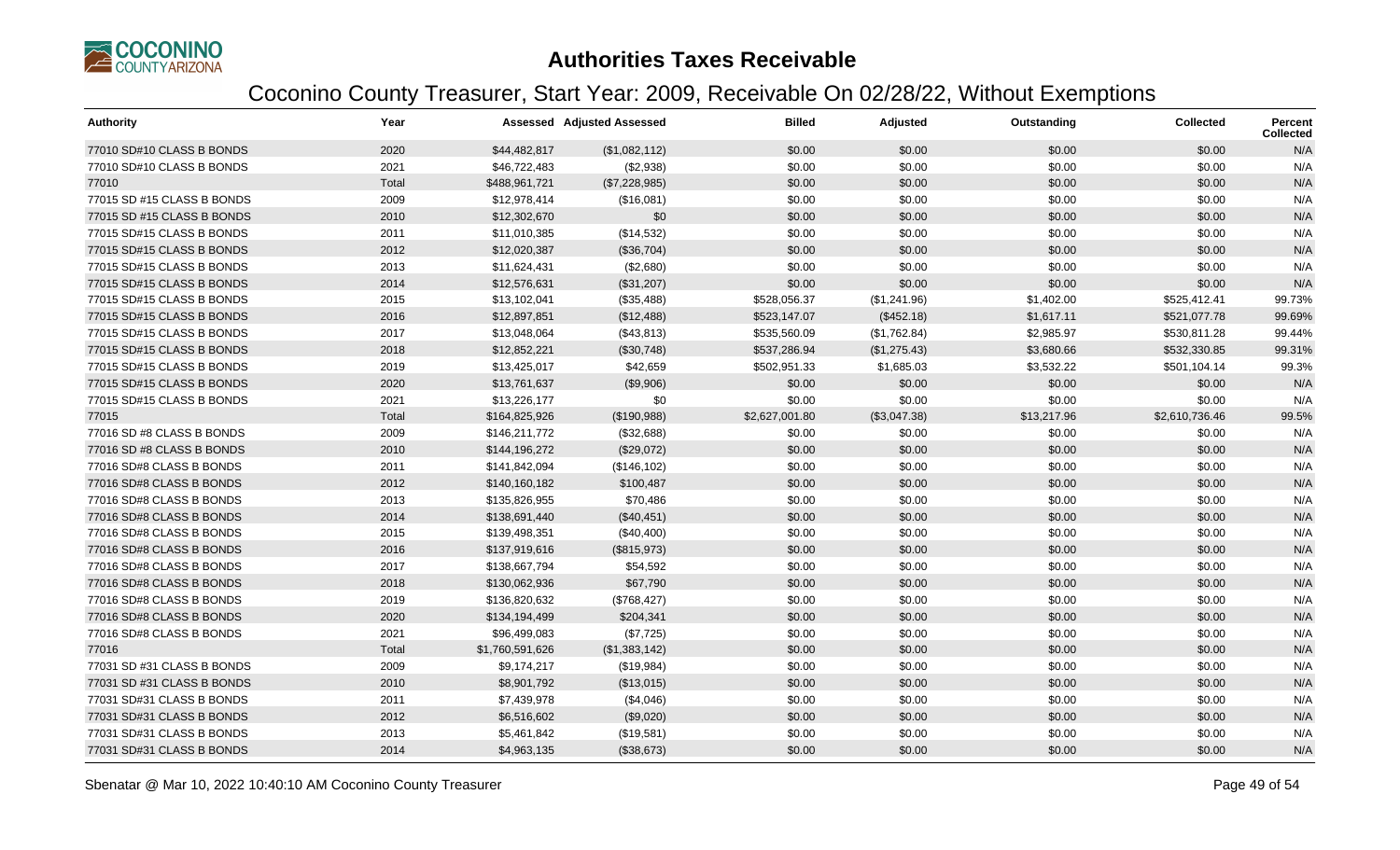

| <b>Authority</b>          | Year  |                  | <b>Assessed Adjusted Assessed</b> | <b>Billed</b>  | Adjusted      | Outstanding  | <b>Collected</b> | Percent<br><b>Collected</b> |
|---------------------------|-------|------------------|-----------------------------------|----------------|---------------|--------------|------------------|-----------------------------|
| 77031 SD#31 CLASS B BONDS | 2015  | \$5,382,191      | (\$12,277)                        | \$0.00         | \$0.00        | \$0.00       | \$0.00           | N/A                         |
| 77031 SD#31 CLASS B BONDS | 2016  | \$5,113,813      | \$5,250                           | \$0.00         | \$0.00        | \$0.00       | \$0.00           | N/A                         |
| 77031 SD#31 CLASS B BONDS | 2017  | \$4,995,075      | (\$5,683)                         | \$0.00         | \$0.00        | \$0.00       | \$0.00           | N/A                         |
| 77031 SD#31 CLASS B BONDS | 2018  | \$5,338,826      | (\$213)                           | \$0.00         | \$0.00        | \$0.00       | \$0.00           | N/A                         |
| 77031 SD#31 CLASS B BONDS | 2019  | \$5,489,083      | (\$4,643)                         | \$0.00         | \$0.00        | \$0.00       | \$0.00           | N/A                         |
| 77031 SD#31 CLASS B BONDS | 2020  | \$6,077,890      | (\$3,031)                         | \$0.00         | \$0.00        | \$0.00       | \$0.00           | N/A                         |
| 77031 SD#31 CLASS B BONDS | 2021  | \$6,201,887      | (\$3,149)                         | \$0.00         | \$0.00        | \$0.00       | \$0.00           | N/A                         |
| 77031                     | Total | \$81,056,331     | (\$128,065)                       | \$0.00         | \$0.00        | \$0.00       | \$0.00           | N/A                         |
| 87001 SD#1 ADJACENT WAYS  | 2011  | \$1,232,255,143  | (\$5,845,835)                     | \$278,337.15   | (\$1,331.88)  | \$145.52     | \$276,859.75     | 99.95%                      |
| 87001 SD#1 ADJACENT WAYS  | 2012  | \$1,194,057,653  | (\$5,922,562)                     | \$548,073.34   | (\$2,736.87)  | \$340.51     | \$544,995.96     | 99.94%                      |
| 87001 SD#1 ADJACENT WAYS  | 2013  | \$1,027,371,194  | (\$3,628,786)                     | \$98,627.64    | (\$367.06)    | \$90.53      | \$98,170.05      | 99.91%                      |
| 87001 SD#1 ADJACENT WAYS  | 2014  | \$1,027,760,904  | (\$1,513,445)                     | \$266,190.12   | (\$392.16)    | \$274.84     | \$265,523.12     | 99.9%                       |
| 87001 SD#1 ADJACENT WAYS  | 2015  | \$1,051,458,031  | (\$2,081,874)                     | \$227,109.03   | (\$450.90)    | \$244.65     | \$226,413.48     | 99.89%                      |
| 87001 SD#1 ADJACENT WAYS  | 2016  | \$1,087,227,284  | (\$7,283,109)                     | \$308,772.56   | (\$2,053.26)  | \$344.25     | \$306,375.05     | 99.89%                      |
| 87001 SD#1 ADJACENT WAYS  | 2017  | \$1,146,791,212  | (\$7,857,601)                     | \$449,542.18   | (\$3,080.19)  | \$498.38     | \$445,963.61     | 99.89%                      |
| 87001 SD#1 ADJACENT WAYS  | 2018  | \$1,222,915,523  | (\$7,430,670)                     | \$0.00         | \$0.00        | \$0.00       | \$0.00           | N/A                         |
| 87001 SD#1 ADJACENT WAYS  | 2019  | \$1,303,416,207  | (\$10,250,315)                    | \$0.00         | \$0.00        | \$0.00       | \$0.00           | N/A                         |
| 87001 SD#1 ADJACENT WAYS  | 2020  | \$1,387,094,288  | (\$9,174,509)                     | \$500,741.04   | (\$3,311.99)  | \$700.80     | \$496,728.25     | 99.86%                      |
| 87001 SD#1 ADJACENT WAYS  | 2021  | \$1,460,828,196  | (\$632, 867)                      | \$534,663.10   | (\$231.63)    | \$182,869.33 | \$351,562.14     | 65.78%                      |
| 87001                     | Total | \$13,141,175,635 | (\$61,621,573)                    | \$3,212,056.16 | (\$13,955.94) | \$185,508.81 | \$3,012,591.41   | 94.2%                       |
| 87002 SD#2 ADJACENT WAYS  | 2011  | \$118,347,942    | (\$706,400)                       | \$0.00         | \$0.00        | \$0.00       | \$0.00           | N/A                         |
| 87002 SD#2 ADJACENT WAYS  | 2012  | \$116,713,314    | (\$1,114,144)                     | \$0.00         | \$0.00        | \$0.00       | \$0.00           | N/A                         |
| 87002 SD#2 ADJACENT WAYS  | 2013  | \$110,722,308    | (\$755,809)                       | \$0.00         | \$0.00        | \$0.00       | \$0.00           | N/A                         |
| 87002 SD#2 ADJACENT WAYS  | 2014  | \$99,831,742     | (\$109,219)                       | \$0.00         | \$0.00        | \$0.00       | \$0.00           | N/A                         |
| 87002 SD#2 ADJACENT WAYS  | 2015  | \$97,849,484     | (\$189,205)                       | \$0.00         | \$0.00        | \$0.00       | \$0.00           | N/A                         |
| 87002 SD#2 ADJACENT WAYS  | 2016  | \$98,974,076     | (\$1,278,106)                     | \$0.00         | \$0.00        | \$0.00       | \$0.00           | N/A                         |
| 87002 SD#2 ADJACENT WAYS  | 2017  | \$104,758,678    | (\$1,866,053)                     | \$0.00         | \$0.00        | \$0.00       | \$0.00           | N/A                         |
| 87002 SD#2 ADJACENT WAYS  | 2018  | \$106,610,737    | (\$1,027,990)                     | \$0.00         | \$0.00        | \$0.00       | \$0.00           | N/A                         |
| 87002 SD#2 ADJACENT WAYS  | 2019  | \$110,580,593    | (\$1,703,843)                     | \$0.00         | \$0.00        | \$0.00       | \$0.00           | N/A                         |
| 87002 SD#2 ADJACENT WAYS  | 2020  | \$115,447,883    | (\$1,651,446)                     | \$0.00         | \$0.00        | \$0.00       | \$0.00           | N/A                         |
| 87002 SD#2 ADJACENT WAYS  | 2021  | \$122,578,926    | (\$110,487)                       | \$0.00         | \$0.00        | \$0.00       | \$0.00           | N/A                         |
| 87002                     | Total | \$1,202,415,683  | (\$10,512,702)                    | \$0.00         | \$0.00        | \$0.00       | \$0.00           | N/A                         |
| 87004 SD#4 ADJACENT WAYS  | 2011  | \$14,190,230     | \$5,960                           | \$0.00         | \$0.00        | \$0.00       | \$0.00           | N/A                         |
| 87004 SD#4 ADJACENT WAYS  | 2012  | \$13,883,646     | (\$52,223)                        | \$0.00         | \$0.00        | \$0.00       | \$0.00           | N/A                         |
| 87004 SD#4 ADJACENT WAYS  | 2013  | \$12,985,861     | (\$2,072)                         | \$0.00         | \$0.00        | \$0.00       | \$0.00           | N/A                         |
| 87004 SD#4 ADJACENT WAYS  | 2014  | \$13,098,185     | (\$2,759)                         | \$0.00         | \$0.00        | \$0.00       | \$0.00           | N/A                         |
| 87004 SD#4 ADJACENT WAYS  | 2015  | \$13,325,860     | \$48,677                          | \$0.00         | \$0.00        | \$0.00       | \$0.00           | N/A                         |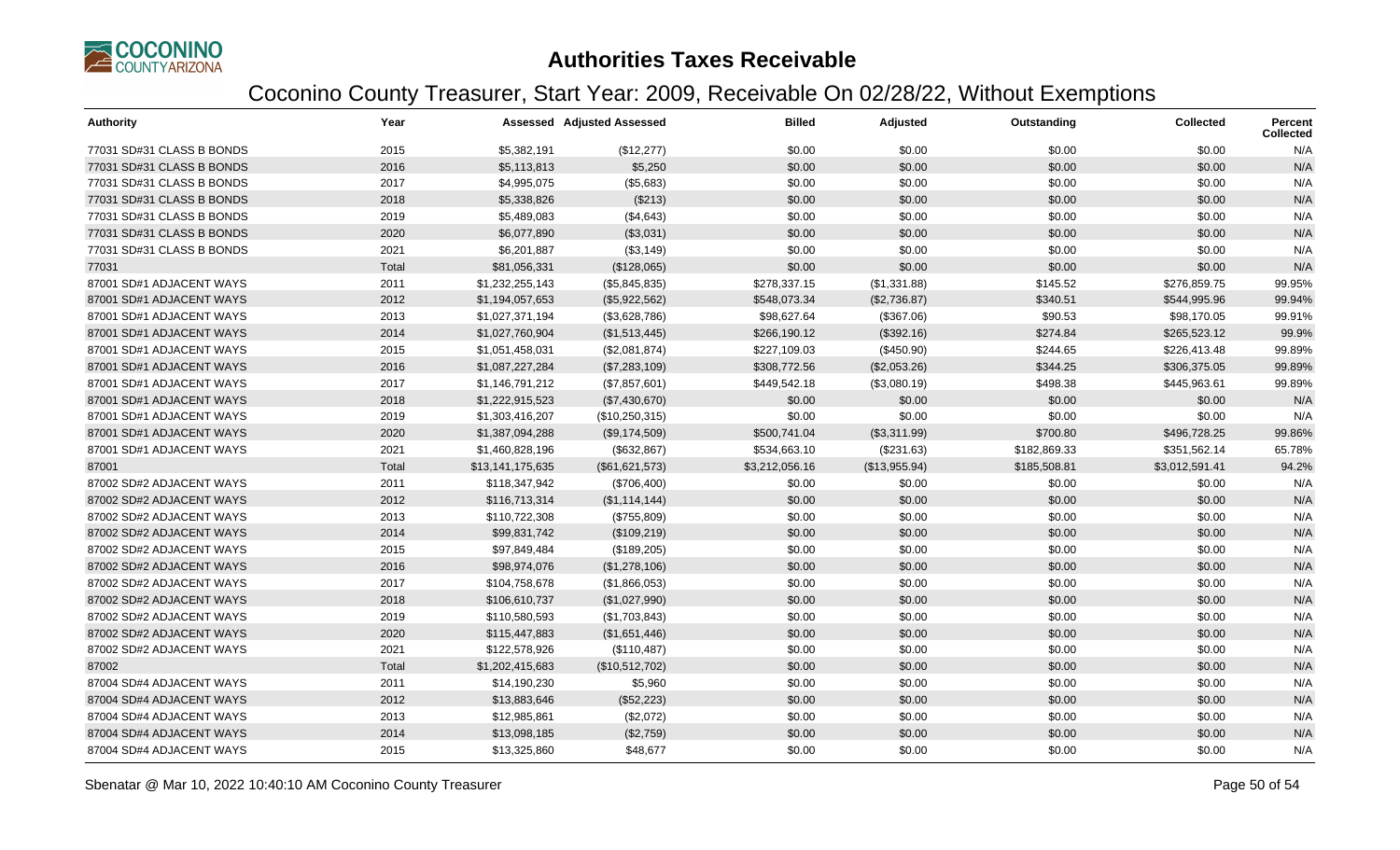

| <b>Authority</b>         | Year  |               | <b>Assessed Adjusted Assessed</b> | <b>Billed</b> | Adjusted | Outstanding | <b>Collected</b> | <b>Percent</b><br><b>Collected</b> |
|--------------------------|-------|---------------|-----------------------------------|---------------|----------|-------------|------------------|------------------------------------|
| 87004 SD#4 ADJACENT WAYS | 2016  | \$13,946,318  | \$39,194                          | \$0.00        | \$0.00   | \$0.00      | \$0.00           | N/A                                |
| 87004 SD#4 ADJACENT WAYS | 2017  | \$14,924,240  | \$61,354                          | \$0.00        | \$0.00   | \$0.00      | \$0.00           | N/A                                |
| 87004 SD#4 ADJACENT WAYS | 2018  | \$16,143,676  | \$132,266                         | \$0.00        | \$0.00   | \$0.00      | \$0.00           | N/A                                |
| 87004 SD#4 ADJACENT WAYS | 2019  | \$17,104,730  | \$93,365                          | \$0.00        | \$0.00   | \$0.00      | \$0.00           | N/A                                |
| 87004 SD#4 ADJACENT WAYS | 2020  | \$18,526,495  | (\$24,100)                        | \$0.00        | \$0.00   | \$0.00      | \$0.00           | N/A                                |
| 87004 SD#4 ADJACENT WAYS | 2021  | \$20,047,790  | \$0                               | \$0.00        | \$0.00   | \$0.00      | \$0.00           | N/A                                |
| 87004                    | Total | \$168,177,031 | \$299,662                         | \$0.00        | \$0.00   | \$0.00      | \$0.00           | N/A                                |
| 87005 SD#5 ADJACENT WAYS | 2011  | \$65,822,343  | (\$64,760)                        | \$0.00        | \$0.00   | \$0.00      | \$0.00           | N/A                                |
| 87005 SD#5 ADJACENT WAYS | 2012  | \$61,973,327  | (\$9,155)                         | \$0.00        | \$0.00   | \$0.00      | \$0.00           | N/A                                |
| 87005 SD#5 ADJACENT WAYS | 2013  | \$47,244,590  | (\$9,730)                         | \$0.00        | \$0.00   | \$0.00      | \$0.00           | N/A                                |
| 87005 SD#5 ADJACENT WAYS | 2014  | \$45,608,407  | (\$9,957)                         | \$0.00        | \$0.00   | \$0.00      | \$0.00           | N/A                                |
| 87005 SD#5 ADJACENT WAYS | 2015  | \$47,176,839  | (\$3,123)                         | \$0.00        | \$0.00   | \$0.00      | \$0.00           | N/A                                |
| 87005 SD#5 ADJACENT WAYS | 2016  | \$47,321,207  | (\$58)                            | \$0.00        | \$0.00   | \$0.00      | \$0.00           | N/A                                |
| 87005 SD#5 ADJACENT WAYS | 2017  | \$49,013,826  | \$936                             | \$0.00        | \$0.00   | \$0.00      | \$0.00           | N/A                                |
| 87005 SD#5 ADJACENT WAYS | 2018  | \$50,670,403  | \$2,173                           | \$0.00        | \$0.00   | \$0.00      | \$0.00           | N/A                                |
| 87005 SD#5 ADJACENT WAYS | 2019  | \$52,590,088  | (\$1,383)                         | \$0.00        | \$0.00   | \$0.00      | \$0.00           | N/A                                |
| 87005 SD#5 ADJACENT WAYS | 2020  | \$55,594,820  | \$1,769                           | \$0.00        | \$0.00   | \$0.00      | \$0.00           | N/A                                |
| 87005 SD#5 ADJACENT WAYS | 2021  | \$58,407,428  | (\$408)                           | \$0.00        | \$0.00   | \$0.00      | \$0.00           | N/A                                |
| 87005                    | Total | \$581,423,278 | (\$93,696)                        | \$0.00        | \$0.00   | \$0.00      | \$0.00           | N/A                                |
| 87006 SD#6 ADJACENT WAYS | 2011  | \$23,417,707  | (\$36,586)                        | \$0.00        | \$0.00   | \$0.00      | \$0.00           | N/A                                |
| 87006 SD#6 ADJACENT WAYS | 2012  | \$23,194,589  | (\$12,532)                        | \$0.00        | \$0.00   | \$0.00      | \$0.00           | N/A                                |
| 87006 SD#6 ADJACENT WAYS | 2013  | \$20,916,388  | (\$1,998)                         | \$0.00        | \$0.00   | \$0.00      | \$0.00           | N/A                                |
| 87006 SD#6 ADJACENT WAYS | 2014  | \$21,954,524  | (\$12,348)                        | \$0.00        | \$0.00   | \$0.00      | \$0.00           | N/A                                |
| 87006 SD#6 ADJACENT WAYS | 2015  | \$21,153,598  | (\$79,928)                        | \$0.00        | \$0.00   | \$0.00      | \$0.00           | N/A                                |
| 87006 SD#6 ADJACENT WAYS | 2016  | \$20,405,963  | \$11,254                          | \$0.00        | \$0.00   | \$0.00      | \$0.00           | N/A                                |
| 87006 SD#6 ADJACENT WAYS | 2017  | \$19,980,697  | (\$122,813)                       | \$0.00        | \$0.00   | \$0.00      | \$0.00           | N/A                                |
| 87006 SD#6 ADJACENT WAYS | 2018  | \$20,094,509  | \$4,011                           | \$0.00        | \$0.00   | \$0.00      | \$0.00           | N/A                                |
| 87006 SD#6 ADJACENT WAYS | 2019  | \$20,096,814  | (\$44,329)                        | \$0.00        | \$0.00   | \$0.00      | \$0.00           | N/A                                |
| 87006 SD#6 ADJACENT WAYS | 2020  | \$20,426,318  | (\$49,038)                        | \$0.00        | \$0.00   | \$0.00      | \$0.00           | N/A                                |
| 87006 SD#6 ADJACENT WAYS | 2021  | \$20,733,858  | (\$1,902)                         | \$0.00        | \$0.00   | \$0.00      | \$0.00           | N/A                                |
| 87006                    | Total | \$232,374,965 | (\$346,209)                       | \$0.00        | \$0.00   | \$0.00      | \$0.00           | N/A                                |
| 87009 SD#9 ADJACENT WAYS | 2011  | \$154,402,511 | (\$544, 844)                      | \$0.00        | \$0.00   | \$0.00      | \$0.00           | N/A                                |
| 87009 SD#9 ADJACENT WAYS | 2012  | \$141,984,528 | (\$245,411)                       | \$0.00        | \$0.00   | \$0.00      | \$0.00           | N/A                                |
| 87009 SD#9 ADJACENT WAYS | 2013  | \$121,257,830 | (\$811,357)                       | \$0.00        | \$0.00   | \$0.00      | \$0.00           | N/A                                |
| 87009 SD#9 ADJACENT WAYS | 2014  | \$121,008,718 | (\$26,092)                        | \$0.00        | \$0.00   | \$0.00      | \$0.00           | N/A                                |
| 87009 SD#9 ADJACENT WAYS | 2015  | \$125,336,268 | (\$33,018)                        | \$0.00        | \$0.00   | \$0.00      | \$0.00           | N/A                                |
| 87009 SD#9 ADJACENT WAYS | 2016  | \$129,593,920 | \$226,987                         | \$0.00        | \$0.00   | \$0.00      | \$0.00           | N/A                                |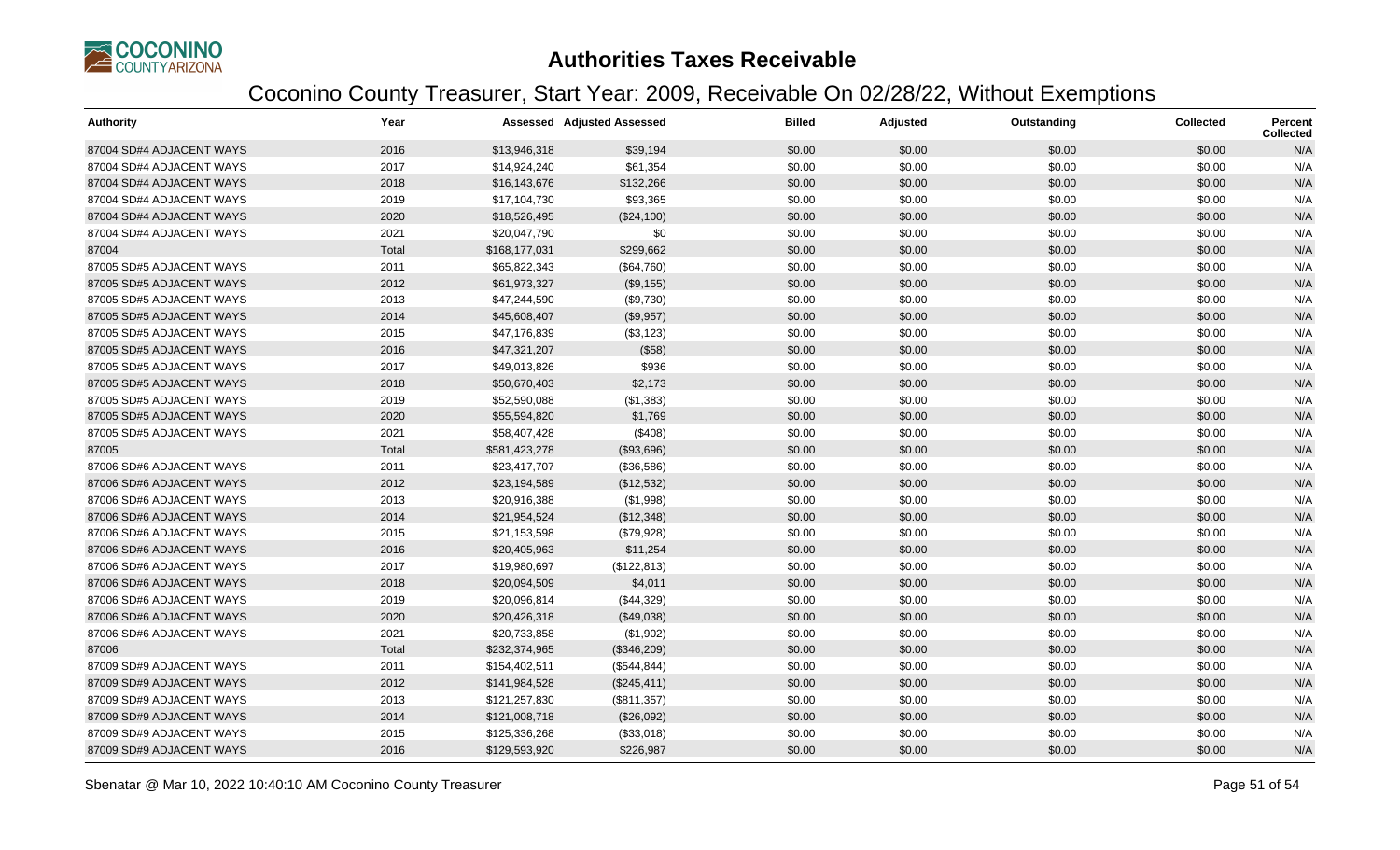

| <b>Authority</b>          | Year  |                 | <b>Assessed Adjusted Assessed</b> | <b>Billed</b> | Adjusted     | Outstanding | <b>Collected</b> | Percent<br><b>Collected</b> |
|---------------------------|-------|-----------------|-----------------------------------|---------------|--------------|-------------|------------------|-----------------------------|
| 87009 SD#9 ADJACENT WAYS  | 2017  | \$136,176,552   | \$233,927                         | \$0.00        | \$0.00       | \$0.00      | \$0.00           | N/A                         |
| 87009 SD#9 ADJACENT WAYS  | 2018  | \$141,260,741   | \$58,562                          | \$0.00        | \$0.00       | \$0.00      | \$0.00           | N/A                         |
| 87009 SD#9 ADJACENT WAYS  | 2019  | \$146,902,924   | \$40,101                          | \$0.00        | \$0.00       | \$0.00      | \$0.00           | N/A                         |
| 87009 SD#9 ADJACENT WAYS  | 2020  | \$153,876,949   | \$29,788                          | \$0.00        | \$0.00       | \$0.00      | \$0.00           | N/A                         |
| 87009 SD#9 ADJACENT WAYS  | 2021  | \$159,673,674   | (\$149, 819)                      | \$0.00        | \$0.00       | \$0.00      | \$0.00           | N/A                         |
| 87009                     | Total | \$1,531,474,615 | (\$1,221,176)                     | \$0.00        | \$0.00       | \$0.00      | \$0.00           | N/A                         |
| 87010 SD#10 ADJACENT WAYS | 2011  | \$39,755,924    | (\$391,963)                       | \$0.00        | \$0.00       | \$0.00      | \$0.00           | N/A                         |
| 87010 SD#10 ADJACENT WAYS | 2012  | \$39,131,355    | (\$769,436)                       | \$0.00        | \$0.00       | \$0.00      | \$0.00           | N/A                         |
| 87010 SD#10 ADJACENT WAYS | 2013  | \$29,714,736    | (\$445,259)                       | \$0.00        | \$0.00       | \$0.00      | \$0.00           | N/A                         |
| 87010 SD#10 ADJACENT WAYS | 2014  | \$28,347,134    | (\$25,735)                        | \$0.00        | \$0.00       | \$0.00      | \$0.00           | N/A                         |
| 87010 SD#10 ADJACENT WAYS | 2015  | \$28,174,006    | (\$9,685)                         | \$0.00        | \$0.00       | \$0.00      | \$0.00           | N/A                         |
| 87010 SD#10 ADJACENT WAYS | 2016  | \$28,927,286    | (\$995,775)                       | \$0.00        | \$0.00       | \$0.00      | \$0.00           | N/A                         |
| 87010 SD#10 ADJACENT WAYS | 2017  | \$29,887,253    | (\$1,174,345)                     | \$0.00        | \$0.00       | \$0.00      | \$0.00           | N/A                         |
| 87010 SD#10 ADJACENT WAYS | 2018  | \$30,958,869    | (\$640, 415)                      | \$0.00        | \$0.00       | \$0.00      | \$0.00           | N/A                         |
| 87010 SD#10 ADJACENT WAYS | 2019  | \$32,769,112    | (\$1,055,412)                     | \$0.00        | \$0.00       | \$0.00      | \$0.00           | N/A                         |
| 87010 SD#10 ADJACENT WAYS | 2020  | \$34,455,926    | (\$1,081,847)                     | \$0.00        | \$0.00       | \$0.00      | \$0.00           | N/A                         |
| 87010 SD#10 ADJACENT WAYS | 2021  | \$36,180,627    | (\$2,887)                         | \$0.00        | \$0.00       | \$0.00      | \$0.00           | N/A                         |
| 87010                     | Total | \$358,302,228   | (\$6,592,759)                     | \$0.00        | \$0.00       | \$0.00      | \$0.00           | N/A                         |
| 87015 SD#15 ADJACENT WAYS | 2011  | \$11,008,145    | (\$14,532)                        | \$0.00        | \$0.00       | \$0.00      | \$0.00           | N/A                         |
| 87015 SD#15 ADJACENT WAYS | 2012  | \$12,007,357    | (\$28,594)                        | \$0.00        | \$0.00       | \$0.00      | \$0.00           | N/A                         |
| 87015 SD#15 ADJACENT WAYS | 2013  | \$11,615,803    | (\$2,514)                         | \$0.00        | \$0.00       | \$0.00      | \$0.00           | N/A                         |
| 87015 SD#15 ADJACENT WAYS | 2014  | \$12,560,784    | (\$30,865)                        | \$0.00        | \$0.00       | \$0.00      | \$0.00           | N/A                         |
| 87015 SD#15 ADJACENT WAYS | 2015  | \$12,907,443    | (\$30,358)                        | \$878,144.98  | (\$2,065.37) | \$2,331.53  | \$873,748.08     | 99.73%                      |
| 87015 SD#15 ADJACENT WAYS | 2016  | \$12,763,111    | (\$11,032)                        | \$0.00        | \$0.00       | \$0.00      | \$0.00           | N/A                         |
| 87015 SD#15 ADJACENT WAYS | 2017  | \$12,883,021    | (\$42,406)                        | \$0.00        | \$0.00       | \$0.00      | \$0.00           | N/A                         |
| 87015 SD#15 ADJACENT WAYS | 2018  | \$12,697,013    | (\$30,141)                        | \$0.00        | \$0.00       | \$0.00      | \$0.00           | N/A                         |
| 87015 SD#15 ADJACENT WAYS | 2019  | \$12,732,945    | \$42,659                          | \$0.00        | \$0.00       | \$0.00      | \$0.00           | N/A                         |
| 87015 SD#15 ADJACENT WAYS | 2020  | \$12,960,317    | (\$9,906)                         | \$0.00        | \$0.00       | \$0.00      | \$0.00           | N/A                         |
| 87015 SD#15 ADJACENT WAYS | 2021  | \$12,483,466    | \$0                               | \$0.00        | \$0.00       | \$0.00      | \$0.00           | N/A                         |
| 87015                     | Total | \$136,619,405   | (\$157,689)                       | \$878,144.98  | (\$2,065.37) | \$2,331.53  | \$873,748.08     | 99.73%                      |
| 87016 SD#8 ADJACENT WAYS  | 2011  | \$141,045,296   | (\$144,901)                       | \$41,043.42   | (\$45.02)    | \$44.15     | \$40,954.25      | 99.89%                      |
| 87016 SD#8 ADJACENT WAYS  | 2012  | \$139,651,977   | \$104,072                         | \$0.00        | \$0.00       | \$0.00      | \$0.00           | N/A                         |
| 87016 SD#8 ADJACENT WAYS  | 2013  | \$135,087,422   | \$76,885                          | \$0.00        | \$0.00       | \$0.00      | \$0.00           | N/A                         |
| 87016 SD#8 ADJACENT WAYS  | 2014  | \$137,560,652   | (\$38,990)                        | \$40,167.72   | (\$11.47)    | \$47.83     | \$40,108.42      | 99.88%                      |
| 87016 SD#8 ADJACENT WAYS  | 2015  | \$137,043,431   | (\$37,309)                        | \$38,646.24   | (\$10.52)    | \$48.84     | \$38,586.88      | 99.87%                      |
| 87016 SD#8 ADJACENT WAYS  | 2016  | \$135,458,164   | (\$356,748)                       | \$40,231.07   | (\$105.95)   | \$58.48     | \$40,066.64      | 99.85%                      |
| 87016 SD#8 ADJACENT WAYS  | 2017  | \$136,218,620   | \$60,980                          | \$40,184.49   | \$17.99      | \$68.56     | \$40,133.92      | 99.83%                      |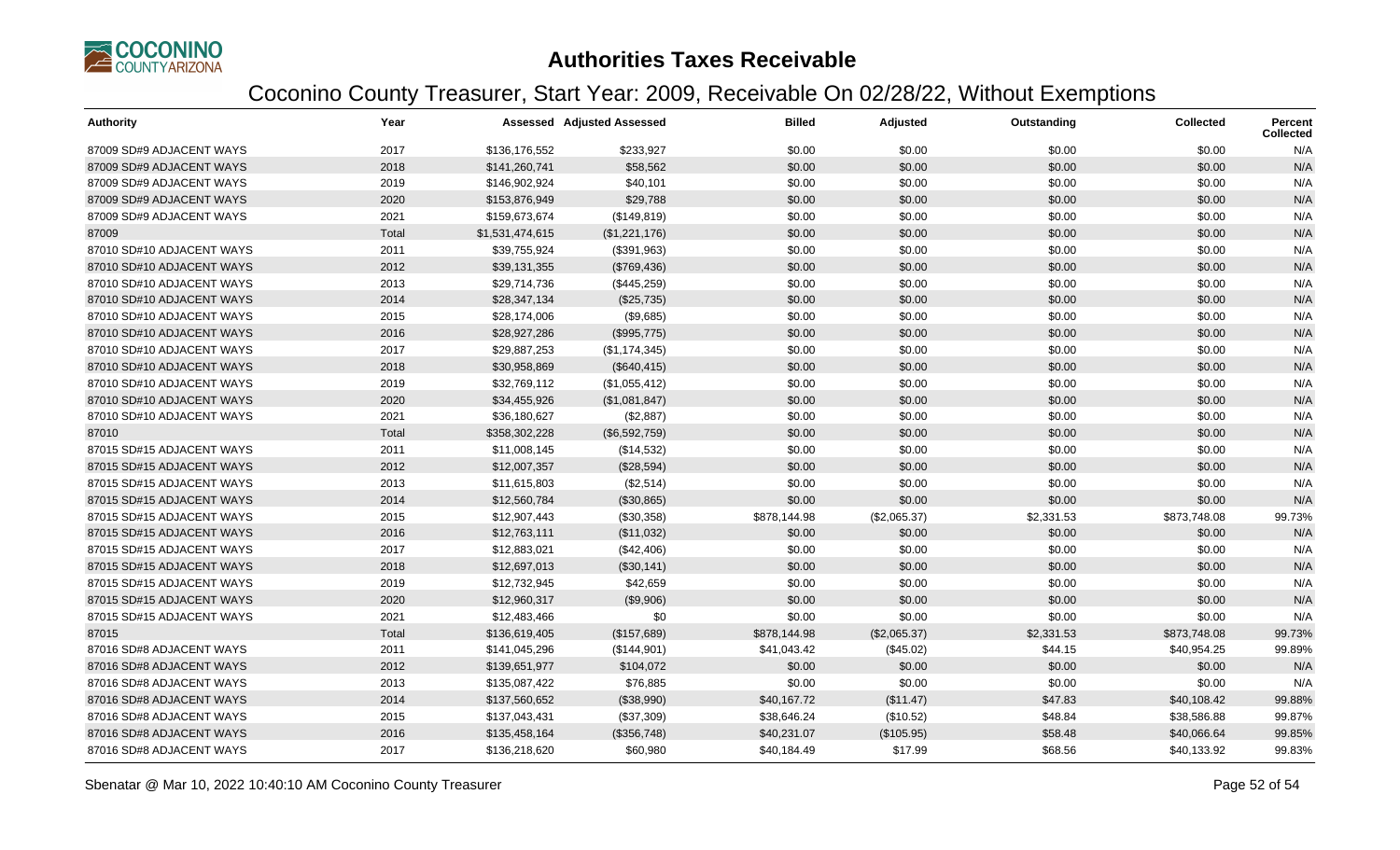

| <b>Authority</b>          | Year  |                  | <b>Assessed Adjusted Assessed</b> | <b>Billed</b>    | Adjusted        | Outstanding  | <b>Collected</b> | <b>Percent</b><br>Collected |
|---------------------------|-------|------------------|-----------------------------------|------------------|-----------------|--------------|------------------|-----------------------------|
| 87016 SD#8 ADJACENT WAYS  | 2018  | \$126,971,184    | \$68,583                          | \$34,028.27      | \$18.38         | \$75.25      | \$33,971.40      | 99.78%                      |
| 87016 SD#8 ADJACENT WAYS  | 2019  | \$132,159,301    | (\$767,206)                       | \$0.00           | \$0.00          | \$0.00       | \$0.00           | N/A                         |
| 87016 SD#8 ADJACENT WAYS  | 2020  | \$128,539,242    | \$204,668                         | \$69,154.12      | \$110.11        | \$512.72     | \$68,751.51      | 99.26%                      |
| 87016 SD#8 ADJACENT WAYS  | 2021  | \$88,507,904     | (\$7,725)                         | \$48,856.36      | (\$4.27)        | \$15,926.02  | \$32,926.07      | 67.4%                       |
| 87016                     | Total | \$1,438,243,193  | (\$837,691)                       | \$352,311.69     | (\$30.75)       | \$16,781.85  | \$335,499.09     | 95.24%                      |
| 87031 SD#31 ADJACENT WAYS | 2011  | \$7,280,697      | (\$4,046)                         | \$0.00           | \$0.00          | \$0.00       | \$0.00           | N/A                         |
| 87031 SD#31 ADJACENT WAYS | 2012  | \$6,437,016      | (\$8,937)                         | \$0.00           | \$0.00          | \$0.00       | \$0.00           | N/A                         |
| 87031 SD#31 ADJACENT WAYS | 2013  | \$5,389,602      | (\$16,776)                        | \$0.00           | \$0.00          | \$0.00       | \$0.00           | N/A                         |
| 87031 SD#31 ADJACENT WAYS | 2014  | \$4,919,166      | (\$37,721)                        | \$0.00           | \$0.00          | \$0.00       | \$0.00           | N/A                         |
| 87031 SD#31 ADJACENT WAYS | 2015  | \$4,894,885      | (\$9,828)                         | \$0.00           | \$0.00          | \$0.00       | \$0.00           | N/A                         |
| 87031 SD#31 ADJACENT WAYS | 2016  | \$4,798,245      | \$6,472                           | \$0.00           | \$0.00          | \$0.00       | \$0.00           | N/A                         |
| 87031 SD#31 ADJACENT WAYS | 2017  | \$4,869,449      | (\$4,591)                         | \$0.00           | \$0.00          | \$0.00       | \$0.00           | N/A                         |
| 87031 SD#31 ADJACENT WAYS | 2018  | \$4,904,233      | \$861                             | \$0.00           | \$0.00          | \$0.00       | \$0.00           | N/A                         |
| 87031 SD#31 ADJACENT WAYS | 2019  | \$5,029,857      | (\$4,615)                         | \$0.00           | \$0.00          | \$0.00       | \$0.00           | N/A                         |
| 87031 SD#31 ADJACENT WAYS | 2020  | \$5,301,527      | (\$3,031)                         | \$0.00           | \$0.00          | \$0.00       | \$0.00           | N/A                         |
| 87031 SD#31 ADJACENT WAYS | 2021  | \$5,575,789      | (\$3,205)                         | \$0.00           | \$0.00          | \$0.00       | \$0.00           | N/A                         |
| 87031                     | Total | \$59,400,466     | (\$85,417)                        | \$0.00           | \$0.00          | \$0.00       | \$0.00           | N/A                         |
| rounding                  | 2009  | \$0              | \$0                               | \$0.02           | \$0.00          | \$0.04       | (\$0.02)         | $-100%$                     |
| rounding                  | 2010  | \$0              | \$0                               | \$0.04           | \$0.06          | \$0.01       | \$0.09           | 90%                         |
| rounding                  | 2011  | \$0              | \$0                               | (\$0.09)         | \$0.05          | (\$0.02)     | (\$0.02)         | 50%                         |
| rounding                  | 2012  | \$0              | \$0                               | \$0.01           | (\$0.03)        | \$0.03       | (\$0.05)         | 250%                        |
| rounding                  | 2013  | \$0              | \$0                               | \$0.01           | (\$0.07)        | \$0.05       | (\$0.11)         | 183.33%                     |
| rounding                  | 2014  | \$0              | \$0                               | (\$0.03)         | \$0.05          | \$0.11       | (\$0.09)         | $-450%$                     |
| rounding                  | 2015  | \$0              | \$0                               | \$0.00           | \$0.03          | \$0.14       | (\$0.11)         | -366.67%                    |
| rounding                  | 2016  | \$0              | \$0                               | \$0.06           | \$0.01          | (\$0.02)     | \$0.09           | 128.57%                     |
| rounding                  | 2017  | \$0              | \$0                               | (\$0.03)         | \$0.06          | (\$0.02)     | \$0.05           | 166.67%                     |
| rounding                  | 2018  | \$0              | \$0                               | \$0.03           | \$0.02          | \$0.03       | \$0.02           | 40%                         |
| rounding                  | 2019  | \$0              | \$0                               | \$0.12           | \$0.01          | (\$0.04)     | \$0.17           | 130.77%                     |
| rounding                  | 2020  | \$0              | \$0                               | \$0.06           | \$0.02          | \$0.01       | \$0.07           | 87.5%                       |
| rounding                  | 2021  | \$0              | \$0                               | \$0.01           | \$0.00          | \$0.20       | (\$0.19)         | -1900%                      |
| rounding                  | Total | \$0              | \$0                               | \$0.21           | \$0.21          | \$0.52       | (\$0.10)         | $-23.81%$                   |
| <b>Total Tax</b>          | 2009  | \$32,609,164,955 | (\$76,957,457)                    | \$121,890,169.84 | \$96,710.69     | \$24,509.37  | \$121,962,371.16 | 99.98%                      |
| <b>Total Tax</b>          | 2010  | \$34,184,996,842 | (\$235,605,898)                   | \$138,588,687.42 | (\$873,204.76)  | \$36,219.65  | \$137,679,263.01 | 99.97%                      |
| <b>Total Tax</b>          | 2011  | \$32,756,065,501 | (\$135,454,010)                   | \$139,131,654.78 | (\$596,079.53)  | \$106,806.72 | \$138,428,768.53 | 99.92%                      |
| <b>Total Tax</b>          | 2012  | \$31,453,289,453 | (\$136,622,533)                   | \$139,920,768.04 | (\$633,419.27)  | \$124,873.63 | \$139,162,475.14 | 99.91%                      |
| <b>Total Tax</b>          | 2013  | \$27,382,403,094 | (\$97,650,520)                    | \$132,979,690.36 | (\$549, 842.82) | \$165,028.25 | \$132,264,819.29 | 99.88%                      |
| <b>Total Tax</b>          | 2014  | \$27,316,822,933 | (\$32,864,735)                    | \$133,425,771.55 | (\$167,445.13)  | \$174,833.95 | \$133,083,492.47 | 99.87%                      |